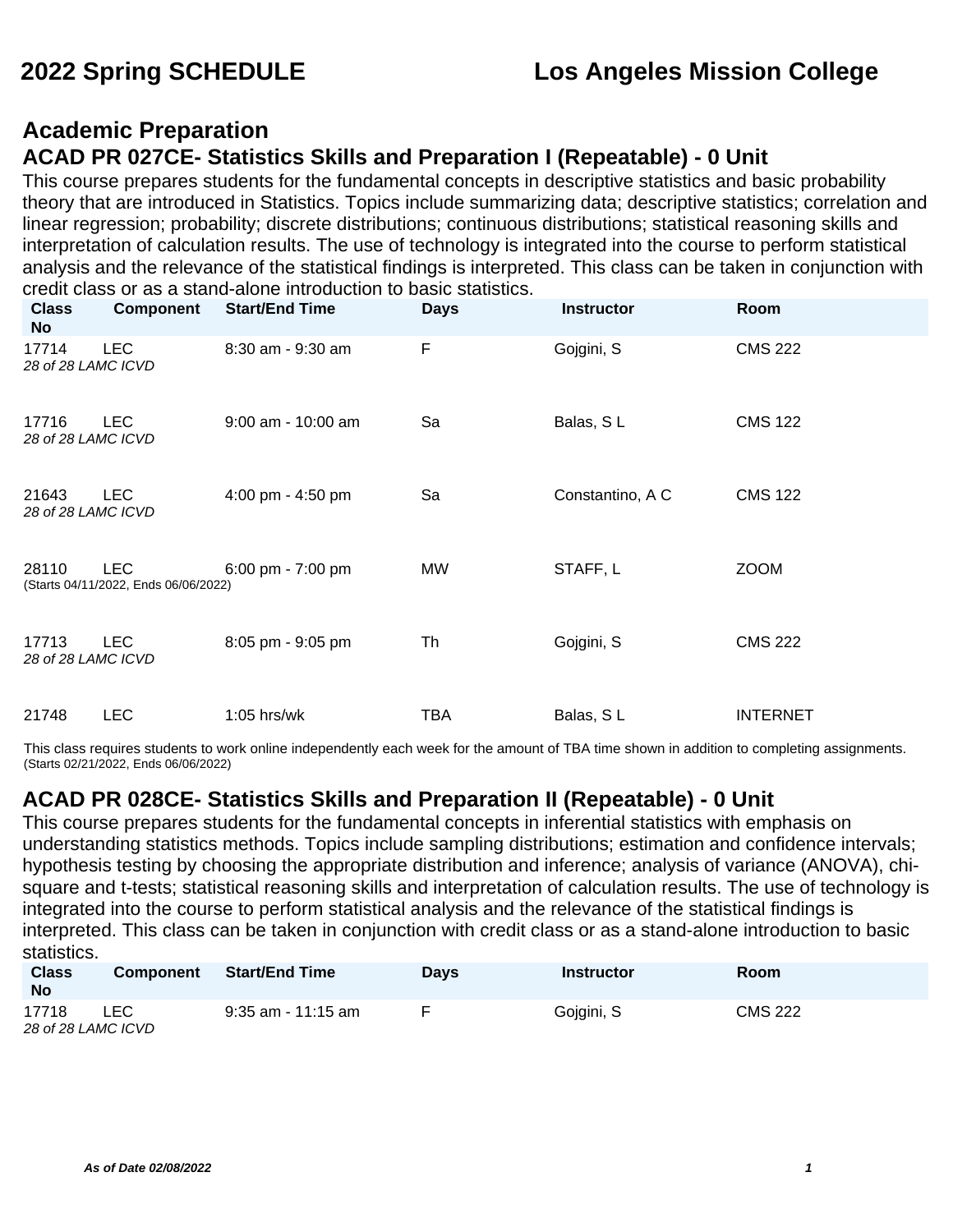| 17719<br>28 of 28 LAMC ICVD | LEC.       | 10:05 am - 11:45 am | Sa         | Balas, SL  | <b>CMS 122</b>  |
|-----------------------------|------------|---------------------|------------|------------|-----------------|
| 17717<br>28 of 28 LAMC ICVD | <b>LEC</b> | 11:40 am - 1:20 pm  | Th         | Wong, KD   | <b>CMS 120</b>  |
| 28113                       | <b>LEC</b> | 6:30 pm - 8:00 pm   | Th         | Gojgini, S | <b>CMS 222</b>  |
| 28115                       | <b>LEC</b> | 6:30 pm - 8:00 pm   | Th         | Gojgini, S | <b>ZOOM</b>     |
| 21750                       | <b>LEC</b> | $1:35$ hrs/wk       | <b>TBA</b> | Balas, SL  | <b>INTERNET</b> |

This class requires students to work online independently each week for the amount of TBA time shown in addition to completing assignments. (Starts 02/21/2022, Ends 06/06/2022)

### **ACAD PR 240CE- Trigonometry Fundamentals (Repeatable) - 0 Unit**

| <b>Trigonometry Fundamentals</b> |                  |                    |             |                   |                |  |  |  |
|----------------------------------|------------------|--------------------|-------------|-------------------|----------------|--|--|--|
| <b>Class</b><br><b>No</b>        | <b>Component</b> | Start/End Time     | <b>Davs</b> | <b>Instructor</b> | <b>Room</b>    |  |  |  |
| 19228<br>28 of 28 LAMC ICVD      | LEC.             | 8:30 am - 10:50 am | <b>F</b>    | Kim, C            | <b>CMS 126</b> |  |  |  |

### **ACAD PR 245CE- College Algebra Fundamentals (Repeatable) - 0 Unit**

This course prepares students for success in college algebra. Topics include functional analysis on linear, polynomial, rational, exponential, logarithmic functions, system of equations and inequalities, and analytic geometry, and sequences and series. This class can be taken in conjunction with credit class or as a standalone introduction to college algebra.

| <b>Class</b><br><b>No</b>   | <b>Component</b> | <b>Start/End Time</b> | Davs | Instructor | Room    |
|-----------------------------|------------------|-----------------------|------|------------|---------|
| 19229<br>28 of 28 LAMC ICVD | LEC              | 11:00 am - 1:20 pm    |      | Kim. C     | CMS 126 |

## **Accounting ACCTG 001- Introductory Accounting I (UC/CSU) - 5 Units**

The course covers the accounting information system, including recording and reporting of business transactions with a focus on the accounting cycle, the application of generally accepted accounting principles, the financial statements, and statement analysis.

| <b>Class</b><br><b>No</b>   | <b>Component</b> | <b>Start/End Time</b> | <b>Davs</b> | <b>Instructor</b>  | <b>Room</b>      |
|-----------------------------|------------------|-----------------------|-------------|--------------------|------------------|
| 12258<br>42 of 42 LAMC ICVD | LEC              | 7:00 pm - 9:30 pm     | MW          | Preciado-Garcia, S | <b>INST 1006</b> |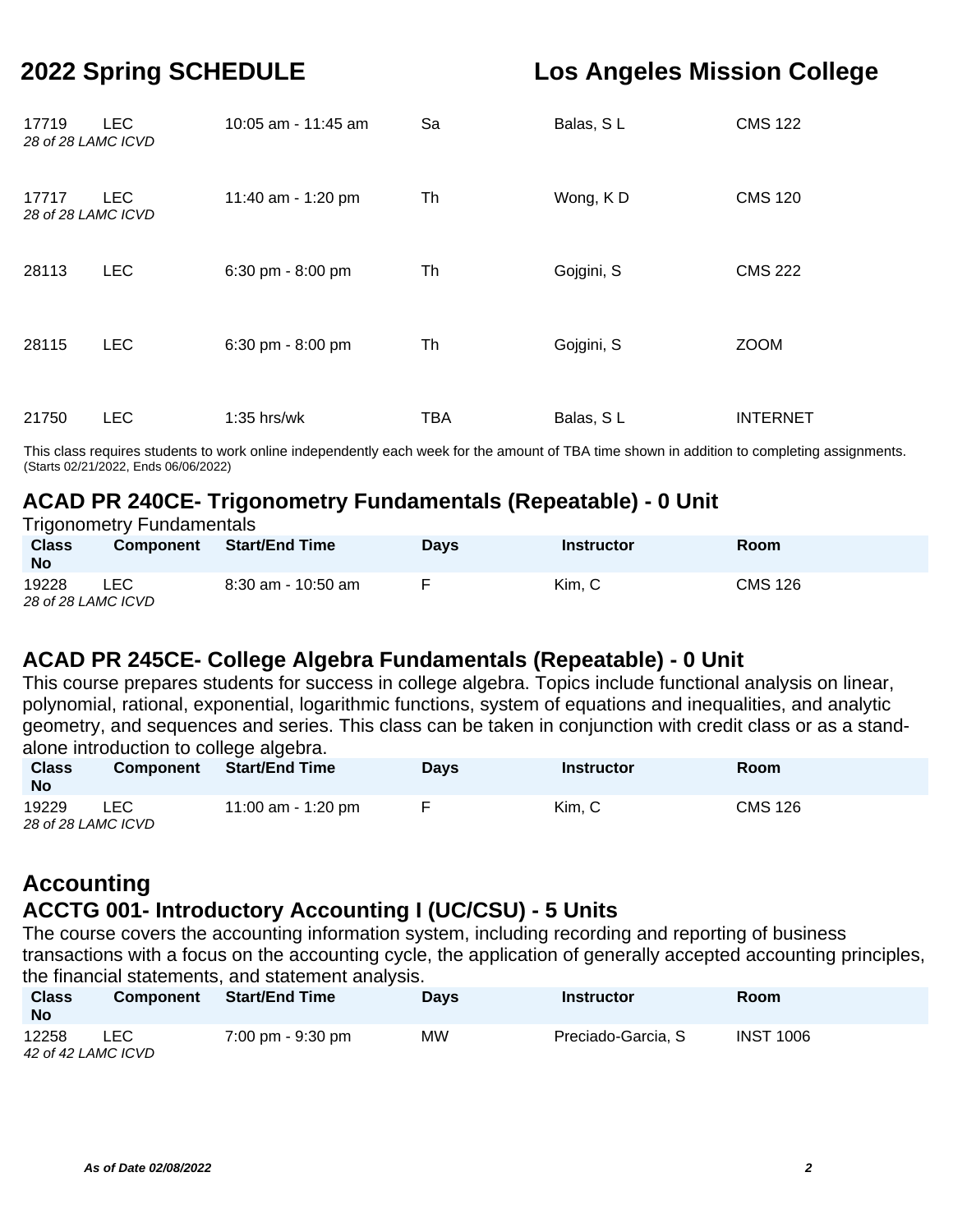| 12244 | LEC.                                        | 5:20 hrs/wk                                                                                                                                 | TBA | Nerud, ST | <b>INTERNET</b> |
|-------|---------------------------------------------|---------------------------------------------------------------------------------------------------------------------------------------------|-----|-----------|-----------------|
|       |                                             | This class requires students to work online independently each week for the amount of TBA time shown in addition to completing assignments. |     |           |                 |
| 26869 | LEC.                                        | $5:20$ hrs/wk                                                                                                                               | TBA | Nerud, ST | <b>INTERNET</b> |
| 27504 | LEC<br>(Starts 03/07/2022, Ends 06/06/2022) | $7:15$ hrs/wk                                                                                                                               | TBA | STAFF, L  | <b>INTERNET</b> |

## **ACCTG 002- Introductory Accounting II (UC/CSU) - 5 Units**

#### **Enrollment Requirement:** Prerequisite: ACCTG 001

This course will cover managerial and cost accounting topics including cost terms, cost behavior and cost systems as well as the use of accounting data for planning, budgeting, and control.

| <b>Class</b><br><b>No</b>   | Component | <b>Start/End Time</b> | <b>Days</b> | <b>Instructor</b> | <b>Room</b>      |
|-----------------------------|-----------|-----------------------|-------------|-------------------|------------------|
| 12911<br>40 of 40 LAMC ICVD | LEC       | 10:35 am - 1:05 pm    | TTh         | Arora, B S        | <b>INST 1006</b> |
| 12922                       | LEC.      | 5:20 hrs/wk           | TBA         | Nerud, ST         | <b>INTERNET</b>  |
|                             |           |                       |             |                   |                  |

This class requires students to work online independently each week for the amount of TBA time shown in addition to completing assignments.

| 27761 |                                      | 7:15 hrs/wk | TBA | STAFF, L | INTERNET |
|-------|--------------------------------------|-------------|-----|----------|----------|
|       | (Starts 03/07/2022, Ends 06/06/2022) |             |     |          |          |

## **Administration Of Justice ADM JUS 001- Introduction To Administration Of Justice (UC/CSU) - 3 Units**

Requirement Designation: Meets IGETC 4H 4J CSU D0 D8

Philosophy, history, and theories of the criminal justice system, including the roles and functions of the local, state, and federal jurisdictions. Theories, functions, and interrelationships among criminal justice agencies; law enforcement, courts, and corrections; crime causation, correctional theory, analysis and the social impact of crime. The conceptual approach utilized in this course recognizes that criminal justice is itself a distinct academic discipline rather than an interdisciplinary course of study.

| <b>Class</b><br><b>No</b> | <b>Component</b>                                  | <b>Start/End Time</b>               | <b>Davs</b> | <b>Instructor</b> | Room    |
|---------------------------|---------------------------------------------------|-------------------------------------|-------------|-------------------|---------|
| 27044                     | LEC.<br>This class is closed to the public.       | 10:30 am - 11:20 am                 | MWTh        | Woods, M E        | ZOOM-HS |
| 27061                     | <b>LEC</b><br>This class is closed to the public. | $2:30 \text{ pm} - 3:55 \text{ pm}$ | WF          | STAFF, L          | ZOOM-HS |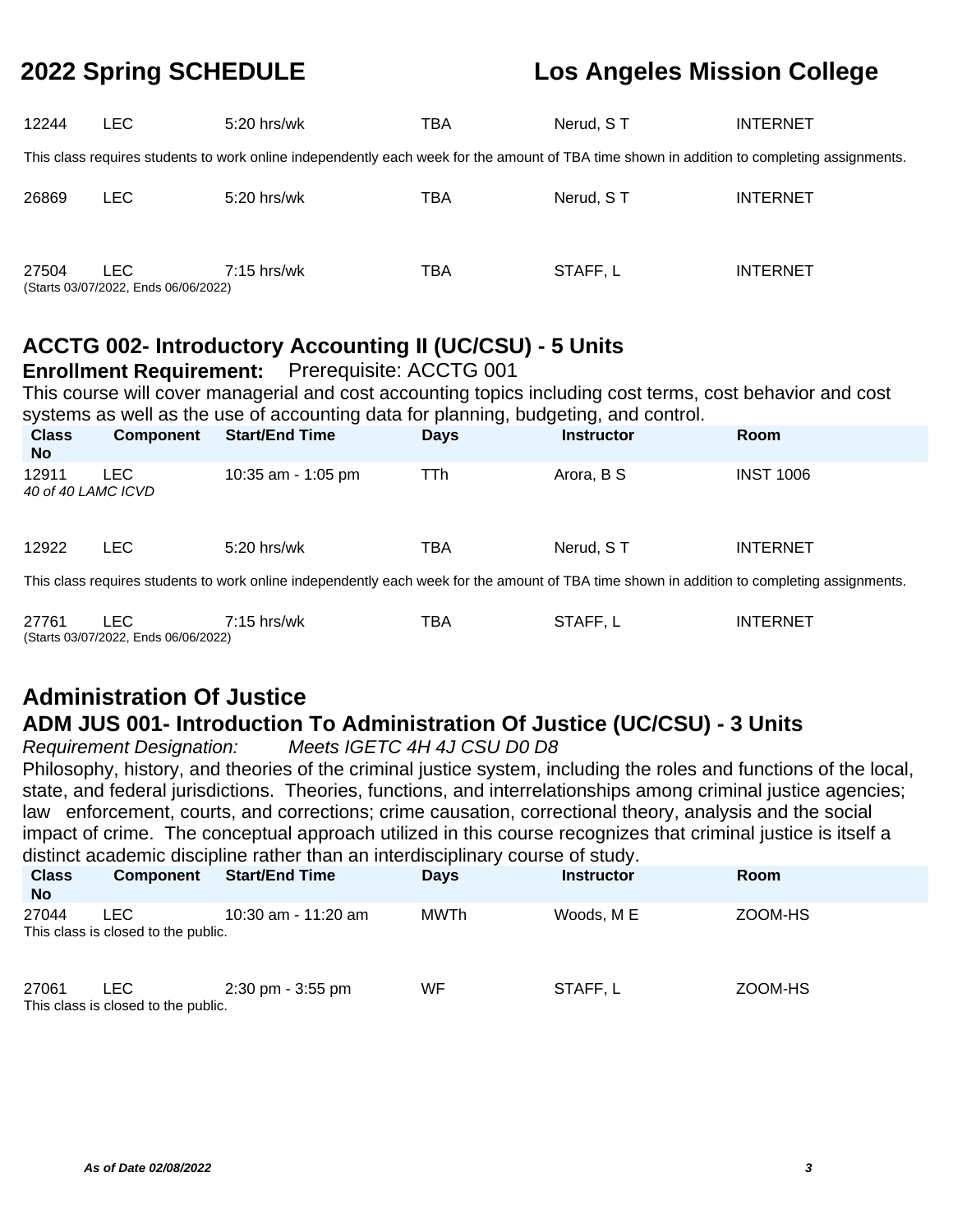| 27046                                                                                                                                       | LEC.<br>This class is closed to the public. | $3:45$ pm $-5:10$ pm | TTh | Villegas, E | SYL-BIO          |  |  |  |
|---------------------------------------------------------------------------------------------------------------------------------------------|---------------------------------------------|----------------------|-----|-------------|------------------|--|--|--|
| 22923<br>40 of 40 LAMC ICVD                                                                                                                 | LEC.                                        | 6:50 pm - $10:00$ pm | M   | Villegas, E | <b>INST 2001</b> |  |  |  |
| 10647                                                                                                                                       | <b>LEC</b>                                  | $3:10$ hrs/wk        | TBA | Hart, J L   | <b>INTERNET</b>  |  |  |  |
| This class requires students to work online independently each week for the amount of TBA time shown in addition to completing assignments. |                                             |                      |     |             |                  |  |  |  |

27774 LEC 6:30 hrs/wk TBA STAFF, L INTERNET (Starts 04/11/2022, Ends 06/06/2022)

## **ADM JUS 002- Concepts Of Criminal Law (UC/CSU) - 3 Units**

An introduction to the historical development, philosophy, and basic legal concepts of criminal law. The course includes an examination of constitutional provisions, legal research, legal analysis, and the functioning of criminal law as a social force. It also includes a detailed examination of legal definitions, classifications of law, penalties, corpus delecti, criminal intent, parties to a crime, defenses to crime, and a brief introduction to laws of arrest and judicial procedure.

| <b>Class</b><br><b>No</b>   | Component                                    | <b>Start/End Time</b> | <b>Days</b> | <b>Instructor</b> | <b>Room</b>      |
|-----------------------------|----------------------------------------------|-----------------------|-------------|-------------------|------------------|
| 11201<br>42 of 42 LAMC ICVD | LEC.                                         | 6:50 pm - $10:00$ pm  | W           | Rocke, J C        | <b>INST 2001</b> |
| 27776                       | LEC.<br>(Starts 04/11/2022, Ends 06/06/2022) | $6:30$ hrs/wk         | TBA         | STAFF, L          | <b>INTERNET</b>  |

## **ADM JUS 003- Legal Aspects Of Evidence (CSU) - 3 Units**

Origin, development, philosophy, and constitutional basis of evidence, constitutional procedural considerations affecting arrest, search and seizure; kinds of and degrees of evidence and rules governing admissibility; judicial decisions interpreting individual rights and case studies.

| <b>Class</b><br><b>No</b> | <b>Component</b> | Start/End Time | Days | Instructor  | Room            |
|---------------------------|------------------|----------------|------|-------------|-----------------|
| 17561                     | LEC.             | $3:10$ hrs/wk  | тва  | Kovnator, G | <b>INTERNET</b> |

## **ADM JUS 004- Principles And Procedures Of The Justice System (UC/CSU) - 3 Units**

Requirement Designation: Meets IGETC 4H CSU D8 A detailed study of the role and responsibilities of the American court system and its purpose; an examination of the philosophy, history, structure, operation, concepts, and services related to the judiciary; this course examines the prosecutorial process and court functions, as well as public policy concerns that currently affect our judicial system.

| <b>Class</b> | Component Start/End Time | <b>Days</b> | <b>Instructor</b> | Room |
|--------------|--------------------------|-------------|-------------------|------|
| <b>No</b>    |                          |             |                   |      |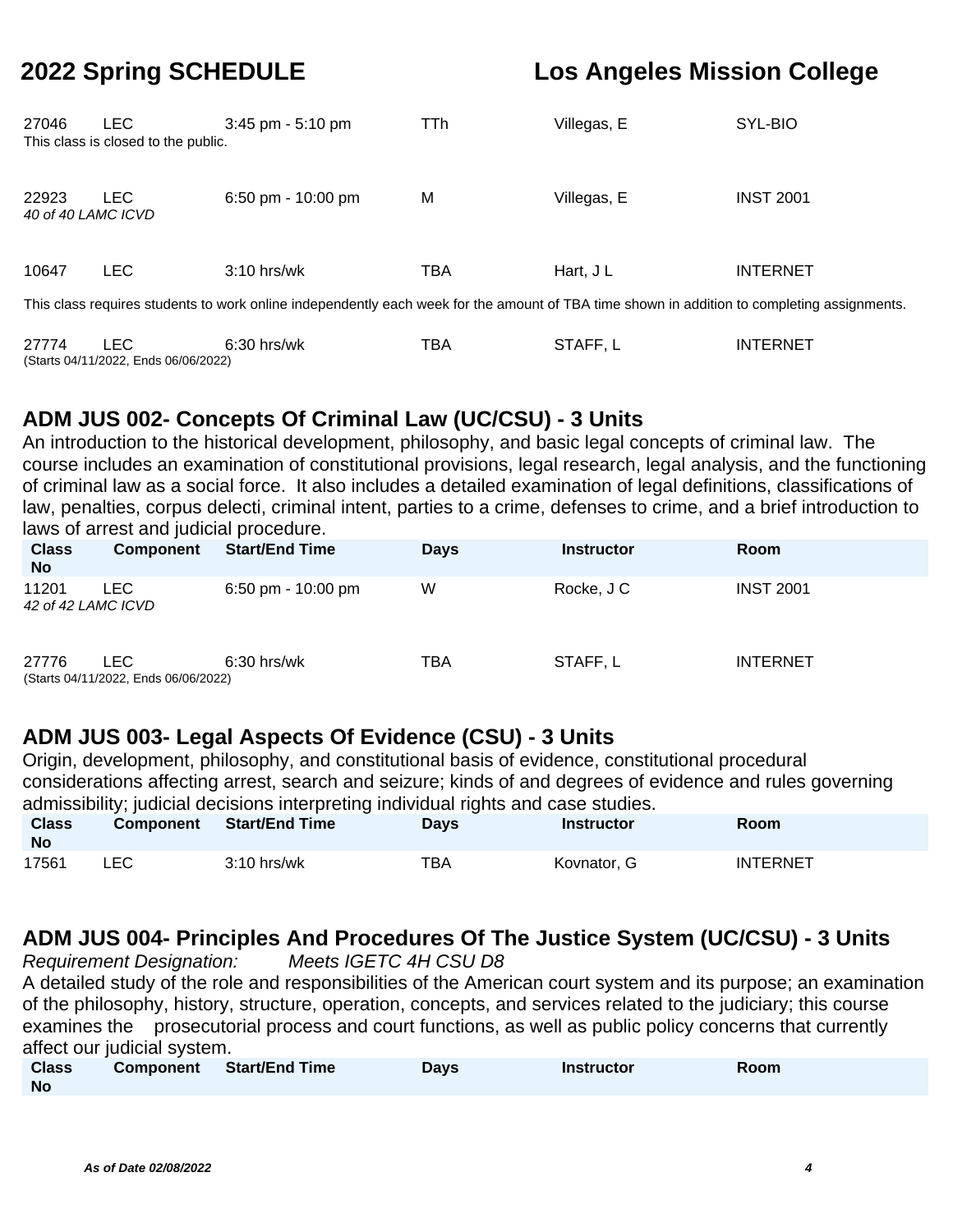| 17558 | LEC. | $3:10$ hrs/wk | TBA | Rocke, J C | INTERNET                                                                                                                                    |
|-------|------|---------------|-----|------------|---------------------------------------------------------------------------------------------------------------------------------------------|
|       |      |               |     |            | This class requires students to work online independently each week for the amount of TBA time shown in addition to completing assignments. |

| 27736 |                                      | 5:10 hrs/wk | тва | STAFF, L | <b>INTERNET</b> |
|-------|--------------------------------------|-------------|-----|----------|-----------------|
|       | (Starts 03/21/2022, Ends 06/06/2022) |             |     |          |                 |

### **ADM JUS 005- Criminal Investigation (CSU) - 3 Units**

An examination of the theories, concepts, and research of criminal investigation. This course looks at the fundamentals of criminal investigation from the crime site to the courtroom preparation experience, inclusive of legal constraints, ethics, and types of evidence. The course also includes an analysis of techniques of crime site recording and search, follow-up, case preparation, and organization.

| <b>Class</b><br><b>No</b>   | <b>Component</b>                                   | <b>Start/End Time</b> | <b>Days</b> | <b>Instructor</b> | Room             |
|-----------------------------|----------------------------------------------------|-----------------------|-------------|-------------------|------------------|
| 27065                       | <b>LEC</b><br>This class is closed to the public.  | 9:45 am - 10:35 am    | <b>MWF</b>  | STAFF, L          | SFDO-HS          |
| 22924<br>42 of 42 LAMC ICVD | LEC.                                               | $6:50$ pm - 10:00 pm  |             | Loman, M J        | <b>INST 2001</b> |
| 27737                       | <b>LEC</b><br>(Starts 03/21/2022, Ends 06/06/2022) | 5:10 hrs/wk           | TBA         | STAFF, L          | <b>INTERNET</b>  |

### **ADM JUS 075- Introduction To Corrections (CSU) - 3 Units**

This course is designed to provide an overview of the historical development, current concepts and practice, and explanations of criminal behavior; functions and objectives of the criminal justice system concerned with institutionalization and trends of adult and juvenile corrections, including probation and parole. It will also focus on the legal issues, specific laws, and general operation of correctional institutions. The relationship between corrections and other components of the judicial system will also be examined.

| <b>Class</b><br><b>No</b> | <b>Component</b> | <b>Start/End Time</b> | Days | <b>Instructor</b> | Room            |
|---------------------------|------------------|-----------------------|------|-------------------|-----------------|
| 22925                     | LEC              | $3:10$ hrs/wk         | тва  | Kovnator, G       | <b>INTERNET</b> |

### **ADM JUS 104- Introduction To Forensic Science (CSU) - 3 Units**

The role of forensic science in Administration of Justice. Several different categories of evidence will be examined including fingerprints, impression evidence, firearms and blood stain pattern analysis.

| <b>Class</b><br><b>No</b> | <b>Component</b>                    | <b>Start/End Time</b> | <b>Davs</b> | <b>Instructor</b> | <b>Room</b> |
|---------------------------|-------------------------------------|-----------------------|-------------|-------------------|-------------|
| 27063                     | LEC                                 | 8:30 am - 9:20 am     | MWF         | Enos, KW          | SFDO-HS     |
|                           | This class is closed to the public. |                       |             |                   |             |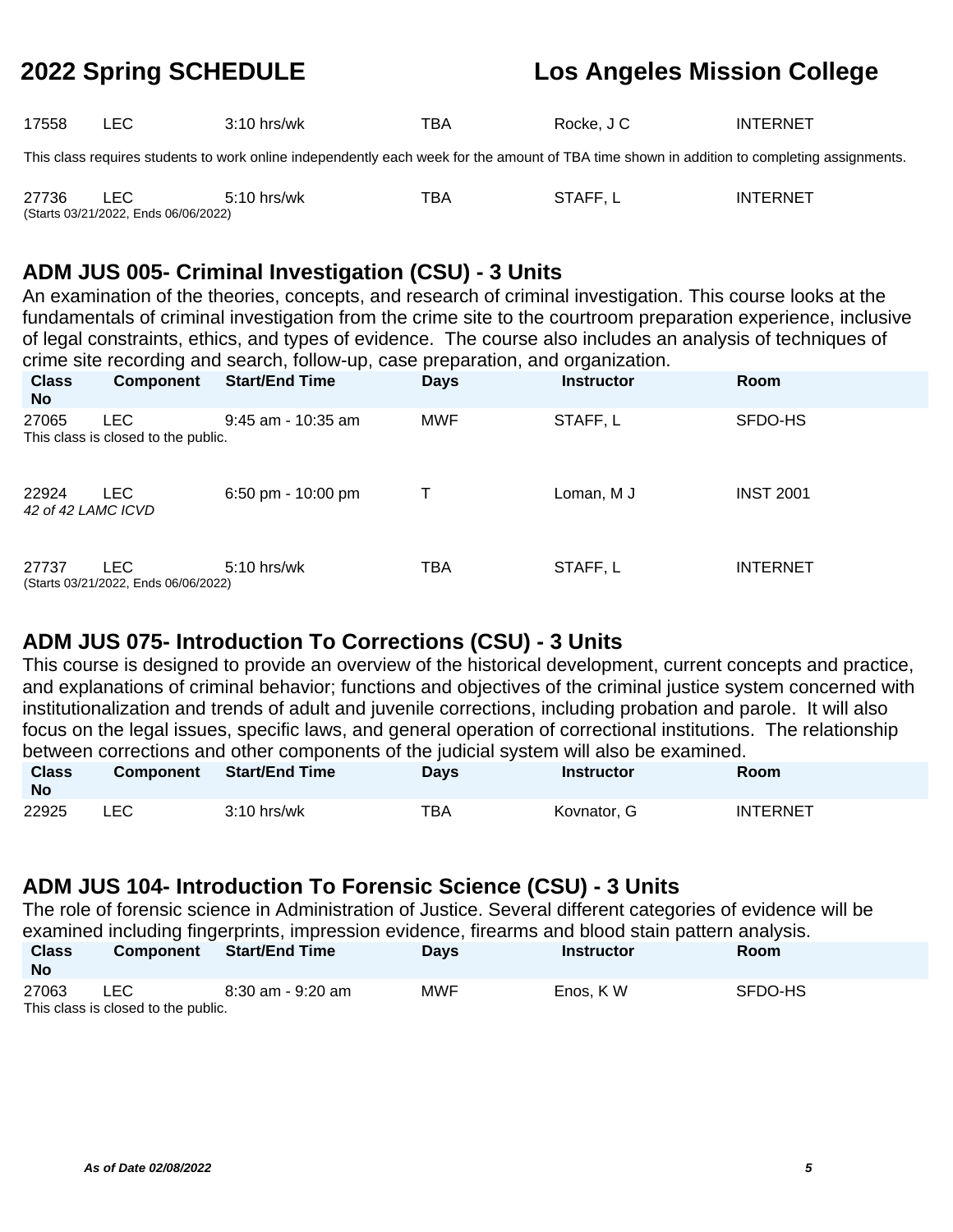| 27130<br>And                | <b>LEC</b><br><b>LEC</b><br>This class is closed to the public. | $9:05$ am - 10:00 am<br>$2:10$ hrs/wk                | Th<br>TBA | Enos, KW<br>Enos, KW | NOHO HS<br><b>INTERNET</b> |
|-----------------------------|-----------------------------------------------------------------|------------------------------------------------------|-----------|----------------------|----------------------------|
| 27064                       | LEC.<br>This class is closed to the public.                     | $9:45$ am - 10:35 am                                 | MWF       | Enos, KW             | SFDO-HS                    |
| 27041                       | LEC.<br>This class is closed to the public.                     | $2:00 \text{ pm} - 5:10 \text{ pm}$                  | W         | Enos, KW             | ADMS-HS                    |
| 27131<br>And                | LEC.<br>LEC.<br>This class is closed to the public.             | $2:20 \text{ pm} - 3:15 \text{ pm}$<br>$2:10$ hrs/wk | Th<br>TBA | Enos, KW<br>Enos, KW | NOHO HS<br><b>INTERNET</b> |
| 17562<br>42 of 42 LAMC ICVD | <b>LEC</b>                                                      | 6:50 pm - 10:00 pm                                   | Th        | James, B A           | <b>INST 2001</b>           |
| 27777                       | LEC.<br>(Starts 04/11/2022, Ends 06/06/2022)                    | $6:30$ hrs/wk                                        | TBA       | STAFF, L             | <b>INTERNET</b>            |

### **ADM JUS 204- Homicide Investigation (CSU) - 3 Units**

Provides an overview of the investigative techniques and resources that are utilized when investigating a homicide or death, including forensics and criminal profiling.

| <b>Class</b><br><b>No</b> | Component | <b>Start/End Time</b>                                                                             | <b>Davs</b> | <b>Instructor</b> | Room             |
|---------------------------|-----------|---------------------------------------------------------------------------------------------------|-------------|-------------------|------------------|
| 27045                     | LEC .     | 11:00 am - 12:00 pm                                                                               | <b>MW</b>   | Enos, KW          | <b>CCLA-SJHS</b> |
| And                       | ∟EC       | $1:10$ hrs/wk                                                                                     | TBA         | Enos, KW          | <b>INTRNT-HS</b> |
|                           |           | This class is closed to the public. This class is a hybrid, with in-person and online components. |             |                   |                  |

## **African American Studies AFRO AM 004- The African American In The History Of The U.S. I (UC/CSU) - 3 Units**

Requirement Designation: Meets IGETC 4C 4F CSU D3 D6 US-1

Students analyze historiographical issues in African American history and how black Americans were active agents in creating their own history from Africa to the Civil War. Emphasis is placed on the African background of African Americans, the institution of slavery, the development of African American community institutions, and African American participation in, and impact on, the Civil War.

| <b>Class</b><br>No |      | momanono, ana rimoani rimonoani pannoipanoni ini, ana impaoi oni, ino oni rrani<br>Component Start/End Time | <b>Davs</b> | Instructor  | <b>Room</b>     |
|--------------------|------|-------------------------------------------------------------------------------------------------------------|-------------|-------------|-----------------|
| 24370              | LEC. | 10:35 am - 12:00 pm                                                                                         | M           | Carter, M J | <b>CSB 110</b>  |
| And                | ∟EC. | $4:50$ hrs/wk                                                                                               | TBA         | Carter, M J | <b>INTERNET</b> |

This class will be offered in a hybrid format, which requires students to meet in-person, face-to-face with their instructor during the times shown AND to work online during the scheduled times and/or independently each week for the amount of TBA hours shown on schedule in addition to completing assignments. 28 of 28 LAMC ICVD

(Starts 04/11/2022, Ends 06/06/2022)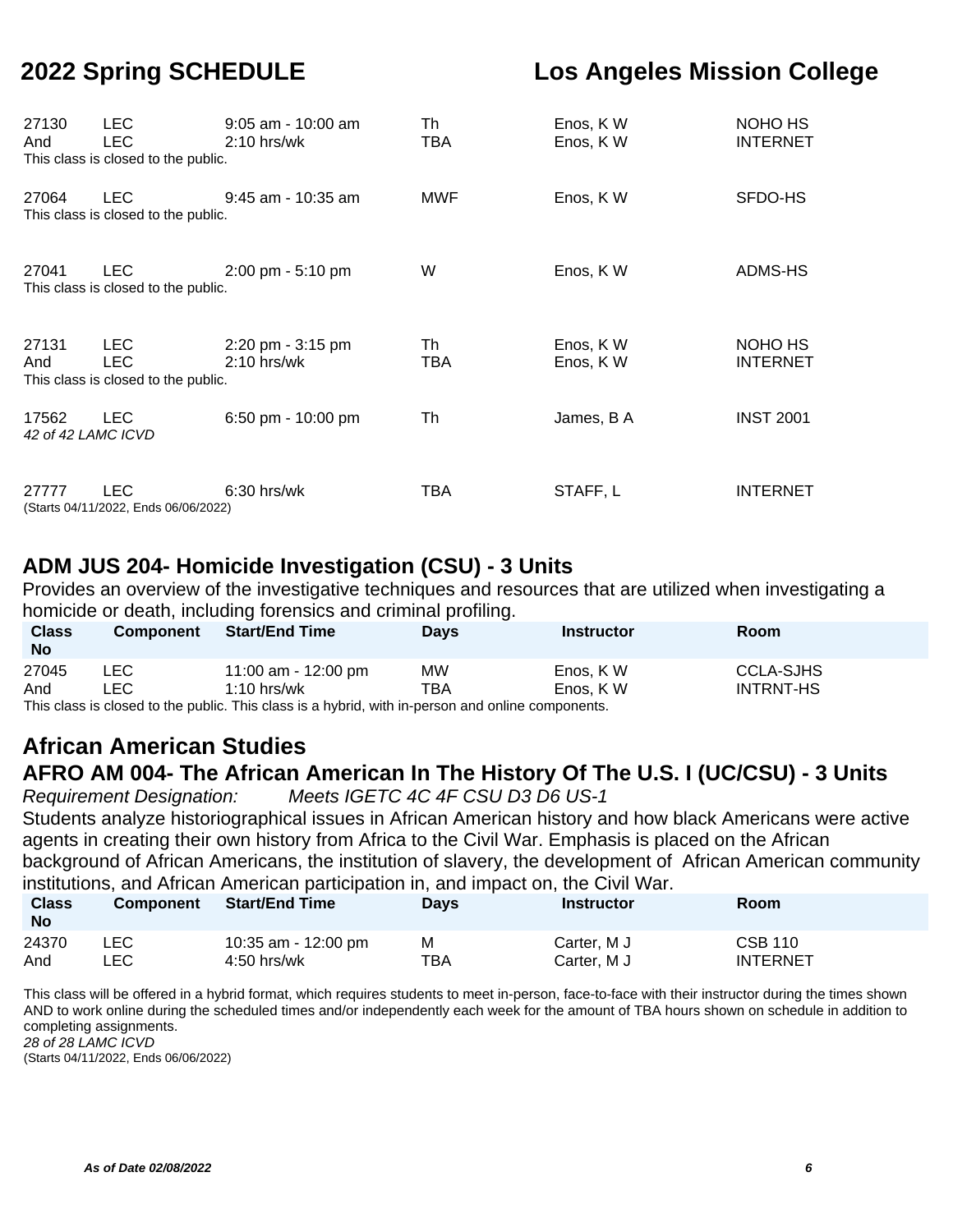18731 LEC 6:30 hrs/wk TBA Carter, M J INTERNET

This class requires students to work online independently each week for the amount of TBA time shown in addition to completing assignments. (Starts 04/11/2022, Ends 06/06/2022)

## **Allied Health ALD HTH 021- Basic Life Support For The Healthcare Provider (CSU) (RPT 3) - 0.5 Unit**

This course is designed to teach CPR to healthcare providers and interested students. This course covers infant, child, and both one-rescuer and two-rescuer adult CPR. Treatment of choking the patient and heart disease prevention is also included. Successful course completion earns an American Heart Association Basic Cardiovascular Life Support for the Healthcare Provider card valid for two years.

| <b>Class</b><br><b>No</b> | <b>Component</b>                     | <b>Start/End Time</b> | <b>Davs</b> | <b>Instructor</b> | Room             |
|---------------------------|--------------------------------------|-----------------------|-------------|-------------------|------------------|
| 22920                     | LEC.                                 | 8:30 am - 1:00 pm     | Sa          | Molina. A         | <b>INST 2016</b> |
| And                       | -EC.                                 | $3:50$ hrs/wk         | TBA         | Rojas-Gonzalez, M | <b>INST 2016</b> |
|                           | 16 of 16 LAMC ICVD                   |                       |             |                   |                  |
|                           | (Starts 02/12/2022, Ends 02/13/2022) |                       |             |                   |                  |

### **ALD HTH 100- Job Application Skills for Healthcare (CSU) - 1 Unit**

This course is designed to help students develop the skills necessary to gain employment in healthcare industry.

| <b>Class</b><br><b>No</b> | Component                                          | <b>Start/End Time</b> | <b>Days</b> | <b>Instructor</b> | Room           |
|---------------------------|----------------------------------------------------|-----------------------|-------------|-------------------|----------------|
| 27031                     | <b>LEC</b><br>This class is closed to the public.  | 1:35 pm - $2:35$ pm   | W           | Moon, G           | SFDO-HS        |
| 22921                     | <b>LEC</b><br>(Starts 02/07/2022, Ends 03/30/2022) | 2:30 pm - 3:20 pm     | TTh         | Moon, G           | <b>ZOOM</b>    |
| 27032                     | <b>LEC</b><br>This class is closed to the public.  | 2:40 pm - 3:40 pm     | W           | Moon, G           | SFDO-HS        |
| 27036                     | <b>LEC</b><br>This class is closed to the public.  | $3:40$ pm - $4:30$ pm | M           | Glaus, C          | <b>BIRMING</b> |

## **Anatomy**

### **ANATOMY 001- Introduction To Human Anatomy (UC/CSU) - 4 Units**

Requirement Designation: Meets IGETC 5B 5C CSU B2 B3

**Enrollment Requirement:** Prerequisite: BIOLOGY 003 or BIOLOGY 005 This course examines the structure of cells, tissues, and organs of these human systems: integumentary, skeletal, muscular, nervous, circulatory, respiratory, digestive, urinary, endocrine, lymphatic, and

reproductive. Dissection and microscopy are used extensively in lab.

| <b>Class</b> | Component | <b>Start/End Time</b> | Davs | <b>Instructor</b> | Room |
|--------------|-----------|-----------------------|------|-------------------|------|
| <b>No</b>    |           |                       |      |                   |      |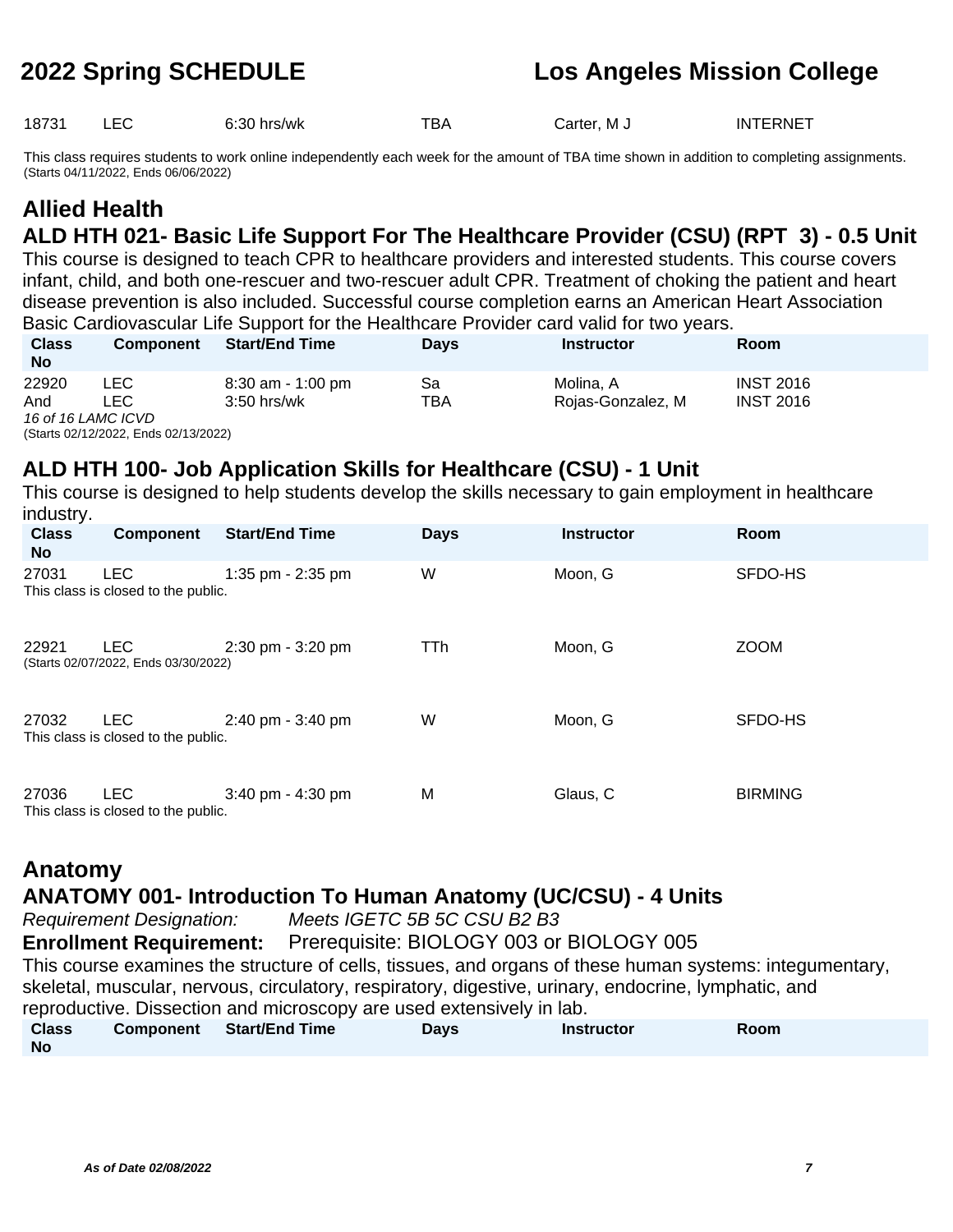| 11931              | LEC<br>also enroll in Physiology 1 for the<br>recommend that you avoid taking<br>would fit well with this schedule.<br>(Starts 02/07/2022, Ends 03/30/2022) | 8:55 am - 10:20 am<br>This course is scheduled for students who want to complete Anatomy 1 and Physiology 1 in a single semester. Thus, we recommend that you<br>2nd 8 week session with the same instructor and schedule. Due to the demands of these courses and their rapid pace, to be successful we<br>additional courses this semester that are demanding in nature. Please consider seeing the STEM counselor for advice on what other courses | <b>MTWTh</b> | Mellinger, R G   | <b>ZOOM</b>    |
|--------------------|-------------------------------------------------------------------------------------------------------------------------------------------------------------|-------------------------------------------------------------------------------------------------------------------------------------------------------------------------------------------------------------------------------------------------------------------------------------------------------------------------------------------------------------------------------------------------------------------------------------------------------|--------------|------------------|----------------|
| <b>AND</b>         |                                                                                                                                                             |                                                                                                                                                                                                                                                                                                                                                                                                                                                       |              |                  |                |
| 11938              | LAB                                                                                                                                                         | 10:30 am - 1:40 pm                                                                                                                                                                                                                                                                                                                                                                                                                                    | <b>MW</b>    | Mellinger, R G   | <b>ZOOM</b>    |
|                    | also enroll in Physiology 1 for the<br>recommend that you avoid taking<br>would fit well with this schedule.                                                | This course is scheduled for students who want to complete Anatomy 1 and Physiology 1 in a single semester. Thus, we recommend that you<br>2nd 8 week session with the same instructor and schedule. Due to the demands of these courses and their rapid pace, to be successful we<br>additional courses this semester that are demanding in nature. Please consider seeing the STEM counselor for advice on what other courses                       |              |                  |                |
|                    | (Starts 02/07/2022, Ends 03/30/2022)                                                                                                                        |                                                                                                                                                                                                                                                                                                                                                                                                                                                       |              |                  |                |
| 26777              | LEC                                                                                                                                                         | 12:15 pm - 1:40 pm                                                                                                                                                                                                                                                                                                                                                                                                                                    | <b>MW</b>    | Rostami, M       | <b>ZOOM</b>    |
|                    | Lecture will meet 12:15P-1:40P via zoom.                                                                                                                    |                                                                                                                                                                                                                                                                                                                                                                                                                                                       |              |                  |                |
| <b>AND</b>         |                                                                                                                                                             |                                                                                                                                                                                                                                                                                                                                                                                                                                                       |              |                  |                |
| 26778              | <b>LAB</b>                                                                                                                                                  | 10:30 am - 1:40 pm                                                                                                                                                                                                                                                                                                                                                                                                                                    | F            | Carter, M        | <b>ZOOM</b>    |
|                    | Lecture on Fri will 10:30A-1:40P via Zoom.                                                                                                                  |                                                                                                                                                                                                                                                                                                                                                                                                                                                       |              |                  |                |
| 21250              | <b>LEC</b>                                                                                                                                                  | 12:15 pm - 1:40 pm                                                                                                                                                                                                                                                                                                                                                                                                                                    | <b>MW</b>    | Mohammadian, P   | <b>ZOOM</b>    |
| <b>AND</b>         |                                                                                                                                                             |                                                                                                                                                                                                                                                                                                                                                                                                                                                       |              |                  |                |
| 26147              | LAB                                                                                                                                                         | 1:50 pm - 3:15 pm                                                                                                                                                                                                                                                                                                                                                                                                                                     | <b>MW</b>    | Mohammadian, P   | <b>ZOOM</b>    |
|                    |                                                                                                                                                             |                                                                                                                                                                                                                                                                                                                                                                                                                                                       |              |                  |                |
| 23612              | LEC                                                                                                                                                         | 1:50 pm - 5:00 pm                                                                                                                                                                                                                                                                                                                                                                                                                                     | $\sf T$      | Mellinger, R G   | <b>ZOOM</b>    |
| <b>AND</b>         |                                                                                                                                                             |                                                                                                                                                                                                                                                                                                                                                                                                                                                       |              |                  |                |
| 23613              | LAB                                                                                                                                                         | 1:50 pm - 5:00 pm                                                                                                                                                                                                                                                                                                                                                                                                                                     | Th           | Mellinger, R G   | <b>ZOOM</b>    |
| 11971              | <b>LEC</b>                                                                                                                                                  | 5:15 pm - 6:40 pm                                                                                                                                                                                                                                                                                                                                                                                                                                     | <b>MW</b>    | Carter, M        | <b>CMS 102</b> |
| 28 of 28 LAMC ICVD |                                                                                                                                                             |                                                                                                                                                                                                                                                                                                                                                                                                                                                       |              |                  |                |
| <b>AND</b>         |                                                                                                                                                             |                                                                                                                                                                                                                                                                                                                                                                                                                                                       |              |                  |                |
| 26100              | LAB                                                                                                                                                         | 6:55 pm - 8:20 pm                                                                                                                                                                                                                                                                                                                                                                                                                                     | <b>MW</b>    | Carter, M        | <b>CMS 102</b> |
| 25655              | <b>LEC</b>                                                                                                                                                  | 5:15 pm - 6:40 pm                                                                                                                                                                                                                                                                                                                                                                                                                                     | TTh          | Rostami, M       | <b>CMS 102</b> |
| 28 of 28 LAMC ICVD |                                                                                                                                                             |                                                                                                                                                                                                                                                                                                                                                                                                                                                       |              |                  |                |
| <b>AND</b>         |                                                                                                                                                             |                                                                                                                                                                                                                                                                                                                                                                                                                                                       |              |                  |                |
| 25656              | LAB                                                                                                                                                         | 6:50 pm - 10:00 pm                                                                                                                                                                                                                                                                                                                                                                                                                                    | $\top$       | Rostami, M       | <b>CMS 102</b> |
| 26780              | <b>LEC</b>                                                                                                                                                  | 6:50 pm - 10:00 pm                                                                                                                                                                                                                                                                                                                                                                                                                                    | T            | Ebneshahidi, A   | <b>ZOOM</b>    |
|                    |                                                                                                                                                             | Lecture will be Tuesday 6:50pm-10:00pm via Zoom.                                                                                                                                                                                                                                                                                                                                                                                                      |              |                  |                |
| <b>AND</b>         |                                                                                                                                                             |                                                                                                                                                                                                                                                                                                                                                                                                                                                       |              |                  |                |
| 26781              | LAB                                                                                                                                                         | 6:50 pm - 10:00 pm                                                                                                                                                                                                                                                                                                                                                                                                                                    | Th           | Rezaee Baroon, M | <b>ZOOM</b>    |
|                    | Lab will meet 6:50P-10:00P via zoom.                                                                                                                        |                                                                                                                                                                                                                                                                                                                                                                                                                                                       |              |                  |                |

## **Anthropology**

### **ANTHRO 101- Human Biological Evolution (UC/CSU) - 3 Units**

Requirement Designation: Meets IGETC 5B CSU B2

**Enrollment Requirement:** Prerequisite: ENGLISH 28 OR ESL 8

This course explores the field of physical anthropology emphasizing the evolution of the human species. Topics will include human heredity, mechanisms of evolutionary change, human variation, and the reconstruction of human evolutionary history through the study of the fossil record and the study of our closest biological relatives, the living monkeys and apes.

| <b>Class</b> | Component Start/End Time | <b>Days</b> | <b>Instructor</b> | Room |  |
|--------------|--------------------------|-------------|-------------------|------|--|
| <b>No</b>    |                          |             |                   |      |  |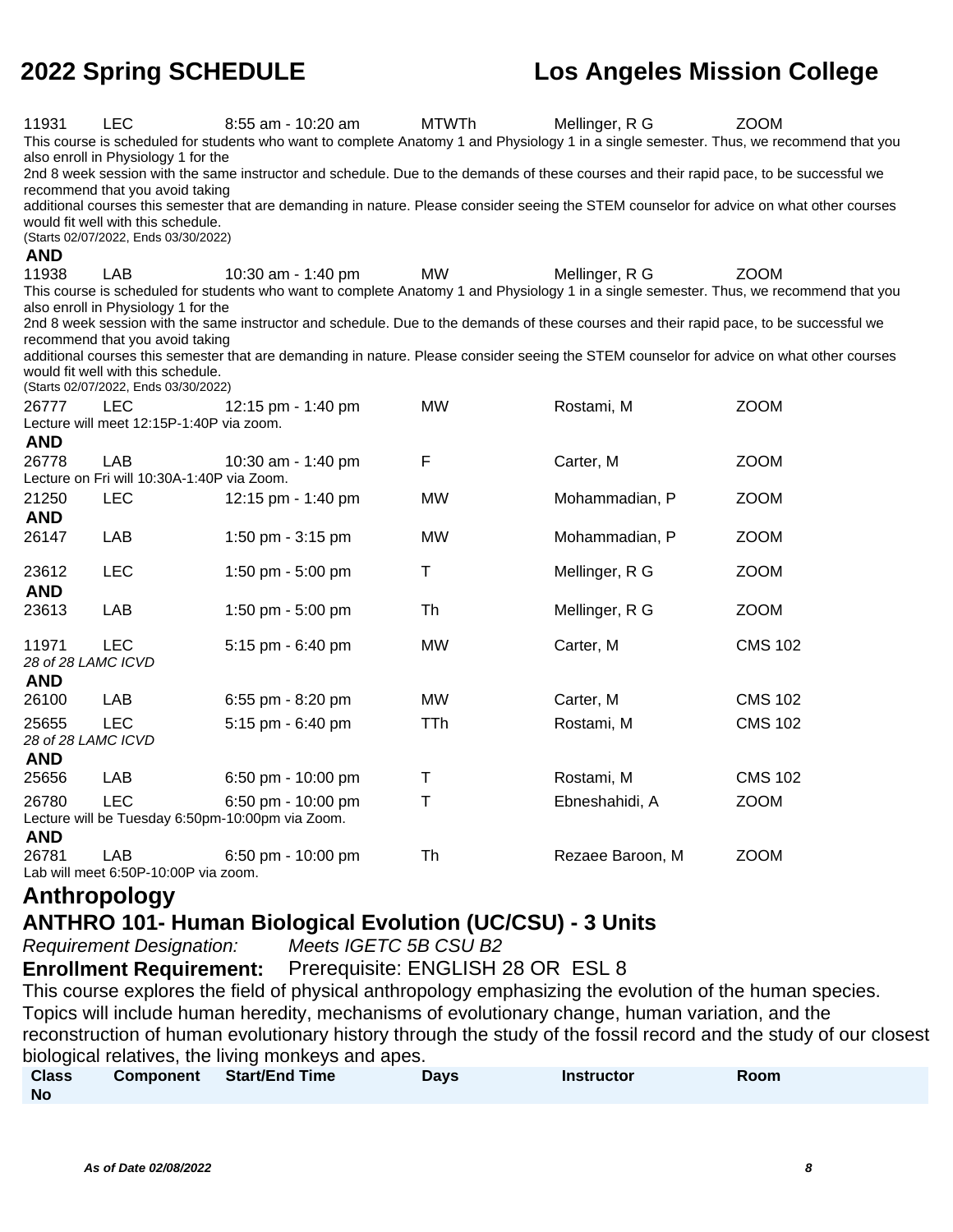| 13339<br>21 of 28 LAMC ICVD | <b>LEC</b>                                        | 7:45 am - 10:55 am    | Sa        | Armstrong, A E | <b>INST 1004</b> |
|-----------------------------|---------------------------------------------------|-----------------------|-----------|----------------|------------------|
| 27018                       | <b>LEC</b><br>This class is closed to the public. | $3:45$ pm - $5:10$ pm | <b>MW</b> | Hickey, ML     | MILLIK-MS        |
| 13337<br>21 of 28 LAMC ICVD | LEC.                                              | 6:50 pm - 10:00 pm    | М         | Hickey, ML     | <b>INST 1010</b> |
| 27246                       | <b>LEC</b>                                        | $3:10$ hrs/wk         | TBA       | Armstrong, A E | <b>INTERNET</b>  |

## **ANTHRO 104- Human Language And Communication (UC/CSU) - 3 Units**

Requirement Designation: Meets IGETC 3B 4A CSU C2 D1

As an introduction to linguistic anthropology, this course will cover the study of language, culture, and society from an anthropological perspective. Language will be presented as a form of social interaction in which participants do things with and through everyday talk. Topics include the biological basis of communication and speech, the relationship between language and culture, the structure of language, language origins, language through time, language variation, language in social context, the ethnography of communication, nonverbal communication and writing, and linguistic anthropology in the contemporary world. Special topics may include pidgins and creoles, language death and revival, and the relationship between language, identity, and power.

| <b>Class</b><br><b>No</b>   | <b>Component</b> | <b>Start/End Time</b>               | <b>Days</b> | <b>Instructor</b> | Room           |
|-----------------------------|------------------|-------------------------------------|-------------|-------------------|----------------|
| 13663<br>28 of 28 LAMC ICVD | LEC              | $3:30 \text{ pm} - 6:40 \text{ pm}$ | M           | Cohen. M M        | <b>CSB 111</b> |

## **Art**

## **ART 092- Introduction To Museum Studies (CSU) - 3 Units**

A broad introduction to the field of museum work, including the history and philosophy of museums; the social, economic, and political trends that shape museums; collection and care of objects, exhibition design, education programs, research activities, and public relations. Please consult local college catalog for further details.

| <b>Class</b><br><b>No</b> | <b>Component</b>                     | <b>Start/End Time</b> | <b>Davs</b> | Instructor | Room    |  |  |  |
|---------------------------|--------------------------------------|-----------------------|-------------|------------|---------|--|--|--|
| 22934                     | LEC                                  | 8:50 am - 12:40 pm    |             | Cole, JT   | AMP 305 |  |  |  |
|                           | 22 of 22 LAMC ICVD                   |                       |             |            |         |  |  |  |
|                           | (Starts 02/21/2022, Ends 06/06/2022) |                       |             |            |         |  |  |  |

### **ART 201- Drawing I (UC/CSU) - 3 Units**

Requirement Designation: Meets IGETC 3A CSU C1

**Enrollment Requirement:** Prerequisite: None

Students apply elements and principles of design to the practice of drawing, employing a wide range of subject matter, drawing techniques and media. They develop observation-based and technical drawing skills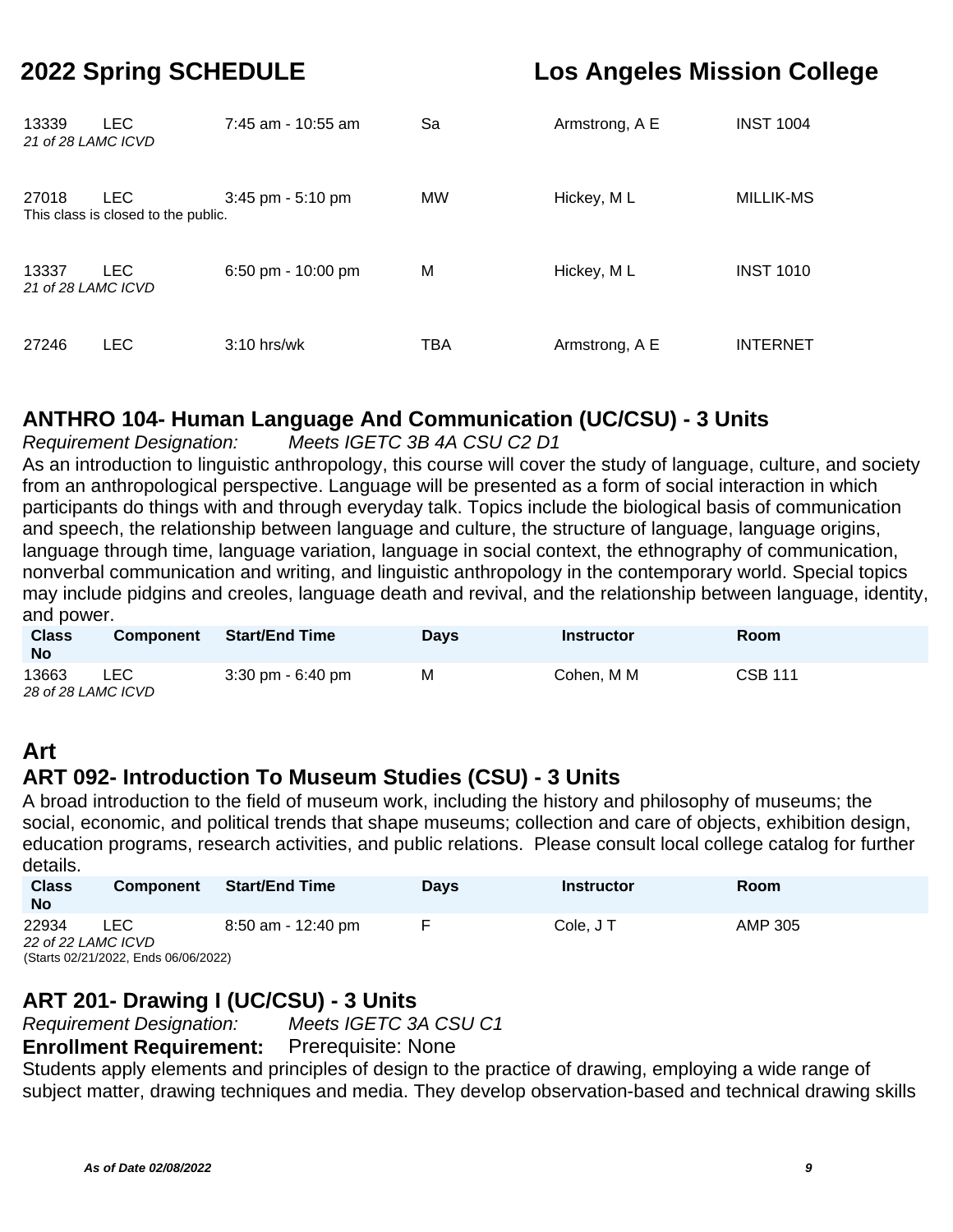| and explore their creative responses to materials and subject matter. |                                                            |                                                                                                                                             |             |                                                                    |                 |  |  |
|-----------------------------------------------------------------------|------------------------------------------------------------|---------------------------------------------------------------------------------------------------------------------------------------------|-------------|--------------------------------------------------------------------|-----------------|--|--|
| <b>Class</b>                                                          | <b>Component</b>                                           | <b>Start/End Time</b>                                                                                                                       | <b>Days</b> | <b>Instructor</b>                                                  | Room            |  |  |
| <b>No</b>                                                             |                                                            |                                                                                                                                             |             |                                                                    |                 |  |  |
| 12554                                                                 | <b>LEC</b>                                                 | 10:35 am - 11:40 am                                                                                                                         | TTh         | Scott, A                                                           | <b>AMP 305</b>  |  |  |
|                                                                       | scotta6@lamission.edu                                      |                                                                                                                                             |             |                                                                    |                 |  |  |
| 16 of 16 LAMC ICVD                                                    | NOTE: Art supplies are required.                           |                                                                                                                                             |             |                                                                    |                 |  |  |
| <b>AND</b>                                                            |                                                            |                                                                                                                                             |             |                                                                    |                 |  |  |
| 12559                                                                 | LAB                                                        | 11:40 am - 12:40 pm                                                                                                                         | <b>TTh</b>  | Scott, A                                                           | <b>AMP 305</b>  |  |  |
|                                                                       | scotta6@lamission.edu                                      |                                                                                                                                             |             |                                                                    |                 |  |  |
|                                                                       | NOTE: Art supplies are required.                           |                                                                                                                                             |             |                                                                    |                 |  |  |
| 12570                                                                 | <b>LEC</b>                                                 | 12:45 pm - 2:50 pm                                                                                                                          | W           | Scott, A                                                           | <b>AMP 305</b>  |  |  |
|                                                                       | scotta6@lamission.edu                                      |                                                                                                                                             |             |                                                                    |                 |  |  |
|                                                                       | NOTE: Art supplies are required.                           |                                                                                                                                             |             |                                                                    |                 |  |  |
| 22 of 22 LAMC ICVD                                                    |                                                            |                                                                                                                                             |             |                                                                    |                 |  |  |
| <b>AND</b>                                                            |                                                            |                                                                                                                                             |             |                                                                    |                 |  |  |
| 12574                                                                 | <b>LAB</b>                                                 | 2:55 pm - 5:00 pm                                                                                                                           | W           | Scott, A                                                           | <b>AMP 305</b>  |  |  |
|                                                                       | scotta6@lamission.edu                                      |                                                                                                                                             |             |                                                                    |                 |  |  |
|                                                                       | NOTE: Art supplies are required.                           |                                                                                                                                             |             |                                                                    |                 |  |  |
| 19274                                                                 | LEC.                                                       | 2:05 hrs/wk                                                                                                                                 | <b>TBA</b>  | Paulsen, D R                                                       | <b>INTERNET</b> |  |  |
|                                                                       | NOTE: Art supplies are required.<br>paulsedr@lamission.edu |                                                                                                                                             |             |                                                                    |                 |  |  |
|                                                                       |                                                            |                                                                                                                                             |             |                                                                    |                 |  |  |
|                                                                       |                                                            | This class requires students to work online independently each week for the amount of TBA time shown in addition to completing assignments. |             |                                                                    |                 |  |  |
| <b>AND</b>                                                            |                                                            |                                                                                                                                             |             |                                                                    |                 |  |  |
| 19275                                                                 | LAB                                                        | 2:05 hrs/wk                                                                                                                                 | <b>TBA</b>  | Paulsen, D R                                                       | <b>INTERNET</b> |  |  |
|                                                                       | NOTE: Art supplies are required.                           |                                                                                                                                             |             |                                                                    |                 |  |  |
|                                                                       | paulsedr@lamission.edu                                     |                                                                                                                                             |             |                                                                    |                 |  |  |
|                                                                       |                                                            |                                                                                                                                             |             |                                                                    |                 |  |  |
|                                                                       |                                                            | This class requires students to work online independently each week for the amount of TBA time shown in addition to completing assignments. |             |                                                                    |                 |  |  |
| 27218                                                                 | <b>LEC</b>                                                 | 2:05 hrs/wk                                                                                                                                 | <b>TBA</b>  | Scott, A                                                           | <b>INTERNET</b> |  |  |
| <b>AND</b>                                                            |                                                            |                                                                                                                                             |             |                                                                    |                 |  |  |
| 27219                                                                 | LAB                                                        | $2:05$ hrs/wk                                                                                                                               | <b>TBA</b>  | Scott, A                                                           | <b>INTERNET</b> |  |  |
|                                                                       |                                                            |                                                                                                                                             |             |                                                                    |                 |  |  |
|                                                                       |                                                            | ART 202- Drawing II (UC/CSU) - 3 Units                                                                                                      |             |                                                                    |                 |  |  |
|                                                                       | <b>Enrollment Requirement:</b>                             |                                                                                                                                             |             | Prerequisite: ART 201. Maximum of 4 enrollments in the Art family. |                 |  |  |
|                                                                       |                                                            | This course is a continuation of Drawing I with continued emphasis on technical, observational and analytical                               |             |                                                                    |                 |  |  |
|                                                                       |                                                            | aspects of drawing with the addition of color media as well as mixed drawing media. Projects are designed to                                |             |                                                                    |                 |  |  |
|                                                                       |                                                            | test conceptual skills. Please consult local college catalog for further details.                                                           |             |                                                                    |                 |  |  |
| <b>Class</b>                                                          | <b>Component</b>                                           | <b>Start/End Time</b>                                                                                                                       | <b>Days</b> | <b>Instructor</b>                                                  | Room            |  |  |
| <b>No</b>                                                             |                                                            |                                                                                                                                             |             |                                                                    |                 |  |  |
|                                                                       |                                                            |                                                                                                                                             |             |                                                                    |                 |  |  |
| 17585                                                                 | <b>LEC</b><br>scotta6@lamission.edu                        | 10:35 am - 11:40 am                                                                                                                         | <b>TTh</b>  | Scott, A                                                           | <b>AMP 305</b>  |  |  |
|                                                                       | NOTE: Art supplies are required.                           |                                                                                                                                             |             |                                                                    |                 |  |  |
| 4 of 4 LAMC ICVD                                                      |                                                            |                                                                                                                                             |             |                                                                    |                 |  |  |
| <b>AND</b>                                                            |                                                            |                                                                                                                                             |             |                                                                    |                 |  |  |
| 17586                                                                 | LAB                                                        | 11:40 am - 12:40 pm                                                                                                                         | <b>TTh</b>  | Scott, A                                                           | AMP 305         |  |  |
|                                                                       | scotta6@lamission.edu                                      |                                                                                                                                             |             |                                                                    |                 |  |  |
|                                                                       | NOTE: Art supplies are required.                           |                                                                                                                                             |             |                                                                    |                 |  |  |

## **ART 204- Life Drawing I (UC/CSU) - 3 Units**

**Enrollment Requirement:** Advisory: ART 201. Maximum of four enrollments in the Art-Life Drawing course family.

This is a beginning-level, figure drawing course. Students will render the human figure in various mediums,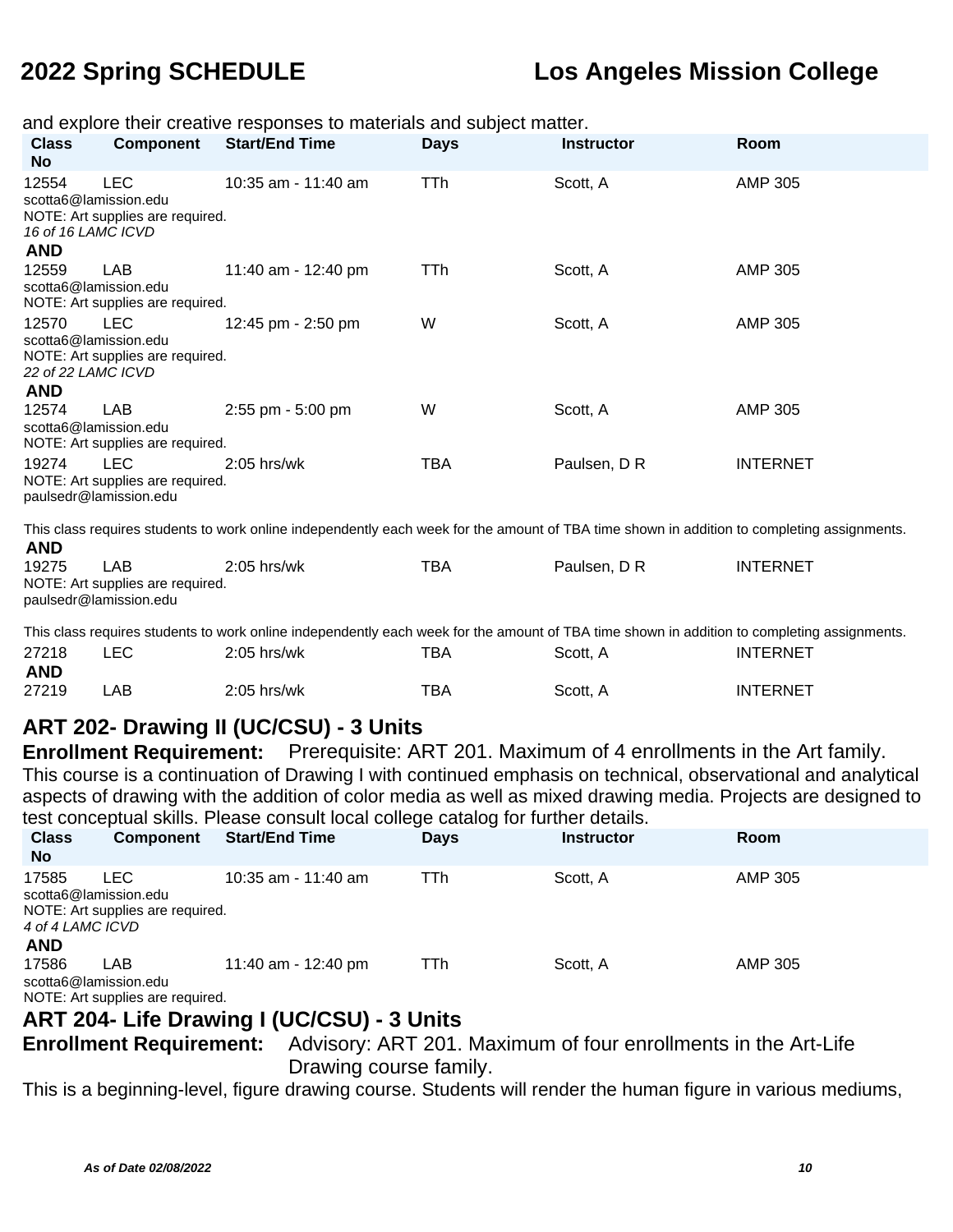solving problems related to structure, anatomy, composition and expressive design. Please consult local college catalog for further details.

|                                                                                                                                                           | college catalog for further details.                                    |                                                                                                                                             |             |                                                                    |                 |  |
|-----------------------------------------------------------------------------------------------------------------------------------------------------------|-------------------------------------------------------------------------|---------------------------------------------------------------------------------------------------------------------------------------------|-------------|--------------------------------------------------------------------|-----------------|--|
| <b>Class</b><br><b>No</b>                                                                                                                                 | <b>Component</b>                                                        | <b>Start/End Time</b>                                                                                                                       | <b>Days</b> | <b>Instructor</b>                                                  | Room            |  |
| 12882<br>16 of 16 LAMC ICVD<br><b>AND</b>                                                                                                                 | <b>LEC</b><br>NOTE: Art supplies are required.                          | 12:45 pm - 2:50 pm                                                                                                                          | T           | Zarcone, J M                                                       | <b>AMP 305</b>  |  |
| 12887                                                                                                                                                     | <b>LAB</b><br>NOTE: Art supplies are required.                          | 2:55 pm - 5:00 pm                                                                                                                           | Τ           | Zarcone, J M                                                       | <b>AMP 305</b>  |  |
|                                                                                                                                                           |                                                                         | ART 205- Life Drawing II (UC/CSU) - 3 Units                                                                                                 |             |                                                                    |                 |  |
|                                                                                                                                                           |                                                                         | <b>Enrollment Requirement:</b> Prerequisite: ART 204. Maximum of 4 enrollments in the Art family.                                           |             |                                                                    |                 |  |
|                                                                                                                                                           |                                                                         | This is a second-level, figure drawing course. Students will further develop their ability to draw from life in                             |             |                                                                    |                 |  |
|                                                                                                                                                           |                                                                         | various media using quick sketch and long pose. Please consult local college catalog for further details.                                   |             |                                                                    |                 |  |
| <b>Class</b><br><b>No</b>                                                                                                                                 | <b>Component</b>                                                        | <b>Start/End Time</b>                                                                                                                       | <b>Days</b> | <b>Instructor</b>                                                  | Room            |  |
| 12943<br>6 of 6 LAMC ICVD<br><b>AND</b>                                                                                                                   | <b>LEC</b><br>NOTE: Art supplies are required.                          | 12:45 pm - 2:50 pm                                                                                                                          | Τ           | Zarcone, J M                                                       | <b>AMP 305</b>  |  |
| 12945                                                                                                                                                     | LAB<br>NOTE: Art supplies are required.                                 | 2:55 pm - 5:00 pm                                                                                                                           | $\top$      | Zarcone, J M                                                       | <b>AMP 305</b>  |  |
|                                                                                                                                                           |                                                                         | <b>ART 300- Introduction To Painting (UC/CSU) - 3 Units</b>                                                                                 |             |                                                                    |                 |  |
|                                                                                                                                                           | <b>Requirement Designation:</b>                                         | Meets IGETC 3A CSU C1                                                                                                                       |             |                                                                    |                 |  |
|                                                                                                                                                           | <b>Enrollment Requirement:</b>                                          | <b>Prerequisite: None</b>                                                                                                                   |             |                                                                    |                 |  |
|                                                                                                                                                           |                                                                         | Introduction to principles, elements, and practices of painting. Focuses on exploration of painting materials,                              |             |                                                                    |                 |  |
|                                                                                                                                                           |                                                                         | perceptual skills, color theory, paint mixing and technique, as well as creative responses to materials and                                 |             |                                                                    |                 |  |
|                                                                                                                                                           |                                                                         | subject matter. Please consult local college catalog for further details.                                                                   |             |                                                                    |                 |  |
| <b>Class</b><br><b>No</b>                                                                                                                                 | <b>Component</b>                                                        | <b>Start/End Time</b>                                                                                                                       | <b>Days</b> | <b>Instructor</b>                                                  | Room            |  |
| 16283<br>16 of 16 LAMC ICVD<br><b>AND</b>                                                                                                                 | <b>LEC</b><br>NOTE: Art supplies are required.<br>scotta6@lamission.edu | 5:45 pm - 7:50 pm                                                                                                                           | W           | Scott, A                                                           | <b>AMP 308</b>  |  |
| 16284                                                                                                                                                     | <b>LAB</b><br>NOTE: Art supplies are required.<br>scotta6@lamission.edu | 7:55 pm - 10:00 pm                                                                                                                          | W           | Scott, A                                                           | <b>AMP 308</b>  |  |
| 13142<br>ilearn.laccd.edu                                                                                                                                 | <b>LEC</b><br>NOTE: Art supplies are required.                          | $2:05$ hrs/wk                                                                                                                               | <b>TBA</b>  | Paulsen, D R                                                       | <b>INTERNET</b> |  |
| This class requires students to work online independently each week for the amount of TBA time shown in addition to completing assignments.<br><b>AND</b> |                                                                         |                                                                                                                                             |             |                                                                    |                 |  |
| 13146<br>ilearn.laccd.edu                                                                                                                                 | LAB<br>NOTE: Art supplies are required.                                 | 2:05 hrs/wk                                                                                                                                 | <b>TBA</b>  | Paulsen, D R                                                       | <b>INTERNET</b> |  |
|                                                                                                                                                           |                                                                         | This class requires students to work online independently each week for the amount of TBA time shown in addition to completing assignments. |             |                                                                    |                 |  |
|                                                                                                                                                           |                                                                         | ART 304- Acrylic Painting I (UC/CSU) - 3 Units                                                                                              |             |                                                                    |                 |  |
|                                                                                                                                                           | <b>Enrollment Requirement:</b>                                          |                                                                                                                                             |             | Prerequisite: ART 300. Maximum of 4 enrollments in the Art-Acrylic |                 |  |
|                                                                                                                                                           |                                                                         | family.                                                                                                                                     |             |                                                                    |                 |  |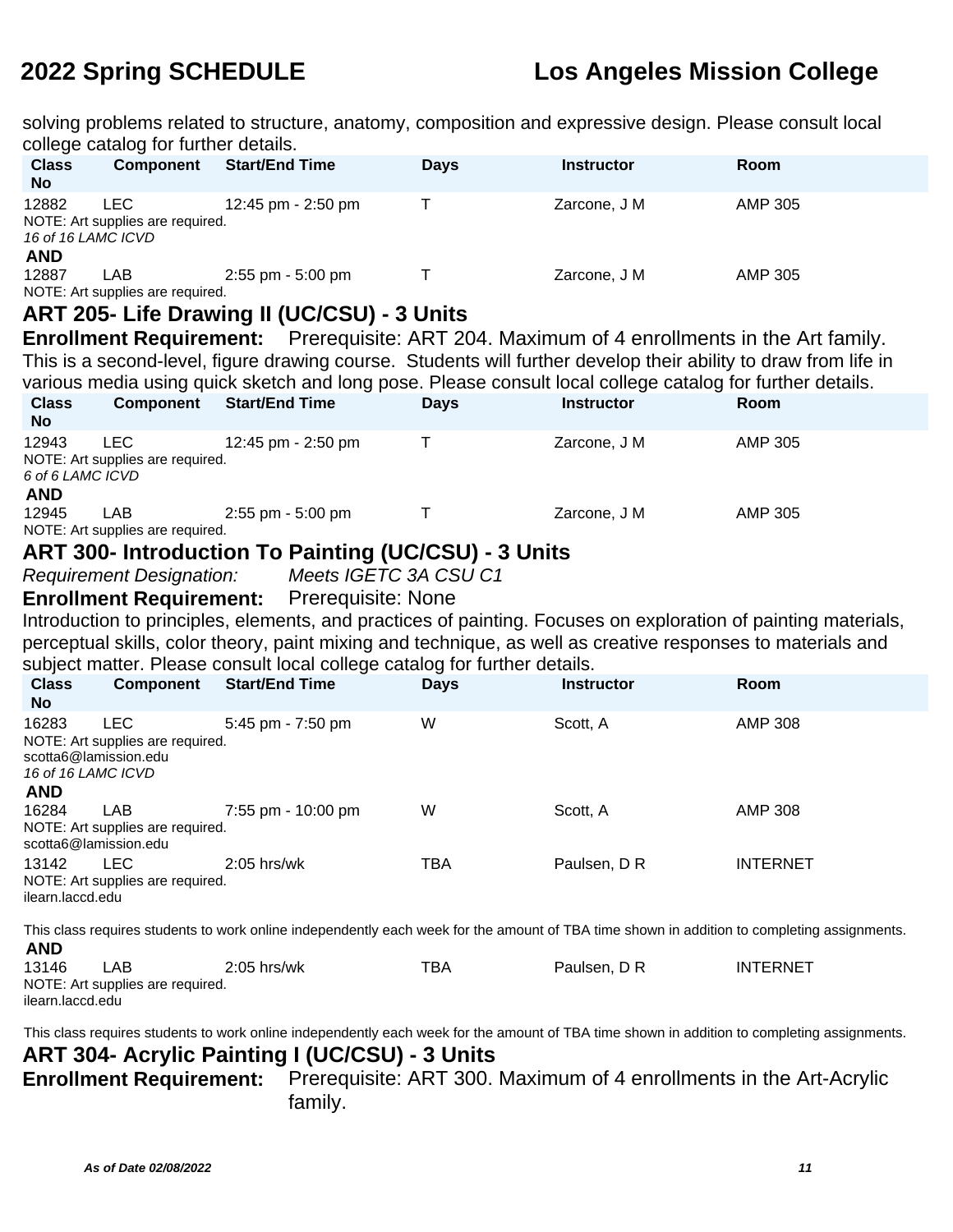This is a beginning level acrylic painting course. Students learn a variety of techniques employing acrylic paints and related grounds and tools. A variety of subject matter is used to introduce a series of stylistic approaches. Please consult local college catalog for further details.

|                                                                                                                                                                                                                                                                                           |                                                          | approacries. Flease corisuit local college catalog for further details.                                                                                                                                                                                                                      |             |                                                                   |                                                                                                                   |  |  |
|-------------------------------------------------------------------------------------------------------------------------------------------------------------------------------------------------------------------------------------------------------------------------------------------|----------------------------------------------------------|----------------------------------------------------------------------------------------------------------------------------------------------------------------------------------------------------------------------------------------------------------------------------------------------|-------------|-------------------------------------------------------------------|-------------------------------------------------------------------------------------------------------------------|--|--|
| <b>Class</b><br><b>No</b>                                                                                                                                                                                                                                                                 | <b>Component</b>                                         | <b>Start/End Time</b>                                                                                                                                                                                                                                                                        | <b>Days</b> | <b>Instructor</b>                                                 | Room                                                                                                              |  |  |
| 16285<br>4 of 4 LAMC ICVD<br><b>AND</b>                                                                                                                                                                                                                                                   | <b>LEC</b><br>NOTE: Art supplies are required.           | 10:35 am - 11:40 am                                                                                                                                                                                                                                                                          | <b>MW</b>   | Paulsen, D R                                                      | <b>AMP 308</b>                                                                                                    |  |  |
| 16286                                                                                                                                                                                                                                                                                     | LAB<br>NOTE: Art supplies are required.                  | 11:40 am - 12:40 pm                                                                                                                                                                                                                                                                          | <b>MW</b>   | Paulsen, D R                                                      | <b>AMP 308</b>                                                                                                    |  |  |
|                                                                                                                                                                                                                                                                                           |                                                          | <b>ART 305- Acrylic Painting II (UC/CSU) - 3 Units</b>                                                                                                                                                                                                                                       |             |                                                                   |                                                                                                                   |  |  |
|                                                                                                                                                                                                                                                                                           |                                                          | <b>Enrollment Requirement:</b> Prerequisite: ART 304. Maximum of 4 enrollments in the Art-Acrylic                                                                                                                                                                                            |             |                                                                   |                                                                                                                   |  |  |
|                                                                                                                                                                                                                                                                                           |                                                          | family.                                                                                                                                                                                                                                                                                      |             |                                                                   |                                                                                                                   |  |  |
|                                                                                                                                                                                                                                                                                           |                                                          | This is a second level acrylic painting course. Students learn a variety of techniques employing acrylic paints<br>Please consult local college catalog for further details.                                                                                                                 |             |                                                                   | and related grounds and tools. A variety of subject matter is used to introduce a series of stylistic approaches. |  |  |
| <b>Class</b><br><b>No</b>                                                                                                                                                                                                                                                                 | <b>Component</b>                                         | <b>Start/End Time</b>                                                                                                                                                                                                                                                                        | <b>Days</b> | <b>Instructor</b>                                                 | Room                                                                                                              |  |  |
| 22935<br>4 of 4 LAMC ICVD<br><b>AND</b>                                                                                                                                                                                                                                                   | <b>LEC</b>                                               | 10:35 am - 11:40 am                                                                                                                                                                                                                                                                          | <b>MW</b>   | Paulsen, D R                                                      | <b>AMP 308</b>                                                                                                    |  |  |
| 22936                                                                                                                                                                                                                                                                                     | LAB                                                      | 11:40 am - 12:40 pm                                                                                                                                                                                                                                                                          | <b>MW</b>   | Paulsen, D R                                                      | <b>AMP 308</b>                                                                                                    |  |  |
|                                                                                                                                                                                                                                                                                           |                                                          | ART 307- Oil Painting I (UC/CSU) - 3 Units                                                                                                                                                                                                                                                   |             |                                                                   |                                                                                                                   |  |  |
|                                                                                                                                                                                                                                                                                           |                                                          | <b>Enrollment Requirement:</b> Prerequisite: ART 300. Advisory: ART 201.                                                                                                                                                                                                                     |             |                                                                   |                                                                                                                   |  |  |
|                                                                                                                                                                                                                                                                                           |                                                          | This is a beginning level oil painting course. Students learn a variety of techniques employing oil paints and<br>related grounds and tools. A variety of subject matter is used to introduce a series of stylistic approaches.<br>Please consult local college catalog for further details. |             |                                                                   |                                                                                                                   |  |  |
| <b>Class</b><br><b>No</b>                                                                                                                                                                                                                                                                 | Component                                                | <b>Start/End Time</b>                                                                                                                                                                                                                                                                        | <b>Days</b> | <b>Instructor</b>                                                 | Room                                                                                                              |  |  |
| 22937<br>4 of 4 LAMC ICVD<br><b>AND</b>                                                                                                                                                                                                                                                   | <b>LEC</b>                                               | 5:45 pm - 7:50 pm                                                                                                                                                                                                                                                                            | W           | Scott, A                                                          | <b>AMP 308</b>                                                                                                    |  |  |
| 22938                                                                                                                                                                                                                                                                                     | LAB                                                      | 7:55 pm - 10:00 pm                                                                                                                                                                                                                                                                           | W           | Scott, A                                                          | <b>AMP 308</b>                                                                                                    |  |  |
|                                                                                                                                                                                                                                                                                           |                                                          | ART 308- Oil Painting II (UC/CSU) - 3 Units                                                                                                                                                                                                                                                  |             |                                                                   |                                                                                                                   |  |  |
|                                                                                                                                                                                                                                                                                           | <b>Enrollment Requirement:</b>                           | <b>Painting Course Family</b>                                                                                                                                                                                                                                                                |             | Prerequisite: ART 307. Advisories: ART 201 and ART 501. Art - Oil |                                                                                                                   |  |  |
| This is a second level oil painting course. Students learn a variety of techniques employing oil paints and<br>related grounds and tools. A variety of subject matter is used to introduce a series of stylistic approaches.<br>Please consult local college catalog for further details. |                                                          |                                                                                                                                                                                                                                                                                              |             |                                                                   |                                                                                                                   |  |  |
| <b>Class</b><br><b>No</b>                                                                                                                                                                                                                                                                 | <b>Component</b>                                         | <b>Start/End Time</b>                                                                                                                                                                                                                                                                        | <b>Days</b> | <b>Instructor</b>                                                 | Room                                                                                                              |  |  |
| 22939<br>2 of 2 LAMC ICVD<br><b>AND</b>                                                                                                                                                                                                                                                   | <b>LEC</b>                                               | 5:45 pm - 7:50 pm                                                                                                                                                                                                                                                                            | W           | Scott, A                                                          | <b>AMP 308</b>                                                                                                    |  |  |
| 22940                                                                                                                                                                                                                                                                                     | LAB                                                      | 7:55 pm - 10:00 pm                                                                                                                                                                                                                                                                           | W           | Scott, A                                                          | <b>AMP 308</b>                                                                                                    |  |  |
|                                                                                                                                                                                                                                                                                           |                                                          | ART 501- Beginning Two-Dimensional Design (UC/CSU) - 3 Units                                                                                                                                                                                                                                 |             |                                                                   |                                                                                                                   |  |  |
|                                                                                                                                                                                                                                                                                           | Meets IGETC 3A CSU C1<br><b>Requirement Designation:</b> |                                                                                                                                                                                                                                                                                              |             |                                                                   |                                                                                                                   |  |  |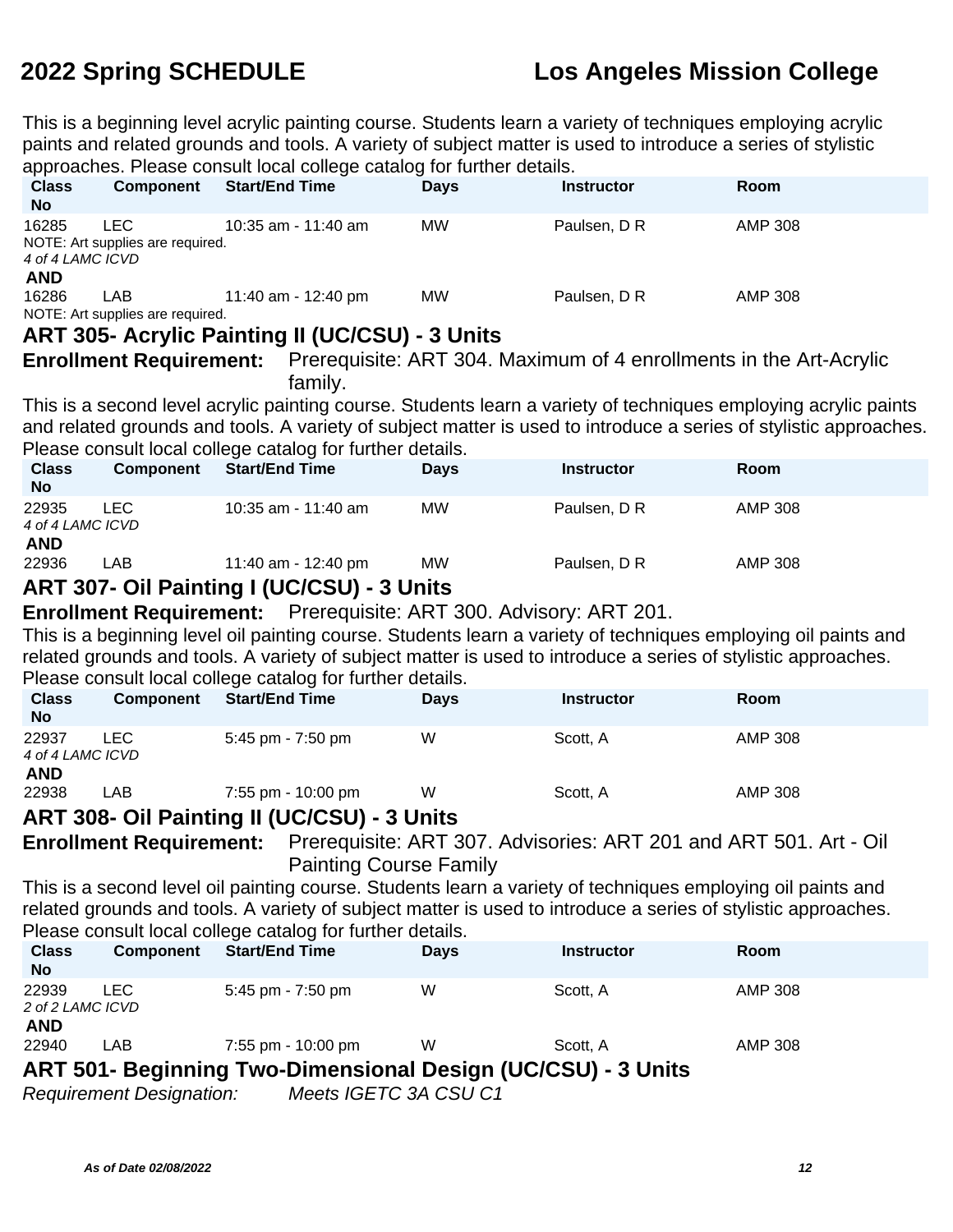**Enrollment Requirement:** Maximum of four enrollments in the Art-Design course family. Introduction to the concepts, applications, and influences related to two-dimensional art and composition, including the study of the basic principles and elements of line, shape, texture, value, color and spatial illusion. Consult local college catalog for details.

| <b>Class</b>              | <b>Component</b>                | musion. Consult local college catalog for details.<br><b>Start/End Time</b>                                                                 | <b>Days</b> | <b>Instructor</b>                                                  | Room                                                                                                         |
|---------------------------|---------------------------------|---------------------------------------------------------------------------------------------------------------------------------------------|-------------|--------------------------------------------------------------------|--------------------------------------------------------------------------------------------------------------|
| <b>No</b>                 |                                 |                                                                                                                                             |             |                                                                    |                                                                                                              |
| 13395                     | <b>LEC</b>                      | 2:05 hrs/wk                                                                                                                                 | <b>TBA</b>  | Paulsen, D R                                                       | <b>INTERNET</b>                                                                                              |
| <b>AND</b>                |                                 | This class requires students to work online independently each week for the amount of TBA time shown in addition to completing assignments. |             |                                                                    |                                                                                                              |
| 13396                     | LAB                             | $2:05$ hrs/wk                                                                                                                               | <b>TBA</b>  | Paulsen, D R                                                       | <b>INTERNET</b>                                                                                              |
|                           |                                 | This class requires students to work online independently each week for the amount of TBA time shown in addition to completing assignments. |             |                                                                    |                                                                                                              |
| 27222                     | <b>LEC</b>                      | $2:05$ hrs/wk                                                                                                                               | <b>TBA</b>  | Brennan, KA                                                        | <b>INTERNET</b>                                                                                              |
| ilearn.laccd.edu          |                                 |                                                                                                                                             |             |                                                                    |                                                                                                              |
| <b>AND</b><br>27223       | LAB                             | $2:05$ hrs/wk                                                                                                                               | <b>TBA</b>  | Brennan, KA                                                        | <b>INTERNET</b>                                                                                              |
|                           |                                 |                                                                                                                                             |             |                                                                    |                                                                                                              |
|                           |                                 | ART 502- Beginning Three-Dimensional Design (UC/CSU) - 3 Units                                                                              |             |                                                                    |                                                                                                              |
|                           | <b>Requirement Designation:</b> | Meets IGETC 3A CSU C1                                                                                                                       |             |                                                                    |                                                                                                              |
|                           | <b>Enrollment Requirement:</b>  | <b>Prerequisite: None</b>                                                                                                                   |             |                                                                    |                                                                                                              |
|                           |                                 | Introduction to the concepts, applications, and influences related to three-dimensional design and spatial                                  |             |                                                                    |                                                                                                              |
|                           |                                 | composition, including the study of the elements and organizing principles of design as they apply to three-                                |             |                                                                    |                                                                                                              |
|                           |                                 | dimensional space and form. Consult local college catalog for details.                                                                      |             |                                                                    |                                                                                                              |
| <b>Class</b><br><b>No</b> | <b>Component</b>                | <b>Start/End Time</b>                                                                                                                       | <b>Days</b> | <b>Instructor</b>                                                  | Room                                                                                                         |
| 13435                     | <b>LEC</b>                      | 2:20 pm - 4:25 pm                                                                                                                           | M           | Paulsen, D R                                                       | <b>AMP 105</b>                                                                                               |
| 16 of 16 LAMC ICVD        |                                 |                                                                                                                                             |             |                                                                    |                                                                                                              |
| <b>AND</b>                |                                 |                                                                                                                                             |             |                                                                    |                                                                                                              |
| 13436                     | LAB                             | 4:30 pm - 6:40 pm                                                                                                                           | M           | Paulsen, D R                                                       | <b>AMP 105</b>                                                                                               |
|                           |                                 | <b>ART 700- Introduction To Sculpture (UC/CSU) - 3 Units</b>                                                                                |             |                                                                    |                                                                                                              |
|                           | <b>Enrollment Requirement:</b>  |                                                                                                                                             |             | Prerequisite: ART 502. Maximum of 4 enrollments in the Art family. |                                                                                                              |
|                           |                                 | Students will create three-dimensional sculptures while refining their artistic expression, with sensitivity to                             |             |                                                                    |                                                                                                              |
|                           |                                 | materials and concepts. The course focuses on a variety of traditional and nontraditional sculptural                                        |             |                                                                    |                                                                                                              |
|                           |                                 | techniques and philosophies including historical content designed to introduce a range of sculptural                                        |             |                                                                    |                                                                                                              |
|                           |                                 | expressions and media. Consult the catalog of local college for details.                                                                    |             |                                                                    |                                                                                                              |
| <b>Class</b>              | <b>Component</b>                | <b>Start/End Time</b>                                                                                                                       | <b>Days</b> | <b>Instructor</b>                                                  | Room                                                                                                         |
| <b>No</b>                 |                                 |                                                                                                                                             |             |                                                                    |                                                                                                              |
| 17764                     | <b>LEC</b>                      | 2:20 pm - 4:25 pm                                                                                                                           | M           | Paulsen, D R                                                       | <b>AMP 105</b>                                                                                               |
| 6 of 6 LAMC ICVD          |                                 |                                                                                                                                             |             |                                                                    |                                                                                                              |
| <b>AND</b><br>17765       | LAB                             | 4:30 pm - 6:35 pm                                                                                                                           | M           | Paulsen, D R                                                       | <b>AMP 105</b>                                                                                               |
|                           |                                 |                                                                                                                                             |             |                                                                    |                                                                                                              |
| <b>Art History</b>        |                                 |                                                                                                                                             |             |                                                                    |                                                                                                              |
|                           |                                 | <b>ARTHIST 110- Survey Of Western Art History I (UC/CSU) - 3 Units</b>                                                                      |             |                                                                    |                                                                                                              |
|                           | <b>Enrollment Requirement:</b>  | <b>Advisory: ENGLISH 101</b>                                                                                                                |             |                                                                    |                                                                                                              |
|                           |                                 |                                                                                                                                             |             |                                                                    | An introductory survey of the arts of the Western World from the Prehistoric through the Middle Ages. Please |
|                           |                                 | consult local college catalog for further details.                                                                                          |             |                                                                    |                                                                                                              |
|                           |                                 | Component Start/End Time                                                                                                                    | Dave        | Inefructor                                                         | $D_{\Omega}$                                                                                                 |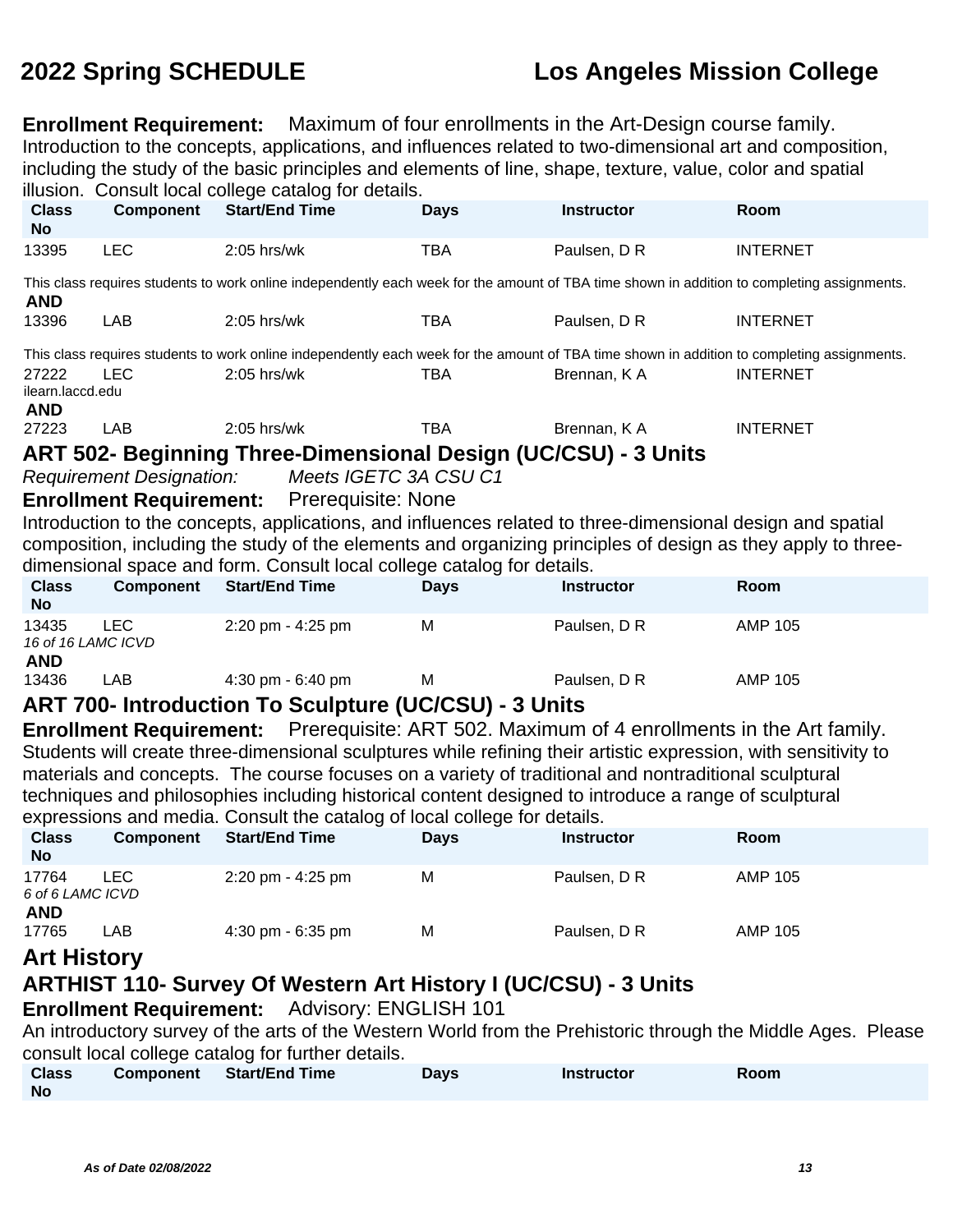| 18355<br>ilearn.laccd.edu | LEC.                                               | $3:10$ hrs/wk<br>Note: This class was offered in previous semesters as ART 101.                                                             | TBA | Folland, TF | <b>INTERNET</b> |
|---------------------------|----------------------------------------------------|---------------------------------------------------------------------------------------------------------------------------------------------|-----|-------------|-----------------|
|                           |                                                    | This class requires students to work online independently each week for the amount of TBA time shown in addition to completing assignments. |     |             |                 |
| 19269<br>ilearn.laccd.edu | LEC.<br>(Starts 04/11/2022, Ends 06/06/2022)       | $6:30$ hrs/wk<br>Note: This class was offered in previous semesters as ART 101.                                                             | TBA | Folland, TF | <b>INTERNET</b> |
| 28140                     | <b>LEC</b><br>(Starts 03/07/2022, Ends 06/06/2022) | $4:15$ hrs/wk                                                                                                                               | TBA | Folland, TF | <b>INTERNET</b> |

## **ARTHIST 120- Survey Of Western Art History II (UC/CSU) - 3 Units**

#### **Enrollment Requirement:** Advisory: ENGLISH 101

An introductory survey of the arts of the Western World from the Renaissance to the present. Please consult local college catalog for further details.

| <b>Class</b><br><b>No</b>      | <b>Component</b>       | <b>Start/End Time</b>                                                                                                                                                                                                                                               | <b>Days</b> | <b>Instructor</b> | Room            |
|--------------------------------|------------------------|---------------------------------------------------------------------------------------------------------------------------------------------------------------------------------------------------------------------------------------------------------------------|-------------|-------------------|-----------------|
| 23265<br>22 of 22 LAMC ICVD    | <b>LEC</b>             | 8:55 am - 10:20 am                                                                                                                                                                                                                                                  | <b>TTh</b>  | Folland, TF       | AMP 309         |
| 27198                          | <b>LEC</b>             | $8:55$ am - 10:20 am                                                                                                                                                                                                                                                | TTh         | Folland, TF       | <b>ZOOM</b>     |
| 18690<br>ilearn.laccd.edu<br>. | <b>LEC</b><br>$\cdots$ | $4:15$ hrs/wk<br>$\blacksquare$ . The contract of the contract of the contract of the contract of the contract of the contract of the contract of the contract of the contract of the contract of the contract of the contract of the contract of the<br>$ - - - -$ | TBA         | Folland, TF       | <b>INTERNET</b> |

Note: This class was offered in previous semesters as ART 102.

This class requires students to work online independently each week for the amount of TBA time shown in addition to completing assignments. (Starts 03/07/2022, Ends 06/06/2022)

### **ARTHIST 140- Survey of Arts of Africa, Oceania, and Ancient America (UC/CSU) - 3 Units**

The visual culture within selected regions in Africa, Oceania and indigenous America. Please consult local college catalog for further details.

| ັ<br><b>Class</b><br><b>No</b> | <b>Component</b>                     | <b>Start/End Time</b> | <b>Davs</b> | Instructor    | <b>Room</b>     |  |  |
|--------------------------------|--------------------------------------|-----------------------|-------------|---------------|-----------------|--|--|
| 27555                          | LEC                                  | $6:30$ hrs/wk         | ТВА         | Lavasani, N M | <b>INTERNET</b> |  |  |
| learn.laccd.edu                |                                      |                       |             |               |                 |  |  |
|                                | (Starts 04/11/2022, Ends 06/06/2022) |                       |             |               |                 |  |  |

#### **Astronomy ASTRON 001- Elementary Astronomy (UC/CSU) - 3 Units**

Requirement Designation: Meets IGETC 5A CSU B1

Students will study of the history of astronomy, celestial motions, the solar system, stellar origins and evolution, nebulae, galaxies and cosmology.

| <b>Class</b> | <b>Component</b> Start/End Time | Davs | <b>Instructor</b> | Room |
|--------------|---------------------------------|------|-------------------|------|
|              |                                 |      |                   |      |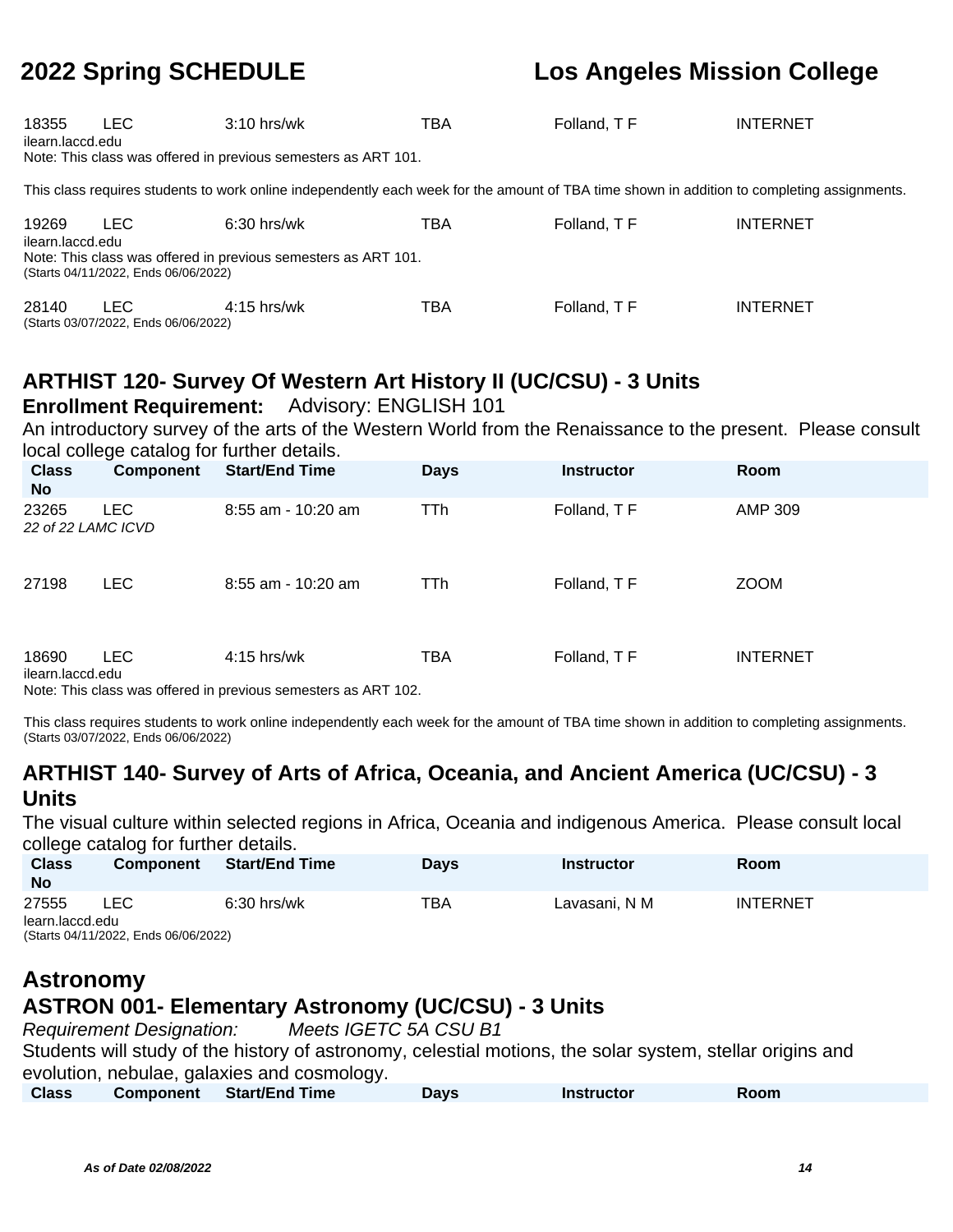| No                          |                                                    |                                                                                                                                             |            |               |                  |
|-----------------------------|----------------------------------------------------|---------------------------------------------------------------------------------------------------------------------------------------------|------------|---------------|------------------|
| 12068<br>28 of 28 LAMC ICVD | <b>LEC</b>                                         | 10:35 am - 12:00 pm                                                                                                                         | <b>TTh</b> | Rains, R E    | <b>CMS 005</b>   |
| 27020                       | <b>LEC</b><br>This class is closed to the public.  | 10:35 am - 12:00 pm                                                                                                                         | TTh        | Allevato, C E | <b>CCLA-SJHS</b> |
| 12063                       | <b>LEC</b>                                         | $3:10$ hrs/wk                                                                                                                               | TBA        | Santana, R    | <b>INTERNET</b>  |
|                             |                                                    | This class requires students to work online independently each week for the amount of TBA time shown in addition to completing assignments. |            |               |                  |
| 27290                       | <b>LEC</b>                                         | $3:10$ hrs/wk                                                                                                                               | <b>TBA</b> | Marsubian, A  | <b>INTERNET</b>  |
| 28192                       | <b>LEC</b><br>(Starts 02/21/2022, Ends 06/06/2022) | 3:35 hrs/wk                                                                                                                                 | TBA        | Marsubian, A  | <b>INTRNT-HS</b> |

### **ASTRON 005- Fundamentals Of Astronomy Laboratory (UC/CSU) - 1 Unit**

Requirement Designation: Meets IGETC 5C CSU B3

**Enrollment Requirement:** Corequisite: ASTRON 1

Using the planetarium and telescopes (as available on campuses) and/or planetarium software, star atlases and planispheres, this class will study the methods used by astronomers to determine the nature of the universe.

| <b>Class</b><br><b>No</b>   | <b>Component</b> | <b>Start/End Time</b> | <b>Days</b> | Instructor | <b>Room</b>    |
|-----------------------------|------------------|-----------------------|-------------|------------|----------------|
| 12418<br>28 of 28 LAMC ICVD | LAB              | 6:50 pm - $10:00$ pm  |             | Rains, C   | <b>CMS 006</b> |

## **Baking, Professional**

## **PROFBKG 210- Principles Of Baking & Patisserie II (CSU) - 4 Units**

**Enrollment Requirement:** Prerequisite: PROFBKG 200

Advanced baking and patisserie techniques including advanced formulas. Explore advanced fundamentals techniques in baking and patisserie. Examine how a formula works including changes of yields and altering percentages of ingredients in formulas to produce desired results are stressed.

| <b>Class</b><br><b>No</b> | . .<br><b>Component</b>    | <b>Start/End Time</b>               | <b>Days</b> | <b>Instructor</b> | <b>Room</b>     |  |
|---------------------------|----------------------------|-------------------------------------|-------------|-------------------|-----------------|--|
| 23605                     | LEC.<br>25 of 25 LAMC ICVD | $2:20 \text{ pm} - 3:10 \text{ pm}$ | <b>MW</b>   | Silva, JT         | CAI 230         |  |
| <b>AND</b><br>23606       | LAB                        | $3:20 \text{ pm} - 6:30 \text{ pm}$ | <b>MW</b>   | Silva, JT         | <b>BAKE KIT</b> |  |

#### **Basic Skills**

## **BSICSKL 001CE- Reading And Mathematics Basic Skills (Repeatable) - 0 Unit**

| <b>Reading And Mathematics Basic Skills</b> |           |                |             |            |      |  |  |  |
|---------------------------------------------|-----------|----------------|-------------|------------|------|--|--|--|
| <b>Class</b>                                | Component | Start/End Time | <b>Days</b> | Instructor | Room |  |  |  |
| <b>No</b>                                   |           |                |             |            |      |  |  |  |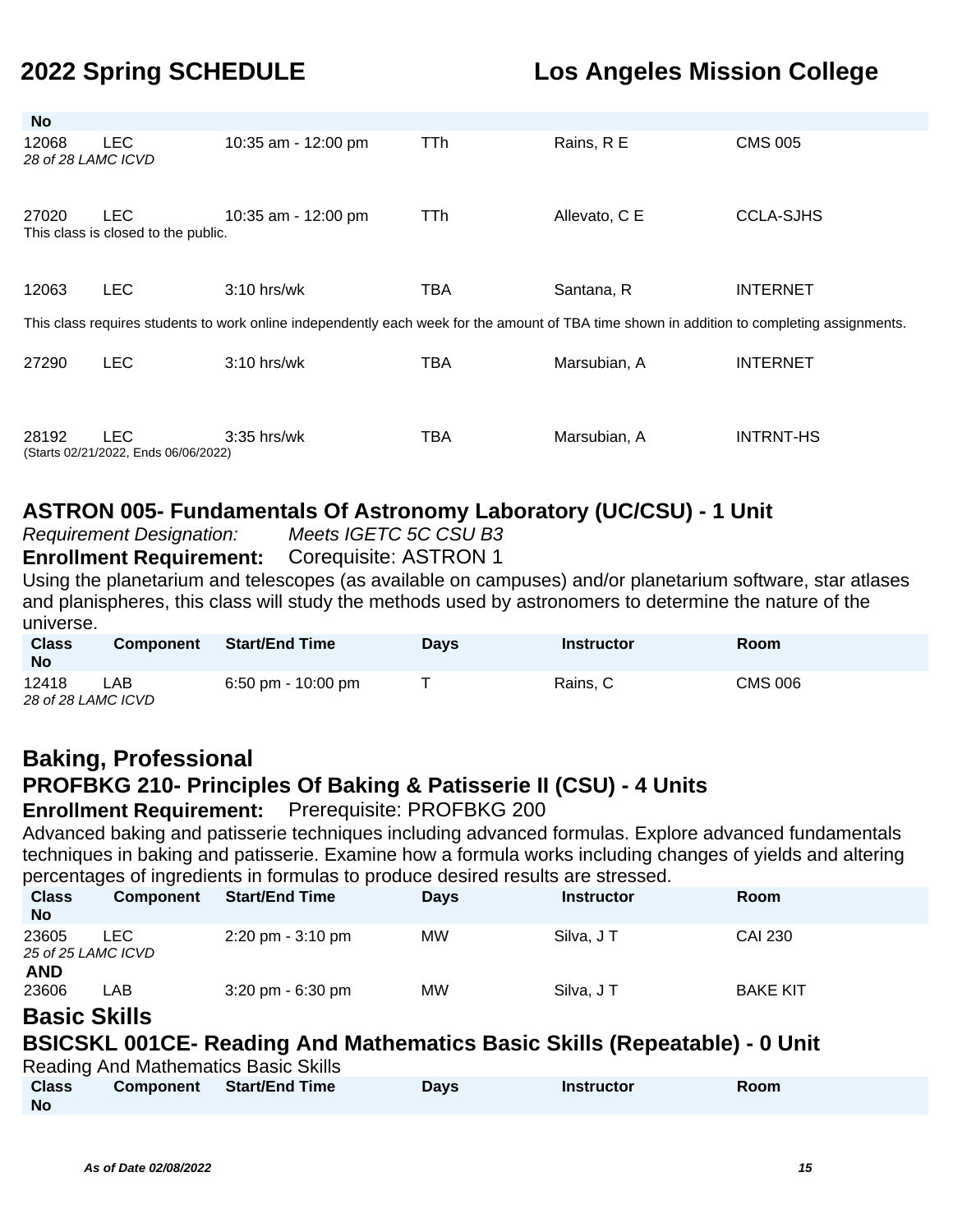| 19261<br>16 of 16 LAMC ICVD | LEC.<br>(Starts 02/07/2022, Ends 03/31/2022) | $8:50$ am - 12:00 pm | MW | Amezquita, D S | <b>INST 1004</b> |
|-----------------------------|----------------------------------------------|----------------------|----|----------------|------------------|
| 25024                       | LEC<br>(Starts 02/07/2022, Ends 03/31/2022)  | $8:50$ am - 12:00 pm | MW | Amezquita, D S | <b>ZOOM</b>      |

## **BSICSKL 002CE- Developing English Composition Skills (Repeatable) - 0 Unit**

| Developing English Composition Skills |                                              |                       |             |                   |                  |  |  |
|---------------------------------------|----------------------------------------------|-----------------------|-------------|-------------------|------------------|--|--|
| <b>Class</b><br><b>No</b>             | <b>Component</b>                             | <b>Start/End Time</b> | <b>Days</b> | <b>Instructor</b> | <b>Room</b>      |  |  |
| 16478<br>16 of 16 LAMC ICVD           | LEC.<br>(Starts 04/11/2022, Ends 06/06/2022) | $8:50$ am - 12:00 pm  | МW          | Amezquita, D S    | <b>INST 1004</b> |  |  |
| 25026                                 | LEC.<br>(Starts 04/11/2022, Ends 06/06/2022) | $8:50$ am - 12:00 pm  | МW          | Amezquita, D S    | <b>ZOOM</b>      |  |  |

### **BSICSKL 025CE- Basic Skills In Computers (Repeatable) - 0 Unit**

This is a basic computer skills class for students with no previous computer training or experience. It is designed to assist students understand the basic computer hardware and the computer operating system. The class will also focus on developing basic computer literacy skills using Microsoft Office. Students will also become familiar with online search engines and tools and will be able to conduct a simple on-line search and use e-mail to send and receive messages.

| <b>Class</b><br>No          | Component                                   | abo o mail to bond and robbivo moboagoo.<br><b>Start/End Time</b> | <b>Days</b> | <b>Instructor</b> | Room           |
|-----------------------------|---------------------------------------------|-------------------------------------------------------------------|-------------|-------------------|----------------|
| 16896<br>12 of 12 LAMC ICVD | LAB<br>(Starts 02/07/2022, Ends 03/30/2022) | 8:50 am - 12:10 pm                                                | TTh         | Abdul-Mu'min, J   | <b>LRC 233</b> |
| 23036<br>12 of 12 LAMC ICVD | LAB<br>(Starts 04/11/2022, Ends 06/06/2022) | 8:50 am - 12:00 pm                                                | TTh         | Abdul-Mu'min, J   | <b>LRC 233</b> |
| 25092                       | LAB<br>(Starts 02/07/2022, Ends 03/30/2022) | 8:50 am - 12:10 pm                                                | TTh         | Abdul-Mu'min, J   | <b>ZOOM</b>    |
| 25096                       | LAB<br>(Starts 04/11/2022, Ends 06/06/2022) | 8:50 am - 12:00 pm                                                | TTh         | Abdul-Mu'min, J   | <b>ZOOM</b>    |
| 16895<br>12 of 12 LAMC ICVD | <b>LAB</b>                                  | 9:00 am - 12:20 pm                                                | Sa          | STAFF, L          | <b>LRC 233</b> |
| 25027                       | LAB                                         | 9:00 am - 12:20 pm                                                | Sa          | STAFF, L          | <b>ZOOM</b>    |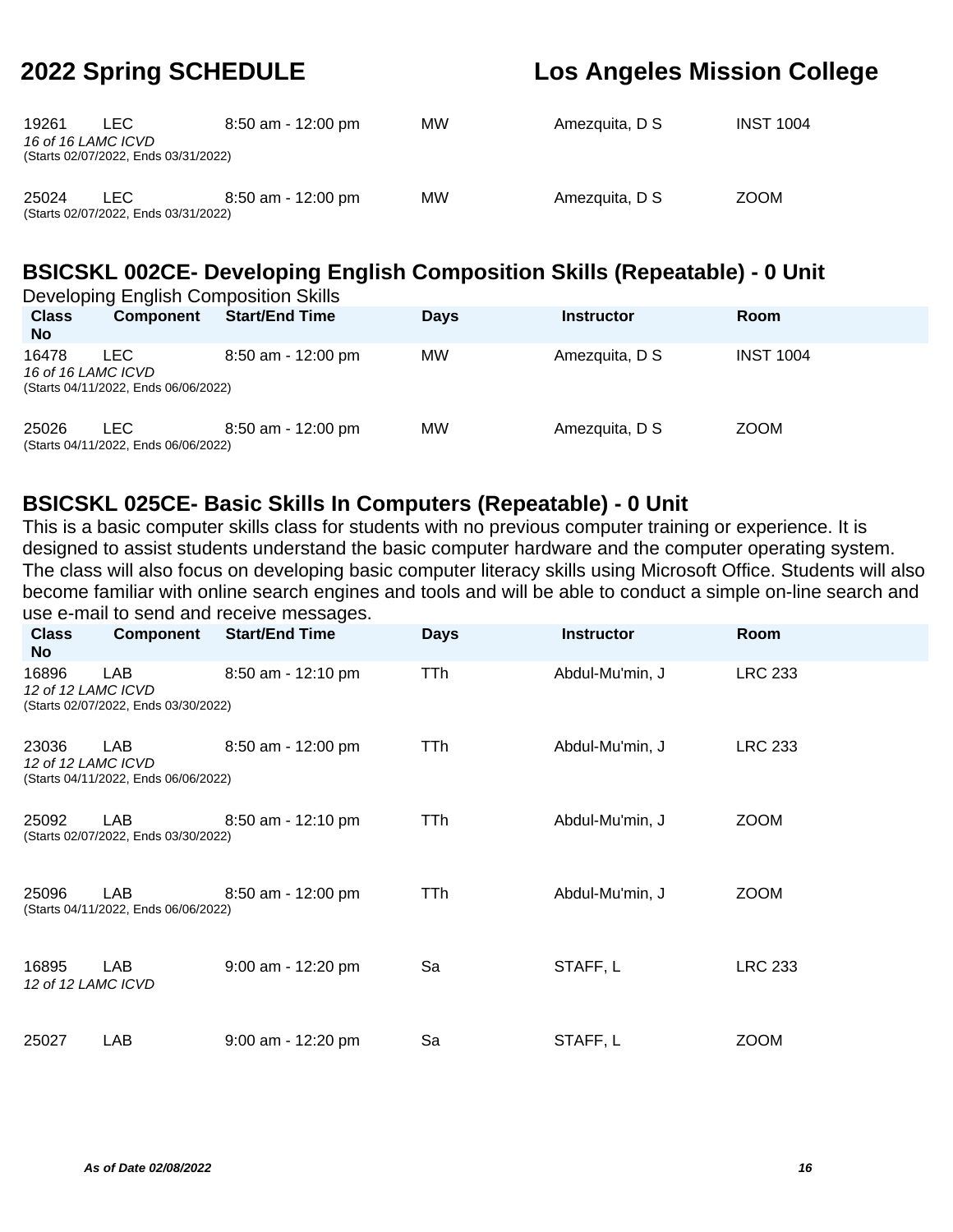| 23038 | LAB<br>12 of 12 LAMC ICVD<br>(Starts 04/11/2022, Ends 06/06/2022) | $6:00 \text{ pm} - 9:10 \text{ pm}$ | ГTh | Arriaga, A | <b>LRC 233</b> |
|-------|-------------------------------------------------------------------|-------------------------------------|-----|------------|----------------|
| 25097 | LAB.<br>(Starts 04/11/2022, Ends 06/06/2022)                      | $6:00 \text{ pm} - 9:10 \text{ pm}$ | TTh | Arriaga, A | <b>ZOOM</b>    |

## **BSICSKL 027CE- Foundations: Study Skills (Repeatable) - 0 Unit**

| <b>Foundations: Study Skills</b> |                                                    |                       |             |                   |                  |  |  |  |
|----------------------------------|----------------------------------------------------|-----------------------|-------------|-------------------|------------------|--|--|--|
| <b>Class</b><br><b>No</b>        | <b>Component</b>                                   | <b>Start/End Time</b> | <b>Days</b> | <b>Instructor</b> | <b>Room</b>      |  |  |  |
| 28487                            | <b>LEC</b><br>(Starts 03/05/2022, Ends 03/26/2022) | $8:30$ am - 12:45 pm  | Sa          | Lindsey, R D      | <b>ZOOM</b>      |  |  |  |
| 28491                            | LEC.<br>(Starts 03/05/2022, Ends 03/26/2022)       | $8:30$ am - 12:45 pm  | Sa          | Lindsey, R D      | <b>INST 1003</b> |  |  |  |

### **BSICSKL 083CE- GED/HiSET PREPARATION: LITERATURE AND THE ARTS (Repeatable) - 0 Unit**

This course is designed to prepare students for the General Educational Development (GED): Reasoning Through Language Arts Examination. Students will focus on developing critical thinking and reading comprehension skills, interpreting graphs, analyzing literature and the arts, understanding tone and style of prose and fiction, and evaluating poetry, drama, plays, and non-fiction texts.

| <b>Class</b><br>No.         | <b>Component</b>                                   | <b>Start/End Time</b> | <b>Days</b> | <b>Instructor</b> | Room             |
|-----------------------------|----------------------------------------------------|-----------------------|-------------|-------------------|------------------|
| 23090<br>28 of 28 LAMC ICVD | <b>LEC</b><br>(Starts 02/07/2022, Ends 03/30/2022) | 8:50 am - 12:10 pm    | MW          | Yehia, S          | <b>INST 1006</b> |
| 25098                       | <b>LEC</b><br>(Starts 02/07/2022, Ends 03/30/2022) | 8:50 am - 12:10 pm    | <b>MW</b>   | Yehia, S          | <b>ZOOM</b>      |
| 23091<br>20 of 20 LAMC ICVD | <b>LEC</b><br>(Starts 04/11/2022, Ends 06/06/2022) | 6:50 pm - 10:00 pm    | MW          | STAFF, L          | <b>CSB 101</b>   |
| 25137                       | <b>LEC</b><br>(Starts 04/11/2022, Ends 06/06/2022) | 6:50 pm - 10:00 pm    | <b>MW</b>   | STAFF, L          | <b>ZOOM</b>      |

#### **BSICSKL 084CE- GED/HiSET PREPARATION: MATHEMATICS (Repeatable) - 0 Unit** GED/HiSET PREPARATION: MATHEMATICS

|                           |                                      | GED/HISET PREPARATION: MATHEMATICS |             |                   |                  |  |  |  |
|---------------------------|--------------------------------------|------------------------------------|-------------|-------------------|------------------|--|--|--|
| <b>Class</b><br><b>No</b> | <b>Component</b>                     | Start/End Time                     | <b>Davs</b> | <b>Instructor</b> | <b>Room</b>      |  |  |  |
| 23093                     | LEC.                                 | 8:50 am - 12:00 pm                 | МW          | STAFF.L           | <b>INST 1006</b> |  |  |  |
|                           | 28 of 28 LAMC ICVD                   |                                    |             |                   |                  |  |  |  |
|                           | (Starts 04/11/2022, Ends 06/06/2022) |                                    |             |                   |                  |  |  |  |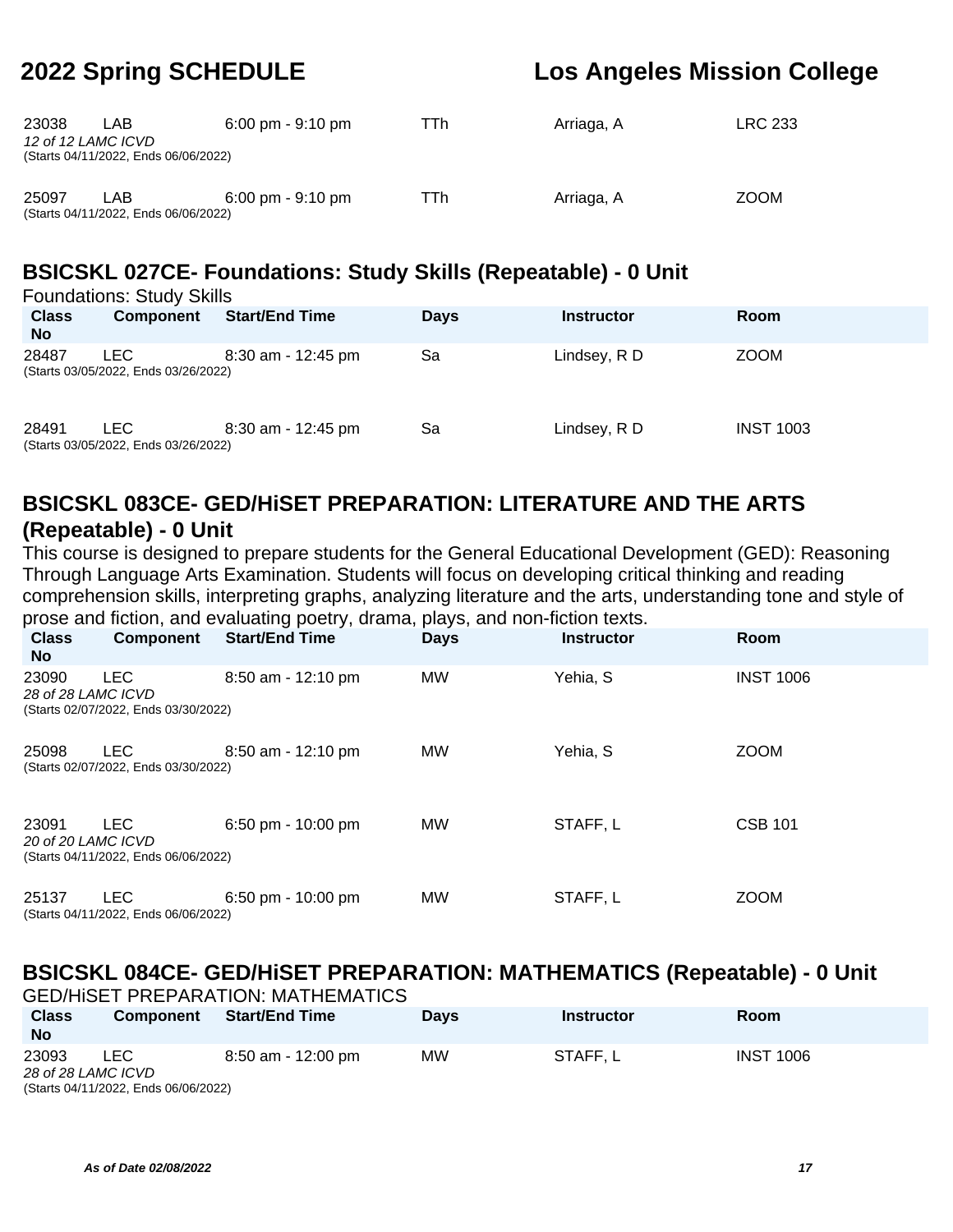| 25201                       | LEC.<br>(Starts 04/11/2022, Ends 06/06/2022) | $8:50$ am - 12:00 pm                 | MW | STAFF, L     | <b>ZOOM</b>    |
|-----------------------------|----------------------------------------------|--------------------------------------|----|--------------|----------------|
| 23092<br>20 of 20 LAMC ICVD | LEC.<br>(Starts 02/07/2022, Ends 03/30/2022) | $6:50 \text{ pm} - 10:10 \text{ pm}$ | MW | Fuentes, C A | <b>CSB 101</b> |
| 25141                       | LEC.<br>(Starts 02/07/2022, Ends 03/30/2022) | $6:50 \text{ pm} - 10:10 \text{ pm}$ | MW | Fuentes, C A | <b>ZOOM</b>    |

### **BSICSKL 085CE- GED/HiSET Preparation: Science (Repeatable) - 0 Unit**

|                             | <b>GED/HiSET Preparation: Science</b>              |                       |             |                   |                  |  |  |  |  |  |
|-----------------------------|----------------------------------------------------|-----------------------|-------------|-------------------|------------------|--|--|--|--|--|
| <b>Class</b><br><b>No</b>   | <b>Component</b>                                   | <b>Start/End Time</b> | <b>Days</b> | <b>Instructor</b> | <b>Room</b>      |  |  |  |  |  |
| 23095<br>28 of 28 LAMC ICVD | <b>LEC</b><br>(Starts 04/11/2022, Ends 06/06/2022) | 8:50 am - 12:10 pm    | TTh         | Amezquita, D S    | <b>INST 2001</b> |  |  |  |  |  |
| 25204                       | <b>LEC</b><br>(Starts 04/11/2022, Ends 06/06/2022) | 8:50 am - 12:10 pm    | <b>TTh</b>  | Amezquita, D S    | <b>ZOOM</b>      |  |  |  |  |  |
| 23094<br>20 of 20 LAMC ICVD | <b>LEC</b><br>(Starts 02/07/2022, Ends 03/30/2022) | $6:50$ pm - 10:00 pm  | TTh         | Amezquita, D S    | <b>CSB 110</b>   |  |  |  |  |  |
| 25203                       | <b>LEC</b><br>(Starts 02/07/2022, Ends 03/30/2022) | $6:50$ pm - 10:00 pm  | <b>TTh</b>  | Amezquita, D S    | <b>ZOOM</b>      |  |  |  |  |  |

# **BSICSKL 086CE- GED/HiSET Preparation: Social Studies (Repeatable) - 0 Unit**

|                             |                                                    | <b>GED/HiSET Preparation: Social Studies</b> |             |                   |                  |
|-----------------------------|----------------------------------------------------|----------------------------------------------|-------------|-------------------|------------------|
| <b>Class</b><br><b>No</b>   | <b>Component</b>                                   | <b>Start/End Time</b>                        | <b>Days</b> | <b>Instructor</b> | Room             |
| 23096<br>28 of 28 LAMC ICVD | <b>LEC</b><br>(Starts 02/07/2022, Ends 03/30/2022) | 8:50 am - 12:10 pm                           | TTh         | Yehia, S          | <b>INST 2001</b> |
| 25221                       | LEC.<br>(Starts 02/07/2022, Ends 03/30/2022)       | 8:50 am - 12:10 pm                           | <b>TTh</b>  | Yehia, S          | <b>ZOOM</b>      |
| 23097<br>20 of 20 LAMC ICVD | <b>LEC</b><br>(Starts 04/11/2022, Ends 06/06/2022) | $6:50$ pm - 10:10 pm                         | <b>TTh</b>  | STAFF, L          | <b>CSB 101</b>   |
| 25226                       | <b>LEC</b><br>(Starts 04/11/2022, Ends 06/06/2022) | $6:50$ pm - 10:10 pm                         | TTh         | STAFF, L          | <b>ZOOM</b>      |

## **BSICSKL 126CE- Foundations: Reading Skillshop (Repeatable) - 0 Unit**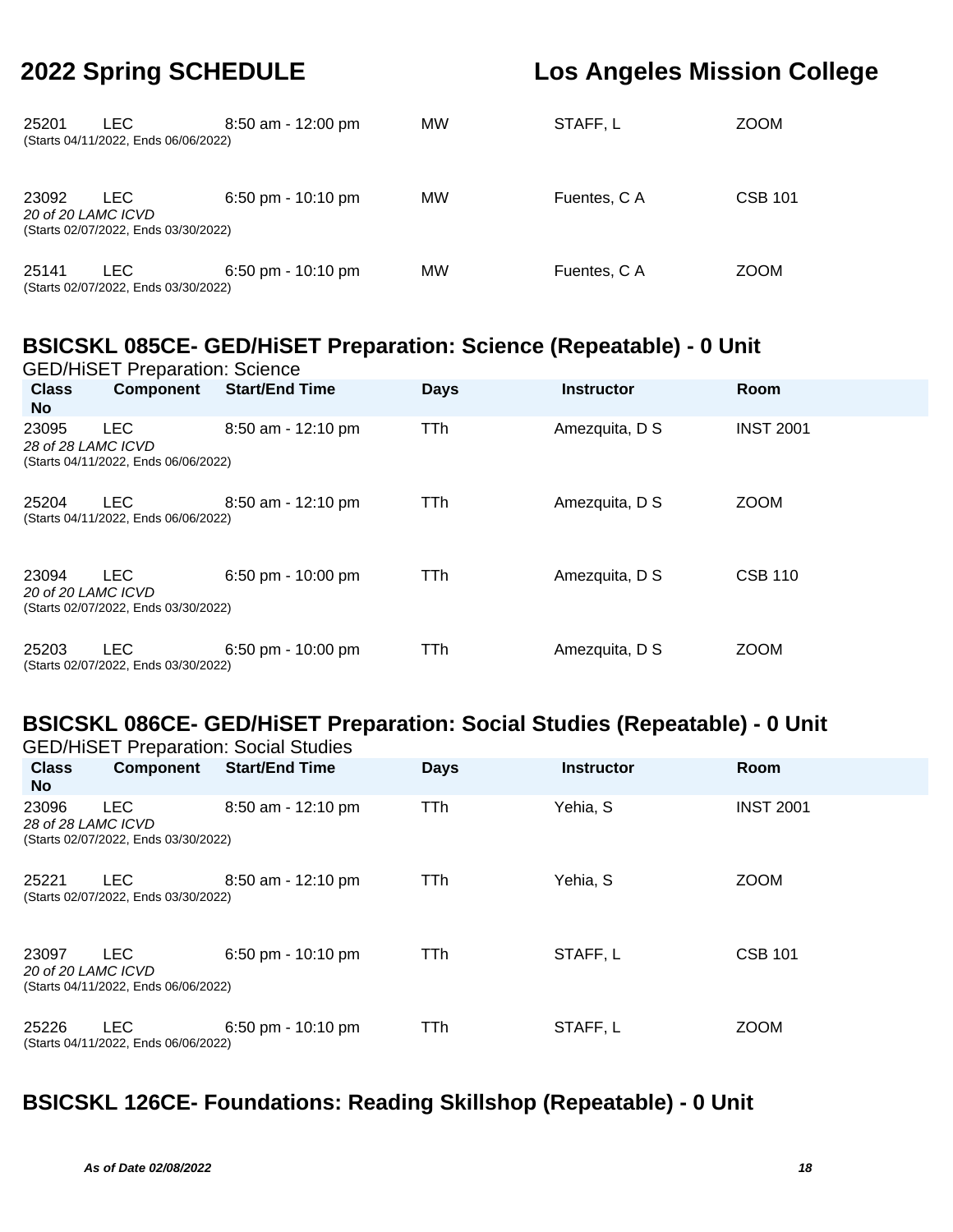This is an intensive college preparation & GED workshop designed to review and enhance reading skills needed to be successful in an academic setting.

| <b>Class</b><br><b>No</b> | Component                                    | ້<br><b>Start/End Time</b> | <b>Days</b> | <b>Instructor</b> | <b>Room</b>      |
|---------------------------|----------------------------------------------|----------------------------|-------------|-------------------|------------------|
| 28493                     | LEC.<br>(Starts 03/04/2022, Ends 03/25/2022) | $8:30$ am - 12:45 pm       | E.          | Lindsey, R D      | <b>INST 1003</b> |
| 28496                     | LEC.<br>(Starts 03/04/2022, Ends 03/25/2022) | $8:30$ am - 12:45 pm       | F           | Lindsey, R D      | <b>ZOOM</b>      |

### **BSICSKL 128CE- Foundations: Math Skillshop (Repeatable) - 0 Unit**

This is an intensive college preparation & GED workshop designed to review and enhance mathematic skills needed to be successful in an academic setting.

| <b>Class</b><br><b>No</b> | <b>Component</b>                             | <b>Start/End Time</b>               | <b>Davs</b> | <b>Instructor</b> | <b>Room</b> |
|---------------------------|----------------------------------------------|-------------------------------------|-------------|-------------------|-------------|
| 28499                     | LEC.<br>(Starts 03/05/2022, Ends 03/26/2022) | $8:00$ am - 12:15 pm                | Sa          | Fuentes, C A      | <b>ZOOM</b> |
| 28501                     | LEC.<br>(Starts 03/01/2022, Ends 03/24/2022) | $6:00 \text{ pm} - 8:05 \text{ pm}$ | TTh         | Gutierrez. J      | <b>ZOOM</b> |

## **BSICSKL 200CE- College Readiness: Math Skills I (Repeatable) - 0 Unit**

College Readiness: Math Skills I **Class No Component Start/End Time Days Instructor Room** 23040 LEC 8:50 am - 12:10 pm MW Sharnazyan, E INST 2005 16 of 16 LAMC ICVD (Starts 02/07/2022, Ends 03/30/2022) 25229 LEC 8:50 am - 12:10 pm MW Sharnazyan, E ZOOM (Starts 02/07/2022, Ends 03/30/2022) 23041 LEC 6:50 pm - 10:00 pm MW Gutierrez, J INST 2005 16 of 16 LAMC ICVD (Starts 04/11/2022, Ends 06/06/2022) 25239 LEC 6:50 pm - 10:00 pm MW Gutierrez, J ZOOM (Starts 04/11/2022, Ends 06/06/2022)

### **BSICSKL 201CE- College Readiness: Math Skills II (Repeatable) - 0 Unit**

College Readiness: Math Skills II

| --------<br><b>Class</b> | <b>Component</b> Start/End Time | Days | <b>Instructor</b> | Room |
|--------------------------|---------------------------------|------|-------------------|------|
| No                       |                                 |      |                   |      |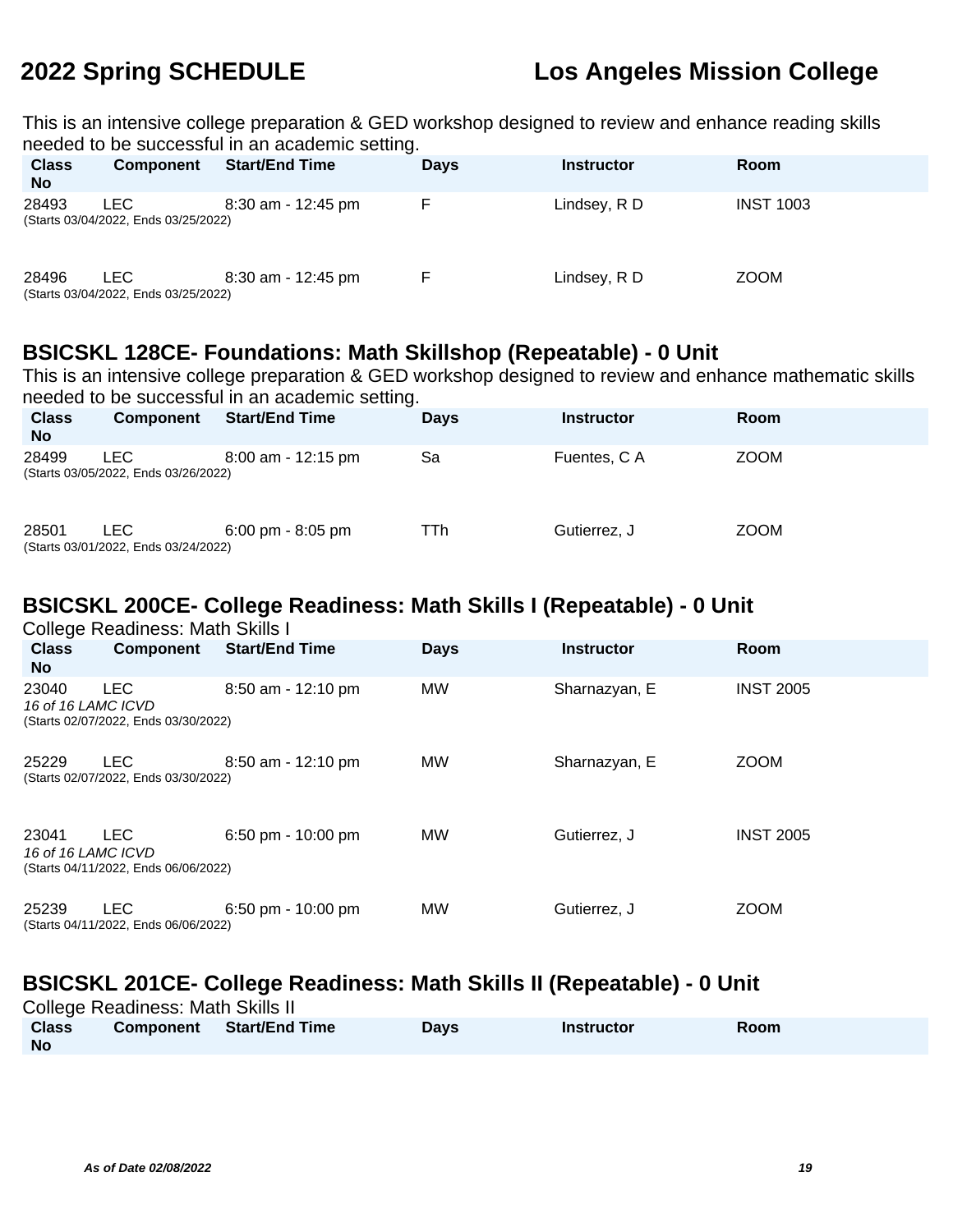| 23048<br>12 of 12 LAMC ICVD | <b>LEC</b><br>(Starts 04/11/2022, Ends 06/06/2022) | $8:50$ am - 12:00 pm | <b>MW</b> | STAFF, L     | <b>LRC 233</b> |
|-----------------------------|----------------------------------------------------|----------------------|-----------|--------------|----------------|
| 25259                       | <b>LEC</b><br>(Starts 04/11/2022, Ends 06/06/2022) | $8:50$ am - 12:00 pm | MW        | STAFF, L     | <b>ZOOM</b>    |
| 19262<br>12 of 12 LAMC ICVD | LEC.<br>(Starts 02/07/2022, Ends 03/31/2022)       | $6:50$ pm - 10:00 pm | <b>MW</b> | Gutierrez. J | <b>LRC 233</b> |
| 25245                       | <b>LEC</b><br>(Starts 02/07/2022, Ends 03/31/2022) | 6:50 pm - $10:00$ pm | <b>MW</b> | Gutierrez, J | <b>ZOOM</b>    |

### **BSICSKL 202CE- College Readiness: Math Skills III (Repeatable) - 0 Unit**

**Enrollment Requirement:** Prerequisite Advisory: Test of Basic Education (TABE) Math Level D CASAS ABE Level D - 235  $\square$  245

| <b>College Readiness: Math Skills III</b> |                                                    |                       |             |                   |                  |  |  |  |  |
|-------------------------------------------|----------------------------------------------------|-----------------------|-------------|-------------------|------------------|--|--|--|--|
| <b>Class</b><br><b>No</b>                 | Component                                          | <b>Start/End Time</b> | <b>Days</b> | <b>Instructor</b> | Room             |  |  |  |  |
| 23085<br>27 of 27 LAMC ICVD               | <b>LEC</b><br>(Starts 02/07/2022, Ends 03/30/2022) | $8:50$ am - 12:10 pm  | <b>MW</b>   | Gutierrez, J      | <b>INST 2001</b> |  |  |  |  |
| 19263<br>28 of 28 LAMC ICVD               | LEC.<br>(Starts 04/11/2022, Ends 06/06/2022)       | $6:50$ pm - 10:00 pm  | <b>MW</b>   | Fuentes, C A      | <b>INST 1002</b> |  |  |  |  |
| 25262                                     | <b>LEC</b><br>(Starts 04/11/2022, Ends 06/06/2022) | 6:50 pm - $10:00$ pm  | МW          | Fuentes, C A      | <b>ZOOM</b>      |  |  |  |  |

### **BSICSKL 204CE- College Readiness: Writing Skills I (Repeatable) - 0 Unit**

| <b>College Readiness: Writing Skills I</b> |                                              |                       |             |                   |                  |  |  |  |  |
|--------------------------------------------|----------------------------------------------|-----------------------|-------------|-------------------|------------------|--|--|--|--|
| <b>Class</b><br><b>No</b>                  | <b>Component</b>                             | <b>Start/End Time</b> | <b>Days</b> | <b>Instructor</b> | <b>Room</b>      |  |  |  |  |
| 23043<br>16 of 16 LAMC ICVD                | LEC.<br>(Starts 04/11/2022, Ends 06/06/2022) | $8:50$ am - 12:00 pm  | МW          | STAFF.L           | <b>INST 2005</b> |  |  |  |  |
| 25278                                      | LEC.<br>(Starts 04/11/2022, Ends 06/06/2022) | $8:50$ am - 12:00 pm  | МW          | STAFF, L          | <b>ZOOM</b>      |  |  |  |  |

## **BSICSKL 205CE- College Readiness: Writing Skills II (Repeatable) - 0 Unit**

| <b>College Readiness: Writing Skills II</b> |           |                |             |                   |      |  |  |  |  |
|---------------------------------------------|-----------|----------------|-------------|-------------------|------|--|--|--|--|
| <b>Class</b>                                | Component | Start/End Time | <b>Days</b> | <b>Instructor</b> | Room |  |  |  |  |
| <b>No</b>                                   |           |                |             |                   |      |  |  |  |  |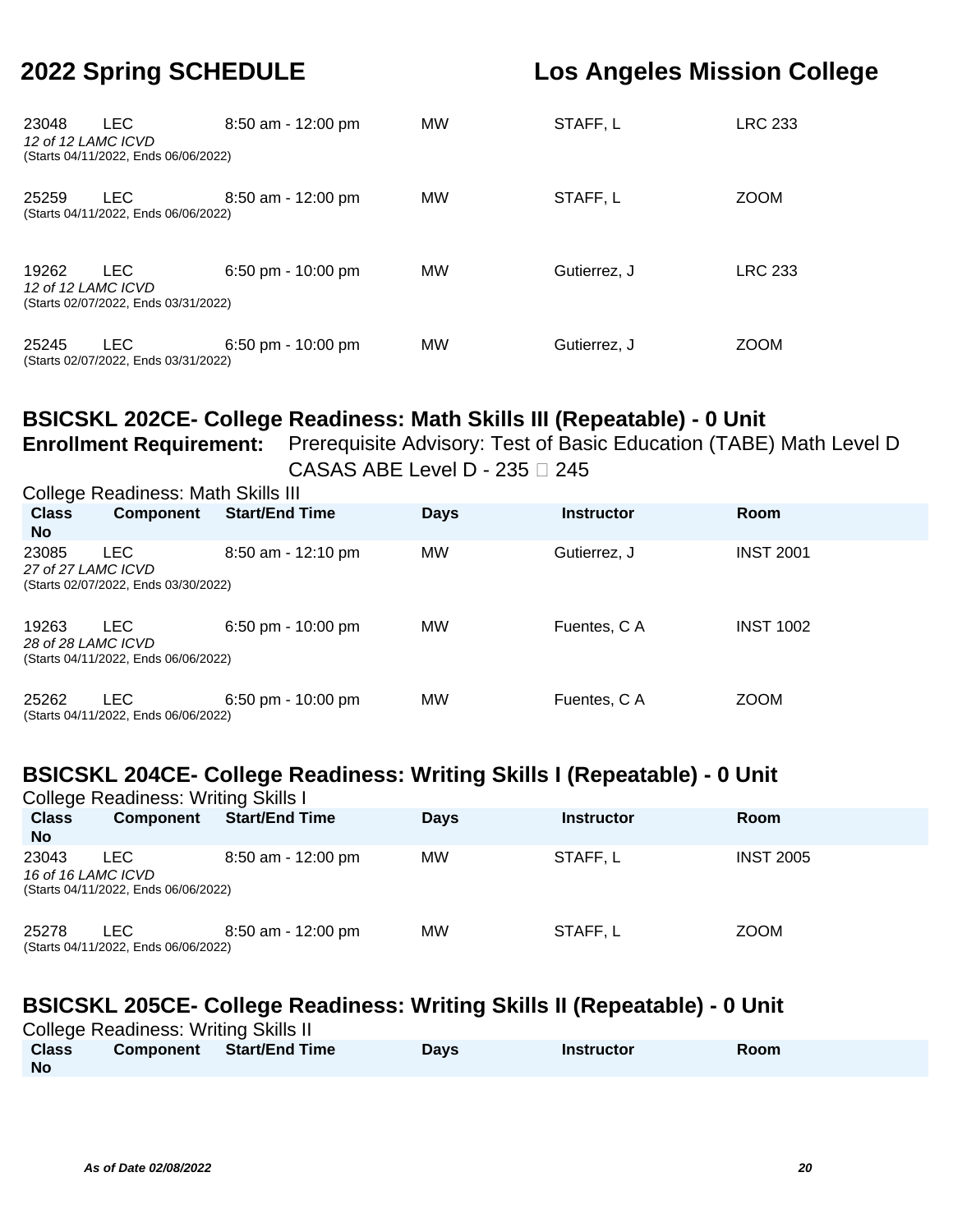| 23082<br>28 of 28 LAMC ICVD | LEC.<br>(Starts 04/11/2022, Ends 06/06/2022) | $6:50$ pm - 10:00 pm | <b>MW</b> | Acklin, R | CSB 203     |
|-----------------------------|----------------------------------------------|----------------------|-----------|-----------|-------------|
| 25280                       | LEC.<br>(Starts 04/11/2022, Ends 06/06/2022) | $6:50$ pm - 10:00 pm | <b>MW</b> | Acklin, R | <b>ZOOM</b> |

## **BSICSKL 206CE- College Readiness: Writing Skills III (Repeatable) - 0 Unit**

| <b>College Readiness: Writing Skills III</b> |                                              |                       |             |                   |                  |  |  |  |  |
|----------------------------------------------|----------------------------------------------|-----------------------|-------------|-------------------|------------------|--|--|--|--|
| <b>Class</b><br><b>No</b>                    | <b>Component</b>                             | <b>Start/End Time</b> | <b>Days</b> | <b>Instructor</b> | <b>Room</b>      |  |  |  |  |
| 23087<br>20 of 20 LAMC ICVD                  | LEC.<br>(Starts 04/11/2022, Ends 06/06/2022) | $8:50$ am - 12:00 pm  | МW          | Yehia. S          | <b>INST 2001</b> |  |  |  |  |
| 25301                                        | LEC<br>(Starts 04/11/2022, Ends 06/06/2022)  | $8:50$ am - 12:00 pm  | МW          | Yehia. S          | <b>ZOOM</b>      |  |  |  |  |

## **BSICSKL 208CE- College Readiness: Reading Skills I (Repeatable) - 0 Unit**

| <b>College Readiness: Reading Skills I</b> |                                                    |                       |             |                   |                  |  |  |  |
|--------------------------------------------|----------------------------------------------------|-----------------------|-------------|-------------------|------------------|--|--|--|
| <b>Class</b><br>No.                        | Component                                          | <b>Start/End Time</b> | <b>Days</b> | <b>Instructor</b> | Room             |  |  |  |
| 23046<br>16 of 16 LAMC ICVD                | <b>LEC</b><br>(Starts 02/07/2022, Ends 03/30/2022) | $8:50$ am - 12:10 pm  | TTh         | Amezquita, D S    | <b>INST 2005</b> |  |  |  |
| 25306                                      | <b>LEC</b><br>(Starts 02/07/2022, Ends 03/30/2022) | $8:50$ am - 12:10 pm  | TTh         | Amezquita, D S    | <b>ZOOM</b>      |  |  |  |
| 23047<br>16 of 16 LAMC ICVD                | <b>LEC</b><br>(Starts 04/11/2022, Ends 06/06/2022) | $6:50$ pm - 10:00 pm  | TTh.        | Acklin, R         | <b>INST 2005</b> |  |  |  |
| 25309                                      | <b>LEC</b><br>(Starts 04/11/2022, Ends 06/06/2022) | 6:50 pm - $10:00$ pm  | TTh         | Acklin, R         | <b>ZOOM</b>      |  |  |  |

#### **BSICSKL 209CE- College Readiness: Reading Skills II (Repeatable) - 0 Unit** College Readiness: Reading Skills II

|                           | College Readiness: Reading Skills II                               |                       |             |                   |                |  |  |  |  |
|---------------------------|--------------------------------------------------------------------|-----------------------|-------------|-------------------|----------------|--|--|--|--|
| <b>Class</b><br><b>No</b> | <b>Component</b>                                                   | <b>Start/End Time</b> | <b>Days</b> | <b>Instructor</b> | <b>Room</b>    |  |  |  |  |
| 23084                     | LEC.<br>28 of 28 LAMC ICVD<br>(Starts 04/11/2022, Ends 06/06/2022) | $8:50$ am - 12:00 pm  | TTh         | Yehia, S          | <b>CSB 105</b> |  |  |  |  |
| 25333                     | LEC.<br>(Starts 04/11/2022, Ends 06/06/2022)                       | $8:50$ am - 12:00 pm  | TTh         | Yehia, S          | <b>ZOOM</b>    |  |  |  |  |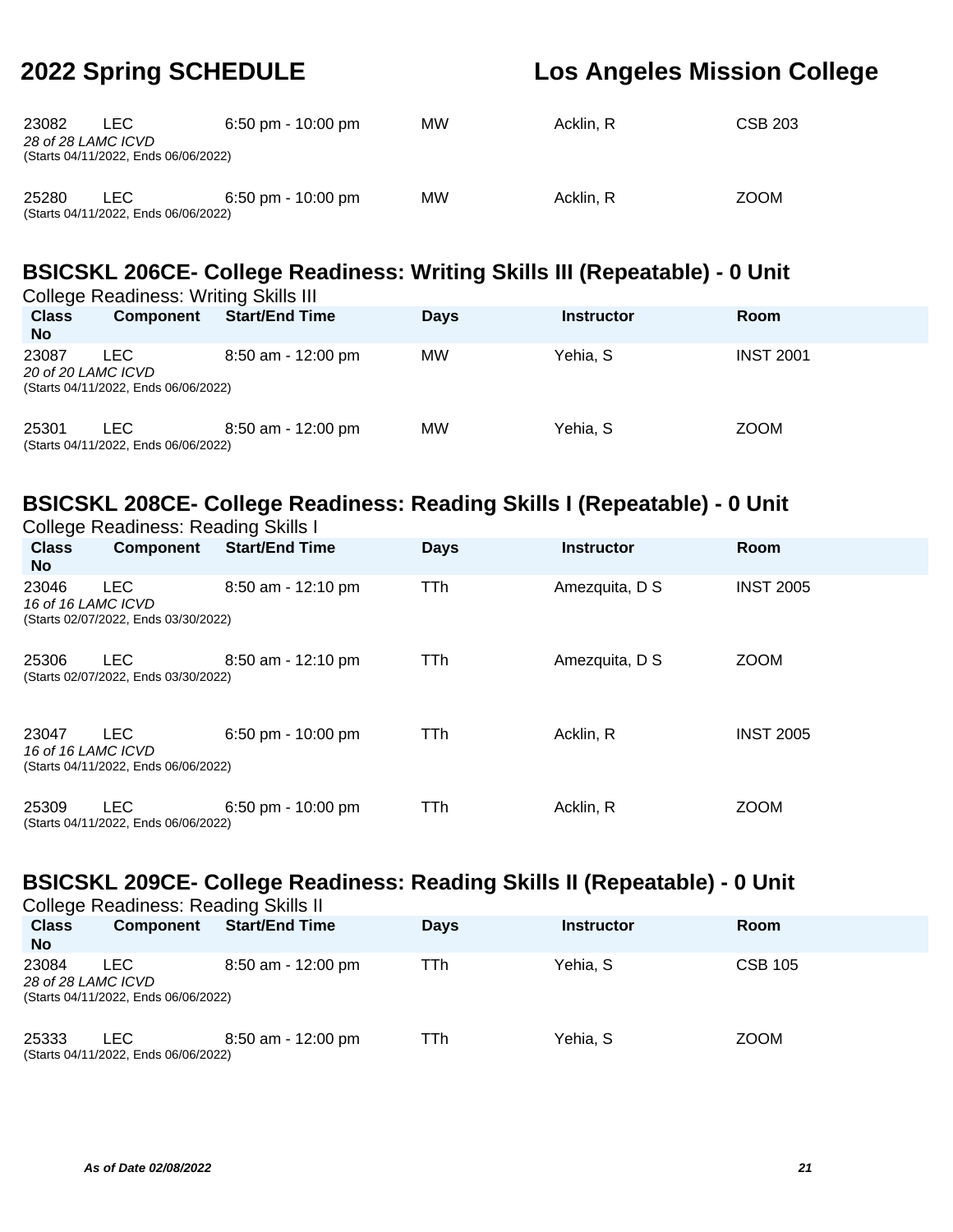### **BSICSKL 210CE- College Readiness: Reading Skills III (Repeatable) - 0 Unit**

| <b>College Readiness: Reading Skills III</b><br><b>Class</b><br><b>No</b> | <b>Component</b>                                   | <b>Start/End Time</b>                | <b>Days</b> | Instructor | <b>Room</b>      |
|---------------------------------------------------------------------------|----------------------------------------------------|--------------------------------------|-------------|------------|------------------|
| 23089<br>26 of 26 LAMC ICVD                                               | <b>LEC</b><br>(Starts 04/11/2022, Ends 06/06/2022) | $6:50$ pm - 10:00 pm                 | TTh         | STAFF.L    | <b>INST 2004</b> |
| 25335                                                                     | LEC.<br>(Starts 04/11/2022, Ends 06/06/2022)       | $6:50 \text{ pm} - 10:00 \text{ pm}$ | TTh         | STAFF, L   | <b>ZOOM</b>      |

## **Biology BIOLOGY 003- Introduction To Biology (UC/CSU) - 4 Units**

Requirement Designation: Meets IGETC 5B 5C CSU B2 B3

This course for non-majors examines the fundamental principles of biology with laboratories emphasizing hands-on investigations. Topics include an introduction to evolutionary theory, basic biological chemistry, cell function and reproduction, cellular respiration and photosynthesis, classical and contemporary genetics, gene expression and an introduction to animal structure and function. Meets UC/CSU GE requirement of natural science with a lab.

| <b>Class</b><br><b>No</b>                 | <b>Component</b>                 | <b>Start/End Time</b> | <b>Days</b> | <b>Instructor</b> | Room            |
|-------------------------------------------|----------------------------------|-----------------------|-------------|-------------------|-----------------|
| 12869<br><b>AND</b>                       | <b>LEC</b>                       | 7:15 am - 8:40 am     | <b>TTh</b>  | Medina, P G       | <b>ZOOM</b>     |
| 12894                                     | LAB                              | 8:50 am - 12:00 pm    | Th          | Mohammadian, P    | <b>ZOOM</b>     |
| 13208                                     | <b>LEC</b>                       | 11:10 am - 12:10 pm   | Sa          | Larios Perez, O   | <b>ZOOM</b>     |
| And<br><b>AND</b>                         | <b>LEC</b>                       | 6:50 pm - 8:50 pm     | W           | Larios Perez, O   | <b>ZOOM</b>     |
| 13278                                     | LAB                              | 12:20 pm - 3:30 pm    | Sa          | Larios Perez, O   | <b>ZOOM</b>     |
| 12941<br>28 of 28 LAMC ICVD               | <b>LEC</b>                       | 12:15 pm - 1:40 pm    | <b>MW</b>   | Fennoy, S         | <b>CMS 105</b>  |
| <b>AND</b>                                |                                  |                       |             |                   |                 |
| 12973                                     | <b>LAB</b>                       | 1:50 pm - 5:00 pm     | W           | Fennoy, S         | <b>CMS 110</b>  |
| 25179                                     | <b>LEC</b>                       | 12:15 pm - 1:40 pm    | TTh         | Caldani, P B      | <b>ZOOM</b>     |
|                                           | AND Select One of the following: |                       |             |                   |                 |
| 25182                                     | LAB                              | 1:50 pm - 5:00 pm     | T           | Caldani, P B      | <b>ZOOM</b>     |
| 25181                                     | LAB                              | 1:50 pm - 5:00 pm     | Th          | Caldani, P B      | <b>ZOOM</b>     |
| 13034                                     | <b>LEC</b>                       | 5:15 pm - 6:40 pm     | <b>MW</b>   | Voda, MR          | <b>ZOOM</b>     |
| <b>AND</b>                                |                                  |                       |             |                   |                 |
| 13045                                     | LAB                              | 6:50 pm - 10:00 pm    | M           | Voda, MR          | <b>ZOOM</b>     |
| 13127<br>28 of 28 LAMC ICVD<br><b>AND</b> | <b>LEC</b>                       | 5:15 pm - 6:40 pm     | <b>TTh</b>  | Jayachandran, S   | <b>CMS 004</b>  |
| 19382                                     | LAB                              | 6:50 pm - 10:00 pm    | т           | Jayachandran, S   | <b>CMS 110</b>  |
| 27353<br><b>AND</b>                       | <b>LEC</b>                       | 3:10 hrs/wk           | <b>TBA</b>  | Jayachandran, S   | <b>INTERNET</b> |
| 27354                                     | LAB                              | $3:10$ hrs/wk         | <b>TBA</b>  | Fennoy, S         | <b>INTERNET</b> |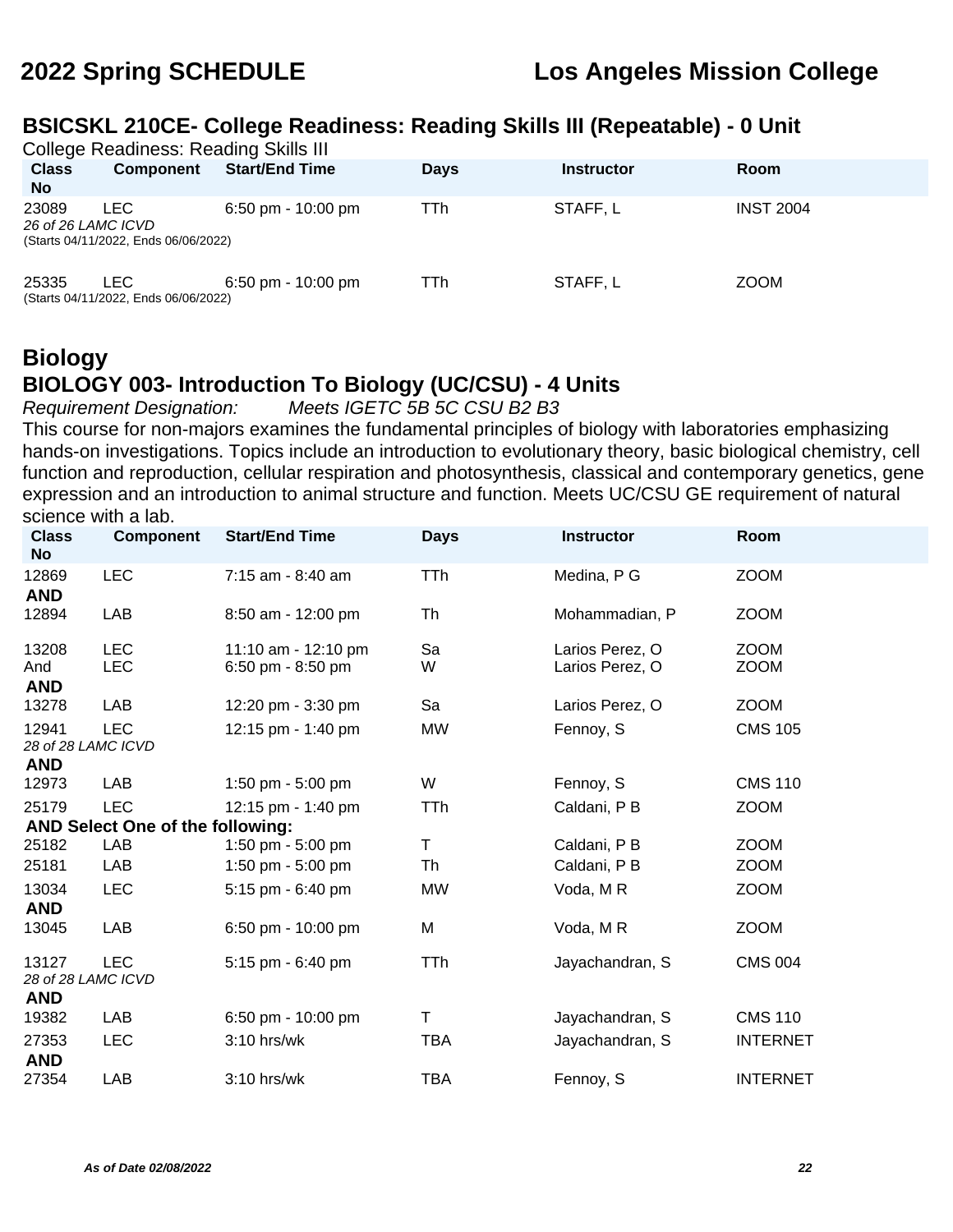### **BIOLOGY 005- Introduction To Human Biology (UC/CSU) - 4 Units**

Requirement Designation: Meets IGETC 5B 5C CSU B2 B3

Introduction To Human Biology

| <b>Class</b><br>No.        | <b>Component</b>                 | <b>Start/End Time</b>                                                                                                                               | <b>Days</b> | <b>Instructor</b>       | Room                             |
|----------------------------|----------------------------------|-----------------------------------------------------------------------------------------------------------------------------------------------------|-------------|-------------------------|----------------------------------|
| 14118                      | <b>LEC</b><br>28 of 28 LAMC ICVD | $8:50$ am - 10:15 am                                                                                                                                | MW          | Livio, DL               | <b>CMS 004</b>                   |
| <b>AND</b><br>14123<br>And | LAB<br>LAB                       | 10:30 am - 1:40 pm<br>10:30 am - 1:40 pm                                                                                                            | W<br>W      | Livio, D L<br>Livio, DL | <b>CMS 104</b><br><b>CMS 102</b> |
| 26311                      | <b>LEC</b>                       | The lab portion of this course will meet in CMS 104 from 02/07/22 - 03/30/22 and in CMS 102 from 04/11/22 through 06/06/22.<br>$8:50$ am - 12:00 pm | T           | Gadd, B                 | <b>ZOOM</b>                      |
| <b>AND</b><br>26312        | LAB                              | 8:50 am - 12:00 pm                                                                                                                                  | F           | Livio, DL               | <b>ZOOM</b>                      |
| 19326<br><b>AND</b>        | <b>LEC</b>                       | 12:15 pm $-$ 1:40 pm                                                                                                                                | TTh         | Gadd, B                 | <b>ZOOM</b>                      |
| 26309                      | LAB                              | 1:50 pm $-5:00$ pm                                                                                                                                  | Th          | Gadd, B                 | <b>ZOOM</b>                      |

#### **BIOLOGY 006- General Biology I (UC/CSU) - 5 Units**

Requirement Designation: Meets IGETC 5B 5C CSU B2 B3

**Enrollment Requirement:** Prerequisite: CHEM 051 or CHEM 065 or CHEM 101 This is a general biology course designed for life science and many pre-health majors. It examines basic

cellular biology, metabolism, genetics, molecular biology, and the relationship between form and function of living organisms. Note: Some 4-year institutions prefer that Biology 6 and 7 be taken at the same college.

| <b>Class</b><br>No.                       | <b>Component</b> | <b>Start/End Time</b>               | <b>Days</b> | <b>Instructor</b> | Room           |
|-------------------------------------------|------------------|-------------------------------------|-------------|-------------------|----------------|
| 14161<br><b>AND</b>                       | <b>LEC</b>       | $8:50$ am - 10:15 am                | <b>MW</b>   | Gadd, B           | <b>ZOOM</b>    |
| 14162                                     | LAB              | 10:30 am - 1:40 pm                  | <b>MW</b>   | Gadd, B           | <b>ZOOM</b>    |
| 21306<br>28 of 28 LAMC ICVD<br><b>AND</b> | <b>LEC</b>       | 1:55 pm - 3:20 pm                   | TTh         | Singh, I          | <b>CMS 002</b> |
| 21307                                     | LAB              | $3:30$ pm - $6:40$ pm               | TTh         | Singh, I          | <b>CMS 002</b> |
| 22912<br>28 of 28 LAMC ICVD<br><b>AND</b> | <b>LEC</b>       | 1:55 pm - 3:20 pm                   | <b>MW</b>   | Menendez, L M     | <b>CMS 002</b> |
| 22913                                     | LAB              | $3:30 \text{ pm} - 6:40 \text{ pm}$ | <b>MW</b>   | Menendez. L M     | <b>CMS 002</b> |

## **BIOLOGY 007- General Biology II (UC/CSU) - 5 Units**

Requirement Designation: Meets IGETC 5B 5C CSU B2 B3

This is a general biology course designed for life science and many pre-health majors. It examines the unifying principles of biology through the study of phylogeny, taxonomy, organismal structure/function, evolution, and ecology. Note: Some 4-year institutions prefer that Biology 6 and 7 be taken at the same college.

| <b>Class</b> | Component | <b>Start/End Time</b> | <b>Days</b> | <b>Instructor</b> | <b>Room</b> |
|--------------|-----------|-----------------------|-------------|-------------------|-------------|
| <b>No</b>    |           |                       |             |                   |             |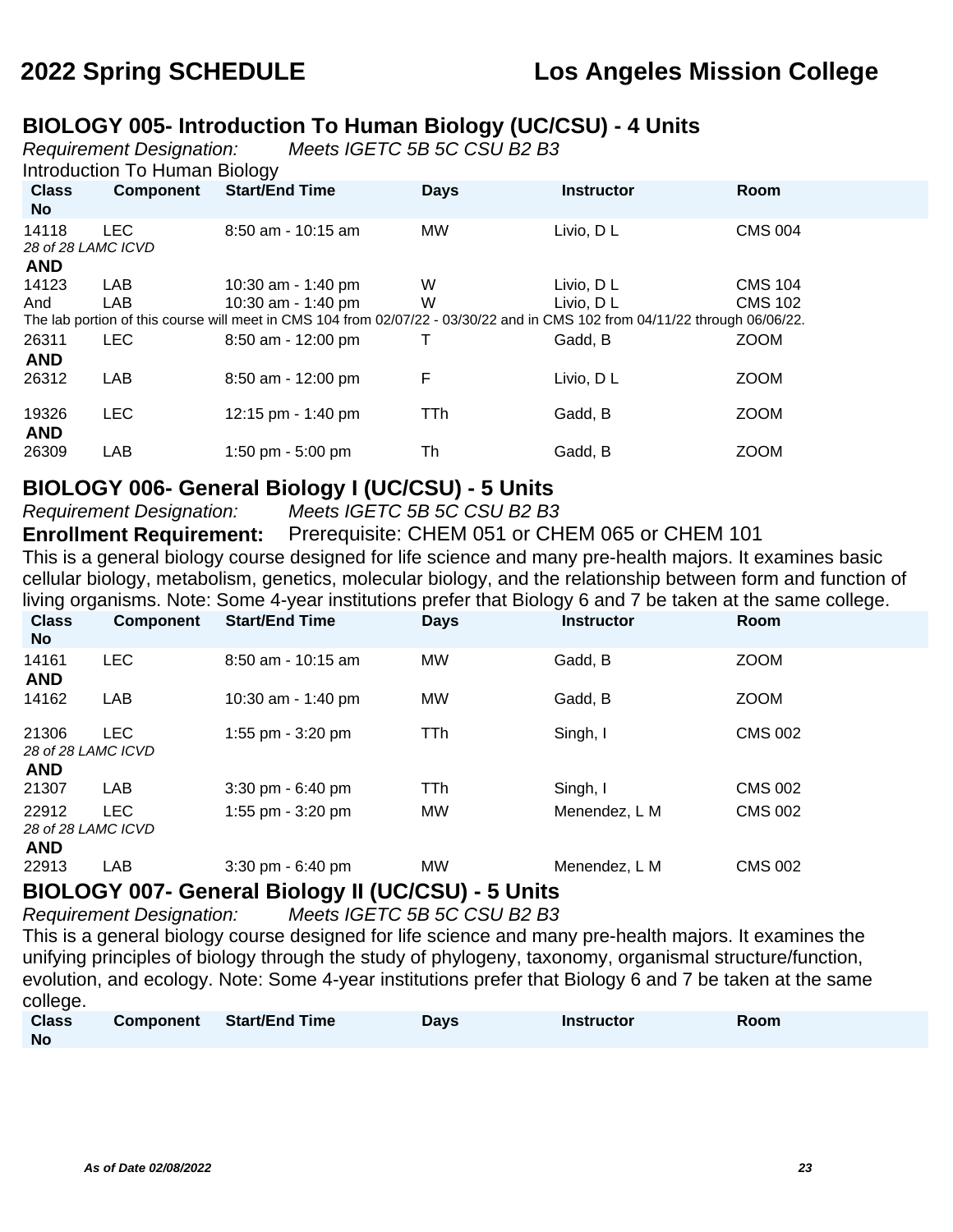| 14207<br>And<br>28 of 28 LAMC ICVD | LEC.<br>LEC | $8:50$ am - 10:15 am<br>$8:50$ am - 10:15 am | TTh<br>TTh  | Livio, D L<br>Livio, DL | <b>CMS 104</b><br><b>CMS 102</b> |
|------------------------------------|-------------|----------------------------------------------|-------------|-------------------------|----------------------------------|
| <b>AND</b>                         |             |                                              |             |                         |                                  |
| 15534<br>And                       | LAB<br>LAB  | 10:30 am - 1:40 pm<br>10:30 am - 1:40 pm     | TTh<br>TTh. | Livio, D L<br>Livio, DL | <b>CMS 104</b><br><b>CMS 102</b> |
| 21178<br><b>AND</b>                | <b>LEC</b>  | 1:55 pm $-$ 3:20 pm                          | TTh         | Lin. J                  | <b>ZOOM</b>                      |
| 14208                              | LAB         | $3:30$ pm - $6:40$ pm                        | TTh         | Lin, J                  | <b>ZOOM</b>                      |

#### **BIOLOGY 033- Medical Terminology (CSU) - 3 Units**

This course develops a comprehensive medical vocabulary applicable to all specialties of medicine, through learning Greek and Latin prefixes, suffixes and word roots. Training in the spelling, pronunciation, and definition of medical terms and abbreviations is provided, as well as the use of a medical dictionary.

| <b>Class</b><br><b>No</b> | <b>Component</b> | <b>Start/End Time</b> | Days | <b>Instructor</b> | Room            |
|---------------------------|------------------|-----------------------|------|-------------------|-----------------|
| 14282                     | LEC              | $3:10$ hrs/wk         | тва  | Saeki, W          | <b>INTERNET</b> |
| ilearn.laccd.edu          |                  |                       |      |                   |                 |

This class requires students to work online independently each week for the amount of TBA time shown in addition to completing assignments.

| 26802 |  | $3:10$ hrs/wk | тва | Saeki. W | INTERNET |
|-------|--|---------------|-----|----------|----------|
|-------|--|---------------|-----|----------|----------|

## **Biotechnology BIOTECH 002- Biotechnology I (UC/CSU) - 4 Units**

Biotechnology I

| <b>Class</b><br>No.       | <b>Component</b>                                                                                                                                                                                   | <b>Start/End Time</b>                                                                                                                      | <b>Days</b> | <b>Instructor</b>        | <b>Room</b>                   |  |  |  |
|---------------------------|----------------------------------------------------------------------------------------------------------------------------------------------------------------------------------------------------|--------------------------------------------------------------------------------------------------------------------------------------------|-------------|--------------------------|-------------------------------|--|--|--|
| 27559<br><b>AND</b>       | <b>LEC</b><br>MW<br><b>ZOOM</b><br>$8:00$ am - 10:05 am<br>Arora, C P<br>Will include a lab: MW 10:15-12:20 (Zoom) TTh 8:00-12:15 (on campus LAMC CMS 106)<br>(Starts 02/07/2022, Ends 03/30/2022) |                                                                                                                                            |             |                          |                               |  |  |  |
| 27560<br>And              | LAB<br>LAB<br>(Starts 02/07/2022, Ends 03/30/2022)                                                                                                                                                 | 8:00 am - 12:35 pm<br>10:15 am - 12:20 pm<br>Lecture: MW 8:00-10:05 (Zoom) Lab: MW 10:15-12:20 (Zoom) T Th 8:00-12:15 (on campus, CMS 106) | TTh.<br>MW  | Arora, C P<br>Arora, C P | <b>CMS 106</b><br><b>ZOOM</b> |  |  |  |
| 27172<br><b>AND</b>       | LEC.<br>This class is closed to the public.                                                                                                                                                        | $5:00 \text{ pm} - 7:05 \text{ pm}$                                                                                                        | м           | Brown, ST                | ZOOM-HS                       |  |  |  |
| 27176<br>And              | LAB.<br>LAB<br>This class is closed to the public                                                                                                                                                  | $3:50$ pm - $5:50$ pm<br>$4:00 \text{ pm} - 6:30 \text{ pm}$<br><b>BIOTECH 003- Biotechnology II (CSU) - 4 Units</b>                       | <b>WTh</b>  | Brown, ST<br>Brown, ST   | RESEDA-HS<br>ZOOM-HS          |  |  |  |
| Biotechnology II          |                                                                                                                                                                                                    |                                                                                                                                            |             |                          |                               |  |  |  |
| <b>Class</b><br><b>No</b> | Component                                                                                                                                                                                          | <b>Start/End Time</b>                                                                                                                      | <b>Days</b> | <b>Instructor</b>        | <b>Room</b>                   |  |  |  |
| 27561                     | LEC.                                                                                                                                                                                               | $8:00$ am - 10:05 am<br>Lecture: MW 8:00-10:05 (Zoom) Lab: MW 10:15-12:20 (Zoom) TTh 8:00-12:15 (on campus, CMS 106)                       | MW          | Arora, C P               | <b>ZOOM</b>                   |  |  |  |

(Starts 04/11/2022, Ends 06/06/2022)

|  | ۰. |
|--|----|
|  |    |

| 27562 | LAB | $8:00$ am - 12:15 pm | Arora, C P | <b>CMS 106</b> |
|-------|-----|----------------------|------------|----------------|
|       |     |                      |            |                |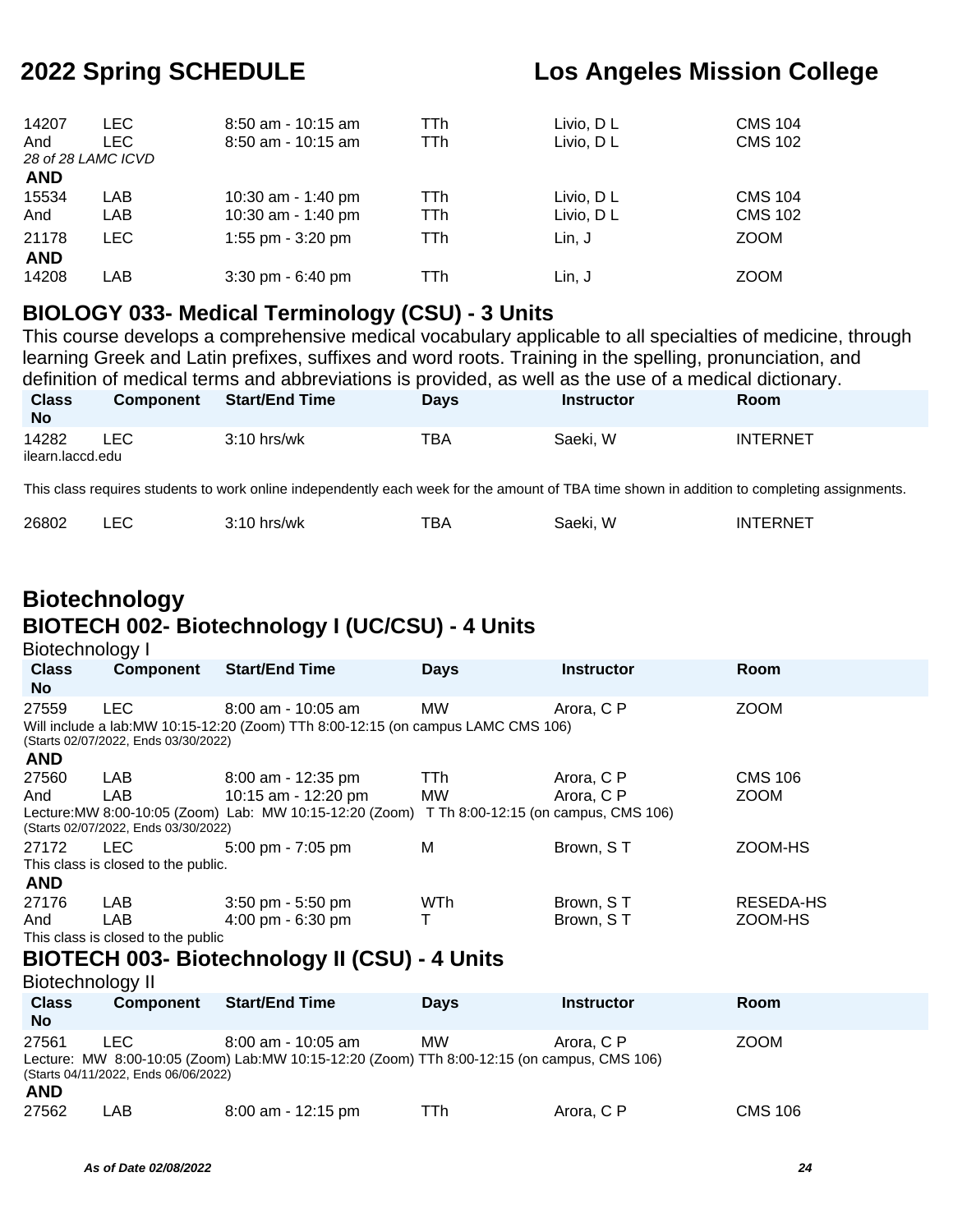| And | LAB                                  | 10:15 am - 12:20 pm | МW | Arora, C P | <b>ZOOM</b> |
|-----|--------------------------------------|---------------------|----|------------|-------------|
|     | (Starts 04/11/2022, Ends 06/06/2022) |                     |    |            |             |

| ZOOM |
|------|
|      |

## **BIOTECH 006- Biotechnology: Quality Control (CSU) - 2 Units**

Biotechnology: Quality Control

| <b>Class</b><br><b>No</b> | <b>Component</b> | <b>Start/End Time</b> | Days | <b>Instructor</b> | <b>Room</b> |
|---------------------------|------------------|-----------------------|------|-------------------|-------------|
| 16879                     | LEC              | 5:15 pm - 7:20 pm     | W    | Arora, C P        | <b>ZOOM</b> |

This class requires students to be online and interacting with their instructor during the times shown in class schedule in addition to completing assignments.

### **Business BUS 001- Introduction To Business (UC/CSU) - 3 Units**

Students engage in a multidisciplinary examination of how culture, society, economic systems, legal, international, political, financial institutions, and human behavior interact to affect a business organization's policy and practices within the U.S. and a global society. The course demonstrates how these influences impact the primary areas of business including: organizational structure and design, leadership, human resource management, risk management and insurance, organized labor practices, ethics and social responsibility, marketing, organizational communication, e-business/technology, entrepreneurship, legal, accounting, and financial practices, and the stock and securities market; and therefore how they affect a business's ability to achieve its organizational goals.

| <b>Class</b><br><b>No</b>                                                                                                                                                           | Component                                          | <b>Start/End Time</b>                                                                                                                       | <b>Days</b> | <b>Instructor</b> | Room            |  |  |
|-------------------------------------------------------------------------------------------------------------------------------------------------------------------------------------|----------------------------------------------------|---------------------------------------------------------------------------------------------------------------------------------------------|-------------|-------------------|-----------------|--|--|
| 27035<br><b>LEC</b><br>TTh<br>Dorsey, N R<br>$3:00$ pm - $4:50$ pm<br><b>TRIUMPH</b><br>This class is closed to the public.<br>(Starts 02/21/2022, Ends 06/06/2022)                 |                                                    |                                                                                                                                             |             |                   |                 |  |  |
| 14694<br>42 of 42 LAMC ICVD                                                                                                                                                         | <b>LEC</b>                                         | 6:50 pm - 10:00 pm                                                                                                                          | Т           | Bordbar, J K      | <b>CAI 227</b>  |  |  |
| 14691                                                                                                                                                                               | <b>LEC</b>                                         | 10:30 hrs/wk                                                                                                                                | TBA         | Bernal, V A       | <b>INTERNET</b> |  |  |
|                                                                                                                                                                                     | (Starts 05/02/2022, Ends 06/06/2022)               | This class requires students to work online independently each week for the amount of TBA time shown in addition to completing assignments. |             |                   |                 |  |  |
| 18477                                                                                                                                                                               | <b>LEC</b>                                         | $6:30$ hrs/wk                                                                                                                               | TBA         | Bordbar, J K      | <b>INTERNET</b> |  |  |
| This class requires students to work online independently each week for the amount of TBA time shown in addition to completing assignments.<br>(Starts 02/07/2022, Ends 03/30/2022) |                                                    |                                                                                                                                             |             |                   |                 |  |  |
| <b>LEC</b><br>TBA<br>Han, C<br><b>INTERNET</b><br>25277<br>$7:25$ hrs/wk<br>This class is closed to the public.<br>(Starts 02/07/2022, Ends 03/30/2022)                             |                                                    |                                                                                                                                             |             |                   |                 |  |  |
| 28347                                                                                                                                                                               | <b>LEC</b><br>(Starts 04/11/2022, Ends 06/06/2022) | 6:30 hrs/wk                                                                                                                                 | TBA         | STAFF, L          | <b>INTERNET</b> |  |  |

## **BUS 005- Business Law I (UC/CSU) - 3 Units**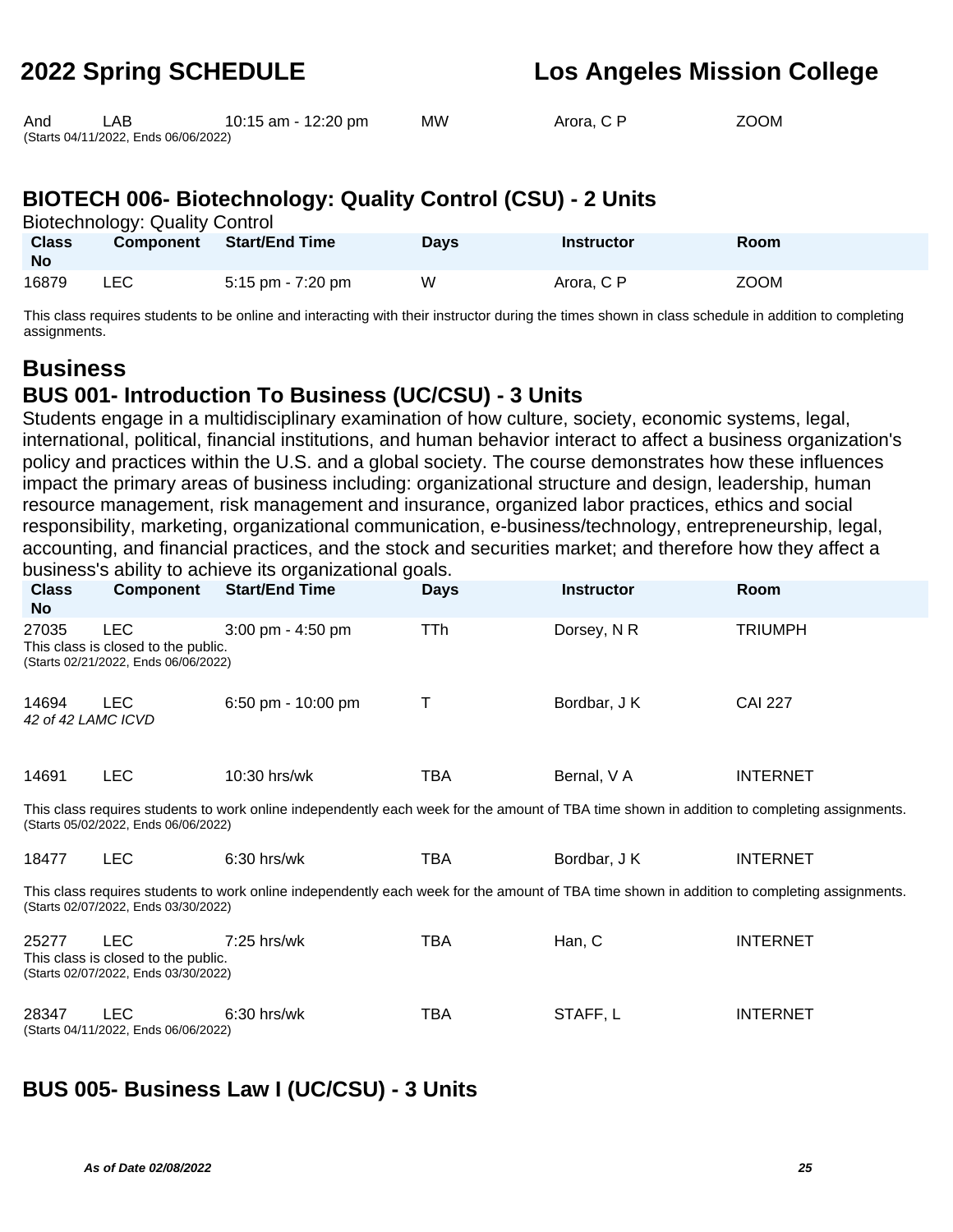| Meets CSU D8<br><b>Requirement Designation:</b><br><b>Business Law I</b>                                                                                                            |                  |                       |             |                   |                 |  |
|-------------------------------------------------------------------------------------------------------------------------------------------------------------------------------------|------------------|-----------------------|-------------|-------------------|-----------------|--|
| <b>Class</b><br>No.                                                                                                                                                                 | <b>Component</b> | <b>Start/End Time</b> | <b>Days</b> | <b>Instructor</b> | <b>Room</b>     |  |
| 16968<br>42 of 42 LAMC ICVD                                                                                                                                                         | <b>LEC</b>       | 1:30 pm $-$ 4:40 pm   | Th          | Bordbar, J K      | <b>CAI 228</b>  |  |
| 14791                                                                                                                                                                               | <b>LEC</b>       | $3:10$ hrs/wk         | <b>TBA</b>  | Bordbar, J K      | <b>INTERNET</b> |  |
| This class requires students to work online independently each week for the amount of TBA time shown in addition to completing assignments.                                         |                  |                       |             |                   |                 |  |
| 14792                                                                                                                                                                               | <b>LEC</b>       | $6:30$ hrs/wk         | TBA         | Bordbar, J K      | <b>INTERNET</b> |  |
| This class requires students to work online independently each week for the amount of TBA time shown in addition to completing assignments.<br>(Starts 02/07/2022, Ends 03/30/2022) |                  |                       |             |                   |                 |  |

| 18871 | $6:30$ hrs/wk | тва | Bordbar, J K | <b>INTERNET</b> |
|-------|---------------|-----|--------------|-----------------|
|       |               |     |              |                 |

This class requires students to work online independently each week for the amount of TBA time shown in addition to completing assignments. (Starts 04/11/2022, Ends 06/06/2022)

### **BUS 010- Fundamentals Of Tax Return Preparation - 3 Units**

Fundamentals Of Tax Return Preparation

| <b>Class</b><br><b>No</b> | <b>Component</b> | <b>Start/End Time</b> | <b>Days</b> | <b>Instructor</b> | <b>Room</b>    |
|---------------------------|------------------|-----------------------|-------------|-------------------|----------------|
| 27739                     | <b>LEC</b>       | 10:00 am - 5:00 pm    | Sa          | Barsegyan, A      | <b>LRC 234</b> |
| And                       | LEC              | 10:00 am - 3:00 pm    | Sa          | Barsegyan, A      | <b>LRC 234</b> |
| And                       | LEC              | 10:00 am - 3:00 pm    | Sa          | Barsegyan, A      | <b>LRC 234</b> |
| And                       | <b>LEC</b>       | 10:00 am - 3:00 pm    | Sa          | Barsegyan, A      | <b>LRC 234</b> |
| And                       | <b>LEC</b>       | 10:00 am - 3:00 pm    | Sa          | Barsegyan, A      | <b>LRC 234</b> |
| And                       | <b>LEC</b>       | 10:00 am - 3:00 pm    | Sa          | Barsegyan, A      | <b>LRC 234</b> |
| And                       | <b>LEC</b>       | 10:00 am - 3:00 pm    | Sa          | Barsegyan, A      | <b>LRC 234</b> |
| And                       | <b>LEC</b>       | 10:00 am - 3:00 pm    | Sa          | Barsegyan, A      | <b>LRC 234</b> |
| And                       | <b>LEC</b>       | 4:00 pm - 9:00 pm     | W           | Barsegyan, A      | <b>LRC 234</b> |
| And                       | <b>LEC</b>       | 4:00 pm - 9:00 pm     | W           | Barsegyan, A      | <b>LRC 234</b> |
| And                       | <b>LEC</b>       | 4:00 pm - 9:00 pm     | W           | Barsegyan, A      | <b>LRC 234</b> |
| And                       | <b>LEC</b>       | 4:00 pm - 9:00 pm     | W           | Barsegyan, A      | <b>LRC 234</b> |
| And                       | <b>LEC</b>       | 4:00 pm - 9:00 pm     | W           | Barsegyan, A      | <b>LRC 234</b> |
| And                       | <b>LEC</b>       | 4:00 pm - 9:00 pm     | W           | Barsegyan, A      | <b>LRC 234</b> |
| And                       | <b>LEC</b>       | 6:00 pm - 10:00 pm    | W           | Barsegyan, A      | <b>LRC 234</b> |
| And                       | <b>LEC</b>       | 6:00 pm - 10:00 pm    | W           | Barsegyan, A      | <b>LRC 234</b> |
| And                       | <b>LEC</b>       | 6:00 pm - 10:00 pm    | W           | Barsegyan, A      | <b>LRC 234</b> |

## **COUNSELING**

### **COUNSEL 004- Career Planning (CSU) - 1 Unit**

Designed to assist students in choosing a major or career. Students will explore their interests, skills, personality type and values through the use of career assessments and on-line resources. Students will access information regarding occupational characteristics, employment trends and labor market updates. Emphasis will be placed on the development of a student educational plan (SEP).

| <b>Class</b> | Component | <b>Start/End Time</b> | <b>Days</b> | <b>Instructor</b> | <b>Room</b> |  |
|--------------|-----------|-----------------------|-------------|-------------------|-------------|--|
| No           |           |                       |             |                   |             |  |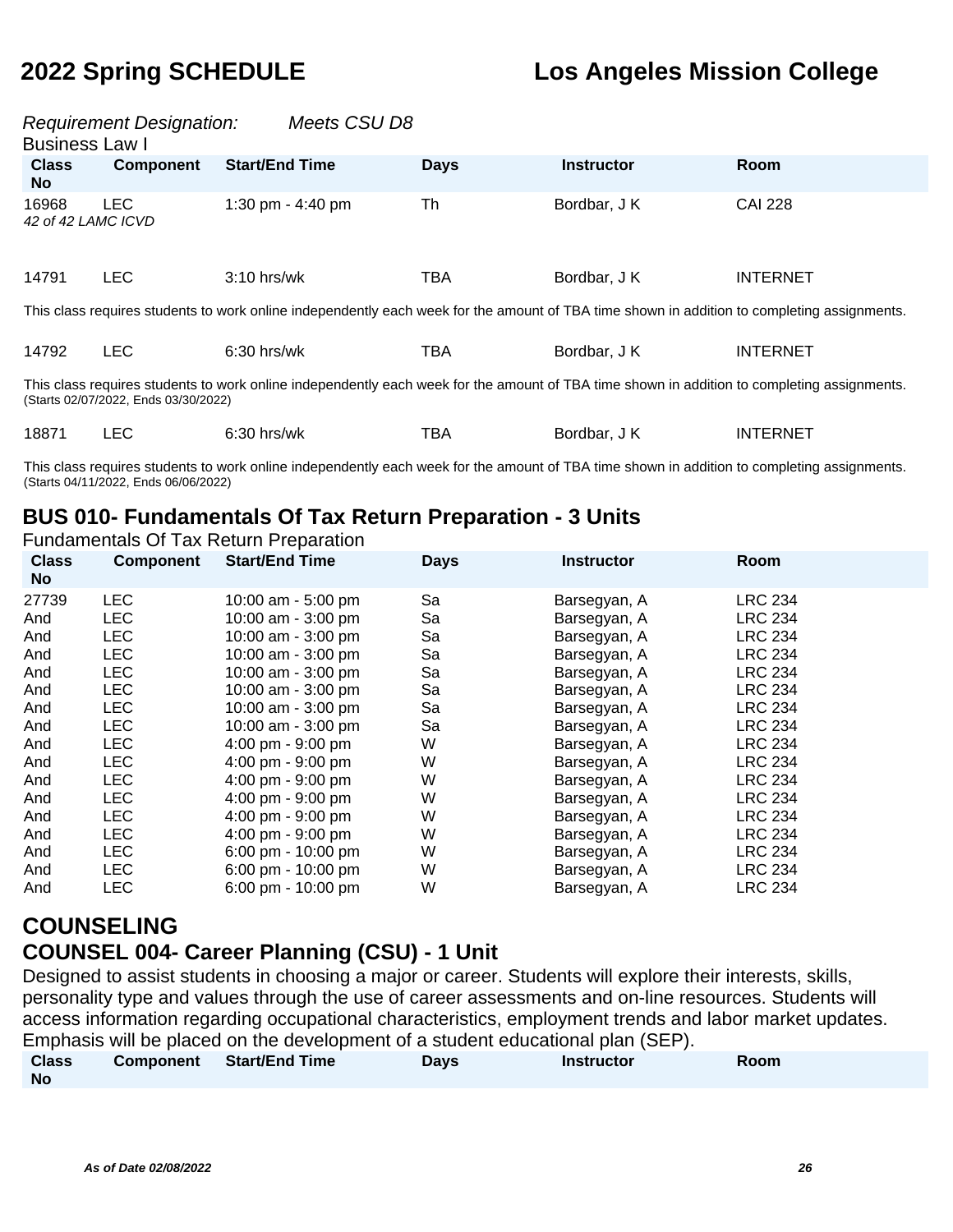| 27152 | LEC<br>This class is closed to the public.                                                | $7:25$ am - 8:25 am   | W         | Lara, P Y       | VISTA-MS        |
|-------|-------------------------------------------------------------------------------------------|-----------------------|-----------|-----------------|-----------------|
| 27155 | LEC.<br>This class is closed to the public.<br>(Starts 02/07/2022, Ends 03/30/2022)       | $9:00$ am - $9:50$ am | <b>MW</b> | Sosa Lopez, A B | <b>VERD-HS</b>  |
| 28183 | <b>LEC</b><br>This class is closed to the public.<br>(Starts 02/21/2022, Ends 06/06/2022) | 10:25 am - 11:35 am   | Th        | Hobbs, M B      | ZOOM-HS         |
| 27154 | <b>LEC</b><br>This class is closed to the public.<br>(Starts 02/21/2022, Ends 06/06/2022) | $3:00$ pm - $4:05$ pm | Τ         | Babakhanian, V  | SFDO-HS         |
| 12735 | <b>LEC</b>                                                                                | $2:05$ hrs/wk         | TBA       | Andrade, M      | <b>INTERNET</b> |

This class requires students to work online independently each week for the amount of TBA time shown in addition to completing assignments. Notes for students: The course is asynchronous with no live classes. No textbook will be required. Instructor's email address is andradm@lamission.edu (Starts 04/11/2022, Ends 06/06/2022)

## **COUNSEL 017- College Survival Skills Development (CSU) - 1 Unit**

Provides students with a variety of survival skills necessary to be successful college student. Topics include the matriculation process, library resources and usage, study skills strategies, learning styles, self-esteem, time and stress management and goal setting. May include the development of a student educational plan (SEP).

| <b>Class</b><br>No.       | <b>Component</b>                                                                          | <b>Start/End Time</b> | <b>Days</b> | <b>Instructor</b> | Room            |
|---------------------------|-------------------------------------------------------------------------------------------|-----------------------|-------------|-------------------|-----------------|
| 27160                     | <b>LEC</b><br>This class is closed to the public.                                         | $7:25$ am - 8:15 am   | M           | Lara, PY          | VISTA-MS        |
| 27162                     | <b>LEC</b><br>This class is closed to the public.                                         | 8:45 am - 9:35 am     | F           | Lopez, MI         | POLY-HS         |
| 27163                     | <b>LEC</b><br>This class is closed to the public.<br>(Starts 02/07/2022, Ends 03/30/2022) | $9:00$ am - 10:10 am  | <b>ThF</b>  | Sosa Lopez, A B   | <b>VERD-HS</b>  |
| 12986<br>ilearn.laccd.edu | <b>LEC</b><br>NOTE: Geared towards students with disabilities.                            | $2:05$ hrs/wk         | TBA         | Schwartz, R S     | <b>INTERNET</b> |

This class requires students to work online independently each week for the amount of TBA time shown in addition to completing assignments. Notes for students: The course is asynchronous with no live classes. No textbook will be required. Instructor's email address is schwarrs@lamission.edu (Starts 04/11/2022, Ends 06/06/2022)

| 28168 | LEC.                                                                        | $1:05$ hrs/wk | TBA | Godov, N | INTRNT-HS |
|-------|-----------------------------------------------------------------------------|---------------|-----|----------|-----------|
|       | This class is closed to the public.<br>(Starts 02/21/2022, Ends 06/06/2022) |               |     |          |           |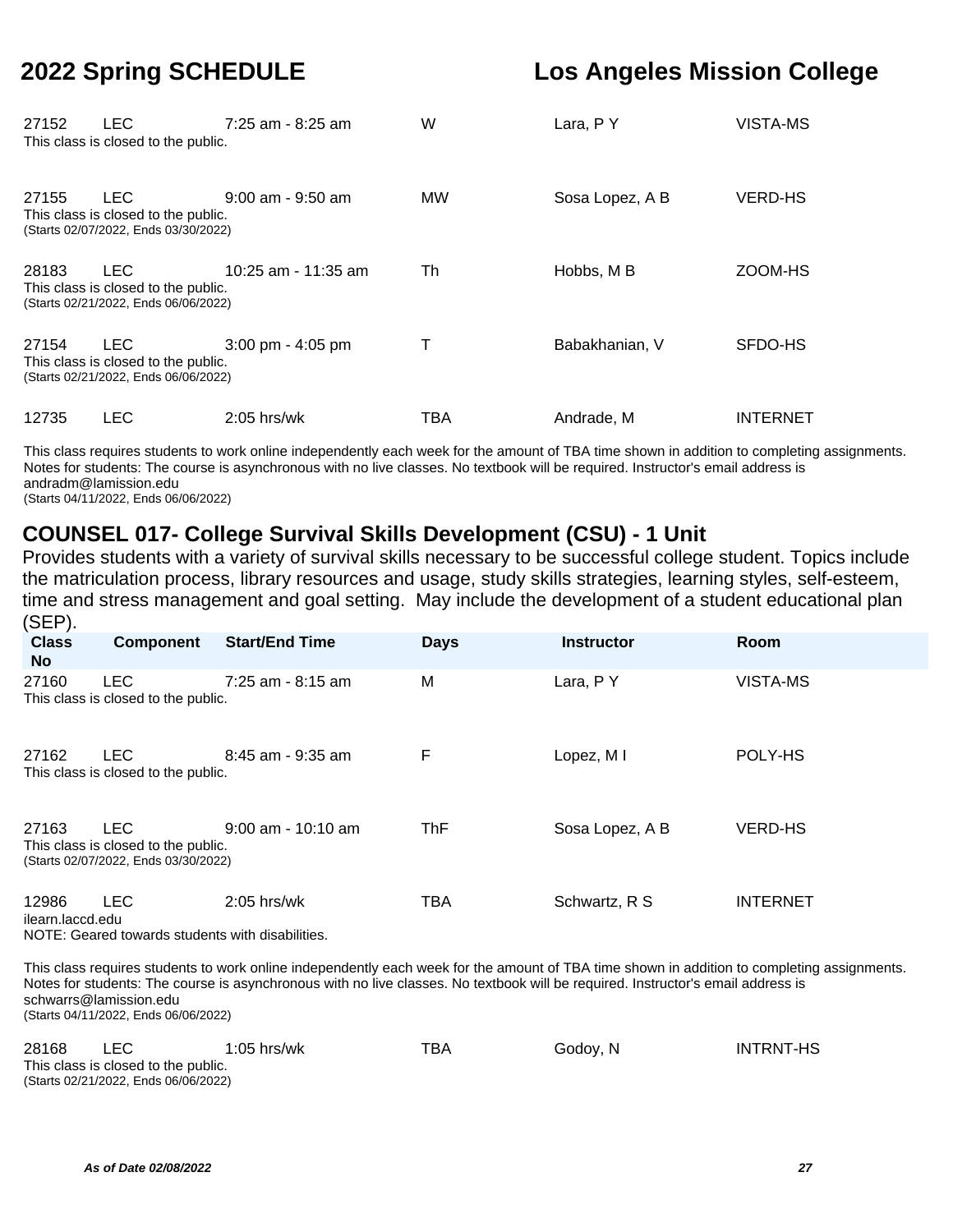### **COUNSEL 022- The Transfer Process (CSU) - 1 Unit**

Provides an introduction to the transfer process. It is designed to enable students to become active participants in planning their long-term educational and career goals and will provide students with an understanding of the process and the requirements for transferring to a four-year college or university. These goals will enable the student to develop a transfer educational plan and to be prepared to apply to a transfer institution. The course will consist of lecture, use of internet resources, guest speakers and student assignments.

| <b>Class</b><br>No                                                                                | <b>Component</b> | <b>Start/End Time</b> | <b>Davs</b> | Instructor | <b>Room</b> |  |  |
|---------------------------------------------------------------------------------------------------|------------------|-----------------------|-------------|------------|-------------|--|--|
| 19256                                                                                             | LEC.             | 3:30 pm - 5:35 pm     | W           | Kirst. K   | <b>ZOOM</b> |  |  |
| No textbook will be required for this course. Instructor's email address is: kirstk@lamission.edu |                  |                       |             |            |             |  |  |

This class requires students to be online and interacting with their instructor during the times shown in class schedule in addition to completing assignments.

(Starts 04/11/2022, Ends 06/06/2022)

### **COUNSEL 040- College Success Seminar (UC/CSU) - 3 Units**

Introduces students to the study of the educational, psychological, intellectual, social, and health-related factors that impact lifelong learning, well-being, and success. Students engage topics such as motivation, critical thinking, learning strategies, time management, communication strategies, career exploration and educational planning by means of active learning strategies such as classroom activities and discussions, peer presentations, real world scenarios and collaborative problem solving assignments.

Note: Credit only given for either Counseling 40 or Personal Development 40, but not both.

UC Credit Limit: 20 and 40 combined. Maximum credit one course.

| <b>Class</b><br><b>No</b> | <b>Component</b>                            | <b>Start/End Time</b>                                                                                                                                                    | <b>Days</b> | <b>Instructor</b> | <b>Room</b> |
|---------------------------|---------------------------------------------|--------------------------------------------------------------------------------------------------------------------------------------------------------------------------|-------------|-------------------|-------------|
| 28172                     | LEC.<br>This class is closed to the public. | $8:00$ am - $8:50$ am                                                                                                                                                    | MWF         | Kirst, K          | ZOOM-HS     |
| 21184                     | LEC.                                        | $3:30 \text{ pm} - 6:40 \text{ pm}$<br>Notes for students: There is a low cost textbook required for this course. Instructor's email address is: bonilldi@lamission.edu. | W           | Bonilla Hein, D I | <b>ZOOM</b> |

This class requires students to be online and interacting with their instructor during the times shown in class schedule in addition to completing assignments.

| 27151                               | LEC.                                 | $3:45$ pm - 5:35 pm | МW | Lara. P Y | TRIUMPH |  |  |
|-------------------------------------|--------------------------------------|---------------------|----|-----------|---------|--|--|
| This class is closed to the public. |                                      |                     |    |           |         |  |  |
|                                     | (Starts 02/21/2022, Ends 06/06/2022) |                     |    |           |         |  |  |

## **Chemistry CHEM 051- Fundamentals Of Chemistry I (UC/CSU) - 5 Units**

Requirement Designation: Meets IGETC 5A 5C CSU B1 B3

Chemistry 51 is a descriptive course in general, organic and biological chemistry designed for nursing and Allied Health students. Topics include: the metric system of measurements, chemical symbols, formulas and nomenclature systems, chemical equations and physical and chemical characteristics for all states of matter. Other topics include acids, bases, buffers and pH. Organic topics focus on functional group identification including hydrocarbons, organic halide, alcohols, ethers, ketones, aldehydes, amines, carboxylic acids, esters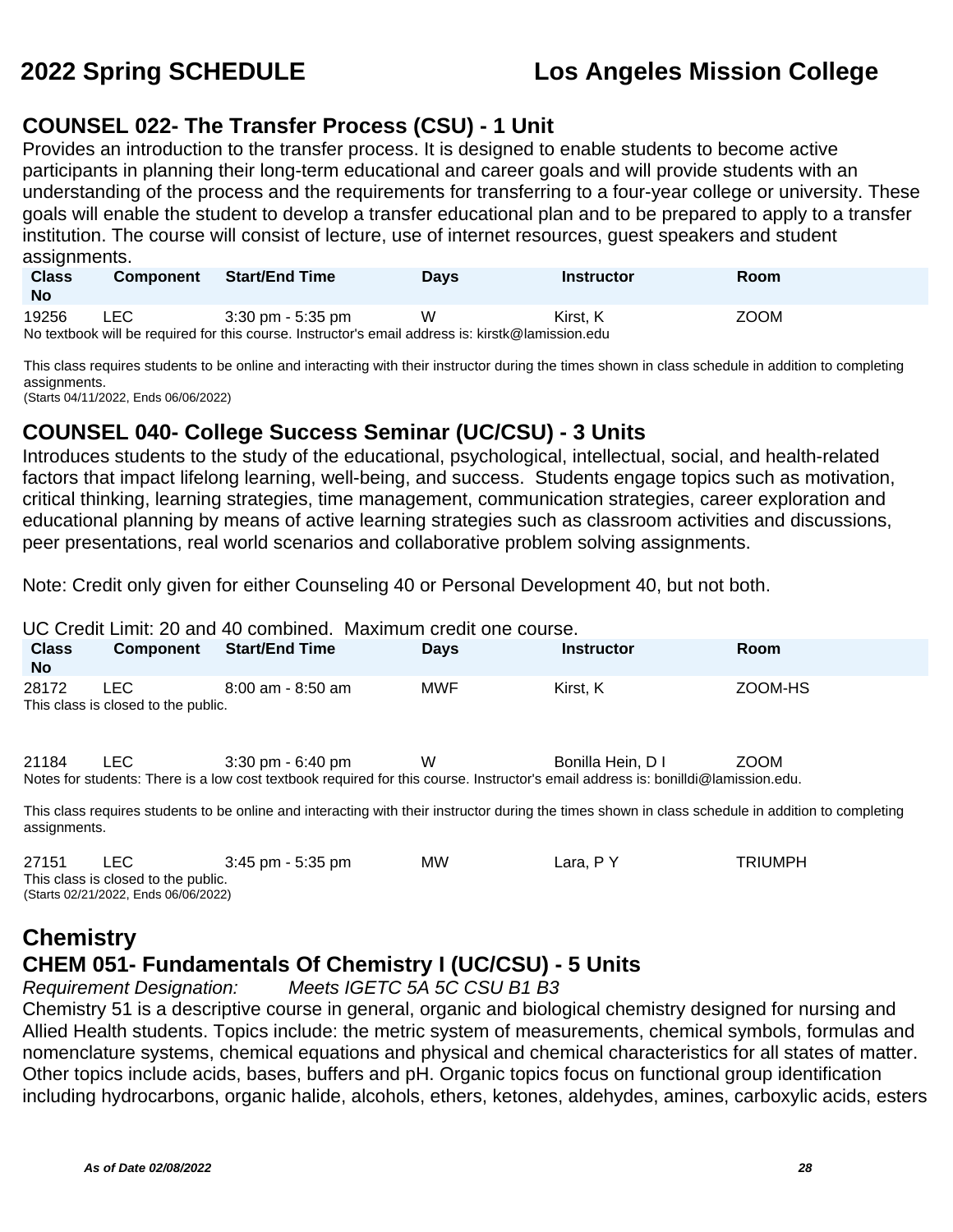and other acid derivatives, carbohydrates, lipids and proteins are also surveyed.

| <b>Class</b><br><b>No</b>                 | <b>Component</b> | <b>Start/End Time</b> | <b>Days</b> | <b>Instructor</b> | Room           |
|-------------------------------------------|------------------|-----------------------|-------------|-------------------|----------------|
| 19371<br><b>AND</b>                       | <b>LEC</b>       | $8:50$ am - 1:05 pm   | Sa          | Iniguez, J A      | <b>ZOOM</b>    |
| 19372                                     | LAB              | $8:50$ am - 12:00 pm  | F           | Iniguez, J A      | <b>ZOOM</b>    |
| 19373<br>28 of 28 LAMC ICVD<br><b>AND</b> | LEC.             | 10:35 am - 12:40 pm   | TTh         | Sullivan, B       | <b>CMS 028</b> |
| 19374                                     | LAB              | 12:50 pm - 2:15 pm    | TTh         | Sullivan, B       | <b>CMS 201</b> |
| 10617                                     | LEC              | 4:10 pm - 6:15 pm     | TTh         | Godjoian, G       | <b>ZOOM</b>    |

This class requires students to be online and interacting with their instructor during the times shown in class schedule in addition to completing assignments.

| AND   |     |                   |             |             |
|-------|-----|-------------------|-------------|-------------|
| 10627 | LAB | 6:25 pm - 9:35 pm | Godjoian, G | <b>ZOOM</b> |

This class requires students to be online and interacting with their instructor during the times shown in class schedule in addition to completing assignments.

| 27292      | ∟EC | $4:15$ hrs/wk | тва | Koh, | <b>INTERNET</b> |
|------------|-----|---------------|-----|------|-----------------|
| <b>AND</b> |     |               |     |      |                 |
| 27293      | ∟AB | $3:10$ hrs/wk | ТВА | Koh, | INTERNET        |

#### **CHEM 065- Introductory General Chemistry (UC/CSU) - 4 Units**

Requirement Designation: Meets IGETC 5A 5C CSU B1 B3

This course is a survey of basic chemistry topics. The course is intended as preparation for chemistry, some allied health majors, or for students completing their general education. Topics include atoms and elements, nomenclature, chemical bonds, chemical reactions, stoichiometry, energy and states of matter, gas laws, aqueous systems, solutions, and acids, bases and salts. Laboratory activities will support the range of topics covered in lecture including chemical laboratory safety, qualitative and quantitative experiments. **Class** 

| <b>Class</b><br><b>No</b>                 | <b>Component</b> | <b>Start/End Time</b>               | <b>Days</b> | <b>Instructor</b> | <b>Room</b>    |
|-------------------------------------------|------------------|-------------------------------------|-------------|-------------------|----------------|
| 12543<br>28 of 28 LAMC ICVD<br><b>AND</b> | LEC.             | 10:35 am - 12:00 pm                 | TTh         | Qureshi, A M      | <b>CMS 029</b> |
| 12545                                     | LAB              | 12:10 pm - 1:35 pm                  | TTh         | Qureshi, A M      | <b>CMS 203</b> |
| 12551                                     | LEC              | $4:10 \text{ pm} - 5:35 \text{ pm}$ | <b>MW</b>   | Gellert, R        | <b>ZOOM</b>    |

This class requires students to be online and interacting with their instructor during the times shown in class schedule in addition to completing assignments.

|  | 12560 | .AB | $5:45$ pm - $7:10$ pm | <b>MW</b> | Gellert, R | <b>ZOOM</b> |
|--|-------|-----|-----------------------|-----------|------------|-------------|
|--|-------|-----|-----------------------|-----------|------------|-------------|

This class requires students to be online and interacting with their instructor during the times shown in class schedule in addition to completing assignments.

| 27294      | LEC  | $3:10$ hrs/wk | тва | Pazirandeh. S | <b>INTERNET</b> |
|------------|------|---------------|-----|---------------|-----------------|
| <b>AND</b> |      |               |     |               |                 |
| 27295      | _AB. | $3:10$ hrs/wk | TBA | Pazirandeh. S | <b>INTERNET</b> |

### **CHEM 101- General Chemistry I (UC/CSU) - 5 Units**

Requirement Designation: Meets IGETC 5A 5C CSU B1 B3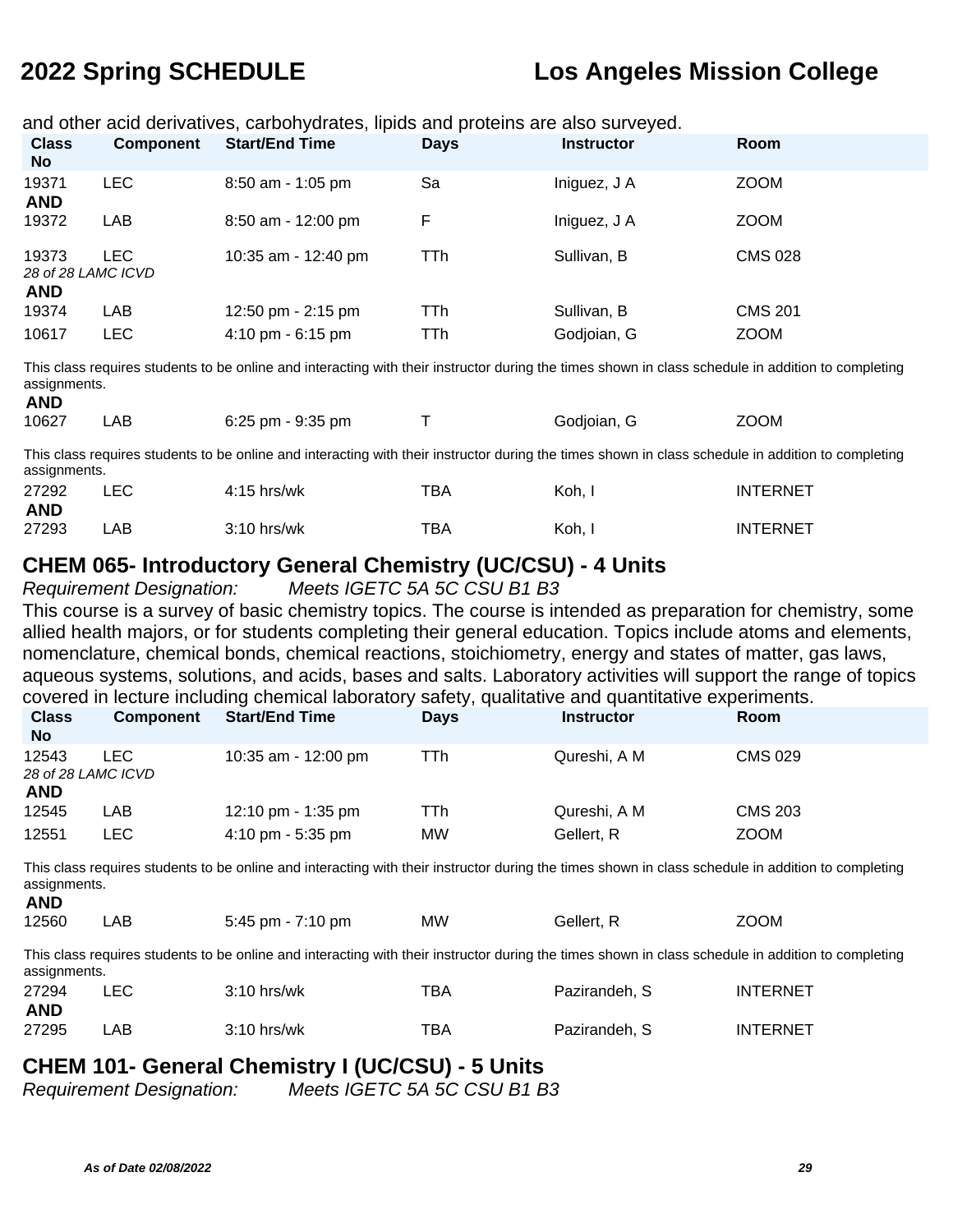#### **Enrollment Requirement:** Prerequisite: CHEM 065 or Placement Exam

This is the first semester of a one-year course in general chemistry intended for majors in the natural sciences, (chemistry, biochemistry, biology, physics, pre-medicine), mathematics and engineering. Topics presented in this course include chemical nomenclature, atomic structure, quantum theory, bonding theories and molecular geometries, chemical equations, oxidation-reduction, stoichiometry, thermochemistry, solid, liquid and gaseous states and related forces, gas laws, solutions and colligative properties, periodic relationships, and acid-base theories. Lab work involves both qualitative and quantitative analysis.

| relativiishiips, ahu auu-base theories.  Lab wurk lifvolves buth qualitative ahu quarititative analysis. |                    |                       |             |                   |                 |  |  |
|----------------------------------------------------------------------------------------------------------|--------------------|-----------------------|-------------|-------------------|-----------------|--|--|
| <b>Class</b>                                                                                             | <b>Component</b>   | <b>Start/End Time</b> | <b>Days</b> | <b>Instructor</b> | <b>Room</b>     |  |  |
| <b>No</b>                                                                                                |                    |                       |             |                   |                 |  |  |
| 12822                                                                                                    | LEC.               | 10:35 am - 12:00 pm   | TTh         | Fenton, M S       | <b>CMS 236</b>  |  |  |
|                                                                                                          | 28 of 28 LAMC ICVD |                       |             |                   |                 |  |  |
| <b>AND</b>                                                                                               |                    |                       |             |                   |                 |  |  |
| 12825                                                                                                    | LAB                | 12:10 pm - 3:20 pm    | TTh         | Fenton, M S       | <b>CMS 210</b>  |  |  |
| 27297                                                                                                    | <b>LEC</b>         | $3:10$ hrs/wk         | TBA         | Pazirandeh, S     | <b>INTERNET</b> |  |  |
| <b>AND</b>                                                                                               |                    |                       |             |                   |                 |  |  |
| 27298                                                                                                    | LAB                | $6:30$ hrs/wk         | TBA         | Pazirandeh, S     | <b>INTERNET</b> |  |  |
|                                                                                                          |                    |                       |             |                   |                 |  |  |

#### **CHEM 102- General Chemistry II (UC/CSU) - 5 Units**

Requirement Designation: Meets IGETC 5A 5C CSU B1 B3 **Enrollment Requirement:** Prerequisite: CHEM 101

This is the second semester of a one-year course in general chemistry intended for majors in the natural sciences, (chemistry, biochemistry, biology, physics, pre-medicine), mathematics and engineering. Topics presented in this course include chemical kinetics, molecular and ionic equilibria, thermodynamics, electrochemistry, and nuclear, coordination, descriptive and organic chemistry. Lab work involves both qualitative and quantitative analysis.

| <b>Class</b><br><b>No</b>                 | <b>Component</b> | <b>Start/End Time</b> | <b>Days</b> | <b>Instructor</b> | <b>Room</b>     |
|-------------------------------------------|------------------|-----------------------|-------------|-------------------|-----------------|
| 15544<br>28 of 28 LAMC ICVD<br><b>AND</b> | LEC.             | 10:35 am - 12:00 pm   | MW          | Fenton, M S       | <b>CMS 236</b>  |
| 15545                                     | LAB              | 12:10 pm $-$ 3:20 pm  | MW          | Vosooghi, D       | <b>CMS 210</b>  |
| 27299<br><b>AND</b>                       | LEC.             | $3:10$ hrs/wk         | TBA         | Pazirandeh, S     | <b>INTERNET</b> |
| 27300                                     | LAB              | $6:30$ hrs/wk         | TBA         | Pazirandeh, S     | <b>INTERNET</b> |

### **CHEM 211- Organic Chemistry For Science Majors I (UC/CSU) - 5 Units**

Requirement Designation: Meets IGETC 5A 5C CSU B1 B3

**Enrollment Requirement:** Prerequisite: CHEM 102

This course is the first part of a two semester organic chemistry course sequence. Students are introduced to organic molecular structures, bonding, nomenclature including conformational analysis, potential energy plots, hybridization, stereochemistry and functional group chemistry, with emphasis on reactions and reaction mechanisms. It also includes the applications of instrumental methods in functional group analysis and identification of molecular structures. In the laboratory students learn the essential skills and techniques of preparation, isolation, purification, and analysis of organic compounds by employing standard and modern instrumental methods. This course also emphasizes the use and interpretation of Nuclear Magnetic Resonance (NMR), Infrared (IR) Spectroscopy and Gas Chromatography (GC) in the analysis and identification of organic compounds.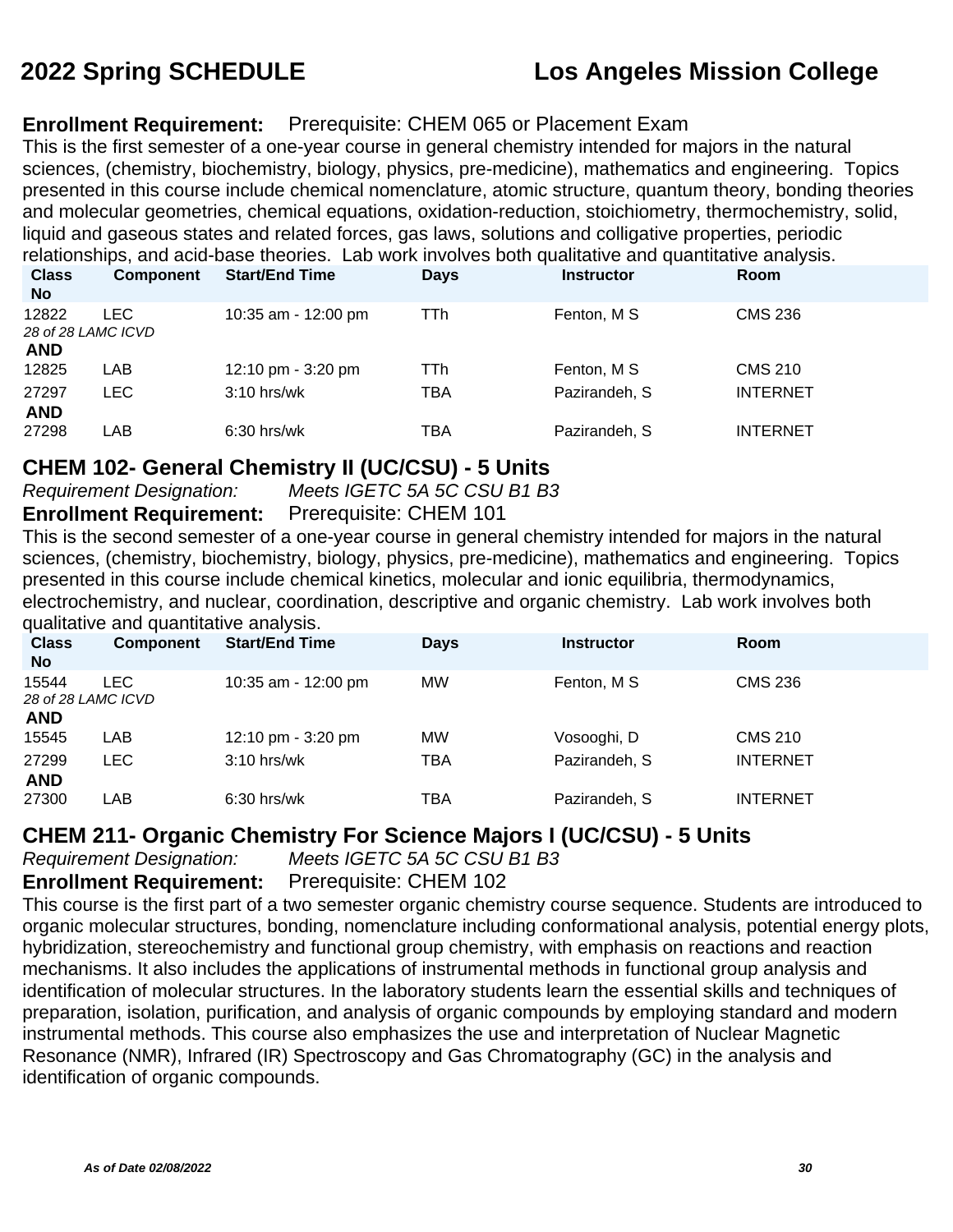This course is part of the transfer sequence for careers in the physical, biological, and health sciences and a requirement for the Associate of Sciences degree in Chemistry.

| <b>Class</b><br><b>No</b> | Component | <b>Start/End Time</b> | Days         | <b>Instructor</b> | <b>Room</b> |  |
|---------------------------|-----------|-----------------------|--------------|-------------------|-------------|--|
| 18581                     | ∟EC       | 10:35 am - 12:05 pm   | <b>MTWTh</b> | Godjoian, G       | <b>ZOOM</b> |  |
| $- \cdot \cdot$           | .         |                       |              |                   |             |  |

This class requires students to be online and interacting with their instructor during the times shown in class schedule in addition to completing assignments.

(Starts 02/07/2022, Ends 03/30/2022)

#### **AND**

18582 LAB 12:10 pm - 3:30 pm MTWTh Godjoian, G ZOOM

This class requires students to be online and interacting with their instructor during the times shown in class schedule in addition to completing assignments.

(Starts 02/07/2022, Ends 03/30/2022)

### **CHEM 212- Organic Chemistry For Science Majors II (UC/CSU) - 5 Units**

Requirement Designation: Meets IGETC 5A 5C CSU B1 B3

#### **Enrollment Requirement:** Prerequisite: CHEM 211

This course is a continuation of Chemistry 211 with emphasis on the remaining functional groups and aromaticity. Emphasis is put on reactions and reaction mechanisms, stereochemistry, multi-step synthesis of a variety of organic compounds such as aromatic compounds, alcohols, phenols, amines, heterocyclics, aldehydes, ketones, carboxylic acids and their derivatives. The structures, formation and reactions of enoles and enolate anions are also studied. The structures and functional group reactions of biological molecules such as carbohydrates, amino acids, polypeptides, lipids and nucleic acids are discussed. The laboratory work presents more techniques of multi-step synthesis, isolation, purification, and analysis of organic compounds using conventional and modern instrumental methods. This course also emphasizes the use and interpretation of Nuclear Magnetic Resonance (NMR), Infrared (IR), Mass Spectroscopy (MS), Ultraviolet (UV), and Gas Chromatograph (GC) in the analysis and identification of organic compounds. The Chem. 211 and 212 sequence satisfy the one year organic chemistry requirement for careers in the physical, biological, and health sciences and a requirement for the Associate of Sciences degree in Chemistry.

| <b>Class</b><br>. No | <b>Component</b> | <b>Start/End Time</b> | <b>Days</b>  | <b>Instructor</b> | <b>Room</b> |
|----------------------|------------------|-----------------------|--------------|-------------------|-------------|
| 19369                | LEC              | 10:35 am - 12:00 pm   | <b>MTWTh</b> | Godjoian, G       | <b>ZOOM</b> |

This class requires students to be online and interacting with their instructor during the times shown in class schedule in addition to completing assignments.

(Starts 04/11/2022, Ends 06/06/2022) **AND**

| 19370 | LAB | 12:10 pm - 3:20 pm | <b>MTWTh</b> | Godjoian, G | <b>ZOOM</b> |
|-------|-----|--------------------|--------------|-------------|-------------|
|-------|-----|--------------------|--------------|-------------|-------------|

This class requires students to be online and interacting with their instructor during the times shown in class schedule in addition to completing assignments. (Starts 04/11/2022, Ends 06/06/2022)

## **Chicano Studies**

# **CHICANO 002- The Mexican-American In Contemporary Society (UC/CSU) - 3 Units**

Requirement Designation: Meets IGETC 4C CSU D3

Introduces the student to the most relevant issues facing the Chicano community today. Special attention will be given to the growth and impact of political behavior and under-representation, public health concerns, educational inequities, and immigration policies affecting Mexicans, Chicanos, and other Latinos.

|              |                                 | <u>advancemental medicine di menunciale en elle en elle en el en el en el en el en el en el en el esperante</u> |            |             |  |
|--------------|---------------------------------|-----------------------------------------------------------------------------------------------------------------|------------|-------------|--|
| <b>Class</b> | <b>Component</b> Start/End Time | Days                                                                                                            | Instructor | <b>Room</b> |  |
| <b>No</b>    |                                 |                                                                                                                 |            |             |  |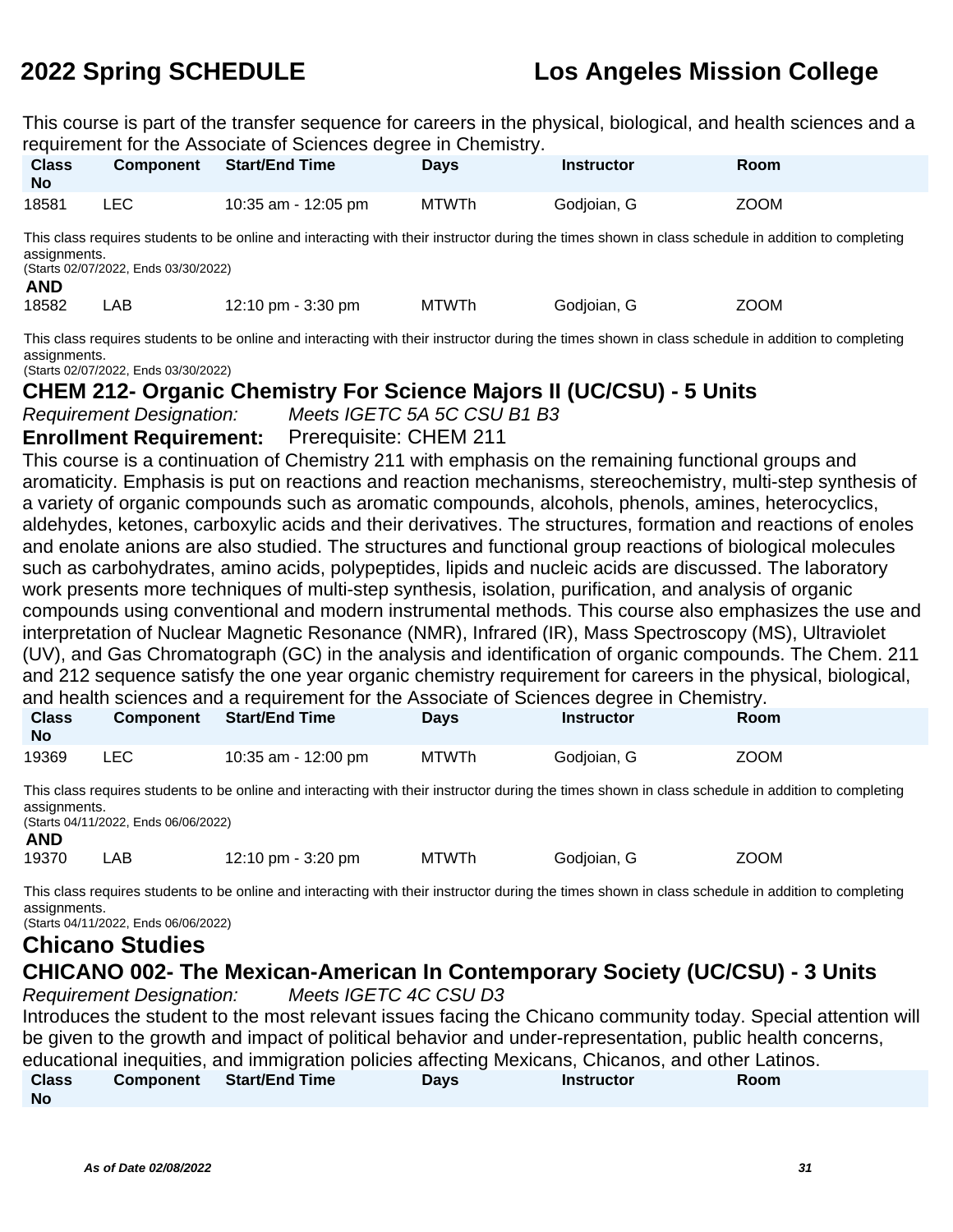| 13478 | LEC .<br>28 of 28 LAMC ICVD | 10:35 am - 12:00 pm | TTh. | Maldonado, J A | <b>CSB 201</b> |
|-------|-----------------------------|---------------------|------|----------------|----------------|
| 16075 | LEC.                        | 12:15 pm - 1:40 pm  |      | Maldonado, J A | <b>CSB 201</b> |

And LEC 3:25 hrs/wk TBA Maldonado, J A INTERNET

This class will be offered in a hybrid format, which requires students to meet in-person, face-to-face with their instructor during the times shown AND to work online during the scheduled times and/or independently each week for the amount of TBA hours shown on schedule in addition to completing assignments. 28 of 28 LAMC ICVD

(Starts 03/21/2022, Ends 06/06/2022)

27790 LEC 10:30 hrs/wk TBA STAFF, L INTERNET This class requires students to work online independently each week for the amount of TBA time shown in addition to completing assignments. (Starts 05/02/2022, Ends 06/06/2022)

27791 LEC 6:30 hrs/wk TBA STAFF, L INTERNET This class requires students to work online independently each week for the amount of TBA time shown in addition to completing assignments. (Starts 04/11/2022, Ends 06/06/2022)

## **CHICANO 007- The Mexican-American In The History Of The United States I (UC/CSU) - 3 Units**

Requirement Designation: Meets IGETC 3B 4F CSU C2 D3 D6 US-1

A survey of United States history as it relates to the development of the Chicano in the United States with a special emphasis on Mexican-American contributions to the development of American civilization. This course covers Pre-Columbian and Mexican colonial periods, the northward advance and settlement of the present day U.S. Southwest/Southeast. Topics also include a background in the political and social development of both the United States and Mexico, the role and impact of the American Revolution, U.S. Constitution, and the Bill of Rights.

| <b>Class</b><br><b>No</b> | <b>Component</b> | <b>Start/End Time</b> | <b>Days</b> | <b>Instructor</b> | Room            |  |
|---------------------------|------------------|-----------------------|-------------|-------------------|-----------------|--|
| 13514                     | <b>LEC</b>       | 10:30 hrs/wk          | TBA         | Gutierrez, E O    | <b>INTERNET</b> |  |

This class requires students to work online independently each week for the amount of TBA time shown in addition to completing assignments. (Starts 03/21/2022, Ends 04/29/2022)

| 13519 | 10:30 hrs/wk | тва | Morales, J J | <b>INTERNET</b> |
|-------|--------------|-----|--------------|-----------------|

This class requires students to work online independently each week for the amount of TBA time shown in addition to completing assignments. (Starts 02/14/2022, Ends 03/18/2022)

| 27778 | LEC.<br>(Starts 05/02/2022, Ends 06/06/2022) | $10:30$ hrs/wk | TBA | Morales, J J | <b>INTERNET</b> |
|-------|----------------------------------------------|----------------|-----|--------------|-----------------|
| 28255 | LEC.<br>(Starts 03/21/2022, Ends 04/29/2022) | $10:30$ hrs/wk | TBA | STAFF. L     | <b>INTERNET</b> |

## **CHICANO 008- The Mexican-American In The History Of The United States II (UC/CSU) - 3 Units**

Requirement Designation: Meets IGETC 4C 4F CSU D3 D6 US-1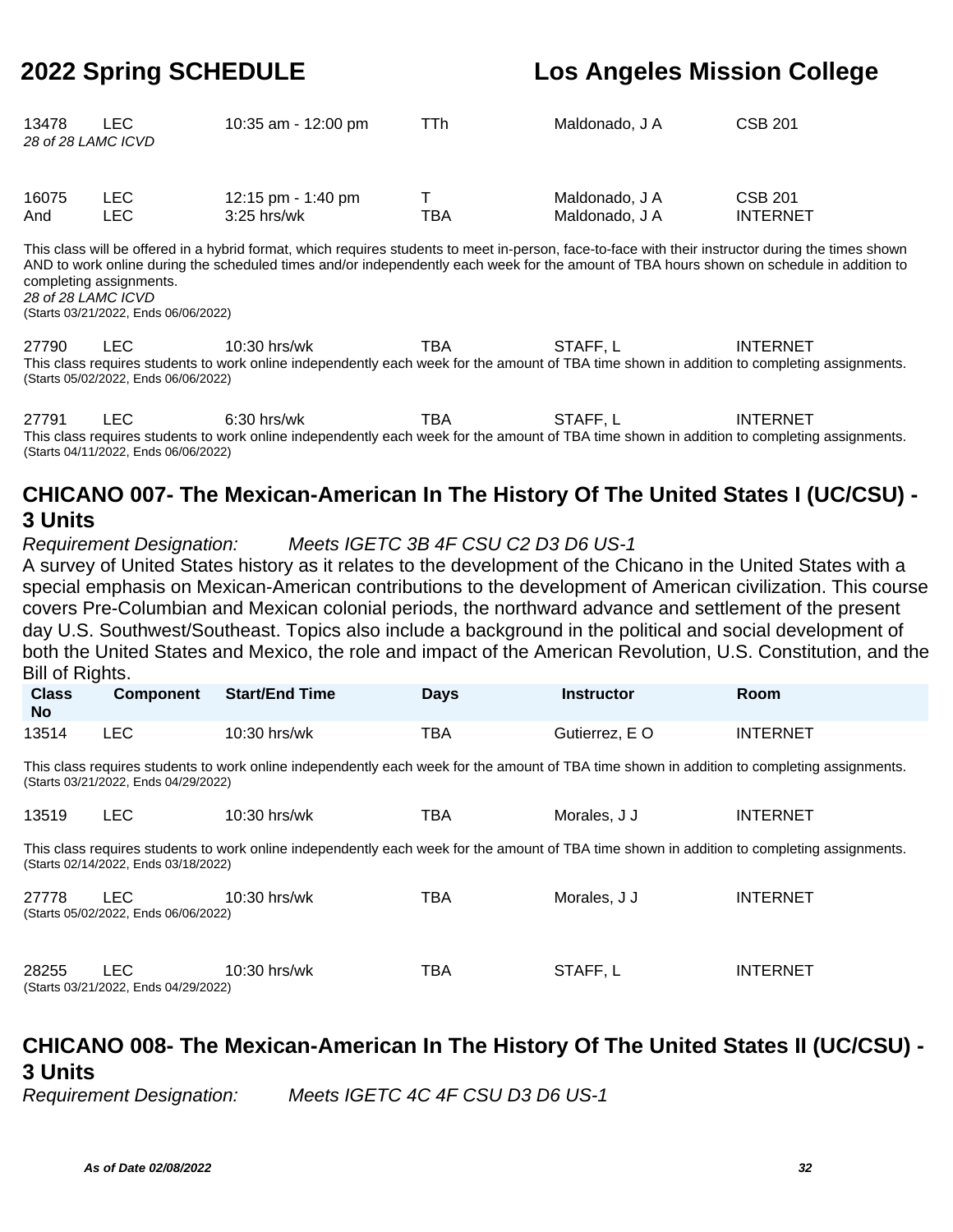Concentrates on Mexican American history of the nineteenth and twentieth centuries. Discussion centers on the participation, contributions, and experiences by Mexican Americans. Major areas include the sociohistorical, political, judicial, legislative, economic and educational experiences. Topics include the Mexican American Southwest, the U.S Mexico War, American Expansionism, U.S. Treaties, U.S. Constitution, Bill of Rights, California Constitution, desegregation struggle, American Nativism, Mexican Repatriation, WWII, Zoot-Suit Riots, Bracero Program, Mexican American Labor Movement and the Chicano Movement and their impact on political participation. This course fulfills the American History and Institutions requirements under Social Sciences (Section D), both under U.S. History and Political science components.

| <b>Class</b><br><b>No</b> | <b>Component</b>                                                                          | <b>Start/End Time</b>                                                                                                                                       | <b>Days</b> | <b>Instructor</b>   | Room             |
|---------------------------|-------------------------------------------------------------------------------------------|-------------------------------------------------------------------------------------------------------------------------------------------------------------|-------------|---------------------|------------------|
| 26715                     | <b>LEC</b><br>This class is closed to the public.                                         | 3:45 pm - 5:15 pm                                                                                                                                           | <b>TTh</b>  | Madrigal Uribe, M C | <b>VALOR HS</b>  |
| 28354                     | <b>LEC</b><br>(Starts 02/21/2022, Ends 06/06/2022)                                        | 6:10 pm - 10:00 pm                                                                                                                                          | Th          | Maldonado, J A      | <b>CSB 201</b>   |
| 13556                     | <b>LEC</b>                                                                                | $6:30$ hrs/wk                                                                                                                                               | <b>TBA</b>  | Gutierrez, E O      | <b>INTERNET</b>  |
|                           | (Starts 04/11/2022, Ends 06/06/2022)                                                      | This class requires students to work online independently each week for the amount of TBA time shown in addition to completing assignments.                 |             |                     |                  |
| 15568                     | <b>LEC</b>                                                                                | 5:10 hrs/wk                                                                                                                                                 | TBA         | Maldonado, J A      | <b>INTERNET</b>  |
|                           | (Starts 03/21/2022, Ends 06/06/2022)                                                      | This class requires students to work online independently each week for the amount of TBA time shown in addition to completing assignments.                 |             |                     |                  |
| 26716                     | <b>LEC</b><br>This class is closed to the public.<br>(Starts 02/07/2022, Ends 03/30/2022) | 7:25 hrs/wk                                                                                                                                                 | <b>TBA</b>  | Morales, J J        | <b>INTRNT-HS</b> |
| 27787                     | <b>LEC</b><br>(Starts 03/21/2022, Ends 06/06/2022)                                        | 5:10 hrs/wk<br>This class requires students to work online independently each week for the amount of TBA time shown in addition to completing assignments.  | <b>TBA</b>  | Morales, J J        | <b>INTERNET</b>  |
| 28042                     | <b>LEC</b><br>(Starts 05/02/2022, Ends 06/06/2022)                                        | 10:30 hrs/wk<br>This class requires students to work online independently each week for the amount of TBA time shown in addition to completing assignments. | <b>TBA</b>  | Morales, J J        | <b>INTERNET</b>  |
|                           | <b>Requirement Designation:</b>                                                           | <b>CHICANO 020- The Mexican-American In California (UC/CSU) - 3 Units</b><br>Meets IGETC 4C CSU D3                                                          |             |                     |                  |

Survey of the political, economic, social and intellectual history of the Pacific Coast from the Pre-Columbian Era, the Spanish Era, the Mexican years, and lastly, the Anglo presence, with special emphasis on California. A greater emphasis is given to the role of the Chicana/Latino people in the economic, political, social, and cultural development of California from the time of the Spanish Empire to the present.

| <b>Class</b><br><b>No</b> | <b>Component</b>                                                                    | <b>Start/End Time</b> | <b>Davs</b> | <b>Instructor</b>   | Room      |
|---------------------------|-------------------------------------------------------------------------------------|-----------------------|-------------|---------------------|-----------|
| 26705                     | LEC.<br>This class is closed to the public.<br>(Starts 04/11/2022, Ends 06/06/2022) | $6:30$ hrs/wk         | TBA         | Madrigal Uribe, M C | INTRNT-HS |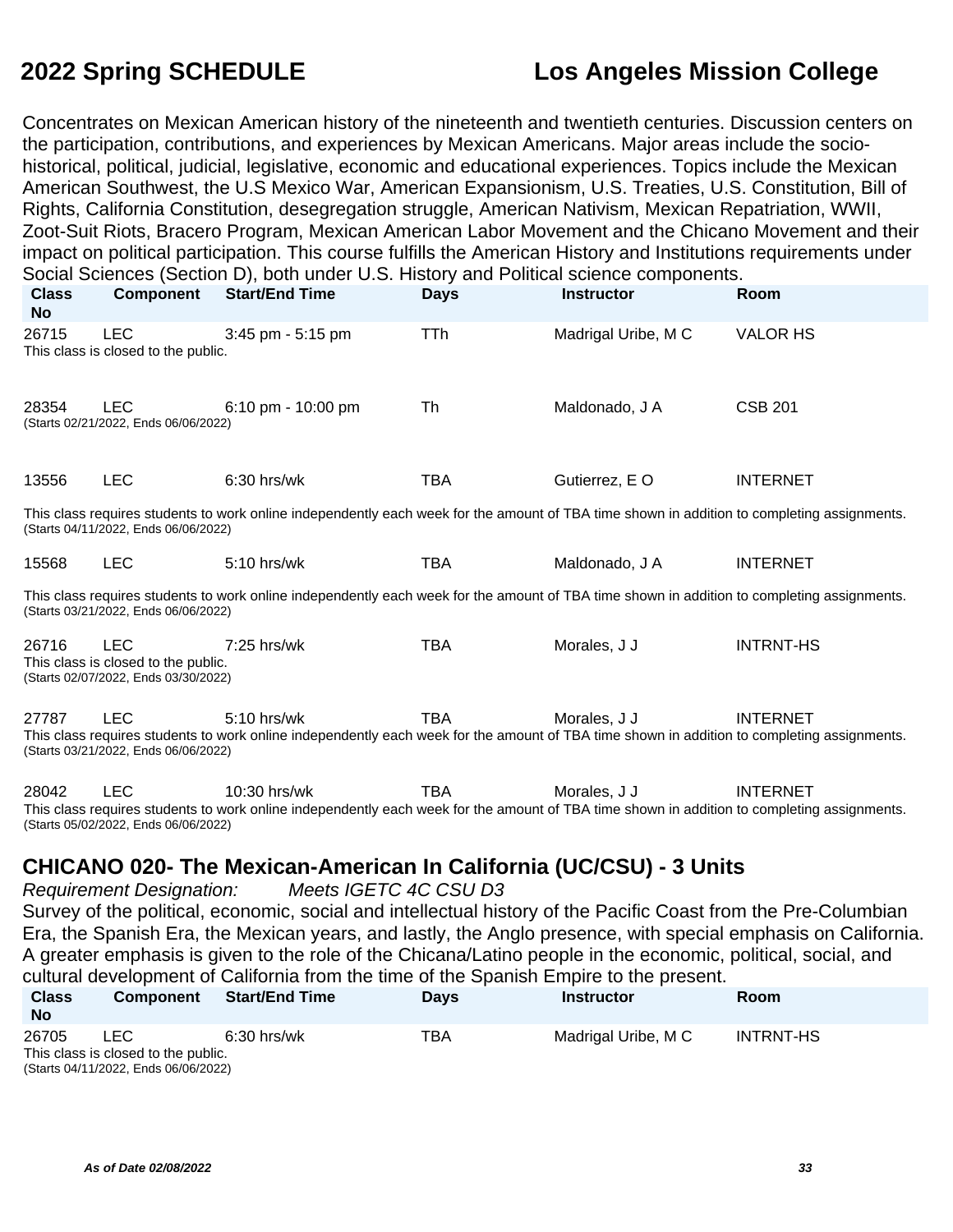### **CHICANO 037- Chicano Literature (UC/CSU) - 3 Units**

Requirement Designation: Meets IGETC 3B CSU C2

An introductory analysis of the literary, social, and cultural aspects of the novel, short story, essay, poetry, and drama written by Mexican-Americans. The course reveals the progression of a people and culture in American society, artistically expressed by Mexican-American writers who seek to understand themselves and the world around them.

| <b>Class</b><br><b>No</b>                                                                                                                                                                                                                                               | <b>Component</b>                                   | <b>Start/End Time</b>                                                                                                                                        | <b>Days</b>     | <b>Instructor</b>          | Room                              |  |  |
|-------------------------------------------------------------------------------------------------------------------------------------------------------------------------------------------------------------------------------------------------------------------------|----------------------------------------------------|--------------------------------------------------------------------------------------------------------------------------------------------------------------|-----------------|----------------------------|-----------------------------------|--|--|
| 18872<br>And                                                                                                                                                                                                                                                            | <b>LEC</b><br><b>LEC</b>                           | 5:15 pm - 6:40 pm<br>3:25 hrs/wk                                                                                                                             | M<br><b>TBA</b> | STAFF, L<br>Gutierrez, E O | <b>CSB 203</b><br><b>INTERNET</b> |  |  |
| This class requires students to work online independently each week for the amount of TBA time shown in addition to completing assignments.<br>28 of 28 LAMC ICVD<br>(Starts 03/21/2022, Ends 06/06/2022)                                                               |                                                    |                                                                                                                                                              |                 |                            |                                   |  |  |
| 21437                                                                                                                                                                                                                                                                   | <b>LEC</b>                                         | 10:30 hrs/wk                                                                                                                                                 | <b>TBA</b>      | Gutierrez, E O             | <b>INTERNET</b>                   |  |  |
|                                                                                                                                                                                                                                                                         | (Starts 03/21/2022, Ends 04/29/2022)               | This class requires students to work online independently each week for the amount of TBA time shown in addition to completing assignments.                  |                 |                            |                                   |  |  |
| 23022<br>40 of 40 LAMC ICVD                                                                                                                                                                                                                                             | <b>LEC</b><br>(Starts 04/11/2022, Ends 06/06/2022) | $6:30$ hrs/wk<br>This class is part of the COLLEGE NOW program. ilearn.laccd.edu                                                                             | <b>TBA</b>      | STAFF, L                   | <b>INTERNET</b>                   |  |  |
| 26706                                                                                                                                                                                                                                                                   | <b>LEC</b><br>This class is closed to the public.  | 3:10 hrs/wk                                                                                                                                                  | <b>TBA</b>      | Mungaray, J L              | <b>INTRNT-HS</b>                  |  |  |
| 27783                                                                                                                                                                                                                                                                   | <b>LEC</b><br>(Starts 04/11/2022, Ends 06/06/2022) | $6:30$ hrs/wk<br>This class requires students to work online independently each week for the amount of TBA time shown in addition to completing assignments. | <b>TBA</b>      | Gutierrez, E O             | <b>INTERNET</b>                   |  |  |
| <b>TBA</b><br>27784<br><b>LEC</b><br>10:30 hrs/wk<br>STAFF, L<br><b>INTERNET</b><br>This class requires students to work online independently each week for the amount of TBA time shown in addition to completing assignments.<br>(Starts 05/02/2022, Ends 06/06/2022) |                                                    |                                                                                                                                                              |                 |                            |                                   |  |  |
| <b>CHICANO 042- Contemporary Mexican Literature (UC/CSU) - 3 Units</b><br>Meets IGETC 3B CSU C2<br><b>Requirement Designation:</b>                                                                                                                                      |                                                    |                                                                                                                                                              |                 |                            |                                   |  |  |

An introduction to contemporary Mexican literature and culture (with a background of earlier aesthetic works). Students read translations of major literary writers.

| <b>Class</b><br><b>No</b> | <b>Component</b> | <b>Start/End Time</b> | <b>Davs</b> | <b>Instructor</b> | <b>Room</b>     |
|---------------------------|------------------|-----------------------|-------------|-------------------|-----------------|
| 17580                     | LEC              | $3:10$ hrs/wk         | TBA         | Maldonado. J A    | <b>INTERNET</b> |

This class requires students to work online independently each week for the amount of TBA time shown in addition to completing assignments.

## **CHICANO 044- Mexican Civilization (UC/CSU) - 3 Units**

Requirement Designation: Meets IGETC 3B 4F CSU C2 D6

A survey of the significant elements of pre-Columbian Mexican civilization, the impact of the Spanish domination upon the indigenous population and its influence upon mores, art, and industry. It introduces the students to studies in the history, literature, art, and music of Mexico as they evolved from colonial times to the present. The impact of the Mexican Revolution upon all the Americas is considered. It examines the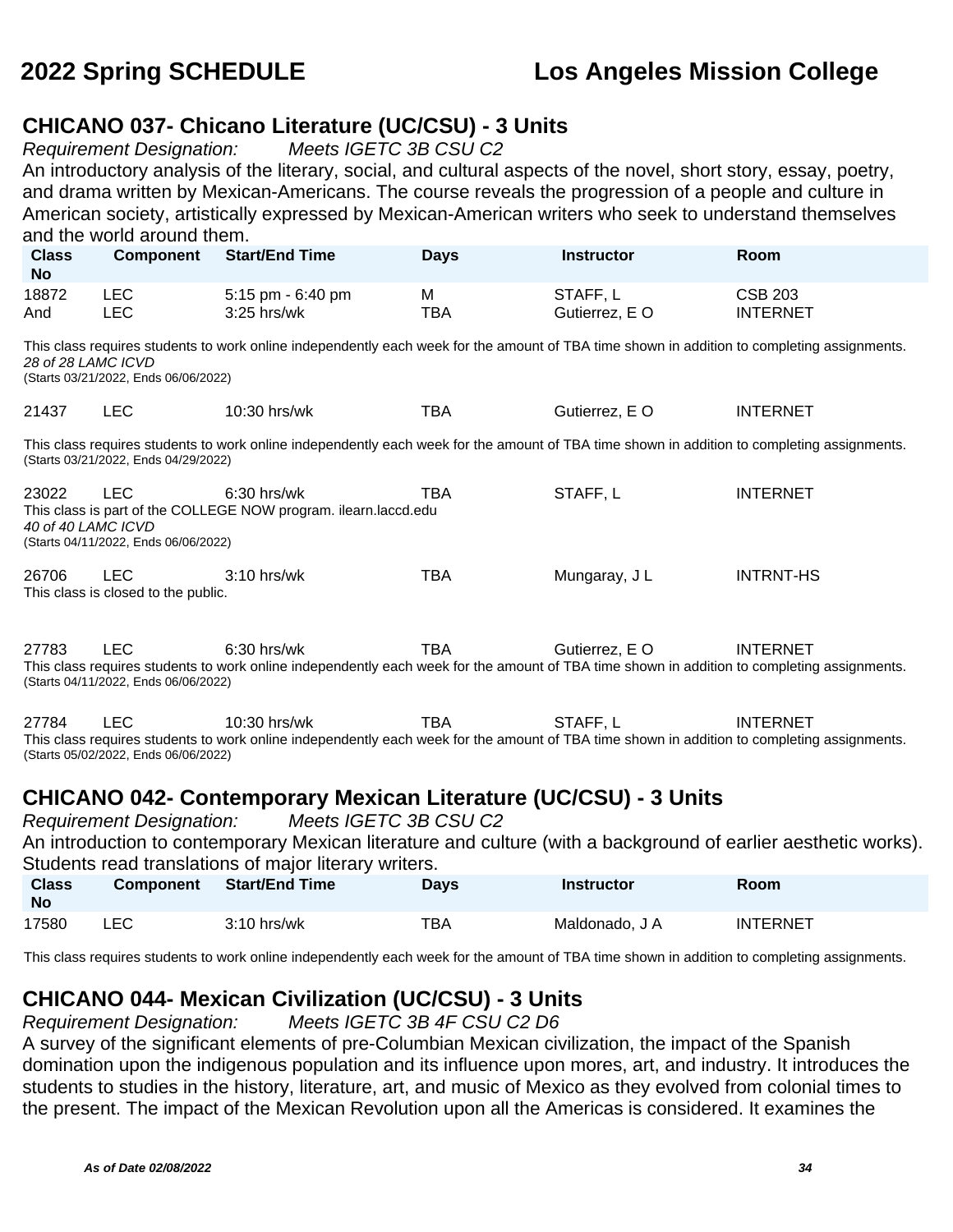present-day culture of Mexican-Americans as influenced by their Mexican heritage and life in the United States. The course is taught in English.

| <b>Class</b><br><b>No</b>   | <b>Component</b>                                                                                                                                                                    | <b>Start/End Time</b>                                                            | <b>Days</b> | <b>Instructor</b> | Room            |  |
|-----------------------------|-------------------------------------------------------------------------------------------------------------------------------------------------------------------------------------|----------------------------------------------------------------------------------|-------------|-------------------|-----------------|--|
| 16308                       | <b>LEC</b>                                                                                                                                                                          | $7:25$ hrs/wk                                                                    | <b>TBA</b>  | Morales, J J      | <b>INTERNET</b> |  |
|                             | This class requires students to work online independently each week for the amount of TBA time shown in addition to completing assignments.<br>(Starts 02/07/2022, Ends 03/30/2022) |                                                                                  |             |                   |                 |  |
| 18358<br>40 of 40 LAMC ICVD | LEC.<br>(Starts 02/07/2022, Ends 03/30/2022)                                                                                                                                        | $7:25$ hrs/wk<br>This class is part of the COLLEGE NOW program. ilearn.laccd.edu | TBA         | Mungaray, J L     | <b>INTERNET</b> |  |
| 27779                       | <b>LEC</b><br>(Starts 02/14/2022, Ends 03/18/2022)                                                                                                                                  | $10:30$ hrs/wk                                                                   | TBA         | STAFF, L          | <b>INTERNET</b> |  |

## **CHICANO 046- Mexican-American Folklore (UC/CSU) - 3 Units**

Requirement Designation: Meets IGETC 3B CSU C2 Introduction to conventional studies of Chicano/Mexicano folklore. Students will analyze and evaluate the various folklore genres: myths, legends, folktales, folk medicine, folk speech, and related topics in both a historical and contemporary social context.

| <b>Class</b><br><b>No</b> | <b>Component</b>                            | Start/End Time | <b>Days</b> | <b>Instructor</b> | Room     |
|---------------------------|---------------------------------------------|----------------|-------------|-------------------|----------|
| 27785                     | LEC<br>(Starts 03/21/2022, Ends 06/06/2022) | $5:10$ hrs/wk  | TBA         | Gutierrez. E O    | INTERNET |

### **CHICANO 052- Mexican Art-Modern (UC/CSU) - 3 Units**

Requirement Designation: Meets IGETC 3A CSU C1 A survey of the art of Mexico from the nineteenth century to the present, including the rise of Mexican Archeology and the rediscovery of ancient art, the renaissance of a new indigenous Mexican artform, the evolution of a Mexican-American art, and the cultural interplay between the United States and Mexico.

| <b>Class</b><br><b>No</b>                                                                                                                                                           | <b>Component</b>                                                   | <b>Start/End Time</b> | <b>Davs</b> | <b>Instructor</b>   | <b>Room</b>     |  |
|-------------------------------------------------------------------------------------------------------------------------------------------------------------------------------------|--------------------------------------------------------------------|-----------------------|-------------|---------------------|-----------------|--|
| 23589                                                                                                                                                                               | LEC.<br>28 of 28 LAMC ICVD<br>(Starts 04/11/2022, Ends 06/06/2022) | $7:15$ am - 10:25 am  | <b>MW</b>   | Madrigal Uribe, M C | <b>CSB 201</b>  |  |
| 13665                                                                                                                                                                               | LEC.                                                               | $10:30$ hrs/wk        | TBA         | Morales, J J        | <b>INTERNET</b> |  |
| This class requires students to work online independently each week for the amount of TBA time shown in addition to completing assignments.<br>(Starts 05/02/2022, Ends 06/06/2022) |                                                                    |                       |             |                     |                 |  |

27789 LEC 6:30 hrs/wk TBA STAFF, L INTERNET This class requires students to work online independently each week for the amount of TBA time shown in addition to completing assignments. (Starts 04/11/2022, Ends 06/06/2022)

## **CHICANO 054- Mexican-American Arts In American Culture (UC/CSU) - 3 Units**

Requirement Designation: Meets IGETC 3A CSU C1 A study of Mexican and Mexican American arts, literature, and music. Particular emphasis is given to the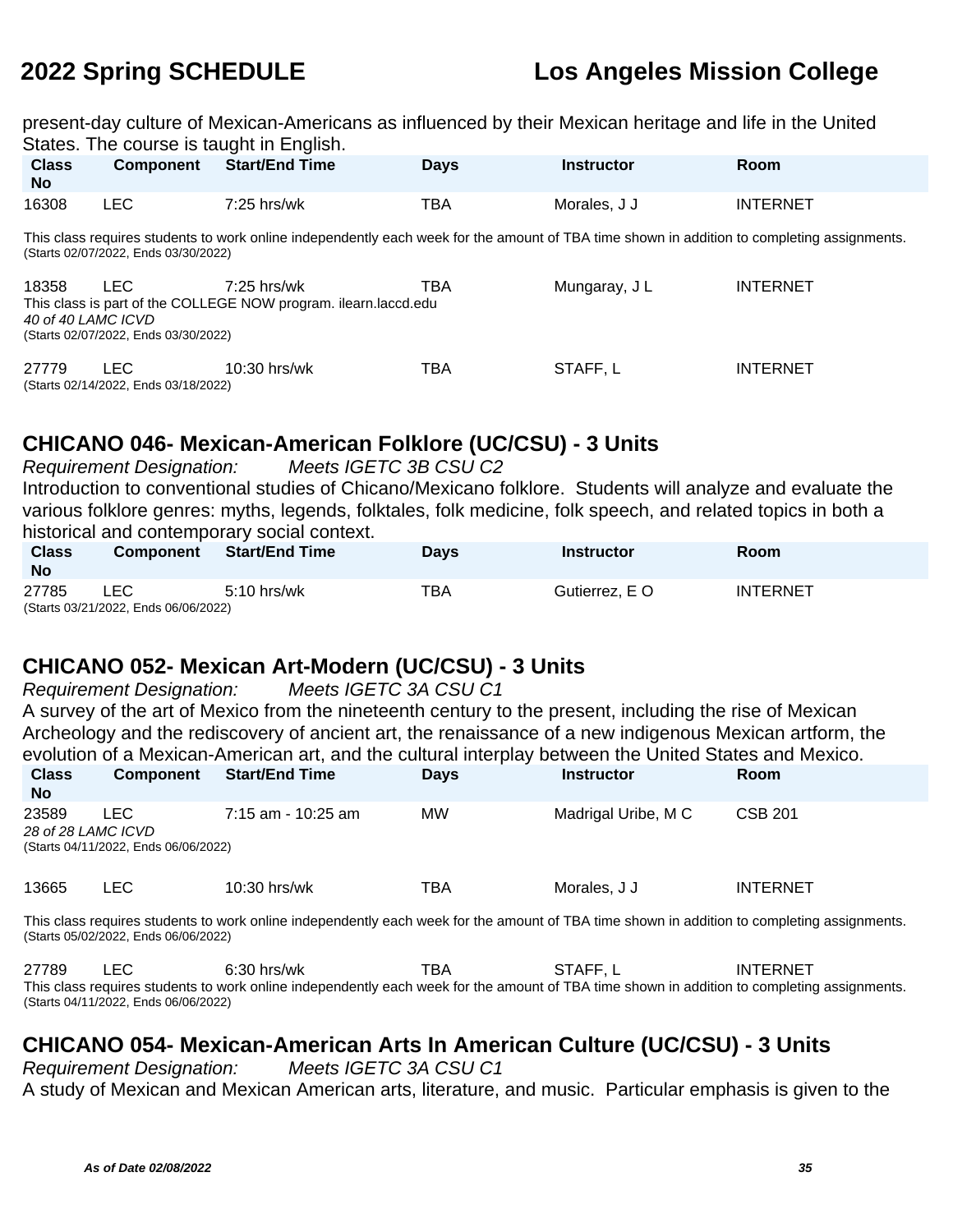identification of the contributions of Mexican and Mexican American artists to the contemporary culture of the United States.

| <b>Class</b><br><b>No</b> | <b>Component</b> | Start/End Time | Days | <b>Instructor</b> | Room            |
|---------------------------|------------------|----------------|------|-------------------|-----------------|
| 19815                     | LEC              | 10:30 hrs/wk   | тва  | Maldonado. J A    | <b>INTERNET</b> |

This class requires students to work online independently each week for the amount of TBA time shown in addition to completing assignments. (Starts 05/02/2022, Ends 06/06/2022)

27786 LEC 5:10 hrs/wk TBA Jimenez, G A INTERNET This class requires students to work online independently each week for the amount of TBA time shown in addition to completing assignments. (Starts 03/21/2022, Ends 06/06/2022)

### **CHICANO 057- Chicanas And Chicanos In Film (UC/CSU) - 3 Units**

This course examines how Hollywood has depicted Chicanas and Chicanos through the medium of film from the early twentieth century to present day. The techniques, contents, and historical context of relevant films are analyzed.

| <b>Class</b><br><b>No</b> | <b>Component</b> | <b>Start/End Time</b> | Davs | Instructor   | Room            |
|---------------------------|------------------|-----------------------|------|--------------|-----------------|
| 19311                     | LEC              | $7:25$ hrs/wk         | TBA  | Morales. J J | <b>INTERNET</b> |

This class requires students to work online independently each week for the amount of TBA time shown in addition to completing assignments. (Starts 02/07/2022, Ends 03/30/2022)

| 28276 |                                      | 10:30 hrs/wk | TBA | STAFF, L | INTERNET |
|-------|--------------------------------------|--------------|-----|----------|----------|
|       | (Starts 05/02/2022, Ends 06/06/2022) |              |     |          |          |

## **Child Development**

## **CH DEV 001- Child Growth And Development (UC/CSU) - 3 Units**

Requirement Designation: Meets IGETC 4G CSU D7 D9 E

Students examine the major physical, psychosocial, and cognitive/language developmental milestones for children, both typical and atypical, from conception through adolescence. There is an emphasis on interactions between maturational processes and environmental factors. While studying developmental theory and investigative research methodologies, students will observe children, evaluate individual differences and analyze characteristics of development at various stages.

| <b>Class</b><br><b>No</b> | Component | <b>Start/End Time</b> | <b>Days</b> | <b>Instructor</b> | Room        |
|---------------------------|-----------|-----------------------|-------------|-------------------|-------------|
| 15546                     | LEC.      | 8:50 am - 12:00 pm    | Sa          | Anaya, E          | <b>ZOOM</b> |

This class requires students to be online and interacting with their instructor during the times shown in class schedule in addition to completing assignments.

| 13346<br>28 of 28 LAMC ICVD | LEC. | $8:50$ am - 12:00 pm | E | Bazikyan, I | <b>CSB 102A</b> |
|-----------------------------|------|----------------------|---|-------------|-----------------|
| 13344<br>28 of 28 LAMC ICVD | LEC. | 12:10 pm $-$ 3:20 pm | W | Bazikyan, I | <b>CSB 102A</b> |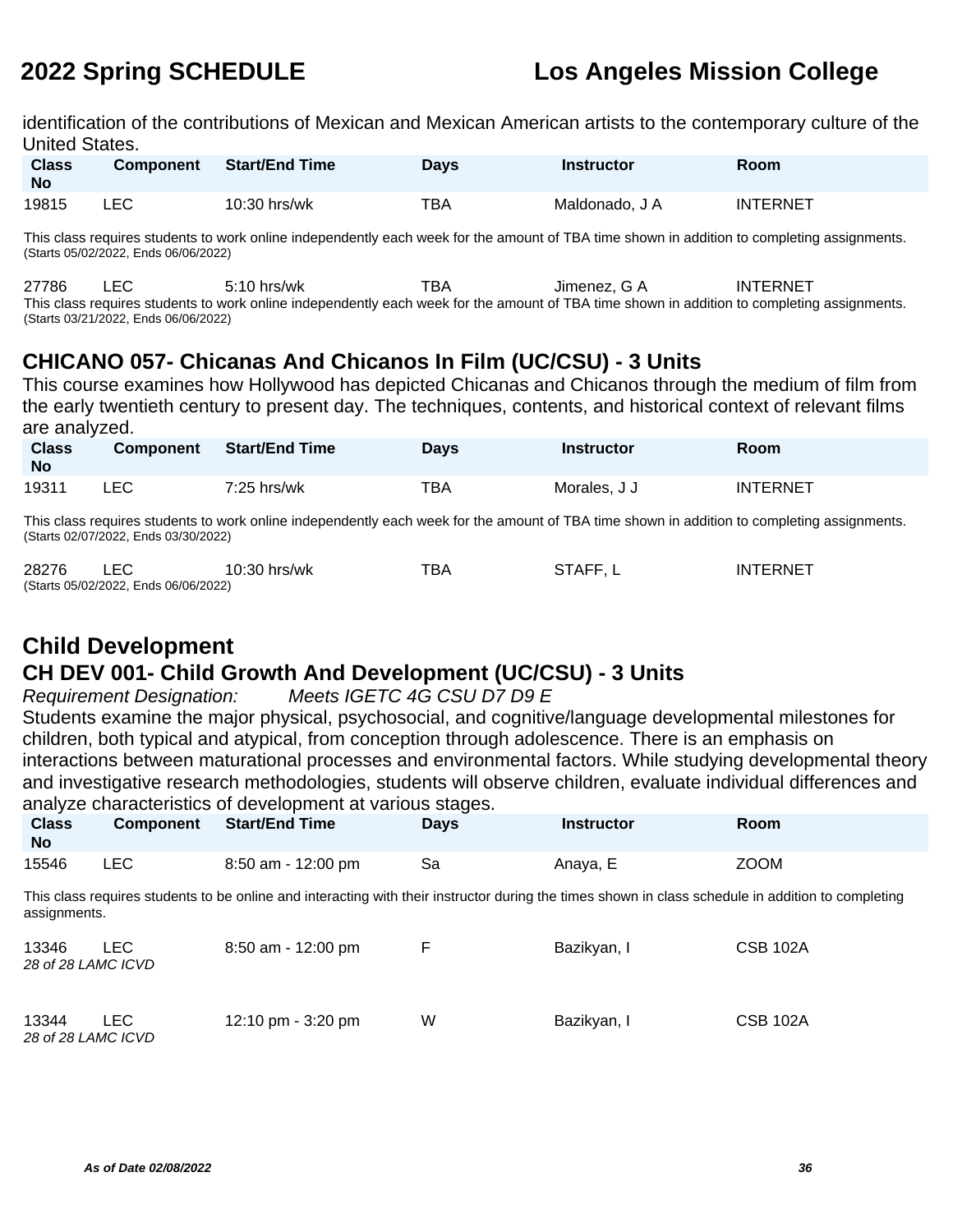| 26704                                                                                                                                                                                                                                                                                                                                                                           | <b>LEC</b><br>This class is closed to the public.  | 2:10 pm - 3:40 pm                                                                                                                                  | MW          | Beltran, Y        | <b>VERD-HS</b>  |  |  |
|---------------------------------------------------------------------------------------------------------------------------------------------------------------------------------------------------------------------------------------------------------------------------------------------------------------------------------------------------------------------------------|----------------------------------------------------|----------------------------------------------------------------------------------------------------------------------------------------------------|-------------|-------------------|-----------------|--|--|
| 27174                                                                                                                                                                                                                                                                                                                                                                           | <b>LEC</b><br>(Starts 04/11/2022, Ends 06/06/2022) | 6:30 hrs/wk                                                                                                                                        | <b>TBA</b>  | Milani, NF        | <b>INTERNET</b> |  |  |
| 13351                                                                                                                                                                                                                                                                                                                                                                           | <b>LEC</b>                                         | 6:30 hrs/wk                                                                                                                                        | <b>TBA</b>  | De Silva, L P     | <b>INTERNET</b> |  |  |
|                                                                                                                                                                                                                                                                                                                                                                                 | (Starts 02/07/2022, Ends 03/30/2022)               | This class requires students to work online independently each week for the amount of TBA time shown in addition to completing assignments.        |             |                   |                 |  |  |
| 13354                                                                                                                                                                                                                                                                                                                                                                           | <b>LEC</b>                                         | 6:30 hrs/wk                                                                                                                                        | <b>TBA</b>  | Bazikyan, I       | <b>INTERNET</b> |  |  |
|                                                                                                                                                                                                                                                                                                                                                                                 | (Starts 04/11/2022, Ends 06/06/2022)               | This class requires students to work online independently each week for the amount of TBA time shown in addition to completing assignments.        |             |                   |                 |  |  |
| 16073                                                                                                                                                                                                                                                                                                                                                                           | <b>LEC</b>                                         | 10:30 hrs/wk                                                                                                                                       | <b>TBA</b>  | STAFF, L          | <b>INTERNET</b> |  |  |
|                                                                                                                                                                                                                                                                                                                                                                                 | (Starts 05/02/2022, Ends 06/06/2022)               | This class requires students to work online independently each week for the amount of TBA time shown in addition to completing assignments.        |             |                   |                 |  |  |
| 27175                                                                                                                                                                                                                                                                                                                                                                           | <b>LEC</b>                                         | 3:10 hrs/wk                                                                                                                                        | <b>TBA</b>  | Bazikyan, I       | <b>INTERNET</b> |  |  |
| CH DEV 002- Early Childhood: Principles And Practices (CSU) - 3 Units<br>Prerequisite: None. Corequisite: CH DEV 001<br><b>Enrollment Requirement:</b><br>The student will explore the history of early childhood education as well as current philosophies and practices.<br>Early Childhood programs will be observed and examined in relation to the needs of the child, the |                                                    |                                                                                                                                                    |             |                   |                 |  |  |
|                                                                                                                                                                                                                                                                                                                                                                                 |                                                    |                                                                                                                                                    |             |                   |                 |  |  |
| <b>Class</b><br><b>No</b>                                                                                                                                                                                                                                                                                                                                                       | <b>Component</b>                                   | arrangement of the environment and the role of the teacher.<br><b>Start/End Time</b>                                                               | <b>Days</b> | <b>Instructor</b> | Room            |  |  |
| 13781                                                                                                                                                                                                                                                                                                                                                                           | <b>LEC</b>                                         | 8:50 am - 12:10 pm                                                                                                                                 | TTh         | Grigoryan, R      | <b>ZOOM</b>     |  |  |
| assignments.                                                                                                                                                                                                                                                                                                                                                                    | (Starts 02/07/2022, Ends 03/30/2022)               | This class requires students to be online and interacting with their instructor during the times shown in class schedule in addition to completing |             |                   |                 |  |  |
| 13773                                                                                                                                                                                                                                                                                                                                                                           | <b>LEC</b>                                         | 6:50 pm - 10:00 pm                                                                                                                                 | Τ           | Beltran, Y        | <b>CCDS 201</b> |  |  |
| assignments.<br>28 of 28 LAMC ICVD                                                                                                                                                                                                                                                                                                                                              |                                                    | This class requires students to be online and interacting with their instructor during the times shown in class schedule in addition to completing |             |                   |                 |  |  |
| 13772                                                                                                                                                                                                                                                                                                                                                                           | <b>LEC</b>                                         | 6:30 hrs/wk                                                                                                                                        | <b>TBA</b>  | De Silva, L P     | <b>INTERNET</b> |  |  |
|                                                                                                                                                                                                                                                                                                                                                                                 | (Starts 04/11/2022, Ends 06/06/2022)               | This class requires students to work online independently each week for the amount of TBA time shown in addition to completing assignments.        |             |                   |                 |  |  |

## **CH DEV 007- Introduction To Curriculum In Early Childhood Education (CSU) - 3 Units**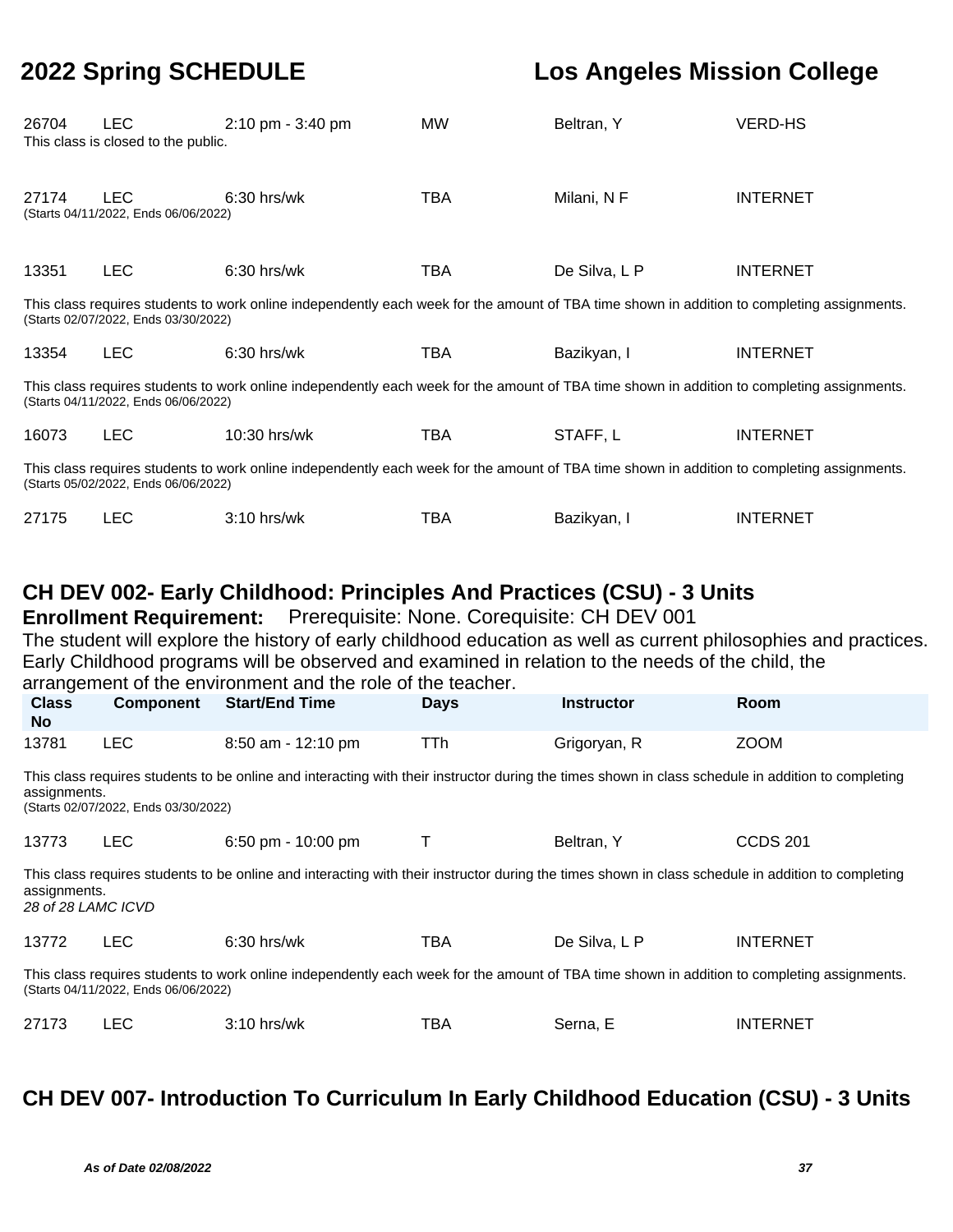#### **Enrollment Requirement:** Prerequisite: CH DEV 002

Students learn and develop the knowledge and skills to provide appropriate curriculum and environments for young children from birth to age 6. Students examine a teacher's role in supporting development and fostering the joy of learning for all young children using observation and assessment strategies emphasizing the essential role of play. Planning, implementation and evaluation of curriculum includes but not be limited to: language and literacy, social and emotional learning, sensory learning, art and creativity, math, natural and physical sciences.

| <b>Class</b><br>No.         | <b>Component</b>                                                                                                                                                                                           | <b>Start/End Time</b>                                                                                                              | <b>Days</b> | <b>Instructor</b> | Room            |  |  |  |
|-----------------------------|------------------------------------------------------------------------------------------------------------------------------------------------------------------------------------------------------------|------------------------------------------------------------------------------------------------------------------------------------|-------------|-------------------|-----------------|--|--|--|
| 13978                       | <b>LEC</b>                                                                                                                                                                                                 | 8:50 am - 12:00 pm                                                                                                                 | TTh         | STAFF, L          | <b>ZOOM</b>     |  |  |  |
|                             | This class requires students to be online and interacting with their instructor during the times shown in class schedule in addition to completing<br>assignments.<br>(Starts 04/11/2022, Ends 06/06/2022) |                                                                                                                                    |             |                   |                 |  |  |  |
| 13976<br>28 of 28 LAMC ICVD | <b>LEC</b><br>This class is taught bilingually English/Spanish.                                                                                                                                            | $6:50 \text{ pm} - 10:00 \text{ pm}$                                                                                               | W           | Anaya, E          | <b>CCDS 201</b> |  |  |  |
| 28422                       | LEC.<br>(Starts 02/14/2022, Ends 05/11/2022)                                                                                                                                                               | $7:00 \text{ pm} - 11:15 \text{ pm}$<br>This class has mandatory meetings on Wednesdays, 7 to 9 PM and asynchronous work on Canvas | W           | Serna, E          | <b>ZOOM</b>     |  |  |  |
| 27171                       | <b>LEC</b><br>(Starts 04/11/2022, Ends 06/06/2022)                                                                                                                                                         | $6:30$ hrs/wk                                                                                                                      | TBA         | Olson, A L        | <b>INTERNET</b> |  |  |  |

#### **CH DEV 010- Health, Safety And Nutrition (CSU) - 3 Units**

Students learn about the laws, regulations, standards, policies and procedures and early childhood curriculum related to child health, safety and nutrition. The key components that ensure physical health, mental health, and safety for children and staff are identified along with importance of collaboration with families and health professional. The interrelationship of health, safety and nutrition and the impact on children's growth and development are key focuses

| <b>Class</b><br>No.         | <b>Component</b>                                   | <b>Start/End Time</b>                                                                                                                       | <b>Days</b> | <b>Instructor</b> | Room            |
|-----------------------------|----------------------------------------------------|---------------------------------------------------------------------------------------------------------------------------------------------|-------------|-------------------|-----------------|
| 14028<br>28 of 28 LAMC ICVD | <b>LEC</b>                                         | $6:50$ pm - 10:00 pm                                                                                                                        | Th          | Rodriguez, P S    | <b>CCDS 202</b> |
| 14027                       | <b>LEC</b>                                         | $6:30$ hrs/wk                                                                                                                               | TBA         | Singh, M          | <b>INTERNET</b> |
|                             | (Starts 04/11/2022, Ends 06/06/2022)               | This class requires students to work online independently each week for the amount of TBA time shown in addition to completing assignments. |             |                   |                 |
| 26201                       | <b>LEC</b><br>(Starts 02/07/2022, Ends 03/30/2022) | $7:25$ hrs/wk                                                                                                                               | TBA         | Singh, M          | <b>INTERNET</b> |
| 28384                       | <b>LEC</b><br>(Starts 04/11/2022, Ends 06/06/2022) | $6:30$ hrs/wk                                                                                                                               | TBA         | Rodriguez, P S    | <b>INTERNET</b> |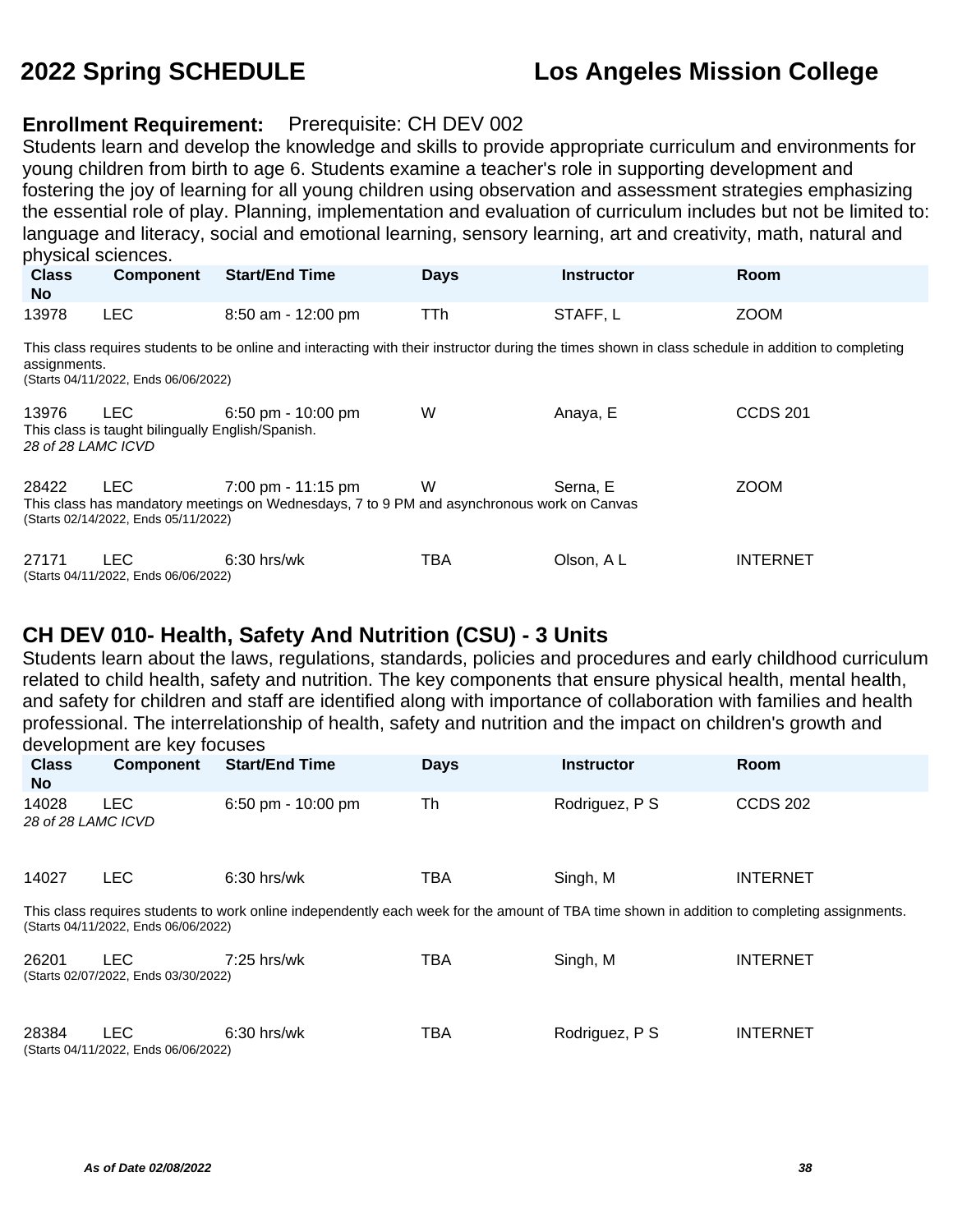#### **CH DEV 011- Child, Family And Community (CSU) - 3 Units**

An examination of the developing child in a societal context focusing on the interrelationship of family, school and community and emphasizes historical and socio-cultural factors. The processes of socialization and identity development will be highlighted, showing the importance of respectful, reciprocal relationships that support and empower families.

| ------<br><b>Class</b><br>No. | <b>Component</b>                                   | <b>Start/End Time</b>                                                                                                                       | <b>Days</b> | <b>Instructor</b> | <b>Room</b>     |
|-------------------------------|----------------------------------------------------|---------------------------------------------------------------------------------------------------------------------------------------------|-------------|-------------------|-----------------|
| 14068<br>28 of 28 LAMC ICVD   | <b>LEC</b>                                         | $8:50$ am - 12:00 pm                                                                                                                        | W           | Christiansen, H M | <b>CCDS 201</b> |
| 17744                         | <b>LEC</b>                                         | $6:30$ hrs/wk                                                                                                                               | TBA         | De Silva, L P     | <b>INTERNET</b> |
|                               | (Starts 02/07/2022, Ends 03/30/2022)               | This class requires students to work online independently each week for the amount of TBA time shown in addition to completing assignments. |             |                   |                 |
| 26911                         | <b>LEC</b><br>(Starts 04/11/2022, Ends 06/06/2022) | $6:30$ hrs/wk                                                                                                                               | TBA         | Singh, M          | <b>INTERNET</b> |
| 27139                         | <b>LEC</b>                                         | $3:10$ hrs/wk                                                                                                                               | TBA         | Hernandez, A      | <b>INTERNET</b> |

#### **CH DEV 015- Introduction to Curriculum for Dual Language Learners (CSU) - 3 Units**

An overview of bilingual, bicultural resources available for educators of English Language Learners. Skills in research techniques to find these resources will be acquired. Curriculum development and lesson planning will be stressed.

| <b>Class</b><br><b>No</b> | <b>Component</b>                            | <b>Start/End Time</b> | <b>Davs</b> | Instructor     | <b>Room</b>     |
|---------------------------|---------------------------------------------|-----------------------|-------------|----------------|-----------------|
| 27138                     | ∟EC<br>(Starts 04/11/2022, Ends 06/06/2022) | $6:30$ hrs/wk         | TBA         | Rodriguez, P S | <b>INTERNET</b> |

#### **CH DEV 022- Practicum In Child Development I (CSU) - 4 Units**

**Enrollment Requirement:** Prerequisite: CH DEV 001 and 002 and 004 or 007 and 011 Students are assigned to an approved Early Care and Education program to practice and demonstrate developmentally appropriate early childhood program planning and teaching competencies under the supervision of an ECD/CD faculty and other qualified early education professionals. Students utilize practical classroom experiences to make connections between theory and practice, develop professional behaviors, and build a comprehensive understanding of children and families. Child centered, play-oriented approaches to teaching, learning, assessment, and knowledge of curriculum content areas is emphasized as student teachers design, implement and evaluate experiences that promote positive development and learning.

| <b>Class</b><br><b>No</b> | <b>Component</b>           | <b>Start/End Time</b>               | <b>Days</b> | <b>Instructor</b> | <b>Room</b>     |
|---------------------------|----------------------------|-------------------------------------|-------------|-------------------|-----------------|
| 16295                     | LEC.<br>15 of 15 LAMC ICVD | $4:30 \text{ pm} - 6:35 \text{ pm}$ |             | De Silva, L P     | <b>CCDS 202</b> |
| AND<br>16296              | _AB                        | $6:30$ hrs/wk                       | TBA         | De Silva, L P     | <b>SCHEDULE</b> |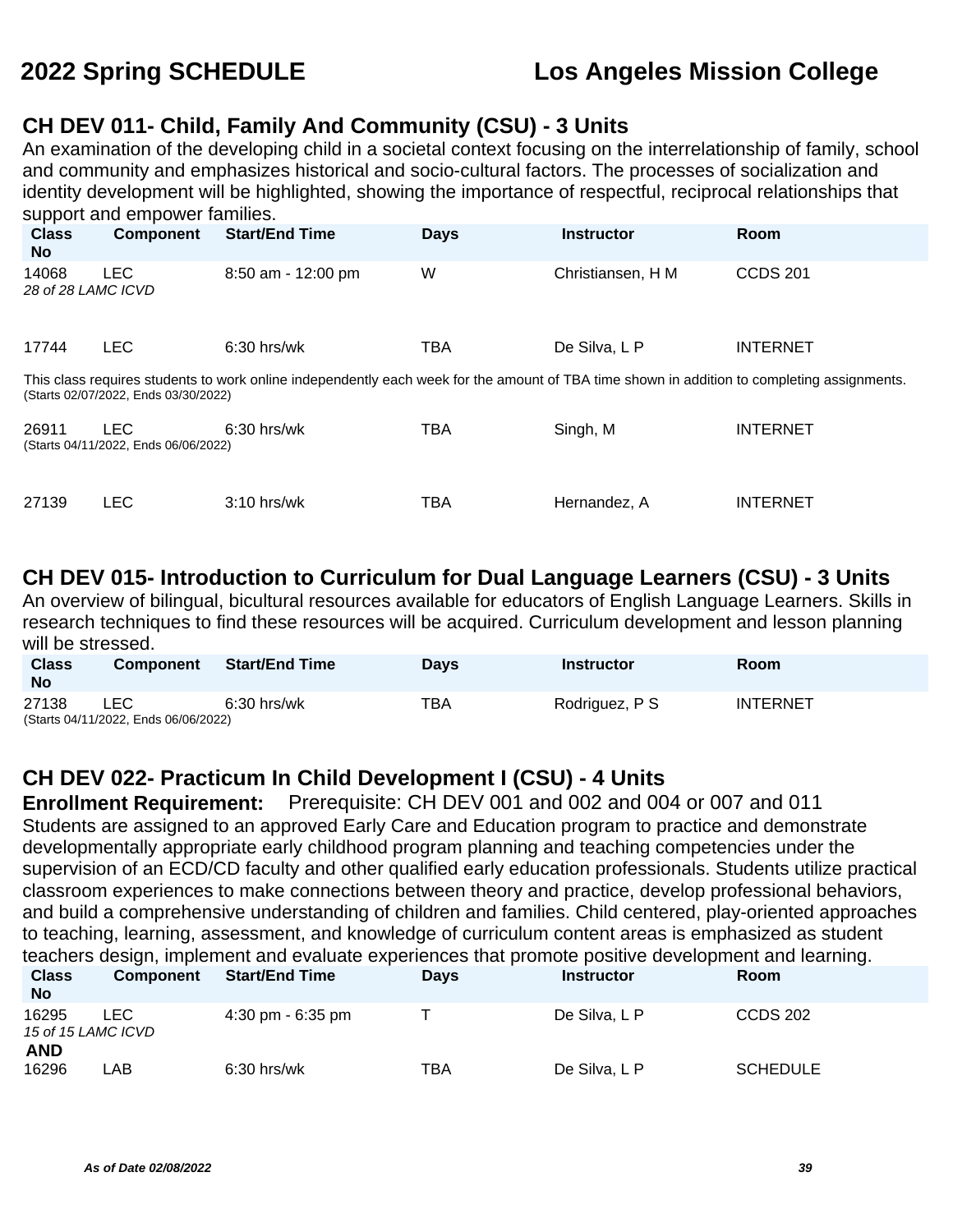| 16297<br><b>AND</b> | <b>LEC</b><br>15 of 15 LAMC ICVD | 4:30 pm - $6:35$ pm  | W   | Allen, V V     | <b>CCDS 202</b> |
|---------------------|----------------------------------|----------------------|-----|----------------|-----------------|
| 16298               | LAB                              | $6:30$ hrs/wk        | TBA | Allen, V V     | <b>SCHEDULE</b> |
| 19265<br><b>AND</b> | <b>LEC</b><br>15 of 15 LAMC ICVD | 6:50 pm - 8:55 pm    | Т   | Rodriguez, P S | <b>CCDS 202</b> |
| 19266               | LAB                              | $6:30$ hrs/wk        | TBA | Rodriguez, P S | <b>SCHEDULE</b> |
| 27723<br><b>AND</b> | <b>LEC</b>                       | $9:30$ am - 11:35 am | W   | Grigoryan, R   | <b>ZOOM</b>     |
| 27724               | LAB                              | $6:30$ hrs/wk        | TBA | Grigoryan, R   | <b>SCHEDULE</b> |

### **CH DEV 023- Practicum In Child Development II (CSU) - 4 Units**

#### **Enrollment Requirement:** Prerequisite: CH DEV 22

This course provides an advanced practicum experience. Students apply assessment strategies to plan, implement, and evaluate developmentally appropriate activities. Techniques that promote partnerships between teachers and families are developed. An educational philosophy statement, a resume and a professional portfolio are created. Students assigned to directed practicum teaching in a child development center demonstrate professional and ethical behaviors.

| <b>Class</b><br><b>No</b> | <b>Component</b>           | <b>Start/End Time</b>               | <b>Days</b> | <b>Instructor</b> | <b>Room</b>     |
|---------------------------|----------------------------|-------------------------------------|-------------|-------------------|-----------------|
| 16293                     | LEC.<br>15 of 15 LAMC ICVD | $4:30 \text{ pm} - 6:35 \text{ pm}$ | Th          | Grigoryan, R      | <b>CCDS 202</b> |
| <b>AND</b><br>16294       | .AB                        | $6:30$ hrs/wk                       | TBA         | Grigoryan, R      | <b>SCHEDULE</b> |

### **CH DEV 030- Infant/Toddler Development (CSU) - 3 Units**

This course reviews physical, social-emotional, language and cognitive development during the period of infancy and toddlerhood. Focus is on infant/toddler group care and licensing regulations related to this age. The course also addresses the role of the caregiver in meeting the needs of infants and toddlers and their families through responsive, respectful and sensitive caregiving practices. Varying philosophies and issues of diversity are explored.

| <b>Class</b><br><b>No</b>   | Component | <b>Start/End Time</b> | <b>Days</b> | <b>Instructor</b> | <b>Room</b>     |
|-----------------------------|-----------|-----------------------|-------------|-------------------|-----------------|
| 26217<br>28 of 28 LAMC ICVD | LEC.      | 8:50 am - 12:00 pm    | Sa          | Serna, E          | <b>CCDS 200</b> |
| 27137                       | LEC.      | $3:10$ hrs/wk         | TBA         | Serna, E          | <b>INTERNET</b> |

### **CH DEV 031- Infant/Toddler Care and Education (CSU) - 3 Units**

The principles and practices of inclusive and respectful caregiving for infants and toddlers within a variety of program designs will be studied and analyzed. Attention will be given to designing environments and curriculum that support current research into brain theory, language development, assessment, early intervention, and inclusion practices.

| <b>Class</b> | Component Start/End Time | <b>Days</b> | <b>Instructor</b> | Room |
|--------------|--------------------------|-------------|-------------------|------|
| No           |                          |             |                   |      |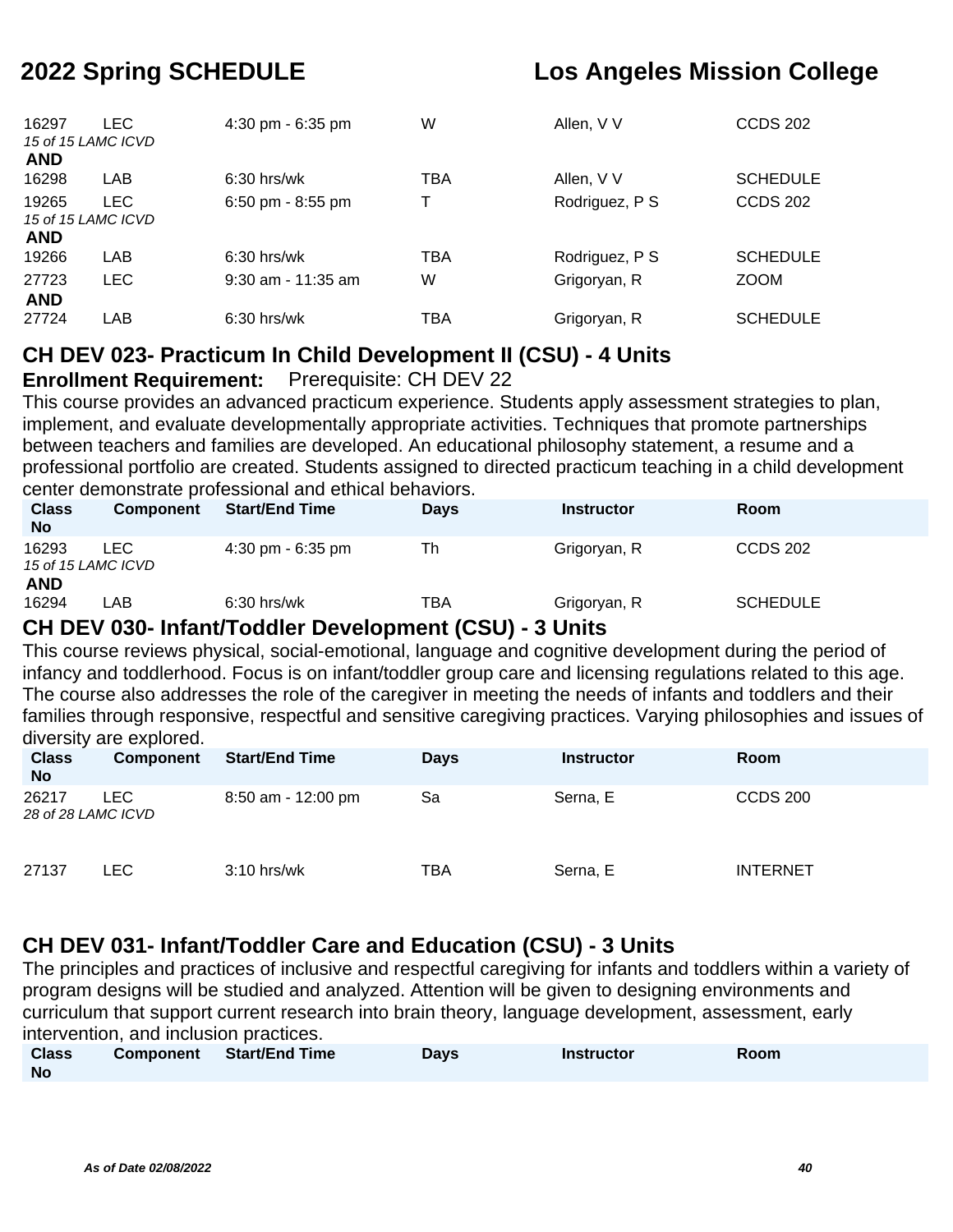| 27136 |  | $3:10$ hrs/wk | TBA | Stein, D B | <b>INTERNET</b> |
|-------|--|---------------|-----|------------|-----------------|
|-------|--|---------------|-----|------------|-----------------|

# **CH DEV 034- Observing And Recording Children's Behavior (CSU) - 3 Units**

**Enrollment Requirement:** Prerequisite: CH DEV 2

This course focuses on the appropriate use of a variety of assessment and observation strategies to document child development, growth, behaviors, play and learning, and to join with families and professionals in promoting children's success. Recording strategies, rating systems, portfolios, and multiple assessment tools are explored. Child observations will be conducted and analyzed.

| <b>Class</b><br><b>No</b>   | <b>Component</b>                     | <b>Start/End Time</b>                                                                                                                       | <b>Days</b> | <b>Instructor</b> | <b>Room</b>     |
|-----------------------------|--------------------------------------|---------------------------------------------------------------------------------------------------------------------------------------------|-------------|-------------------|-----------------|
| 19264<br>28 of 28 LAMC ICVD | <b>LEC</b>                           | $6:50 \text{ pm} - 10:00 \text{ pm}$                                                                                                        | M           | Beltran, Y        | <b>CSB 102A</b> |
| 14220                       | <b>LEC</b>                           | $6:30$ hrs/wk                                                                                                                               | <b>TBA</b>  | Grigoryan, R      | <b>INTERNET</b> |
|                             | (Starts 04/11/2022, Ends 06/06/2022) | This class requires students to work online independently each week for the amount of TBA time shown in addition to completing assignments. |             |                   |                 |
| 26912                       | <b>LEC</b>                           | $3:10$ hrs/wk                                                                                                                               | <b>TBA</b>  | Peterson, G L     | <b>INTERNET</b> |
| 27135                       | LEC                                  | $3:10$ hrs/wk                                                                                                                               | TBA         | Peterson, G L     | <b>INTERNET</b> |

### **CH DEV 039- Administration II: Personnel and Leadership In Early Childhood Education (CSU) - 3 Units**

#### **Enrollment Requirement:** Prerequisite: CH DEV 38

Effective strategies for personnel management and leadership in early care and education settings. Includes legal and ethical responsibilities, supervision techniques, professional development, and reflective practices for a diverse and inclusive early care and education program.

| <b>Class</b><br><b>No</b> | <b>Component</b> | Start/End Time     | <b>Davs</b> | <b>Instructor</b> | <b>Room</b> |
|---------------------------|------------------|--------------------|-------------|-------------------|-------------|
| 14271                     | <b>LEC</b>       | 6:50 pm - 10:00 pm | м           | Hernandez, A      | <b>ZOOM</b> |
| 28 of 40 LAMC ICVD        |                  |                    |             |                   |             |

### **CH DEV 042- Teaching In A Diverse Society (CSU) - 3 Units**

Requirement Designation: Meets CSU D7

Students examine the development of social identities in diverse societies including theoretical and practical implications affecting young children, families, programs, teaching, education and schooling. Culturally relevant and linguistically appropriate anti-bias approaches supporting all children in becoming competent members of a diverse society. The course involves self-reflection of one's own understanding of educational principles in integrating anti-bias goals in order to better inform teaching practices and/or program development.

| <b>Class</b> | <b>Component</b> | <b>Start/End Time</b> | Davs | <b>Instructor</b> | Room |  |
|--------------|------------------|-----------------------|------|-------------------|------|--|
|              |                  |                       |      |                   |      |  |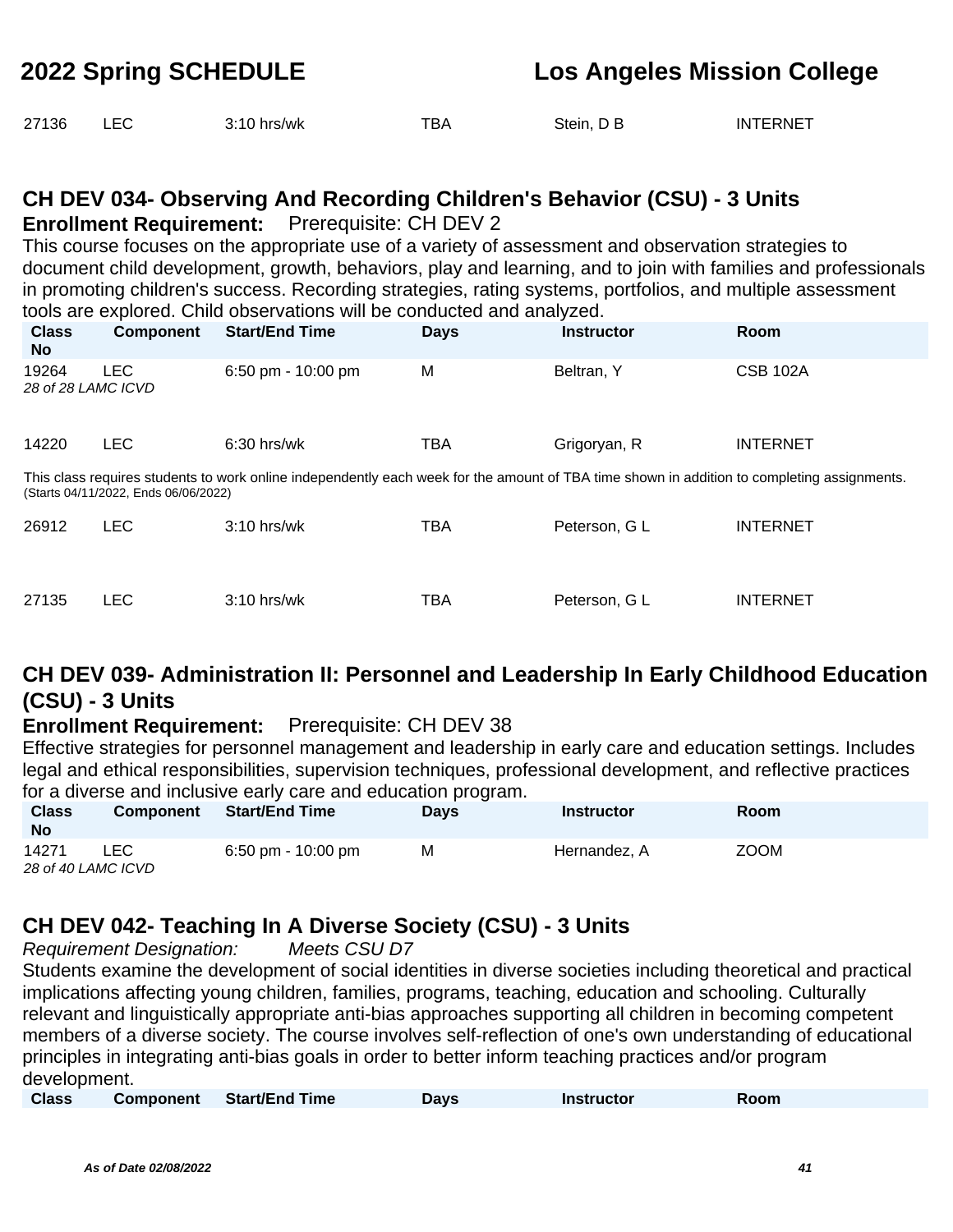| <b>No</b> |                                              |               |     |                |                 |  |
|-----------|----------------------------------------------|---------------|-----|----------------|-----------------|--|
| 28327     | LEC.<br>(Starts 04/11/2022, Ends 06/06/2022) |               |     | Rodriguez, P S | <b>INTERNET</b> |  |
| 14292     | LEC.                                         | $6:30$ hrs/wk | TBA | De Silva, L P  | <b>INTERNET</b> |  |

This class requires students to work online independently each week for the amount of TBA time shown in addition to completing assignments. (Starts 04/11/2022, Ends 06/06/2022)

#### **CH DEV 044- Early Intervention For Children With Special Needs (CSU) - 3 Units**

This course is designed for students interested in specializing in working with young children with exceptional needs and their families. Instruction focuses on accommodating and adapting the physical environment, instructional strategies and curriculum to meet the needs of differently-abled very young children and their families.

| <b>Class</b><br><b>No</b> | <b>Component</b> | Start/End Time | <b>Days</b> | <b>Instructor</b> | <b>Room</b>     |
|---------------------------|------------------|----------------|-------------|-------------------|-----------------|
| 27132                     | LEC.             | $3:10$ hrs/wk  | тва         | Hovanisyan, A     | <b>INTERNET</b> |

#### **CH DEV 045- Programs For Children With Special Needs (CSU) - 3 Units**

This course is an overview of programs providing special education services for children with exceptionalities. Students will become familiar with strategies and techniques to adapt environments and curriculum across the continuum of instructional settings. It will include a study of various educational environments, legislation, characteristics of various exceptionalities and educational implications.

| <b>Class</b><br><b>No</b> | Component                                          | <b>Start/End Time</b> | <b>Days</b> | <b>Instructor</b> | <b>Room</b>     |
|---------------------------|----------------------------------------------------|-----------------------|-------------|-------------------|-----------------|
| 26198                     | <b>LEC</b><br>(Starts 02/07/2022, Ends 03/30/2022) | $7:25$ hrs/wk         | TBA         | Daims, G S        | <b>INTERNET</b> |
| 27129                     | LEC.<br>(Starts 04/11/2022, Ends 06/06/2022)       | $6:30$ hrs/wk         | TBA         | Hovanisyan, A     | <b>INTERNET</b> |

### **CH DEV 046- School Age Programs I (CSU) - 3 Units**

This course examines school age care programs designed for those planning to work in before and after school programs. The students will explore the developmental needs of school age children, program models, creation of environments, classroom management techniques and designing developmentally appropriate experiences as well as curriculum.

| <b>Class</b><br>No | <b>Component</b>                     | <b>Start/End Time</b> | <b>Days</b> | Instructor | <b>Room</b>     |
|--------------------|--------------------------------------|-----------------------|-------------|------------|-----------------|
| 28417              | _EC                                  | 6:30 hrs/wk           | TBA         | Olson. A L | <b>INTERNET</b> |
|                    | (Starts 04/11/2022, Ends 06/06/2022) |                       |             |            |                 |

### **CH DEV 055- Home Visitation Programs (CSU) - 3 Units**

This course examines the emerging field of home visitation as it relates to programs offering in home support and intervention services. Prepares the student to conduct home visitations in a variety of contexts including early intervention, family support systems and publicly funded early childhood programs.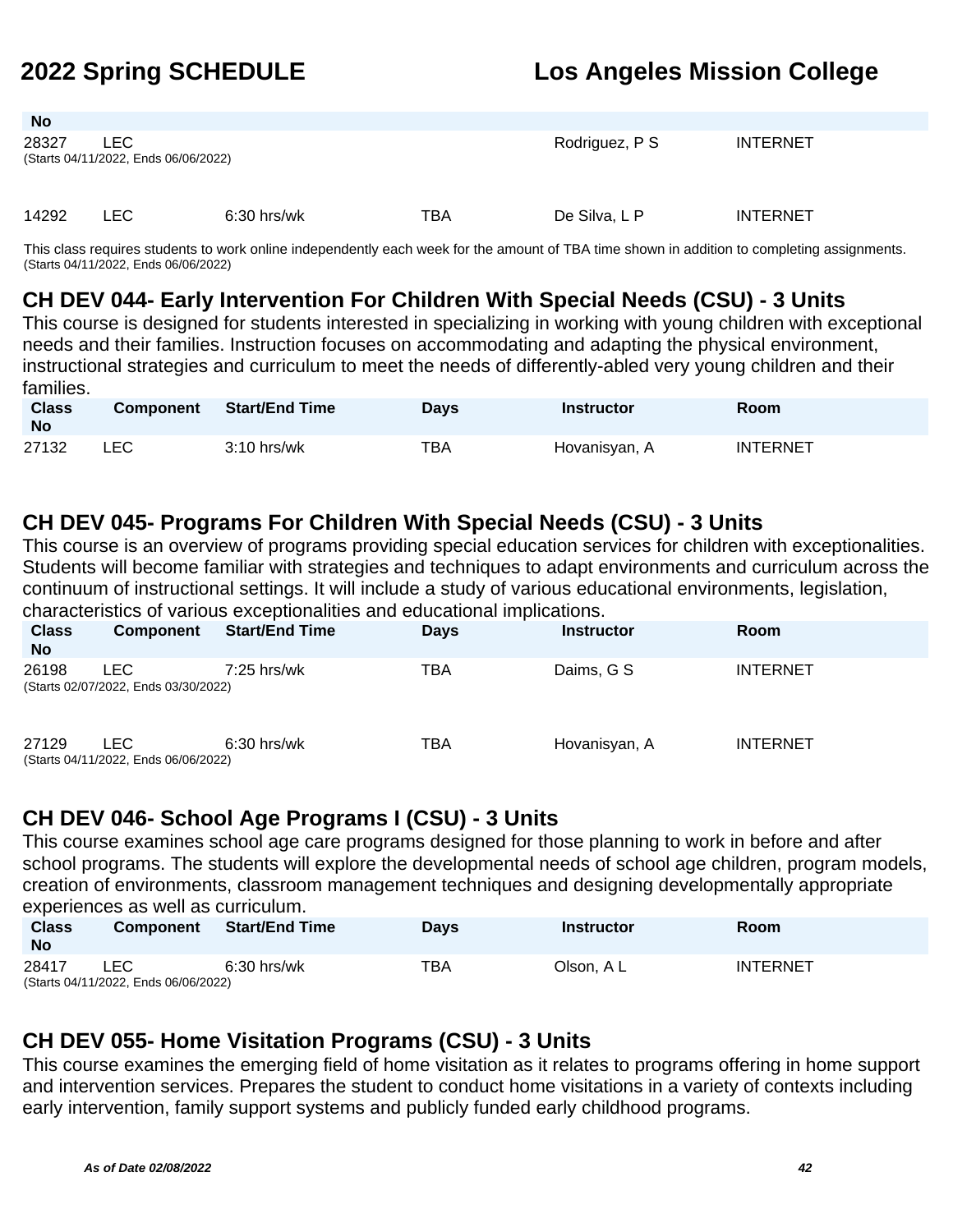| <b>Class</b><br><b>No</b> | <b>Component</b>                     | <b>Start/End Time</b> | <b>Davs</b> | <b>Instructor</b> | <b>Room</b>     |
|---------------------------|--------------------------------------|-----------------------|-------------|-------------------|-----------------|
| 28418                     | LEC.                                 | $6:30$ hrs/wk         | ТВА         | STAFF, L          | <b>INTERNET</b> |
|                           | (Starts 04/11/2022, Ends 06/06/2022) |                       |             |                   |                 |

#### **CH DEV 058- TRANSITIONAL KINDERGARTEN (CSU) - 3 Units**

|                           | An exploration of transitional kindergarten programs in relation to children's developmental needs, curriculum |                                                                                             |             |                   |                 |  |  |  |  |
|---------------------------|----------------------------------------------------------------------------------------------------------------|---------------------------------------------------------------------------------------------|-------------|-------------------|-----------------|--|--|--|--|
|                           |                                                                                                                | models, the role of the teacher, and the context and structure of the learning environment. |             |                   |                 |  |  |  |  |
| <b>Class</b><br><b>No</b> | Component                                                                                                      | Start/End Time                                                                              | <b>Davs</b> | <b>Instructor</b> | <b>Room</b>     |  |  |  |  |
| 27126                     | LEC.<br>(Starts 04/11/2022, Ends 06/06/2022)                                                                   | $6:30$ hrs/wk                                                                               | TBA         | Mermell, R D      | <b>INTERNET</b> |  |  |  |  |

### **CH DEV 065- Adult Supervision/Early Childhood Mentoring (CSU) - 2 Units**

**Enrollment Requirement:** Prerequisite: CH DEV 022 or CH DEV 038

The class focuses on the principles and practices of supervision and evaluation of staff in Early Childhood Programs. Emphasis is placed on the role of experienced teachers who mentor or supervise new teachers and student teachers. This meets supervision requirement for the Child Development Permit.

| <b>Class</b><br><b>No</b> | Component                                    | <b>Start/End Time</b>               | <b>Days</b> | <b>Instructor</b> | Room            |
|---------------------------|----------------------------------------------|-------------------------------------|-------------|-------------------|-----------------|
| 19267                     | LEC.<br>(Starts 02/28/2022, Ends 06/06/2022) | $6:50 \text{ pm} - 9:20 \text{ pm}$ | M           | Stein, D B        | <b>ZOOM</b>     |
| 27125                     | LEC.<br>(Starts 02/28/2022, Ends 06/06/2022) | $2:30$ hrs/wk                       | TBA         | Stein, D B        | <b>INTERNET</b> |

#### **CH DEV 172- Introduction To Careers In Child Development (CSU) - 1 Unit**

This course introduces students to a variety of career options available to Child Development majors. It explores career opportunities, qualifications required, resources available, as well as academic and professional support systems.

| <b>Class</b><br><b>No</b>   | <b>Component</b>                            | <b>Start/End Time</b>                | <b>Days</b> | <b>Instructor</b> | <b>Room</b>     |
|-----------------------------|---------------------------------------------|--------------------------------------|-------------|-------------------|-----------------|
| 14339<br>28 of 28 LAMC ICVD | LEC<br>(Starts 02/07/2022, Ends 03/11/2022) | $6:40 \text{ pm} - 10:00 \text{ pm}$ | W           | Rodriguez, P S    | <b>CCDS 202</b> |
| 19268                       | LEC.                                        | $3:20$ hrs/wk                        | TBA         | Grigoryan, R      | <b>INTERNET</b> |

This class requires students to work online independently each week for the amount of TBA time shown in addition to completing assignments. (Starts 04/11/2022, Ends 05/13/2022)

# **Cinema CINEMA 003- History Of Motion Pictures (UC/CSU) - 3 Units**

Requirement Designation: Meets IGETC 3A CSU C1

This course examines classics and important films from the birth of the medium to the present time. Films are screened and discussed with regard to their cultural influence. The course follows the evolution of the art,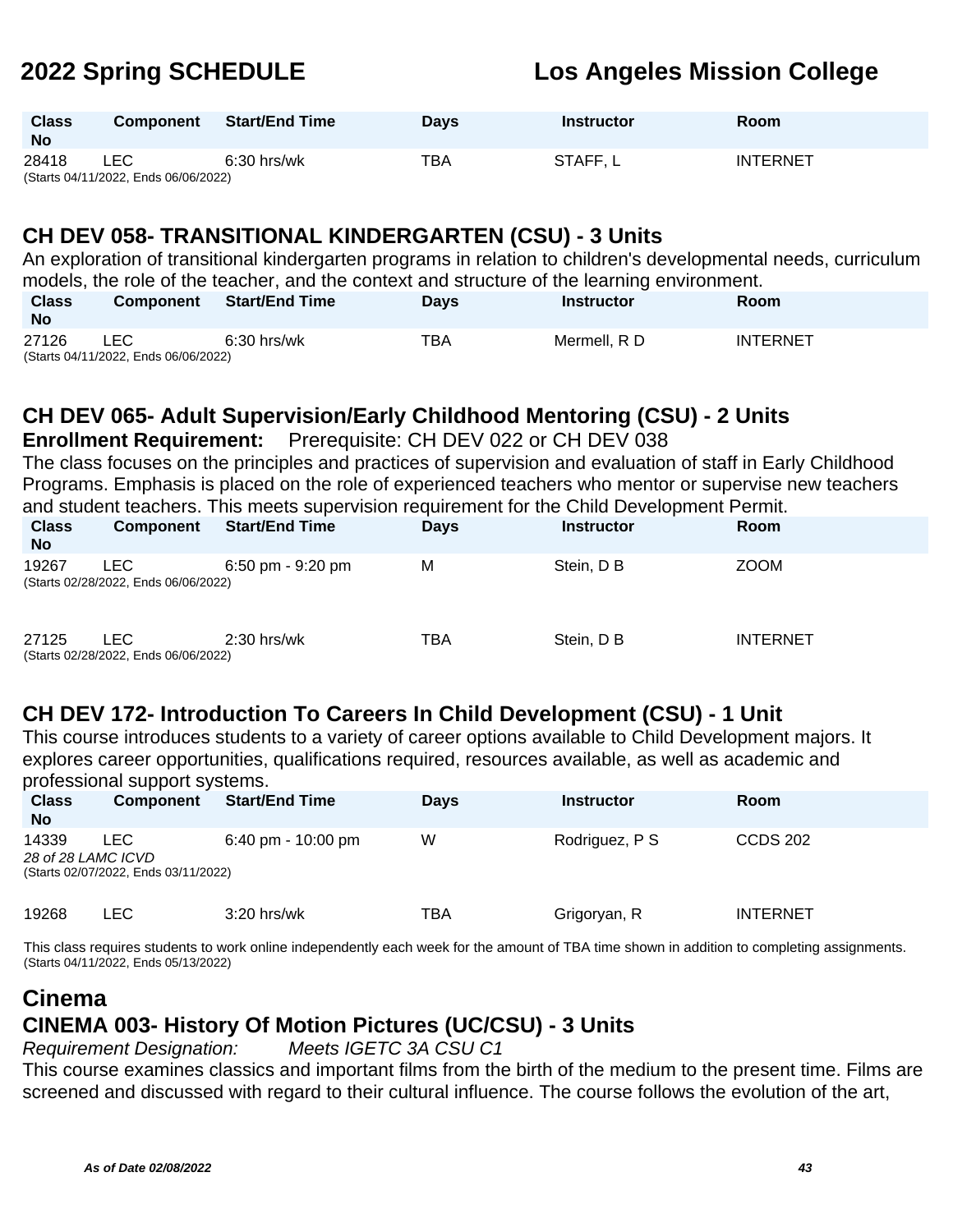economics, industry and technology involved in movie making.

| <b>Class</b><br><b>No</b>   | <b>Component</b>                    | <b>Start/End Time</b> | <b>Days</b> | <b>Instructor</b> | Room             |
|-----------------------------|-------------------------------------|-----------------------|-------------|-------------------|------------------|
| 13778<br>42 of 42 LAMC ICVD | LEC.                                | $8:50$ am - 10:55 am  | M           | Huynh, HD         | <b>AMP 107</b>   |
| <b>AND</b>                  |                                     |                       |             |                   |                  |
| 13780                       | LAB                                 | 11:00 am - 1:05 pm    | M           | Huynh, HD         | <b>AMP 107</b>   |
| 27101                       | LEC.                                | 12:20 pm - 1:25 pm    | TTh         | James, HL         | <b>CCLA-ART</b>  |
|                             | This class is closed to the public. |                       |             |                   |                  |
| <b>AND</b>                  |                                     |                       |             |                   |                  |
| 27102                       | LAB                                 | $2:05$ hrs/wk         | TBA         | James, HL         | <b>INTRNT-HS</b> |
|                             | This class is closed to the public. |                       |             |                   |                  |

#### **CINEMA 107- Understanding Motion Pictures (UC/CSU) - 3 Units**

This course provides students with an analytical critical survey of motion pictures as an art form and communication medium via screenings, lectures, readings about 'classic' and contemporary films, American and foreign, theatrical and non-theatrical.

| <b>Class</b><br><b>No</b>   | $\sim$<br>Component | <b>Start/End Time</b> | <b>Days</b> | <b>Instructor</b> | <b>Room</b>    |
|-----------------------------|---------------------|-----------------------|-------------|-------------------|----------------|
| 19279<br>42 of 42 LAMC ICVD | LEC.                | 1:50 pm - 5:00 pm     | M           | Huynh, H D        | <b>AMP 107</b> |
| 27202                       | LEC.                | 1:50 pm - 5:00 pm     | M           | Huynh, HD         | <b>ZOOM</b>    |

### **CINEMA 125- Film Production Workshop (UC/CSU) (RPT 3) - 3 Units**

**Enrollment Requirement:** Prerequisite: CINEMA 107 and MULTIMD 610 Advisory: MULTIMD 600

Advanced course in practical filmmaking, with each student required to produce/write/direct and tech a professional short film with sound, as well as crew for other assigned films.

| <b>Class</b><br><b>No</b> | <b>Component</b>           | <b>Start/End Time</b> | <b>Days</b> | <b>Instructor</b> | <b>Room</b> |
|---------------------------|----------------------------|-----------------------|-------------|-------------------|-------------|
| 22946                     | LEC.<br>22 of 22 LAMC ICVD | 12:45 pm - 2:50 pm    | Th          | Huynh, HD         | AMP 210     |
| <b>AND</b><br>22947       | LAB                        | $2:55$ pm - $5:00$ pm | Th          | Huynh, HD         | AMP 210     |

#### **Communication Studies**

#### **COMM 101- Public Speaking (UC/CSU) - 3 Units**

Requirement Designation: Meets IGETC 1C CSU A1

Students study the theory and techniques of public speaking in a

democratic society. Students will apply rhetorical principles to topic selection and audience analysis, research and reasoning of information, speech composition and outlining, presentation aids and delivery, and listening and evaluation of public discourse. Students practice effective communicative strategies for various types of original speeches including informative and persuasive speeches. Focus will be on developing credibility as a speaker and demonstrating confidence before an audience. This course meets Communication Studies Associate Degree for and transfer requirements in Oral Communication.

| <b>Class</b> | Component Start/End Time | Days | <b>Instructor</b> | Room |  |
|--------------|--------------------------|------|-------------------|------|--|
| <b>No</b>    |                          |      |                   |      |  |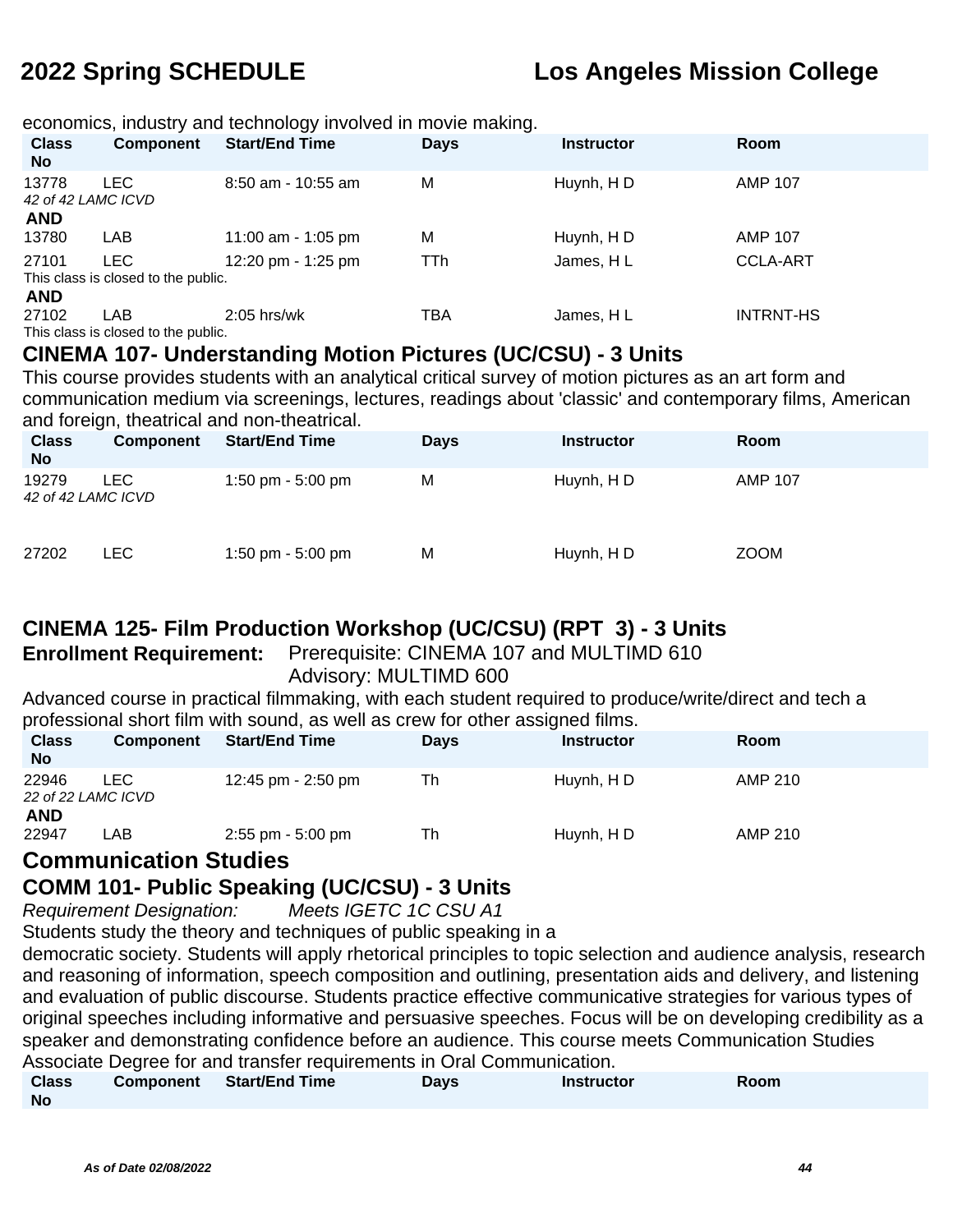| 14377<br>28 of 28 LAMC ICVD        | <b>LEC</b>                                                                                | 8:50 am - 12:00 pm                                                                                                                                   | м                | Kwack, J B                           | <b>CSB 206</b>                    |
|------------------------------------|-------------------------------------------------------------------------------------------|------------------------------------------------------------------------------------------------------------------------------------------------------|------------------|--------------------------------------|-----------------------------------|
| 14366<br>28 of 28 LAMC ICVD        | <b>LEC</b>                                                                                | 8:55 am - 10:20 am                                                                                                                                   | MW               | Casarez, R A                         | <b>CSB 102B</b>                   |
| 27029                              | <b>LEC</b><br>This class is closed to the public.                                         | 10:15 am - 11:05 am                                                                                                                                  | <b>MWF</b>       | Myers, M                             | ZOOM-HS                           |
| 14363<br>28 of 28 LAMC ICVD        | <b>LEC</b>                                                                                | 10:35 am - 12:00 pm                                                                                                                                  | <b>MW</b>        | Constantine, B D                     | <b>CSB 111</b>                    |
| 14374<br>28 of 28 LAMC ICVD        | <b>LEC</b>                                                                                | 10:35 am - 12:00 pm                                                                                                                                  | <b>TTh</b>       | Myers, M                             | <b>INST 2004</b>                  |
| 14370<br>28 of 28 LAMC ICVD        | <b>LEC</b><br>(Starts 04/11/2022, Ends 06/06/2022)                                        | 12:10 pm - 3:20 pm                                                                                                                                   | TTh              | Barker, BL                           | <b>CSB 207</b>                    |
| 14376<br>28 of 28 LAMC ICVD        | <b>LEC</b><br>(Starts 02/07/2022, Ends 03/30/2022)                                        | 12:10 pm - 3:30 pm                                                                                                                                   | TTh              | White, PL                            | <b>CSB 101</b>                    |
| 21439<br>And<br>28 of 28 LAMC ICVD | <b>LEC</b><br><b>LEC</b><br>(Starts 04/11/2022, Ends 06/06/2022)                          | 1:00 pm - 4:00 pm<br>3:30 hrs/wk<br>This class is part of the COLLEGE NOW program. HYBRID CLASS - On campus meetings are mandatory. ilearn.laccd.edu | Su<br><b>TBA</b> | Constantine, B D<br>Constantine, B D | <b>CMS 021</b><br><b>INTERNET</b> |
| 27060                              | <b>LEC</b><br>This class is closed to the public.                                         | 2:00 pm - 3:25 pm                                                                                                                                    | WF               | White, PL                            | <b>CCLA-TPA</b>                   |
| 14378<br>28 of 28 LAMC ICVD        | <b>LEC</b>                                                                                | 3:30 pm - 6:40 pm                                                                                                                                    | Τ                | Torres, A R                          | <b>INST 1001</b>                  |
| 27033                              | <b>LEC</b><br>This class is closed to the public.<br>(Starts 02/21/2022, Ends 06/06/2022) | 5:00 pm - 6:50 pm                                                                                                                                    | TTh              | Casarez, R A                         | ZOOM-HS                           |
| 26653<br>28 of 28 LAMC ICVD        | <b>LEC</b><br>(Starts 03/07/2022, Ends 06/06/2022)                                        | 5:15 pm - 7:20 pm                                                                                                                                    | <b>MW</b>        | STAFF, L                             | <b>CMS 022</b>                    |
| 14365                              | <b>LEC</b>                                                                                | 4:15 hrs/wk                                                                                                                                          | <b>TBA</b>       | Wallace, J                           | <b>INTERNET</b>                   |

This class requires students to work online independently each week for the amount of TBA time shown in addition to completing assignments. (Starts 03/07/2022, Ends 06/06/2022)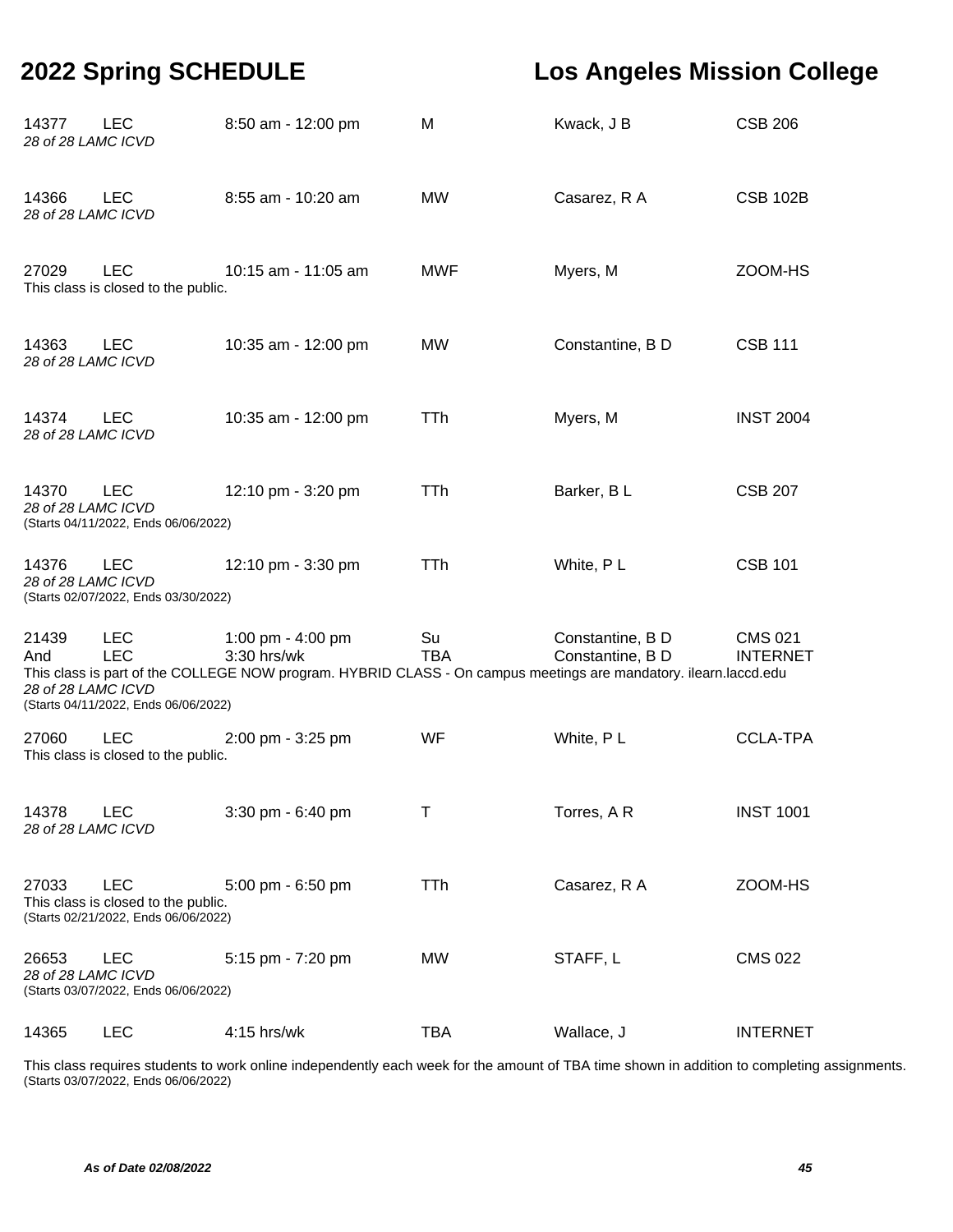| 18487 | LEC.                                                                                                                                                                                                                                                                                                                    | $7:25$ hrs/wk<br>This class is part of the COLLEGE NOW program. ilearn.laccd.edu | TBA | Shanley, M F  | <b>INTERNET</b> |  |  |  |
|-------|-------------------------------------------------------------------------------------------------------------------------------------------------------------------------------------------------------------------------------------------------------------------------------------------------------------------------|----------------------------------------------------------------------------------|-----|---------------|-----------------|--|--|--|
|       | This class will be offered in an online blended format, which requires students to be online and interacting with their instructor during the times<br>shown and to work online independently each week for the amount of TBA time shown in addition to completing assignments.<br>(Starts 02/07/2022, Ends 03/30/2022) |                                                                                  |     |               |                 |  |  |  |
| 26654 | <b>LEC</b><br>(Starts 03/07/2022, Ends 06/06/2022)                                                                                                                                                                                                                                                                      | $4:15$ hrs/wk                                                                    | TBA | STAFF, L      | <b>INTERNET</b> |  |  |  |
| 26656 | <b>LEC</b><br>(Starts 03/07/2022, Ends 06/06/2022)                                                                                                                                                                                                                                                                      | 4:15 hrs/wk                                                                      | TBA | Barker, BL    | <b>INTERNET</b> |  |  |  |
| 26896 | LEC.<br>(Starts 04/11/2022, Ends 06/06/2022)                                                                                                                                                                                                                                                                            | $6:30$ hrs/wk                                                                    | TBA | Dervishian, N | <b>INTERNET</b> |  |  |  |
| 27731 | <b>LEC</b>                                                                                                                                                                                                                                                                                                              | $3:10$ hrs/wk                                                                    | TBA | Casarez, R A  | <b>INTERNET</b> |  |  |  |
| 28343 | <b>LEC</b><br>(Starts 03/07/2022, Ends 06/06/2022)                                                                                                                                                                                                                                                                      | $4:15$ hrs/wk                                                                    | TBA | Dervishian, N | <b>INTERNET</b> |  |  |  |

#### **COMM 102- Oral Communication Ii (UC/CSU) - 3 Units**

|                             | <b>Requirement Designation:</b><br>Oral Communication li | Meets IGETC 1C CSU A1 A3 |             |                   |                 |
|-----------------------------|----------------------------------------------------------|--------------------------|-------------|-------------------|-----------------|
| <b>Class</b><br><b>No</b>   | <b>Component</b>                                         | <b>Start/End Time</b>    | <b>Days</b> | <b>Instructor</b> | Room            |
| 26652                       | <b>LEC</b><br>(Starts 02/21/2022, Ends 06/06/2022)       | 10:35 am - 12:25 pm      | <b>MW</b>   | STAFF, L          | <b>CMS 022</b>  |
| 14802<br>28 of 28 LAMC ICVD | <b>LEC</b>                                               | 12:15 pm - 1:40 pm       | TTh         | Myers, M          | <b>CSB 206</b>  |
| 27732                       | LEC.                                                     | $3:10$ hrs/wk            | TBA         | Constantine, B D  | <b>INTERNET</b> |

### **COMM 121- Interpersonal Communication (UC/CSU) - 3 Units**

Requirement Designation: Meets CSU D7

Students explore communication in a variety of interpersonal relationships. Students will study communication behaviors in dyads (pairs) and their impact on personal and professional relationships, developing effective communication skills in areas such as verbal and nonverbal communication, listening, emotional intelligence, and conflict management. This course meets Communication Studies Associate Degree and transfer requirements.

| <b>Class</b> | Component Start/End Time | Days | <b>Instructor</b> | Room |
|--------------|--------------------------|------|-------------------|------|
| No           |                          |      |                   |      |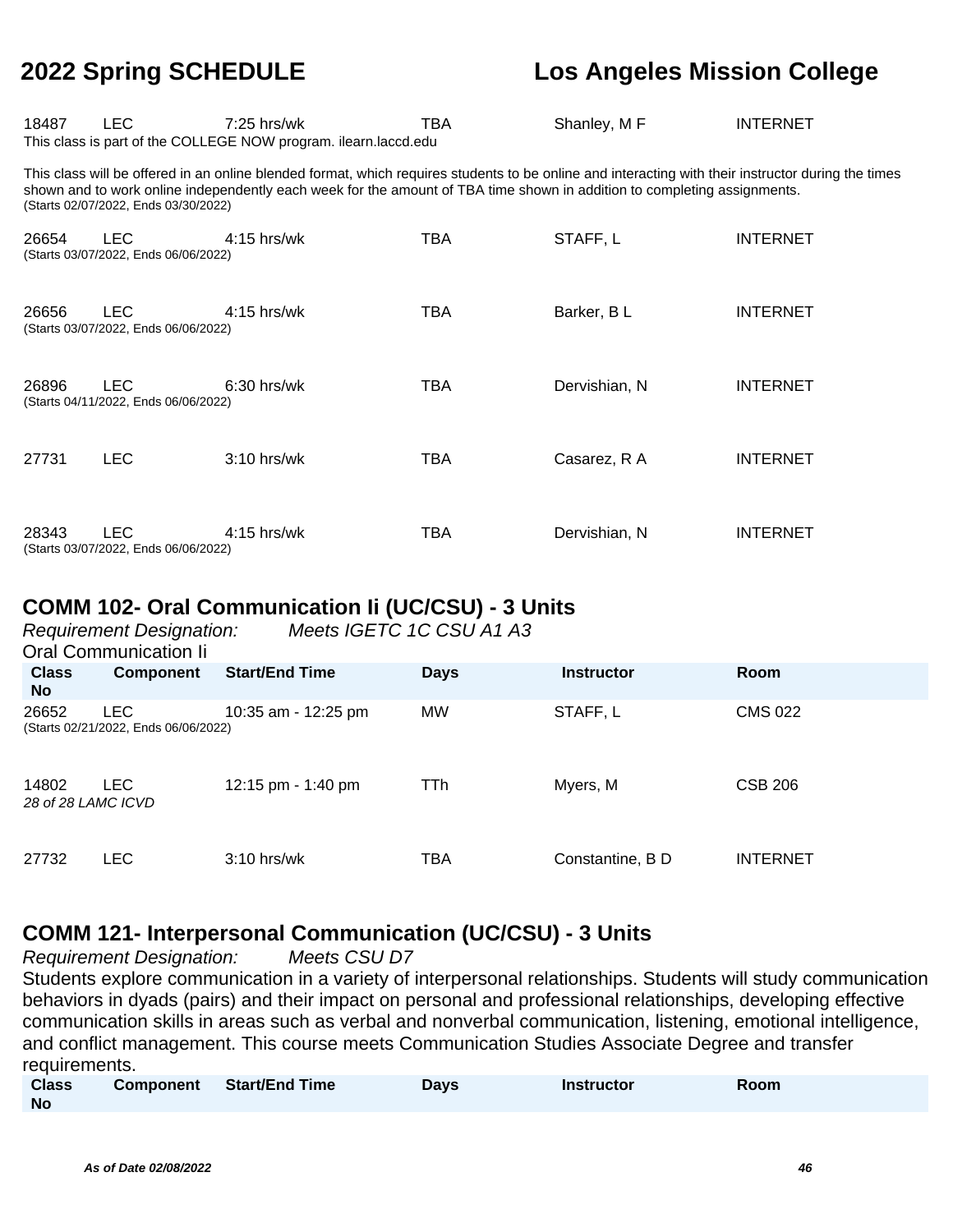14888 LEC 6:30 hrs/wk TBA Brownlee, M D INTERNET

This class requires students to work online independently each week for the amount of TBA time shown in addition to completing assignments. (Starts 02/07/2022, Ends 03/30/2022)

### **COMM 151- Small Group Communication (UC/CSU) - 3 Units**

Requirement Designation: Meets IGETC 1C CSU A1

Students analyze communication theories, principles, models, and characteristics in a variety of group contexts. Students will explore the nature of power as it relates to effective problem-solving, decision-making, and conflict management. Emphasis is placed on collaborative learning and enhancing small group communication competencies, including the development of leadership skills and responsible group participation. This course meets Communication Studies Associate Degree and transfer requirement in Oral Communication.

| <b>Class</b><br><b>No</b>   | <b>Component</b>                                   | <b>Start/End Time</b> | <b>Days</b> | <b>Instructor</b> | <b>Room</b>     |
|-----------------------------|----------------------------------------------------|-----------------------|-------------|-------------------|-----------------|
| 16014<br>28 of 28 LAMC ICVD | <b>LEC</b>                                         | 10:35 am - 12:00 pm   | <b>MW</b>   | Dervishian, N     | <b>CSB 105</b>  |
| 26655                       | <b>LEC</b><br>(Starts 04/11/2022, Ends 06/06/2022) | 5:15 pm - 8:25 pm     | TTh         | STAFF, L          | <b>CMS 022</b>  |
| 14920<br>28 of 28 LAMC ICVD | <b>LEC</b>                                         | 6:50 pm - 10:00 pm    | Τ           | Shanley, M F      | <b>CSB 102B</b> |
| 28221                       | <b>LEC</b><br>(Starts 02/21/2022, Ends 06/06/2022) | $3:35$ hrs/wk         | TBA         | Shanley, M F      | <b>INTERNET</b> |

#### **Computer Apps Office Tech CAOT 032- Business Communications (CSU) - 3 Units**

Students learn application of business communications, principles of writing a variety of business letters, interoffice memorandums, and business reports, and business presentations plus improve their general and business vocabularies.

| <b>Class</b><br><b>No</b>   | <b>Component</b> | <b>Start/End Time</b>                | <b>Davs</b> | <b>Instructor</b> | Room             |
|-----------------------------|------------------|--------------------------------------|-------------|-------------------|------------------|
| 14932<br>40 of 40 LAMC ICVD | LEC              | $6:50 \text{ pm} - 10:00 \text{ pm}$ | M           | Lampert, M A      | <b>INST 2021</b> |

### **CAOT 082- Microcomputer Software Survey In The Office (CSU) - 3 Units**

This course provides hands-on experience and training in the basic concepts and functions of the Microsoft Office Suite. Students gain core level skills necessary to design, create, and edit word processing documents using Word, spreadsheets using Excel, databases using Access, and presentation graphics using PowerPoint. Other topics may include e-mail and communication software using Outlook, information systems, e-commerce, networking, ethics and security, and computer hardware components, and the Windows operating system.

|  | <b>Class</b> |  | <b>Component</b> Start/End Time | Days | <b>Instructor</b> | Room |  |
|--|--------------|--|---------------------------------|------|-------------------|------|--|
|--|--------------|--|---------------------------------|------|-------------------|------|--|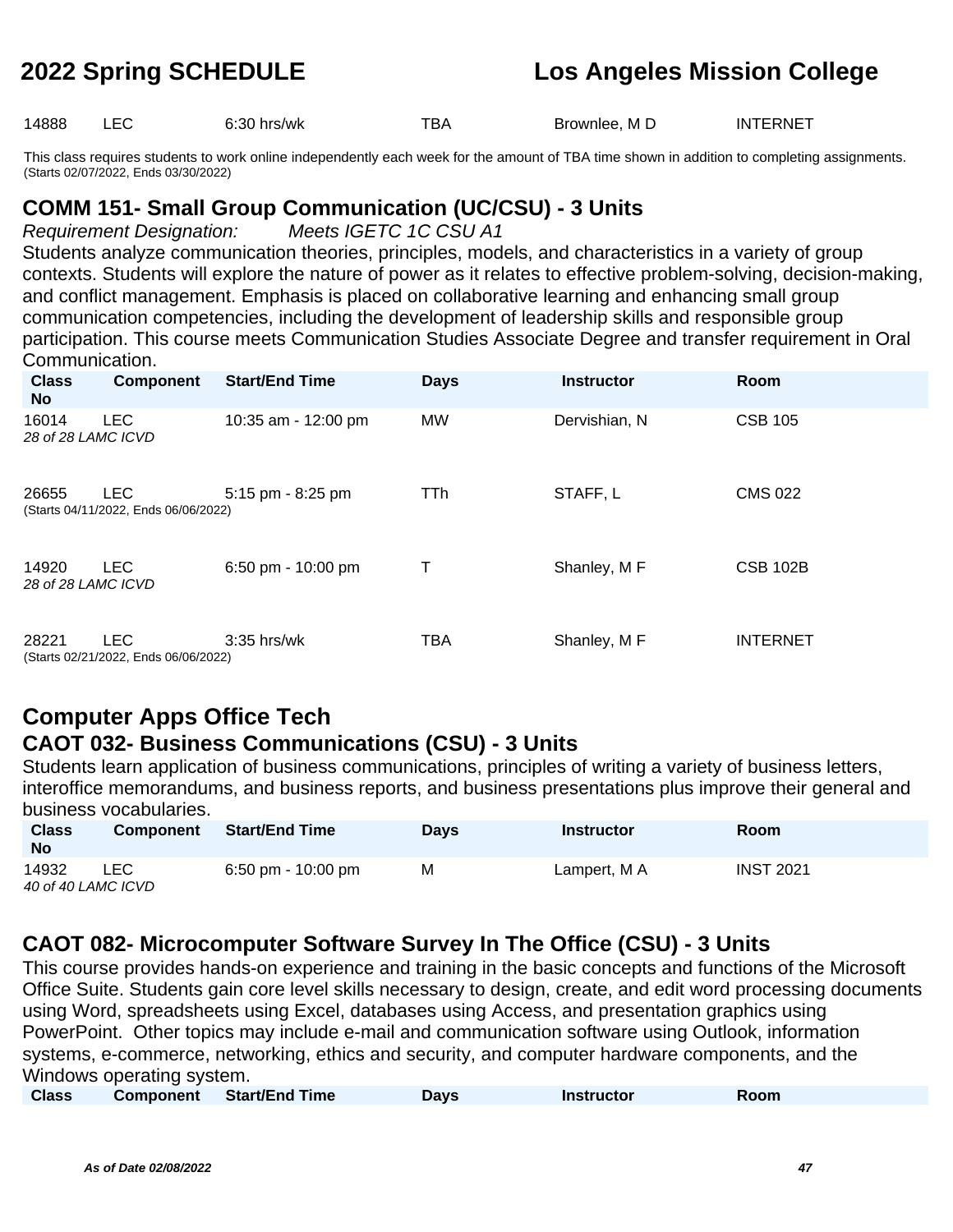| <b>No</b>                                 |                                              |                                                                          |             |                   |                  |
|-------------------------------------------|----------------------------------------------|--------------------------------------------------------------------------|-------------|-------------------|------------------|
| 10450<br>40 of 40 LAMC ICVD               | <b>LEC</b>                                   | 12:00 pm - 2:05 pm                                                       | F           | Holt, SB          | <b>INST 2021</b> |
| <b>AND</b>                                |                                              |                                                                          |             |                   |                  |
| 10458                                     | LAB                                          | $2:10 \text{ pm} - 5:20 \text{ pm}$                                      | F           | Holt, S B         | <b>INST 2021</b> |
|                                           |                                              | CAOT 085- Microcomputer Office Applications: Spreadsheet (CSU) - 3 Units |             |                   |                  |
|                                           |                                              | Microcomputer Office Applications: Spreadsheet                           |             |                   |                  |
|                                           |                                              |                                                                          |             |                   |                  |
| <b>Class</b><br><b>No</b>                 | Component                                    | <b>Start/End Time</b>                                                    | <b>Days</b> | <b>Instructor</b> | Room             |
| 17599<br>40 of 40 LAMC ICVD<br><b>AND</b> | LEC.<br>(Starts 03/21/2022, Ends 06/06/2022) | $5:00 \text{ pm} - 6:30 \text{ pm}$                                      | M           | Lampert, M A      | <b>INST 2021</b> |

This class will be offered in a hybrid format, which requires students to meet in-person, face-to-face with their instructor during the times shown AND to work online during the scheduled times and/or independently each week for the amount of TBA hours shown on schedule in addition to completing assignments.

(Starts 03/21/2022, Ends 06/06/2022)

### **Computer Information Systems CIS 101- Introduction to Computers and Their Uses (CSU) - 3 Units**

#### Introduction to Computers and Their Uses

| <b>Class</b><br><b>No</b> | <b>Component</b> | <b>Start/End Time</b> | <b>Days</b> | <b>Instructor</b> | <b>Room</b>     |
|---------------------------|------------------|-----------------------|-------------|-------------------|-----------------|
| 23333                     | LEC              | $6:30$ hrs/wk         | ТВА         | Garcia, C R       | <b>INTERNET</b> |

This class requires students to work online independently each week for the amount of TBA time shown in addition to completing assignments. (Starts 04/11/2022, Ends 06/06/2022) **AND**

| AND   |     |               |     |             |          |
|-------|-----|---------------|-----|-------------|----------|
| 23334 | .AB | $2:05$ hrs/wk | TBA | Garcia, C R | INTERNET |

This class requires students to work online independently each week for the amount of TBA time shown in addition to completing assignments. (Starts 04/11/2022, Ends 06/06/2022)

#### **CIS 124- Data Analytics (Advanced Excel and Access) (CSU) - 3 Units**

Analytics and data-mining using Excel spreadsheets and Access databases. The course includes: using databases, spreadsheets and other systems to gather information, research, analyze, and interpret complex data, loan amortization schedules, automatic update of spreadsheets with data downloaded from other sources, database management and reporting, and automating processes with VBA. Recommended for Business Majors.

| <b>Class</b><br><b>No</b> | <b>Component</b> | <b>Start/End Time</b> | <b>Days</b> | Instructor    | Room            |
|---------------------------|------------------|-----------------------|-------------|---------------|-----------------|
| 19236                     | LEC              | $2:05$ hrs/wk         | тва         | Samplewala, M | <b>INTERNET</b> |

This class requires students to work online independently each week for the amount of TBA time shown in addition to completing assignments. **AND**

| 19237 | AΒ | $2:05$ hrs/wk | тва | Samplewala.<br>M | <b>INTERNET</b> |
|-------|----|---------------|-----|------------------|-----------------|
|-------|----|---------------|-----|------------------|-----------------|

This class requires students to work online independently each week for the amount of TBA time shown in addition to completing assignments. **CIS 148- Introduction to Web Development HTML5 & CSS (CSU) - 3 Units**

Introduction to Web Development HTML5 & CSS **Class Component Start/End Time Days Instructor Room**

**No**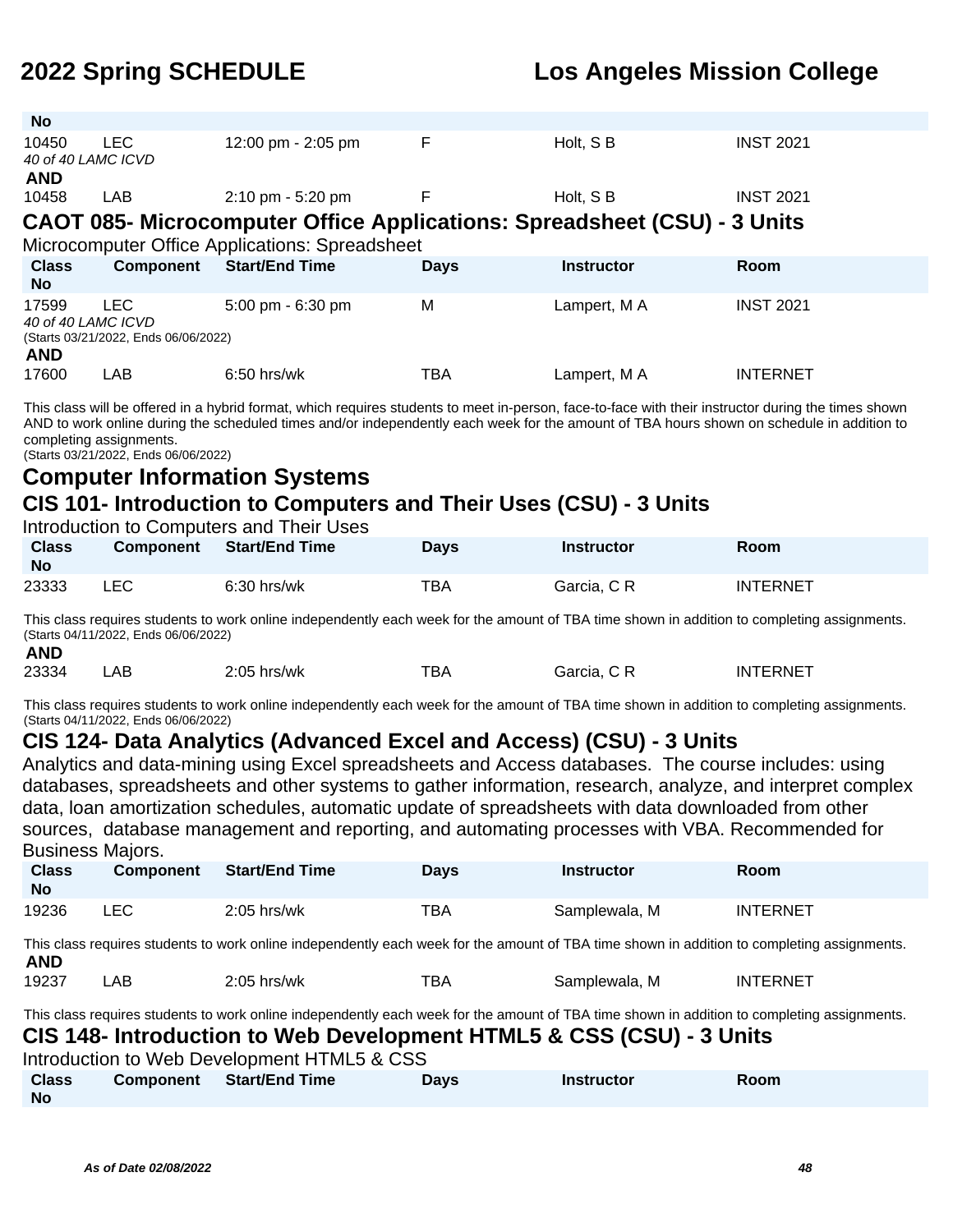| Rios, J | 19349 |  | 5:45 pm - 7:50 pm |  |  | <b>INST 2007</b> |
|---------|-------|--|-------------------|--|--|------------------|
|---------|-------|--|-------------------|--|--|------------------|

This class will be offered in a hybrid format, which requires students to meet in-person, face-to-face with their instructor during the times shown AND to work online during the scheduled times and/or independently each week for the amount of TBA hours shown on schedule in addition to completing assignments. 28 of 28 LAMC ICVD

**AND**

19350 LAB 2:05 hrs/wk TBA Rios, J INTERNET

This class will be offered in a hybrid format, which requires students to meet in-person, face-to-face with their instructor during the times shown AND to work online during the scheduled times and/or independently each week for the amount of TBA hours shown on schedule in addition to completing assignments.

### **CIS 162- Cyber Security I (CSU) - 3 Units**

This course introduces the fundamental concepts and skills required to pursue a career in Cyber Security, Information Security and Risk Management, at an organizational level. Topics covered include hardware, software, processes, communications, applications, policies, and procedures with respect to organizational Cyber Security and Risk Management best practices. This course also assists in the preparation for the CompTIA Security+ certification exams.

| <b>Class</b><br><b>No</b> | Component                                   | <b>Start/End Time</b> | <b>Days</b> | <b>Instructor</b> | Room            |
|---------------------------|---------------------------------------------|-----------------------|-------------|-------------------|-----------------|
| 28216                     | LEC.<br>This class is closed to the public. | 2:15 pm - 4:20 pm     | M           | Rios, J           | <b>CCLA-TPA</b> |
| <b>AND</b><br>28217       | LAB<br>This class is closed to the public.  | $3:30$ pm - $5:35$ pm | W           | Rios. J           | <b>CCLA-TPA</b> |
| 21474                     | <b>LEC</b>                                  | $2:50$ hrs/wk         | TBA         | Rios, J           | <b>INTERNET</b> |

This class requires students to work online independently each week for the amount of TBA time shown in addition to completing assignments. (Starts 03/07/2022, Ends 06/06/2022) **AND**

| AND   |      |               |            |         |                 |
|-------|------|---------------|------------|---------|-----------------|
| 21475 | ' AB | $2:50$ hrs/wk | <b>TBA</b> | Rios, J | <b>INTERNET</b> |

This class requires students to work online independently each week for the amount of TBA time shown in addition to completing assignments. (Starts 03/07/2022, Ends 06/06/2022)

#### **CIS 165- Principles of Information Security (CSU) - 3 Units**

**Enrollment Requirement:** Prerequisite: CO SCI 401 or CS 101

The principles of information security including new innovations in technology and methodologies. Course includes the historical overview of information security, risk management and security technology (Firewalls and VPNs), current certification information, legal, ethical, and professional issues. Cryptography, physical security, and implementing information security will be covered. Lab exercises allow the students to apply the basics in a hands-on environment.

| <b>Class</b><br><b>No</b> | <b>Component</b> | <b>Start/End Time</b> | <b>Days</b> | <b>Instructor</b> | Room            |
|---------------------------|------------------|-----------------------|-------------|-------------------|-----------------|
| 19248                     | ∟EC              | $2:05$ hrs/wk         | тва         | Rios, J           | <b>INTERNET</b> |

This class requires students to work online independently each week for the amount of TBA time shown in addition to completing assignments. **AND**

| 19249 | AE | 2:05<br>hrs/wk | TBA | RIOS.<br>$ -$ | <b>ITERNET</b><br>1 N I T<br>ו עו |
|-------|----|----------------|-----|---------------|-----------------------------------|
|-------|----|----------------|-----|---------------|-----------------------------------|

This class requires students to work online independently each week for the amount of TBA time shown in addition to completing assignments.

**CIS 192- Introduction to Cloud Computing (CSU) - 3 Units**

**Enrollment Requirement:** Corequisite: CO SCI 401 or CS 101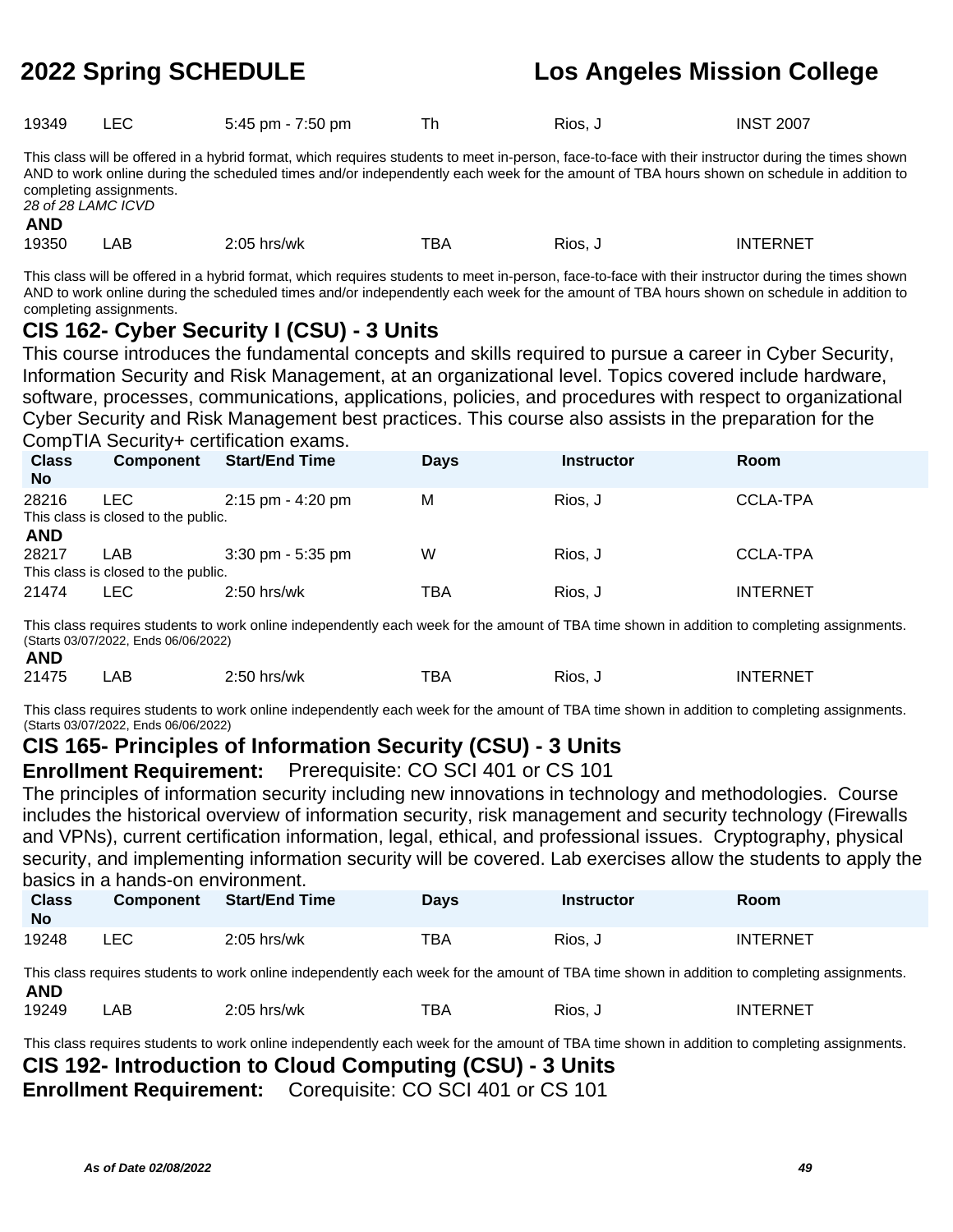| Introduction to Cloud Computing                                                                                                                                                     |                                                                        |                                                                                                                                                                                                                    |             |                                                         |                 |  |
|-------------------------------------------------------------------------------------------------------------------------------------------------------------------------------------|------------------------------------------------------------------------|--------------------------------------------------------------------------------------------------------------------------------------------------------------------------------------------------------------------|-------------|---------------------------------------------------------|-----------------|--|
| <b>Class</b><br><b>No</b>                                                                                                                                                           | <b>Component</b>                                                       | <b>Start/End Time</b>                                                                                                                                                                                              | <b>Days</b> | <b>Instructor</b>                                       | Room            |  |
| 18458                                                                                                                                                                               | <b>LEC</b>                                                             | 4:15 hrs/wk                                                                                                                                                                                                        | <b>TBA</b>  | McKinney, G                                             | <b>INTERNET</b> |  |
| <b>AND</b>                                                                                                                                                                          | (Starts 02/07/2022, Ends 03/30/2022)                                   | This class requires students to work online independently each week for the amount of TBA time shown in addition to completing assignments.                                                                        |             |                                                         |                 |  |
| 18459                                                                                                                                                                               | LAB                                                                    | 4:15 hrs/wk                                                                                                                                                                                                        | <b>TBA</b>  | McKinney, G                                             | <b>INTERNET</b> |  |
|                                                                                                                                                                                     | (Starts 02/07/2022, Ends 03/30/2022)<br><b>Enrollment Requirement:</b> | This class requires students to work online independently each week for the amount of TBA time shown in addition to completing assignments.<br>CIS 193- Database Essentials in Amazon Web Services (CSU) - 3 Units |             | Prerequisite: CIS 192. Advisory: CO SCI 434 or CIS 219. |                 |  |
|                                                                                                                                                                                     |                                                                        | Database Essentials in Amazon Web Services                                                                                                                                                                         |             |                                                         |                 |  |
| <b>Class</b><br><b>No</b>                                                                                                                                                           | <b>Component</b>                                                       | <b>Start/End Time</b>                                                                                                                                                                                              | <b>Days</b> | <b>Instructor</b>                                       | Room            |  |
| 18460                                                                                                                                                                               | <b>LEC</b>                                                             | 4:15 hrs/wk                                                                                                                                                                                                        | <b>TBA</b>  | STAFF, L                                                | <b>INTERNET</b> |  |
| <b>AND</b>                                                                                                                                                                          | (Starts 04/11/2022, Ends 06/06/2022)                                   | This class requires students to work online independently each week for the amount of TBA time shown in addition to completing assignments.                                                                        |             |                                                         |                 |  |
| 18461                                                                                                                                                                               | <b>LAB</b>                                                             | $4:15$ hrs/wk                                                                                                                                                                                                      | <b>TBA</b>  | STAFF, L                                                | <b>INTERNET</b> |  |
|                                                                                                                                                                                     | (Starts 04/11/2022, Ends 06/06/2022)                                   | This class requires students to work online independently each week for the amount of TBA time shown in addition to completing assignments.                                                                        |             |                                                         |                 |  |
| 28069<br><b>AND</b>                                                                                                                                                                 | LEC<br>(Starts 02/07/2022, Ends 03/30/2022)                            | 4:15 hrs/wk                                                                                                                                                                                                        | <b>TBA</b>  | McKinney, G                                             | <b>INTERNET</b> |  |
| 28070                                                                                                                                                                               | <b>LAB</b><br>(Starts 02/07/2022, Ends 03/30/2022)                     | 4:15 hrs/wk                                                                                                                                                                                                        | <b>TBA</b>  | McKinney, G                                             | <b>INTERNET</b> |  |
|                                                                                                                                                                                     |                                                                        | CIS 195- Security in the Cloud (CSU) - 3 Units                                                                                                                                                                     |             |                                                         |                 |  |
|                                                                                                                                                                                     |                                                                        | <b>Enrollment Requirement:</b> Prerequisite: CIS 194                                                                                                                                                               |             |                                                         |                 |  |
|                                                                                                                                                                                     | Security in the Cloud                                                  |                                                                                                                                                                                                                    |             |                                                         |                 |  |
| <b>Class</b><br><b>No</b>                                                                                                                                                           | <b>Component</b>                                                       | <b>Start/End Time</b>                                                                                                                                                                                              | <b>Days</b> | <b>Instructor</b>                                       | Room            |  |
| 19232                                                                                                                                                                               | <b>LEC</b>                                                             | 4:15 hrs/wk                                                                                                                                                                                                        | <b>TBA</b>  | STAFF, L                                                | <b>INTERNET</b> |  |
| This class requires students to work online independently each week for the amount of TBA time shown in addition to completing assignments.<br>(Starts 04/11/2022, Ends 06/06/2022) |                                                                        |                                                                                                                                                                                                                    |             |                                                         |                 |  |

**AND**

19233 LAB 4:15 hrs/wk TBA STAFF, L INTERNET

This class requires students to work online independently each week for the amount of TBA time shown in addition to completing assignments. (Starts 04/11/2022, Ends 06/06/2022)

#### **CIS 210- Introduction to Computer Networking (CSU) - 3 Units**

This course covers the fundamental principles and concepts of networks and data communications. It explores the fundamentals of telecommunications, data and voice transmission, transmission media, network equipment and devices, networking software, topologies, architecture, protocols and standards, the Open Systems Interconnection (OSI) model, Transmission Control Protocol/Internet Protocol (TCP/IP), local area networks (LAN), wide area networks (WAN), and network security.

| <b>Class</b> | Component | <b>Start/End Time</b> | <b>Days</b> | <b>Instructor</b> | Room |
|--------------|-----------|-----------------------|-------------|-------------------|------|
| <b>No</b>    |           |                       |             |                   |      |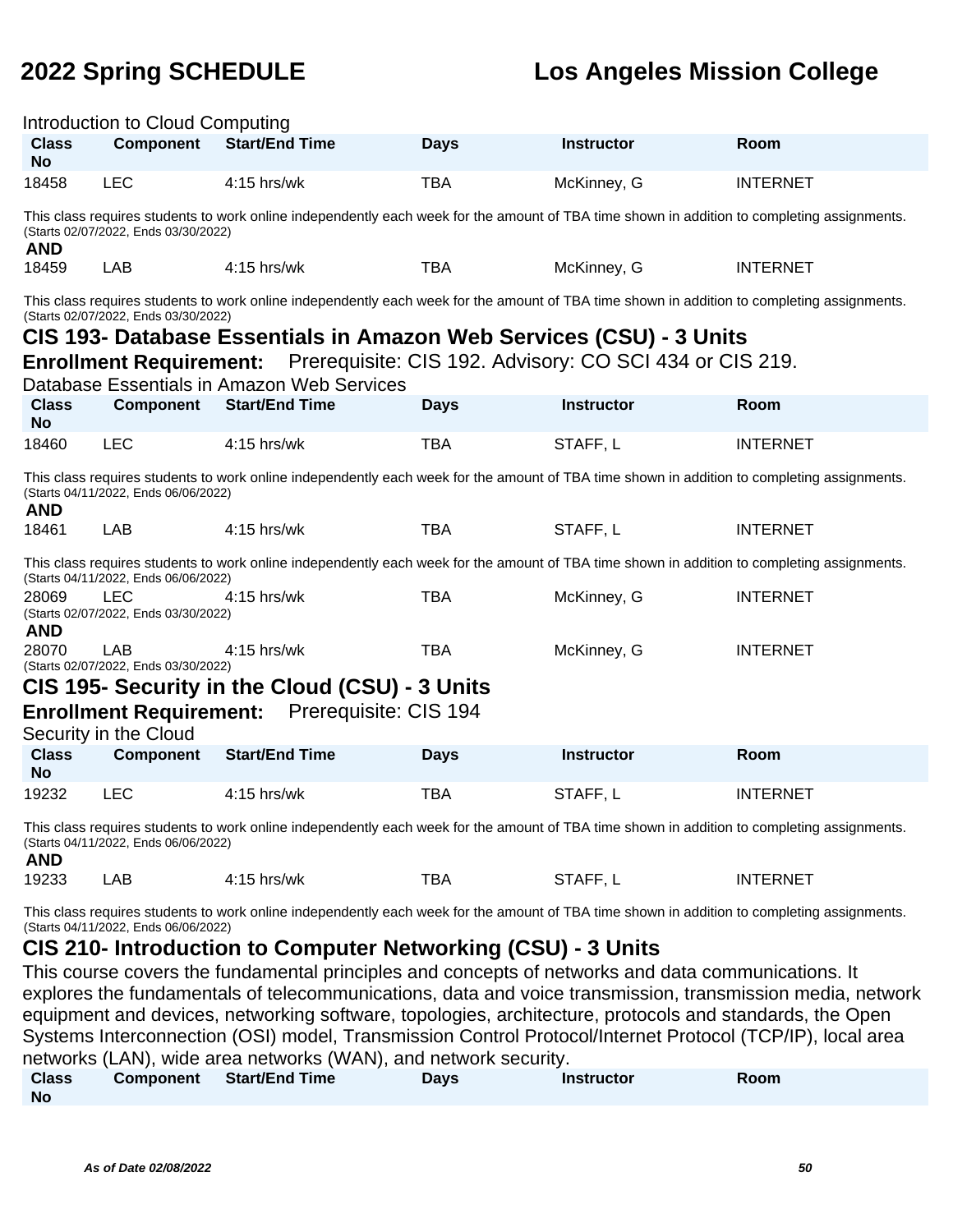| 19252                     | <b>LEC</b>                                                                                                                                  | $2:05$ hrs/wk                                                                                                                                                                                         | <b>TBA</b>  | Rios, J           | <b>INTERNET</b> |  |  |  |  |
|---------------------------|---------------------------------------------------------------------------------------------------------------------------------------------|-------------------------------------------------------------------------------------------------------------------------------------------------------------------------------------------------------|-------------|-------------------|-----------------|--|--|--|--|
| <b>AND</b>                | This class requires students to work online independently each week for the amount of TBA time shown in addition to completing assignments. |                                                                                                                                                                                                       |             |                   |                 |  |  |  |  |
| 19253                     | LAB                                                                                                                                         | $2:05$ hrs/wk                                                                                                                                                                                         | <b>TBA</b>  | Rios, J           | <b>INTERNET</b> |  |  |  |  |
|                           |                                                                                                                                             | This class requires students to work online independently each week for the amount of TBA time shown in addition to completing assignments.<br>CIS 215- Network Security Fundamentals (CSU) - 3 Units |             |                   |                 |  |  |  |  |
|                           | <b>Network Security Fundamentals</b>                                                                                                        | Enrollment Requirement: Prerequisite: CO SCI 487 or CIS 210                                                                                                                                           |             |                   |                 |  |  |  |  |
| <b>Class</b><br><b>No</b> | <b>Component</b>                                                                                                                            | <b>Start/End Time</b>                                                                                                                                                                                 | <b>Days</b> | <b>Instructor</b> | Room            |  |  |  |  |
| 19250                     | <b>LEC</b>                                                                                                                                  | $2:05$ hrs/wk                                                                                                                                                                                         | <b>TBA</b>  | Rios, J           | <b>INTERNET</b> |  |  |  |  |
| <b>AND</b>                |                                                                                                                                             | This class requires students to work online independently each week for the amount of TBA time shown in addition to completing assignments.                                                           |             |                   |                 |  |  |  |  |
| 19251                     | LAB                                                                                                                                         | $2:05$ hrs/wk                                                                                                                                                                                         | <b>TBA</b>  | Rios, J           | <b>INTERNET</b> |  |  |  |  |
|                           |                                                                                                                                             | This class requires students to work online independently each week for the amount of TBA time shown in addition to completing assignments.                                                           |             |                   |                 |  |  |  |  |
|                           |                                                                                                                                             | CIS 219- Introduction to Oracle: SQL and PL/SQL (CSU) - 3 Units<br>Introduction to Oracle: SQL and PL/SQL                                                                                             |             |                   |                 |  |  |  |  |
| <b>Class</b>              | <b>Component</b>                                                                                                                            | <b>Start/End Time</b>                                                                                                                                                                                 | <b>Days</b> | <b>Instructor</b> | Room            |  |  |  |  |
| <b>No</b>                 |                                                                                                                                             |                                                                                                                                                                                                       |             |                   |                 |  |  |  |  |
| 19351                     | <b>LEC</b>                                                                                                                                  | $2:05$ hrs/wk                                                                                                                                                                                         | <b>TBA</b>  | Samplewala, M     | <b>INTERNET</b> |  |  |  |  |
| <b>AND</b>                | This class requires students to work online independently each week for the amount of TBA time shown in addition to completing assignments. |                                                                                                                                                                                                       |             |                   |                 |  |  |  |  |
| 19352                     | LAB                                                                                                                                         | $2:05$ hrs/wk                                                                                                                                                                                         | TBA         | Samplewala, M     | <b>INTERNET</b> |  |  |  |  |

This class requires students to work online independently each week for the amount of TBA time shown in addition to completing assignments.

#### **CIS 222- PC Maintenance and Troubleshooting (CSU) - 2 Units**

This course provides an introduction to troubleshooting and maintenance techniques for personal and laptop computers. The course provides the student with applicable knowledge in different hardware such as RAM, hard drives, and processors. A step by step approach is taken to operating system procedures used for maintaining and repairing personal computers. Some of these procedures include virus scan, program installation and removal, and Windows configurations.

| <b>Class</b><br><b>No</b> | <b>Component</b> | <b>Start/End Time</b> | <b>Days</b> | <b>Instructor</b> | Room            |
|---------------------------|------------------|-----------------------|-------------|-------------------|-----------------|
| 19242                     | LEC              | $2:05$ hrs/wk         | тва         | Rettke, E G       | <b>INTERNET</b> |

This class will be offered in a hybrid format, which requires students to meet in-person, face-to-face with their instructor during the times shown AND to work online during the scheduled times and/or independently each week for the amount of TBA hours shown on schedule in addition to completing assignments. 28 of 28 LAMC ICVD

#### **AND**

19243 LAB 5:45 pm - 7:50 pm T Rettke, E G INST 2009

This class will be offered in a hybrid format, which requires students to meet in-person, face-to-face with their instructor during the times shown AND to work online during the scheduled times and/or independently each week for the amount of TBA hours shown on schedule in addition to completing assignments.

### **Computer Science CS 101- Introduction to Computer Science (UC/CSU) - 3 Units**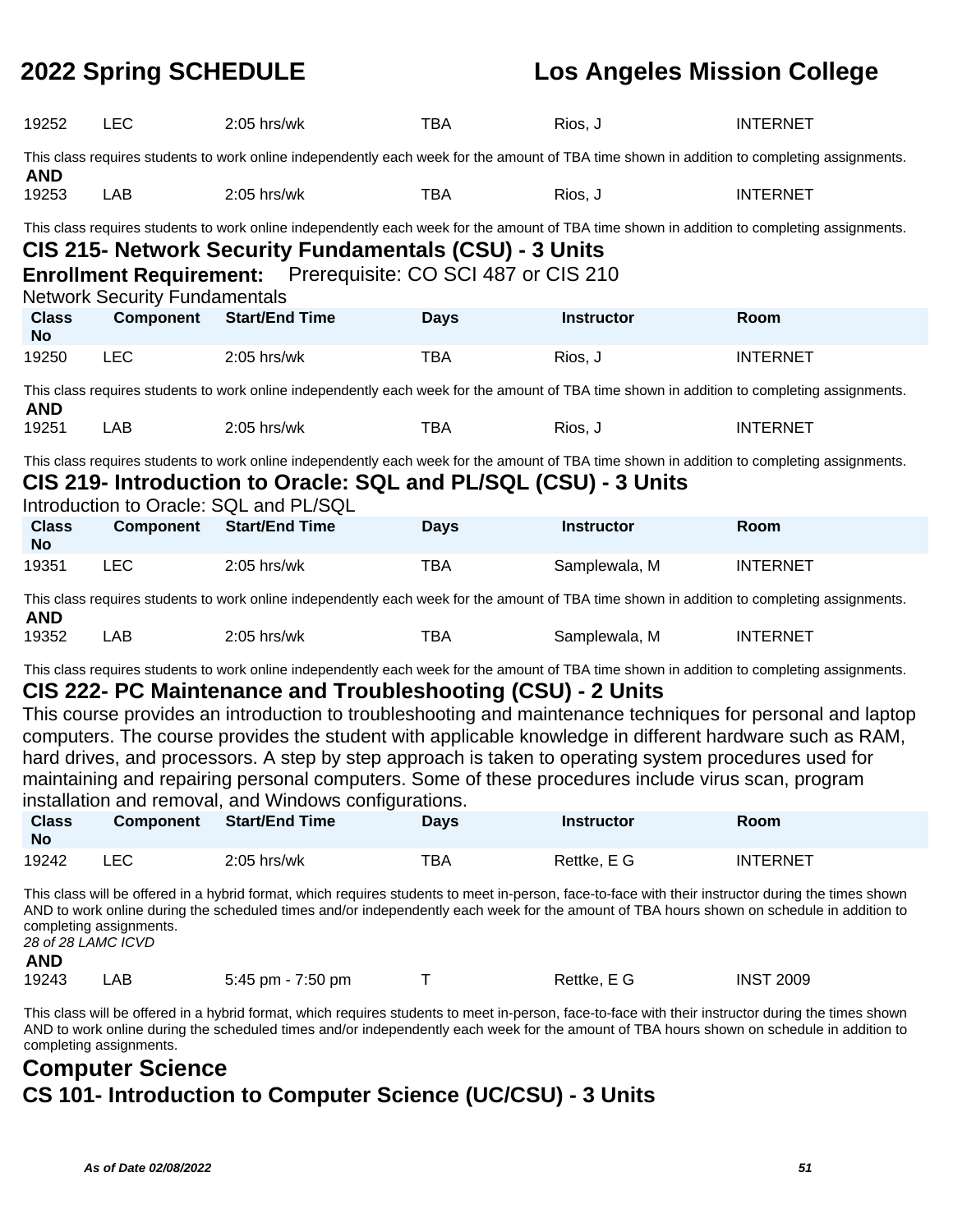| Introduction to Computer Science                                                                                                                                                                                                                                                                                 |                                                                                                                                             |                                                                                                                                                                                                                                                                                 |             |                   |                 |  |  |  |
|------------------------------------------------------------------------------------------------------------------------------------------------------------------------------------------------------------------------------------------------------------------------------------------------------------------|---------------------------------------------------------------------------------------------------------------------------------------------|---------------------------------------------------------------------------------------------------------------------------------------------------------------------------------------------------------------------------------------------------------------------------------|-------------|-------------------|-----------------|--|--|--|
| <b>Class</b><br><b>No</b>                                                                                                                                                                                                                                                                                        | <b>Component</b>                                                                                                                            | <b>Start/End Time</b>                                                                                                                                                                                                                                                           | <b>Days</b> | <b>Instructor</b> | Room            |  |  |  |
| 19254                                                                                                                                                                                                                                                                                                            | <b>LEC</b>                                                                                                                                  | 3:10 hrs/wk                                                                                                                                                                                                                                                                     | <b>TBA</b>  | Rios, J           | <b>INTERNET</b> |  |  |  |
| <b>AND</b>                                                                                                                                                                                                                                                                                                       | This class requires students to work online independently each week for the amount of TBA time shown in addition to completing assignments. |                                                                                                                                                                                                                                                                                 |             |                   |                 |  |  |  |
| 19255                                                                                                                                                                                                                                                                                                            | LAB                                                                                                                                         | $0:50$ hrs/wk                                                                                                                                                                                                                                                                   | <b>TBA</b>  | Rios, J           | <b>INTERNET</b> |  |  |  |
|                                                                                                                                                                                                                                                                                                                  |                                                                                                                                             | This class requires students to work online independently each week for the amount of TBA time shown in addition to completing assignments.                                                                                                                                     |             |                   |                 |  |  |  |
| 28206<br><b>AND</b>                                                                                                                                                                                                                                                                                              | <b>LEC</b><br>(Starts 04/11/2022, Ends 06/06/2022)                                                                                          | 6:30 hrs/wk                                                                                                                                                                                                                                                                     | <b>TBA</b>  | STAFF, L          | <b>INTERNET</b> |  |  |  |
| 28207                                                                                                                                                                                                                                                                                                            | <b>LAB</b><br>(Starts 04/11/2022, Ends 06/06/2022)                                                                                          | $2:05$ hrs/wk                                                                                                                                                                                                                                                                   | <b>TBA</b>  | STAFF, L          | <b>INTERNET</b> |  |  |  |
|                                                                                                                                                                                                                                                                                                                  |                                                                                                                                             | CS 112- Programming in Javascript (CSU) - 3 Units                                                                                                                                                                                                                               |             |                   |                 |  |  |  |
|                                                                                                                                                                                                                                                                                                                  | Programming in Javascript                                                                                                                   |                                                                                                                                                                                                                                                                                 |             |                   |                 |  |  |  |
| <b>Class</b><br><b>No</b>                                                                                                                                                                                                                                                                                        | <b>Component</b>                                                                                                                            | <b>Start/End Time</b>                                                                                                                                                                                                                                                           | <b>Days</b> | <b>Instructor</b> | Room            |  |  |  |
| 19244                                                                                                                                                                                                                                                                                                            | <b>LEC</b>                                                                                                                                  | 2:05 hrs/wk                                                                                                                                                                                                                                                                     | <b>TBA</b>  | Minassian, N      | <b>INTERNET</b> |  |  |  |
| <b>AND</b>                                                                                                                                                                                                                                                                                                       |                                                                                                                                             | This class requires students to work online independently each week for the amount of TBA time shown in addition to completing assignments.                                                                                                                                     |             |                   |                 |  |  |  |
| 19245                                                                                                                                                                                                                                                                                                            | LAB                                                                                                                                         | $2:05$ hrs/wk                                                                                                                                                                                                                                                                   | <b>TBA</b>  | Minassian, N      | <b>INTERNET</b> |  |  |  |
|                                                                                                                                                                                                                                                                                                                  |                                                                                                                                             | This class requires students to work online independently each week for the amount of TBA time shown in addition to completing assignments.<br>CS 116- Programming in C++ (CSU) - 3 Units<br><b>Enrollment Requirement:</b> Prerequisite: CS 101 (formerly known as CO SCI 902) |             |                   |                 |  |  |  |
|                                                                                                                                                                                                                                                                                                                  | Programming in C++                                                                                                                          |                                                                                                                                                                                                                                                                                 |             |                   |                 |  |  |  |
| <b>Class</b><br><b>No</b>                                                                                                                                                                                                                                                                                        | <b>Component</b>                                                                                                                            | <b>Start/End Time</b>                                                                                                                                                                                                                                                           | <b>Days</b> | <b>Instructor</b> | Room            |  |  |  |
| 19238                                                                                                                                                                                                                                                                                                            | <b>LEC</b>                                                                                                                                  | 2:05 hrs/wk                                                                                                                                                                                                                                                                     | <b>TBA</b>  | Samplewala, M     | <b>INTERNET</b> |  |  |  |
| <b>AND</b>                                                                                                                                                                                                                                                                                                       |                                                                                                                                             | This class requires students to work online independently each week for the amount of TBA time shown in addition to completing assignments.                                                                                                                                     |             |                   |                 |  |  |  |
| 19239                                                                                                                                                                                                                                                                                                            | LAB                                                                                                                                         | 2:05 hrs/wk                                                                                                                                                                                                                                                                     | <b>TBA</b>  | Samplewala, M     | <b>INTERNET</b> |  |  |  |
|                                                                                                                                                                                                                                                                                                                  | Programming in Python                                                                                                                       | This class requires students to work online independently each week for the amount of TBA time shown in addition to completing assignments.<br>CS 119- Programming in Python (CSU) - 3 Units                                                                                    |             |                   |                 |  |  |  |
| <b>Class</b><br><b>No</b>                                                                                                                                                                                                                                                                                        | <b>Component</b>                                                                                                                            | <b>Start/End Time</b>                                                                                                                                                                                                                                                           | <b>Days</b> | <b>Instructor</b> | Room            |  |  |  |
| 23326                                                                                                                                                                                                                                                                                                            | <b>LEC</b>                                                                                                                                  | 2:05 hrs/wk                                                                                                                                                                                                                                                                     | <b>TBA</b>  | Samplewala, M     | <b>INTERNET</b> |  |  |  |
| <b>AND</b>                                                                                                                                                                                                                                                                                                       |                                                                                                                                             | This class requires students to work online independently each week for the amount of TBA time shown in addition to completing assignments.                                                                                                                                     |             |                   |                 |  |  |  |
| 23328                                                                                                                                                                                                                                                                                                            | LAB                                                                                                                                         | $2:05$ hrs/wk                                                                                                                                                                                                                                                                   | <b>TBA</b>  | Samplewala, M     | <b>INTERNET</b> |  |  |  |
| This class requires students to work online independently each week for the amount of TBA time shown in addition to completing assignments.<br>CS 157- Full-Stack Web Application Development (CSU) - 3 Units<br>Enrollment Requirement: Prerequisite: CO SCI 462 or CS 112. Advisory: CO SCI 450 and CS<br>113. |                                                                                                                                             |                                                                                                                                                                                                                                                                                 |             |                   |                 |  |  |  |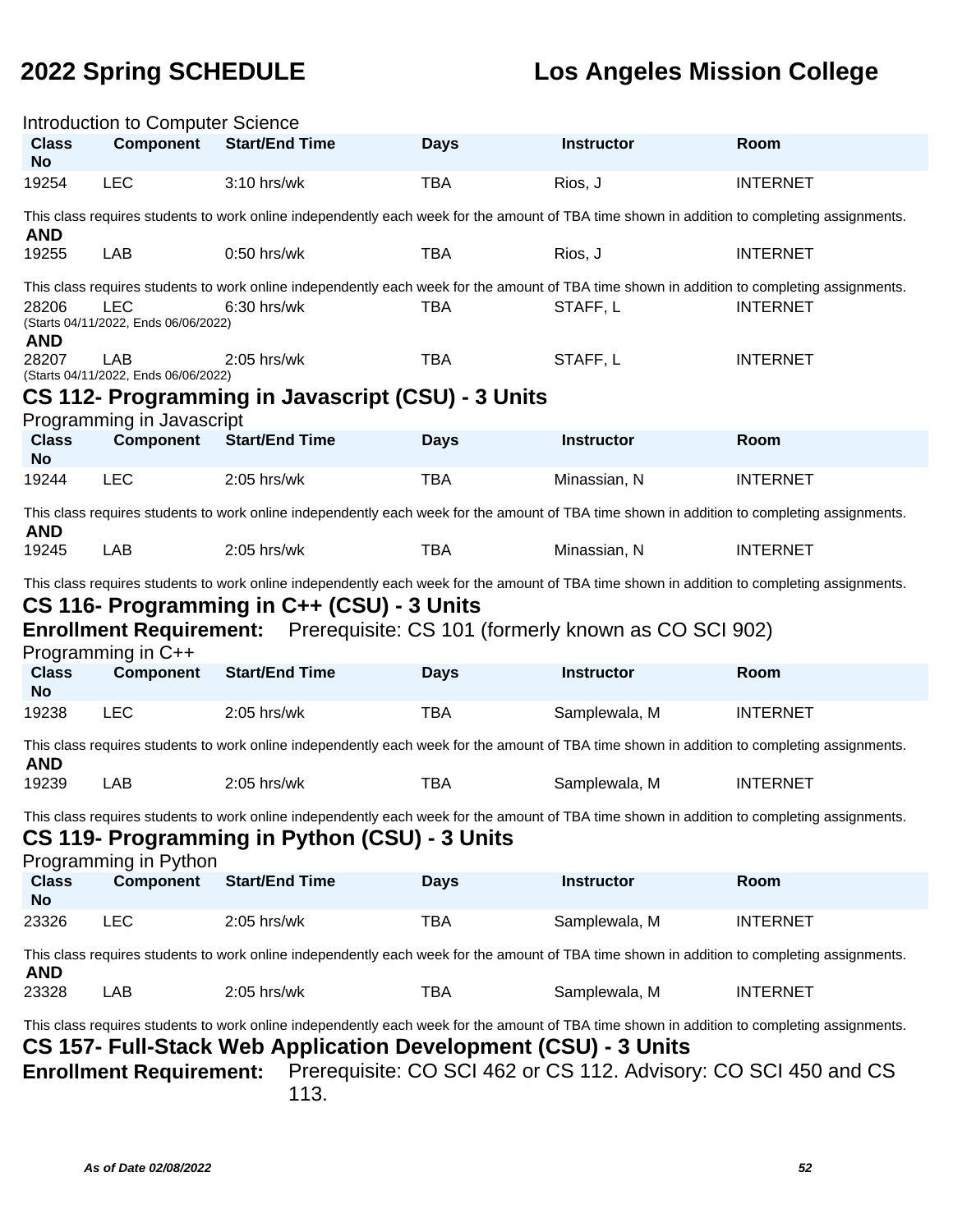|                                  |                                                                                                                                                                                                                                                                                                              | <b>Full-Stack Web Application Development</b>                                                                                               |             |                   |                  |  |  |
|----------------------------------|--------------------------------------------------------------------------------------------------------------------------------------------------------------------------------------------------------------------------------------------------------------------------------------------------------------|---------------------------------------------------------------------------------------------------------------------------------------------|-------------|-------------------|------------------|--|--|
| <b>Class</b><br><b>No</b>        | <b>Component</b>                                                                                                                                                                                                                                                                                             | <b>Start/End Time</b>                                                                                                                       | <b>Days</b> | <b>Instructor</b> | Room             |  |  |
| 19246                            | <b>LEC</b>                                                                                                                                                                                                                                                                                                   | $2:05$ hrs/wk                                                                                                                               | <b>TBA</b>  | Minassian, N      | <b>INTERNET</b>  |  |  |
| <b>AND</b>                       |                                                                                                                                                                                                                                                                                                              | This class requires students to work online independently each week for the amount of TBA time shown in addition to completing assignments. |             |                   |                  |  |  |
| 19247                            | LAB                                                                                                                                                                                                                                                                                                          | $2:05$ hrs/wk                                                                                                                               | <b>TBA</b>  | Minassian, N      | <b>INTERNET</b>  |  |  |
|                                  | This class requires students to work online independently each week for the amount of TBA time shown in addition to completing assignments.<br>CS 213- Advanced Programming in Java (UC/CSU) - 3 Units<br>Enrollment Requirement: Prerequisites: CS 113 or CS 114 or CS 116.<br>Advanced Programming in Java |                                                                                                                                             |             |                   |                  |  |  |
| <b>Class</b><br><b>No</b>        | Component                                                                                                                                                                                                                                                                                                    | <b>Start/End Time</b>                                                                                                                       | <b>Days</b> | <b>Instructor</b> | Room             |  |  |
| 19240                            | <b>LEC</b>                                                                                                                                                                                                                                                                                                   | 10:15 am - 12:20 pm<br>You may select either CS 213 or CS 216 for transfer COMP 122.                                                        | Τ           | Samplewala, M     | <b>INST 2007</b> |  |  |
| 10 of 10 LAMC ICVD<br><b>AND</b> |                                                                                                                                                                                                                                                                                                              | This class requires students to work online independently each week for the amount of TBA time shown in addition to completing assignments. |             |                   |                  |  |  |
| 19241                            | LAB                                                                                                                                                                                                                                                                                                          | $2:05$ hrs/wk<br>You may select either CS 213 or CS 216 for transfer COMP 122.                                                              | TBA         | Samplewala, M     | <b>INTERNET</b>  |  |  |
|                                  |                                                                                                                                                                                                                                                                                                              | This class requires students to work online independently each week for the amount of TBA time shown in addition to completing assignments. |             |                   |                  |  |  |
| 26109<br><b>AND</b>              | <b>LEC</b>                                                                                                                                                                                                                                                                                                   | 10:15 am - 12:20 pm                                                                                                                         | т           | Samplewala, M     | <b>ZOOM</b>      |  |  |
| 26110                            | LAB                                                                                                                                                                                                                                                                                                          | $2:05$ hrs/wk                                                                                                                               | TBA         | Samplewala, M     | <b>INTERNET</b>  |  |  |

# **Culinary Arts**

#### **CLN ART 050- Sanitation And Safety (CSU) - 2 Units**

An introduction to the basic principles of sanitation, safety, work simplification, and use and care of institutional food service equipment. Emphasis is on the importance of proper employee training practices as related to food safety. ServSafe Food Handler's Manager Certification will be obtained upon successfully passing exam.

| <b>Class</b><br><b>No</b>                                                                                                          | <b>Component</b>                                                                                                                           | <b>Start/End Time</b> | <b>Days</b> | <b>Instructor</b> | <b>Room</b> |  |  |  |
|------------------------------------------------------------------------------------------------------------------------------------|--------------------------------------------------------------------------------------------------------------------------------------------|-----------------------|-------------|-------------------|-------------|--|--|--|
| 10411                                                                                                                              | LEC.                                                                                                                                       | $8:00$ am - $8:50$ am | MTWTh       | Equaras, L J      | CAI 230     |  |  |  |
| Requires attendance at the New Student Orientation on January 25, 2022 from 10:00am -11:30am in CAI Arroyo Rooms 1-3. Students are |                                                                                                                                            |                       |             |                   |             |  |  |  |
|                                                                                                                                    | recommended to order textbooks, uniforms, and a knife kit in advance and to be prepared and in full uniform for the first week of classes. |                       |             |                   |             |  |  |  |

This class requires students to work online independently each week for the amount of TBA time shown in addition to completing assignments. 28 of 28 LAMC ICVD

(Starts 02/07/2022, Ends 03/30/2022)

16069 LEC 8:00 am - 8:50 am MTWTh George, P CAI 230 Requires attendance at the New Student Orientation on January 25, 2022 from 10:00am -11:30am in CAI Arroyo Rooms 1-3. Students are recommended to order textbooks, uniforms, and a knife kit in advance and to be prepared and in full uniform for the first week of classes.

This class requires students to work online independently each week for the amount of TBA time shown in addition to completing assignments. 25 of 25 LAMC ICVD

(Starts 04/11/2022, Ends 06/06/2022)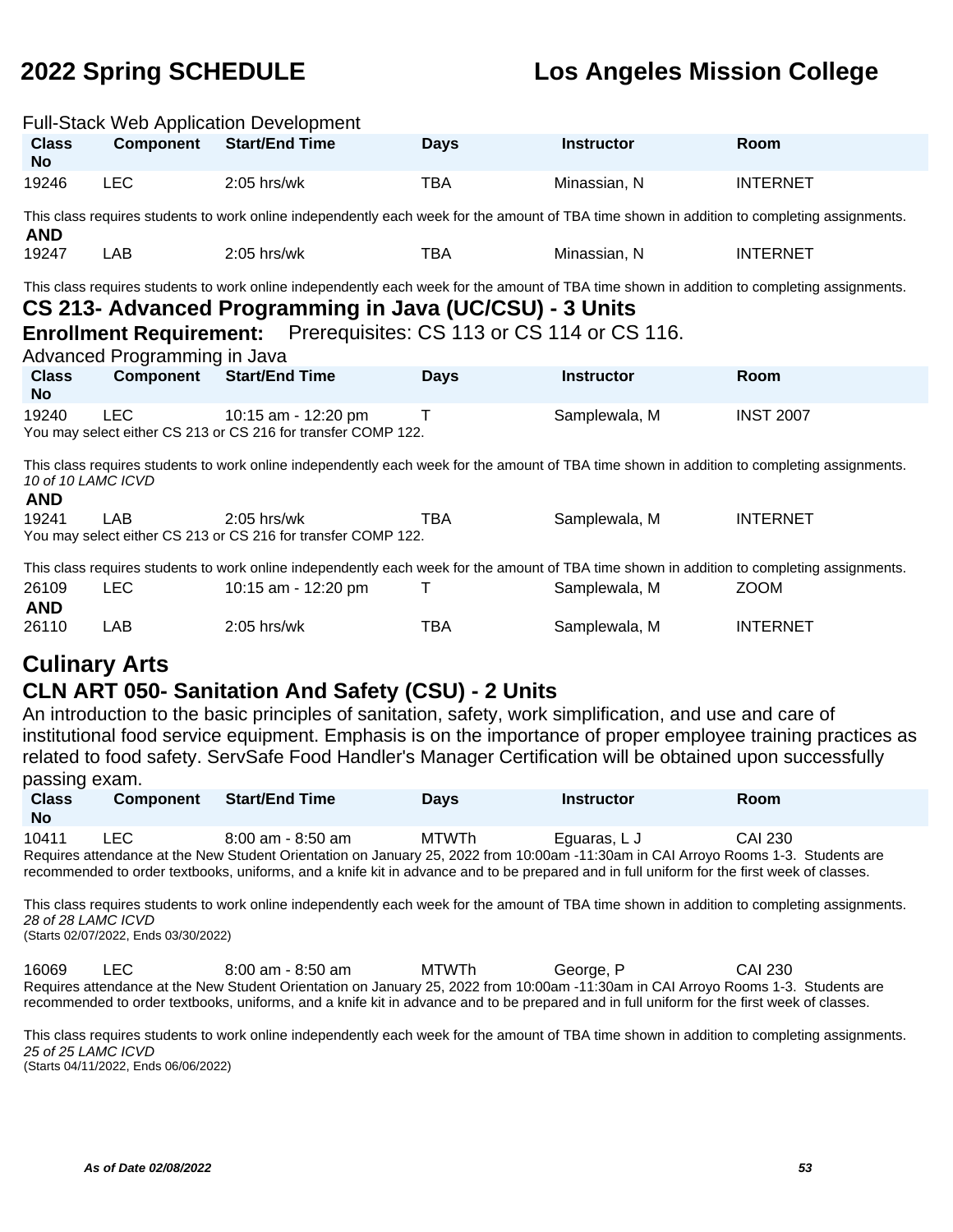| 27249 | LEC.                                | $9:00$ am - $9:50$ am | ThF | Luna, A | <b>VERD-HS</b> |
|-------|-------------------------------------|-----------------------|-----|---------|----------------|
|       | This class is closed to the public. |                       |     |         |                |
|       |                                     |                       |     |         |                |
|       |                                     |                       |     |         |                |

28344 LEC 1:00 pm - 1:50 pm MTh Luna, A CAMP KILP Class is offered at a probation campus in Malibu; must have current TB and background clearance.

23590 LEC 2:05 hrs/wk TBA Eguaras, LJ INTERNET Requires attendance at the New Student Orientation on January 25, 2022 from 10:00am -11:30am in CAI Arroyo Rooms 1-3. Students are recommended to order textbooks, uniforms, and a knife kit in advance and to be prepared and in full uniform for the first week of classes.

#### **CLN ART 060- Culinary Arts Orientation & Techniques (CSU) - 4 Units Enrollment Requirement:** Corequisite: CLN ART 50

Students will be introduced to culinary theories and develop skills in knife handling, food fabrication, ingredient identification, proper use of small and large equipment, use of recipe weights and measures, recipe development and cooking fundamentals. Students will apply history, description, and interrelationships of the hospitality industries with an emphasis on the multifaceted food service industry. Introduction to the world of commercial food production.

| <b>Class</b><br><b>No</b>                 | <b>Component</b>                                   | <b>Start/End Time</b>                                                                                                                                                                                                                                                                                                                                                | <b>Days</b>  | <b>Instructor</b> | <b>Room</b>    |
|-------------------------------------------|----------------------------------------------------|----------------------------------------------------------------------------------------------------------------------------------------------------------------------------------------------------------------------------------------------------------------------------------------------------------------------------------------------------------------------|--------------|-------------------|----------------|
| 10615<br>20 of 20 LAMC ICVD<br><b>AND</b> | <b>LEC</b><br>(Starts 02/07/2022, Ends 03/30/2022) | $9:00$ am - $9:50$ am<br>Requires attendance at the New Student Orientation on January 25, 2022 from 10:00am -11:30am in CAI Arroyo Rooms 1-3. Students are<br>recommended to order textbooks, uniforms, and a knife kit in advance and to be prepared and in full uniform for the first week of classes.                                                            | <b>MTWTh</b> | Eguaras, L J      | <b>CAI 228</b> |
| 10621                                     | LAB<br>(Starts 02/07/2022, Ends 03/30/2022)        | 10:00 am - 1:20 pm<br>Requires attendance at the New Student Orientation on January 25, 2022 from 10:00am -11:30am in CAI Arroyo Rooms 1-3. Students are<br>recommended to order textbooks, uniforms, and a knife kit in advance and to be prepared and in full uniform for the first week of classes.                                                               | MTWTh        | Eguaras, L J      | <b>MOD KIT</b> |
| 17543<br>20 of 20 LAMC ICVD<br><b>AND</b> | <b>LEC</b><br>(Starts 04/11/2022, Ends 06/06/2022) | $9:00$ am - $9:50$ am<br>Requires attendance at the New Student Orientation on January 25, 2022 from 10:00am -11:30am in CAI Arroyo Rooms 1-3. Students are<br>recommended to order textbooks, uniforms, and a knife kit in advance and to be prepared and in full uniform for the first week of classes.                                                            | <b>MTWTh</b> | Eguaras, L J      | <b>CAI 228</b> |
| 17544                                     | LAB<br>(Starts 04/11/2022, Ends 06/06/2022)        | 10:00 am - 1:10 pm<br>Requires attendance at the New Student Orientation on January 25, 2022 from 10:00am -11:30am in CAI Arroyo Rooms 1-3. Students are<br>recommended to order textbooks, uniforms, and a knife kit in advance and to be prepared and in full uniform for the first week of classes.                                                               | MTWTh        | Eguaras, L J      | <b>MOD KIT</b> |
| 19212<br>20 of 20 LAMC ICVD<br><b>AND</b> | <b>LEC</b>                                         | 9:05 pm - 9:55 pm<br>Requires attendance at the New Student Orientation on January 25, 2022 from 10:00am -11:30am in CAI Arroyo Rooms 1-3. Students are<br>recommended to order textbooks, uniforms, and a knife kit in advance and to be prepared and in full uniform for the first week of classes.                                                                | MW           | Luna. A           | <b>CAI 228</b> |
| 19213                                     | LAB                                                | 5:40 pm - 8:50 pm<br>Requires attendance at the New Student Orientation on January 25, 2022 from 10:00am -11:30am in CAI Arroyo Rooms 1-3. Students are<br>recommended to order textbooks, uniforms, and a knife kit in advance and to be prepared and in full uniform for the first week of classes.<br><b>CLN ART 101- Culinary Fundamentals I (CSU) - 4 Units</b> | <b>MW</b>    | Luna, A           | <b>MOD KIT</b> |

#### **Enrollment Requirement:** Prerequisite: CLN ART 060

Introduction to culinary fundamentals and techniques for basic food preparation is learned and experienced. Culinary arts basics and foundations, including classic knife cuts, mother sauces, soups, basic cooking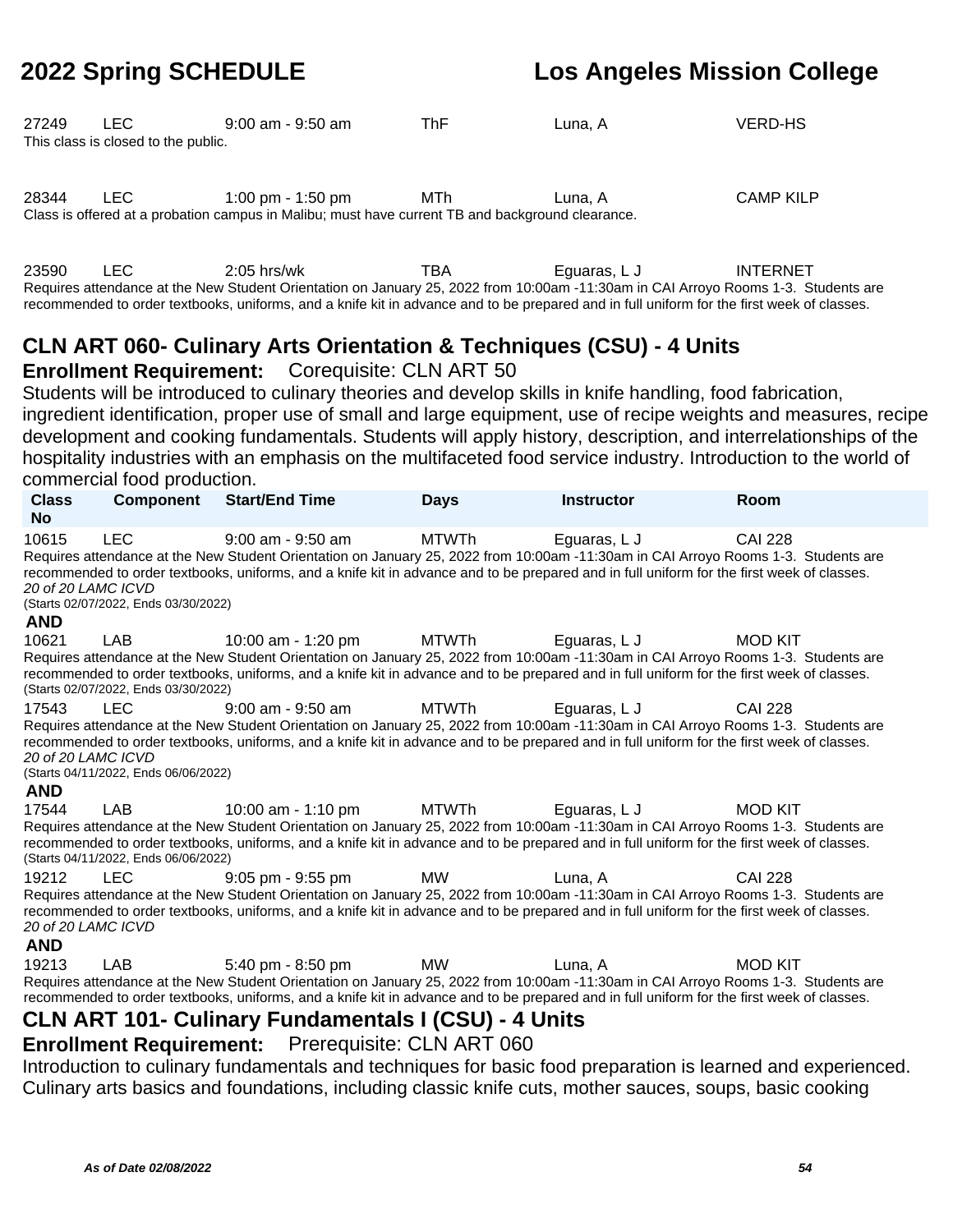methods, terminology, equipment, measurements, culinary math and ingredients is covered. Students will be on rotation in the Mission Cafe/Servery to enhance their experience in a real environment setting.

| <b>Class</b><br>No.                       | Component                                          | <b>Start/End Time</b>               | <b>Days</b>  | <b>Instructor</b> | <b>Room</b>     |
|-------------------------------------------|----------------------------------------------------|-------------------------------------|--------------|-------------------|-----------------|
| 10678<br>20 of 20 LAMC ICVD               | <b>LEC</b><br>(Starts 04/11/2022, Ends 06/06/2022) | 10:25 am - 11:15 am                 | <b>MTWTh</b> | Silva, JT         | <b>CAI 227</b>  |
| <b>AND</b><br>10686                       | LAB<br>(Starts 04/11/2022, Ends 06/06/2022)        | $7:00$ am - 10:10 am                | <b>MTWTh</b> | Silva, JT         | <b>PROD KIT</b> |
| 10699<br>20 of 20 LAMC ICVD<br><b>AND</b> | LEC.<br>(Starts 02/07/2022, Ends 03/30/2022)       | 10:25 am - 11:15 am                 | <b>MTWTh</b> | Silva, JT         | <b>CAI 227</b>  |
| 10707                                     | LAB<br>(Starts 02/07/2022, Ends 03/30/2022)        | 7:00 am - 10:20 am                  | <b>MTWTh</b> | Silva, JT         | <b>PROD KIT</b> |
| 23591<br>20 of 20 LAMC ICVD<br><b>AND</b> | <b>LEC</b>                                         | $9:05$ pm - $9:55$ pm               | TTh          | Kim, T            | <b>CAI 228</b>  |
| 23592                                     | LAB                                                | $5:40 \text{ pm} - 8:50 \text{ pm}$ | TTh          | Kim, T            | <b>MOD KIT</b>  |

#### **CLN ART 102- Culinary Fundamentals II (CSU) - 4 Units**

#### **Enrollment Requirement:** Prerequisite: CLN ART 101

Introduction to breakfast and lunch cookery. Students will prepare breakfast and lunch items. Students will be part of a rotation in the Mission Cafe (AKA The Servery) and rotate all throughout the stations in the cafe. Student will cover culinary management, supervision, leadership, customer service, communication,

teamwork and time management.

| <b>Class</b><br><b>No</b>   | <b>Component</b>                             | <b>Start/End Time</b> | <b>Days</b>  | <b>Instructor</b> | Room            |
|-----------------------------|----------------------------------------------|-----------------------|--------------|-------------------|-----------------|
| 23597<br>25 of 25 LAMC ICVD | LEC.<br>(Starts 02/07/2022, Ends 03/30/2022) | $10:00$ am - 10:50 am | <b>MTWTh</b> | Sanchez, J S      | CAI 232         |
| <b>AND</b>                  |                                              |                       |              |                   |                 |
| 23598                       | LAB                                          | 11:00 am - 2:20 pm    | <b>MTWTh</b> | Sanchez, J S      | <b>PROD KIT</b> |
|                             | (Starts 02/07/2022, Ends 03/30/2022)         |                       |              |                   |                 |
| 10750                       | LEC.                                         | 10:00 am - 10:50 am   | MTWTh        | Sanchez, J S      | <b>CAI 232</b>  |
| 25 of 25 LAMC ICVD          |                                              |                       |              |                   |                 |
|                             | (Starts 04/11/2022, Ends 06/06/2022)         |                       |              |                   |                 |
| <b>AND</b>                  |                                              |                       |              |                   |                 |
| 10756                       | LAB<br>(Starts 04/11/2022, Ends 06/06/2022)  | 11:00 am - 2:10 pm    | MTWTh        | Sanchez, J S      | <b>PROD KIT</b> |

#### **CLN ART 103- Culinary Nutrition (CSU) - 2 Units**

Fundamental culinary nutrition principles and theories for various groups are investigated. Healthy foods, pleasing to the eyes and the palate, will be prepared to cater to the growing number of health-minded customers. Recipe and menu development including ingredient selection and cooking techniques will be discussed. Special diets such as low fat, low sodium, diabetic, gluten-free and caloric intake will be discussed. **Class No Component Start/End Time Days Instructor Room**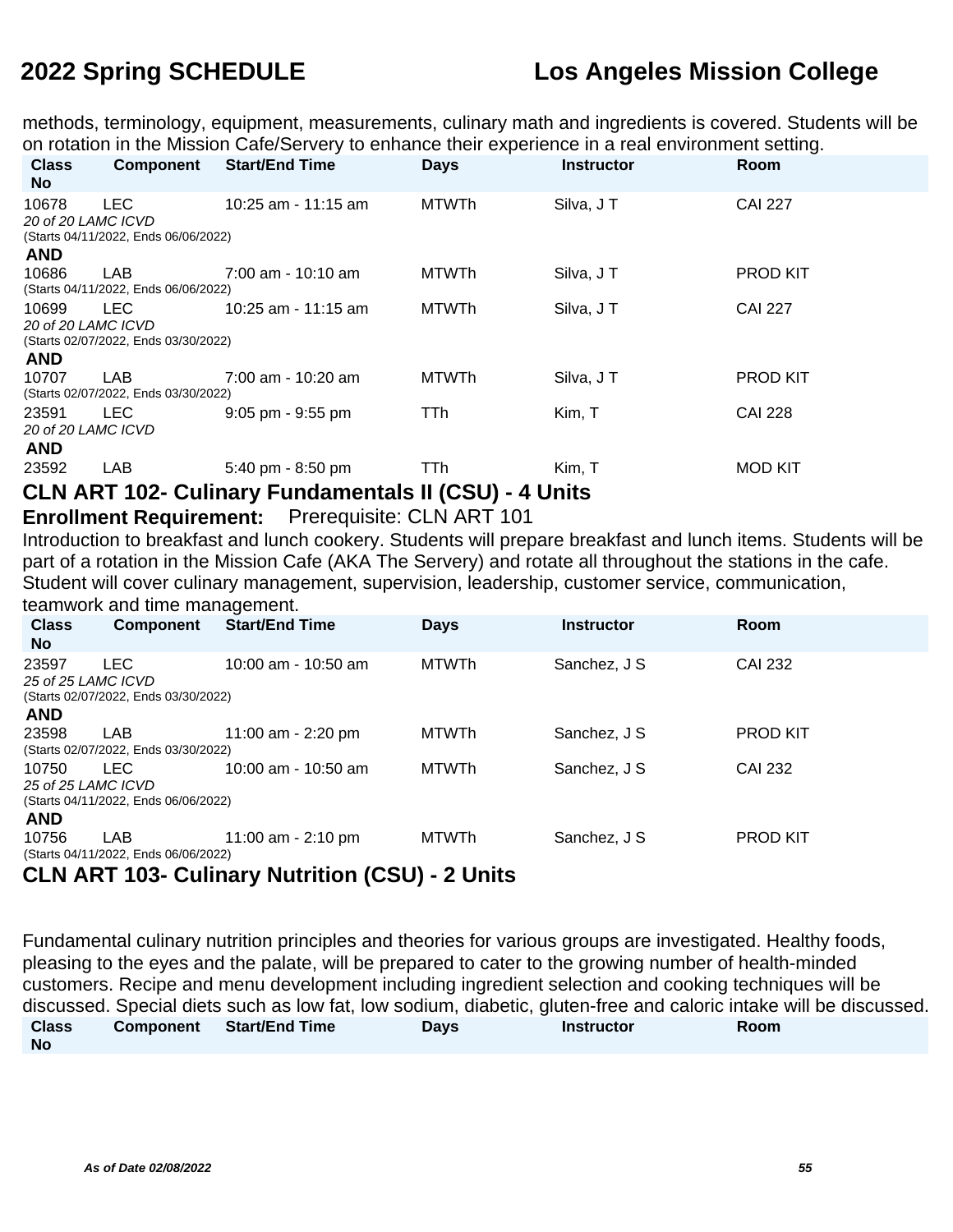| 27254 | LEC.<br>This class is closed to the public. | 9:00 am - 9:50 am | МW  | Luna. A      | <b>VERD-HS</b>  |
|-------|---------------------------------------------|-------------------|-----|--------------|-----------------|
| 10776 | LEC.                                        | $2:05$ hrs/wk     | TBA | Eguaras, L J | <b>INTERNET</b> |

This class requires students to work online independently each week for the amount of TBA time shown in addition to completing assignments.

### **CLN ART 104- Dining Room & Beverage Management (CSU) - 4 Units**

#### **Enrollment Requirement:** Prerequisite: CLN ART 102

Instruction and practical training covers all aspects of FOH/Dining Room service and Beverage Management in restaurants. This includes food and cash controls, POS systems, dining room service styles and dining area merchandising. Receptions, banquets, buffets are covered from the busperson to Maitre d' positions. Special event presentations included with wine serving techniques.

| <b>Class</b><br><b>No</b>   | <b>Component</b> | <b>Start/End Time</b>                                     | <b>Days</b> | <b>Instructor</b> | Room       |  |
|-----------------------------|------------------|-----------------------------------------------------------|-------------|-------------------|------------|--|
| 10798<br>25 of 25 LAMC ICVD | LEC              | 9:45 am - 10:35 am                                        | <b>MW</b>   | Padron, M         | CAI 230    |  |
| <b>AND</b><br>10804         | LAB              | 10:50 am - 2:00 pm<br>ALLIADT JAF Mexic Districts Alliste | <b>MW</b>   | Villegas, R       | EXE DIN RM |  |

#### **CLN ART 105- Menu Planning - 2 Units**

Examines the fundamentals of menu planning using the menu as a tool for ordering, selection and procurement of food and beverage items. Menu, labor, and facility computer generated cost analysis and percentages will be addressed. Emphasis is placed on developing the skills necessary to effectively create a professional menu. Provides training in duties and functions of the professional food buyer working in purchasing capacity.

| <b>Class</b><br><b>No</b> | <b>Component</b> | <b>Start/End Time</b> | Days | Instructor   | <b>Room</b>     |
|---------------------------|------------------|-----------------------|------|--------------|-----------------|
| 10813                     | LEC              | $4:15$ hrs/wk         | TBA  | Equaras, L J | <b>INTERNET</b> |

This class requires students to work online independently each week for the amount of TBA time shown in addition to completing assignments. (Starts 02/07/2022, Ends 03/30/2022)

### **CLN ART 106- Purchasing & Receiving (CSU) - 3 Units**

### **Enrollment Requirement:** Prerequisite: CLN ART 101

Provides training in duties and functions of the professional food buyer. Basic information on sources, grades, quality, and standards for selecting food items. Points stressed are specifications for: receiving, storing,

|                             | issuing procedures, cost and operational expenses, and seasonal variations. |                                                                                   |             |                   |             |  |  |  |
|-----------------------------|-----------------------------------------------------------------------------|-----------------------------------------------------------------------------------|-------------|-------------------|-------------|--|--|--|
| <b>Class</b><br><b>No</b>   | <b>Component</b>                                                            | <b>Start/End Time</b>                                                             | <b>Days</b> | <b>Instructor</b> | <b>Room</b> |  |  |  |
| 10821<br>25 of 25 LAMC ICVD | I FC.                                                                       | 7:45 am - 9:50 am<br>Note: President's Day holiday on Friday, February 18, 2022   |             | Silva, J T        | CAI 230     |  |  |  |
| <b>AND</b><br>10825         | LAB                                                                         | 10:00 am - 12:05 pm<br>Note: President's Day holiday on Friday, February 18, 2022 |             | Silva, J T        | CAI 230     |  |  |  |

### **CLN ART 108- Restaurant Supervision & Training (CSU) - 2 Units**

**Enrollment Requirement:** Prerequisite: CLN ART 101 OR PROFBKG 200

Students are introduced to human resource management and supervision techniques. Students will identify the recruiting process, communication skills, leadership styles, legal issues in the workforce, employee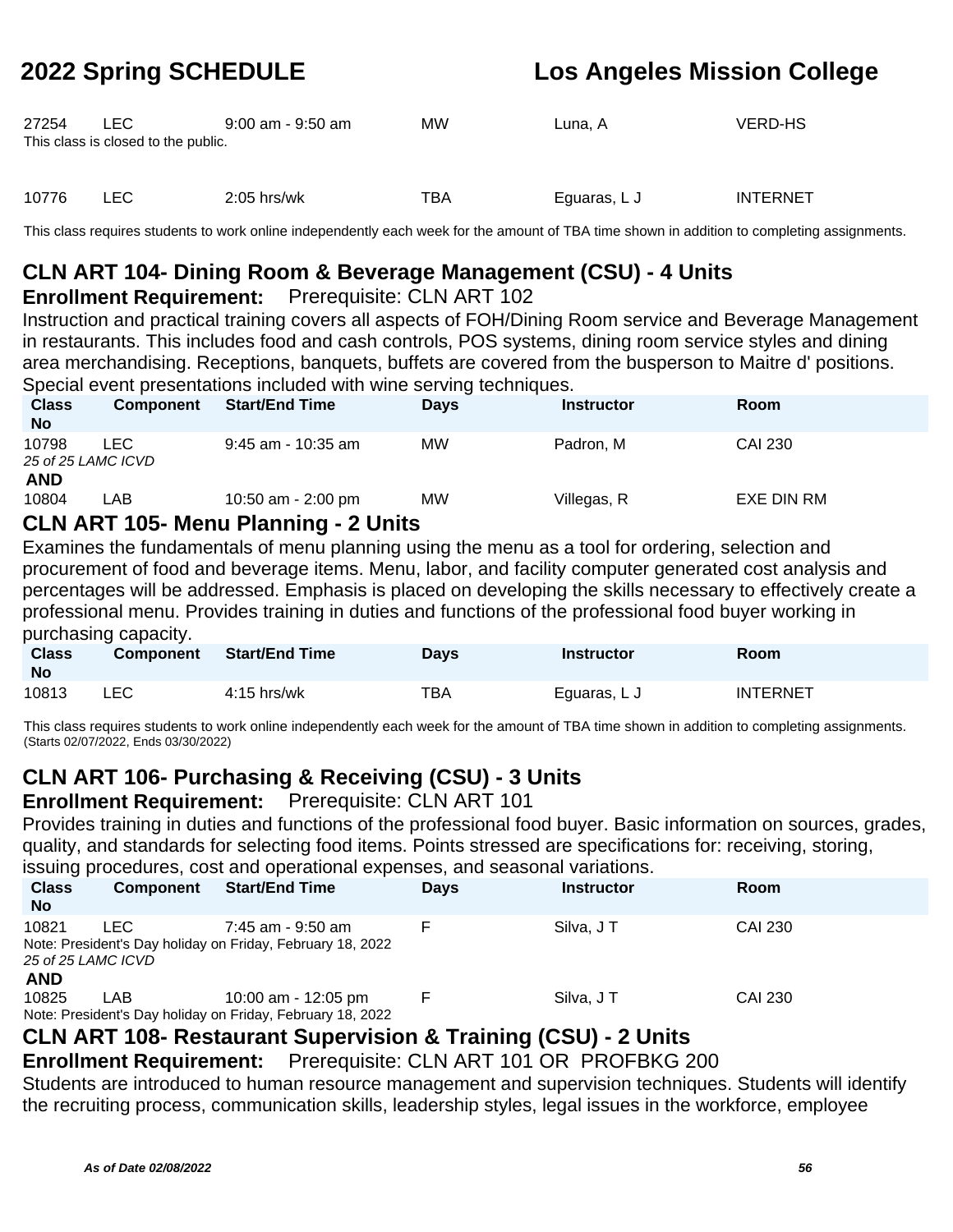motivation and discipline. This course includes problem solving in food service operations and procedures for developing personnel programs and effective labor management relationships.

| <b>Class</b><br><b>No</b> | <b>Component</b> | <b>Start/End Time</b> | Days | Instructor   | <b>Room</b>     |
|---------------------------|------------------|-----------------------|------|--------------|-----------------|
| 10842                     | LEC              | $4:15$ hrs/wk         | тва  | Equaras, L J | <b>INTERNET</b> |

This class requires students to work online independently each week for the amount of TBA time shown in addition to completing assignments. (Starts 04/11/2022, Ends 06/06/2022)

### **CLN ART 109- Principles Of Catering (CSU) - 4 Units**

#### **Enrollment Requirement:** Prerequisite: CLN ART 101

The study of catering sales and operations, including 'hands on' practicum and interpersonal dynamics from production through a catering service. Topics covered include the preparation of a menu, estimating cost and food quantities, planning the room arrangement, the setup of buffet and service tables, and the performance of services. In addition, the allocation of time to prepare, transport, and setup the equipment and food for a catered event are studied.

| <b>Class</b><br><b>No</b> | <b>Component</b>          | <b>Start/End Time</b>                       | <b>Davs</b> | <b>Instructor</b>             | <b>Room</b>      |  |
|---------------------------|---------------------------|---------------------------------------------|-------------|-------------------------------|------------------|--|
| 23599<br><b>AND</b>       | LEC<br>25 of 25 LAMC ICVD | $9:50$ am - 10:40 am                        | TTh         | Brown, S P                    | <b>CAI 230</b>   |  |
| 23600                     | LAB                       | 10:50 am - 12:55 pm                         | TTh         | Brown, S P                    | <b>GARDE MAN</b> |  |
|                           |                           | CLNLADT 440 Culinory Croop Tooppology (CCLN |             | $2$ $\overline{\phantom{a}1}$ |                  |  |

#### **CLN ART 110- Culinary Green Technology (CSU) - 3 Units**

#### **Enrollment Requirement:** Prerequisite: CLN ART 60

Procurement, identification and quality standards of vegetables, fruits, and herbs utilized in a restaurant or culinary setting. Integration of seasonality, grading, post-harvest handling and environmental impacts. Emphasis is on care, watering, fertilizer and weed control of the Organic Herb & Farm Garden by the Culinary Arts Institute and making sure that all products used in the Culinary Arts Institute Bldg. Follows green standards as described by LEED Platinum Certification.s green standards as described by LEED Platinum Certification.

| <b>Class</b><br><b>No</b> | <b>Component</b>            | <b>Start/End Time</b>                                                              | <b>Days</b> | <b>Instructor</b> | <b>Room</b>    |
|---------------------------|-----------------------------|------------------------------------------------------------------------------------|-------------|-------------------|----------------|
| 17637                     | I FC.<br>40 of 40 LAMC ICVD | $7:30$ am - 9:35 am<br>Note: President's Day holiday on Friday, February 18, 2022  |             | Sanchez, J S      | <b>CAI 227</b> |
| <b>AND</b><br>17638       | LAB                         | $9:45$ am - 11:50 am<br>Note: President's Day holiday on Friday, February 18, 2022 |             | Sanchez, J S      | <b>GARDEN</b>  |

### **CLN ART 155- Chefs Training For Apprenticeship II (CSU) - 2 Units**

**Enrollment Requirement:** Prerequisite: CLN ART 102 OR PROFBKG 210

Provides supervised externship opportunity within a selected outside restaurant, hotel or food service establishment who supports the Culinary Arts Institute program. This is a supervised fieldwork experience in the industry and gives hands-on training in food service, catering, fine dining, commercial service, hotel and restaurant establishments. Students learn skills required for job competence.

| <b>Class</b><br><b>No</b>                 | <b>Component</b> | <b>Start/End Time</b> | <b>Davs</b> | <b>Instructor</b> | Room           |
|-------------------------------------------|------------------|-----------------------|-------------|-------------------|----------------|
| 23603<br>25 of 25 LAMC ICVD<br><b>AND</b> | LEC              | 4:25 pm - 5:15 pm     |             | Villegas, R       | <b>CAI 230</b> |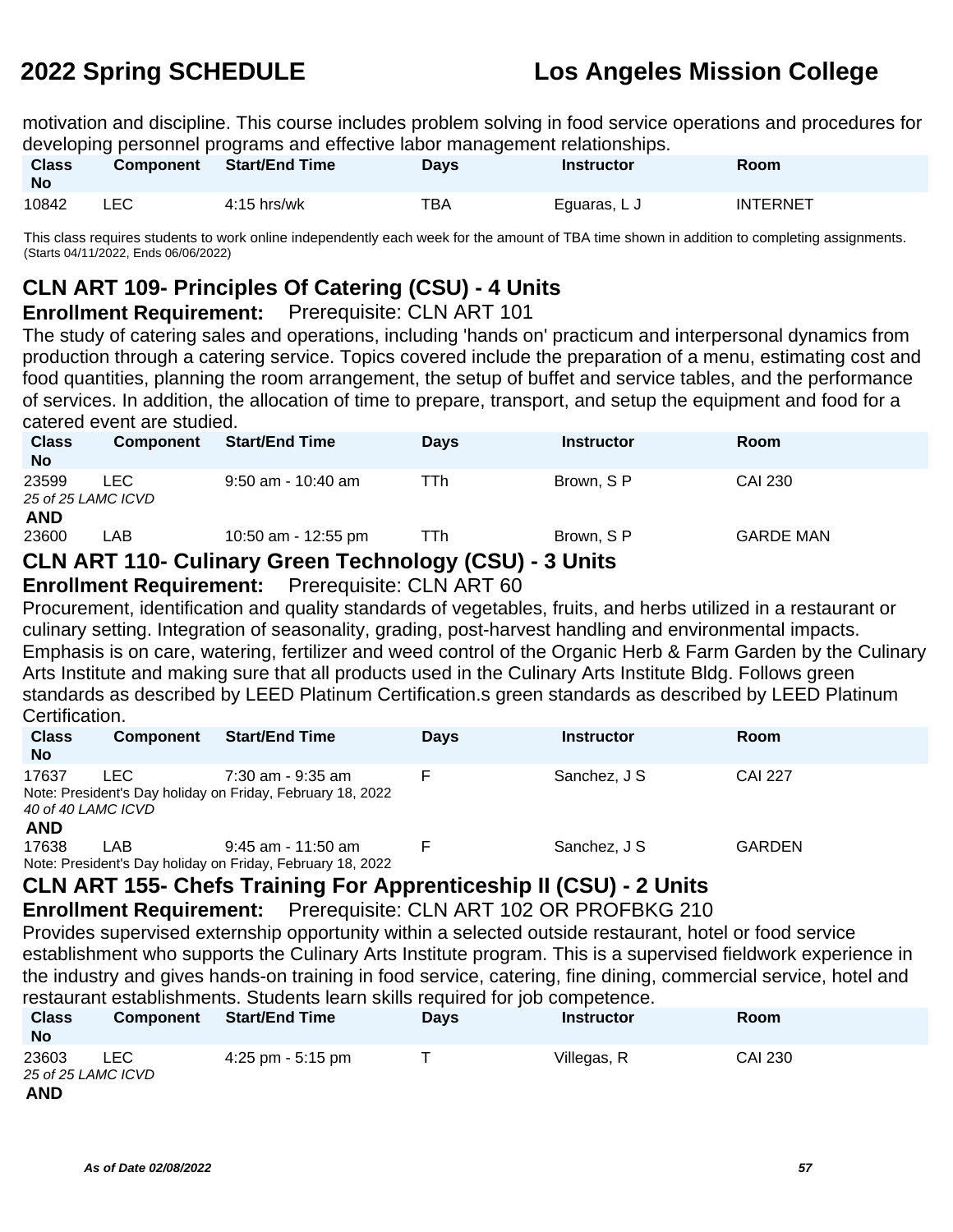| 23604 | LAB | 3:10 hrs/wk | TBA | Villegas, R | INTERNET |
|-------|-----|-------------|-----|-------------|----------|
|       |     |             |     |             |          |

### **Dance Studies DANCEST 805- History And Appreciation Of Dance (UC/CSU) - 3 Units**

Requirement Designation: Meets IGETC 3A CSU C1

This course provides a historical perspective of dance from ritual to contemporary theatrical dance forms. Primarily, this course will focus on how dance reflects the historical, social and political climate of the day.

| <b>Class</b><br>No | Component                               | <b>Start/End Time</b> | <b>Davs</b> | Instructor | Room            |
|--------------------|-----------------------------------------|-----------------------|-------------|------------|-----------------|
| 10714              | <b>LEC</b><br>hojoh@lapiercecollege.edu | $3:10$ hrs/wk         | TBA         | Hojo, H    | <b>INTERNET</b> |

This class requires students to work online independently each week for the amount of TBA time shown in addition to completing assignments.

### **Drafting DRAFT 016- Blueprint Reading I (CSU) - 2 Units**

This course provides instruction in reading and interpretation of materials detailed on blueprints. Symbols, conventions, dimensions, and language used in production and construction are included.

| <b>Class</b><br><b>No</b> |                                                                                                                                                                                     | <b>Component</b> Start/End Time | <b>Days</b> | <b>Instructor</b> | <b>Room</b>     |  |  |  |
|---------------------------|-------------------------------------------------------------------------------------------------------------------------------------------------------------------------------------|---------------------------------|-------------|-------------------|-----------------|--|--|--|
| 28162<br><b>AND</b>       | <b>LEC</b><br>(Starts 04/11/2022, Ends 06/06/2022)                                                                                                                                  | $2:05$ hrs/wk                   | TBA         | Motavvef, M       | <b>INTERNET</b> |  |  |  |
| 28163                     | LAB<br>(Starts 04/11/2022, Ends 06/06/2022)                                                                                                                                         | $4:15$ hrs/wk                   | TBA         | Motavvef, M       | <b>INTERNET</b> |  |  |  |
|                           | <b>Earth Science</b>                                                                                                                                                                |                                 |             |                   |                 |  |  |  |
|                           | <b>EARTH 001- Earth Science (UC/CSU) - 3 Units</b><br>Meets IGETC 5A CSU B1<br><b>Requirement Designation:</b><br><b>Earth Science</b>                                              |                                 |             |                   |                 |  |  |  |
| <b>Class</b><br><b>No</b> | Component                                                                                                                                                                           | <b>Start/End Time</b>           | <b>Days</b> | <b>Instructor</b> | Room            |  |  |  |
| 27027                     | LEC.<br>This class is closed to the public.                                                                                                                                         | 3:30 pm - 4:55 pm               | TTh         | Seemayer, J       | <b>CCEC</b>     |  |  |  |
| 18335<br>ilearn.laccd.edu | <b>LEC</b><br>This class is part of the COLLEGE NOW program.                                                                                                                        | $6:30$ hrs/wk                   | TBA         | Boroon, MH        | <b>INTERNET</b> |  |  |  |
|                           | This class requires students to work online independently each week for the amount of TBA time shown in addition to completing assignments.<br>(Starts 02/07/2022, Ends 03/30/2022) |                                 |             |                   |                 |  |  |  |

| 27536 | $3:10$ hrs/wk | тва |                      | INTERNET |
|-------|---------------|-----|----------------------|----------|
|       |               |     | Seemaver, J<br>----- |          |

### **EARTH 002- Earth Science Laboratory (UC/CSU) - 1 Unit**

Requirement Designation: Meets IGETC 5C CSU B3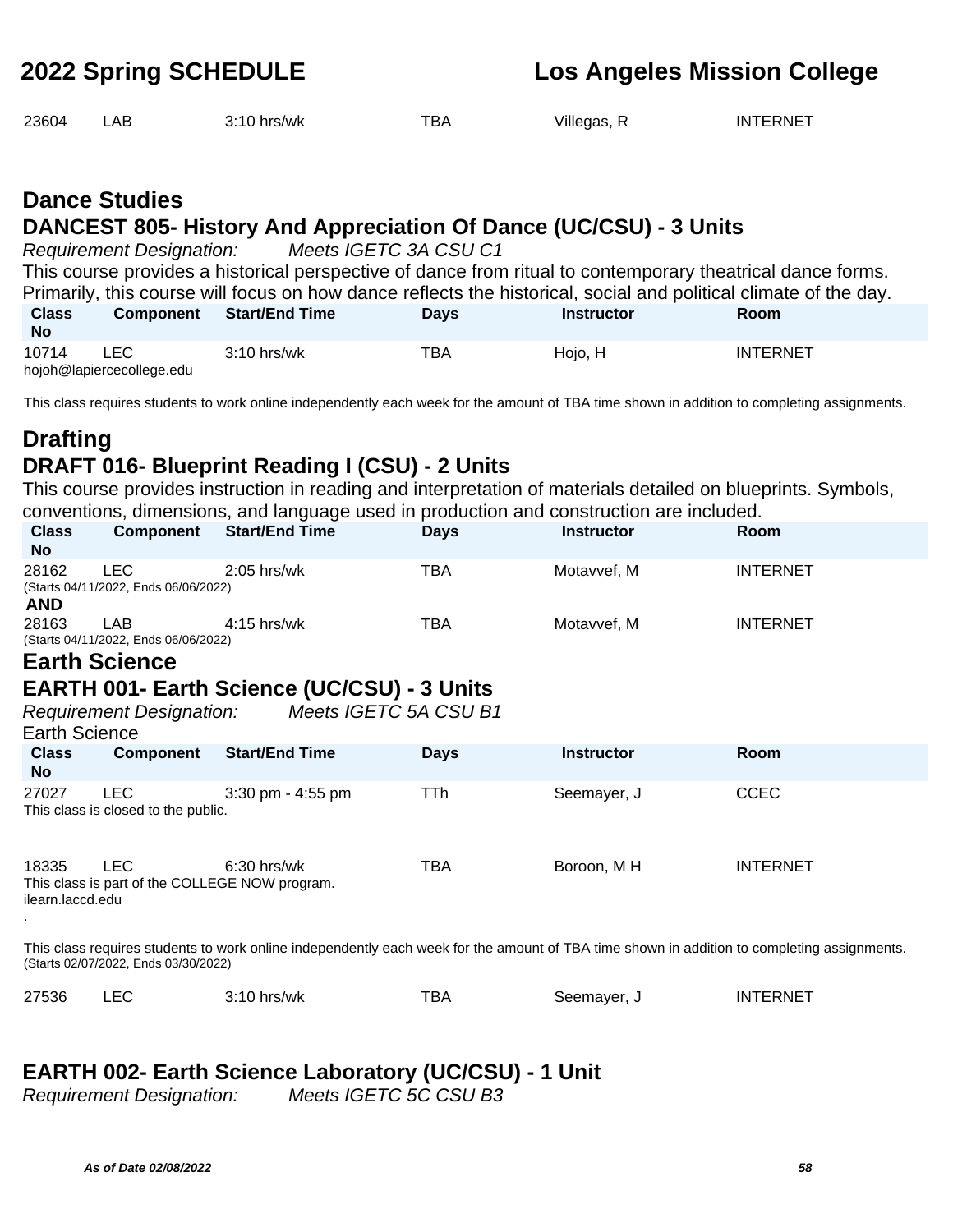#### Earth Science Laboratory

| <b>Class</b><br>No.                                                                                                                                                                 | Component                                                                                                                                                                           | <b>Start/End Time</b>                                                            | <b>Days</b> | <b>Instructor</b> | <b>Room</b>     |  |  |  |
|-------------------------------------------------------------------------------------------------------------------------------------------------------------------------------------|-------------------------------------------------------------------------------------------------------------------------------------------------------------------------------------|----------------------------------------------------------------------------------|-------------|-------------------|-----------------|--|--|--|
| 18336                                                                                                                                                                               | LEC.                                                                                                                                                                                | $0:50$ hrs/wk<br>This class is part of the COLLEGE NOW program. ilearn.laccd.edu | <b>TBA</b>  | Boroon, M H       | <b>INTERNET</b> |  |  |  |
| <b>AND</b>                                                                                                                                                                          | This class requires students to work online independently each week for the amount of TBA time shown in addition to completing assignments.<br>(Starts 04/11/2022, Ends 06/06/2022) |                                                                                  |             |                   |                 |  |  |  |
| 18338<br>ilearn.laccd.edu                                                                                                                                                           | <b>LAB</b><br>This class is part of the COLLEGE NOW program.                                                                                                                        | $5:20$ hrs/wk                                                                    | <b>TBA</b>  | Boroon. M H       | <b>INTERNET</b> |  |  |  |
| This class requires students to work online independently each week for the amount of TBA time shown in addition to completing assignments.<br>(Starts 04/11/2022, Ends 06/06/2022) |                                                                                                                                                                                     |                                                                                  |             |                   |                 |  |  |  |
| 27537                                                                                                                                                                               | LEC.                                                                                                                                                                                | $0:30$ hrs/wk                                                                    | TBA         | Seemayer, J       | <b>INTERNET</b> |  |  |  |

| <b>AND</b> |     |               |     |             |                 |
|------------|-----|---------------|-----|-------------|-----------------|
| 27538      | _AB | $2:30$ hrs/wk | TBA | Seemayer, J | <b>INTERNET</b> |

### **Economics**

#### **ECON 001- Principles Of Economics I (UC/CSU) - 3 Units**

Requirement Designation: Meets IGETC 4B CSU D2 Introductory course in the principles of microeconomic theory, including economic analysis of the firm and resource allocation; analysis of the laws of supply and demand; market structures of the American economy; price theory; current domestic economic problems.

| <b>Class</b><br>No.                                                                                                                         | <b>Component</b>                                  | <b>Start/End Time</b> | <b>Days</b> | <b>Instructor</b> | <b>Room</b>     |  |  |
|---------------------------------------------------------------------------------------------------------------------------------------------|---------------------------------------------------|-----------------------|-------------|-------------------|-----------------|--|--|
| 27066                                                                                                                                       | <b>LEC</b><br>This class is closed to the public. | 10:00 am - 11:25 am   | <b>TTh</b>  | STAFF, L          | <b>CCLA-ASE</b> |  |  |
| 12064<br>40 of 40 LAMC ICVD                                                                                                                 | <b>LEC</b>                                        | 6:50 pm - 10:00 pm    | M           | Prante, TC        | <b>CSB 111</b>  |  |  |
| 12055                                                                                                                                       | LEC.                                              | $3:10$ hrs/wk         | <b>TBA</b>  | Danai, M S        | <b>INTERNET</b> |  |  |
| This class requires students to work online independently each week for the amount of TBA time shown in addition to completing assignments. |                                                   |                       |             |                   |                 |  |  |

| 18359 | $6:30$ hrs/wk                                                   | тва | Espinoza, A | <b>INTERNET</b> |
|-------|-----------------------------------------------------------------|-----|-------------|-----------------|
|       | This class is part of the COLLEGE NOW program. ilearn.laccd.edu |     |             |                 |

This class requires students to work online independently each week for the amount of TBA time shown in addition to completing assignments. (Starts 02/07/2022, Ends 03/30/2022)

| 27734 |                                      | $5:10$ hrs/wk | ТВА | <b>STAFF</b> | <b>INTERNET</b> |
|-------|--------------------------------------|---------------|-----|--------------|-----------------|
|       | (Starts 03/21/2022, Ends 06/06/2022) |               |     |              |                 |

#### **ECON 002- Principles of Economics II (UC/CSU) - 3 Units**

Requirement Designation: Meets IGETC 4B CSU D2

A course in macroeconomics emphasizing aggregative economic analysis, including money and banking, national income determination, business fluctuations, and other topics relevant to macroeconomic analysis.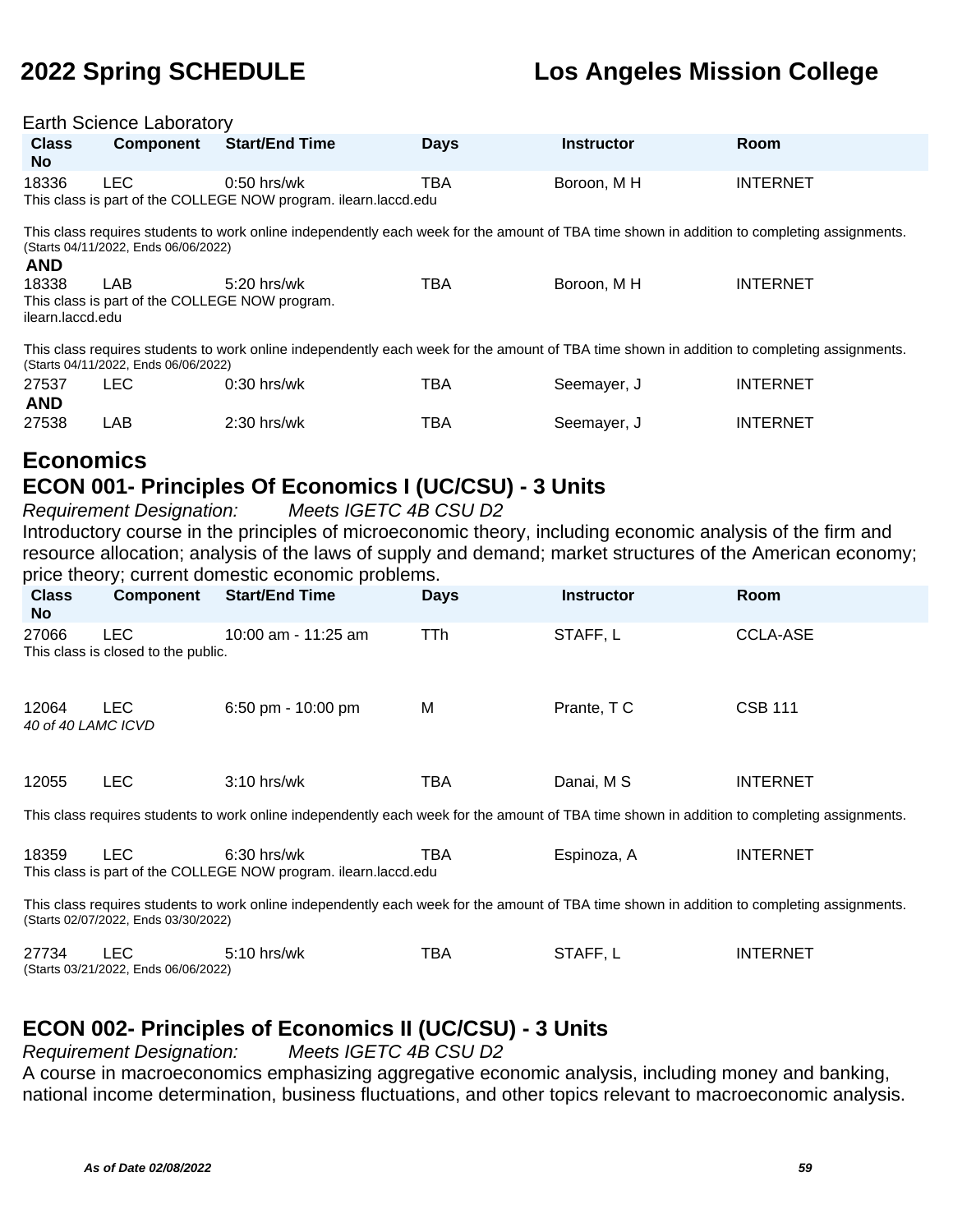| <b>Class</b><br><b>No</b> | <b>Component</b>                                   | <b>Start/End Time</b>                                                                                                                       | <b>Days</b> | <b>Instructor</b> | Room            |
|---------------------------|----------------------------------------------------|---------------------------------------------------------------------------------------------------------------------------------------------|-------------|-------------------|-----------------|
| 12691                     | <b>LEC</b>                                         | 3:10 hrs/wk                                                                                                                                 | <b>TBA</b>  | Danai, M S        | <b>INTERNET</b> |
| 18360                     | <b>LEC</b>                                         | $6:30$ hrs/wk<br>This class is part of the COLLEGE NOW program. ilearn.laccd.edu                                                            | TBA         | Espinoza, A       | <b>INTERNET</b> |
|                           | (Starts 04/11/2022, Ends 06/06/2022)               | This class requires students to work online independently each week for the amount of TBA time shown in addition to completing assignments. |             |                   |                 |
| 27735                     | <b>LEC</b><br>(Starts 03/21/2022, Ends 06/06/2022) | 5:10 hrs/wk                                                                                                                                 | TBA         | STAFF, L          | <b>INTERNET</b> |
| <b>Education</b>          |                                                    |                                                                                                                                             |             |                   |                 |
|                           | Introduction To Teaching                           | EDUC 001- Introduction To Teaching (UC/CSU) - 3 Units                                                                                       |             |                   |                 |
| <b>Class</b><br><b>No</b> | Component                                          | <b>Start/End Time</b>                                                                                                                       | <b>Days</b> | <b>Instructor</b> | Room            |
| 28334                     | <b>LEC</b><br>(Starts 04/11/2022, Ends 06/06/2022) |                                                                                                                                             |             | STAFF, L          | <b>INTERNET</b> |
| 11043                     | <b>LEC</b>                                         | $6:30$ hrs/wk                                                                                                                               | TBA         | Allen, V V        | <b>INTERNET</b> |

This class requires students to work online independently each week for the amount of TBA time shown in addition to completing assignments. (Starts 02/07/2022, Ends 03/30/2022)

### **EDUC 203- Education In American Society (UC/CSU) - 3 Units**

| <b>Education In American Society</b> |                  |                |             |                   |                 |  |  |
|--------------------------------------|------------------|----------------|-------------|-------------------|-----------------|--|--|
| <b>Class</b><br>No                   | <b>Component</b> | Start/End Time | <b>Days</b> | <b>Instructor</b> | <b>Room</b>     |  |  |
| 18772                                | LEC.             | $6:30$ hrs/wk  | TBA         | Allen, V V        | <b>INTERNET</b> |  |  |

This class requires students to work online independently each week for the amount of TBA time shown in addition to completing assignments. (Starts 04/11/2022, Ends 06/06/2022)

#### **EDUC 385- Directed Study - Education (CSU) - 3 Units**

| Directed Study - Education |           |                       |             |                   |                 |  |  |
|----------------------------|-----------|-----------------------|-------------|-------------------|-----------------|--|--|
| <b>Class</b><br><b>No</b>  | Component | <b>Start/End Time</b> | <b>Davs</b> | Instructor        | <b>Room</b>     |  |  |
| 11141                      | LEC       | $3:10$ hrs/wk         | TBA         | Bonilla Hein, D I | <b>INTERNET</b> |  |  |

This class requires students to work online independently each week for the amount of TBA time shown in addition to completing assignments.

# **Engineering Graphics & Design**

#### **EGD TEK 101- Engineering Graphics (CSU) - 3 Units**

This introductory course covers the fundamentals of traditional drafting, descriptive geometry, orthographic projection, graphical communication of technical engineering information and Computer-Aided Drafting (CAD). Topics include freehand drawing, lettering, and theory of orthographic and multi-view projections as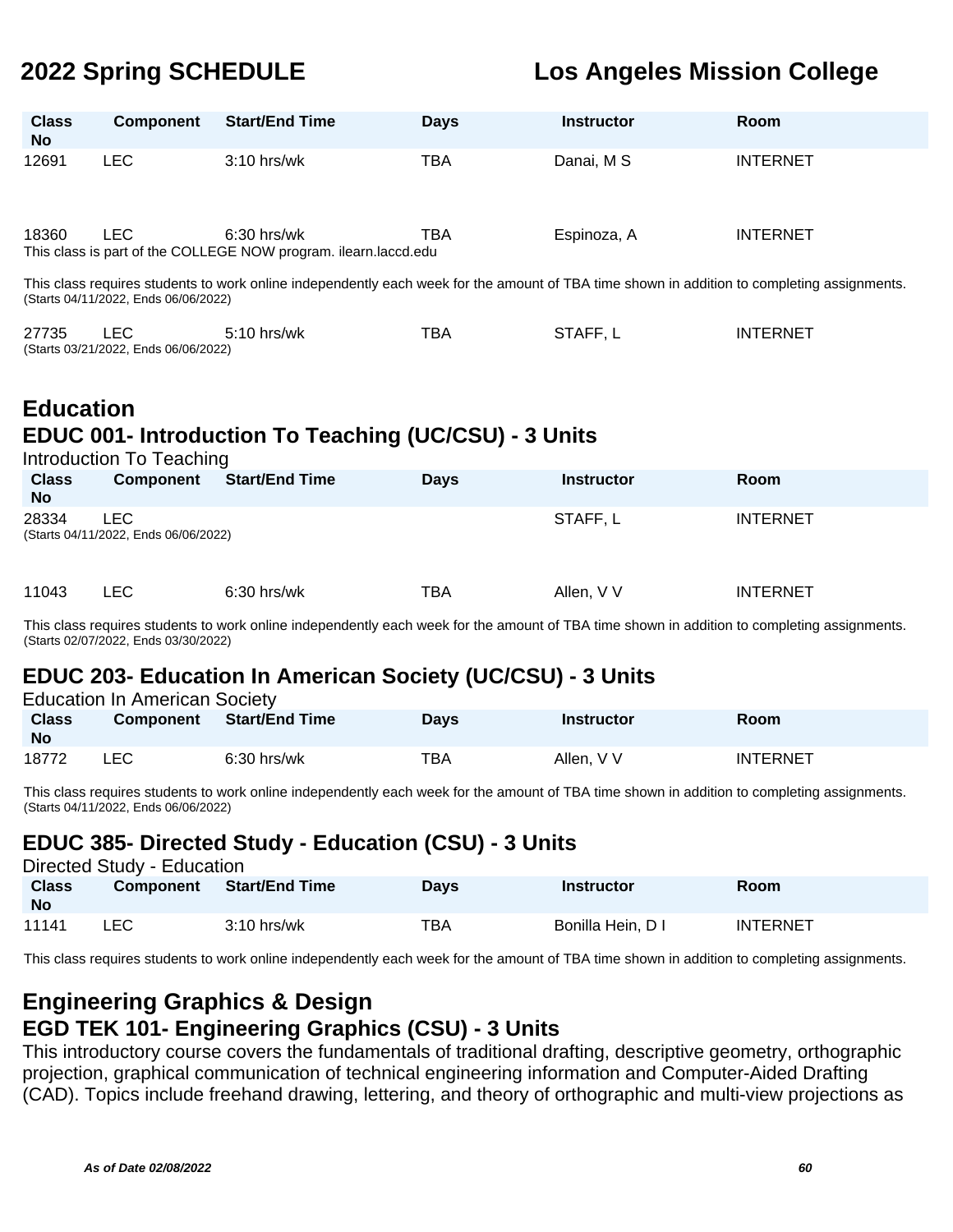well as Coordinate dimensioning and geometric dimensioning and tolerancing (GD&T). An introduction to 2-D CAD software package is presented and instruction includes fundamental tools to be able to create and edit basic drawings by learning and understanding the User Interface of the software. Essential skills developed include creating templates, title blocks, layers, drawing basic geometric objects, using parametric tools, and dimensioning.

| <b>Class</b><br><b>No</b> | <b>Component</b> | <b>Start/End Time</b> | <b>Days</b> | <b>Instructor</b> | Room                                                                                                                                        |  |
|---------------------------|------------------|-----------------------|-------------|-------------------|---------------------------------------------------------------------------------------------------------------------------------------------|--|
| 19353                     | ∟EC-             | $2:05$ hrs/wk         | ТВА         | Gao, EX           | <b>INTERNET</b>                                                                                                                             |  |
|                           |                  |                       |             |                   | This class requires students to work online independently each week for the amount of TBA time shown in addition to completing assignments. |  |

**AND**

19354 LAB 2:05 hrs/wk TBA Gao, E X INTERNET

This class requires students to work online independently each week for the amount of TBA time shown in addition to completing assignments.

#### **EGD TEK 111- 2-D Computer-Aided Drafting (UC/CSU) - 3 Units**

#### **Enrollment Requirement:** Prerequisite: EGD TEK 101

This course is an introductory course in Two-Dimensional Computer-Aided Drafting using AutoCAD. Students learn the basic tools to create and edit a simple drawing. Topics include object construction, object properties, layers, orthographic projections, auxiliary views, parametric tools, basic dimensioning, template building, and plotting.

| <b>Class</b><br><b>No</b> | Component                                   | <b>Start/End Time</b>               | <b>Days</b> | <b>Instructor</b> | <b>Room</b>      |
|---------------------------|---------------------------------------------|-------------------------------------|-------------|-------------------|------------------|
| 26786                     | LEC.<br>This class is closed to the public. | $2:20 \text{ pm} - 3:15 \text{ pm}$ | МW          | Motavvef, M       | ZOOM-HS          |
| <b>AND</b><br>26787       | LAB<br>This class is closed to the public.  | $2:05$ hrs/wk                       | <b>TBA</b>  | Motavvef, M       | <b>INTRNT-HS</b> |

### **Engineering Support**

### **ENG SUP 121- Plane Surveying I (UC/CSU) - 3 Units**

#### **Enrollment Requirement:** Prerequisite: MATH 240 or MATH 240S

This is a beginning course in plane surveying. Topics include horizontal linear measurements using pacing, steel tape, stadia and electronic distance measurement (EDM); circuit and profile differential leveling; measurement of horizontal and vertical angles; computation of azimuth, bearing, latitude, departure and coordinates and area of a traverse; balancing a closed traverse using the compass rule and rotation adjustments of a closed traverse; and introduction to geographic information system (GIS) and global positioning system (GPS). Technical lectures also include topics pertaining to technical writing and presentations. An introductory topic in terrain modeling using Microstation and/or AutoCAD software is demonstrated and field work is also performed including a field demonstration of unmanned aerial systems for mapping and terrain analysis purposes.

| <b>Class</b><br><b>No</b> | <b>Component</b> | <b>Start/End Time</b> | Days | <b>Instructor</b> | Room            |
|---------------------------|------------------|-----------------------|------|-------------------|-----------------|
| 23341                     | ∟EC              | 12:15 pm - 1:15 pm    | TBA  | Rodriguez, J A    | CMS 120         |
| And                       | LEC.             | $1:05$ hrs/wk         |      | Rodriguez, J A    | <b>INTERNET</b> |

This class will be offered in a hybrid format, which requires students to meet in-person, face-to-face with their instructor during the times shown AND to work online during the scheduled times and/or independently each week for the amount of TBA hours shown on schedule in addition to completing assignments. 28 of 28 LAMC ICVD

| AND           |  |
|---------------|--|
| $\sim$ $\sim$ |  |

| 23342<br>LAB<br>8:50 am - 12:00 pm | <b>CMS 023</b><br>Rodriguez, J A |
|------------------------------------|----------------------------------|
|------------------------------------|----------------------------------|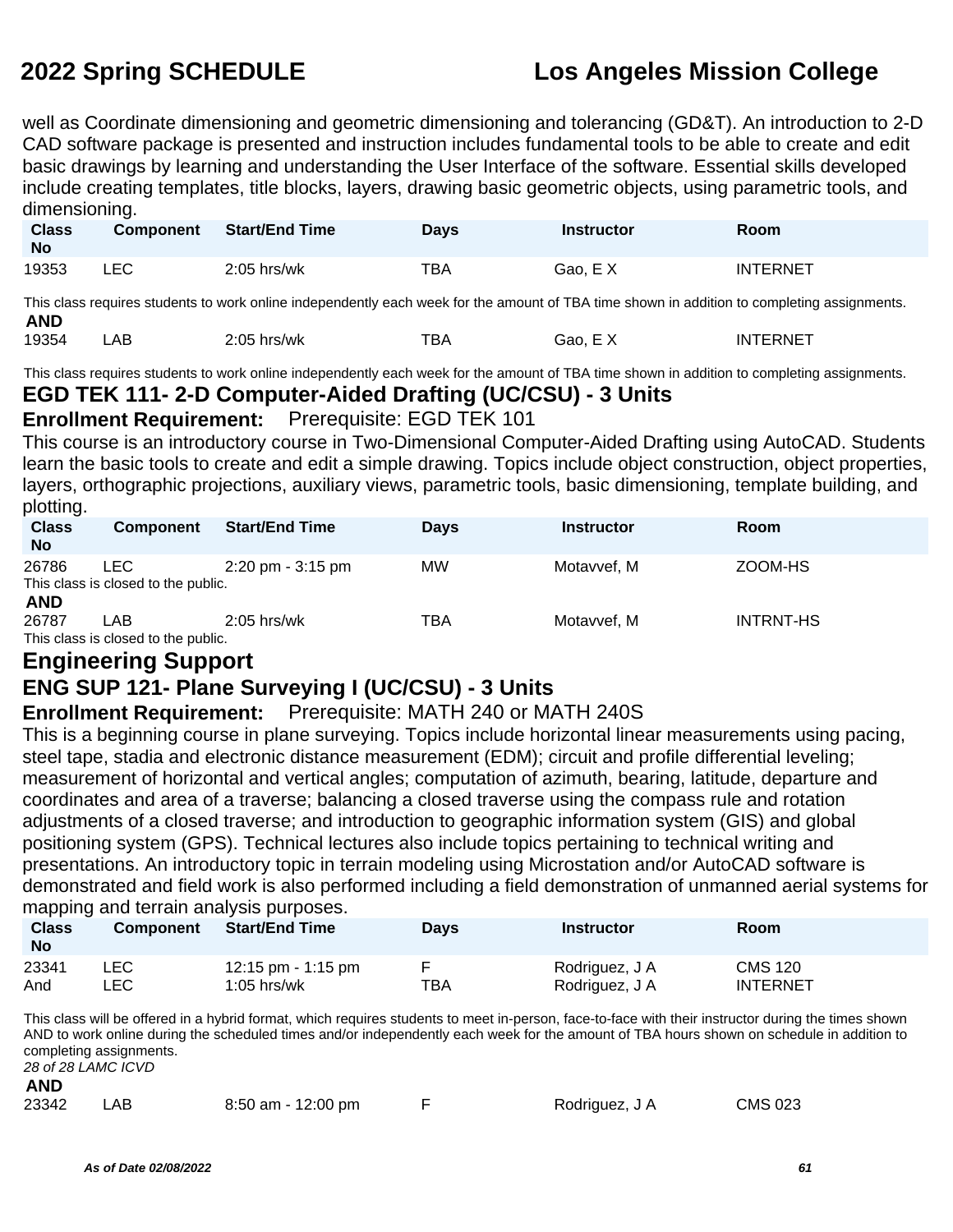This class will be offered in a hybrid format, which requires students to meet in-person, face-to-face with their instructor during the times shown AND to work online during the scheduled times and/or independently each week for the amount of TBA hours shown on schedule in addition to completing assignments.

### **Engineering, General ENG GEN 101- Introduction To Science, Engineering And Technology (UC/CSU) - 2 Units**

This course explores the branches of engineering and engineering technologies, the functions of an engineer and a technologist, and the industries in which they work. Explains the educational pathways and effective strategies for students to reach their full academic and career potentials, by thorough understanding of academia and academic success strategies. Presents an introduction to the methods and tools of engineering problem solving and design including the interface with society, professional and engineering ethics, and lifelong learning. Develops communication skills pertinent to the engineering and engineering technologies professions, through hands-on project(s) and teamwork in diverse environments.

| <b>Class</b><br><b>No</b>   | <b>Component</b> | <b>Start/End Time</b> | <b>Davs</b> | <b>Instructor</b> | <b>Room</b> |
|-----------------------------|------------------|-----------------------|-------------|-------------------|-------------|
| 16474<br>21 of 28 LAMC ICVD | <b>LEC</b>       | 10:00 am - 12:05 pm   | Sa          | Tsang, A          | CMS 023     |

#### **ENG GEN 220- Electrical Circuits I (UC/CSU) - 4 Units**

**Enrollment Requirement:** Prerequisite: PHYSICS 038. Corequisite: MATH 275.

This course covers electric circuit analysis in time and frequency domains, transient, and steady state solutions. Topics include linear circuit analysis techniques, Kirchhoff's Laws, Network Theorems, mesh and nodal analysis, OP amps and amplifiers, Thevenin/Norton equivalents circuits, natural-forced-complete response of RLC circuits, AC circuits, phasors, three phase power, and frequency response and resonance. The laboratory includes experimental verification of the laws of AC and DC circuits, Kirchhoff's laws, and Thevenin's theorem using instruments such as multimeter, oscilloscopes, and signal generators.  $\mu$ ioratory will use National Instruments Laboratory Virtual Engineering Workbench (Laboratory Virtual ELVIS III.

|                       |                  |                       |             |                   | Laboratory will use National Instruments Laboratory Virtual Engineering VVOrkbench (LabVIEVV) with ELVIS II. |
|-----------------------|------------------|-----------------------|-------------|-------------------|--------------------------------------------------------------------------------------------------------------|
| <b>Class</b>          | <b>Component</b> | <b>Start/End Time</b> | <b>Davs</b> | <b>Instructor</b> | <b>Room</b>                                                                                                  |
| <b>No</b>             |                  |                       |             |                   |                                                                                                              |
| 23337                 | LEC.             | 12:15 pm - 1:40 pm    | <b>TTh</b>  | STAFF.L           | CMS 006                                                                                                      |
| 28 of 28 LAMC ICVD    |                  |                       |             |                   |                                                                                                              |
| <b>AND</b>            |                  |                       |             |                   |                                                                                                              |
| 23339                 | LAB              | 1:55 pm $-$ 3:20 pm   | TTh         | STAFF, L          | <b>CMS 006</b>                                                                                               |
| $\Gamma$ is all to be |                  |                       |             |                   |                                                                                                              |

#### **English**

#### **ENGLISH 072- English Bridge (NDA) - 1 Unit**

**Enrollment Requirement:** Corequisite: ENGLISH 101

This intensive, one-unit course prepares the student to succeed in English 28 or 101 by offering an intensive review of grammar, paragraph and essay structure, and rhetorical strategies.

| <b>Class</b><br><b>No</b> | <b>Component</b> | <b>Start/End Time</b>                                                                                             | <b>Davs</b> | <b>Instructor</b> | Room             |
|---------------------------|------------------|-------------------------------------------------------------------------------------------------------------------|-------------|-------------------|------------------|
| 17564                     | LAB              | 10:35 am - 12:00 pm<br>Students must register in ENGLISH 072 first. This class is paired with ENGLISH 101 #17565. | TTh.        | Manalang Lao, A V | <b>INST 2006</b> |
|                           |                  |                                                                                                                   |             |                   |                  |

Recommended for students:

High School GPA < 1.9, Current High School Student, No High School Diploma, a GED, Out of school over 10+ years, or International Students. 28 of 28 LAMC ICVD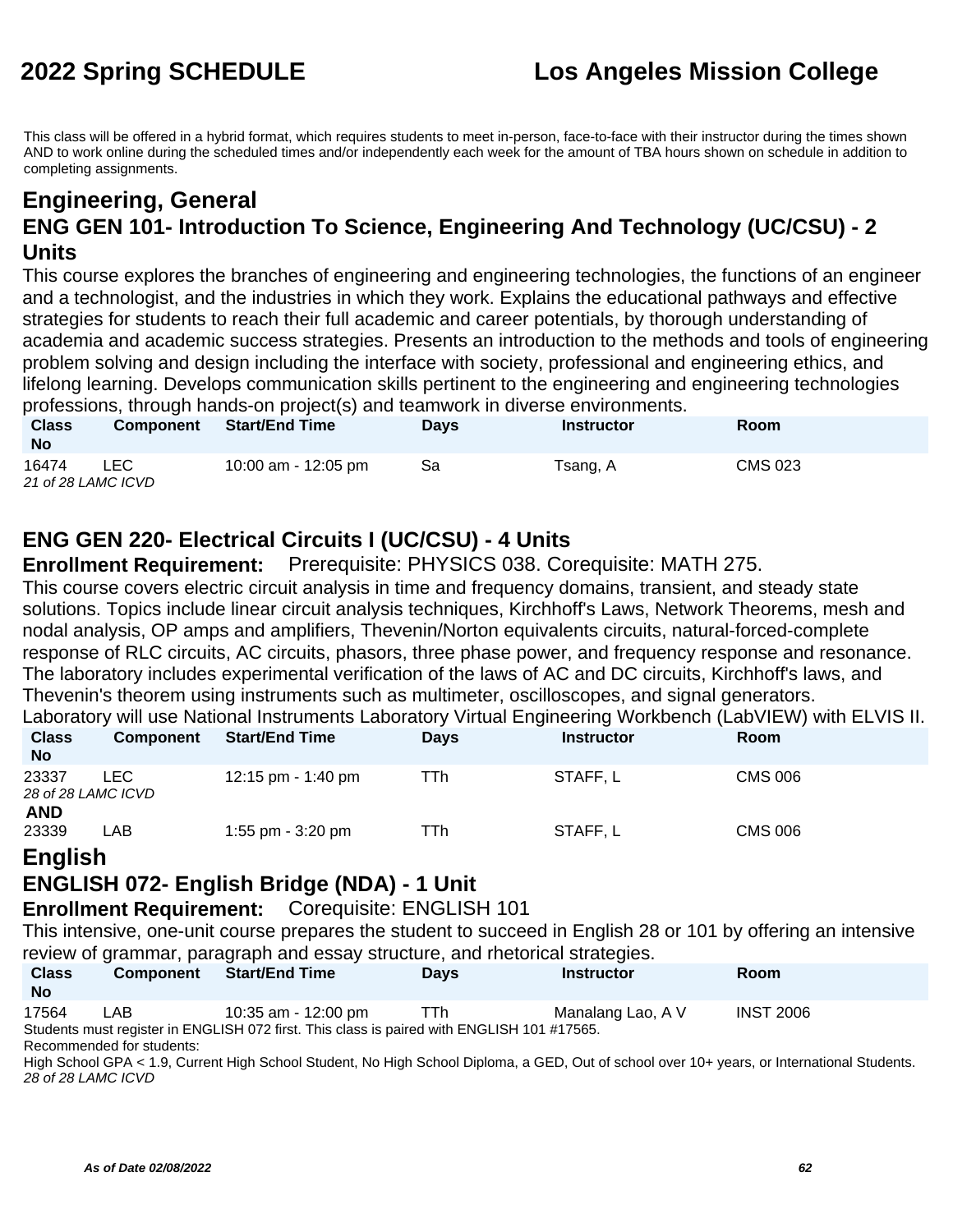17570 LAB 3:10 hrs/wk TBA Zaiens, M E INTERNET Students must register in ENGLISH 072 first. This class is paired with ENGLISH 101 #16048.

Recommended for students:

High School GPA < 1.9, Current High School Student, No High School Diploma, a GED, Out of school over 10+ years, or International Students.

This class requires students to work online independently each week for the amount of TBA time shown in addition to completing assignments.

17569 LAB 3:10 hrs/wk TBA Zaiens, M E INTERNET Students must register in ENGLISH 072 first. This class is paired with ENGLISH 101 #14989. Recommended for students: High School GPA < 1.9, Current High School Student, No High School Diploma, a GED, Out of school over 10+ years, or International Students.

This class requires students to work online independently each week for the amount of TBA time shown in addition to completing assignments.

### **ENGLISH 101- College Reading And Composition I (UC/CSU) - 3 Units**

Requirement Designation: Meets IGETC 1A CSU A2 This is a college-level freshman composition course, which focuses on expository writing and argumentation and requires the writing of a minimum of 6000 words in essays and a research paper. Students study a variety of texts written at the college level, including literature, that reflect current academic concerns relating to issues of language, ethnicity, class, gender, identity, psychology, and cultural studies. The course is intended for students who plan to transfer to a four-year college or university.

| <b>Class</b><br><b>No</b>   | <b>Component</b>                                                                                   | <b>Start/End Time</b> | <b>Days</b> | <b>Instructor</b> | Room             |
|-----------------------------|----------------------------------------------------------------------------------------------------|-----------------------|-------------|-------------------|------------------|
| 14991<br>28 of 28 LAMC ICVD | <b>LEC</b><br>This class is paired with ENGLISH 028 #15220<br>(Starts 04/11/2022, Ends 06/06/2022) | 8:50 am - 12:00 pm    | MW          | Colmer, I         | <b>CSB 101</b>   |
| 26658                       | <b>LEC</b><br>(Starts 03/07/2022, Ends 06/06/2022)                                                 | $8:55$ am - 11:00 am  | TTh         | STAFF, L          | <b>INST 1010</b> |
| 14987<br>28 of 28 LAMC ICVD | <b>LEC</b>                                                                                         | 10:35 am - 12:00 pm   | TTh         | Selsby, D J       | <b>CSB 206</b>   |
| 17572<br>28 of 28 LAMC ICVD | <b>LEC</b>                                                                                         | 10:35 am - 12:00 pm   | TTh         | Keshishyan, A     | <b>CSB 205</b>   |
| 16040<br>28 of 28 LAMC ICVD | <b>LEC</b>                                                                                         | 12:10 pm - 3:20 pm    | M           | Nishimura, MK     | <b>CSB 101</b>   |
| 17575<br>28 of 28 LAMC ICVD | <b>LEC</b><br>(Starts 04/11/2022, Ends 06/06/2022)                                                 | 12:10 pm - 3:20 pm    | TTh         | STAFF, L          | <b>CSB 101</b>   |
| 17568<br>28 of 28 LAMC ICVD | <b>LEC</b>                                                                                         | 12:10 pm - 3:20 pm    | Sa          | Ortiz, J I        | <b>CSB 101</b>   |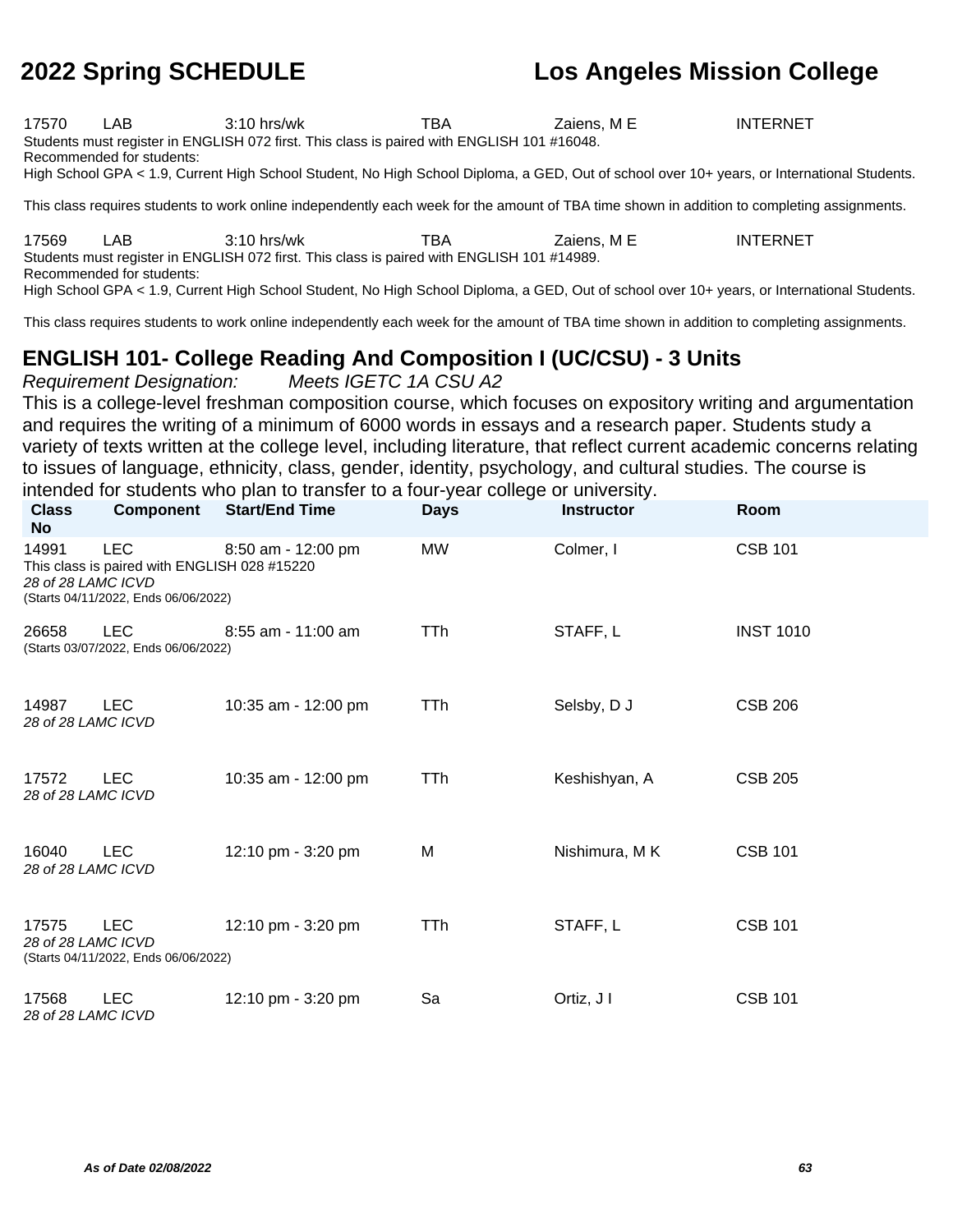| 16542<br>28 of 28 LAMC ICVD                                                                                                                 | <b>LEC</b><br>(Starts 04/11/2022, Ends 06/06/2022) | 12:10 pm - 3:20 pm                                                                                                                                                                                                                                                                        | <b>MW</b>  | Darr, N M         | <b>INST 1003</b> |
|---------------------------------------------------------------------------------------------------------------------------------------------|----------------------------------------------------|-------------------------------------------------------------------------------------------------------------------------------------------------------------------------------------------------------------------------------------------------------------------------------------------|------------|-------------------|------------------|
| 17565<br>28 of 28 LAMC ICVD                                                                                                                 | <b>LEC</b>                                         | 12:15 pm - 1:40 pm<br>Students must register in ENGLISH 072 #17564 to take this class. See notes in ENGLISH 072. Recommended for students:<br>High School GPA < 1.9, Current High School Student, No High School Diploma, a GED, Out of school over 10+ years, or International Students. | <b>TTh</b> | Manalang Lao, A V | <b>INST 2005</b> |
| 14990<br>28 of 28 LAMC ICVD                                                                                                                 | <b>LEC</b>                                         | 12:15 pm - 1:40 pm                                                                                                                                                                                                                                                                        | <b>MW</b>  | Camhi, J M        | <b>CSB 102B</b>  |
| 14988<br>28 of 28 LAMC ICVD                                                                                                                 | <b>LEC</b>                                         | 3:30 pm - 6:40 pm                                                                                                                                                                                                                                                                         | M          | Sever, K          | <b>CSB 101</b>   |
| 19307<br>28 of 28 LAMC ICVD                                                                                                                 | <b>LEC</b>                                         | 3:30 pm - 6:40 pm                                                                                                                                                                                                                                                                         | Τ          | Daugherty, S      | <b>CSB 105</b>   |
| 16480<br>28 of 28 LAMC ICVD                                                                                                                 | <b>LEC</b>                                         | 6:50 pm - 10:00 pm                                                                                                                                                                                                                                                                        | Th         | Turnmeyer, M M    | <b>CSB 105</b>   |
| 16481<br>28 of 28 LAMC ICVD                                                                                                                 | <b>LEC</b>                                         | 6:50 pm - 10:00 pm                                                                                                                                                                                                                                                                        | Τ          | Turnmeyer, M M    | <b>CSB 105</b>   |
| 14986                                                                                                                                       | <b>LEC</b>                                         | 3:10 hrs/wk                                                                                                                                                                                                                                                                               | <b>TBA</b> | Daly, C C         | <b>INTERNET</b>  |
|                                                                                                                                             |                                                    | This class requires students to work online independently each week for the amount of TBA time shown in addition to completing assignments.                                                                                                                                               |            |                   |                  |
| 17567                                                                                                                                       | <b>LEC</b>                                         | 3:10 hrs/wk<br>Students must register in ENGLISH 072 #17566 to take this class. See notes in ENGLISH 072. Recommended for students:<br>High School GPA < 1.9, Current High School Student, No High School Diploma, a GED, Out of school over 10+ years, or International Students.        | <b>TBA</b> | Quinn, A L        | <b>INTERNET</b>  |
|                                                                                                                                             |                                                    | This class requires students to work online independently each week for the amount of TBA time shown in addition to completing assignments.                                                                                                                                               |            |                   |                  |
| 14989                                                                                                                                       | <b>LEC</b>                                         | $3:10$ hrs/wk<br>Students must register in ENGLISH 072 #17569 to take this class. See notes in ENGLISH 072. Recommended for students:<br>High School GPA < 1.9, Current High School Student, No High School Diploma, a GED, Out of school over 10+ years, or International Students.      | TBA        | Zaiens, M E       | <b>INTERNET</b>  |
| This class requires students to work online independently each week for the amount of TBA time shown in addition to completing assignments. |                                                    |                                                                                                                                                                                                                                                                                           |            |                   |                  |
| 17573                                                                                                                                       | <b>LEC</b>                                         | 3:10 hrs/wk                                                                                                                                                                                                                                                                               | <b>TBA</b> | Zaiens, M E       | <b>INTERNET</b>  |
|                                                                                                                                             |                                                    | This class requires students to work online independently each week for the amount of TBA time shown in addition to completing assignments.                                                                                                                                               |            |                   |                  |
| 18873                                                                                                                                       | <b>LEC</b>                                         | 7:25 hrs/wk                                                                                                                                                                                                                                                                               | <b>TBA</b> | Daly, C C         | <b>INTERNET</b>  |

This class requires students to work online independently each week for the amount of TBA time shown in addition to completing assignments. (Starts 02/07/2022, Ends 03/30/2022)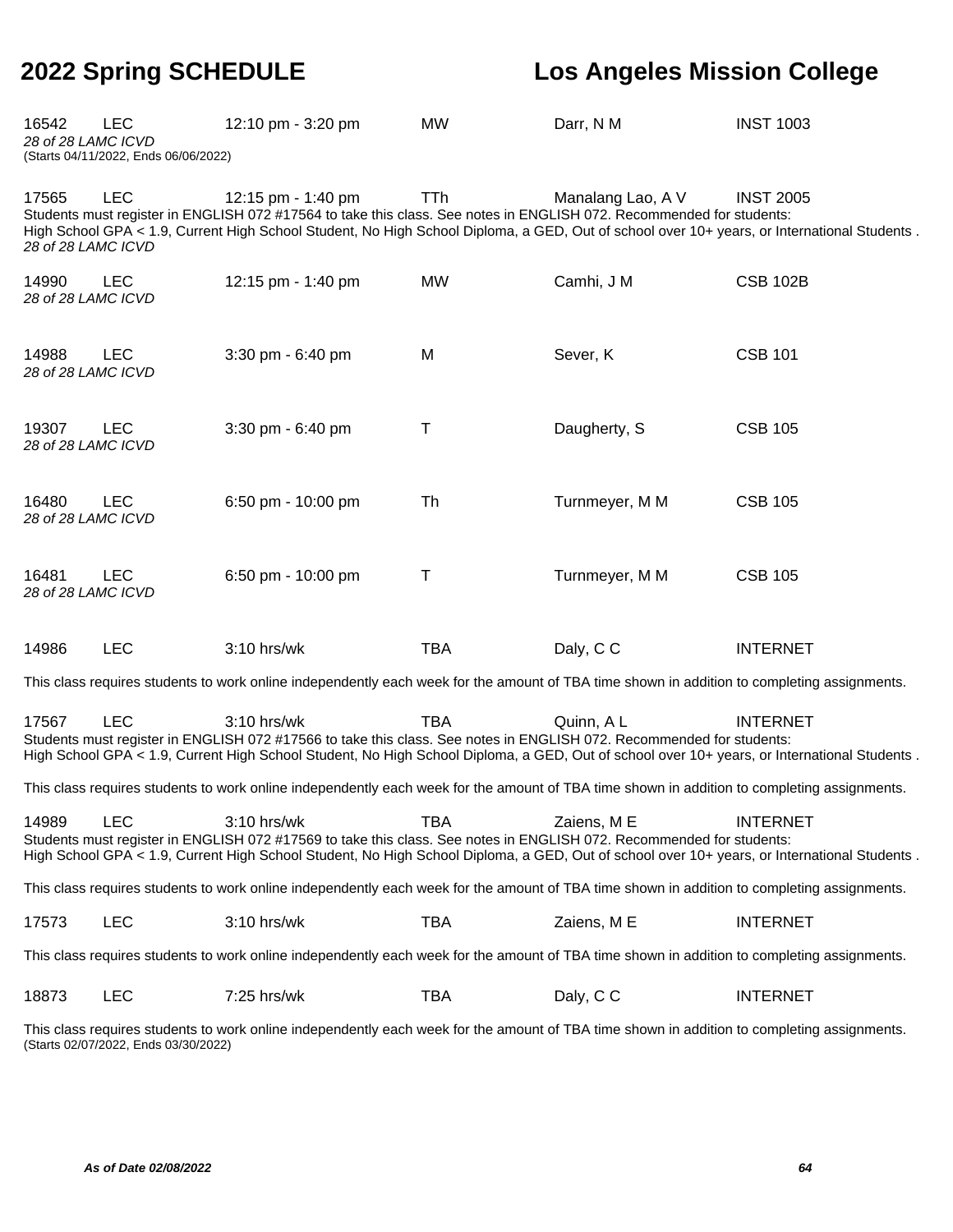| 16048                       | <b>LEC</b>                                                                                                                                  | $3:10$ hrs/wk<br>Students must register in ENGLISH 072 #17570 to take this class. See notes in ENGLISH 072. Recommended for students:<br>High School GPA < 1.9, Current High School Student, No High School Diploma, a GED, Out of school over 10+ years, or International Students. | TBA        | Zaiens, M E         | <b>INTERNET</b> |  |  |  |  |  |
|-----------------------------|---------------------------------------------------------------------------------------------------------------------------------------------|--------------------------------------------------------------------------------------------------------------------------------------------------------------------------------------------------------------------------------------------------------------------------------------|------------|---------------------|-----------------|--|--|--|--|--|
|                             | This class requires students to work online independently each week for the amount of TBA time shown in addition to completing assignments. |                                                                                                                                                                                                                                                                                      |            |                     |                 |  |  |  |  |  |
| 23759<br>24 of 40 LAMC ICVD | <b>LEC</b><br>(Starts 02/07/2022, Ends 03/30/2022)                                                                                          | 7:25 hrs/wk<br>This class is part of the COLLEGE NOW program. ilearn.laccd.edu                                                                                                                                                                                                       | <b>TBA</b> | Nishimura, MK       | <b>INTERNET</b> |  |  |  |  |  |
| 26898                       | <b>LEC</b><br>(Starts 04/11/2022, Ends 06/06/2022)                                                                                          | $6:30$ hrs/wk                                                                                                                                                                                                                                                                        | <b>TBA</b> | Colmer, I           | <b>INTERNET</b> |  |  |  |  |  |
| 26897                       | <b>LEC</b>                                                                                                                                  | 3:10 hrs/wk                                                                                                                                                                                                                                                                          | <b>TBA</b> | Spitler-Lawson, R W | <b>INTERNET</b> |  |  |  |  |  |
| 27725                       | <b>LEC</b>                                                                                                                                  | 3:10 hrs/wk                                                                                                                                                                                                                                                                          | <b>TBA</b> | Spitler-Lawson, R W | <b>INTERNET</b> |  |  |  |  |  |
| 27726                       | <b>LEC</b>                                                                                                                                  | $3:10$ hrs/wk                                                                                                                                                                                                                                                                        | <b>TBA</b> | Quinn, A L          | <b>INTERNET</b> |  |  |  |  |  |
| 27729                       | <b>LEC</b><br>(Starts 03/07/2022, Ends 06/06/2022)                                                                                          | 4:15 hrs/wk                                                                                                                                                                                                                                                                          | <b>TBA</b> | Riesberg, CD        | <b>INTERNET</b> |  |  |  |  |  |
| 28414                       | <b>LEC</b><br>(Starts 04/11/2022, Ends 06/06/2022)                                                                                          | $6:30$ hrs/wk                                                                                                                                                                                                                                                                        | <b>TBA</b> | Kemp, E S           | <b>INTERNET</b> |  |  |  |  |  |

# **ENGLISH 102- College Reading And Composition II (UC/CSU) - 3 Units**

Requirement Designation:

**Enrollment Requirement:** Prerequisite: ENGLISH 101

English 102 develops reading, writing, and critical thinking skills beyond the level achieved in English 101 and requires the writing of a minimum of 10,000 words in essays and a research paper throughout the semester. It emphasizes logical reasoning, analysis, and strategies of argumentation using literature and literary criticism.

| <b>Class</b><br><b>No</b> | <b>Component</b>                                                   | <b>Start/End Time</b> | <b>Days</b> | <b>Instructor</b> | <b>Room</b>      |  |
|---------------------------|--------------------------------------------------------------------|-----------------------|-------------|-------------------|------------------|--|
| 17574                     | LEC.<br>28 of 28 LAMC ICVD<br>(Starts 04/11/2022, Ends 06/06/2022) | $8:50$ am - 12:00 pm  | MW          | Fulton, D D       | <b>INST 1008</b> |  |
| 15243                     | LEC<br>28 of 28 LAMC ICVD                                          | 10:35 am - 12:00 pm   | MW          | Hogan, L          | <b>CSB 205</b>   |  |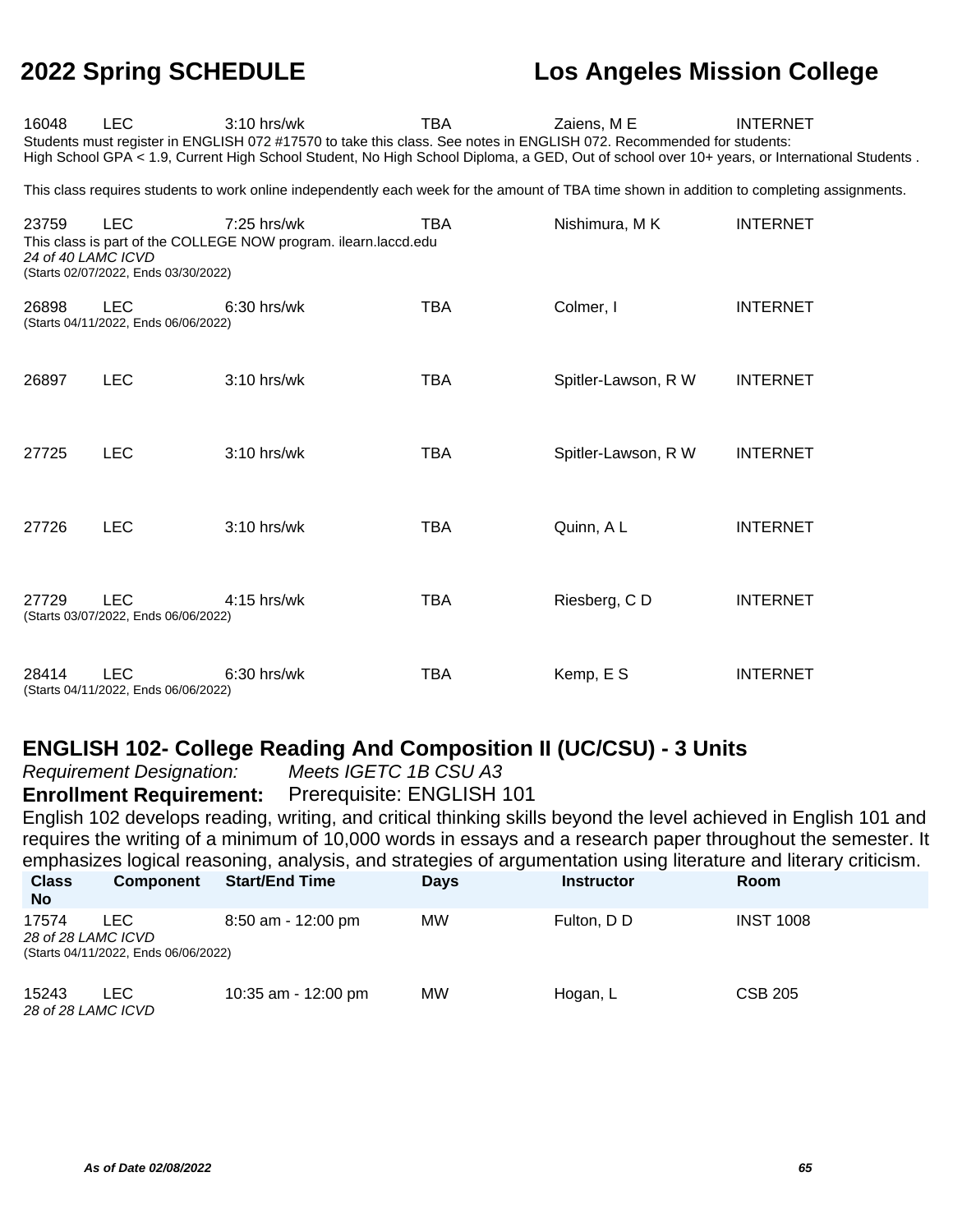| 26657<br>28 of 28 LAMC ICVD | LEC<br>(Starts 02/21/2022, Ends 06/06/2022)        | 1:15 pm - 3:05 pm                                                                                                                                                                                                                                                               | <b>MW</b>  | STAFF, L     | <b>INST 1010</b> |
|-----------------------------|----------------------------------------------------|---------------------------------------------------------------------------------------------------------------------------------------------------------------------------------------------------------------------------------------------------------------------------------|------------|--------------|------------------|
| 15245<br>28 of 28 LAMC ICVD | <b>LEC</b>                                         | 6:50 pm - 10:00 pm                                                                                                                                                                                                                                                              | M          | Orozco, J R  | <b>CSB 105</b>   |
| 15241<br>ilearn.laccd.edu   | LEC                                                | 3:10 hrs/wk                                                                                                                                                                                                                                                                     | <b>TBA</b> | Daly, C C    | <b>INTERNET</b>  |
|                             |                                                    | This class requires students to work online independently each week for the amount of TBA time shown in addition to completing assignments.                                                                                                                                     |            |              |                  |
| 15242                       | <b>LEC</b>                                         | 3:10 hrs/wk                                                                                                                                                                                                                                                                     | <b>TBA</b> | Daly, C C    | <b>INTERNET</b>  |
|                             |                                                    | This class requires students to work online independently each week for the amount of TBA time shown in addition to completing assignments.                                                                                                                                     |            |              |                  |
| 15246                       | <b>LEC</b>                                         | 6:30 hrs/wk                                                                                                                                                                                                                                                                     | <b>TBA</b> | Daly, CC     | <b>INTERNET</b>  |
|                             | (Starts 04/11/2022, Ends 06/06/2022)               | This class requires students to work online independently each week for the amount of TBA time shown in addition to completing assignments.                                                                                                                                     |            |              |                  |
| 17643                       | <b>LEC</b>                                         | 3:30 hrs/wk<br>This class is part of the COLLEGE NOW program. ilearn.laccd.edu                                                                                                                                                                                                  | <b>TBA</b> | Daugherty, S | <b>INTERNET</b>  |
| 24 of 40 LAMC ICVD          | (Starts 04/11/2022, Ends 06/06/2022)               | This class will be offered in an online blended format, which requires students to be online and interacting with their instructor during the times<br>shown and to work online independently each week for the amount of TBA time shown in addition to completing assignments. |            |              |                  |
| 26914                       | <b>LEC</b><br>(Starts 02/07/2022, Ends 03/30/2022) | 7:25 hrs/wk                                                                                                                                                                                                                                                                     | <b>TBA</b> | Cabral, J C  | <b>INTERNET</b>  |
| 26875                       | <b>LEC</b>                                         | 3:10 hrs/wk                                                                                                                                                                                                                                                                     | <b>TBA</b> | Kemp, E S    | <b>INTERNET</b>  |
| 28181                       | <b>LEC</b><br>(Starts 04/11/2022, Ends 06/06/2022) | $6:30$ hrs/wk                                                                                                                                                                                                                                                                   | <b>TBA</b> | STAFF, L     | <b>INTERNET</b>  |
| 28423                       | LEC<br>(Starts 03/07/2022, Ends 06/06/2022)        | 4:15 hrs/wk                                                                                                                                                                                                                                                                     | <b>TBA</b> | Voorhis, M M | <b>INTERNET</b>  |

#### **ENGLISH 103- Composition And Critical Thinking (UC/CSU) - 3 Units**

Requirement Designation: Meets IGETC 1B CSU A3

**Enrollment Requirement:** Prerequisite: ENGLISH 101

This course helps students develop critical thinking, reading, and writing skills beyond the level achieved in English 101 with an emphasis on logical reasoning, analysis, argumentative writing skills, and research strategies with a minimum of 10,000 words of student writing submitted over the semester. **Class No Component Start/End Time Days Instructor Room**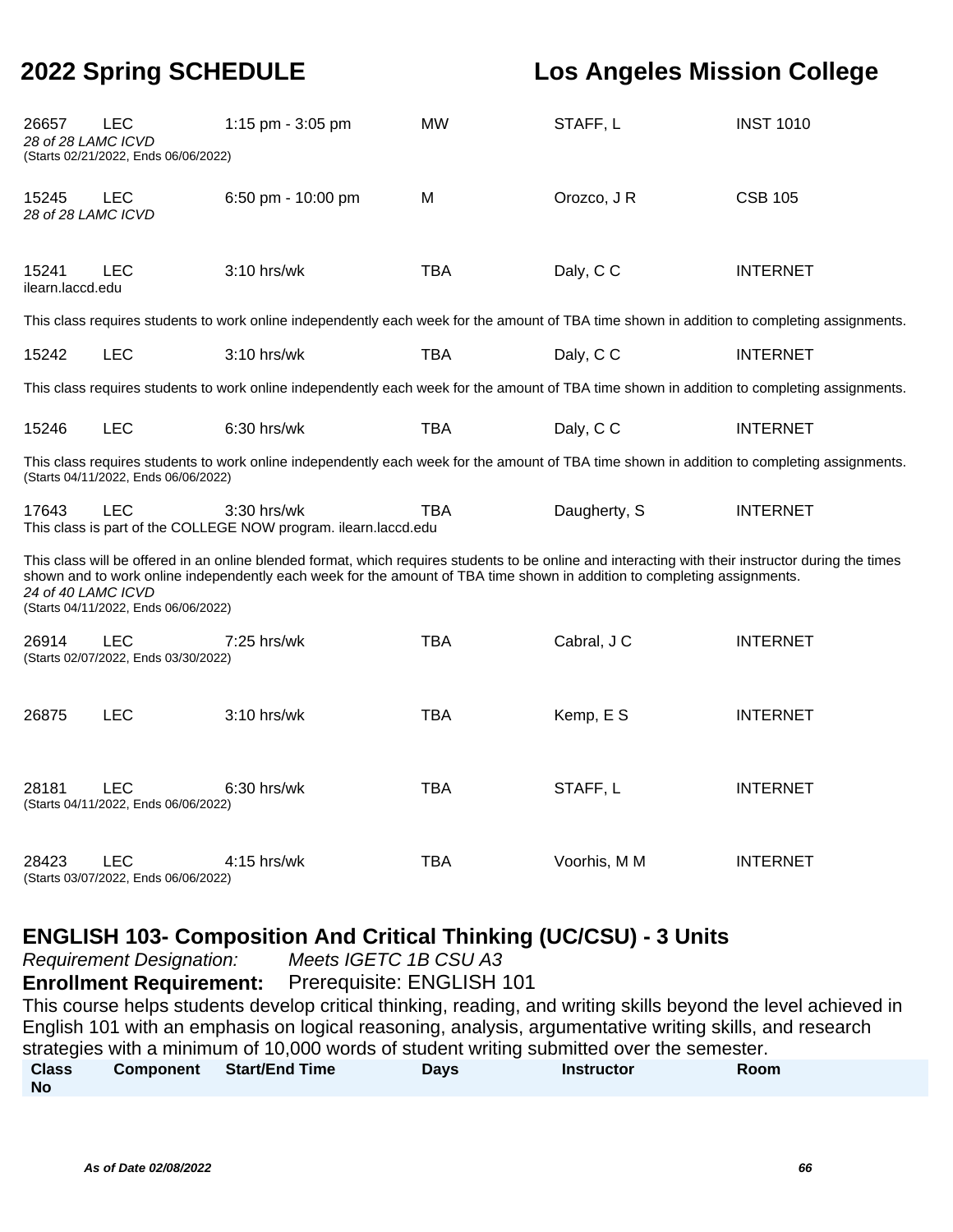| 17578<br>28 of 28 LAMC ICVD | LEC.                                         | 8:55 am - 10:20 am | TTh | Mirakyan, T   | <b>CSB 110</b>   |
|-----------------------------|----------------------------------------------|--------------------|-----|---------------|------------------|
| 15982<br>28 of 28 LAMC ICVD | LEC.<br>(Starts 02/07/2022, Ends 03/30/2022) | 12:00 pm - 3:20 pm | MW. | Hogan, L      | <b>CSB 110</b>   |
| 17577<br>28 of 28 LAMC ICVD | LEC.<br>(Starts 04/11/2022, Ends 06/06/2022) | 12:00 pm - 3:10 pm | TTh | Selsby, D J   | <b>CSB 205</b>   |
| 26659                       | LEC.<br>(Starts 03/07/2022, Ends 06/06/2022) | 5:15 pm - 7:20 pm  | MW. | STAFF, L      | <b>INST 1003</b> |
| 25532                       | LEC.<br>(Starts 04/11/2022, Ends 06/06/2022) | $6:30$ hrs/wk      | TBA | Voorhis, M M  | <b>INTERNET</b>  |
| 26915                       | <b>LEC</b>                                   | $3:10$ hrs/wk      | TBA | Keshishyan, A | <b>INTERNET</b>  |

#### **ENGLISH 127- Creative Writing (UC/CSU) - 3 Units**

Requirement Designation: Meets CSU C2

**Enrollment Requirement:** Prerequisite: ENGLISH 101

This course focuses on writing, reading, discussing, and interpreting student creative writing and the writing of literary masters. It is designed to promote creative expression and increase understanding and appreciation of the craft and pleasures of creative writing. The course covers the genres of poetry, fiction, writing for performance (drama, film, performance art), and creative non-fiction.

| <b>Class</b><br><b>No</b> | <b>Component</b> | <b>Start/End Time</b> | Days | <b>Instructor</b> | Room           |
|---------------------------|------------------|-----------------------|------|-------------------|----------------|
| 17576                     | LEC.             | 1:50 pm $-5:00$ pm    | M    | Camhi. J M        | <b>CSB 205</b> |

This class requires students to work online independently each week for the amount of TBA time shown in addition to completing assignments. 28 of 28 LAMC ICVD

| 27727 | $3:10$ hrs/wk | TBA | Sever, K | <b>INTERNET</b> |
|-------|---------------|-----|----------|-----------------|
|       |               |     |          |                 |

#### **ENGLISH 206- English Literature II (UC/CSU) - 3 Units**

Requirement Designation: Meets IGETC 3B CSU C2 **Enrollment Requirement:** ENGLISH 101 OR Placement in ENGLISH 101 This course surveys British Literature from the late 18th century emergence of the Romantics, such as Blake, Wordsworth, Coleridge, Byron, Shelley, and Keats; through the Victorian Era, writers such as Browning, Tennyson, Austen, Stevenson, Wilde, and Shaw; and into the early twentieth century, the rise of Modernism and after, writers such as Conrad, Eliot, Yeats, Woolf, Joyce, and Beckett. **Class No Component Start/End Time Days Instructor Room**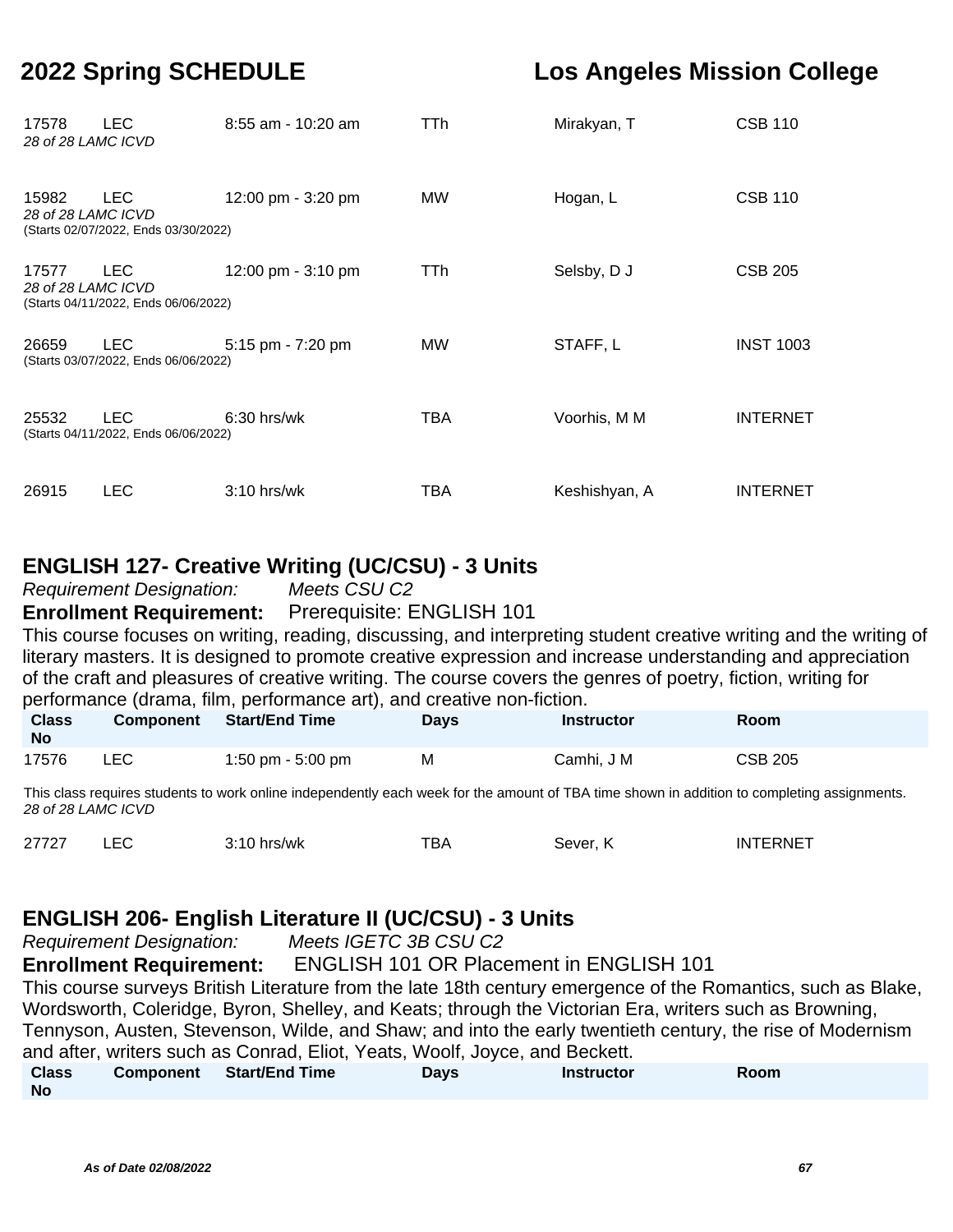15348 LEC 3:10 hrs/wk TBA Quinn, A L INTERNET

This class requires students to work online independently each week for the amount of TBA time shown in addition to completing assignments.

#### **ENGLISH 240- Literature And The Motion Picture I (UC/CSU) - 3 Units**

Requirement Designation: Meets IGETC 3B CSU C1 C2

#### **Enrollment Requirement:** ENGLISH 101 OR Placement in ENGLISH 101

This course encourages students to read literature from the perspective of filmmakers whose intent is to adapt it for the screen, as well as filmmakers who have an artistic vision or a story to explore as an original screenplay. By so doing, students hone their close reading skills on written and cinematic texts. They compare and contrast the elements of literature in both genres; including theme (ideology), story (plot), narration (narratology), point of view, characterization, dialogue, setting, scene descriptions (mise en scene, imagery, symbolism, tone) and editing. The first half of the course focuses on literature 'and' film, the second on film 'as' literature.

| <b>Class</b><br>No | <b>Component</b> | <b>Start/End Time</b> | Davs | <b>Instructor</b> | Room            |
|--------------------|------------------|-----------------------|------|-------------------|-----------------|
| 17579              | LEC              | $3:10$ hrs/wk         | TBA  | Quinn. A L        | <b>INTERNET</b> |

This class requires students to work online independently each week for the amount of TBA time shown in addition to completing assignments.

### **English As A Second Lan-Civics ESLCVCS 014CE- Esl And Civics V (Repeatable) - 0 Unit**

| <b>Esl And Civics V</b>     |                                             |                                      |             |                   |                  |  |  |  |
|-----------------------------|---------------------------------------------|--------------------------------------|-------------|-------------------|------------------|--|--|--|
| <b>Class</b><br><b>No</b>   | <b>Component</b>                            | <b>Start/End Time</b>                | <b>Days</b> | <b>Instructor</b> | <b>Room</b>      |  |  |  |
| 23045<br>16 of 16 LAMC ICVD | LEC<br>(Starts 04/11/2022, Ends 06/06/2022) | $6:50 \text{ pm} - 10:00 \text{ pm}$ | <b>MW</b>   | STAFF.L           | <b>INST 1004</b> |  |  |  |
| 25339                       | LEC<br>(Starts 04/11/2022, Ends 06/06/2022) | $6:50 \text{ pm} - 10:00 \text{ pm}$ | МW          | Hendricks, S J    | <b>ZOOM</b>      |  |  |  |

#### **English As A Second Language E.S.L. 003A- College ESL III: Writing and Grammar (NDA) - 6 Units**

This is a low-intermediate writing and grammar course for non-native writers of English. It emphasizes vocabulary, grammar, and writing through guided and free compositions of paragraphs on common subjects. Reading, speaking, and listening activities reinforce writing and grammar development.

| <b>Class</b><br><b>No</b>   | <b>Component</b> | <b>Start/End Time</b>                                                                                                                                                                                                                                                                                                                                                                   | <b>Days</b> | <b>Instructor</b> | <b>Room</b>     |
|-----------------------------|------------------|-----------------------------------------------------------------------------------------------------------------------------------------------------------------------------------------------------------------------------------------------------------------------------------------------------------------------------------------------------------------------------------------|-------------|-------------------|-----------------|
| 22883<br>13 of 13 LAMC ICVD | LEC.             | 8:50 am - 12:00 pm<br>This course is linked with ESL NC 131 #22889. If you wish to take this course as noncredit, then you should register for ESL NC 131 #22889<br>instead. NOTE: Students in the noncredit option do not receive credits on their academic transcript. Please see Professor Jacob Skelton if you<br>have additional questions (skeltoli <sub>2</sub> @lamission.edu). | <b>MW</b>   | Cortes. T A       | <b>CSB 102A</b> |

25508 LEC 8:50 am - 12:00 pm MW Cortes, T A ZOOM This course is linked with ESL NC 131 #25507. If you wish to take this course as noncredit, then you should register for ESL NC 131 #25507 instead. NOTE: Students in the noncredit option do not receive credits on their academic transcript. Please see Professor Jacob Skelton if you have additional questions (skeltolj2@lamission.edu).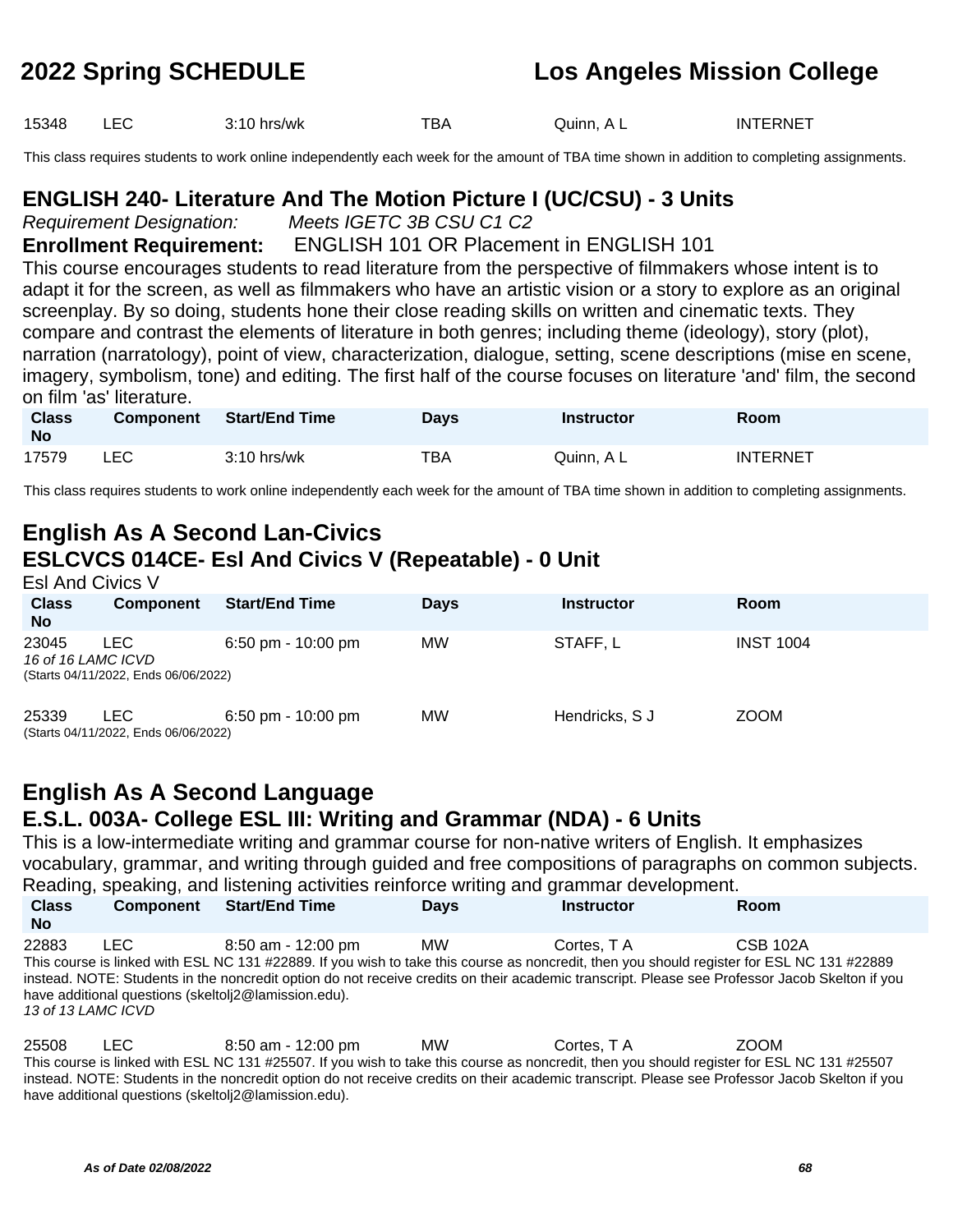23616 LEC 6:50 pm - 10:00 pm MW Otoo, S K CSB 110 This course is linked with ESL NC 131 #23618. If you wish to take this course as noncredit, then you should register for ESL NC 131 #23618 instead. NOTE: Students in the noncredit option do not receive credits on their academic transcript. Please see Professor Jacob Skelton if you have additional questions (skeltolj2@lamission.edu). 13 of 13 LAMC ICVD

25511 LEC 6:50 pm - 10:00 pm MW Otoo, S K ZOOM This course is linked with ESL NC 131 #25509. If you wish to take this course as noncredit, then you should register for ESL NC 131 #25509 instead. NOTE: Students in the noncredit option do not receive credits on their academic transcript. Please see Professor Jacob Skelton if you have additional questions (skeltolj2@lamission.edu).

### **E.S.L. 003B- College ESL III: Reading and Vocabulary (NDA) - 3 Units**

An intermediate reading and vocabulary course that emphasizes the development of reading skills and the beginning of academic vocabulary.

| <b>Class</b><br><b>No</b>   | <b>Component</b> | <b>Start/End Time</b>                                                                   | <b>Days</b> | <b>Instructor</b>                                                                                                                       | Room                                                                                                                                                                                                                                                                                                            |
|-----------------------------|------------------|-----------------------------------------------------------------------------------------|-------------|-----------------------------------------------------------------------------------------------------------------------------------------|-----------------------------------------------------------------------------------------------------------------------------------------------------------------------------------------------------------------------------------------------------------------------------------------------------------------|
| 22884<br>13 of 13 LAMC ICVD | LEC.             | 8:55 am - 10:20 am<br>have additional questions (skeltoli <sub>2</sub> @lamission.edu). | TTh.        | Climo. M J<br>This course is combined with E.S.L. 003C. Students must be enrolled in both E.S.L. 003B and E.S.L. 003C at the same time. | <b>CSB 102A</b><br>This course is linked with ESL NC 132 #22041. If you wish to take this course as noncredit, then you should register for ESL NC 132 #22041<br>instead. NOTE: Students in the noncredit option do not receive credits on their academic transcript. Please see Professor Jacob Skelton if you |
|                             |                  |                                                                                         |             |                                                                                                                                         |                                                                                                                                                                                                                                                                                                                 |

25560 LEC 8:55 am - 10:20 am TTh Climo, M J ZOOM This course is combined with E.S.L. 003C. Students must be enrolled in both E.S.L. 003B and E.S.L. 003C at the same time. This course is linked with ESL NC 132 #25533. If you wish to take this course as noncredit, then you should register for ESL NC 132 #25533 instead. NOTE: Students in the noncredit option do not receive credits on their academic transcript. Please see Professor Jacob Skelton if you have additional questions (skeltolj2@lamission.edu).

### **E.S.L. 003C- College ESL III: Listening and Speaking (NDA) - 3 Units**

This is a low-intermediate listening and speaking course for non-native speakers of English. Emphasis is on the development of listening comprehension skills, the acquisition of conversational grammar, basic English pronunciation skills, and participation in interactive speaking activities in academic and social contexts.

| <b>Class</b>                                                                     | <b>Component</b> | <b>Start/End Time</b> | <b>Davs</b> | <b>Instructor</b>                                                                                                                            | <b>Room</b>                                                                                                                                     |  |
|----------------------------------------------------------------------------------|------------------|-----------------------|-------------|----------------------------------------------------------------------------------------------------------------------------------------------|-------------------------------------------------------------------------------------------------------------------------------------------------|--|
| <b>No</b>                                                                        |                  |                       |             |                                                                                                                                              |                                                                                                                                                 |  |
| 22885                                                                            | LEC.             | 10:35 am - 12:00 pm   | - TTh       | Climo. M J                                                                                                                                   | <b>CSB 102A</b>                                                                                                                                 |  |
|                                                                                  |                  |                       |             | This course is combined with E.S.L. 003C. Students must be enrolled in both E.S.L. 003B and E.S.L. 003C at the same time.                    |                                                                                                                                                 |  |
|                                                                                  |                  |                       |             | This course is linked with ESL NC 133 (Section 22042). If you wish to take this course as noncredit, then you should register for ESL NC 133 |                                                                                                                                                 |  |
|                                                                                  |                  |                       |             |                                                                                                                                              | (Section 22042) instead. NOTE: Students in the noncredit option do not receive credits on their academic transcript. Please see Professor Jacob |  |
| Skelton if you have additional questions (skeltoli <sub>2</sub> @lamission.edu). |                  |                       |             |                                                                                                                                              |                                                                                                                                                 |  |
| 13 of 13 LAMC ICVD                                                               |                  |                       |             |                                                                                                                                              |                                                                                                                                                 |  |

25575 LEC 10:35 am - 12:00 pm TTh Climo, M J ZOOM This course is combined with E.S.L. 003C. Students must be enrolled in both E.S.L. 003B and E.S.L. 003C at the same time. This course is linked with ESL NC 133 (Section 25563). If you wish to take this course as noncredit, then you should register for ESL NC 133 (Section 25563) instead. NOTE: Students in the noncredit option do not receive credits on their academic transcript. Please see Professor Jacob Skelton if you have additional questions (skeltolj2@lamission.edu).

### **E.S.L. 004A- College ESL IV: Writing And Grammar - 6 Units**

**Enrollment Requirement:** Prerequisite: ESL 3A or appropriate placement Students in this intermediate ESL course learn written composition, grammar, and critical reading skills to prepare them for college work. The emphasis is on writing based on critical reading and personal experience. Students will be introduced to summarizing skills. Grammar skills and mechanics are emphasized throughout each lesson. Required: Eight to ten writing assignments, including at least four paragraphs of 200-300 words. **Class Component Start/End Time Days Instructor Room**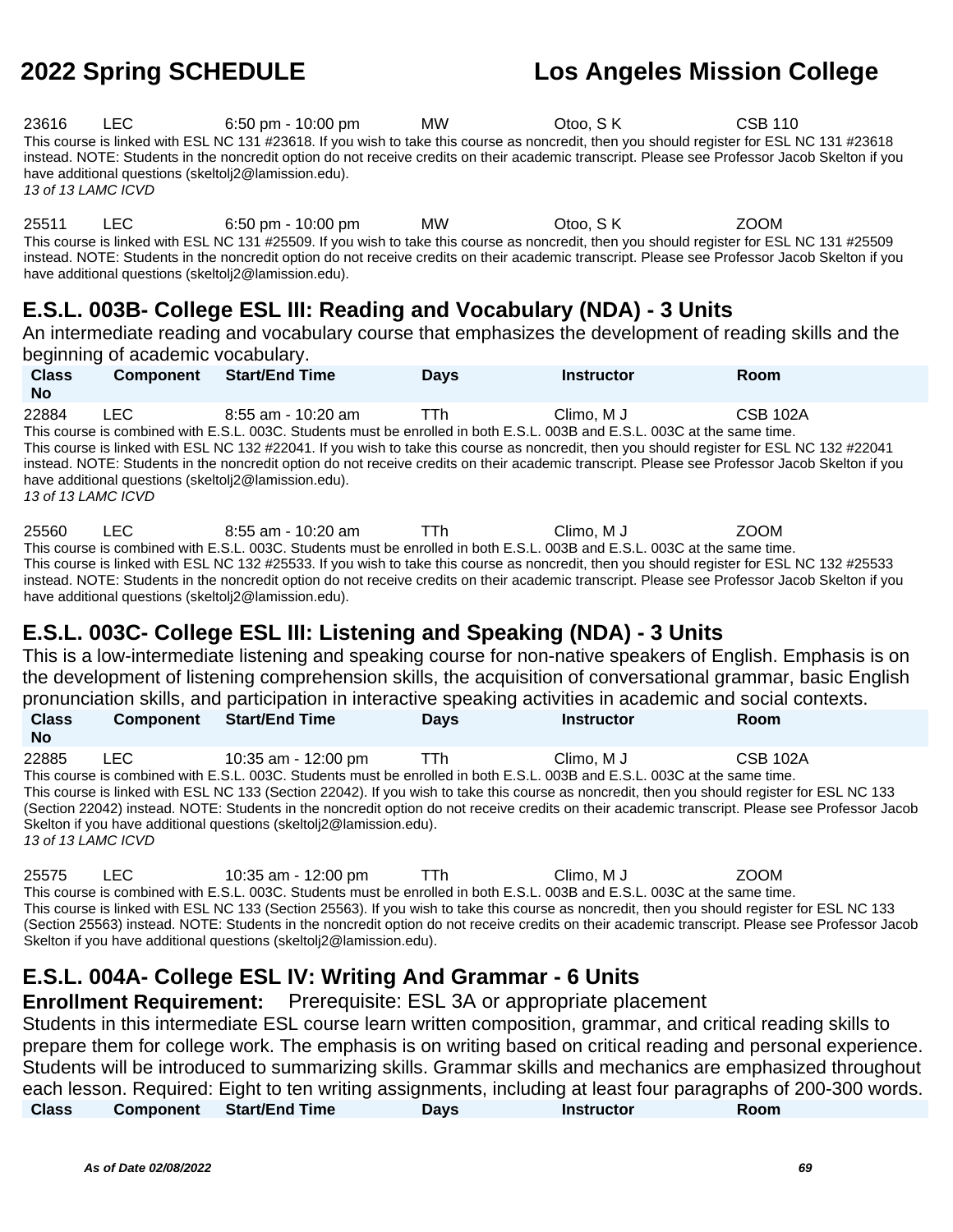Skelton if you have additional questions (skeltolj2@lamission.edu).

**No**

# **2022 Spring SCHEDULE Los Angeles Mission College**

| 10909<br>13 of 13 LAMC ICVD | LEC        | 8:50 am - 12:00 pm<br>This course is linked with ESL NC 141 (Section 21886). If you wish to take this course as noncredit, then you should register for ESL NC 141<br>(Section 21886) instead. NOTE: Students in the noncredit option do not receive credits on their academic transcript. Please see Professor Jacob<br>Skelton if you have additional questions (skeltoli 2@lamission.edu).                | MW | Fine Olson, A | <b>CSB 203</b> |
|-----------------------------|------------|--------------------------------------------------------------------------------------------------------------------------------------------------------------------------------------------------------------------------------------------------------------------------------------------------------------------------------------------------------------------------------------------------------------|----|---------------|----------------|
| 25580                       | <b>LEC</b> | 8:50 am - 12:00 pm MW<br>This course is linked with ESL NC 141 (Section 25579). If you wish to take this course as noncredit, then you should register for ESL NC 141<br>(Section 25579) instead. NOTE: Students in the noncredit option do not receive credits on their academic transcript. Please see Professor Jacob<br>Skelton if you have additional questions (skeltoli <sub>2</sub> @lamission.edu). |    | Fine Olson, A | <b>ZOOM</b>    |
| 23617<br>13 of 13 LAMC ICVD | LEC.       | 6:50 pm - 10:00 pm MW<br>This course is linked with ESL NC 141 (Section 23619). If you wish to take this course as noncredit, then you should register for ESL NC 141<br>(Section 23619) instead. NOTE: Students in the noncredit option do not receive credits on their academic transcript. Please see Professor Jacob<br>Skelton if you have additional questions (skeltoli <sub>2</sub> @lamission.edu). |    | Otoo, SK      | <b>CSB 110</b> |
| 25582                       | LEC.       | 6:50 pm - 10:00 pm<br>This course is linked with ESL NC 141 (Section 25581). If you wish to take this course as noncredit, then you should register for ESL NC 141                                                                                                                                                                                                                                           | MW | Otoo, S K     | <b>ZOOM</b>    |

# **E.S.L. 004B- College ESL IV: Reading And Vocabulary - 3 Units**

#### **Enrollment Requirement:** Prerequisite: ESL 3B or appropriate placement

Students in this intermediate ESL course learn reading comprehension, critical reading, and vocabulary skills to prepare for their academic work across the curriculum. This course is designed to build academic language fluency including academic vocabulary.

(Section 25581) instead. NOTE: Students in the noncredit option do not receive credits on their academic transcript. Please see Professor Jacob

| <b>Class</b>                                                                                                                                                                                                                                                                                                                                                                                                                                                                                                                                                                                                        | <b>Component</b> | <b>Start/End Time</b> | <b>Davs</b> | <b>Instructor</b> | Room |  |  |
|---------------------------------------------------------------------------------------------------------------------------------------------------------------------------------------------------------------------------------------------------------------------------------------------------------------------------------------------------------------------------------------------------------------------------------------------------------------------------------------------------------------------------------------------------------------------------------------------------------------------|------------------|-----------------------|-------------|-------------------|------|--|--|
| <b>No</b>                                                                                                                                                                                                                                                                                                                                                                                                                                                                                                                                                                                                           |                  |                       |             |                   |      |  |  |
| 19285<br>LEC.<br>CSB 203<br>Jara. G<br>$8:55$ am - 10:20 am<br><b>TTh</b><br>This course is combined with E.S.L. 004C. Students must be enrolled in both E.S.L. 004B and E.S.L. 004C at the same time.<br>This course is linked with ESL NC 142 (Section 21887). If you wish to take this course as noncredit, then you should register for ESL NC 142<br>(Section 21887) instead. NOTE: Students in the noncredit option do not receive credits on their academic transcript. Please see Professor Jacob<br>Skelton if you have additional questions (skeltoli <sub>2</sub> @lamission.edu).<br>13 of 13 LAMC ICVD |                  |                       |             |                   |      |  |  |
|                                                                                                                                                                                                                                                                                                                                                                                                                                                                                                                                                                                                                     |                  |                       |             |                   |      |  |  |

25666 LEC 8:55 am - 10:20 am TTh Jara, G ZOOM This course is combined with E.S.L. 004C. Students must be enrolled in both E.S.L. 004B and E.S.L. 004C at the same time. This course is linked with ESL NC 142 (Section 25583). If you wish to take this course as noncredit, then you should register for ESL NC 142 (Section 25583) instead. NOTE: Students in the noncredit option do not receive credits on their academic transcript. Please see Professor Jacob Skelton if you have additional questions (skeltolj2@lamission.edu).

#### **E.S.L. 004C- College English As A Second Language IV: Listening And Speaking - 3 Units**

**Enrollment Requirement:** Limited from taking more than 30 units of remedial coursework. This English as a Second Language (E.S.L.) course improves spoken English, stressing proper pronunciation, sounds, intonation, organization of material, and use of English as a means of communication. **Class No Component Start/End Time Days Instructor Room**

22886 LEC 10:35 am - 12:00 pm TTh Jara, G CSB 203 This course is combined with E.S.L. 004C. Students must be enrolled in both E.S.L. 004B and E.S.L. 004C at the same time. This course is linked with ESL NC 143 (#21888). If you wish to take this course as noncredit, then you should register for ESL NC 143 (#21888) instead. NOTE: Students in the noncredit option do not receive credits on their academic transcript. Please see Professor Jacob Skelton if you have additional questions (skeltolj2@lamission.edu).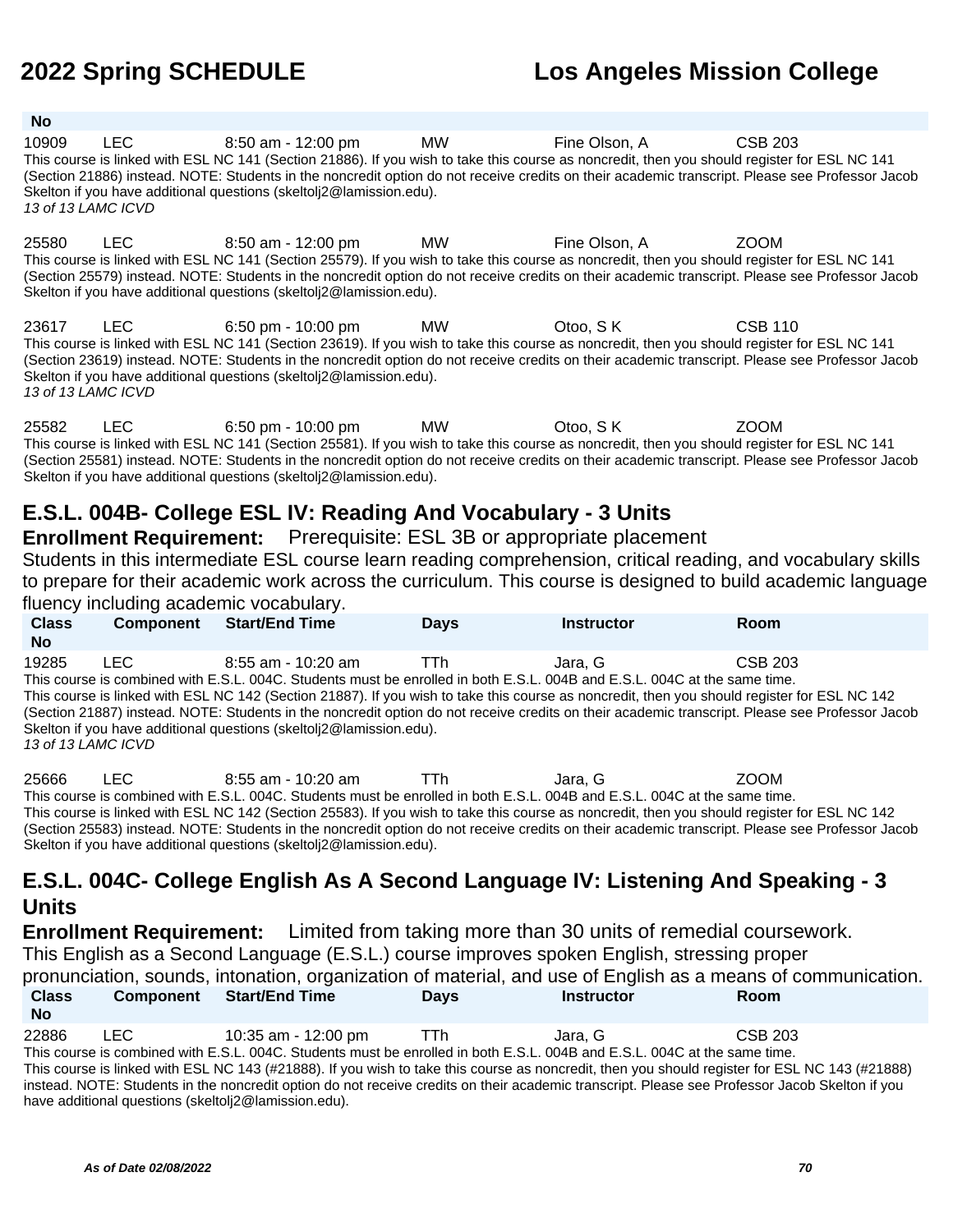13 of 13 LAMC ICVD

#### 25677 LEC 10:35 am - 12:00 pm TTh Jara, G ZOOM This course is combined with E.S.L. 004C. Students must be enrolled in both E.S.L. 004B and E.S.L. 004C at the same time. This course is linked with ESL NC 143 (#25674). If you wish to take this course as noncredit, then you should register for ESL NC 143 (#25674) instead. NOTE: Students in the noncredit option do not receive credits on their academic transcript. Please see Professor Jacob Skelton if you have additional questions (skeltolj2@lamission.edu).

### **E.S.L. 005A- College ESL V: Writing And Grammar (CSU) - 6 Units**

**Enrollment Requirement:** Prerequisite: ESL 4A or appropriate placement

Students in this high-intermediate ESL course learn written composition, grammar, and critical reading skills to prepare them for college work. The emphasis is on writing based on critical reading, interpretation/analysis, and personal experience. Students will develop paraphrasing and summarizing skills. Grammar skills and mechanics are emphasized throughout each lesson. Required: Eight to ten writing assignments, including at least four compositions of 300-500 words.

| <b>Class</b><br><b>No</b>                                                                                                                                                                                                                                                                                                                                                                                                                              | <b>Component</b> | <b>Start/End Time</b> | <b>Davs</b> | <b>Instructor</b> | <b>Room</b> |
|--------------------------------------------------------------------------------------------------------------------------------------------------------------------------------------------------------------------------------------------------------------------------------------------------------------------------------------------------------------------------------------------------------------------------------------------------------|------------------|-----------------------|-------------|-------------------|-------------|
| 11167<br>MW<br>I FC.<br>8:50 am - 12:00 pm<br>Park, R R<br>ZOOM<br>This course is linked with ESL NC 151 (Section 21897). If you wish to take this course as noncredit, then you should register for ESL NC 151<br>(Section 21897) instead. NOTE: Students in the noncredit option do not receive credits on their academic transcript. Please see Professor Jacob<br>Skelton if you have additional questions (skeltoli <sub>2</sub> @lamission.edu). |                  |                       |             |                   |             |

23620 LEC 6:50 pm - 10:00 pm MW STAFF, L CSB 208 This course is linked with ESL NC 151 (Section 23622). If you wish to take this course as noncredit, then you should register for ESL NC 151 (Section 23622) instead. NOTE: Students in the noncredit option do not receive credits on their academic transcript. Please see Professor Jacob Skelton if you have additional questions (skeltolj2@lamission.edu). 13 of 13 LAMC ICVD

25692 LEC 6:50 pm - 10:00 pm MW STAFF, L ZOOM This course is linked with ESL NC 151 (Section 25691). If you wish to take this course as noncredit, then you should register for ESL NC 151 (Section 25691) instead. NOTE: Students in the noncredit option do not receive credits on their academic transcript. Please see Professor Jacob Skelton if you have additional questions (skeltolj2@lamission.edu).

### **E.S.L. 005B- College ESL V: Reading And Vocabulary (CSU) - 3 Units**

**Enrollment Requirement:** Prerequisite: ESL 4B or appropriate placement

Students in this high-intermediate ESL course learn reading comprehension, critical reading, and vocabulary skills to prepare for and support their academic work across the curriculum. This course is designed to build academic language fluency including academic vocabulary.

| <b>Class</b><br><b>No</b> | <b>Component</b> | <b>Start/End Time</b> | Days | <b>Instructor</b> | <b>Room</b> |
|---------------------------|------------------|-----------------------|------|-------------------|-------------|
| 11245                     | LEC              | 8:55 am - 10:20 am    |      | Park. R R         | <b>ZOOM</b> |

This course is combined with E.S.L. 005C. Students must be enrolled in both E.S.L. 005B and E.S.L. 005C at the same time. This course is linked with ESL NC 152 (Section 21898). If you wish to take this course as noncredit, then you should register for ESL NC 152 (Section 21898) instead. NOTE: Students in the noncredit option do not receive credits on their academic transcript. Please see Professor Jacob Skelton if you have additional questions (skeltolj2@lamission.edu).

### **E.S.L. 005C- College ESL V: Listening and Speaking (CSU) (NDA) - 3 Units**

This is a low-advanced listening and speaking class that focuses on listening to academic lectures,

developing conversational and presentation ability, and understanding enunciation techniques.

| <b>Class</b> | <b>Component</b> Start/End Time | Days | <b>Instructor</b> | Room |  |
|--------------|---------------------------------|------|-------------------|------|--|
| <b>No</b>    |                                 |      |                   |      |  |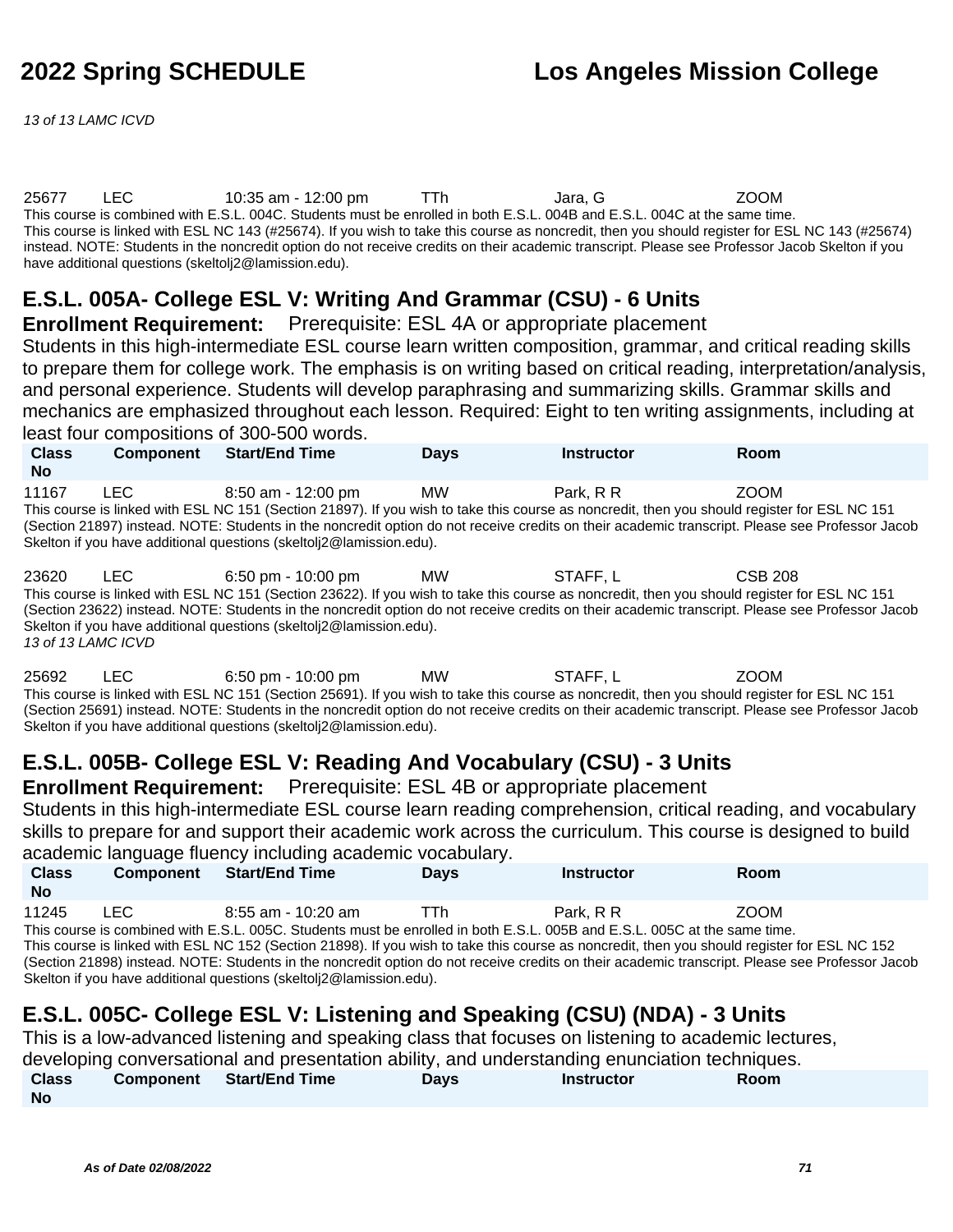22887 LEC 10:35 am - 12:00 pm TTh Park, R R ZOOM This course is combined with E.S.L. 005C. Students must be enrolled in both E.S.L. 005B and E.S.L. 005C at the same time. This course is linked with ESL NC 153 (Section 21899). If you wish to take this course as noncredit, then you should register for ESL NC 153 (Section 21899) instead. NOTE: Students in the noncredit option do not receive credits on their academic transcript. Please see Professor Jacob Skelton if you have additional questions (skeltolj2@lamission.edu). **E.S.L. 006A- College ESL VI: Writing And Grammar (CSU) - 6 Units Enrollment Requirement:** Prerequisite: ESL 5A Students in this advanced ESL course learn written composition, grammar, and critical reading skills to prepare them for college work. The emphasis is on writing based primarily on critical reading and interpretation/analysis. Students will be introduced to appropriate citation and basic bibliographic conventions in their writing. Advanced grammar skills and mechanics are emphasized throughout each lesson. Required: Eight to ten writing assignments, including at least four essays of 400-600 words. **Class No Component Start/End Time Days Instructor Room** 11387 LEC 8:50 am - 12:00 pm MW Climo, M J CSB 207 This course is combined with E.S.L. 006B. Students must be enrolled in both E.S.L. 006B and E.S.L. 006C at the same time. This course is linked with ESL NC 161 (Section 21993). If you wish to take this course as noncredit, then you should register for ESL NC 161 (Section 21993) instead. NOTE: Students in the noncredit option do not receive credits on their academic transcript. Please see Professor Jacob Skelton if you have additional questions (skeltolj2@lamission.edu). 13 of 13 LAMC ICVD 25713 LEC 8:50 am - 12:00 pm MW Climo, M J ZOOM This course is combined with E.S.L. 006B. Students must be enrolled in both E.S.L. 006B and E.S.L. 006C at the same time. This course is linked with ESL NC 161 (Section 25711). If you wish to take this course as noncredit, then you should register for ESL NC 161 (Section 25711) instead. NOTE: Students in the noncredit option do not receive credits on their academic transcript. Please see Professor Jacob Skelton if you have additional questions (skeltolj2@lamission.edu). 23621 LEC 6:50 pm - 10:00 pm MW STAFF, L CSB 208 This course is linked with ESL NC 161 (Section 23623). If you wish to take this course as noncredit, then you should register for ESL NC 161 (Section 23623) instead. NOTE: Students in the noncredit option do not receive credits on their academic transcript. Please see Professor Jacob Skelton if you have additional questions (skeltolj2@lamission.edu). 13 of 13 LAMC ICVD 25719 LEC 6:50 pm - 10:00 pm MW STAFF, L ZOOM This course is linked with ESL NC 161 (Section 25716). If you wish to take this course as noncredit, then you should register for ESL NC 161 (Section 25716) instead. NOTE: Students in the noncredit option do not receive credits on their academic transcript. Please see Professor Jacob Skelton if you have additional questions (skeltolj2@lamission.edu). **E.S.L. 006B- College ESL VI: Reading And Vocabulary (CSU) - 3 Units Enrollment Requirement:** Prerequisite: ESL 5B or appropriate placement Students in this low-advanced ESL course learn reading comprehension, critical reading, and vocabulary skills to prepare for and support their academic work across the curriculum. This course is designed to build academic language fluency including advanced academic vocabulary. **Class No Component Start/End Time Days Instructor Room** 11430 LEC 8:55 am - 10:20 am TTh Simha, C CSB 207 This course is combined with E.S.L. 006C. Students must be enrolled in both E.S.L. 006B and E.S.L. 006C at the same time. This course is linked with ESL NC 162 (Section 21998). If you wish to take this course as noncredit, then you should register for ESL NC 162 (Section 21998) instead. NOTE: Students in the noncredit option do not receive credits on their academic transcript. Please see Professor Jacob Skelton if you have additional questions (skeltolj2@lamission.edu). 13 of 13 LAMC ICVD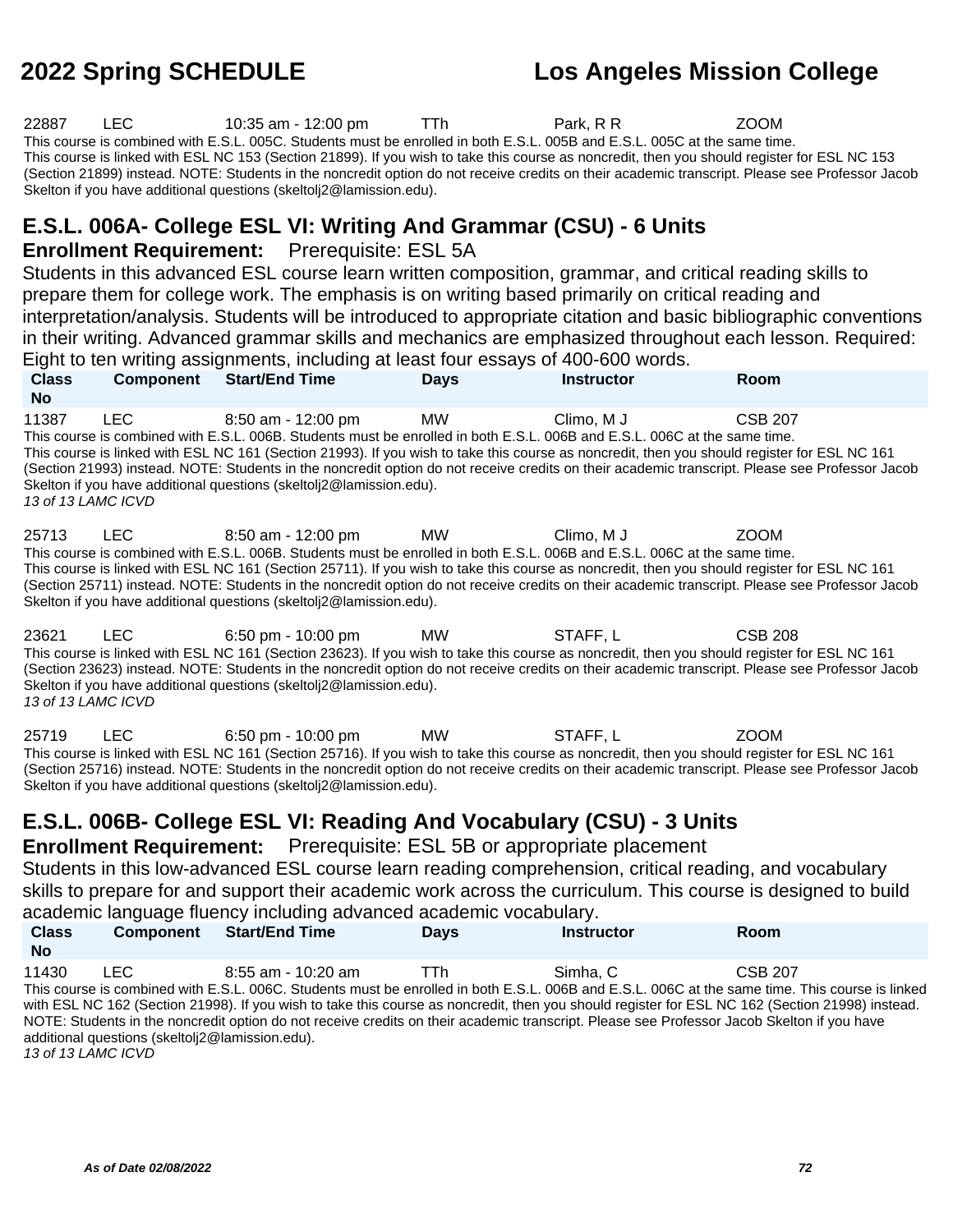25725 LEC 8:55 am - 10:20 am TTh Simha, C ZOOM This course is combined with E.S.L. 006C. Students must be enrolled in both E.S.L. 006B and E.S.L. 006C at the same time. This course is linked with ESL NC 162 (Section 21998). If you wish to take this course as noncredit, then you should register for ESL NC 162 (Section 21998) instead. NOTE: Students in the noncredit option do not receive credits on their academic transcript. Please see Professor Jacob Skelton if you have additional questions (skeltolj2@lamission.edu).

# **E.S.L. 006C- College ESL VI: Listening and Speaking (CSU) (NDA) - 3 Units**

This is an advanced listening and speaking class for non-native speakers of English that focuses on listening to long academic lectures, developing critical conversational and presentation ability, and improving advanced English pronunciation.

| <b>Class</b><br><b>No</b> | <b>Component</b> | <b>Start/End Time</b> | Davs | Instructor | Room           |
|---------------------------|------------------|-----------------------|------|------------|----------------|
| 22888                     | LEC              | 10:35 am - 12:00 pm   | TTh  | Simha, C   | <b>CSB 207</b> |

This course is combined with E.S.L. 006B. Students must be enrolled in both E.S.L. 006B and E.S.L. 006C at the same time. This course is linked with ESL NC 163 (Section 21999). If you wish to take this course as noncredit, then you should register for ESL NC 163 (Section 21999) instead. NOTE: Students in the noncredit option do not receive credits on their academic transcript. Please see Professor Jacob Skelton if you have additional questions (skeltolj2@lamission.edu). 13 of 13 LAMC ICVD

25758 LEC 10:35 am - 12:00 pm TTh Simha, C ZOOM This course is combined with E.S.L. 006B. Students must be enrolled in both E.S.L. 006B and E.S.L. 006C at the same time. This course is linked with ESL NC 163 (Section 25757). If you wish to take this course as noncredit, then you should register for ESL NC 163 (Section 25757) instead. NOTE: Students in the noncredit option do not receive credits on their academic transcript. Please see Professor Jacob Skelton if you have additional questions (skeltolj2@lamission.edu).

# **E.S.L. 008- Advanced ESL Composition (UC/CSU) - 6 Units**

Students in this high-advanced ESL course leading to English 101 learn written composition, grammar, and critical reading skills to prepare for college work. The emphasis is on writing based primarily on critical reading and interpretation/analysis. Students will practice using MLA and/or APA citation and bibliographic conventions in their research. Advanced grammar skills and mechanics are emphasized throughout each lesson. Required: Eight to ten writing assignments, including at least four essays of 600-800 words, and one research paper.

| <b>Class</b><br><b>No</b>   | <b>Component</b> | <b>Start/End Time</b>                 | <b>Days</b> | <b>Instructor</b>          | <b>Room</b>                    |
|-----------------------------|------------------|---------------------------------------|-------------|----------------------------|--------------------------------|
| 19601<br>28 of 28 LAMC ICVD | LEC              | 8:50 am - 12:00 pm                    | МW          | STAFF, L                   | <b>CSB 205</b>                 |
| 19602<br>And                | LEC.<br>LEC      | 6:50 pm - $10:00$ pm<br>$3:10$ hrs/wk | M<br>TBA    | Larson, J M<br>Larson, J M | <b>ZOOM</b><br><b>INTERNET</b> |

This class will be offered in a hybrid format, which requires students to meet in-person, face-to-face with their instructor during the times shown AND to work online during the scheduled times and/or independently each week for the amount of TBA hours shown on schedule in addition to completing assignments.

27310 LEC 6:30 hrs/wk TBA Prostak, G INTERNET Students in this high-advanced ESL course leading to English 101 learn written composition, grammar, and critical reading skills to prepare for college work. The emphasis is on writing based primarily on critical reading and interpretation/analysis. Students will practice using MLA and/or APA citation and bibliographic conventions in their research. Advanced grammar skills and mechanics are emphasized throughout each lesson. Required: Eight to ten writing assignments, including at least four essays of 600-800 words, and one research paper.

# **English Second Language - NC ESL NC 007CE- English As A Second Language - I (Repeatable) - 0 Unit**

English As A Second Language - I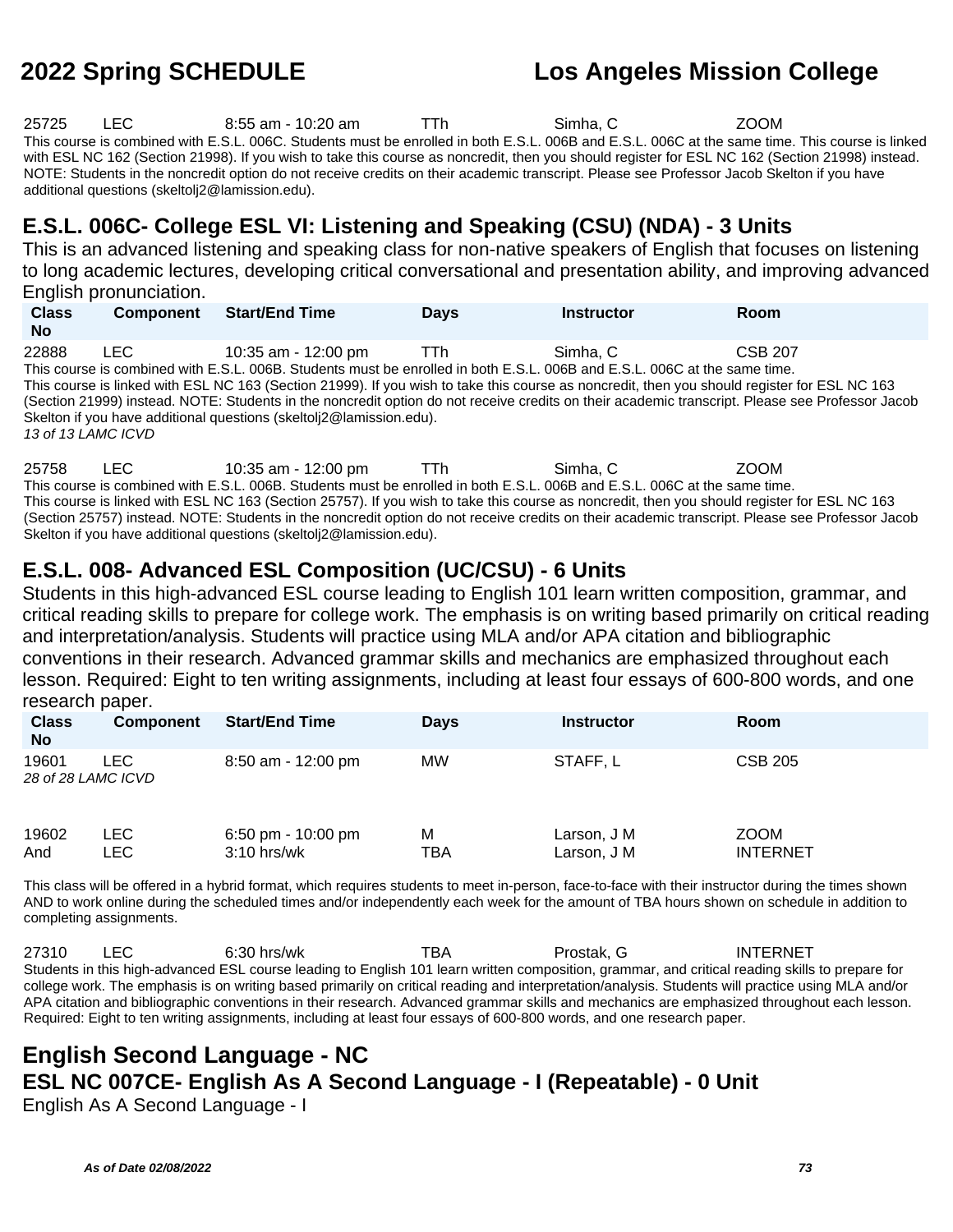| <b>Class</b><br><b>No</b>   | <b>Component</b>         | <b>Start/End Time</b>                  | <b>Days</b>      | <b>Instructor</b>                  | <b>Room</b>                |
|-----------------------------|--------------------------|----------------------------------------|------------------|------------------------------------|----------------------------|
| 15420<br>19 of 19 LAMC ICVD | <b>LEC</b>               | 9:00 am - 12:15 pm                     | <b>MTWTh</b>     | Martinez, K                        | CMPC <sub>6</sub>          |
| 25864                       | <b>LEC</b>               | 9:00 am - 12:15 pm                     | <b>MTWTh</b>     | Martinez, K                        | <b>ZOOM</b>                |
| 15419<br>And                | <b>LEC</b><br><b>LEC</b> | 6:00 pm - 9:15 pm<br>6:00 pm - 9:15 pm | MW<br><b>TTh</b> | De La Cruz, L M<br>De La Cruz, L M | <b>ZOOM</b><br><b>ZOOM</b> |
| 26158                       | <b>LEC</b>               | 6:40 pm - 9:55 pm                      | <b>MTWTh</b>     | STAFF, L                           | SUN-TUJ                    |

# **ESL NC 008CE- English As A Second Language - II (Repeatable) - 0 Unit**

| English As A Second Language - II  |                          |                                            |                         |                             |                                      |  |  |  |
|------------------------------------|--------------------------|--------------------------------------------|-------------------------|-----------------------------|--------------------------------------|--|--|--|
| <b>Class</b><br><b>No</b>          | <b>Component</b>         | <b>Start/End Time</b>                      | <b>Days</b>             | <b>Instructor</b>           | Room                                 |  |  |  |
| 26156                              | <b>LEC</b>               | $8:30$ am - 11:45 am                       | <b>MTWTh</b>            | STAFF, L                    | SUN-TUJ                              |  |  |  |
| 10012<br>And<br>28 of 28 LAMC ICVD | <b>LEC</b><br><b>LEC</b> | $9:00$ am - 12:15 pm<br>9:00 am - 12:15 pm | <b>MW</b><br><b>TTh</b> | Kotanjyan, N<br>Maturo, A M | <b>INST 2003</b><br><b>INST 2003</b> |  |  |  |
| 10009<br>19 of 19 LAMC ICVD        | <b>LEC</b>               | 6:00 pm - 9:15 pm                          | <b>MTWTh</b>            | West, S                     | <b>INST 2003</b>                     |  |  |  |
| 25867                              | <b>LEC</b>               | 6:00 pm - 9:15 pm                          | <b>MTWTh</b>            | West, S                     | <b>ZOOM</b>                          |  |  |  |

# **ESL NC 009CE- English As A Second Language - III (Repeatable) - 0 Unit**

| English As A Second Language - III |                  |                       |              |                   |                   |  |  |  |
|------------------------------------|------------------|-----------------------|--------------|-------------------|-------------------|--|--|--|
| <b>Class</b><br><b>No</b>          | <b>Component</b> | <b>Start/End Time</b> | <b>Days</b>  | <b>Instructor</b> | Room              |  |  |  |
| 10087<br>19 of 19 LAMC ICVD        | LEC.             | $9:00$ am - 12:15 pm  | MTWTh        | Torrez, P         | CMPC <sub>2</sub> |  |  |  |
| 25871                              | <b>LEC</b>       | $9:00$ am - 12:15 pm  | <b>MTWTh</b> | Torrez, P         | <b>ZOOM</b>       |  |  |  |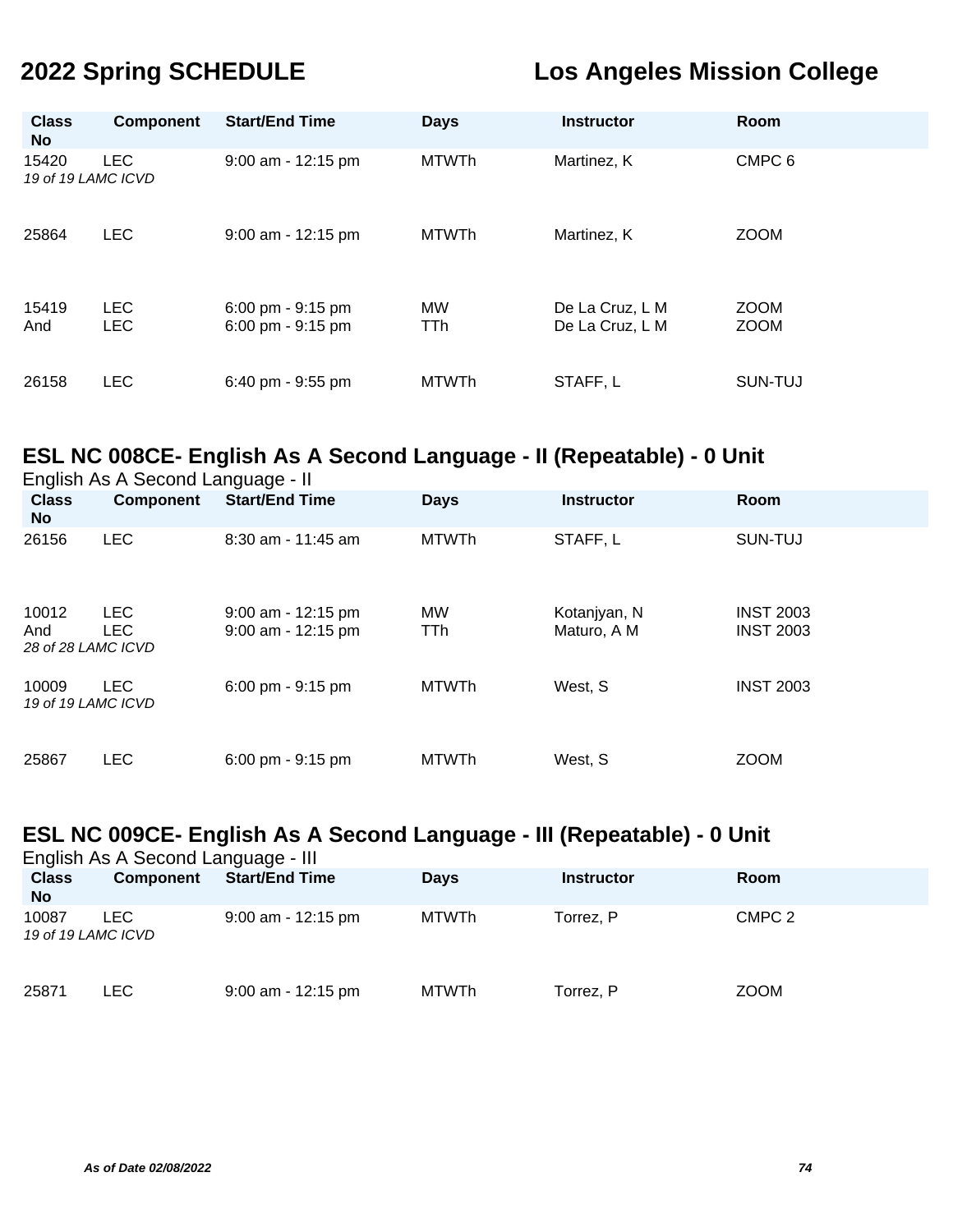| 10081 |     | $6:00 \text{ pm} - 9:15 \text{ pm}$ | МW  | Carter, L E   | <b>ZOOM</b> |
|-------|-----|-------------------------------------|-----|---------------|-------------|
| And   | LEC | $6:00 \text{ pm} - 9:15 \text{ pm}$ | ⊤тh | De La Cruz, J | ZOOM        |

## **ESL NC 015CE- English As A Second Language - Iv (Repeatable) - 0 Unit**

English As A Second Language - Iv

| <b>Class</b><br>No                 | <b>Component</b>         | <b>Start/End Time</b>                                                      | <b>Days</b>      | <b>Instructor</b>         | Room                                   |
|------------------------------------|--------------------------|----------------------------------------------------------------------------|------------------|---------------------------|----------------------------------------|
| 10129                              | <b>LEC</b>               | 9:00 am - 12:15 pm                                                         | <b>MTWTh</b>     | Sarmiento-Sanders, E<br>в | CMPC <sub>5</sub>                      |
| 19 of 19 LAMC ICVD                 |                          |                                                                            |                  |                           |                                        |
| 25872                              | <b>LEC</b>               | $9:00$ am - 12:15 pm                                                       | <b>MTWTh</b>     | Sarmiento-Sanders, E<br>B | <b>ZOOM</b>                            |
| 21951<br>And<br>19 of 19 LAMC ICVD | <b>LEC</b><br><b>LEC</b> | $6:00 \text{ pm} - 9:15 \text{ pm}$<br>$6:00$ pm - $9:15$ pm               | <b>MW</b><br>TTh | Michel, E<br>Michel, E    | CMPC <sub>5</sub><br>CMPC <sub>5</sub> |
| 25873<br>And                       | <b>LEC</b><br><b>LEC</b> | $6:00 \text{ pm} - 9:15 \text{ pm}$<br>$6:00 \text{ pm} - 9:15 \text{ pm}$ | TTh<br>MW        | Michel, E<br>Michel, E    | <b>ZOOM</b><br><b>ZOOM</b>             |

## **ESL NC 021CE- Esl Conversation (Repeatable) - 0 Unit**

| <b>Esl Conversation</b>     |                  |                       |             |                   |                  |  |  |  |
|-----------------------------|------------------|-----------------------|-------------|-------------------|------------------|--|--|--|
| <b>Class</b><br><b>No</b>   | <b>Component</b> | <b>Start/End Time</b> | <b>Days</b> | <b>Instructor</b> | <b>Room</b>      |  |  |  |
| 22890<br>19 of 19 LAMC ICVD | <b>LEC</b>       | 9:00 am - 12:20 pm    | Sa          | Zorrilla, P       | <b>INST 2003</b> |  |  |  |
| 25874                       | <b>LEC</b>       | $9:00$ am - 12:20 pm  | Sa          | Zorrilla, P       | <b>ZOOM</b>      |  |  |  |
| 26157                       | <b>LEC</b>       | 4:35 pm - $6:00$ pm   | <b>MW</b>   | Fine Olson, A     | SUN-TUJ          |  |  |  |

## **ESL NC 023CE- English As A Second Language - Speech I (Repeatable) - 0 Unit**

| English As A Second Language - Speech I |                  |                       |             |                   |                |  |  |  |
|-----------------------------------------|------------------|-----------------------|-------------|-------------------|----------------|--|--|--|
| <b>Class</b><br><b>No</b>               | <b>Component</b> | <b>Start/End Time</b> | <b>Days</b> | <b>Instructor</b> | Room           |  |  |  |
| 22891<br>19 of 19 LAMC ICVD             | LEC.             | $8:50$ am - 1:40 pm   |             | Ackerman, X H     | <b>CSB 111</b> |  |  |  |
| 25884                                   | LEC.             | $8:50$ am - 1:40 pm   |             | Ackerman, X H     | <b>ZOOM</b>    |  |  |  |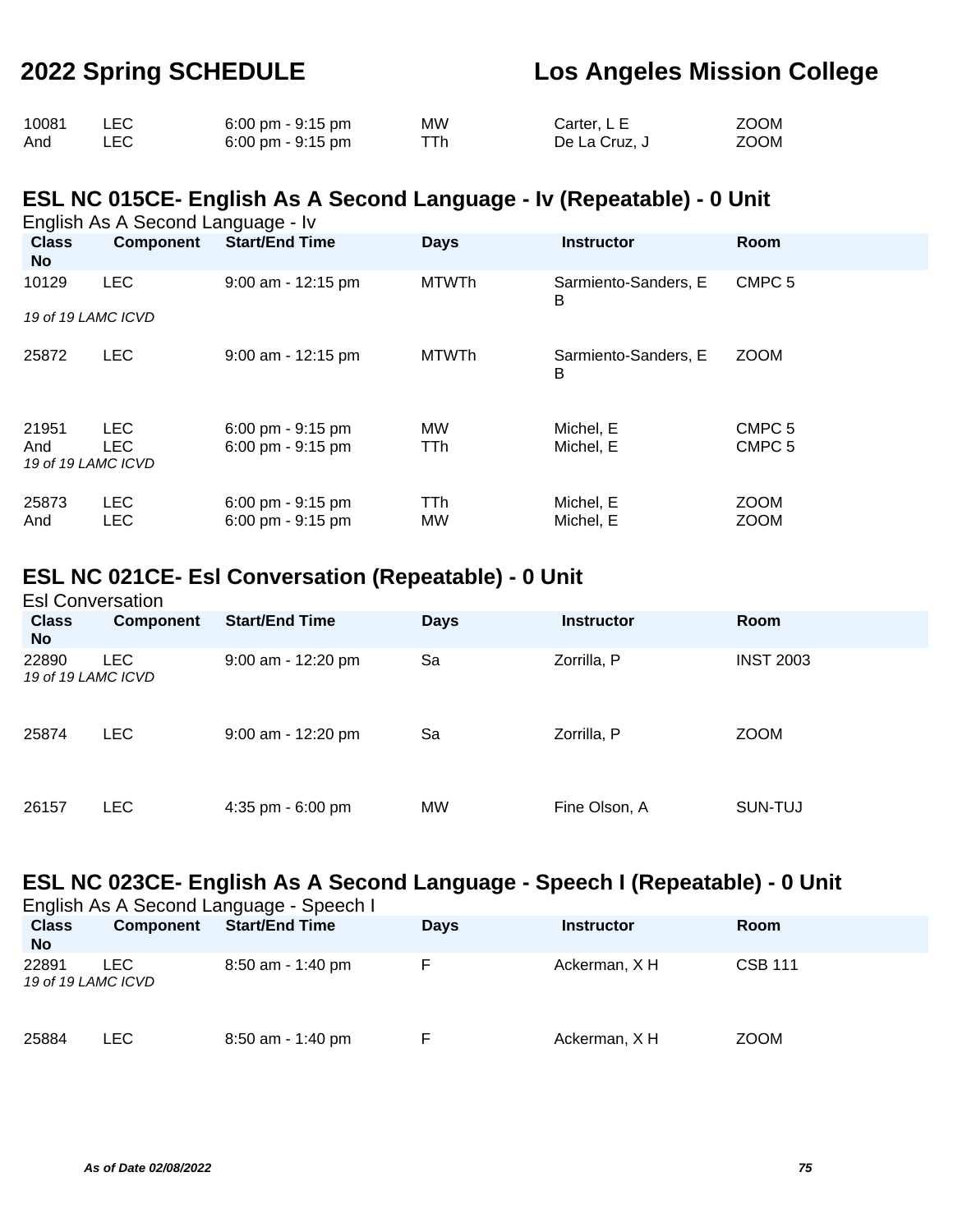| 16911                       | LEC. | 1:00 pm $-$ 3:10 pm | <b>MW</b> | Sarmiento-Sanders, E<br>R | <b>CSB 111</b> |
|-----------------------------|------|---------------------|-----------|---------------------------|----------------|
| 19 of 19 LAMC ICVD<br>25875 | LEC. | 1:00 pm $-$ 3:10 pm | <b>MW</b> | Sarmiento-Sanders, E      | <b>ZOOM</b>    |
|                             |      |                     |           |                           |                |

## **ESL NC 131CE- College ESL III: Writing and Grammar (Repeatable) - 0 Unit**

This is a low-intermediate writing and grammar course for non-native writers of English. It emphasizes vocabulary, grammar, and writing through guided and free compositions of paragraphs on common subjects. Reading, speaking, and listening activities reinforce writing and grammar development. Advisory: Completion of ESL NC 09 CE with of a grade of "Pass' or Appropriate Score on ESL/CASAS Placement Test. **Class No Component Start/End Time Days Instructor Room**

22889 LEC 8:50 am - 12:05 pm MW Cortes, T A CSB 102A This course is linked with E.S.L. 003A. Students registering for this noncredit section are responsible for all the course requirements for E.S.L. 003A. If you wish to take this course for credit (i.e. for the purpose of financial aid and/or to receive credits on your academic transcript), then you should register for E.S.L. 003A instead. Please contact Professor Jacob Skelton if you have additional questions (skeltolj2@lamission.edu). 6 of 6 LAMC ICVD

25507 LEC 8:50 am - 12:00 pm MW Cortes, T A ZOOM This course is linked with E.S.L. 003A. Students registering for this noncredit section are responsible for all the course requirements for E.S.L. 003A. If you wish to take this course for credit (i.e. for the purpose of financial aid and/or to receive credits on your academic transcript), then you should register for E.S.L. 003A instead. Please contact Professor Jacob Skelton if you have additional questions (skeltolj2@lamission.edu).

23618 LEC 6:50 pm - 10:00 pm MW Otoo, S K CSB 110 This course is linked with E.S.L. 003A. Students registering for this noncredit section are responsible for all the course requirements for E.S.L. 003A. If you wish to take this course for credit (i.e. for the purpose of financial aid and/or to receive credits on your academic transcript), then you should register for E.S.L. 003A instead. Please contact Professor Jacob Skelton if you have additional questions (skeltolj2@lamission.edu). 6 of 6 LAMC ICVD

25509 LEC 6:50 pm - 10:00 pm MW Otoo, S K ZOOM This course is linked with E.S.L. 003A. Students registering for this noncredit section are responsible for all the course requirements for E.S.L. 003A. If you wish to take this course for credit (i.e. for the purpose of financial aid and/or to receive credits on your academic transcript), then you should register for E.S.L. 003A instead. Please contact Professor Jacob Skelton if you have additional questions (skeltolj2@lamission.edu).

# **ESL NC 132CE- College ESL III: Reading and Vocabulary (Repeatable) - 0 Unit**

An intermediate reading and vocabulary course that emphasizes the development of reading skills and the beginning of academic vocabulary. Advisory: Completion of ESL NC 09 CE with of a grade of "Pass', or Appropriate Score on ESL/CASAS Placement Test.

| <b>Class</b><br><b>No</b>                                                                                                               | <b>Component</b> | <b>Start/End Time</b>                                                                                                                              | <b>Davs</b> | <b>Instructor</b> | Room                                                                                                                                                     |  |  |
|-----------------------------------------------------------------------------------------------------------------------------------------|------------------|----------------------------------------------------------------------------------------------------------------------------------------------------|-------------|-------------------|----------------------------------------------------------------------------------------------------------------------------------------------------------|--|--|
| 22041                                                                                                                                   | TEC.             | $8:55$ am - 10:20 am                                                                                                                               | <b>TTh</b>  | Climo. M J        | <b>CSB 102A</b>                                                                                                                                          |  |  |
|                                                                                                                                         |                  | This course is linked with E.S.L. 003B. Students registering for this noncredit section are responsible for all the course requirements for E.S.L. |             |                   |                                                                                                                                                          |  |  |
|                                                                                                                                         |                  |                                                                                                                                                    |             |                   | 003B. If you wish to take this course for credit (i.e. for the purpose of financial aid and/or to receive credits on your academic transcript), then you |  |  |
| should register for E.S.L. 003B instead. Please see Professor Jacob Skelton if you have additional questions (skeltolj2@lamission.edu). |                  |                                                                                                                                                    |             |                   |                                                                                                                                                          |  |  |
| 6 of 6 LAMC ICVD                                                                                                                        |                  |                                                                                                                                                    |             |                   |                                                                                                                                                          |  |  |

25533 LEC 8:55 am - 10:20 am TTh Climo, M J ZOOM This course is linked with E.S.L. 003B. Students registering for this noncredit section are responsible for all the course requirements for E.S.L. 003B. If you wish to take this course for credit (i.e. for the purpose of financial aid and/or to receive credits on your academic transcript), then you should register for E.S.L. 003B instead. Please see Professor Jacob Skelton if you have additional questions (skeltolj2@lamission.edu).

# **ESL NC 133CE- College ESL III: Listening and Speaking (Repeatable) - 0 Unit**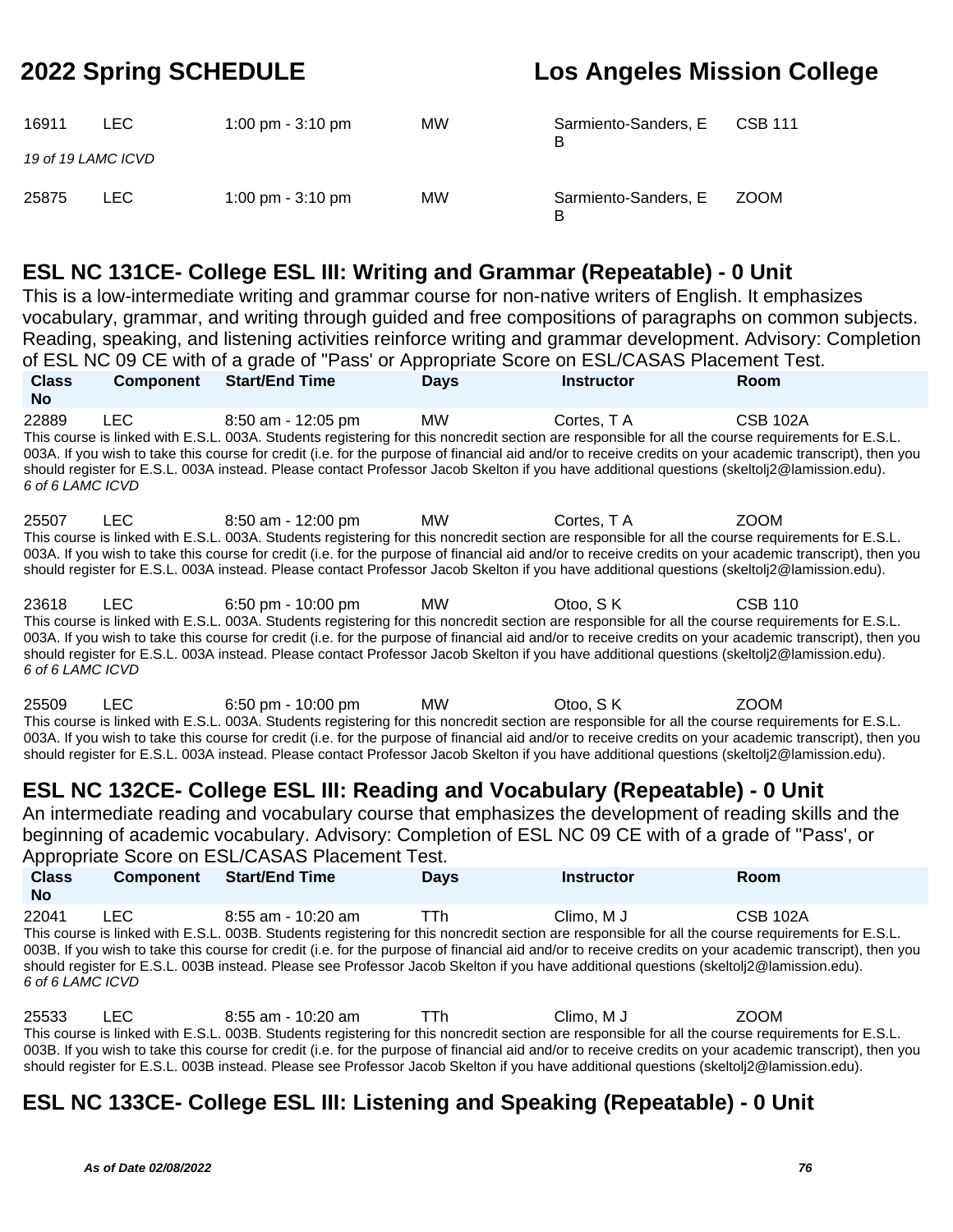This is a low-intermediate listening and speaking course for non-native speakers of English. Emphasis is on the development of listening comprehension skills, the acquisition of conversational grammar, basic English pronunciation skills, and participation in interactive speaking activities in academic and social contexts. Advisory: Completion of ESL NC 09 CE with of a grade of "Pass' or Appropriate Score on ESL/CASAS Placement Test.

**Class No Component Start/End Time Days Instructor Room** 22042 LEC 10:35 am - 12:00 pm TTh Climo, M J CSB 102A This course is linked with E.S.L. 003C. Students registering for this noncredit section are responsible for all the course requirements for E.S.L. 003C. If you wish to take this course for credit (i.e. for the purpose of financial aid and/or to receive credits on your academic transcript), then you should register for E.S.L. 003C instead. Please see Professor Jacob Skelton if you have additional questions (skeltolj2@lamission.edu). 6 of 6 LAMC ICVD

25563 LEC 10:35 am - 12:00 pm TTh Climo, M J ZOOM This course is linked with E.S.L. 003C. Students registering for this noncredit section are responsible for all the course requirements for E.S.L. 003C. If you wish to take this course for credit (i.e. for the purpose of financial aid and/or to receive credits on your academic transcript), then you should register for E.S.L. 003C instead. Please see Professor Jacob Skelton if you have additional questions (skeltolj2@lamission.edu).

# **ESL NC 141CE- College ESL IV: Writing and Grammar (Repeatable) - 0 Unit**

This is a course in written composition, grammar, and critical reading skills tailored for the English-as-asecond language student. Students in this intermediate ESL course learn skills in writing to prepare them for college work. The emphasis is on writing based on critical reading and personal experience. Students will be introduced to summarizing skills. Grammar skills and mechanics are emphasized throughout each lesson. Prerequisite: Completion of ESL NC 131 CE with a grade of 'Pass', Completion of ESL 3A with a grade of 'Pass' or Appropriate Score on ESL/CASAS Placement Test.

| $\sim$ and $\sim$ , repropriate over on EUL or to report to it root. |                                    |                                                                                                                                                                                                                                                                                                                                                                                                                                                                                         |             |               |         |  |  |
|----------------------------------------------------------------------|------------------------------------|-----------------------------------------------------------------------------------------------------------------------------------------------------------------------------------------------------------------------------------------------------------------------------------------------------------------------------------------------------------------------------------------------------------------------------------------------------------------------------------------|-------------|---------------|---------|--|--|
| <b>Class</b><br><b>No</b>                                            | <b>Component</b>                   | <b>Start/End Time</b>                                                                                                                                                                                                                                                                                                                                                                                                                                                                   | <b>Days</b> | Instructor    | Room    |  |  |
| 21886<br>6 of 6 LAMC ICVD                                            | LEC.<br>(skeltoli2@lamission.edu). | 8:50 am - 12:10 pm<br>This course is linked with E.S.L. 004A (#10909). Students registering for this noncredit section are responsible for all the course requirements for<br>E.S.L. 004A. If you wish to take this course for credit (i.e. for the purpose of financial aid and/or to receive credits on your academic transcript),<br>then you should register for E.S.L. 004A (#10909) instead. Please contact Professor Jacob Skelton if you have additional questions              | MW          | Fine Olson, A | CSB 203 |  |  |
| 25579                                                                | LEC.                               | 8:50 am - 12:10 pm<br>This course is linked with E.S.L. 004A. Students registering for this noncredit section are responsible for all the course requirements for E.S.L.<br>004A. If you wish to take this course for credit (i.e. for the purpose of financial aid and/or to receive credits on your academic transcript), then you<br>should register for E.S.L. 004A instead. Please contact Professor Jacob Skelton if you have additional questions (skeltolj2@lamission.edu).     | MW          | Fine Olson. A | ZOOM    |  |  |
| 23619                                                                | LEC.                               | 6:50 pm - 10:00 pm<br>This course is linked with E.S.L. 004A. Students registering for this noncredit section are responsible for all the course requirements for E.S.L.<br>004A. If you wish to take this course for credit (i.e. for the purpose of financial aid and/or to receive credits on your academic transcript), then you<br>should register for E.S.L. 004A (#23617) instead. Please contact Professor Jacob Skelton if you have additional questions (skeltoli2@lamission. | MW -        | Otoo, S K     | CSB 110 |  |  |

edu).

6 of 6 LAMC ICVD

25581 LEC 6:50 pm - 10:00 pm MW Otoo, S K ZOOM This course is linked with E.S.L. 004A. Students registering for this noncredit section are responsible for all the course requirements for E.S.L. 004A. If you wish to take this course for credit (i.e. for the purpose of financial aid and/or to receive credits on your academic transcript), then you should register for E.S.L. 004A instead. Please contact Professor Jacob Skelton if you have additional questions (skeltolj2@lamission.edu).

# **ESL NC 142CE- College ESL IV: Reading and Vocabulary (Repeatable) - 0 Unit**

A high intermediate reading and vocabulary course that emphasizes the development of reading skills and the beginning of academic vocabulary. Prerequisite: Completion of ESL NC 132 CE with of a grade of "Pass',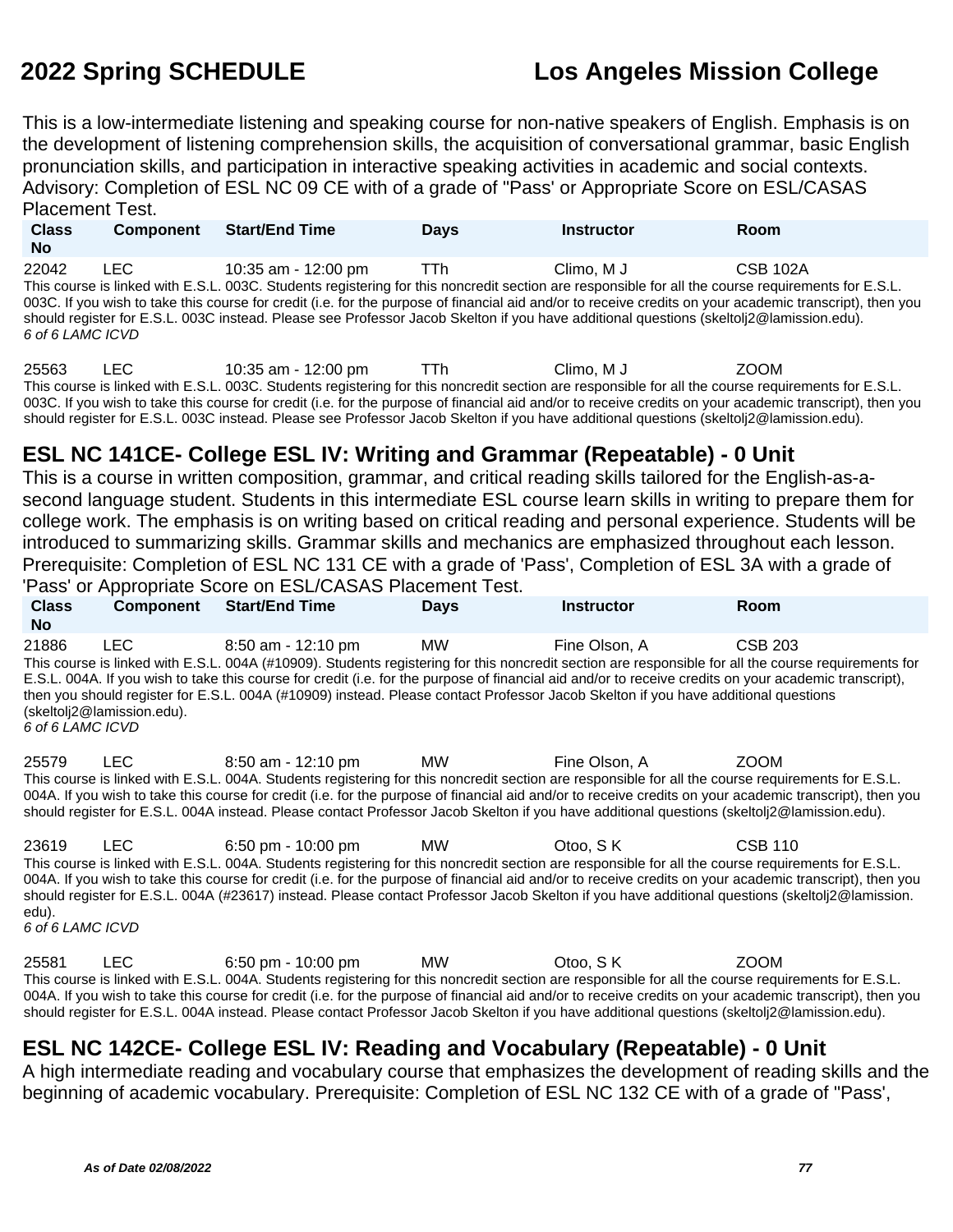|                           |                                    | Completion of ESL 3B with a grade of 'Pass', or Appropriate Score on ESL/CASAS Placement Test.                                                                                                                                                                                                                                                                                                                                                                               |             |                   |                                                                                                                                                                  |
|---------------------------|------------------------------------|------------------------------------------------------------------------------------------------------------------------------------------------------------------------------------------------------------------------------------------------------------------------------------------------------------------------------------------------------------------------------------------------------------------------------------------------------------------------------|-------------|-------------------|------------------------------------------------------------------------------------------------------------------------------------------------------------------|
| <b>Class</b><br><b>No</b> | Component                          | <b>Start/End Time</b>                                                                                                                                                                                                                                                                                                                                                                                                                                                        | <b>Days</b> | <b>Instructor</b> | Room                                                                                                                                                             |
| 21887<br>6 of 6 LAMC ICVD | LEC.<br>(skeltolj2@lamission.edu). | $8:55$ am - 10:20 am<br>This course is linked with E.S.L. 004B (#19285). Students registering for this noncredit section are responsible for all the course requirements for<br>E.S.L. 004B. If you wish to take this course for credit (i.e. for the purpose of financial aid and/or to receive credits on your academic transcript),<br>then you should register for E.S.L. 004B (#19285) instead. Please contact Professor Jacob Skelton if you have additional questions | TTh.        | Jara, G           | CSB 203                                                                                                                                                          |
| 25583                     | LEC.                               | 8:55 am - 10:20 am<br>This course is linked with E.S.L. 004B. Students registering for this noncredit section are responsible for all the course reguirements for E.S.L.<br>should register for E.S.L. 004B instead. Please contact Professor Jacob Skelton if you have additional questions (skeltoli <sub>2</sub> @lamission.edu).                                                                                                                                         | TTh.        | Jara, G           | ZOOM<br>004B. If you wish to take this course for credit (i.e. for the purpose of financial aid and/or to receive credits on your academic transcript), then you |
| <b>Placement Test.</b>    |                                    | ESL NC 143CE- College ESL IV: Listening and Speaking (Repeatable) - 0 Unit<br>his is a high-intermediate listening and speaking class that focuses on listening to short lectures, developing<br>conversational ability, and improving pronunciation. Prerequisite: Completion of ESL NC 133 CE with of a<br>grade of "Pass', Completion of ESL 3C with a grade of 'Pass', or Appropriate Score on ESL/CASAS                                                                 |             |                   |                                                                                                                                                                  |

| <b>Class</b>     | <b>Component</b> | <b>Start/End Time</b> | <b>Davs</b> | <b>Instructor</b> | Room                                                                                                                                                     |  |
|------------------|------------------|-----------------------|-------------|-------------------|----------------------------------------------------------------------------------------------------------------------------------------------------------|--|
| <b>No</b>        |                  |                       |             |                   |                                                                                                                                                          |  |
| 21888            | LEC.             | 10:35 am - 12:00 pm   | TTh         | Jara. G           | CSB 203                                                                                                                                                  |  |
|                  |                  |                       |             |                   | This course is linked with E.S.L. 004C. Students registering for this noncredit section are responsible for all the course requirements for E.S.L.       |  |
|                  |                  |                       |             |                   | 004C. If you wish to take this course for credit (i.e. for the purpose of financial aid and/or to receive credits on your academic transcript), then you |  |
|                  |                  |                       |             |                   | should register for E.S.L. 004C instead. Please contact Professor Jacob Skelton if you have additional questions (skeltolj2@lamission.edu).              |  |
| 6 of 6 LAMC ICVD |                  |                       |             |                   |                                                                                                                                                          |  |

25674 LEC 10:35 am - 12:00 pm TTh Jara, G ZOOM This course is linked with E.S.L. 004C. Students registering for this noncredit section are responsible for all the course requirements for E.S.L. 004C. If you wish to take this course for credit (i.e. for the purpose of financial aid and/or to receive credits on your academic transcript), then you should register for E.S.L. 004C instead. Please contact Professor Jacob Skelton if you have additional questions (skeltolj2@lamission.edu).

## **ESL NC 151CE- College ESL V: Writing and Grammar (Repeatable) - 0 Unit**

This is a course in written composition, grammar, and critical reading skills tailored for the English-as-asecond language student. Students in this low-advanced ESL course learn skills in writing to prepare them for college work. The emphasis is on writing based on critical reading, interpretation/analysis, and personal experience. Students will develop paraphrasing and summarizing skills. Grammar skills and mechanics are emphasized throughout each lesson. Required: Eight to ten writing assignments, including at least four compositions of 300-400 words. Prerequisite: Completion of E.S.L. 4A for credit with a grade of 'Pass', or Completion of ESL NC 141 CE with of a grade of 'Pass', or Appropriate Score on ESL/CASAS Placement Test.

| <b>Class</b> | <b>Component</b> | <b>Start/End Time</b>                                                                                                                                                                                                                                                                                                                                                                                                                                         | <b>Days</b> | <b>Instructor</b> | Room |
|--------------|------------------|---------------------------------------------------------------------------------------------------------------------------------------------------------------------------------------------------------------------------------------------------------------------------------------------------------------------------------------------------------------------------------------------------------------------------------------------------------------|-------------|-------------------|------|
| <b>No</b>    |                  |                                                                                                                                                                                                                                                                                                                                                                                                                                                               |             |                   |      |
| 21897        | LEC.             | 8:50 am - 12:05 pm                                                                                                                                                                                                                                                                                                                                                                                                                                            | <b>MW</b>   | Park, R R         | ZOOM |
|              |                  | This course is linked with E.S.L. 005A. Students registering for this noncredit section are responsible for all the course requirements for E.S.L.<br>005A. If you wish to take this course for credit (i.e. for the purpose of financial aid and/or to receive credits on your academic transcript), then you<br>should register for E.S.L. 005A instead. Please contact Professor Jacob Skelton if you have additional questions (skeltoli2@lamission.edu). |             |                   |      |

23622 LEC 6:50 pm - 10:00 pm MW STAFF, L CSB 208 This course is linked with E.S.L. 005A. Students registering for this noncredit section are responsible for all the course requirements for E.S.L. 005A. If you wish to take this course for credit (i.e. for the purpose of financial aid and/or to receive credits on your academic transcript), then you should register for E.S.L. 005A instead. Please contact Professor Jacob Skelton if you have additional questions (skeltolj2@lamission.edu). 6 of 6 LAMC ICVD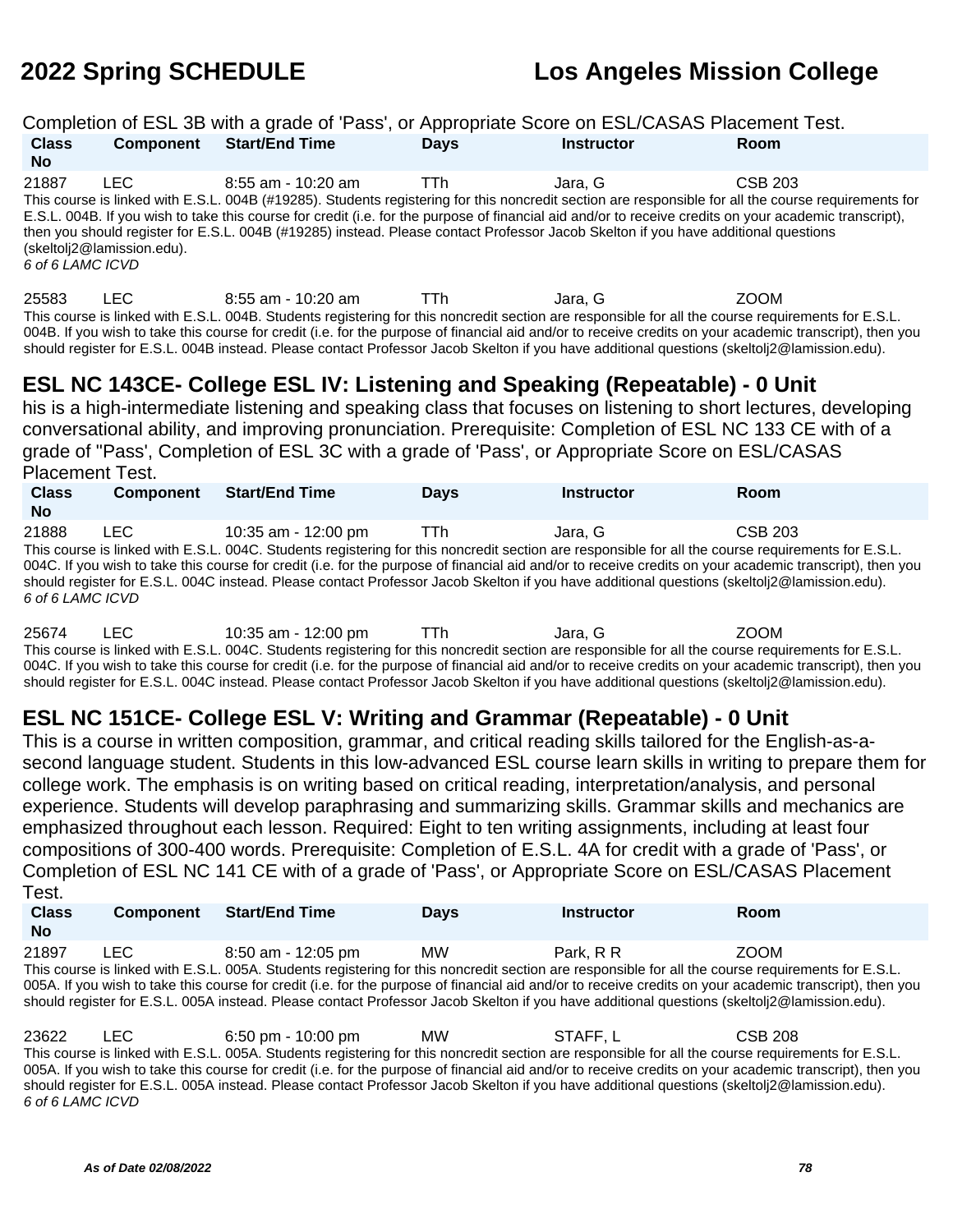25691 LEC 6:50 pm - 10:00 pm MW STAFF, L ZOOM This course is linked with E.S.L. 005A. Students registering for this noncredit section are responsible for all the course requirements for E.S.L. 005A. If you wish to take this course for credit (i.e. for the purpose of financial aid and/or to receive credits on your academic transcript), then you

should register for E.S.L. 005A instead. Please contact Professor Jacob Skelton if you have additional questions (skeltolj2@lamission.edu).

# **ESL NC 152CE- College ESL V: Reading and Vocabulary (Repeatable) - 0 Unit**

This is a reading and vocabulary course that focuses on reading fictional and non-fictional materials. Students will study vocabulary lists and learn vocabulary development skills to become low-advanced ESL readers. Prerequisite: Completion of ESL NC 142 CE with of a grade of "Pass', Completion of E.S.L. 4B with a grade of 'Pass', or Appropriate Score on ESL/CASAS Placement Test.

| <b>Class</b><br><b>No</b> | <b>Component</b> | <b>Start/End Time</b>                                                                                                                                    | <b>Days</b> | <b>Instructor</b> | <b>Room</b> |
|---------------------------|------------------|----------------------------------------------------------------------------------------------------------------------------------------------------------|-------------|-------------------|-------------|
| 21898                     | LEC.             | $8:55$ am - 10:20 am                                                                                                                                     | TTh.        | Park. R R         | ZOOM        |
|                           |                  | This course is linked with E.S.L. 005B. Students registering for this noncredit section are responsible for all the course requirements for E.S.L.       |             |                   |             |
|                           |                  | 005B. If you wish to take this course for credit (i.e. for the purpose of financial aid and/or to receive credits on your academic transcript), then you |             |                   |             |
|                           |                  | should register for E.S.L. 005B instead. Please contact Professor Jacob Skelton if you have additional questions (skeltoli2@lamission.edu).              |             |                   |             |

## **ESL NC 153CE- College ESL V: Listening and Speaking (Repeatable) - 0 Unit**

This is a low-advanced listening and speaking class that focuses on listening to academic lectures, developing conversational and presentation ability, and understanding enunciation techniques. Prerequisite: Completion of ESL NC 143 CE with of a grade of "Pass', Completion of ESL 4C with a grade of 'Pass', or

Appropriate Score on ESL/CASAS Placement Test. **Class Component Start/End Time Days Instructor Room**

| <b>VIUVV</b> | <b>VUIIINVIIVIII</b> | $V = V - V - V$                                                                                                                                    | .uv  |           | .           |
|--------------|----------------------|----------------------------------------------------------------------------------------------------------------------------------------------------|------|-----------|-------------|
| No           |                      |                                                                                                                                                    |      |           |             |
| 21899        | LEC.                 | 10:35 am - 12:00 pm                                                                                                                                | TTh. | Park, R R | <b>ZOOM</b> |
|              |                      | This course is linked with E.S.L. 005C. Students registering for this noncredit section are responsible for all the course requirements for E.S.L. |      |           |             |

005C. If you wish to take this course for credit (i.e. for the purpose of financial aid and/or to receive credits on your academic transcript), then you should register for E.S.L. 005C instead. Please see Professor Jacob Skelton if you have additional questions (skeltolj2@lamission.edu).

# **ESL NC 161CE- College ESL VI: Writing and Grammar (Repeatable) - 0 Unit**

This course is designed for students at the advanced level of English language acquisition and provides instruction in writing extended essays in a variety of ways, analysis of readings, grammar development, punctuation and spelling improvement, as well as verbal communication. Prerequisite: Completion of E.S.L. 5A for credit with a grade of `Pass', or Completion of ESL NC 151 CE with of a grade of 'Pass' or Appropriate Score on ESL/CASAS Placement Test.

| <b>Class</b><br><b>No</b> | <b>Component</b> | <b>Start/End Time</b>                                                                                                                                | <b>Davs</b> | <b>Instructor</b> | <b>Room</b> |
|---------------------------|------------------|------------------------------------------------------------------------------------------------------------------------------------------------------|-------------|-------------------|-------------|
| 21993                     | LEC.             | $8:50$ am - 12:05 pm                                                                                                                                 | МW          | Climo. M J        | CSB 207     |
|                           |                  | This course is linked with E.S.L. 006A (#11834). Students registering for this noncredit section are responsible for all the course requirements for |             |                   |             |
|                           |                  | E.S.L. 006A (#11834). If you wish to take this course for credit (i.e. for the purpose of financial aid and/or to receive credits on your academic   |             |                   |             |
|                           |                  | transcript), then you should register for E.S.L. 006A (#11834) instead. Please see Professor Jacob Skelton if you have additional questions          |             |                   |             |

(skeltolj2@lamission.edu). 6 of 6 LAMC ICVD

25711 LEC 8:50 am - 12:05 pm MW Climo, M J ZOOM This course is linked with E.S.L. 006A. Students registering for this noncredit section are responsible for all the course requirements for E.S.L. 006A. If you wish to take this course for credit (i.e. for the purpose of financial aid and/or to receive credits on your academic transcript), then you should register for E.S.L. 006A instead. Please see Professor Jacob Skelton if you have additional questions (skeltolj2@lamission.edu).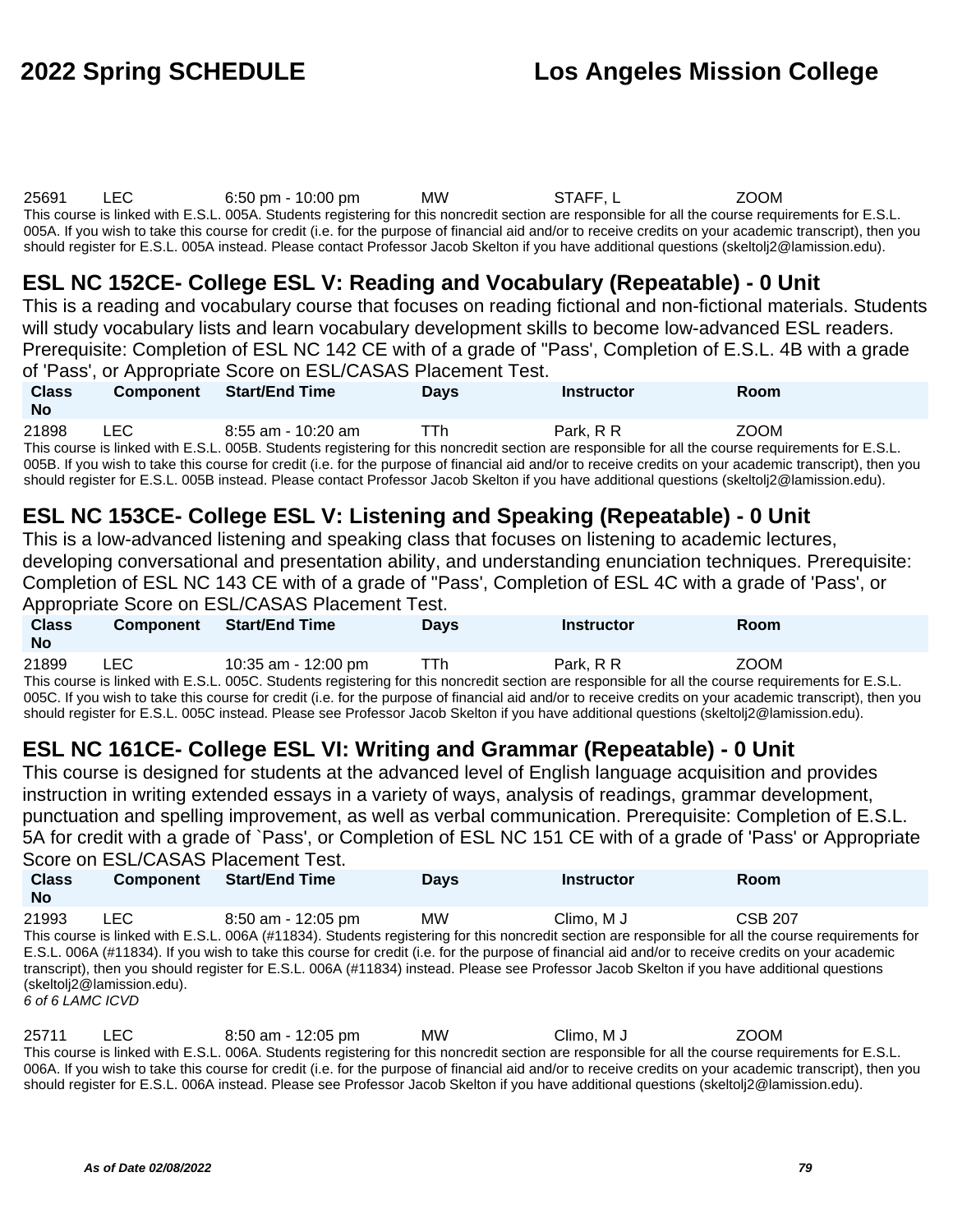| 23623            | LEC -                      | $6:50 \text{ pm} - 10:00 \text{ pm}$ | <b>MW</b> | STAFF.L                                                                                                                                                | CSB 208 |  |
|------------------|----------------------------|--------------------------------------|-----------|--------------------------------------------------------------------------------------------------------------------------------------------------------|---------|--|
|                  |                            |                                      |           | This course is linked with E.S.L. 006A (#23621). Students registering for this noncredit section are responsible for all the course requirements for   |         |  |
|                  |                            |                                      |           | E.S.L. 006A. If you wish to take this course for credit (i.e. for the purpose of financial aid and/or to receive credits on your academic transcript), |         |  |
|                  |                            |                                      |           | then you should register for E.S.L. 006A (#23621) instead. Please see Professor Jacob Skelton if you have additional questions                         |         |  |
|                  | (skeltoli2@lamission.edu). |                                      |           |                                                                                                                                                        |         |  |
| 6 of 6 LAMC ICVD |                            |                                      |           |                                                                                                                                                        |         |  |

25716 LEC 6:50 pm - 10:00 pm MW STAFF, L ZOOM This course is linked with E.S.L. 006A. Students registering for this noncredit section are responsible for all the course requirements for E.S.L. 006A. If you wish to take this course for credit (i.e. for the purpose of financial aid and/or to receive credits on your academic transcript), then you should register for E.S.L. 006A instead. Please see Professor Jacob Skelton if you have additional questions (skeltolj2@lamission.edu).

# **ESL NC 162CE- College ESL VI: Reading and Vocabulary (Repeatable) - 0 Unit**

This course focuses on advanced reading and vocabulary development for students whose first language is not English. Students will read high interest fictional and non-fictional books and materials at an advanced ESL level. Prerequisite: Completion of ESL NC 152 CE with of a grade of "Pass', Completion of E.S.L. 5B with a grade of 'Pass', or Appropriate Score on ESL/CASAS Placement Test.

**Class No Component Start/End Time Days Instructor Room** 21998 LEC 8:55 am - 10:20 am TTh Simha, C CSB 207 This course is linked with E.S.L. 006B (#11430). Students registering for this noncredit section are responsible for all the course requirements for E.S.L. 006B (#11430). If you wish to take this course for credit (i.e. for the purpose of financial aid and/or to receive credits on your academic transcript), then you should register for E.S.L. 006B (#11430) instead. Please contact Professor Jacob Skelton if you have additional questions (skeltolj2@lamission.edu). 6 of 6 LAMC ICVD

25724 LEC 8:55 am - 10:20 am TTh Simha, C ZOOM This course is linked with E.S.L. 006B. Students registering for this noncredit section are responsible for all the course requirements for E.S.L. 006B. If you wish to take this course for credit (i.e. for the purpose of financial aid and/or to receive credits on your academic transcript), then you should register for E.S.L. 006B instead. Please contact Professor Jacob Skelton if you have additional questions (skeltolj2@lamission.edu).

# **ESL NC 163CE- College ESL VI: Listening and Speaking (Repeatable) - 0 Unit**

This is an advanced listening and speaking class for non-native speakers of English that focuses on listening to long academic lectures, developing critical conversational and presentation ability, and improving advanced English pronunciation. Prerequisite: Completion of ESL NC 153 CE with of a grade of "Pass', Completion of ESL 5C with a grade of 'Pass', or Appropriate Score on ESL/CASAS Placement Test.

| <b>Class</b><br>No.       | Component                    | <b>Start/End Time</b>                                                                                                                                                                                                                                                                                                                                                                                                                                                                         | <b>Days</b> | <b>Instructor</b> | Room           |
|---------------------------|------------------------------|-----------------------------------------------------------------------------------------------------------------------------------------------------------------------------------------------------------------------------------------------------------------------------------------------------------------------------------------------------------------------------------------------------------------------------------------------------------------------------------------------|-------------|-------------------|----------------|
| 21999<br>6 of 6 LAMC ICVD | LEC.                         | 10:35 am - 12:00 pm<br>This course is linked with E.S.L. 006C. Students registering for this noncredit section are responsible for all the course requirements for E.S.L.<br>006C. If you wish to take this course for credit (i.e. for the purpose of financial aid and/or to receive credits on your academic transcript), then you<br>should register for E.S.L. 006C instead. Please see Professor Jacob Skelton if you have additional questions (skeltoli <sub>2</sub> @lamission.edu). | TTh.        | Simha, C          | <b>CSB 207</b> |
| 25757                     | LEC <b>Algebra</b>           | 10:35 am - 12:00 pm<br>TTh<br>This course is linked with E.S.L. 006C. Students registering for this noncredit section are responsible for all the course requirements for E.S.L.<br>006C. If you wish to take this course for credit (i.e. for the purpose of financial aid and/or to receive credits on your academic transcript), then you<br>should register for E.S.L. 006C instead. Please see Professor Jacob Skelton if you have additional questions (skeltoli2@lamission.edu).       |             | Simha, C          | <b>ZOOM</b>    |
|                           | <b>Environmental Science</b> | <b>ENV SCI 002- The Human Environment: Biological Processes (UC/CSU) - 3 Units</b><br>Requirement Designation: Meets IGETC 5B CSU B2 E<br>The Human Environment: Biological Processes                                                                                                                                                                                                                                                                                                         |             |                   |                |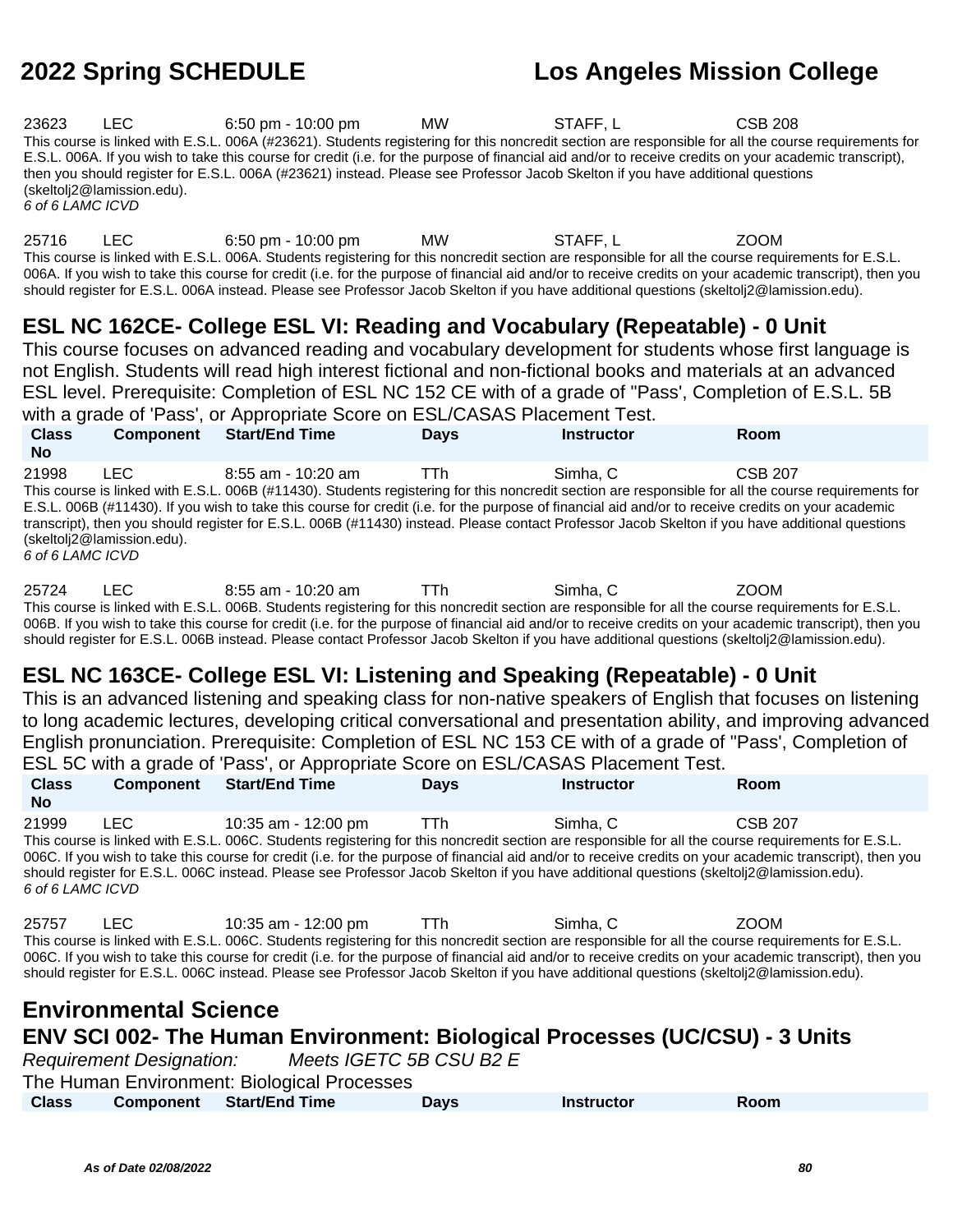| <b>No</b>    |                                                                                                                                                                                     |                       |             |                   |                 |  |  |  |
|--------------|-------------------------------------------------------------------------------------------------------------------------------------------------------------------------------------|-----------------------|-------------|-------------------|-----------------|--|--|--|
| 28215        | <b>LEC</b>                                                                                                                                                                          | $8:35$ am - 10:00 am  | MTh         | Voda, M R         | NOHO HS         |  |  |  |
| 16924        | <b>LEC</b>                                                                                                                                                                          | $7:25$ hrs/wk         | TBA         | Boroon, M H       | <b>INTERNET</b> |  |  |  |
|              | This class requires students to work online independently each week for the amount of TBA time shown in addition to completing assignments.<br>(Starts 02/07/2022, Ends 03/30/2022) |                       |             |                   |                 |  |  |  |
| 26826        | <b>LEC</b>                                                                                                                                                                          | $3:10$ hrs/wk         | TBA         | Voda, MR          | <b>INTERNET</b> |  |  |  |
|              | <b>Family And Consumer Studies</b><br>FAM &CS 006- Challenges Of Aging (CSU) - 3 Units<br>Meets CSU E<br><b>Requirement Designation:</b><br><b>Challenges Of Aging</b>              |                       |             |                   |                 |  |  |  |
| <b>Class</b> | <b>Component</b>                                                                                                                                                                    | <b>Start/End Time</b> | <b>Days</b> | <b>Instructor</b> | <b>Room</b>     |  |  |  |

This class requires students to work online independently each week for the amount of TBA time shown in addition to completing assignments. (Starts 03/07/2022, Ends 06/06/2022)

18512 LEC 4:15 hrs/wk TBA Bazikyan, I INTERNET

## **FAM &CS 031- Marriage And Family Life (UC/CSU) - 3 Units**

Requirement Designation: Meets CSU E Marriage And Family Life

| <b>Class</b><br>No | <b>Component</b> | <b>Start/End Time</b> | <b>Days</b> | Instructor  | Room            |
|--------------------|------------------|-----------------------|-------------|-------------|-----------------|
| 16861              | LEC              | $4:15$ hrs/wk         | TBA         | Bazikyan, I | <b>INTERNET</b> |

This class requires students to work online independently each week for the amount of TBA time shown in addition to completing assignments. (Starts 02/07/2022, Ends 05/06/2022)

## **FAM &CS 070- Field Experience In Family And Consumer Studies (CSU) - 3 Units**

Field experience in a program offering services related to a certificate being earned in Family and Consumer Studies. The student will relate theory and coursework to practical application in a program, agency, facility or family service center.

| .                                                        |                                                                    |                       |             |                   |                 |
|----------------------------------------------------------|--------------------------------------------------------------------|-----------------------|-------------|-------------------|-----------------|
| <b>Class</b><br><b>No</b>                                | <b>Component</b>                                                   | <b>Start/End Time</b> | <b>Days</b> | <b>Instructor</b> | <b>Room</b>     |
| 21498                                                    | LEC.<br>18 of 18 LAMC ICVD<br>(Starts 03/07/2022, Ends 06/06/2022) | $6:50$ pm - $9:55$ pm | W           | Bazikyan, I       | <b>CCDS 200</b> |
| <b>AND</b><br>21499<br><b>Production of the Property</b> | LAB<br>(Starts 03/07/2022, Ends 06/06/2022)                        | $2:50$ hrs/wk         | TBA         | Bazikyan, I       | <b>SCHEDULE</b> |

### **Finance**

**No**

## **FINANCE 001- Principles Of Finance (CSU) - 3 Units**

|              | <b>Principles Of Finance</b> |                                 |      |                   |      |  |
|--------------|------------------------------|---------------------------------|------|-------------------|------|--|
| <b>Class</b> |                              | <b>Component</b> Start/End Time | Days | <b>Instructor</b> | Room |  |
| No           |                              |                                 |      |                   |      |  |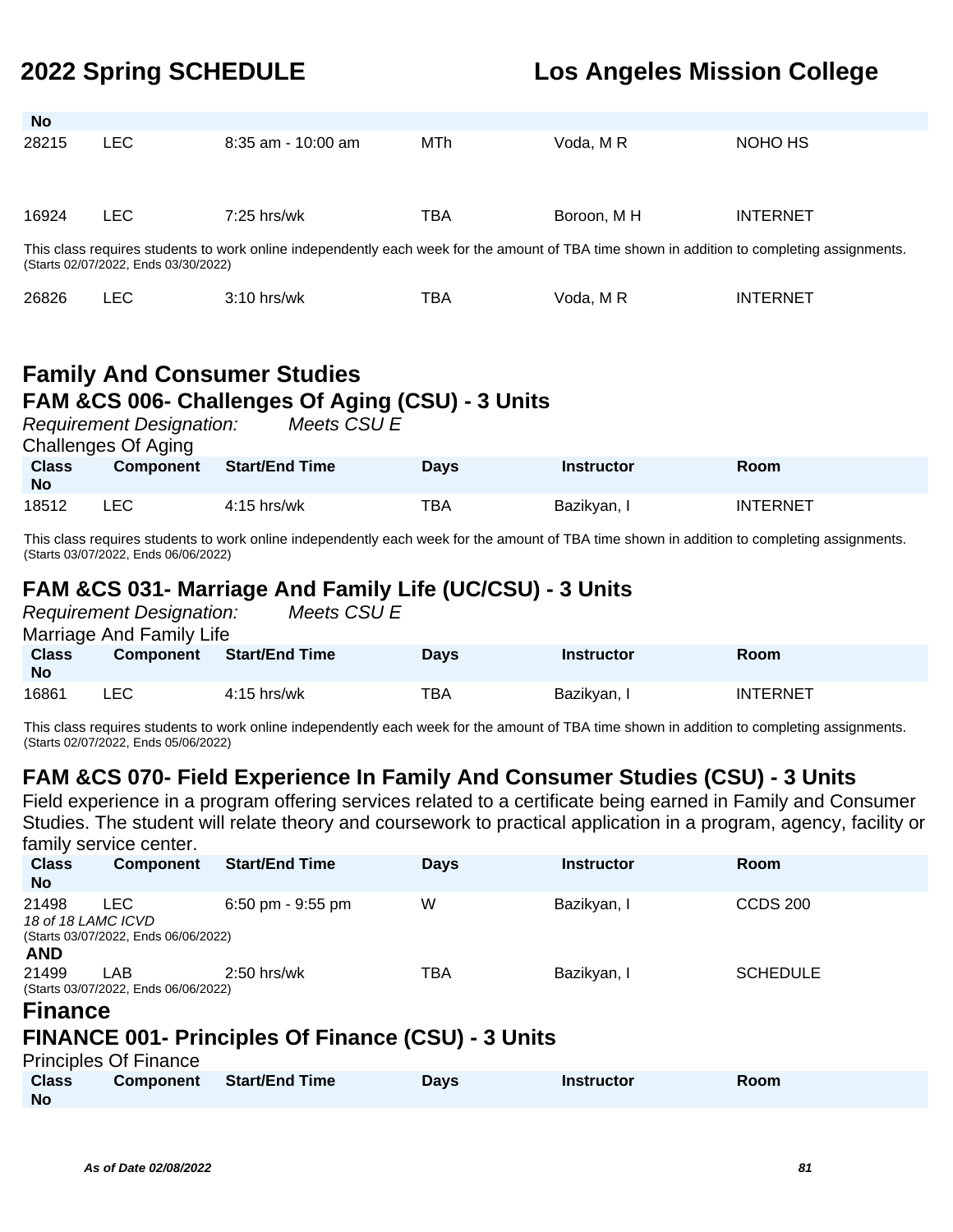19334 LEC 3:10 hrs/wk TBA Han, C INTERNET

This class requires students to work online independently each week for the amount of TBA time shown in addition to completing assignments.

# **French**

# **FRENCH 001- Elementary French I (UC/CSU) - 5 Units**

Requirement Designation: Meets CSU C2

This course introduces the fundamentals of French pronunciation and grammar; the building of a basic practical vocabulary; and develops the ability to speak, understand, read, and write simple contemporary French. Basic computer skills are necessary to access and complete online homework.

| <b>Class</b><br><b>No</b> | <b>Component</b>                            | <b>Start/End Time</b> | <b>Days</b> | <b>Instructor</b> | Room             |  |
|---------------------------|---------------------------------------------|-----------------------|-------------|-------------------|------------------|--|
| 26718                     | LEC.<br>This class is closed to the public. | 8:00 am - 10:30 am    | MTh         | Michels, M        | <b>DISC PREP</b> |  |
| 22892                     | LEC.                                        | 12:35 hrs/wk          | TBA         | Pourzangi, B      | <b>INTERNET</b>  |  |

This class will be offered in a hybrid format, which requires students to meet in-person, face-to-face with their instructor during the times shown AND to work online during the scheduled times and/or independently each week for the amount of TBA hours shown on schedule in addition to completing assignments.

(Starts 02/07/2022, Ends 03/30/2022)

## **FRENCH 002- Elementary French II (UC/CSU) - 5 Units**

Requirement Designation: Meets IGETC 6A CSU C2

This course continues the study of elementary pronunciation and French grammar. It includes the reading of simplified texts with continued emphasis on speaking, listening and written comprehension of simple contemporary French. Students will continue the study of French civilization and modern developments in the French-speaking world. Basic computer skills are necessary to access and complete online homework.

| <b>Class</b><br><b>No</b> | <b>Component</b>                           | <b>Start/End Time</b> | <b>Days</b> | <b>Instructor</b> | <b>Room</b> |
|---------------------------|--------------------------------------------|-----------------------|-------------|-------------------|-------------|
| 26719                     | LEC<br>This class is closed to the public. | 2:30 pm - 4:10 pm     | MWTh        | Michels, M        | SYLM-HS     |

| 10936 | ◡ | 11:05 hrs/wk | TBA | <b>STAFF</b> | INTERNET |
|-------|---|--------------|-----|--------------|----------|
|-------|---|--------------|-----|--------------|----------|

This class will be offered in a hybrid format, which requires students to meet in-person, face-to-face with their instructor during the times shown AND to work online during the scheduled times and/or independently each week for the amount of TBA hours shown on schedule in addition to completing assignments. (Starts 04/11/2022, Ends 06/06/2022)

28430 LEC 7:15 hrs/wk TBA Pourzangi, B INTERNET (Starts 03/07/2022, Ends 06/06/2022)

# **Geography GEOG 001- Physical Geography (UC/CSU) - 3 Units**

Requirement Designation: Meets IGETC 5A CSU B1

This course analyzes spatial patterns of the Earth's physical features and processes. The connections between Earth's water, air, land, and life are investigated at global, regional, and local scales providing a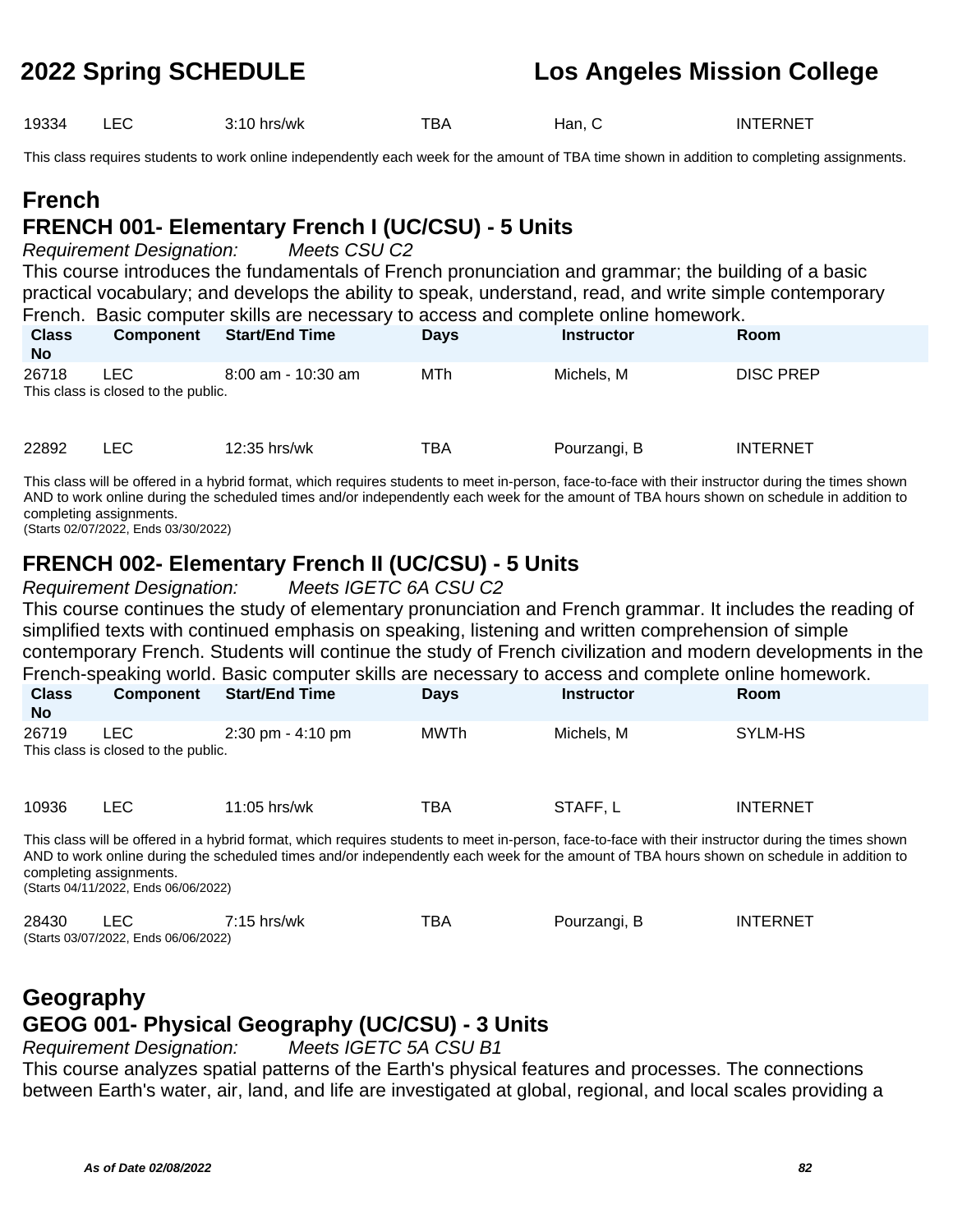|                           | general synthesis of the broad field of physical geography. |                       |      |                   |                 |  |  |  |  |  |
|---------------------------|-------------------------------------------------------------|-----------------------|------|-------------------|-----------------|--|--|--|--|--|
| <b>Class</b><br><b>No</b> | <b>Component</b>                                            | <b>Start/End Time</b> | Davs | <b>Instructor</b> | Room            |  |  |  |  |  |
| 11341                     | LEC.                                                        | $3:10$ hrs/wk         | TBA  | Townsend, S       | <b>INTERNET</b> |  |  |  |  |  |
|                           |                                                             | .                     |      | .                 |                 |  |  |  |  |  |

This class requires students to work online independently each week for the amount of TBA time shown in addition to completing assignments.

| 28393 |                                      | $6:30$ hrs/wk | TBA | Townsend. S | <b>INTERNET</b> |
|-------|--------------------------------------|---------------|-----|-------------|-----------------|
|       | (Starts 04/11/2022, Ends 06/06/2022) |               |     |             |                 |

## **GEOG 002- Cultural Elements Of Geography (UC/CSU) - 3 Units**

Requirement Designation: Meets IGETC 4E CSU D5 Explore the geographic character of human societies and the challenges and opportunities of living in an increasingly globalized world. Discover the origins, diffusion, and distributions of cultural traditions and popular culture, population and migration, languages, religions, ethnic identity, political structures and nationalism, agriculture and food, economic systems, urbanization, and landscape modification. **Class No Component Start/End Time Days Instructor Room** 27308 LEC 3:10 hrs/wk TBA Townsend, S INTERNET

# **GEOG 007- World Regional Geography (UC/CSU) - 3 Units**

Requirement Designation: Meets IGETC 4E CSU D5 Explore the world, assessing physical, cultural, and economic features of regions and nations. Emphasis is on geographical influences and historical legacies on such topics as population growth, cities, transportation networks, and natural environments. Focus is placed on distinctive features and issues of global concern. **Class No Component Start/End Time Days Instructor Room** 28394 LEC 6:30 hrs/wk TBA Townsend, S INTERNET (Starts 04/11/2022, Ends 06/06/2022)

## **GEOG 015- Physical Geography Laboratory (UC/CSU) - 2 Units**

Requirement Designation: Meets IGETC 5C CSU B3

**Enrollment Requirement:** Prerequisite: None Corequisite: GEOG 001

Acquire hands-on experience in the techniques Geographers use to understand our world. Topics include analyzing Earth-sun relationships, weather and climate, vegetation, landforms, and natural hazards. Instrumentation involves using topographic maps, satellite images, weather instruments, geospatial software and more.

| <b>Class</b><br><b>No</b>   | <b>Component</b> | <b>Start/End Time</b> | <b>Days</b> | <b>Instructor</b> | <b>Room</b>    |
|-----------------------------|------------------|-----------------------|-------------|-------------------|----------------|
| 11638<br>28 of 28 LAMC ICVD | ∟EC-             | 12:20 pm - 1:10 pm    | W           | Townsend, S       | <b>CMS 010</b> |
| <b>AND</b><br>11641<br>- -  | _AB              | 1:20 pm - $3:25$ pm   | W           | Townsend, S       | <b>CMS 010</b> |

## **Health**

**HEALTH 008- Women's Personal Health (UC/CSU) - 3 Units**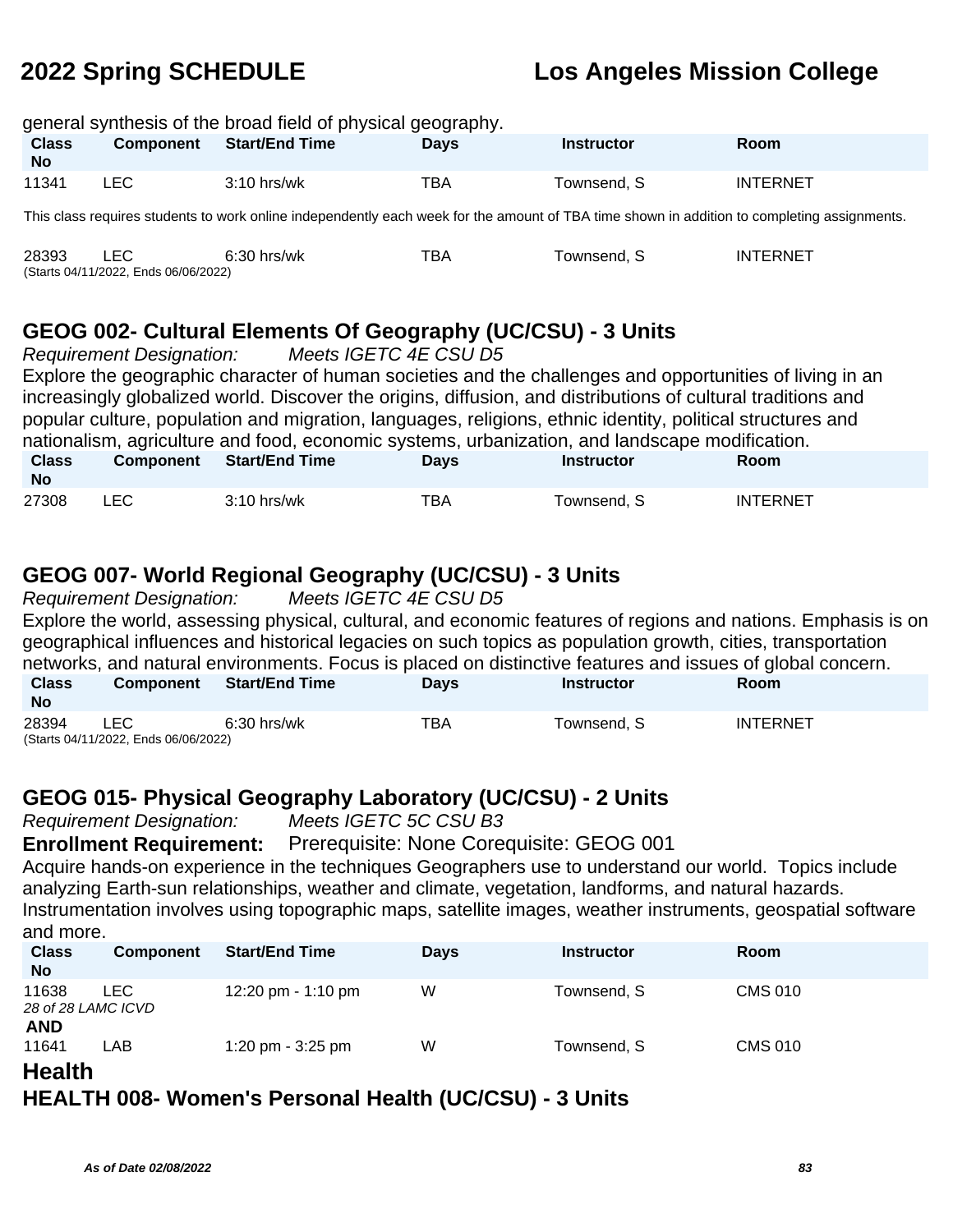### Requirement Designation: Meets CSU E

Students will learn Socio-cultural influences, 7-dimensions of wellness, holistic health options, and factors that contribute to the overall well-being of women's personal and reproductive health.

| <b>Class</b><br><b>No</b>  | <b>Component</b>                             | <b>Start/End Time</b>                                                                                                                       | <b>Days</b> | <b>Instructor</b> | <b>Room</b>     |
|----------------------------|----------------------------------------------|---------------------------------------------------------------------------------------------------------------------------------------------|-------------|-------------------|-----------------|
| 12307                      | LEC.                                         | $3:10$ hrs/wk                                                                                                                               | TBA         | Gevanyan, A       | <b>INTERNET</b> |
|                            | choudhb@lamission.edu                        | This class requires students to work online independently each week for the amount of TBA time shown in addition to completing assignments. |             |                   |                 |
| 27242<br>Gevanya@laccd.edu | LEC.                                         | $3:10$ hrs/wk                                                                                                                               | TBA         | Gevanyan, A       | <b>INTERNET</b> |
| 27505                      | LEC.<br>(Starts 04/11/2022, Ends 06/06/2022) | $6:30$ hrs/wk                                                                                                                               | <b>TBA</b>  | STAFF, L          | <b>INTERNET</b> |

## **HEALTH 011- Principles Of Healthful Living (UC/CSU) - 3 Units**

Requirement Designation: Meets CSU E

Students will learn health concepts and values with the goal of promoting a high quality of life. Topics include nutrition, physical fitness, communicable diseases and other major health problems, consumer and environmental health, human sexuality and family life, mental and emotional health, tobacco, alcohol and drugs, aging, and death and dying.

| <b>Class</b><br><b>No</b>   | <b>Component</b>                            | <b>Start/End Time</b>                                                                                                 | <b>Days</b> | <b>Instructor</b>     | Room             |
|-----------------------------|---------------------------------------------|-----------------------------------------------------------------------------------------------------------------------|-------------|-----------------------|------------------|
| 28149                       | LEC.                                        | 8:30 am - 10:00 am                                                                                                    | <b>MW</b>   | Jabbari Kohnehsari, N | <b>PANORAMA</b>  |
|                             | This class is closed to the public.         |                                                                                                                       |             |                       |                  |
| 13657<br>28 of 28 LAMC ICVD | <b>LEC</b>                                  | 8:50 am - 12:00 pm                                                                                                    | F           | Asili, H              | <b>HFAC 204</b>  |
| 28152                       | LEC.<br>This class is closed to the public. | 10:05 am - 11:30 am                                                                                                   | MW          | Jabbari Kohnehsari, N | <b>PANORAMA</b>  |
| 27258                       | <b>LEC</b>                                  | 2:30 pm - 4:00 pm                                                                                                     | Τ           | Garcia, FR            | <b>PANORAMA</b>  |
| And                         | <b>LEC</b>                                  | $1:20$ hrs/wk                                                                                                         | TBA         | Garcia, FR            | <b>INTRNT-HS</b> |
|                             | This class is closed to the public.         |                                                                                                                       |             |                       |                  |
| 27770                       | LEC.                                        | 6:50 pm - 10:00 pm                                                                                                    | т           | Asili, H              | <b>ZOOM</b>      |
|                             |                                             | This class will be conducted through Zoom. Students will need access to the internet and a computer. Asilih@laccd.edu |             |                       |                  |
| 13718                       | <b>LEC</b><br>Eubankha@lamission.edu        | $3:10$ hrs/wk                                                                                                         | TBA         | Eubanks, H A          | <b>INTERNET</b>  |

This class requires students to work online independently each week for the amount of TBA time shown in addition to completing assignments.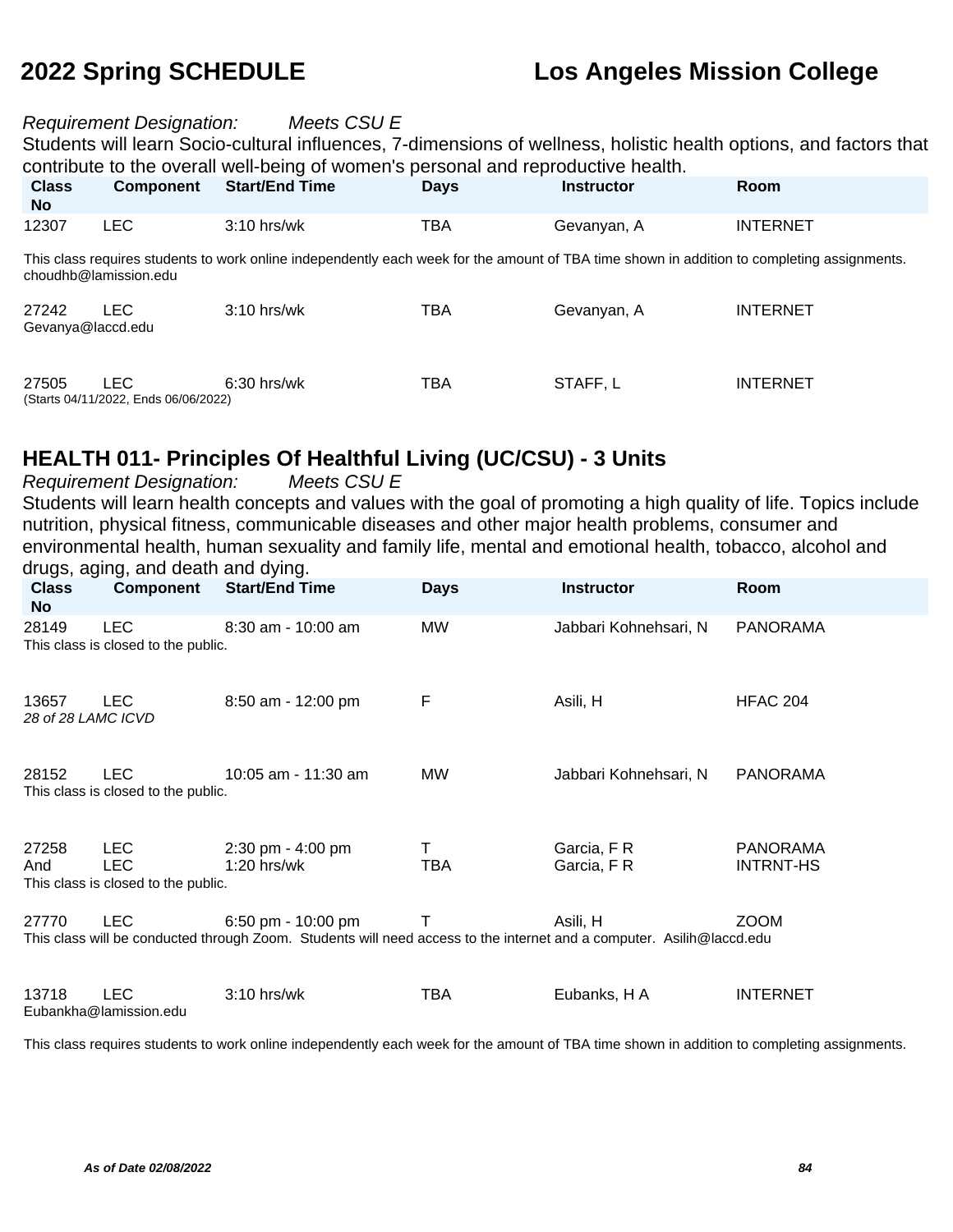| 18755                        | LEC.<br>(Starts 04/11/2022, Ends 06/06/2022)                                                                                                                                                                  | $6:30$ hrs/wk<br>This class is part of the COLLEGE NOW program. This is an Online CLASS - ilearn.laccd.edu                                         | TBA | Asili, H     | <b>INTERNET</b> |  |  |  |  |
|------------------------------|---------------------------------------------------------------------------------------------------------------------------------------------------------------------------------------------------------------|----------------------------------------------------------------------------------------------------------------------------------------------------|-----|--------------|-----------------|--|--|--|--|
| 24485                        | <b>LEC</b>                                                                                                                                                                                                    | $7:25$ hrs/wk                                                                                                                                      | TBA | Eubanks, H A | <b>INTERNET</b> |  |  |  |  |
|                              | This class requires students to work online independently each week for the amount of TBA time shown in addition to completing assignments.<br>Eubankha@lamission.edu<br>(Starts 02/07/2022, Ends 03/30/2022) |                                                                                                                                                    |     |              |                 |  |  |  |  |
| 24486                        | <b>LEC</b>                                                                                                                                                                                                    | $6:30$ hrs/wk                                                                                                                                      | TBA | Teola, DV    | <b>INTERNET</b> |  |  |  |  |
| Teolady@laccd.edu            | (Starts 04/11/2022, Ends 06/06/2022)                                                                                                                                                                          | This class requires students to work online independently each week for the amount of TBA time shown in addition to completing assignments.        |     |              |                 |  |  |  |  |
| 24487<br>Carlennw@laccd.edu. | <b>LEC</b>                                                                                                                                                                                                    | $3:10$ hrs/wk<br>This class will be conducted online through Canvas. Students will need access to a computer and the internet. Instructor contact: | TBA | Carlen, N W  | <b>INTERNET</b> |  |  |  |  |
| 27696<br>TeolaDV@laccd.edu   | <b>LEC</b><br>(Starts 05/02/2022, Ends 06/06/2022)                                                                                                                                                            | 10:30 hrs/wk                                                                                                                                       | TBA | Teola, DV    | <b>INTERNET</b> |  |  |  |  |

## **HEALTH 101- Introduction to Public Health (UC/CSU) - 3 Units**

Students will be introduced to the discipline of public health. Topics include the epidemiology of infectious and chronic disease; prevention and control of diseases in the community including the analysis of the social determinants of health and strategies for eliminating disease, illness and health disparities among various populations; community organizing and health promotion programming; environmental health and safety; global health; and health care policy and management.

| <b>Class</b><br><b>No</b> | <b>Component</b>                     | <b>Start/End Time</b> | <b>Davs</b> | Instructor  | <b>Room</b>     |
|---------------------------|--------------------------------------|-----------------------|-------------|-------------|-----------------|
| 27698                     | ∟EC                                  | $6:30$ hrs/wk         | TBA         | Shvetsov, K | <b>INTERNET</b> |
|                           | (Starts 04/11/2022, Ends 06/06/2022) |                       |             |             |                 |

## **Health Information Technology HTHTEK 103- Introduction To Basic Coding (CSU) - 3 Units**

This course introduces the use of the International Classification of Diseases Clinical Modification (CM) codes for diagnoses and Procedural Coding System (PCS) to code procedures. Students learn to analyze clinical disease processes, use diagnosis and procedural terminology, sequence and assign codes correctly using current coding manuals and computerized encoder.

| <b>Class</b><br><b>No</b> | <b>Component</b> | Start/End Time | Days       | Instructor | Room            |
|---------------------------|------------------|----------------|------------|------------|-----------------|
| 17533                     | LEC              | 4:15 hrs/wk    | <b>TBA</b> | Riordan, R | <b>INTERNET</b> |

This class requires students to work online independently each week for the amount of TBA time shown in addition to completing assignments. This and other Health Information Technology courses offered through LA Mission College, while required for the Fundamentals of Medical Billing and Coding certificate at LA Mission College, may not transfer to Health Information Technology programs at other schools. (Starts 02/07/2022, Ends 03/30/2022) **AND**

| 17534 | AB | $4:15$ hrs/wk | TBA | Riordan. | <b>INTERNET</b> |
|-------|----|---------------|-----|----------|-----------------|
|-------|----|---------------|-----|----------|-----------------|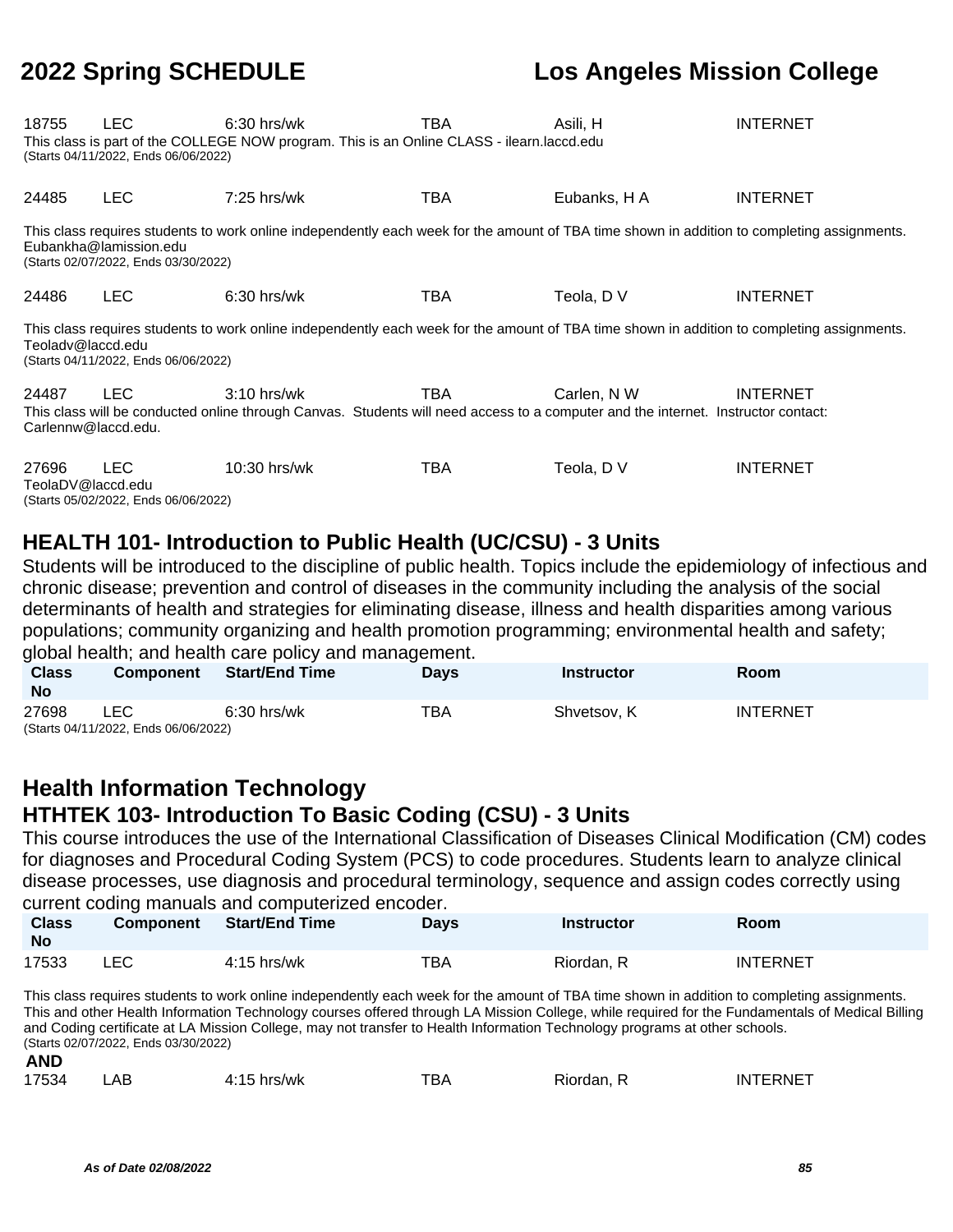This class requires students to work online independently each week for the amount of TBA time shown in addition to completing assignments. This and other Health Information Technology courses offered through LA Mission College, while required for the Fundamentals of Medical Billing and Coding certificate at LA Mission College, may not transfer to Health Information Technology programs at other schools. (Starts 02/07/2022, Ends 03/30/2022)

## **HTHTEK 230- Electronic Health Records In The Health (CSU) - 3 Units**

This course is designed to provide health information students with the basic knowledge and skills necessary to use electronic health record (EHR) systems in the healthcare setting. The importance of national, regional, and state initiatives will be discussed in addition to practical experience using software.

| <b>Class</b><br><b>No</b> | <b>Component</b> | <b>Start/End Time</b> | Days | <b>Instructor</b> | Room            |
|---------------------------|------------------|-----------------------|------|-------------------|-----------------|
| 17535                     | ∟EC-             | $6:30$ hrs/wk         | TBA  | Riordan, R        | <b>INTERNET</b> |

This class requires students to work online independently each week for the amount of TBA time shown in addition to completing assignments. This and other Health Information Technology courses offered through LA Mission College, while required for the Fundamentals of Medical Billing and Coding certificate at LA Mission College, may not transfer to Health Information Technology programs at other schools. (Starts 04/11/2022, Ends 06/06/2022)

## **Health Occupations HLTHOCC 062- Skill Set For The Health Care Professional (CSU) - 2 Units**

This course is an introduction of the concepts and skills that serve as a foundation for the health care professions. Topics include hygiene and safety, infection control, basic client monitoring, basic first aid, therapeutic communication and basic health documentation.

|              |                                      | morapodno oominiamodnom and basic noditii doodinomanom.                              |             |                   |                                                                                            |  |  |  |
|--------------|--------------------------------------|--------------------------------------------------------------------------------------|-------------|-------------------|--------------------------------------------------------------------------------------------|--|--|--|
| <b>Class</b> | Component                            | <b>Start/End Time</b>                                                                | <b>Days</b> | <b>Instructor</b> | Room                                                                                       |  |  |  |
| No           |                                      |                                                                                      |             |                   |                                                                                            |  |  |  |
| 21452        | LEC.                                 | $8:00$ am - $9:05$ am                                                                | TTh.        | Molina, A         | <b>ZOOM</b>                                                                                |  |  |  |
| And          | LEC.                                 | $8:00$ am - 9:05 am                                                                  | <b>TTh</b>  | Molina, A         | <b>INST 2014</b>                                                                           |  |  |  |
|              |                                      | March 22, 24 and 29 will be on campus for Lecture INST 2014 and Lab Inst 2016        |             |                   |                                                                                            |  |  |  |
|              | 28 of 28 LAMC ICVD                   |                                                                                      |             |                   |                                                                                            |  |  |  |
|              | (Starts 02/07/2022, Ends 03/31/2022) |                                                                                      |             |                   |                                                                                            |  |  |  |
| <b>AND</b>   |                                      |                                                                                      |             |                   |                                                                                            |  |  |  |
| 21453        | LAB.                                 | $9:20$ am - 12:40 pm                                                                 | TTh.        | Molina, A         | <b>ZOOM</b>                                                                                |  |  |  |
| And          | LAB                                  | 9:20 am - 12:40 pm                                                                   | TTh.        | Molina, A         | <b>INST 2016</b>                                                                           |  |  |  |
|              |                                      | March 22, 24 and 29 will be on campus for Lecture in INST 2014 and Lab in INST 2016. |             |                   |                                                                                            |  |  |  |
|              | (Starts 02/07/2022, Ends 03/31/2022) |                                                                                      |             |                   |                                                                                            |  |  |  |
| 27532        | LEC.                                 | 11:20 am - 12:10 pm                                                                  | M           | Kidd, SL          | SYL-BIO                                                                                    |  |  |  |
|              | This class is closed to the public.  |                                                                                      |             |                   |                                                                                            |  |  |  |
| <b>AND</b>   |                                      |                                                                                      |             |                   |                                                                                            |  |  |  |
| 27533        | LAB                                  | 10:35 am - 12:00 pm                                                                  | TTh.        | Kidd, SL          | SYL-BIO                                                                                    |  |  |  |
|              | This class is closed to the public.  |                                                                                      |             |                   |                                                                                            |  |  |  |
| 27098        | LEC.                                 | $2:40 \text{ pm} - 3:30 \text{ pm}$                                                  | Th          | Glaus, C          | SFDO-HS                                                                                    |  |  |  |
|              | This class is closed to the public.  |                                                                                      |             |                   |                                                                                            |  |  |  |
| <b>AND</b>   |                                      |                                                                                      |             |                   |                                                                                            |  |  |  |
| 27099        | LAB                                  | $3:00 \text{ pm} - 6:10 \text{ pm}$                                                  |             | Glaus, C          | <b>INST 2016</b>                                                                           |  |  |  |
|              | This class is closed to the public.  |                                                                                      |             |                   |                                                                                            |  |  |  |
|              |                                      |                                                                                      |             |                   | <u>LILTUAAA AAA. Deele Medical Tourdood en a Dethankersistema And Dhamos estema (AALI)</u> |  |  |  |

### **HLTHOCC 063- Basic Medical Terminology, Pathophysiology And Pharmacology (CSU) - 2 Units**

This basic medical language course will discuss common diseases and injuries and their pharmacological treatment using medical terminology in English and Spanish, when appropriate.

|              | ິ                               |      |                   |      |  |
|--------------|---------------------------------|------|-------------------|------|--|
| <b>Class</b> | <b>Component</b> Start/End Time | Days | <b>Instructor</b> | Room |  |
| <b>No</b>    |                                 |      |                   |      |  |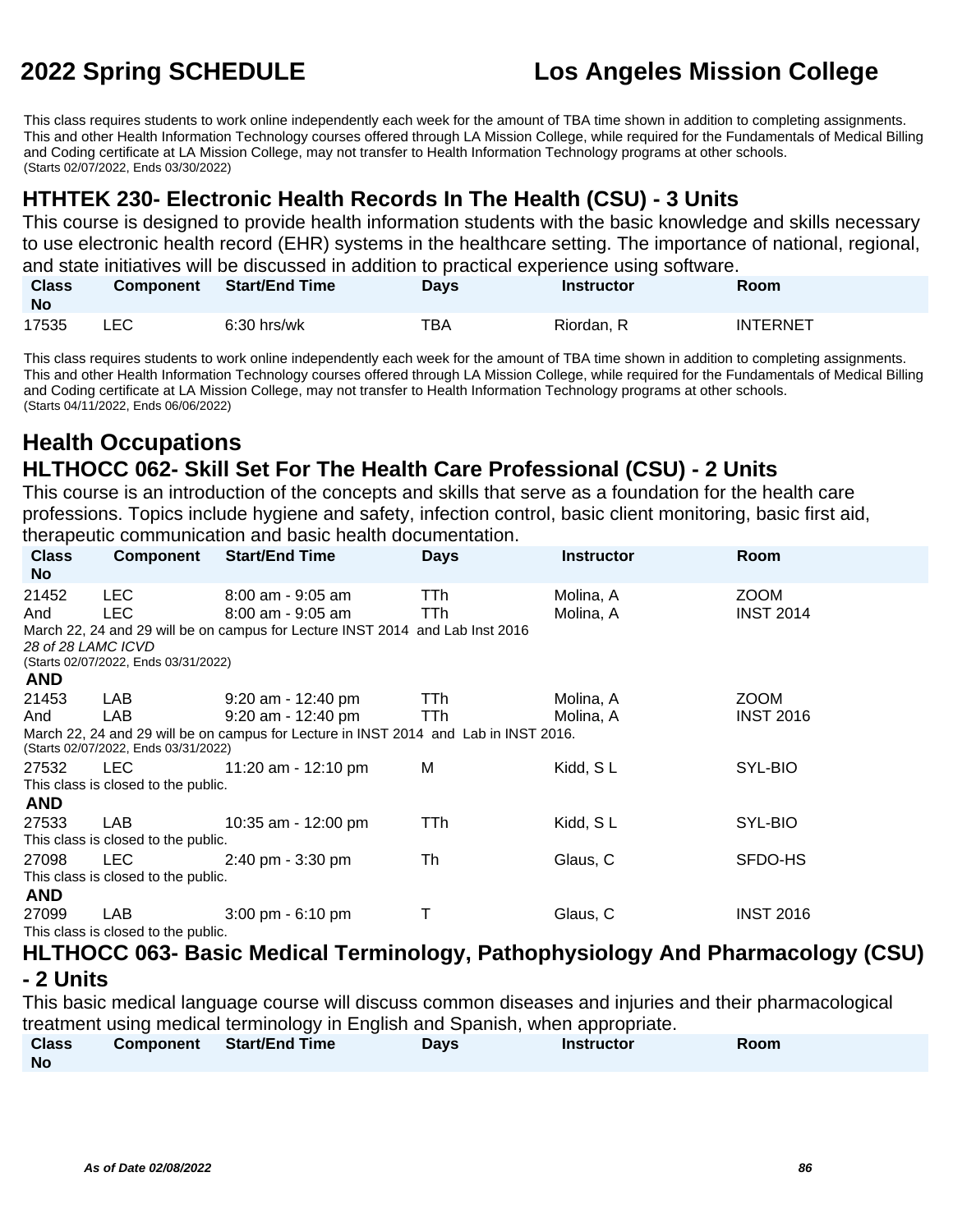| 21457 | <b>LEC</b><br>(Starts 04/11/2022, Ends 06/06/2022) | $8:00$ am - 10:05 am                                                                                              | TTh  | Molina, A | <b>ZOOM</b>    |
|-------|----------------------------------------------------|-------------------------------------------------------------------------------------------------------------------|------|-----------|----------------|
| 27028 | <b>LEC</b>                                         | $8:30$ am - $9:20$ am<br>This class is closed to the public. This is now a zoom class on Tu/Thurs 8:30am - 9:20am | TTh. | Duke, I   | ZOOM-HS        |
| 28235 | LEC.<br>(Starts 02/14/2022, Ends 05/27/2022)       | $2:10 \text{ pm} - 3:15 \text{ pm}$                                                                               | MW.  | Moreno, J | ZOOM-HS        |
| 27087 | <b>LEC</b><br>This class is closed to the public.  | $3:40$ pm - 5:45 pm                                                                                               | Th   | Lavy, E   | <b>BIRMING</b> |
| 27011 | <b>LEC</b><br>This class is closed to the public.  | 4:30 pm - 6:35 pm                                                                                                 | Ι.   | Molina, A | ZOOM-HS        |

# **HLTHOCC 064- Cultural And Legal Topics For Health Care Professionals (CSU) - 1 Unit**

**Enrollment Requirement:** Advisories: ENGLISH 021 and MATH 105

This course provides an overview of the concepts of health and illness, cultural diversity and legal issues that affect the health care professional.

| <b>Class</b><br><b>No</b> | Component                                    | <b>Start/End Time</b>               | <b>Days</b> | <b>Instructor</b> | Room        |
|---------------------------|----------------------------------------------|-------------------------------------|-------------|-------------------|-------------|
| 28081                     | LEC.                                         | 10:45 am - 11:35 am                 | W           | Moon, G           | SYL-BIO     |
| 21464                     | LEC.<br>(Starts 04/11/2022, Ends 06/06/2022) | $2:20 \text{ pm} - 3:20 \text{ pm}$ | TTh         | Molina, A         | <b>ZOOM</b> |

## **HLTHOCC 065- Fundamentals For The Health Care Professional (CSU) - 2.5 Units**

This course explores career options in the health care industry, healthy behavior for health care workers, work ethics, professional resumes and interviewing skills and personality traits of a health care professional. There will be an internship during which area employers will introduce students to direct and indirect patient care opportunities.

| <b>Class</b><br><b>No</b> | <b>Component</b>                             | <b>Start/End Time</b> | <b>Davs</b> | <b>Instructor</b> | Room        |
|---------------------------|----------------------------------------------|-----------------------|-------------|-------------------|-------------|
| 21462                     | LEC.<br>(Starts 04/11/2022, Ends 06/06/2022) | 10:20 am - 12:50 pm   | TTh.        | Molina. A         | <b>ZOOM</b> |

## **History HISTORY 002- Introduction To Western Civilization II (UC/CSU) - 3 Units** Requirement Designation: Meets IGETC 4F CSU D6 Introduction To Western Civilization II

| <b>Class</b> | <b>Component</b> Start/End Time | <b>Days</b> | <b>Instructor</b> | Room |
|--------------|---------------------------------|-------------|-------------------|------|
| <b>No</b>    |                                 |             |                   |      |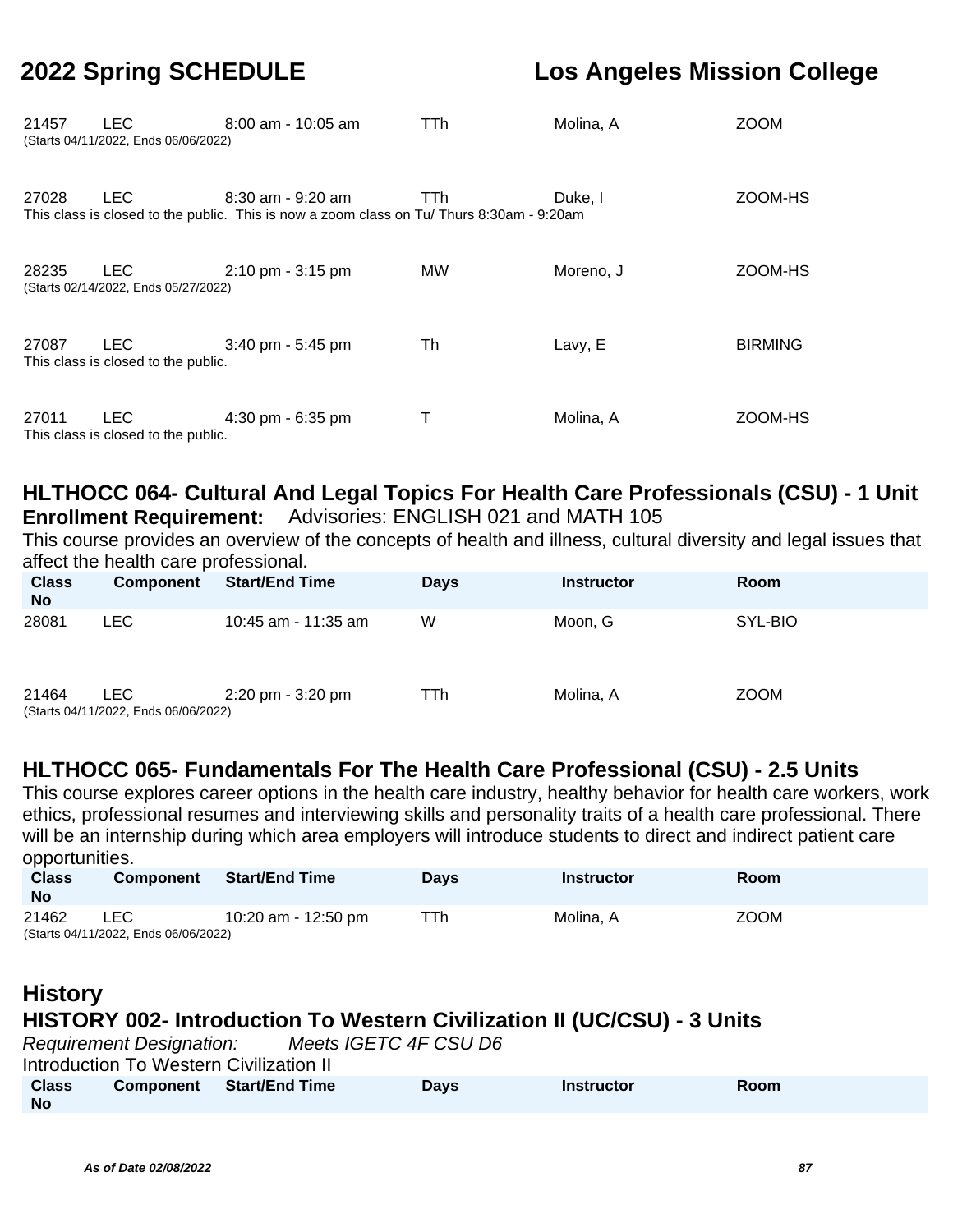| 21517                                                                                                                                                                               | <b>LEC</b>                                         | 3:10 hrs/wk                                                                                                                                 | <b>TBA</b>                 | Behling, R E      | <b>INTERNET</b> |  |  |
|-------------------------------------------------------------------------------------------------------------------------------------------------------------------------------------|----------------------------------------------------|---------------------------------------------------------------------------------------------------------------------------------------------|----------------------------|-------------------|-----------------|--|--|
| This class requires students to work online independently each week for the amount of TBA time shown in addition to completing assignments.                                         |                                                    |                                                                                                                                             |                            |                   |                 |  |  |
| 28442                                                                                                                                                                               | <b>LEC</b><br>(Starts 02/21/2022, Ends 06/06/2022) | 3:35 hrs/wk                                                                                                                                 | <b>TBA</b>                 | STAFF, L          | <b>INTERNET</b> |  |  |
| <b>Units</b>                                                                                                                                                                        |                                                    | HISTORY 011- Political and Social History of the United States to 1877 (UC/CSU) - 3                                                         |                            |                   |                 |  |  |
|                                                                                                                                                                                     | <b>Requirement Designation:</b>                    | Political and Social History of the United States to 1877                                                                                   | Meets IGETC 4F CSU D6 US-1 |                   |                 |  |  |
| <b>Class</b><br><b>No</b>                                                                                                                                                           | <b>Component</b>                                   | <b>Start/End Time</b>                                                                                                                       | <b>Days</b>                | <b>Instructor</b> | Room            |  |  |
| 14538<br>28 of 28 LAMC ICVD                                                                                                                                                         | <b>LEC</b>                                         | 6:50 pm - 10:00 pm                                                                                                                          | M                          | Jimenez, G A      | <b>CSB 207</b>  |  |  |
| 14533                                                                                                                                                                               | <b>LEC</b>                                         | 7:25 hrs/wk                                                                                                                                 | <b>TBA</b>                 | Cramer, A W       | <b>INTERNET</b> |  |  |
|                                                                                                                                                                                     | (Starts 02/07/2022, Ends 03/30/2022)               | This class requires students to work online independently each week for the amount of TBA time shown in addition to completing assignments. |                            |                   |                 |  |  |
| 14535                                                                                                                                                                               | <b>LEC</b>                                         | 6:30 hrs/wk                                                                                                                                 | <b>TBA</b>                 | STAFF, L          | <b>INTERNET</b> |  |  |
|                                                                                                                                                                                     | (Starts 04/11/2022, Ends 06/06/2022)               | This class requires students to work online independently each week for the amount of TBA time shown in addition to completing assignments. |                            |                   |                 |  |  |
| 14536                                                                                                                                                                               | <b>LEC</b>                                         | 3:10 hrs/wk                                                                                                                                 | <b>TBA</b>                 | Roleder, G R      | <b>INTERNET</b> |  |  |
| 19257                                                                                                                                                                               | <b>LEC</b>                                         | $6:30$ hrs/wk<br>This class is part of the COLLEGE NOW program. ilearn.laccd.edu                                                            | <b>TBA</b>                 | Buchanan, L L     | <b>INTERNET</b> |  |  |
| This class requires students to work online independently each week for the amount of TBA time shown in addition to completing assignments.<br>(Starts 04/11/2022, Ends 06/06/2022) |                                                    |                                                                                                                                             |                            |                   |                 |  |  |
| 28084                                                                                                                                                                               | LEC<br>(Starts 04/11/2022, Ends 06/06/2022)        | $6:30$ hrs/wk                                                                                                                               | <b>TBA</b>                 | STAFF, L          | <b>INTERNET</b> |  |  |

# **HISTORY 012- Political and Social History of the United States from 1865 (UC/CSU) - 3 Units**<br>Requirement Designation:

Meets IGETC 4F CSU D6 US-1

Political and Social History of the United States from 1865

| <b>Class</b><br><b>No</b>   | <b>Component</b> | <b>Start/End Time</b> | Days | <b>Instructor</b> | Room             |
|-----------------------------|------------------|-----------------------|------|-------------------|------------------|
| 14782<br>28 of 28 LAMC ICVD | LEC.             | 8:55 am - 10:20 am    | МW   | Behling, R E      | <b>INST 2004</b> |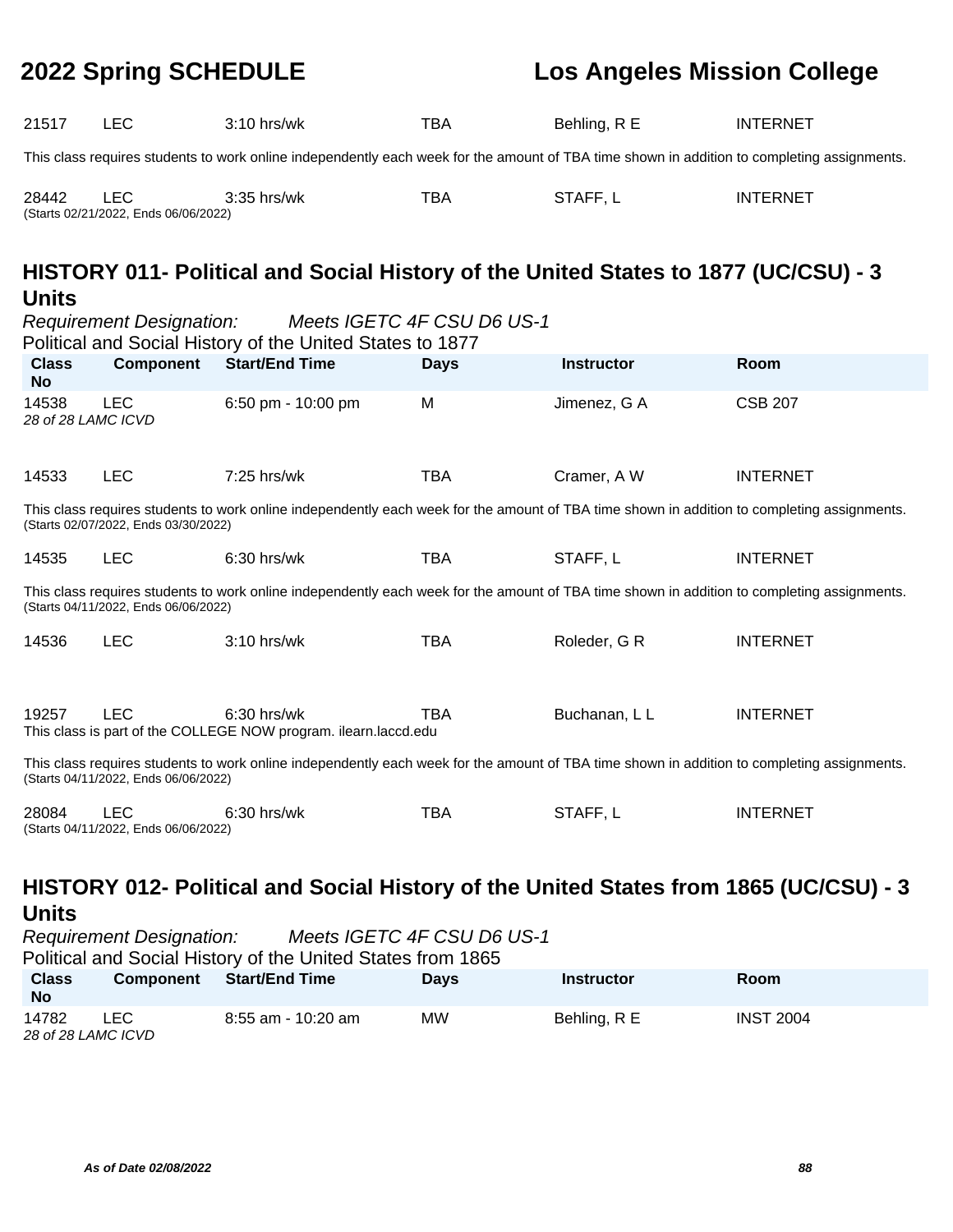| 28213 | LEC.<br>(Starts 02/07/2022, Ends 06/02/2022) | 10:30 am - 12:05 pm | MTh | Butterfield, Y | NOHO HS         |
|-------|----------------------------------------------|---------------------|-----|----------------|-----------------|
| 27247 | LEC.                                         | $3:10$ hrs/wk       | TBA | Behling, R E   | <b>INTERNET</b> |

# **HISTORY 086- Introduction To World Civilization I (UC/CSU) - 3 Units**

| Meets IGETC 4F CSU C2 D6<br><b>Requirement Designation:</b><br><b>Introduction To World Civilization I</b>                                                                                                |                  |                                                                                                                                             |             |                   |                 |  |  |  |  |
|-----------------------------------------------------------------------------------------------------------------------------------------------------------------------------------------------------------|------------------|---------------------------------------------------------------------------------------------------------------------------------------------|-------------|-------------------|-----------------|--|--|--|--|
| <b>Class</b><br>No.                                                                                                                                                                                       | <b>Component</b> | <b>Start/End Time</b>                                                                                                                       | <b>Days</b> | <b>Instructor</b> | Room            |  |  |  |  |
| 14867                                                                                                                                                                                                     | <b>LEC</b>       | $3:10$ hrs/wk                                                                                                                               | TBA         | Jimenez, G A      | <b>INTERNET</b> |  |  |  |  |
|                                                                                                                                                                                                           |                  | This class requires students to work online independently each week for the amount of TBA time shown in addition to completing assignments. |             |                   |                 |  |  |  |  |
| 19344                                                                                                                                                                                                     | LEC.             | $6:30$ hrs/wk<br>This class is part of the COLLEGE NOW program. ilearn.laccd.edu                                                            | TBA         | Roleder, G R      | <b>INTERNET</b> |  |  |  |  |
| This class requires students to work online independently each week for the amount of TBA time shown in addition to completing assignments.<br>24 of 40 LAMC ICVD<br>(Starts 04/11/2022, Ends 06/06/2022) |                  |                                                                                                                                             |             |                   |                 |  |  |  |  |
| 26243                                                                                                                                                                                                     | LEC              | 3:10 hrs/wk                                                                                                                                 | TBA         | Buchanan, L L     | <b>INTERNET</b> |  |  |  |  |

# **Humanities**

## **HUMAN 001- Cultural Patterns Of Western Civilization (UC/CSU) - 3 Units**

Requirement Designation: Meets IGETC 3A 3B CSU C1 C2

**Enrollment Requirement:** Prerequisite: ENGLISH 28 or ESL 8

This course introduces the general concepts of the Humanities in the framework of the predominant cultural patterns of the Western tradition from the earliest civilizations, such as the Sumerians and the Egyptians, the classical heritage of Greece and Rome, the Medieval period, or Middle Ages, and possibly continuing through the Renaissance and the Reformation. Mythology, music, history, philosophy, painting, drama, sculpture and architecture are studied and compared in relation to their background, medium, organization and style. Emphasis is placed upon the awareness of cultural heritage, values and perspectives as revealed in the arts. Comparisons to relevant Asian, African and American cultures and art may also explored. Specifics may vary based on instructor.

| <b>Class</b><br><b>No</b> | <b>Component</b> | <b>Start/End Time</b> | Days | Instructor    | Room            |
|---------------------------|------------------|-----------------------|------|---------------|-----------------|
| 10192                     | ∟EC.             | $3:10$ hrs/wk         | TBA  | Buchanan. L L | <b>INTERNET</b> |

This class requires students to work online independently each week for the amount of TBA time shown in addition to completing assignments.

| 19280 | - -<br>--- | ,,,,<br>hrs/wk | тва | M<br>≾chuster. | TERNET<br>IN I |
|-------|------------|----------------|-----|----------------|----------------|
|       |            |                |     |                |                |

This class requires students to work online independently each week for the amount of TBA time shown in addition to completing assignments.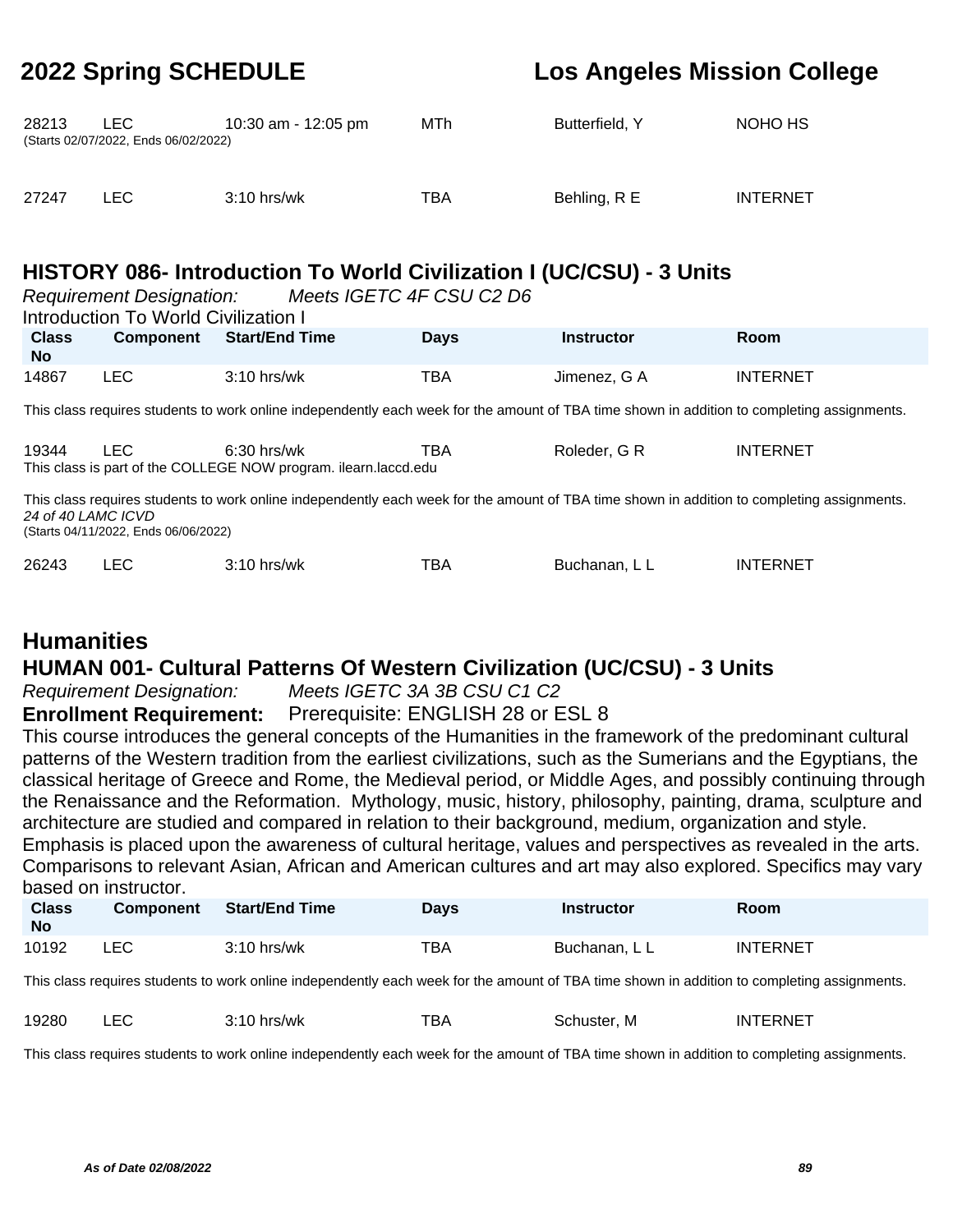| 27225 | EC.                                  | $6:30$ hrs/wk | тва | Kiani. A | <b>INTERNET</b> |
|-------|--------------------------------------|---------------|-----|----------|-----------------|
|       | (Starts 04/11/2022, Ends 06/06/2022) |               |     |          |                 |

# **Industrial Technology**

## **IND TEK 103- Technical Writing And Communication (UC/CSU) - 2 Units**

This course introduces the principles and practices of writing a range of technical documents including emails, letters, technical evaluations and reports, and academic and scientific papers used in the engineering, science, and technology fields. The use of graphical information such as tables and charts are covered as well as technical resumes, letters, and instruction and operation manuals.

| <b>Class</b><br>No | <b>Component</b> | <b>Start/End Time</b> | Days | <b>Instructor</b> | Room            |
|--------------------|------------------|-----------------------|------|-------------------|-----------------|
| 21458              | LEC              | $2:05$ hrs/wk         | TBA  | Anwar. A          | <b>INTERNET</b> |

This class requires students to work online independently each week for the amount of TBA time shown in addition to completing assignments. (Starts 04/11/2022, Ends 06/06/2022)

| 21459 | AВ | hrs/wk<br>л. - | -- -<br>Bľ | Anwar. | INT<br>FRNF |
|-------|----|----------------|------------|--------|-------------|

This class requires students to work online independently each week for the amount of TBA time shown in addition to completing assignments. (Starts 04/11/2022, Ends 06/06/2022)

## **Interior Design INTRDGN 101- Interior Design Laboratory (CSU) - 1 Unit**

Designed to reinforce lectures presented in Interior Design classes. Emphasis is placed on applying design principles to projects using selected computer applications.

| <b>Class</b><br><b>No</b> | <b>Component</b> | <b>Start/End Time</b> | Davs | <b>Instructor</b> | <b>Room</b> |  |  |
|---------------------------|------------------|-----------------------|------|-------------------|-------------|--|--|
| 22945                     | ∟AB              | 7:00 pm - 9:05 pm     | М    | Lemmon, J P       | AMP 302     |  |  |
| 24 of 24 LAMC ICVD        |                  |                       |      |                   |             |  |  |

## **INTRDGN 102- Introduction To Interior Design (CSU) - 3 Units**

Introduction to the field of interior design including the the elements and principles of design as applied to color, textiles, wall coverings, window treatments, space planning, furniture and lighting selection. Introduces basic drafting techniques. Products, services and career options are overviewed.

| <b>Class</b><br><b>No</b>   | <b>Component</b> | <b>Start/End Time</b>               | <b>Days</b> | <b>Instructor</b> | <b>Room</b> |
|-----------------------------|------------------|-------------------------------------|-------------|-------------------|-------------|
| 15552<br>24 of 24 LAMC ICVD | LEC.             | $3:30 \text{ pm} - 6:40 \text{ pm}$ | M           | Lemmon, J P       | AMP 302     |
| 27203                       | LEC.             | $3:30 \text{ pm} - 6:40 \text{ pm}$ | M           | Lemmon, J P       | <b>ZOOM</b> |

# **INTRDGN 104- HISTORY OF ARCHITECTURE AND INTERIORS II (CSU) - 3 Units**

Requirement Designation: Meets CSU C1

This course covers the development of architecture and interiors from the 18th Century to the Present. Students study religious, political, social, and historical influences in the shaping of architecture and interior design. The class presents the story of architecture and interior design in a social and cultural context with the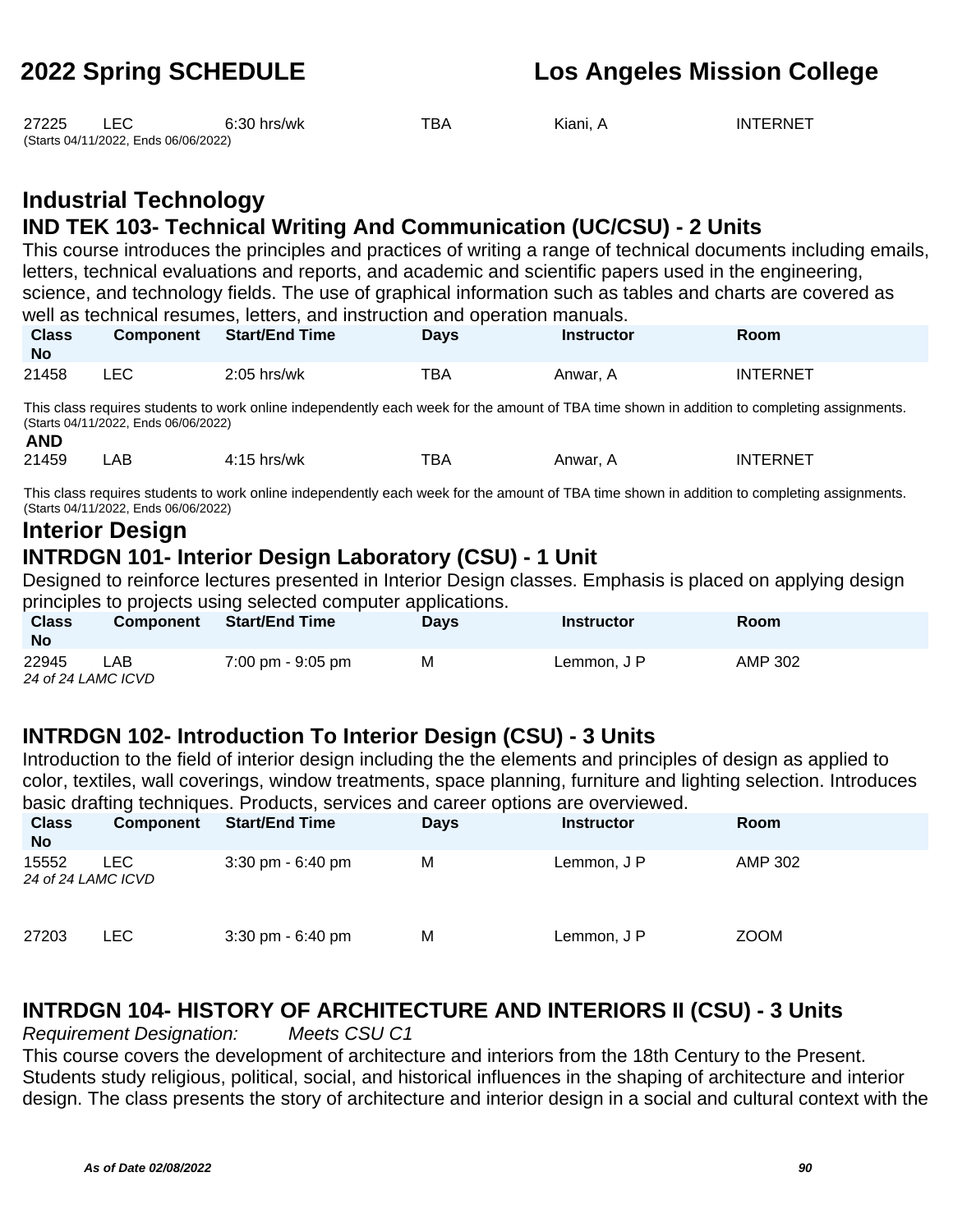### underlying theme of building technologies.

| <b>Class</b><br><b>No</b>   | <b>Component</b> | <b>Start/End Time</b> | <b>Days</b> | <b>Instructor</b> | <b>Room</b> |
|-----------------------------|------------------|-----------------------|-------------|-------------------|-------------|
| 22943<br>24 of 24 LAMC ICVD | LEC.             | 6:50 pm - 10:00 pm    |             | Lemmon, J P       | AMP 302     |
| 27205                       | LEC.             | 6:50 pm - 10:00 pm    |             | Lemmon, J P       | <b>ZOOM</b> |

## **INTRDGN 115- Building Codes for Interiors (CSU) - 3 Units**

This course covers the latest codes and standards pertinent to interior designers and architects with emphasis on how residential and commercial building designs and finishes are affected by various building, accessibility, and green codes. Topics include the most recent International Building Code (IBC), International Residential Code (IRC), International Green Construction Code (IGCC), the CALGreen Code (Title 24 - Part 11), the American with Disabilities Act (ADA), and relevant Mechanical, Electrical, and Plumbing (MEP) codes.

| <b>Class</b><br><b>No</b>   | <b>Component</b> | <b>Start/End Time</b> | Days | <b>Instructor</b> | Room        |
|-----------------------------|------------------|-----------------------|------|-------------------|-------------|
| 22944<br>24 of 24 LAMC ICVD | LEC.             | 6:50 pm - $10:00$ pm  | W    | Lemmon, J P       | AMP 302     |
| 27206                       | LEC.             | 6:50 pm - $10:00$ pm  | W    | Lemmon, J P       | <b>ZOOM</b> |

## **INTRDGN 117- Building Information Modeling for Interior Design II (CSU) - 3 Units**

Lecture and laboratory teaches advanced topics in Building Information Modeling (BIM) for interior design and architecture. Students utilize computer modeling techniques to apply the elements and principles of design to create architectural and interior drawings and a Building Information Model of a residential or commercial building. Daylighting and building energy analysis, Mechanical, Electrical and Plumbing (MEP) systems, as well as CALGreen and ADA code compliance are reviewed.

| <b>Class</b><br><b>No</b>                 | Component | <b>Start/End Time</b> | <b>Days</b> | <b>Instructor</b> | <b>Room</b> |
|-------------------------------------------|-----------|-----------------------|-------------|-------------------|-------------|
| 16289<br>24 of 24 LAMC ICVD<br><b>AND</b> | LEC.      | $8:45$ am - 10:50 am  | Sa          | Lemmon, J P       | AMP 302     |
| 16290                                     | LAB       | 10:55 am - 1:00 pm    | Sa          | Lemmon, J P       | AMP 302     |
| 27207<br><b>AND</b>                       | LEC       | $8:45$ am - 10:50 am  | Sa          | Lemmon, J P       | <b>ZOOM</b> |
| 27208                                     | LAB       | 10:55 am - 1:00 pm    | Sa          | Lemmon, J P       | <b>ZOOM</b> |

## **Italian ITALIAN 001- Elementary Italian I (UC/CSU) - 5 Units**

|                           | <b>Requirement Designation:</b> | Meets CSU C2          |             |                   |      |  |
|---------------------------|---------------------------------|-----------------------|-------------|-------------------|------|--|
| Elementary Italian I      |                                 |                       |             |                   |      |  |
| <b>Class</b><br><b>No</b> | <b>Component</b>                | <b>Start/End Time</b> | <b>Davs</b> | <b>Instructor</b> | Room |  |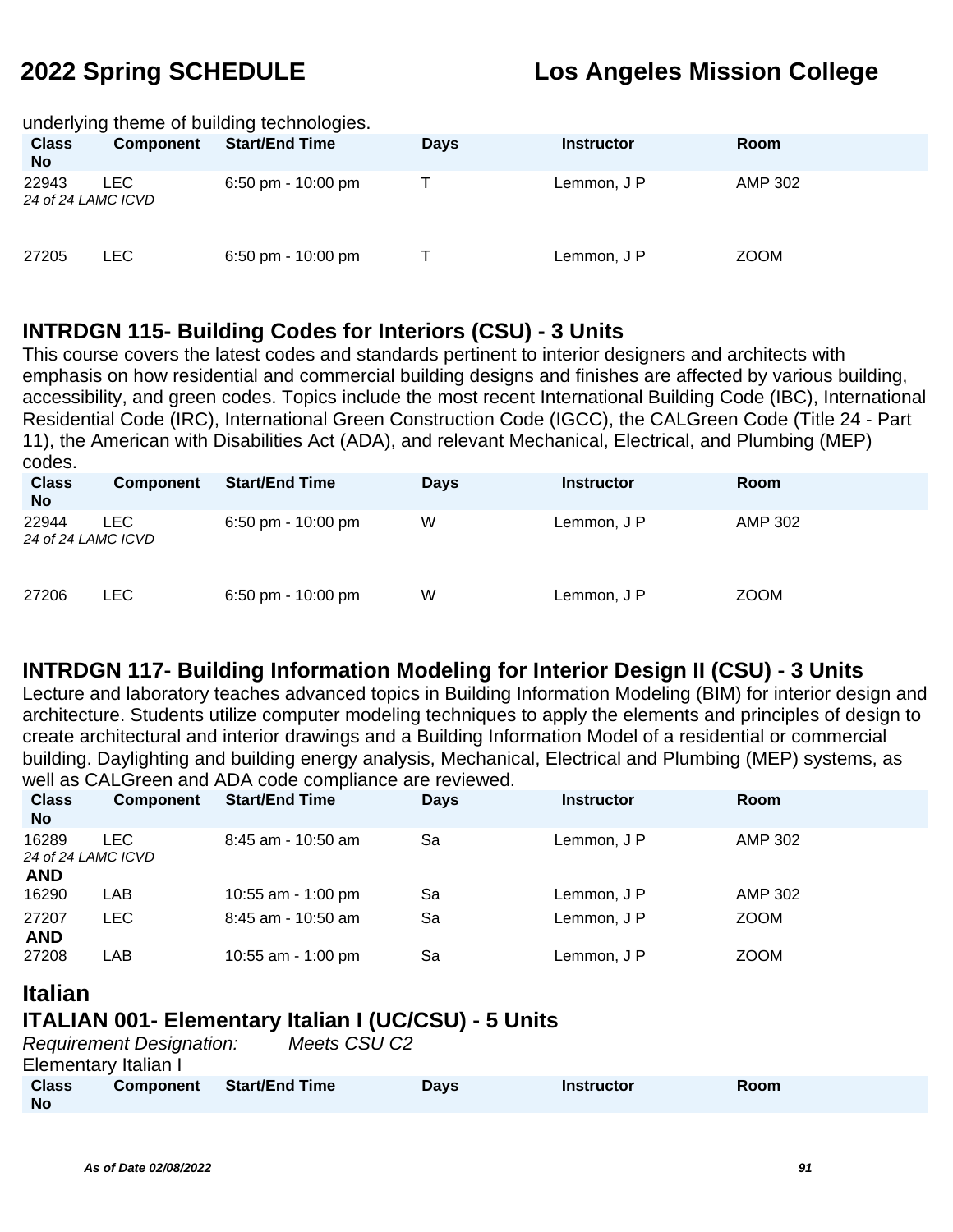16244 LEC 0:00 hrs/wk TBA Muniz Gracia, A Y INTERNET See course description in College Catalog.

This class will be offered in a hybrid format, which requires students to meet in-person, face-to-face with their instructor during the times shown AND to work online during the scheduled times and/or independently each week for the amount of TBA hours shown on schedule in addition to completing assignments. (Starts 02/07/2022, Ends 03/30/2022)

### **ITALIAN 002- Elementary Italian II (UC/CSU) - 5 Units**

Requirement Designation: Meets IGETC 6A CSU C2

### **Enrollment Requirement:** ITALIAN 001 Elementary Italian II

|                           | Elementary italian ir                                    |                       |             |                   |                 |
|---------------------------|----------------------------------------------------------|-----------------------|-------------|-------------------|-----------------|
| <b>Class</b><br><b>No</b> | <b>Component</b>                                         | <b>Start/End Time</b> | <b>Davs</b> | <b>Instructor</b> | <b>Room</b>     |
| 21526                     | <b>LEC</b><br>See course description in College Catalog. | 11:05 hrs/wk          | TBA         | Muniz Gracia, A Y | <b>INTERNET</b> |

This class will be offered in a hybrid format, which requires students to meet in-person, face-to-face with their instructor during the times shown AND to work online during the scheduled times and/or independently each week for the amount of TBA hours shown on schedule in addition to completing assignments.

(Starts 04/11/2022, Ends 06/06/2022)

# **Journalism JOURNAL 100- Social Values In Mass Communication (UC/CSU) - 3 Units**

Requirement Designation: Meets IGETC 4G CSU D7

Students will survey and evaluate the mass media in economic, historical, political, psychological and social terms. The focus of this course is to help the media consumer better understand today's mass communications; newspapers, radio, television, motion pictures, magazines, the internet, advertising and public relations. Students will learn about the relationships, ethics, rights and responsibilities of media in today's society.

| <b>Class</b><br><b>No</b> | <b>Component</b> | <b>Start/End Time</b> | <b>Days</b> | <b>Instructor</b> | <b>Room</b>     |
|---------------------------|------------------|-----------------------|-------------|-------------------|-----------------|
| 19308                     | LEC              | $6:30$ hrs/wk         | TBA         | Savage, TL        | <b>INTERNET</b> |

This class requires students to work online independently each week for the amount of TBA time shown in addition to completing assignments. (Starts 04/11/2022, Ends 06/06/2022)

# **Kinesiology**

# **KIN 035- Adaptive Activities (UC/CSU) - 1 Unit**

Requirement Designation: Meets CSU E

**Enrollment Requirement:** Prerequisite: None

Adaptive activities for students with disabilities. Activities include modified postural and static contraction exercises; adaptive games; modified aerobic and rhythmic activities; and prescribed individual exercises.

| <b>Class</b><br><b>No</b> | <b>Component</b> | <b>Start/End Time</b> | Days | <b>Instructor</b> | Room              |
|---------------------------|------------------|-----------------------|------|-------------------|-------------------|
| 12091                     | _AB_             | $9:30$ am - 10:25 am  | ™Th  | Paredes, SE       | <b>HFAC FT CR</b> |

Note: This class is geared towards disabled students.

To enroll please contact the DSP&S office at (818) 364-7732. This class will meet on campus. Masks and physical distancing will be required. 28 of 28 LAMC ICVD

# **KIN 316-1- Karate I (UC/CSU) - 1 Unit**

Requirement Designation: Meets CSU E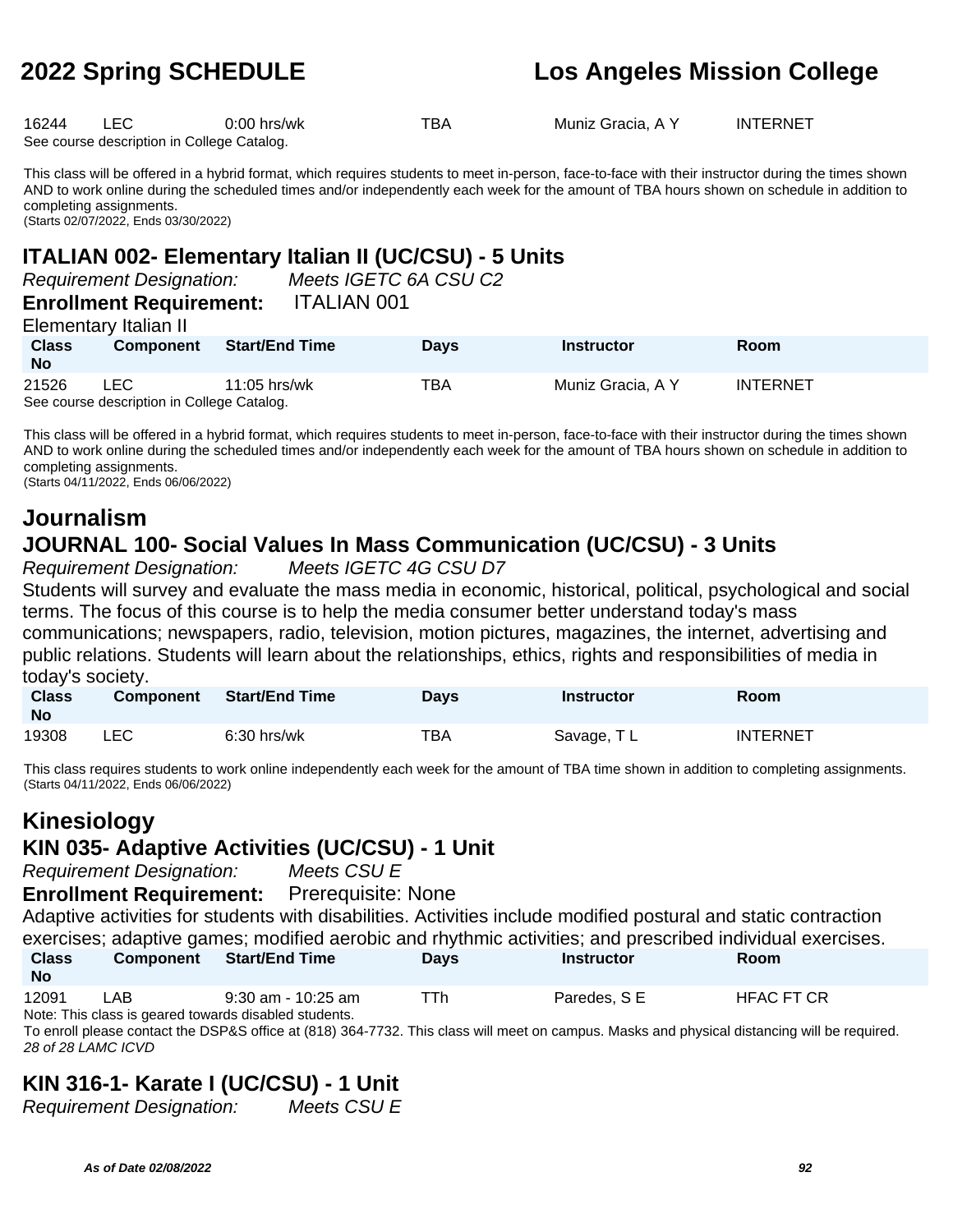Students learn introductory aspects of karate including kicking, punching, blocking, and grappling techniques.<br>Class Component Start/End Time Days Instructor Room **Class No Component Start/End Time Days Instructor Room** 11485 LAB 12:15 pm - 1:40 pm MW Carlen, N W HFAC 206 30 of 30 LAMC ICVD

## **KIN 316-2- Karate II (CSU) - 1 Unit**

**Enrollment Requirement:** Prerequisite: KIN 316-1. Maximum of 4 enrollments in the Kin family. Students learn the introductory aspects of karate including kicking, punching, blocking, and grappling techniques. This course builds on KIN 316-1.

| <b>Class</b><br><b>No</b>   | <b>Component</b> | <b>Start/End Time</b> | <b>Days</b> | Instructor  | Room            |
|-----------------------------|------------------|-----------------------|-------------|-------------|-----------------|
| 11265<br>10 of 10 LAMC ICVD | LAB              | 12:15 pm - 1:40 pm    | МW          | Carlen, N W | <b>HFAC 206</b> |

# **KIN 329-1- Body Conditioning I (UC/CSU) - 1 Unit**

Requirement Designation: Meets CSU E

This introductory course provides students with the opportunity to learn and participate in a variety of exercises for increasing cardiovascular fitness, muscular strength, and flexibility.

| <b>Class</b><br><b>No</b>   | <b>Component</b>                     | <b>Start/End Time</b>                                                      | <b>Days</b>  | <b>Instructor</b> | Room              |
|-----------------------------|--------------------------------------|----------------------------------------------------------------------------|--------------|-------------------|-------------------|
| 15452                       | LAB.<br>cascioni@lamission.edu       | $7:00$ am - 8:30 am                                                        | <b>MTWTh</b> | Cascione, J       | <b>HFAC FT CR</b> |
| 35 of 35 LAMC ICVD          | (Starts 02/07/2022, Ends 03/30/2022) | This class will meet on campus. Masks and physical distancing is required. |              |                   |                   |
| 15454                       | LAB<br>cascioni@lamission.edu        | 7:00 am - 8:25 am                                                          | <b>MTWTh</b> | Cascione. J       | <b>HFAC FT CR</b> |
| 35 of 35 LAMC ICVD          | (Starts 04/11/2022, Ends 06/06/2022) | This class will meet on campus. Masks and physical distancing is required. |              |                   |                   |
| 15453<br>35 of 35 LAMC ICVD | <b>LAB</b>                           | 10:35 am - 12:00 pm                                                        | <b>MW</b>    | Cascione, J       | <b>HFAC FT CR</b> |

# **KIN 329-2- Body Conditioning II (CSU) - 1 Unit**

**Enrollment Requirement:** Maximum of 4 enrollments in the KIN family.

Students learn and participate in a variety of beginning level exercises for increasing cardiovascular fitness, muscular strength, and flexibility. This course builds on KIN 329-1.

| <b>Class</b><br><b>No</b> | <b>Component</b>               | <b>Start/End Time</b>                                                       | <b>Days</b> | <b>Instructor</b> | <b>Room</b>       |
|---------------------------|--------------------------------|-----------------------------------------------------------------------------|-------------|-------------------|-------------------|
| 16339                     | I AR<br>cascioni@lamission.edu | 7:00 am - 8:30 am                                                           | MTWTh       | Cascione. J       | <b>HFAC FT CR</b> |
|                           |                                | This class will meet on campus. Masks and physical distancing are required. |             |                   |                   |

10 of 10 LAMC ICVD

(Starts 02/07/2022, Ends 03/30/2022)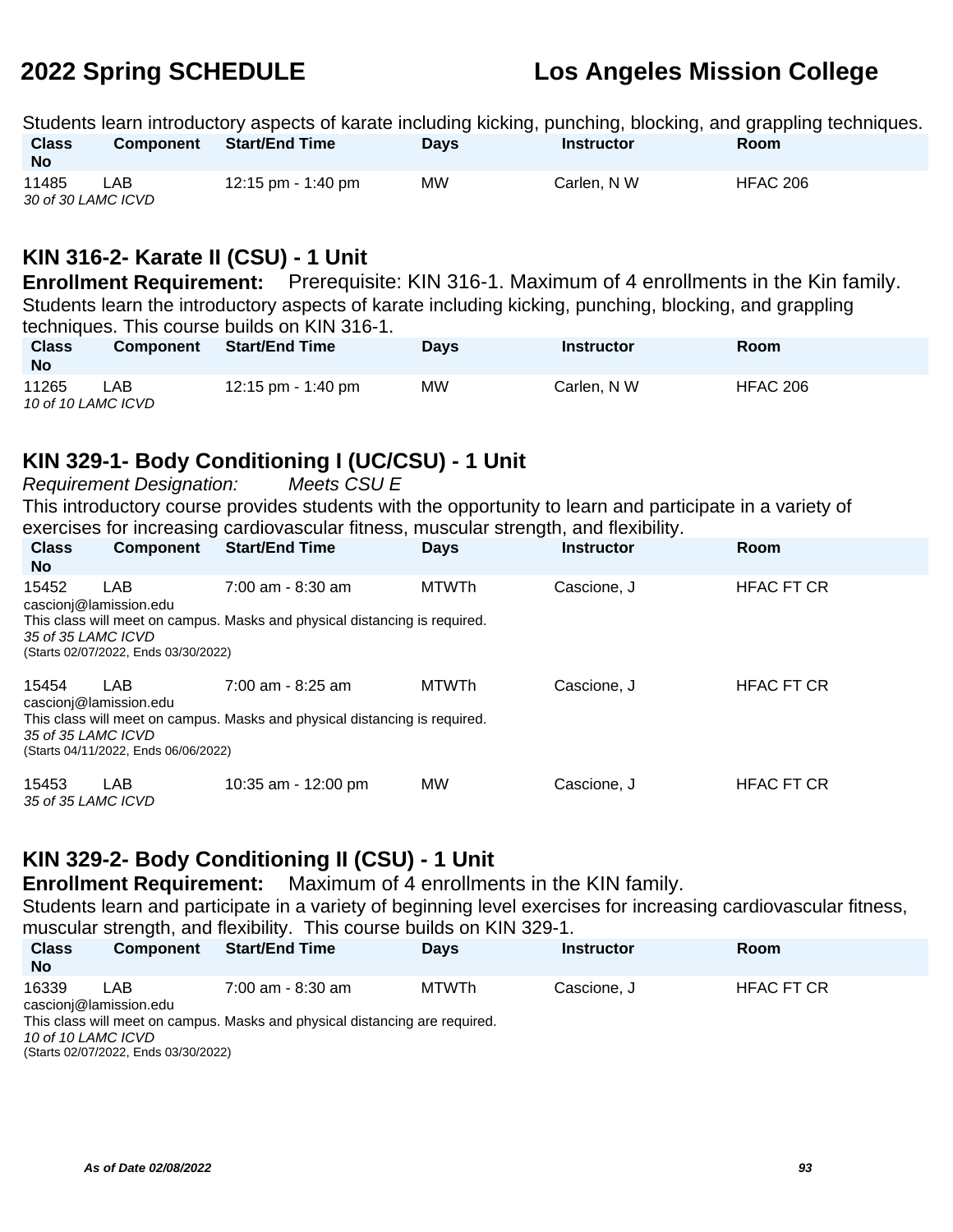| 16341<br>10 of 10 LAMC ICVD | LAB<br>cascioni@lamission.edu<br>(Starts 04/11/2022, Ends 06/06/2022) | 7:00 am - 8:25 am<br>This class will meet on campus. Masks and physical distancing are required. | MTWTh     | Cascione, J | <b>HFAC FT CR</b> |
|-----------------------------|-----------------------------------------------------------------------|--------------------------------------------------------------------------------------------------|-----------|-------------|-------------------|
| 16340<br>10 of 10 LAMC ICVD | LAB                                                                   | 10:35 am - 12:00 pm                                                                              | <b>MW</b> | Cascione, J | <b>HFAC FT CR</b> |

# **KIN 329-3- Body Conditioning III (CSU) - 1 Unit**

**Enrollment Requirement:** Maximum of 4 enrollments in the KIN family.

Students learn and participate in a variety of intermediate level exercises for increasing cardiovascular fitness, muscular strength, and flexibility. This course builds on KIN 329-2.

| <b>Class</b><br>No. | <b>Component</b>                     | <b>Start/End Time</b>                                                       | <b>Days</b>  | <b>Instructor</b> | Room              |
|---------------------|--------------------------------------|-----------------------------------------------------------------------------|--------------|-------------------|-------------------|
| 16343               | LAB<br>cascioni@lamission.edu        | $7:00$ am - 8:30 am                                                         | <b>MTWTh</b> | Cascione, J       | <b>HFAC FT CR</b> |
| 10 of 10 LAMC ICVD  | (Starts 02/07/2022, Ends 03/30/2022) | This class will meet on campus. Masks and physical distancing are required. |              |                   |                   |
| 16344               | LAB.<br>cascioni@lamission.edu       | $7:00$ am - 8:25 am                                                         | <b>MTWTh</b> | Cascione, J       | <b>HFAC FT CR</b> |
| 10 of 10 LAMC ICVD  | (Starts 04/11/2022, Ends 06/06/2022) | This class will meet on campus. Masks and physical distancing are required. |              |                   |                   |
| 23025               | <b>LAB</b><br>cascionj@lamission.edu | 10:35 am - 12:00 pm                                                         | <b>MW</b>    | Cascione, J       | <b>HFAC FT CR</b> |
|                     |                                      | This class will meet on campus. Masks and physical distancing are required. |              |                   |                   |

10 of 10 LAMC ICVD

# **KIN 334-1- Fitness Walking I (UC/CSU) - 1 Unit**

Requirement Designation: Meets CSU E

Students learn and participate in cardiovascular activities and learn healthy lifestyle choices through introductory level walking programs.

| <b>Class</b><br><b>No</b> | <b>Component</b>                                     | <b>Start/End Time</b> | <b>Days</b> | <b>Instructor</b>                                                                                                                                     | <b>Room</b>     |  |
|---------------------------|------------------------------------------------------|-----------------------|-------------|-------------------------------------------------------------------------------------------------------------------------------------------------------|-----------------|--|
| 16345                     | LAB<br>Jeffersi@lamission.edu.<br>40 of 40 LAMC ICVD | $3:10$ hrs/wk         | TBA         | Jefferis. S J<br>This will be an online class. Students will need access to a computer and an internet connection for the course. Instructor contact: | <b>INTERNET</b> |  |

# **KIN 334-2- Fitness Walking II (UC/CSU) - 1 Unit**

**Enrollment Requirement:** Prerequisite: KIN 334-1

Students learn and participate in cardiovascular activities and learn healthy lifestyle choices through beginning level walking programs. This course builds on KIN 334-1.

| <b>Class</b><br><b>No</b> | <b>Component</b>        | <b>Start/End Time</b>                                                                                                               | <b>Davs</b> | <b>Instructor</b> | <b>Room</b>     |  |
|---------------------------|-------------------------|-------------------------------------------------------------------------------------------------------------------------------------|-------------|-------------------|-----------------|--|
| 22927                     | LAB                     | $3:10$ hrs/wk                                                                                                                       | TBA         | Jefferis. S J     | <b>INTERNET</b> |  |
|                           |                         | This class will be online. Students will need access to a computer and the internet for this class. Instructor contact information: |             |                   |                 |  |
|                           | Jeffersj@lamission.edu. |                                                                                                                                     |             |                   |                 |  |
|                           | 10 of 10 LAMC ICVD      |                                                                                                                                     |             |                   |                 |  |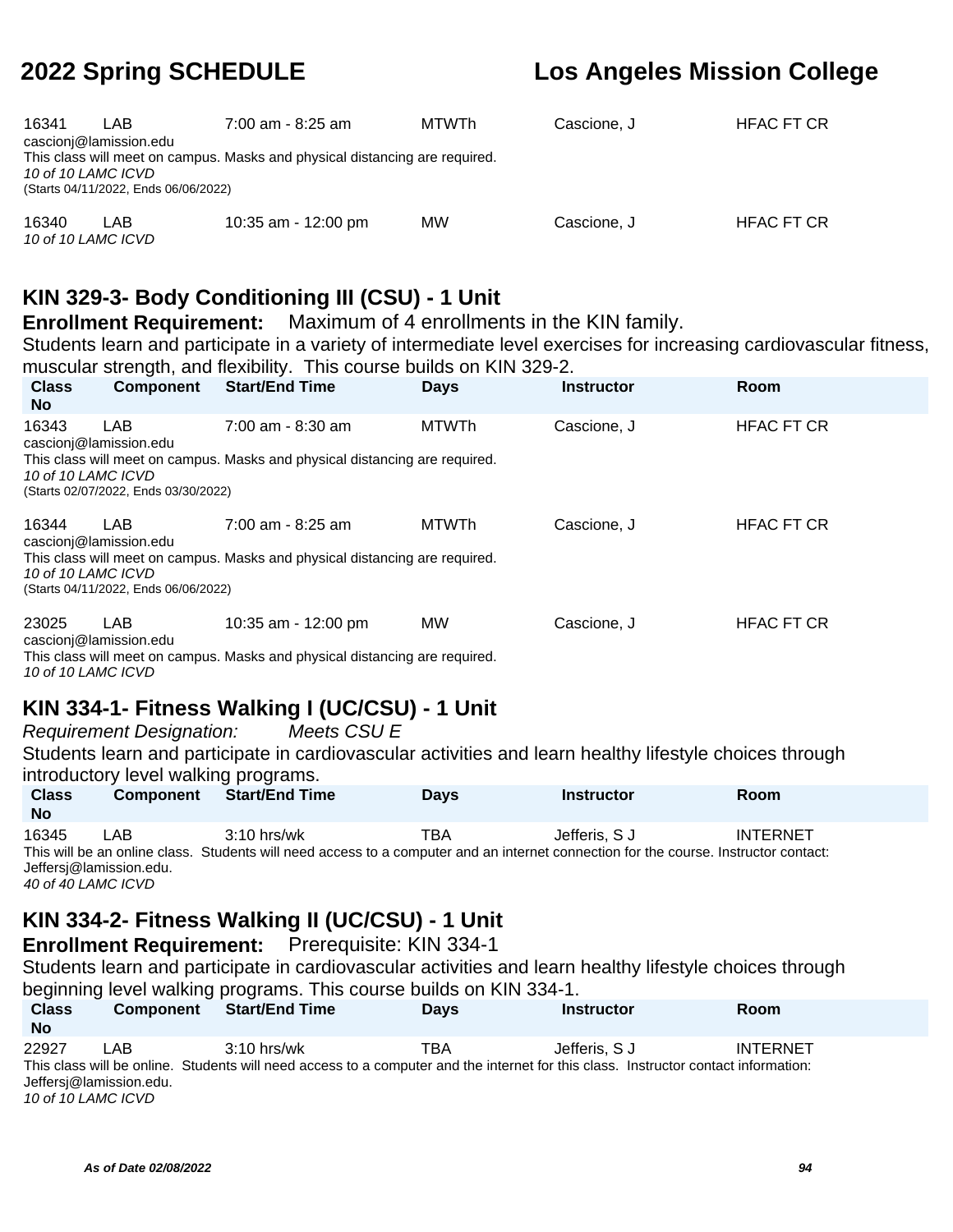## **KIN 350-1- Weight Training I (UC/CSU) - 1 Unit**

Requirement Designation: Meets CSU E

**Enrollment Requirement:** Maximum of 4 enrollments in the KIN family.

This introductory level strength training class includes progressive resistance exercises. There is an emphasis on the knowledge, understanding, and values of building muscle strength and endurance.

| <b>Class</b><br><b>No</b>   | <b>Component</b>                                                  | <b>Start/End Time</b> | <b>Days</b> | <b>Instructor</b> | Room              |  |
|-----------------------------|-------------------------------------------------------------------|-----------------------|-------------|-------------------|-------------------|--|
| 13852<br>40 of 40 LAMC ICVD | LAB<br>This class will meet on campus.<br>cascionej@lamission.edu | $8:55$ am - 10:20 am  | TTh         | Cascione, J       | <b>HFAC FT CR</b> |  |
| 13860<br>40 of 40 LAMC ICVD | LAB<br>This class will meet on campus.<br>cascionej@lamission.edu | $8:55$ am - 10:20 am  | <b>MW</b>   | Cascione, J       | <b>HFAC FT CR</b> |  |

## **KIN 350-2- Weight Training II (UC/CSU) - 1 Unit**

**Enrollment Requirement:** Prerequisite: KIN 350-1. Maximum of 4 enrollments in the Kin family. This beginning level strength training class includes progressive resistance exercises. There is an emphasis on the knowledge, understanding, and values of building muscle strength and endurance. This course builds upon KIN 350-1.

| <b>Class</b><br><b>No</b> | <b>Component</b>                                                         | <b>Start/End Time</b> | <b>Days</b> | <b>Instructor</b> | Room              |
|---------------------------|--------------------------------------------------------------------------|-----------------------|-------------|-------------------|-------------------|
| 23026<br>8 of 8 LAMC ICVD | <b>LAB</b><br>This class will meet on campus.<br>cascionej@lamission.edu | $8:55$ am - 10:20 am  | TTh         | Cascione, J       | <b>HFAC FT CR</b> |
| 12101<br>8 of 8 LAMC ICVD | <b>LAB</b><br>This class will meet on campus.<br>cascionej@lamission.edu | $8:55$ am - 10:20 am  | <b>MW</b>   | Cascione, J       | <b>HFAC FT CR</b> |

# **KIN 350-3- Weight Training III (UC/CSU) - 1 Unit**

**Enrollment Requirement:** Prerequisite: KIN 350-2. Maximum of 4 enrollments in the Kin family. This intermediate level strength training class includes progressive resistance exercises. There is an emphasis on the knowledge, understanding, and values of building muscle strength and endurance. This course builds upon KIN 350-2.

| <b>Class</b><br><b>No</b> | <b>Component</b>                                                  | <b>Start/End Time</b> | <b>Davs</b> | <b>Instructor</b> | <b>Room</b>       |  |
|---------------------------|-------------------------------------------------------------------|-----------------------|-------------|-------------------|-------------------|--|
| 11510<br>7 of 7 LAMC ICVD | LAB<br>This class will meet on campus.<br>cascione @lamission.edu | 8:55 am - 10:20 am    | TTh         | Cascione, J       | <b>HFAC FT CR</b> |  |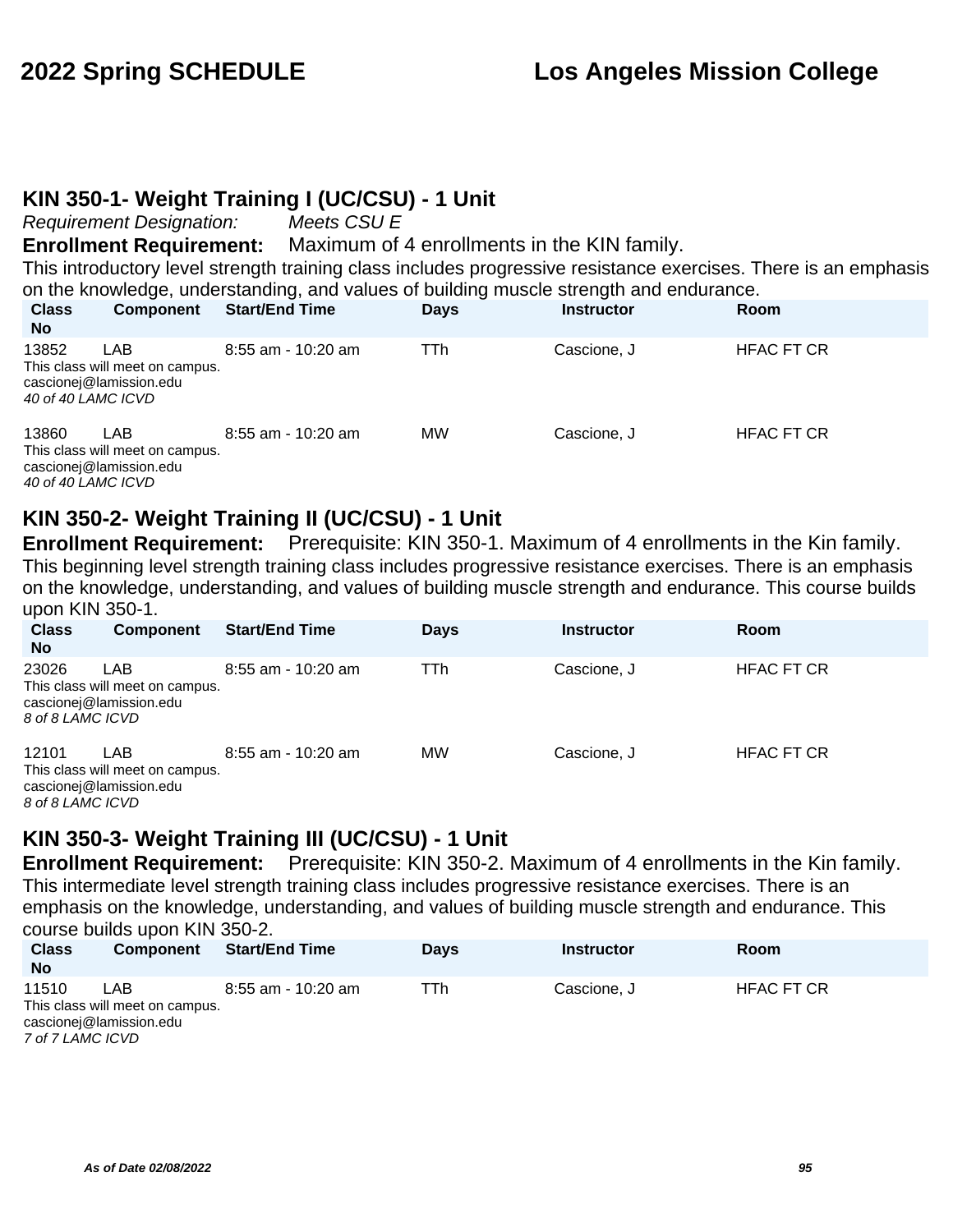| 15592<br>7 of 7 LAMC ICVD                                                                                                                                                                                                                                                                                                                                                     | <b>LAB</b><br>This class will meet on campus.<br>cascionej@lamission.edu | $8:55$ am - 10:20 am  | <b>MW</b>   | Cascione, J       | <b>HFAC FT CR</b> |
|-------------------------------------------------------------------------------------------------------------------------------------------------------------------------------------------------------------------------------------------------------------------------------------------------------------------------------------------------------------------------------|--------------------------------------------------------------------------|-----------------------|-------------|-------------------|-------------------|
| KIN 351-1- Yoga I (UC/CSU) - 1 Unit<br><b>Requirement Designation:</b> Meets CSU E<br><b>Enrollment Requirement:</b> Maximum of 4 enrollments in the KIN family.<br>Introductory yoga postures, breathing techniques, stretches, mental and relaxation exercises are used to<br>gain concentration and self-discipline, and to improve physical, mental and emotional health. |                                                                          |                       |             |                   |                   |
| <b>Class</b><br>No.                                                                                                                                                                                                                                                                                                                                                           | <b>Component</b>                                                         | <b>Start/End Time</b> | <b>Days</b> | <b>Instructor</b> | Room              |
| 15455<br>40 of 40 LAMC ICVD                                                                                                                                                                                                                                                                                                                                                   | <b>LAB</b><br>harkinsTL@lamission.edu                                    | 5:15 pm - 6:40 pm     | <b>MW</b>   | Harkins, TL       | <b>HFAC 208</b>   |

# **KIN 351-2- Yoga II (UC/CSU) - 1 Unit**

**Enrollment Requirement:** Prerequisite: Kin 351-1. Maximum of 4 enrollments in the Kin family. Beginning yoga postures, breathing techniques, stretches, mental and relaxation exercises are used to gain concentration and self-discipline, and to improve physical, mental and emotional health. This course builds upon KIN 351-1.

| <b>UPULLININ JULLI.</b>   |                                |                       |             |                   |          |
|---------------------------|--------------------------------|-----------------------|-------------|-------------------|----------|
| <b>Class</b><br><b>No</b> | <b>Component</b>               | <b>Start/End Time</b> | <b>Days</b> | <b>Instructor</b> | Room     |
| 12561<br>8 of 8 LAMC ICVD | LAB<br>harkinsTL@lamission.edu | 5:15 pm - 6:40 pm     | MW          | Harkins, TL       | HFAC 208 |

# **KIN 351-3- Yoga III (UC/CSU) - 1 Unit**

**Enrollment Requirement:** Prerequisite: KIN 351-2. Maximum of 4 enrollments in the Kin family. Intermediate yoga postures, breathing techniques, stretches, mental and relaxation exercises are used to gain concentration and self-discipline, and to improve physical, mental and emotional health. This course builds upon KIN 351-1 and KIN 351-2.

| <b>Class</b><br><b>No</b>                   | <b>Component</b> | <b>Start/End Time</b> | <b>Days</b> | <b>Instructor</b> | Room     |  |
|---------------------------------------------|------------------|-----------------------|-------------|-------------------|----------|--|
| 11157                                       | LAB              | 5:15 pm - 6:40 pm     | МW          | Harkins, TL       | HFAC 208 |  |
| harkinsTL@lamission.edu<br>4 of 4 LAMC ICVD |                  |                       |             |                   |          |  |

# **Kinesiology Athletics**

## **KIN ATH 503- Intercollegiate Athletics-Baseball (UC/CSU) (RPT 3) - 3 Units**

Requirement Designation: Meets CSU E

Students will participate in baseball for the colleges intercollegiate team and develop advanced skills and techniques. This class provides an opportunity to learn the fine skills and strategies needed to compete at the collegiate level. This course requires the student athletes to compete as a member of the baseball team. **Class No Component Start/End Time Days Instructor Room**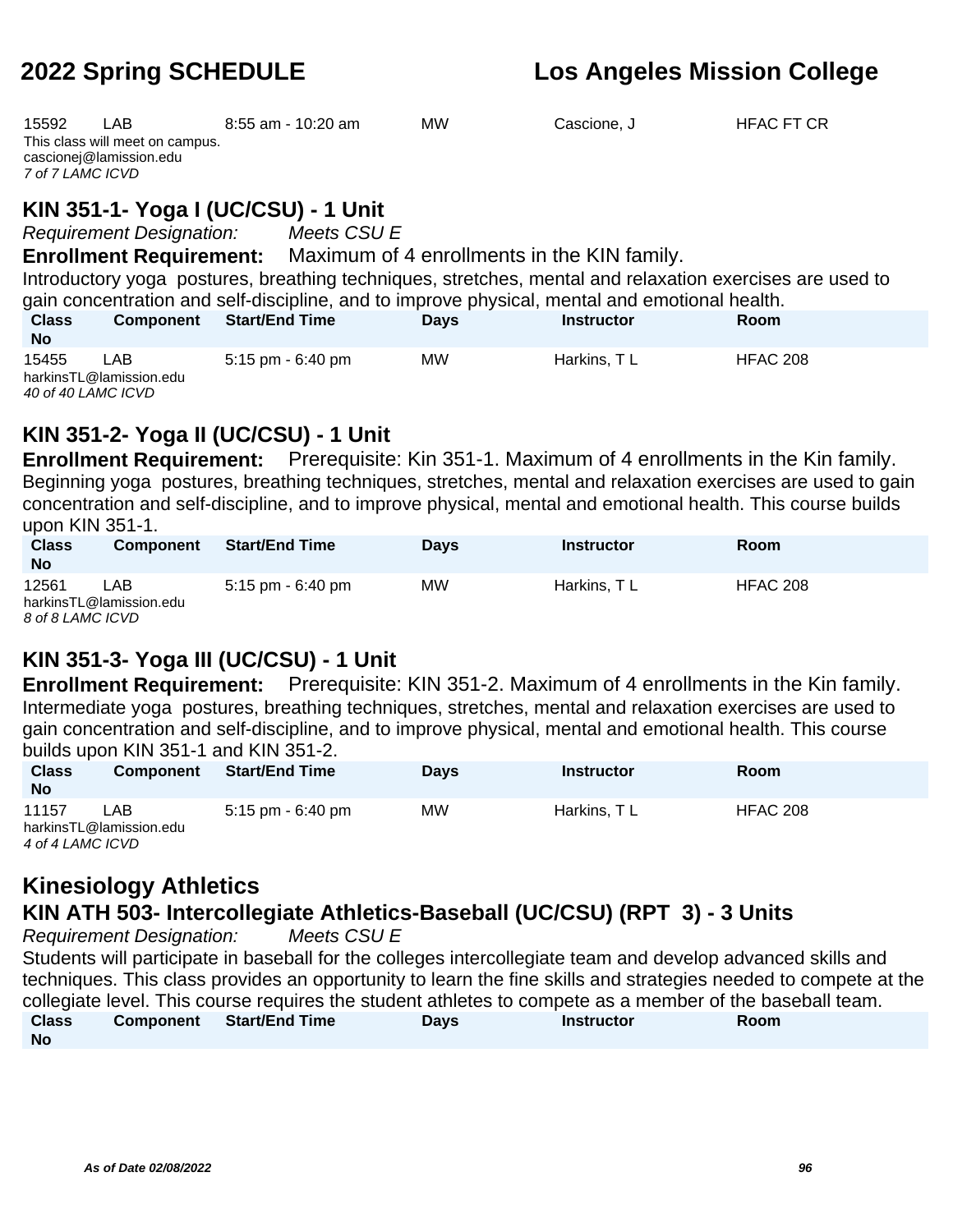| 22929 | LAB  | 12:00 pm - 3:30 pm | <b>MW</b> | Marcial. R A | ELCRPARK |
|-------|------|--------------------|-----------|--------------|----------|
| And   | LAB. | 12:00 pm - 4:05 pm |           | Marcial. R A | ELCRPARK |
|       |      |                    |           |              |          |

marciara@lamission.eduThis class is the off-season conditioning course for the Men's Baseball team. Contact the Head Coach for meeting information.

# **KIN ATH 512- Intercollegiate Athletics-Softball (UC/CSU) (RPT 3) - 3 Units**

Requirement Designation: Meets CSU E Students will participate in softball for the colleges intercollegiate team and develop advanced skills and techniques. This class provides an opportunity to learn the fine skills and strategies needed to compete at the collegiate level. This course requires the student athletes to compete as a member of the softball team.

| <b>Class</b><br><b>No</b> | <b>Component</b> | <b>Start/End Time</b>                | <b>Days</b> | Instructor | Room     |
|---------------------------|------------------|--------------------------------------|-------------|------------|----------|
| 22930                     | _AB              | 12:00 pm - 3:30 pm                   | МW          | Hylland, C | ELCRPARK |
| And                       | _AB .            | $12:00 \text{ pm} - 4:05 \text{ pm}$ |             | Hylland, C | ELCRPARK |

hyllanc@lamission.edu

This class is the off-season conditioning course for the Women's Softball team. Contact the Head Coach for meeting information. 28 of 28 LAMC ICVD

# **KIN ATH 514- Intercollegiate Athletics-Tennis (UC/CSU) (RPT 3) - 3 Units**

Students will participate in tennis for the colleges intercollegiate team and develop advanced skills and techniques. This class provides an opportunity to learn the fine skills and strategies needed to compete at the collegiate level. This course requires the student athletes to compete as a member of the tennis team.

| <b>Class</b><br><b>No</b> | <b>Component</b> | <b>Start/End Time</b>                                                                                                                  | Days   | Instructor  | Room     |
|---------------------------|------------------|----------------------------------------------------------------------------------------------------------------------------------------|--------|-------------|----------|
| 27291                     | LAB              | 12:30 pm - 2:30 pm                                                                                                                     | MTWThF | Cascione. J | ELCRPARK |
|                           |                  | This class is the in-season course for the Women's Tennis team. Contact the Head Coach for meeting information. Cascioj@lamission.edu. |        |             |          |

# **KIN ATH 555- Intercollegiate Cross Country-Fitness & Skills Training (UC/CSU) (RPT 3)**

### **- 1 Unit**

Requirement Designation: Meets CSU E

Student-athletes in this class will participate in off-season skill training and conditioning programs for the college's intercollegiate cross country team. This class provides an advanced strength and conditioning program specific to cross country with emphasis on skills, fundamentals, injury prevention, and safety. The student also learns new rules and strategic plays necessary for competition at advanced levels. **Class Component Start/End Time Days Instructor Room**

| <b>No</b> |      |                   |    |           |                 |
|-----------|------|-------------------|----|-----------|-----------------|
| 22057     | ∟AB. | 7:00 am - 8:35 am | MW | ∟aguna, S | <b>HFAC 107</b> |

lagunas@lamission.edu

This class is the off-season conditioning course for the Cross Country team. Contact the Head Coach for meeting information. 28 of 28 LAMC ICVD

# **KIN ATH 558- Intercollegiate Soccer-Fitness & Skills Training (UC/CSU) (RPT 3) - 1 Unit**

Requirement Designation: Meets CSU E Student-athletes in this class will participate in off-season skill training and conditioning programs for the college's intercollegiate soccer team. This class provides an advanced strength and conditioning program specific to soccer with emphasis on skills, fundamentals, injury prevention, and safety. The student also learns new rules and strategic plays necessary for competition at advanced levels.

| <b>Class</b> | Component Start/End Time | Davs | Instructor | Room |
|--------------|--------------------------|------|------------|------|
| Nο           |                          |      |            |      |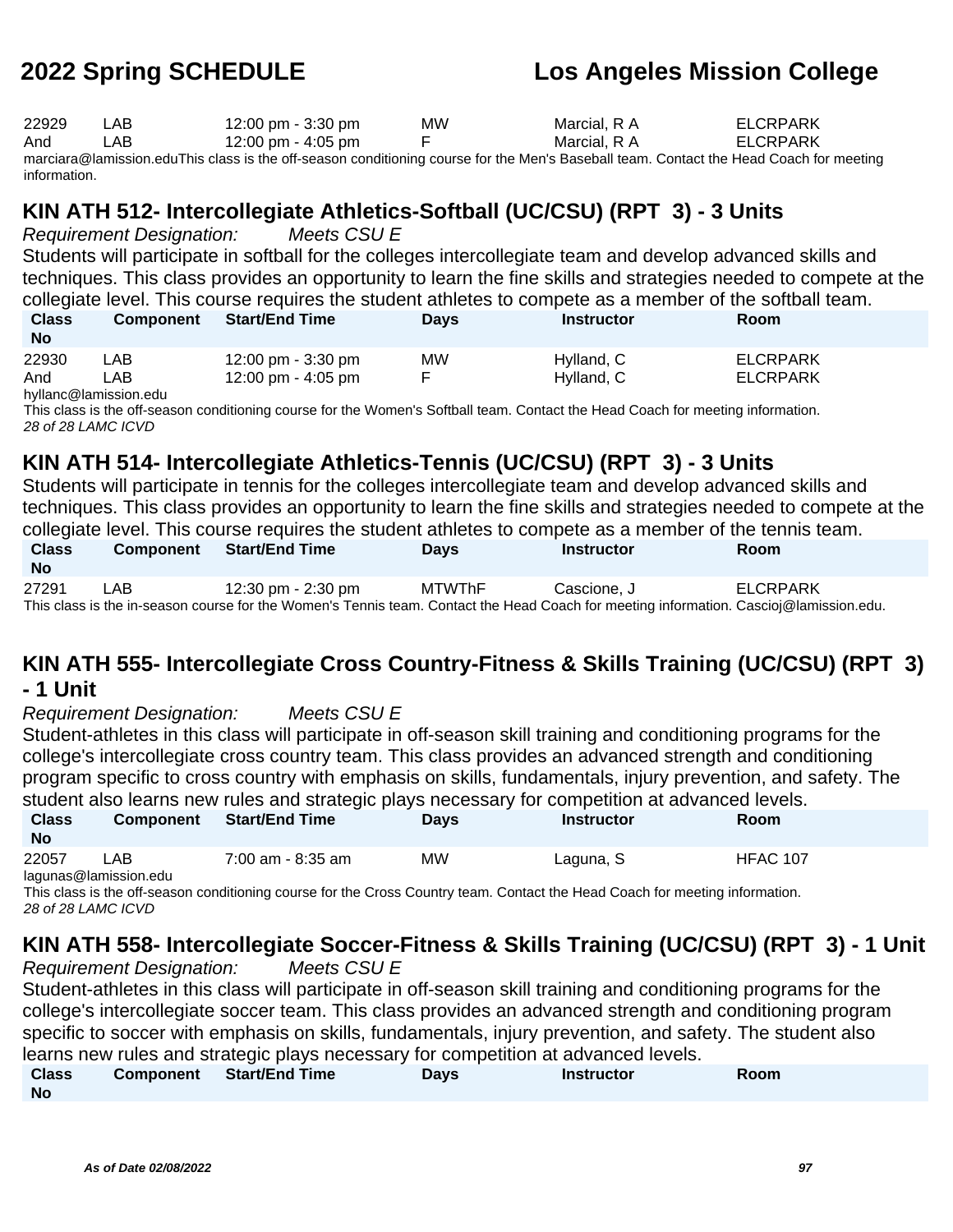22055 LAB 7:00 am - 8:35 am TTh Garcia, J L ELCRPARK garciajl55@email.laccd.edu

This class is the off-season conditioning course for the Men's Soccer team. Contact the Head Coach for meeting information. 28 of 28 LAMC ICVD

# **KIN ATH 563- Intercollegiate Volleyball-Fitness & Skills Training (UC/CSU) (RPT 3) - 1 Unit**

Requirement Designation: Meets CSU E

Student-athletes in this class will participate in off-season skill training and conditioning programs for the college's intercollegiate volleyball team. This class provides an advanced strength and conditioning program specific to volleyball with emphasis on skills, fundamentals, injury prevention, and safety. The student also learns new rules and strategic plays necessary for competition at advanced levels.

| <b>Class</b><br><b>No</b> | <b>Component</b>        | <b>Start/End Time</b> | Days      | Instructor   | <b>Room</b>     |  |
|---------------------------|-------------------------|-----------------------|-----------|--------------|-----------------|--|
| 22056                     | _AB_                    | 1:00 pm - 2:35 pm     | <b>MW</b> | Mardini. N M | <b>HFAC GYM</b> |  |
|                           | mardininm@lamission edu |                       |           |              |                 |  |

mardininm@lamission.edu

Designed for the student athlete. It is intended to provide focused strength and conditioning and flexibility exercises, emphasize safeth and injury prevention and present new rules and game plays for volleyball. This class is the off-season conditioning course for the Women's Volleyball team. Contact the Head Coach for meeting information.

28 of 28 LAMC ICVD

# **Kinesiology Major KIN MAJ 100- Introduction To Kinesiology (UC/CSU) - 3 Units**

Requirement Designation: Meets CSU E

Students learn about the study of human movement through an interdisciplinary approach that includes discussing the importance of the sub-disciplines in kinesiology and the variety of career opportunities in the areas of teaching, allied health, and fitness professions.

|                     |                                                           | areas or leadining, allied riealing and nuress professions.                                                                                                 |             |                              |                             |
|---------------------|-----------------------------------------------------------|-------------------------------------------------------------------------------------------------------------------------------------------------------------|-------------|------------------------------|-----------------------------|
| <b>Class</b><br>No. | <b>Component</b>                                          | <b>Start/End Time</b>                                                                                                                                       | <b>Days</b> | <b>Instructor</b>            | <b>Room</b>                 |
| 12065               | LEC.<br>jeffersj@lamission.edu.                           | $8:55$ am - 10:20 am<br>This class will be conducted through Zoom. Students will need access to a computer for this course. Instructor contact information: | TTh         | Jefferis, S J                | <b>ZOOM</b>                 |
| 27262<br>And        | <b>LEC</b><br>LEC.<br>This class is closed to the public. | 2:00 pm - 3:25 pm<br>1:25 hrs/wk                                                                                                                            | Th<br>TBA   | Estrada, R E<br>Estrada, R E | ZOOM-HS<br><b>INTRNT-HS</b> |
| 17633               | LEC                                                       | $6:30$ hrs/wk                                                                                                                                               | ТВА         | San Martin, T A              | <b>INTERNET</b>             |

This class requires students to work online independently each week for the amount of TBA time shown in addition to completing assignments. (Starts 04/11/2022, Ends 06/06/2022)

## **Law**

# **LAW 001- Business Law I (UC/CSU) - 3 Units**

Requirement Designation: Meets CSU D8

This course analyzes the U.S. legal system, focusing on the legal aspects of business. Lectures and activities will examine court procedures relating to business law; torts and criminal laws as related to various business practices; elements of a valid contract; breach of contracts and its remedies; and, sales and lease contracts. Students will prepare a case brief and an analysis of one of their own contracts for a website or an app.

| <b>Class</b> | <b>Component</b> | Start/End Time | Days | <b>Instructor</b> | Room |
|--------------|------------------|----------------|------|-------------------|------|
|              |                  |                |      |                   |      |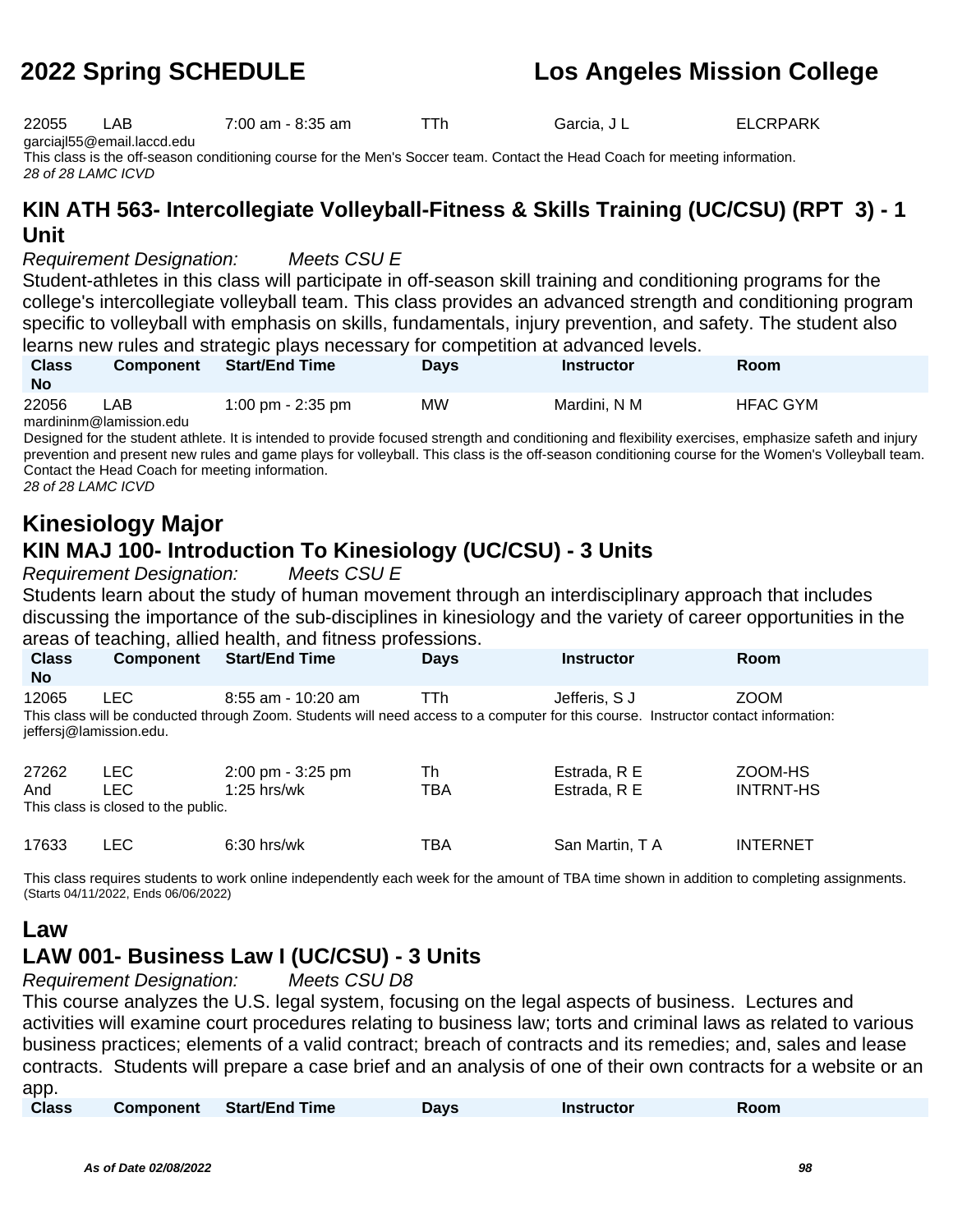**No**

# **2022 Spring SCHEDULE Los Angeles Mission College**

| --<br>$- -$<br>10405<br>.B/<br>Macias.<br>s/wk<br>-<br>--- | -RNF<br>INI |
|------------------------------------------------------------|-------------|

This class requires students to work online independently each week for the amount of TBA time shown in addition to completing assignments. (Starts 02/07/2022, Ends 03/30/2022)

# **LAW 002- Business Law II (UC/CSU) - 3 Units**

This course analyzes the fundamental principles of law as they apply in the business world. Lectures and activities will examine bankruptcy law; employment and labor law; employment discrimination; corporations; administrative law; environmental law; real property and landlord-tenant relationships; and wills, trusts, and elder law. Students will prepare a case briefs and a report on a legal issue covered in class.

| <b>Class</b><br><b>No</b> | Component | Start/End Time | <b>Davs</b> | <u>alaidi lailli sealaalila liillee ahan araan alain araan alla alain alla lahalla laalaista astal illaan ar</u><br>Instructor | <b>Room</b>     |
|---------------------------|-----------|----------------|-------------|--------------------------------------------------------------------------------------------------------------------------------|-----------------|
| 10540                     | LEC.      | 6:30 hrs/wk    | TBA         | Morinaka, B S                                                                                                                  | <b>INTERNET</b> |

This class requires students to work online independently each week for the amount of TBA time shown in addition to completing assignments. (Starts 02/07/2022, Ends 03/30/2022)

## **LAW 010- Introduction To Legal Assistant I (CSU) - 3 Units**

This course analyzes in the paralegal profession. Lectures and activities will examine the inner workings of the law office; ethics and professional responsibility; sources of American law; the court system and alternative dispute resolution; and conducting interviews and investigations. Students will prepare a case brief and a substantive legal document.

| <b>Class</b><br><b>No</b> | <b>Component</b> | Start/End Time | <b>Days</b> | <b>Instructor</b> | Room            |
|---------------------------|------------------|----------------|-------------|-------------------|-----------------|
| 10614                     | LEC              | $3:10$ hrs/wk  | TBA         | Lampert, E L      | <b>INTERNET</b> |

This class requires students to work online independently each week for the amount of TBA time shown in addition to completing assignments.

# **LAW 011- Introduction To Legal Assistant II (CSU) - 3 Units**

This course analyzes the civil litigation process, with a focus on the California state court system. Lectures and activities will address both the mechanics and the theories in civil litigation, including lawsuits for personal injuries and contract disputes. Students will prepare civil litigation filings and detailed plans for conducting discovery in a case.

| <b>Class</b><br><b>No</b> | <b>Component</b> | <b>Start/End Time</b> | Days | <b>Instructor</b> | Room            |
|---------------------------|------------------|-----------------------|------|-------------------|-----------------|
| 10631                     | LEC              | $6:30$ hrs/wk         | TBA  | Jackman, J        | <b>INTERNET</b> |

This class requires students to work online independently each week for the amount of TBA time shown in addition to completing assignments. (Starts 02/07/2022, Ends 03/30/2022)

# **LAW 012- Tort Law And Claims Investigation (CSU) - 3 Units**

This course analyzes the academic and practical principles of tort law needed for a successful career as a paralegal. Lectures and activities examine the three major categories of tort law: intentional torts; negligence; and strict liability. Students will prepare a complaint and a case brief.

| <b>Class</b><br><b>No</b> | <b>Component</b> | <b>Start/End Time</b> | Days | <b>Instructor</b> | Room            |
|---------------------------|------------------|-----------------------|------|-------------------|-----------------|
| 10662                     | LEC.             | $3:10$ hrs/wk         | TBA  | Rose, E G         | <b>INTERNET</b> |

This class requires students to work online independently each week for the amount of TBA time shown in addition to completing assignments.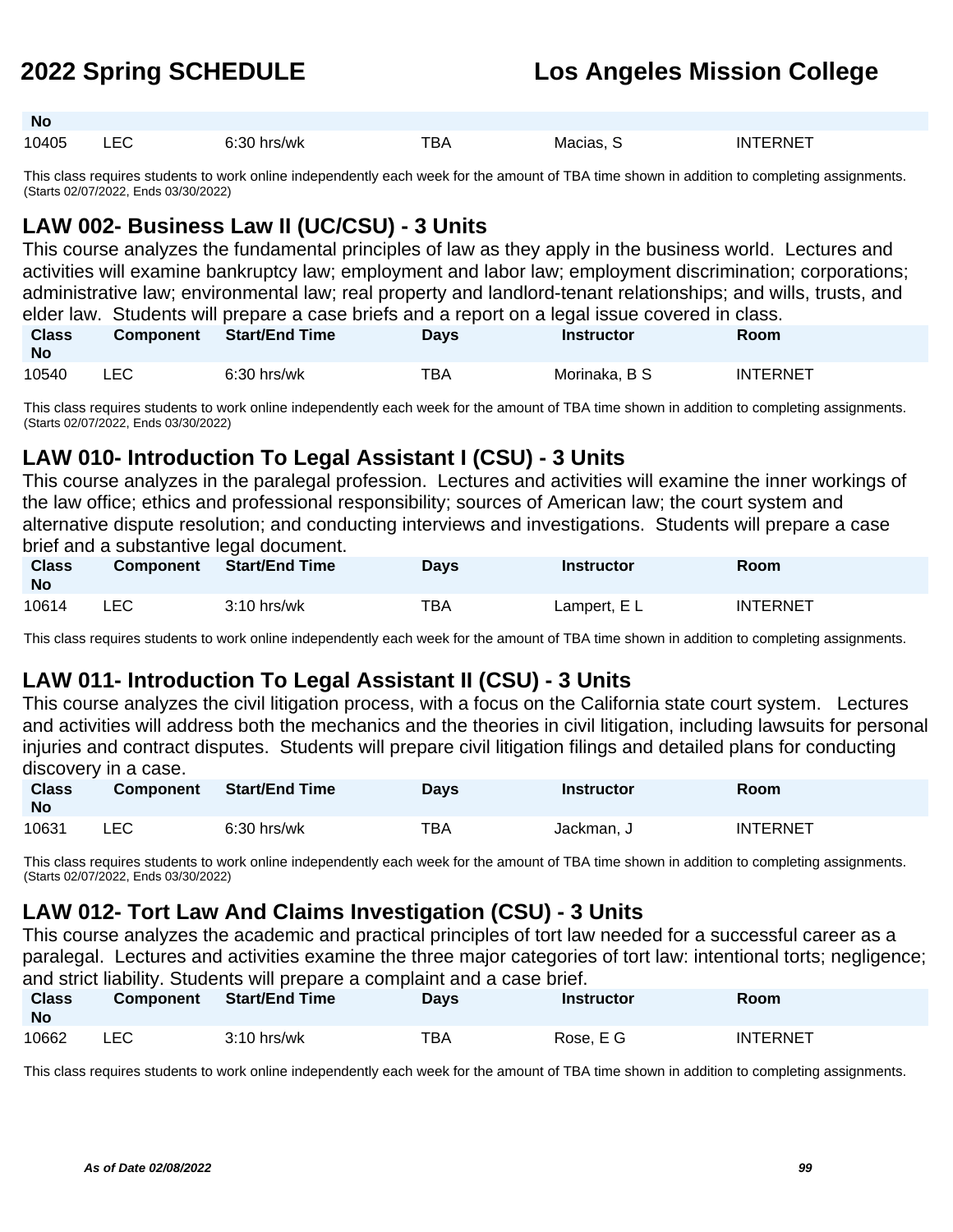## **LAW 016- Evidence (CSU) - 3 Units**

Study of the rules of evidence and the admissibility of such evidence in court including relevancy, hearsay, hearsay exceptions, character evidence, habit and custom, witness & competency, impeachment,

authentication and identification of documents, constitutional restraints, and common law privileges. Students analyze evidentiary objections to trial transcripts, and other legal documents.

| <b>Class</b><br><b>No</b> | <b>Component</b> | <b>Start/End Time</b> | Days       | Instructor | Room            |
|---------------------------|------------------|-----------------------|------------|------------|-----------------|
| 16079                     | LEC              | $6:30$ hrs/wk         | <b>TBA</b> | Macias, S  | <b>INTERNET</b> |

This class requires students to work online independently each week for the amount of TBA time shown in addition to completing assignments. (Starts 04/11/2022, Ends 06/06/2022)

# **LAW 017- Legal Writing (CSU) - 3 Units**

This course analyzes legal writing. Lectures and activities will examine preparing to write; sentences and paragraphs; legal correspondence; drafting contracts; legal citation; legal research memorandums; punctuation; word selection and usage; and court briefs. Students will prepare legal correspondence, a contract, and a legal analysis memorandum.

| <b>Class</b><br><b>No</b> | <b>Component</b> | <b>Start/End Time</b> | Days | Instructor | Room     |
|---------------------------|------------------|-----------------------|------|------------|----------|
| 10710                     | LEC              | $6:30$ hrs/wk         | TBA  | Soledad, H | INTERNET |

This class requires students to work online independently each week for the amount of TBA time shown in addition to completing assignments. (Starts 04/11/2022, Ends 06/06/2022)

## **LAW 018- Marriage And Family Law (CSU) - 3 Units**

This course analyzes fundamental concepts of family law with emphasis on California's community property laws. Lectures and activities will address child custody, spousal and child support, required financial disclosures, domestic abuse, and settlement agreements. Students will prepare mandatory forms in a dissolution proceeding and parenting plan proposals.

| <b>Class</b><br>- No | Component  | ence extensive procedurity enterpretently pretty proposed to the<br><b>Start/End Time</b> | <b>Days</b> | Instructor | Room            |
|----------------------|------------|-------------------------------------------------------------------------------------------|-------------|------------|-----------------|
| 10720                | <b>LEC</b> | $6:30$ hrs/wk                                                                             | TBA         | Macias. S  | <b>INTERNET</b> |

This class requires students to work online independently each week for the amount of TBA time shown in addition to completing assignments. (Starts 02/07/2022, Ends 03/30/2022)

## **LAW 020- Basic Probate Procedures (CSU) - 3 Units**

Study of the fundamental principles and methods of fact gathering, office procedures, and required court work involved in the handling of probates of both testate and intestate decedents, as well as the administration of estates in California Probate Courts.

| <b>Class</b><br><b>No</b> | <b>Component</b> | <b>Start/End Time</b> | <b>Days</b> | Instructor  | Room            |
|---------------------------|------------------|-----------------------|-------------|-------------|-----------------|
| 18702                     | LEC              | $6:30$ hrs/wk         | TBA         | Gudino, A C | <b>INTERNET</b> |

This class requires students to work online independently each week for the amount of TBA time shown in addition to completing assignments. (Starts 04/11/2022, Ends 06/06/2022)

## **LAW 034- Legal Research - 3 Units**

Study of legal research including key search terms, precedents, citation format, finding cases, constitutions, statutes, regulations, ordinances, conducting, expanding and updating both federal and California legal research and reporting research results in various formats including a final legal research paper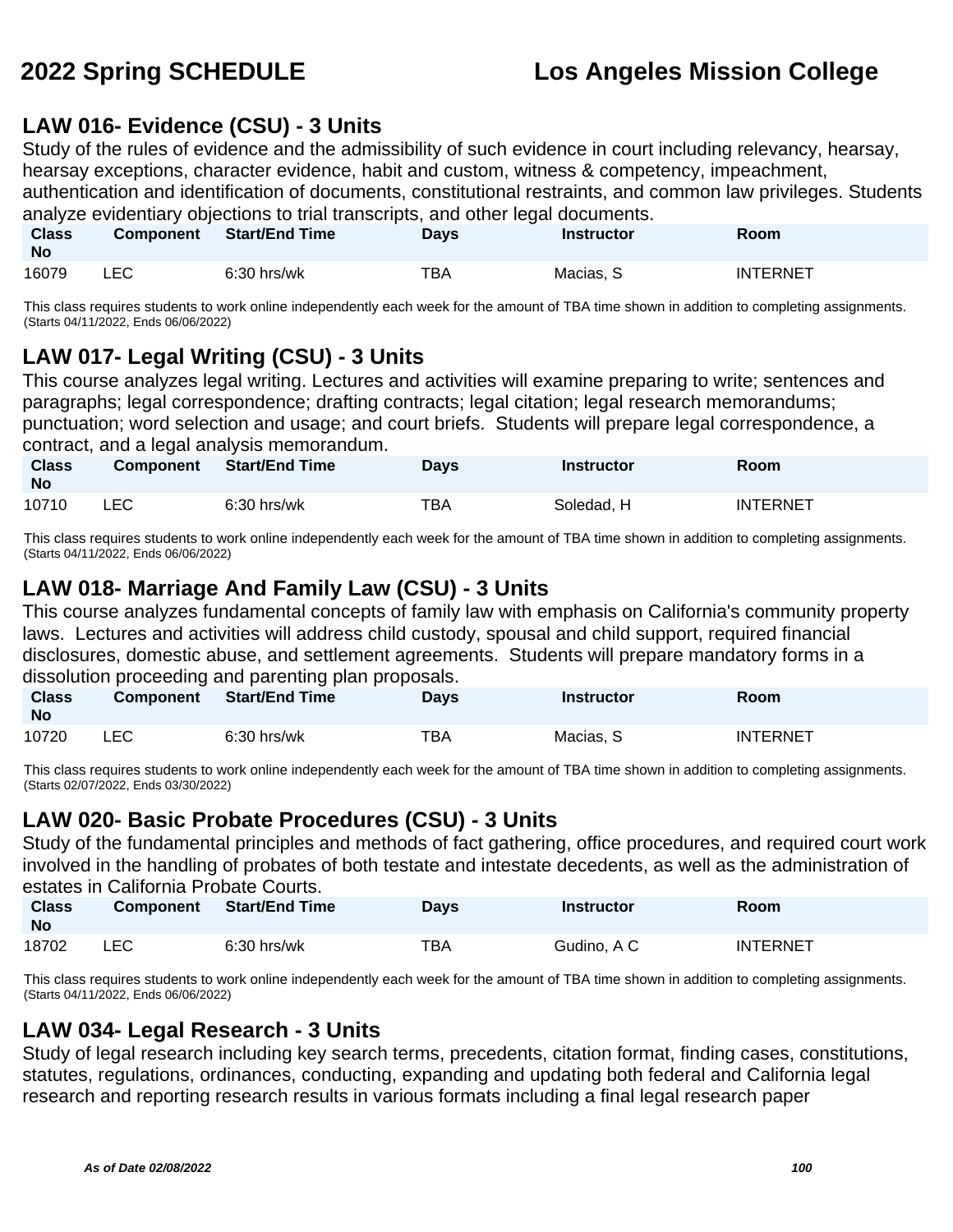| <b>Class</b><br><b>No</b> | <b>Component</b> | <b>Start/End Time</b> | <b>Days</b> | <b>Instructor</b> | <b>Room</b>     |
|---------------------------|------------------|-----------------------|-------------|-------------------|-----------------|
| 16044                     | LEC              | $6:30$ hrs/wk         | TBA         | Macias, S         | <b>INTERNET</b> |

This class requires students to work online independently each week for the amount of TBA time shown in addition to completing assignments. (Starts 04/11/2022, Ends 06/06/2022)

## **LAW 035- Immigration Law For Paralegals (CSU) - 3 Units**

This course analyzes the fundamental concepts of U.S. immigration law. Lectures and activities will address eligibility for visas and citizenship; employment-based immigration; employer responsibilities; basis for asylum; and defenses to deportation. Students will prepare an application for a visa and for permanent residency (green card).

| <b>Class</b><br>No | Component | Start/End Time | Days | <b>Instructor</b> | <b>Room</b>     |
|--------------------|-----------|----------------|------|-------------------|-----------------|
| 17607              | LEC       | $6:30$ hrs/wk  | TBA  | Macias, S         | <b>INTERNET</b> |

This class requires students to work online independently each week for the amount of TBA time shown in addition to completing assignments. (Starts 04/11/2022, Ends 06/06/2022)

# **Linguistics LING 001- Introduction To Language And Linguistics (UC/CSU) - 3 Units**

Requirement Designation: Meets IGETC 3B 4A CSU C2 D1

Introduction To Language And Linguistics

| <b>Class</b><br><b>No</b>          | <b>Component</b> | Start/End Time     | <b>Davs</b> | <b>Instructor</b> | <b>Room</b>    |  |
|------------------------------------|------------------|--------------------|-------------|-------------------|----------------|--|
| 21177<br>$\mathbf{1}$ $\mathbf{1}$ | LEC              | 6:50 pm - 10:00 pm |             | Pardess, D F      | <b>CSB 207</b> |  |

LING 001 is a summary of what is known about human language: the unique nature of human language, its structure, its universality, and its diversity. Topics in this course include language in its social and cultural setting as well as language in relation to other aspects of human inquiry and knowledge.

19 of 19 LAMC ICVD

25888 LEC 6:50 pm - 10:00 pm T Pardess, D F ZOOM LING 001 is a summary of what is known about human language: the unique nature of human language, its structure, its universality, and its diversity. Topics in this course include language in its social and cultural setting as well as language in relation to other aspects of human inquiry and knowledge.

16529 LEC 3:10 hrs/wk TBA Pardess, D F INTERNET LING 001 is a summary of what is known about human language: the unique nature of human language, its structure, its universality, and its diversity. Topics in this course include language in its social and cultural setting as well as language in relation to other aspects of human inquiry and knowledge.

This class requires students to work online independently each week for the amount of TBA time shown in addition to completing assignments.

# **Management**

## **MGMT 002- Organization And Management Theory (CSU) - 3 Units**

Students will be introduced to the management and organization of businesses. Students will connect how the management of people and resources accomplishes organizational goals. Students will demonstrate their understanding of leading, planning and controlling, organization design, operations management, and decision making. Students will also provide examples of human resource management, managing change, individual and group behavior, motivating and rewarding employees, communicating and interpersonal skills, work teams, ethics, leadership and trust in various business case studies.

| <b>Class</b> | Component | <b>Start/End Time</b> | Days | <b>Instructor</b> | Room |
|--------------|-----------|-----------------------|------|-------------------|------|
| <b>No</b>    |           |                       |      |                   |      |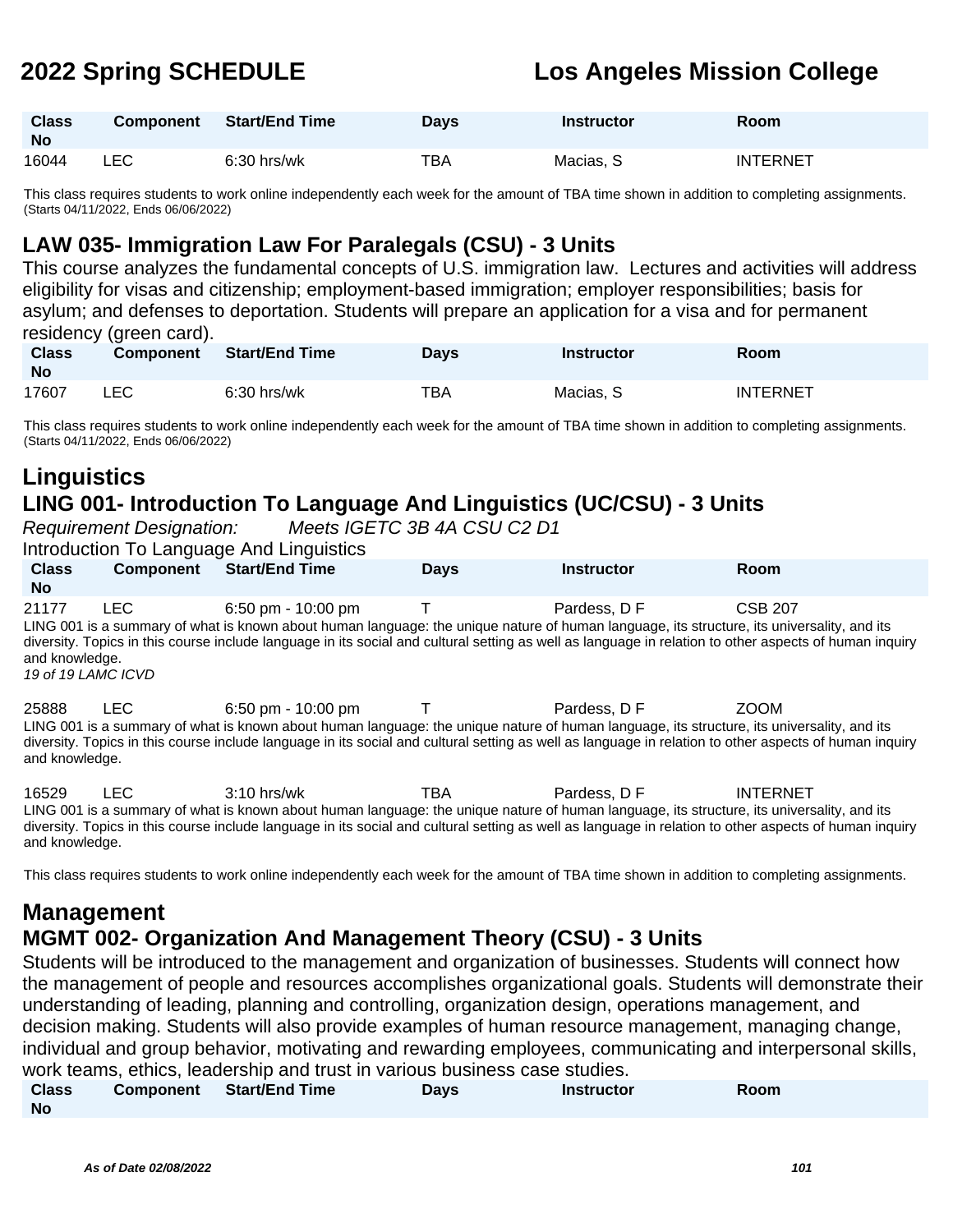11338 LEC 6:30 hrs/wk TBA Matosic, T INTERNET

This class requires students to work online independently each week for the amount of TBA time shown in addition to completing assignments. (Starts 04/11/2022, Ends 06/06/2022)

## **MGMT 013- Small Business Entrepreneurship (CSU) - 3 Units**

This course provides a systematic approach to developing and operating a successful small business. The areas of study include: personal qualifications for starting and managing a small business, determining the market opportunity, legal procedures, planning and marketing the business, location factors, capital requirements, protective factors to provide for risk, and personnel management. Students gain experience through the development of a business plan.

| <b>Class</b><br><b>No</b>   | <b>Component</b>                            | <b>Start/End Time</b> | <b>Days</b> | <b>Instructor</b> | <b>Room</b>     |
|-----------------------------|---------------------------------------------|-----------------------|-------------|-------------------|-----------------|
| 21502<br>40 of 40 LAMC ICVD | LEC.                                        | $8:55$ am - 10:20 am  | <b>MW</b>   | Dorsey, N R       | <b>CSB 110</b>  |
| 27738                       | LEC<br>(Starts 03/21/2022, Ends 06/06/2022) | $5:10$ hrs/wk         | TBA         | STAFF, L          | <b>INTERNET</b> |

## **MGMT 031- Human Relations For Employees (CSU) - 3 Units**

This course covers the practical application of psychological and sociological principles to the study of human relations in business and industry. The course emphasizes case studies and teamwork. Topics covered include communication styles, self-esteem, ethics, attitude and motivation, self-disclosure, emotional balance, leadership strategies, work force diversity, and professional presence.

| <b>Class</b><br><b>No</b> | <b>Component</b> | <b>Start/End Time</b> | <b>Davs</b> | Instructor  | Room            |
|---------------------------|------------------|-----------------------|-------------|-------------|-----------------|
| 11457                     | LEC              | $6:30$ hrs/wk         | TBA         | Bernal, V A | <b>INTERNET</b> |

This class requires students to work online independently each week for the amount of TBA time shown in addition to completing assignments. (Starts 02/07/2022, Ends 03/30/2022)

| 25314 | $6:30$ hrs/wk                        | тва | STAFF, L | <b>INTERNET</b> |
|-------|--------------------------------------|-----|----------|-----------------|
|       | (Starts 04/11/2022, Ends 06/06/2022) |     |          |                 |

# **Marketing MARKET 021- Principles Of Marketing (CSU) - 3 Units**

This introductory marketing survey course presents basic information including: the marketing environment and the roles of market research, advertising, public relations, product, place (distribution), promotion and pricing decisions in the marketing process. It covers customer motivation, distribution channels, social marketing, and ethics in marketing. Additional topics are sales forecasting, decision making relative to product development and management, trademarks, domestic and international markets, personal selling, and additional factors that impact marketing.

| <b>Class</b><br><b>No</b> | <b>Component</b> | <b>Start/End Time</b> | <b>Days</b> | <b>Instructor</b> | Room            |
|---------------------------|------------------|-----------------------|-------------|-------------------|-----------------|
| 10502                     | <b>LEC</b>       | $3:10$ hrs/wk         | TBA         | Schonfeld, D      | <b>INTERNET</b> |

This class requires students to work online independently each week for the amount of TBA time shown in addition to completing assignments.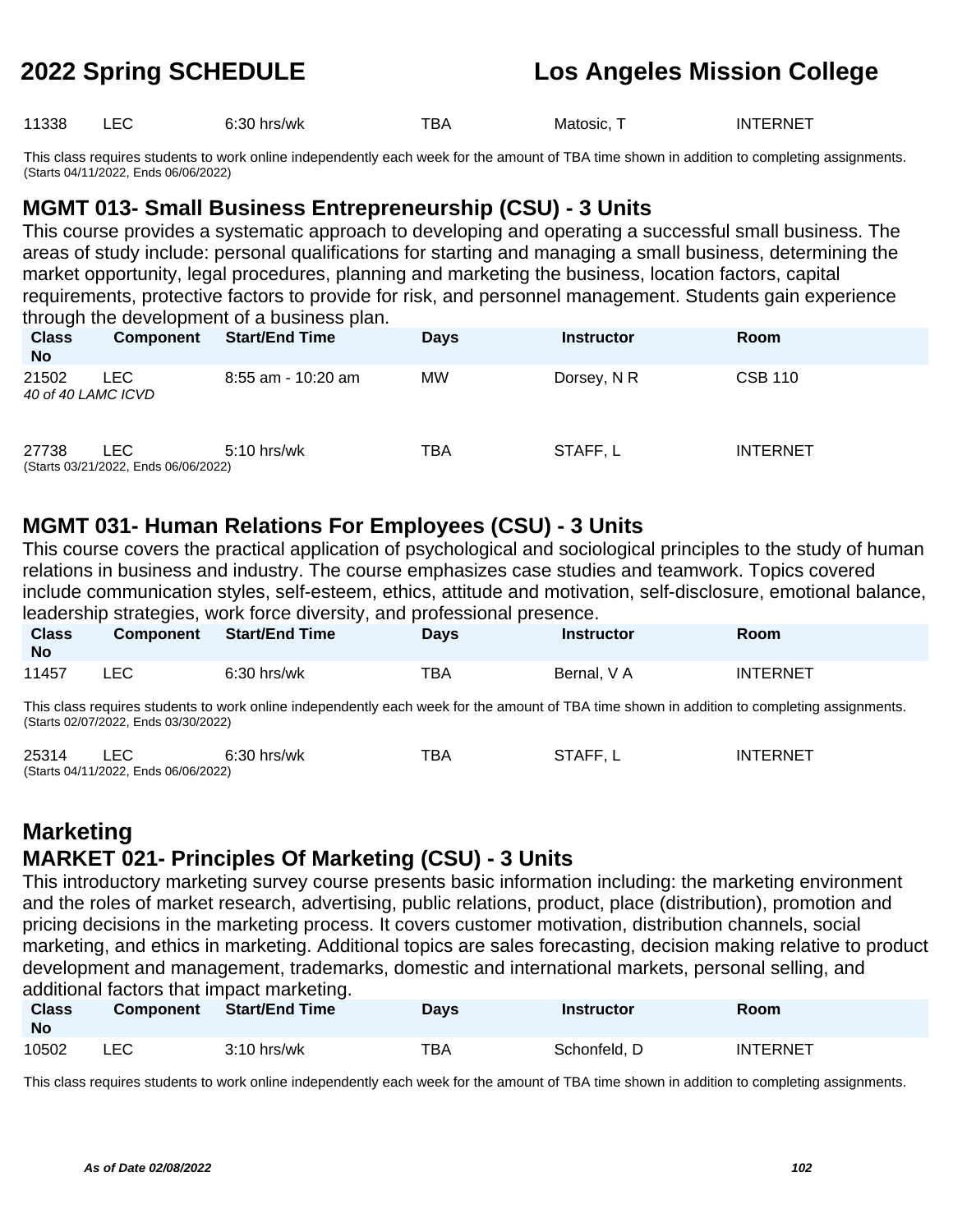## **Mathematics**

### **MATH 125- Intermediate Algebra - 5 Units**

### **Enrollment Requirement:** Prerequisite: MATH 115 OR MATH 123B

Math 125 strengthens and further develops manipulative skills in elementary algebra. Topics include the fundamental operations on algebraic expressions, solutions of equations and inequalities, exponentiation, graphs of algebraic, exponential and logarithmic functions, systems of equations and inequalities, and an introduction to the conic sections. Applications are included in a wide variety of word problems.

| <b>Class</b><br>No.         | <b>Component</b> | <b>Start/End Time</b>                                                                                                                                       | <b>Days</b> | <b>Instructor</b> | <b>Room</b>     |
|-----------------------------|------------------|-------------------------------------------------------------------------------------------------------------------------------------------------------------|-------------|-------------------|-----------------|
| 14937<br>20 of 28 LAMC ICVD | <b>LEC</b>       | $9:20$ am - 11:50 am                                                                                                                                        | <b>MW</b>   | Constantino, A C  | <b>CMS 029</b>  |
| 14945<br>20 of 28 LAMC ICVD | <b>LEC</b>       | 7:00 pm - 9:30 pm                                                                                                                                           | <b>MW</b>   | Bloom, J A        | <b>CMS 020</b>  |
| 14936<br>ilearn.laccd.edu   | LEC.             | $5:20$ hrs/wk<br>This class may use an online video proctoring service for testing. Students need to have access to a computer, a webcam, and a microphone. | TBA         | McGann, E M       | <b>INTERNET</b> |

This class requires students to work online independently each week for the amount of TBA time shown in addition to completing assignments.

| 18434            | –∟∪<br>__ | 11:05<br>hrs/wk<br>$-1$ | ™ВА | .T∆FF<br>ΔI | TERNET<br>INT |
|------------------|-----------|-------------------------|-----|-------------|---------------|
| ilearn.laccd.edu |           |                         |     |             |               |

This class may use an online video proctoring service for testing. Students need to have access to a computer, a webcam, and a microphone.

This class requires students to work online independently each week for the amount of TBA time shown in addition to completing assignments. (Starts 04/11/2022, Ends 06/06/2022)

| 27793 | 7:15 hrs/wk | TBA | Balas. | INTERNET |
|-------|-------------|-----|--------|----------|
|       |             |     |        |          |

ilearn.laccd.edu

This class may use an online video proctoring service for testing. Students need to have access to a computer, a webcam, and a microphone. This class requires students to work online independently each week for the amount of TBA time shown in addition to completing assignments. (Starts 03/07/2022, Ends 06/06/2022)

# **MATH 134- Accelerated Elementary And Intermediate Algebra - 6 Units**

**Enrollment Requirement:** Prerequisites: MATH 110 or MATH 112

Math 134 is an accelerated course covering topics from Elementary and Intermediate Algebra. Topics include linear equations and inequalities, exponents, polynomials and factoring, rational expressions, rational equations and inequalities, radical expressions and equations, quadratics equations and inequalities, graphing linear and nonlinear equations and inequalities, system of linear and nonlinear equations and inequalities, functions, exponential and logarithmic functions, and conics. This course has a computer lab component and satisfies any Intermediate Algebra requisite.

| <b>Class</b><br><b>No</b> | <b>Component</b> | <b>Start/End Time</b> | <b>Days</b> | <b>Instructor</b> | Room     |  |
|---------------------------|------------------|-----------------------|-------------|-------------------|----------|--|
| 17601                     | LEC              | $6:30$ hrs/wk         | тва         | Butler, D R       | INTERNET |  |

ilearn.laccd.edu

This course has a mandatory orientation on ZOOM (date to be communicated). The following four on campus exams: Tuesday, March 8, April 12, and May 17, 6:00 pm - 8:00 pm, CMS 020.

Final Exam: Tuesday, May 31, 6:00 pm - 8:00 pm, CMS 020.

\*\*\*All students must bring a photo ID for verification for all meetings.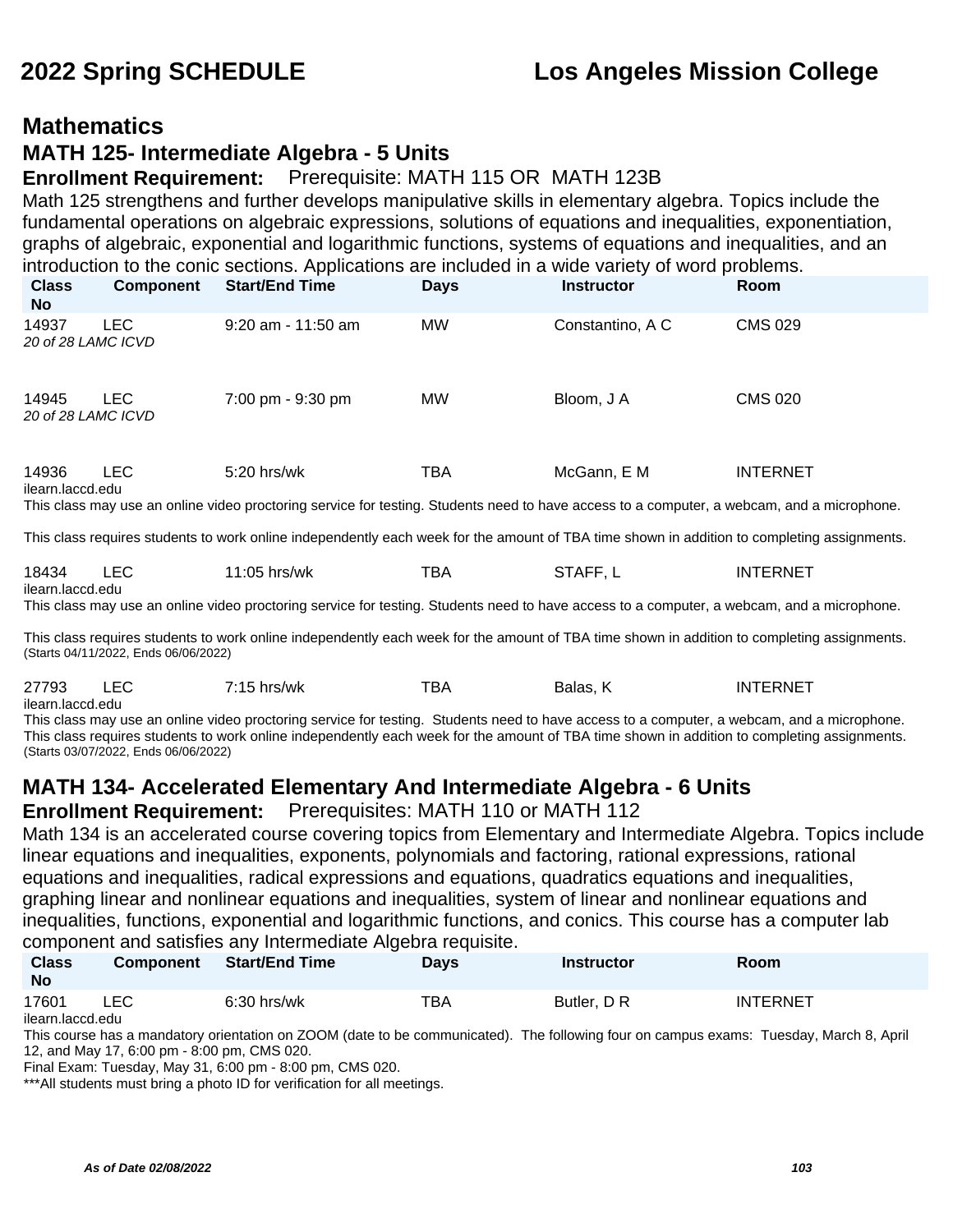This class requires students to work online independently each week for the amount of TBA time shown in addition to completing assignments.

## **MATH 215- Principles Of Mathematics I (UC/CSU) - 3 Units**

Requirement Designation: Meets CSU B4

### **Enrollment Requirement:** Prerequisite: MATH 123C OR MATH 125

Math 215 is intended for those who plan to teach mathematics in elementary schools. The course covers the language of sets, elementary logic, systems of numeration, numbers, fundamental operations, functions, integers, rational numbers, real numbers, and algorithms used in calculations.

| <b>Class</b><br><b>No</b>                        | <b>Component</b>                | <b>Start/End Time</b>                                                                                                                                                                                                                                                                  | <b>Days</b> | <b>Instructor</b>          | Room                                                                                                                                                             |
|--------------------------------------------------|---------------------------------|----------------------------------------------------------------------------------------------------------------------------------------------------------------------------------------------------------------------------------------------------------------------------------------|-------------|----------------------------|------------------------------------------------------------------------------------------------------------------------------------------------------------------|
| 14983<br>And<br>10 of 10 LAMC ICVD<br><b>AND</b> | <b>LEC</b><br><b>LEC</b>        | 7:00 pm - 9:10 pm<br>7:00 pm - 7:50 pm                                                                                                                                                                                                                                                 | M<br>W      | Sargsyan, E<br>Sargsyan, E | <b>CMS 128</b><br><b>CMS 128</b>                                                                                                                                 |
| 17608                                            | LAB                             | 8:00 pm - 8:50 pm                                                                                                                                                                                                                                                                      | W           | Sargsyan, E                | <b>CMS 128</b>                                                                                                                                                   |
| 25790                                            | <b>LEC</b>                      | 7:00 pm - 9:10 pm                                                                                                                                                                                                                                                                      | M           | Sargsyan, E                | <b>ZOOM</b>                                                                                                                                                      |
| And                                              | <b>LEC</b>                      | 7:00 pm - 7:50 pm                                                                                                                                                                                                                                                                      | W           | Sargsyan, E                | <b>ZOOM</b>                                                                                                                                                      |
|                                                  |                                 |                                                                                                                                                                                                                                                                                        |             |                            | This class may use an online video proctoring service for testing. Students need to have access to a computer, a webcam, and a microphone.                       |
| <b>AND</b><br>25791                              |                                 |                                                                                                                                                                                                                                                                                        |             |                            |                                                                                                                                                                  |
|                                                  | <b>LAB</b>                      | 8:00 pm - 8:50 pm                                                                                                                                                                                                                                                                      | W           | Sargsyan, E                | <b>ZOOM</b><br>This class may use an online video proctoring service for testing. Students need to have access to a computer, a webcam, and a microphone.        |
|                                                  |                                 | <b>MATH 227- Statistics (UC/CSU) - 4 Units</b>                                                                                                                                                                                                                                         |             |                            |                                                                                                                                                                  |
|                                                  | <b>Requirement Designation:</b> | Meets IGETC 2A CSU B4                                                                                                                                                                                                                                                                  |             |                            |                                                                                                                                                                  |
|                                                  | <b>Enrollment Requirement:</b>  |                                                                                                                                                                                                                                                                                        |             |                            | Prerequisite: MATH 123C or MATH 125 or MATH 134 or MATH 137                                                                                                      |
|                                                  |                                 |                                                                                                                                                                                                                                                                                        |             |                            | Math 227 is an introduction to probability, measures of central tendency and dispersion, descriptive and                                                         |
|                                                  |                                 | inferential statistics, sampling, estimation, and hypothesis testing. Analysis of variance, chi-square and                                                                                                                                                                             |             |                            |                                                                                                                                                                  |
|                                                  |                                 | student t-distributions, linear correlation, and regression analysis are also presented as topics.                                                                                                                                                                                     |             |                            |                                                                                                                                                                  |
| <b>Class</b>                                     | <b>Component</b>                | <b>Start/End Time</b>                                                                                                                                                                                                                                                                  | <b>Days</b> |                            |                                                                                                                                                                  |
|                                                  |                                 |                                                                                                                                                                                                                                                                                        |             |                            |                                                                                                                                                                  |
| <b>No</b>                                        |                                 |                                                                                                                                                                                                                                                                                        |             | <b>Instructor</b>          | Room                                                                                                                                                             |
| 17709<br>28 of 28 LAMC ICVD                      | LEC.                            | 7:45 am - 9:10 am<br>HS GPA less than 2.6 and had enrolled in HS Calculus.<br>Students are encouraged to enroll in ACAD PR 027 and ACAD PR 028 support course set: http://lamission.edu/Mathematics-<br>Department/Assets/Docs/ACAD-PR-027CE-and-028CE-set-to-support-Math-227-or.aspx | <b>MW</b>   | Reyes, CH                  | <b>CMS 122</b><br>Note: You may take this course with a high school (HS) GPA of at least 3.0 or a HS GPA of at least 2.6 and had enrolled in HS Precalculus or a |
| <b>AND</b>                                       |                                 |                                                                                                                                                                                                                                                                                        |             |                            |                                                                                                                                                                  |
| 17710                                            | LAB                             | 9:20 am - 10:15 am                                                                                                                                                                                                                                                                     | <b>MW</b>   | Reyes, CH                  | <b>CMS 122</b>                                                                                                                                                   |
|                                                  |                                 | HS GPA less than 2.6 and had enrolled in HS Calculus.<br>Students are encouraged to enroll in ACAD PR 027 and ACAD PR 028 support course set: http://lamission.edu/Mathematics-<br>Department/Assets/Docs/ACAD-PR-027CE-and-028CE-set-to-support-Math-227-or.aspx                      |             |                            | Note: You may take this course with a high school (HS) GPA of at least 3.0 or a HS GPA of at least 2.6 and had enrolled in HS Precalculus or a                   |
| 16351                                            | <b>LEC</b>                      | 9:20 am - 10:45 am                                                                                                                                                                                                                                                                     | <b>TTh</b>  | Yun, YH                    | <b>CMS 122</b>                                                                                                                                                   |
|                                                  |                                 |                                                                                                                                                                                                                                                                                        |             |                            | Note: You may take this course with a high school (HS) GPA of at least 3.0 or a HS GPA of at least 2.6 and had enrolled in HS Precalculus or a                   |
|                                                  |                                 | HS GPA less than 2.6 and had enrolled in HS Calculus.                                                                                                                                                                                                                                  |             |                            |                                                                                                                                                                  |
| 28 of 28 LAMC ICVD                               |                                 | Students are encouraged to enroll in ACAD PR 027 and ACAD PR 028 support course set: http://lamission.edu/Mathematics-<br>Department/Assets/Docs/ACAD-PR-027CE-and-028CE-set-to-support-Math-227-or.aspx                                                                               |             |                            |                                                                                                                                                                  |
| <b>AND</b>                                       |                                 |                                                                                                                                                                                                                                                                                        |             |                            |                                                                                                                                                                  |

Note: You may take this course with a high school (HS) GPA of at least 3.0 or a HS GPA of at least 2.6 and had enrolled in HS Precalculus or a HS GPA less than 2.6 and had enrolled in HS Calculus.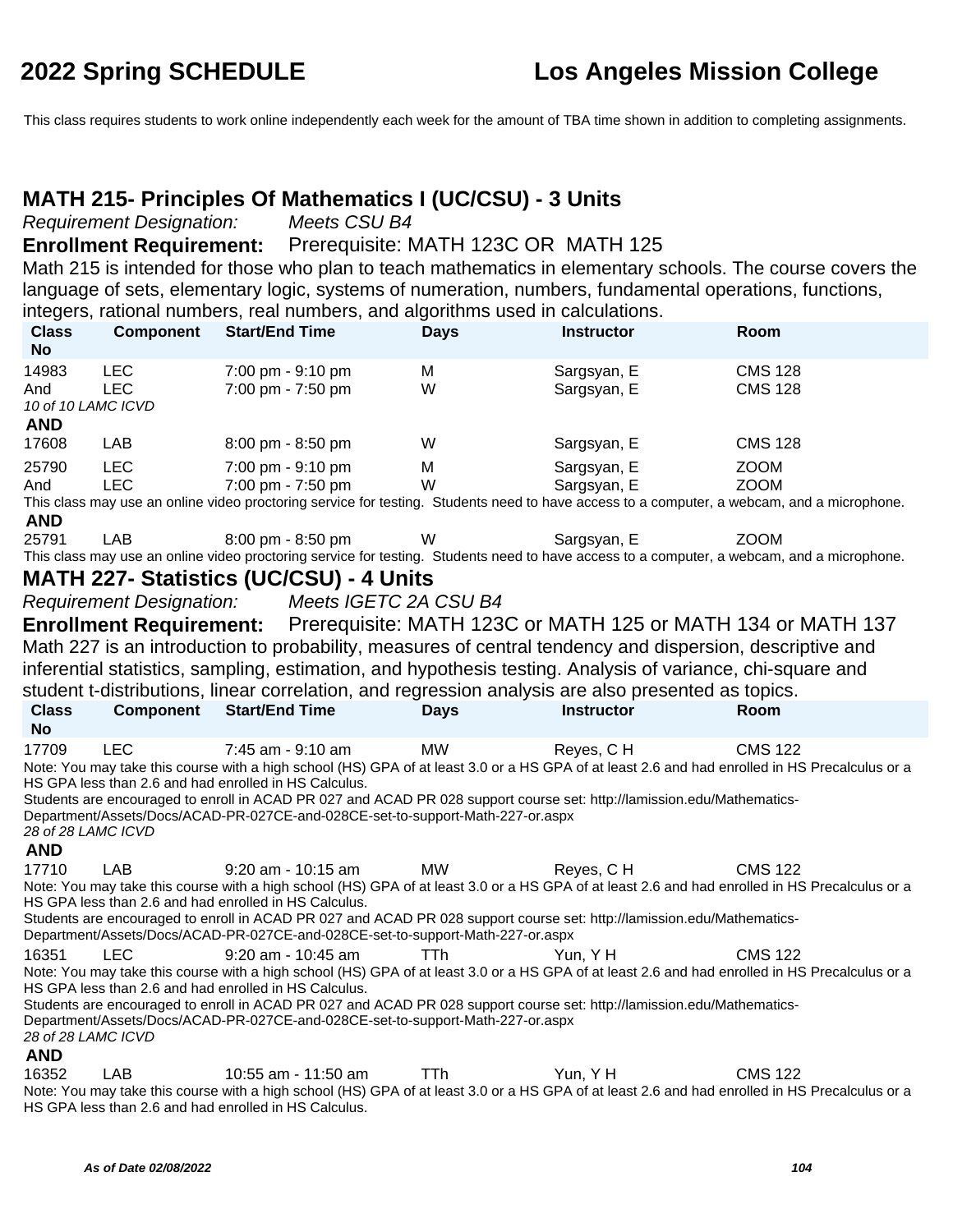Students are encouraged to enroll in ACAD PR 027 and ACAD PR 028 support course set: http://lamission.edu/Mathematics-Department/Assets/Docs/ACAD-PR-027CE-and-028CE-set-to-support-Math-227-or.aspx

15019 LEC 9:20 am - 10:45 am MW Dakdouk, R R CMS 120 Note: You may take this course with a high school (HS) GPA of at least 3.0 or a HS GPA of at least 2.6 and had enrolled in HS Precalculus or a HS GPA less than 2.6 and had enrolled in HS Calculus. Students are encouraged to enroll in ACAD PR 027 and ACAD PR 028 support course set: http://lamission.edu/Mathematics-Department/Assets/Docs/ACAD-PR-027CE-and-028CE-set-to-support-Math-227-or.aspx 28 of 28 LAMC ICVD **AND** 15458 LAB 10:55 am - 11:50 am MW Dakdouk, R R CMS 120 Note: You may take this course with a high school (HS) GPA of at least 3.0 or a HS GPA of at least 2.6 and had enrolled in HS Precalculus or a HS GPA less than 2.6 and had enrolled in HS Calculus. Students are encouraged to enroll in ACAD PR 027 and ACAD PR 028 support course set: http://lamission.edu/Mathematics-Department/Assets/Docs/ACAD-PR-027CE-and-028CE-set-to-support-Math-227-or.aspx 15026 LEC 4:00 pm - 5:25 pm TTh Craciun, G CMS 120 Note: You may take this course with a high school (HS) GPA of at least 3.0 or a HS GPA of at least 2.6 and had enrolled in HS Precalculus or a HS GPA less than 2.6 and had enrolled in HS Calculus. Students are encouraged to enroll in ACAD PR 027 and ACAD PR 028 support course set: http://lamission.edu/Mathematics-Department/Assets/Docs/ACAD-PR-027CE-and-028CE-set-to-support-Math-227-or.aspx 28 of 28 LAMC ICVD **AND** 15459 LAB 5:35 pm - 6:30 pm TTh Craciun, G CMS 120 Note: You may take this course with a high school (HS) GPA of at least 3.0 or a HS GPA of at least 2.6 and had enrolled in HS Precalculus or a HS GPA less than 2.6 and had enrolled in HS Calculus. Students are encouraged to enroll in ACAD PR 027 and ACAD PR 028 support course set: http://lamission.edu/Mathematics-Department/Assets/Docs/ACAD-PR-027CE-and-028CE-set-to-support-Math-227-or.aspx 21465 LEC 5:00 pm - 7:05 pm MW Ades, R L CMS 122 Note: You may take this course with a high school (HS) GPA of at least 3.0 or a HS GPA of at least 2.6 and had enrolled in HS Precalculus or a HS GPA less than 2.6 and had enrolled in HS Calculus. Students are encouraged to enroll in ACAD PR 027 and ACAD PR 028 support course set: http://lamission.edu/Mathematics-Department/Assets/Docs/ACAD-PR-027CE-and-028CE-set-to-support-Math-227-or.aspx 12 of 12 LAMC ICVD (Starts 03/07/2022, Ends 06/06/2022) **AND** 21466 LAB 7:05 pm - 8:20 pm MW Ades, R L CMS 122 Note: You may take this course with a high school (HS) GPA of at least 3.0 or a HS GPA of at least 2.6 and had enrolled in HS Precalculus or a HS GPA less than 2.6 and had enrolled in HS Calculus. Students are encouraged to enroll in ACAD PR 027 and ACAD PR 028 support course set: http://lamission.edu/Mathematics-Department/Assets/Docs/ACAD-PR-027CE-and-028CE-set-to-support-Math-227-or.aspx (Starts 03/07/2022, Ends 06/06/2022) 26066 LEC 5:00 pm - 7:05 pm MW Ades, R L ZOOM Note: You may take this course with a high school (HS) GPA of at least 3.0 or a HS GPA of at least 2.6 and had enrolled in HS Precalculus or a HS GPA less than 2.6 and had enrolled in HS Calculus. Students are encouraged to enroll in ACAD PR 027 and ACAD PR 028 support course set: http://lamission.edu/Mathematics-Department/Assets/Docs/ACAD-PR-027CE-and-028CE-set-to-support-Math-227-or.aspx (Starts 03/07/2022, Ends 06/06/2022) **AND** 26067 LAB 7:05 pm - 8:20 pm MW Ades, R L ZOOM Note: You may take this course with a high school (HS) GPA of at least 3.0 or a HS GPA of at least 2.6 and had enrolled in HS Precalculus or a HS GPA less than 2.6 and had enrolled in HS Calculus. Students are encouraged to enroll in ACAD PR 027 and ACAD PR 028 support course set: http://lamission.edu/Mathematics-

Department/Assets/Docs/ACAD-PR-027CE-and-028CE-set-to-support-Math-227-or.aspx (Starts 03/07/2022, Ends 06/06/2022)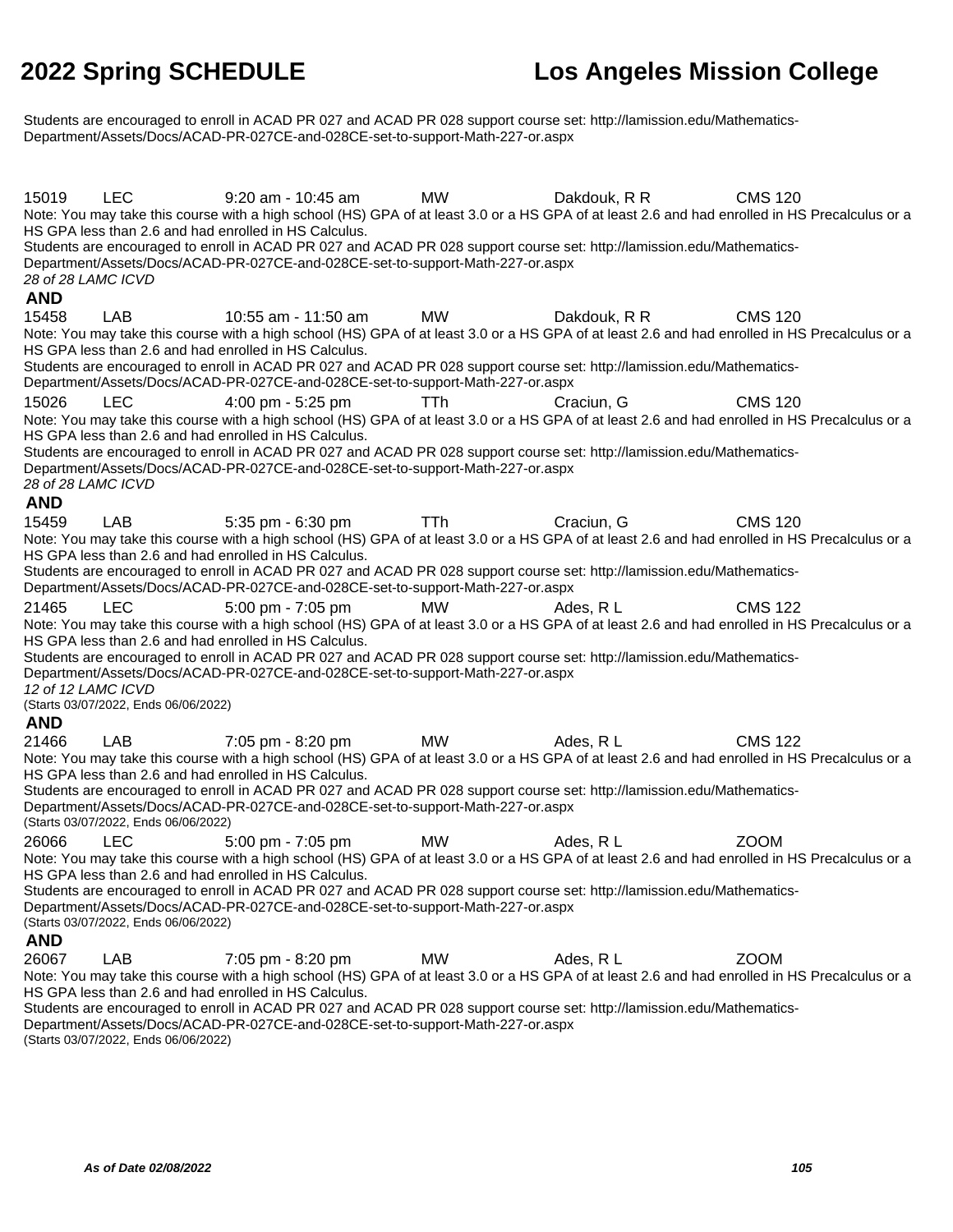15524 LEC 7:00 pm - 8:25 pm MW Reyes, C H CMS 120 Note: You may take this course with a high school (HS) GPA of at least 3.0 or a HS GPA of at least 2.6 and had enrolled in HS Precalculus or a HS GPA less than 2.6 and had enrolled in HS Calculus. Students are encouraged to enroll in ACAD PR 027 and ACAD PR 028 support course set: http://lamission.edu/Mathematics-Department/Assets/Docs/ACAD-PR-027CE-and-028CE-set-to-support-Math-227-or.aspx 28 of 28 LAMC ICVD **AND** 15525 LAB 8:35 pm - 9:30 pm MW Reves, C H CMS 120 Note: You may take this course with a high school (HS) GPA of at least 3.0 or a HS GPA of at least 2.6 and had enrolled in HS Precalculus or a HS GPA less than 2.6 and had enrolled in HS Calculus. Students are encouraged to enroll in ACAD PR 027 and ACAD PR 028 support course set: http://lamission.edu/Mathematics-Department/Assets/Docs/ACAD-PR-027CE-and-028CE-set-to-support-Math-227-or.aspx 15014 LEC 3:10 hrs/wk TBA Mkrtchyan, T INTERNET Note: You may take this course with a high school (HS) GPA of at least 3.0 or a HS GPA of at least 2.6 and had enrolled in HS Precalculus or a HS GPA less than 2.6 and had enrolled in HS Calculus. ilearn.laccd.edu This class may use an online video proctoring service for testing. Students need to have access to a computer, a webcam, and a microphone. Students are encouraged to enroll in ACAD PR 027 and ACAD PR 028 support course set: http://lamission.edu/Mathematics-Department/Assets/Docs/ACAD-PR-027CE-and-028CE-set-to-support-Math-227-or.aspx This class requires students to work online independently each week for the amount of TBA time shown in addition to completing assignments. **AND** 15456 LAB 2:05 hrs/wk TBA Mkrtchyan, T INTERNET Note: You may take this course with a high school (HS) GPA of at least 3.0 or a HS GPA of at least 2.6 and had enrolled in HS Precalculus or a HS GPA less than 2.6 and had enrolled in HS Calculus. ilearn.laccd.edu This class may use an online video proctoring service for testing. Students need to have access to a computer, a webcam, and a microphone. Students are encouraged to enroll in ACAD PR 027 and ACAD PR 028 support course set: http://lamission.edu/Mathematics-Department/Assets/Docs/ACAD-PR-027CE-and-028CE-set-to-support-Math-227-or.aspx This class requires students to work online independently each week for the amount of TBA time shown in addition to completing assignments. 15015 LEC 3:10 hrs/wk TBA Abed, K INTERNET Note: You may take this course with a high school (HS) GPA of at least 3.0 or a HS GPA of at least 2.6 and had enrolled in HS Precalculus or a HS GPA less than 2.6 and had enrolled in HS Calculus. ilearn.laccd.edu This class may use an online video proctoring service for testing. Students need to have access to a computer, a webcam, and a microphone. Students are encouraged to enroll in ACAD PR 027 and ACAD PR 028 support course set: http://lamission.edu/Mathematics-Department/Assets/Docs/ACAD-PR-027CE-and-028CE-set-to-support-Math-227-or.aspx This class requires students to work online independently each week for the amount of TBA time shown in addition to completing assignments. **AND** 15457 LAB 2:05 hrs/wk TBA Abed, K INTERNET Note: You may take this course with a high school (HS) GPA of at least 3.0 or a HS GPA of at least 2.6 and had enrolled in HS Precalculus or a HS GPA less than 2.6 and had enrolled in HS Calculus. ilearn.laccd.edu This class may use an online video proctoring service for testing. Students need to have access to a computer, a webcam, and a microphone. Students are encouraged to enroll in ACAD PR 027 and ACAD PR 028 support course set: http://lamission.edu/Mathematics-Department/Assets/Docs/ACAD-PR-027CE-and-028CE-set-to-support-Math-227-or.aspx This class requires students to work online independently each week for the amount of TBA time shown in addition to completing assignments. 17737 LEC 6:30 hrs/wk TBA Sharnazyan, E INTERNET Note: You may take this course with a high school (HS) GPA of at least 3.0 or a HS GPA of at least 2.6 and had enrolled in HS Precalculus or a HS GPA less than 2.6 and had enrolled in HS Calculus. This class is part of the COLLEGE NOW program. ilearn.laccd.edu This class may use an online video proctoring service for testing. Students need to have access to a computer, a webcam, and a microphone.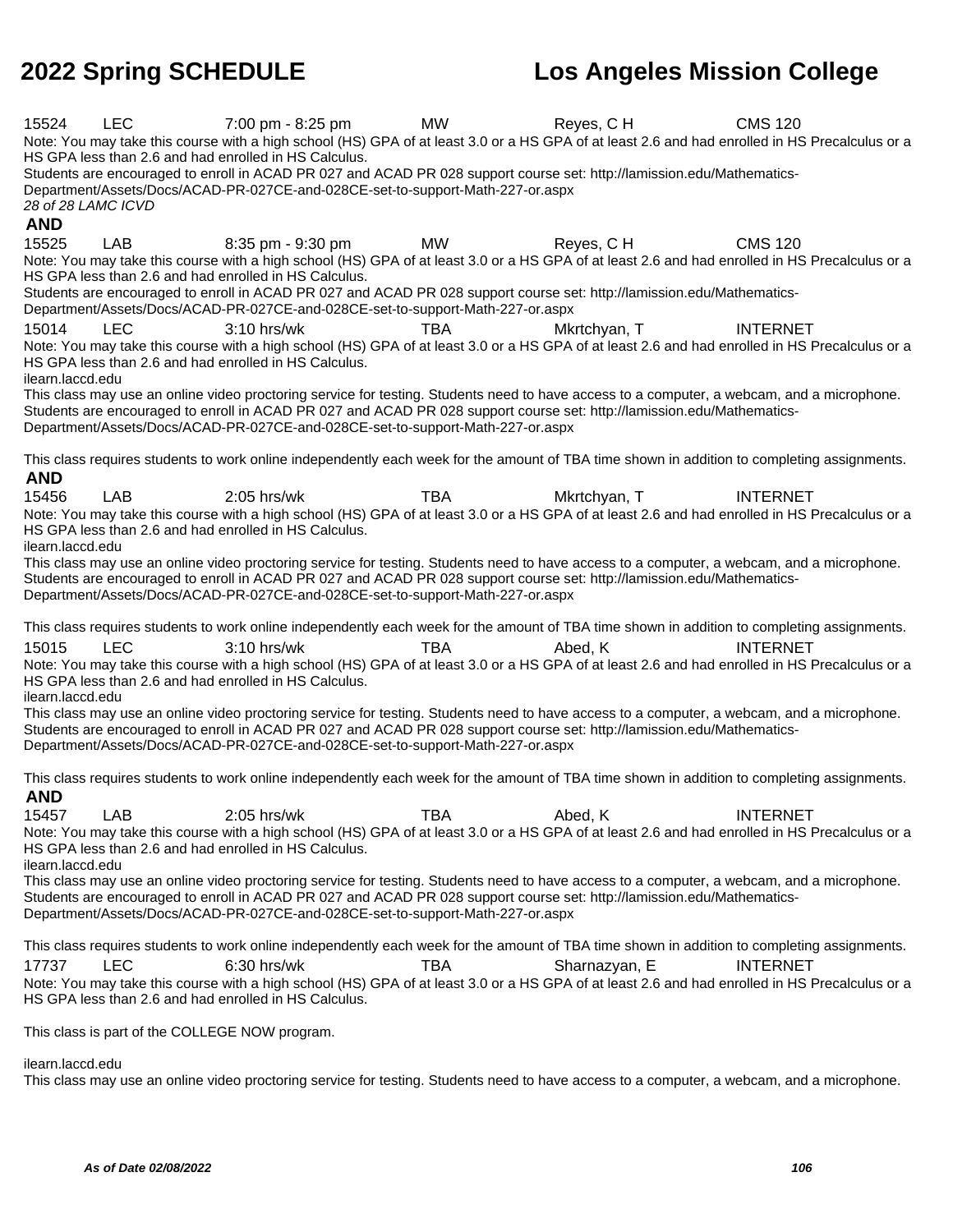Students are encouraged to enroll in ACAD PR 027 and ACAD PR 028 support course set: http://lamission.edu/Mathematics-Department/Assets/Docs/ACAD-PR-027CE-and-028CE-set-to-support-Math-227-or.aspx This class is part of the COLLEGE NOW program. HYBRID CLASS - On campus meetings are mandatory. ilearn.laccd.edu (Starts 02/07/2022, Ends 03/30/2022) **AND** 17738 LAB 9:00 am - 12:00 pm Sa Sharnazyan, E CMS 120 And LAB 2:20 hrs/wk TBA Sharnazyan, E INTERNET Note: You may take this course with a high school (HS) GPA of at least 3.0 or a HS GPA of at least 2.6 and had enrolled in HS Precalculus or a HS GPA less than 2.6 and had enrolled in HS Calculus. This class is part of the COLLEGE NOW program. ilearn.laccd.edu This class may use an online video proctoring service for testing. Students need to have access to a computer, a webcam, and a microphone. Students are encouraged to enroll in ACAD PR 027 and ACAD PR 028 support course set: http://lamission.edu/Mathematics-Department/Assets/Docs/ACAD-PR-027CE-and-028CE-set-to-support-Math-227-or.aspx This class is part of the COLLEGE NOW program. HYBRID CLASS - On campus meetings are mandatory. ilearn.laccd.edu (Starts 02/07/2022, Ends 03/30/2022) 21484 LEC 4:15 hrs/wk TBA Abed, K INTERNET Note: You may take this course with a high school (HS) GPA of at least 3.0 or a HS GPA of at least 2.6 and had enrolled in HS Precalculus or a HS GPA less than 2.6 and had enrolled in HS Calculus. Students are encouraged to enroll in ACAD PR 027 and ACAD PR 028 support course set: http://lamission.edu/Mathematics-Department/Assets/Docs/ACAD-PR-027CE-and-028CE-set-to-support-Math-227-or.aspx ilearn.laccd.edu This class may use an online video proctoring service for testing. Students need to have access to a computer, a webcam, and a microphone. (Starts 03/07/2022, Ends 06/06/2022) **AND** 21485 LAB 2:50 hrs/wk TBA Abed, K INTERNET Note: You may take this course with a high school (HS) GPA of at least 3.0 or a HS GPA of at least 2.6 and had enrolled in HS Precalculus or a HS GPA less than 2.6 and had enrolled in HS Calculus. Students are encouraged to enroll in ACAD PR 027 and ACAD PR 028 support course set: http://lamission.edu/Mathematics-Department/Assets/Docs/ACAD-PR-027CE-and-028CE-set-to-support-Math-227-or.aspx ilearn.laccd.edu This class may use an online video proctoring service for testing. Students need to have access to a computer, a webcam, and a microphone. This class requires students to work online independently each week for the amount of TBA time shown in addition to completing assignments. (Starts 03/07/2022, Ends 06/06/2022) 17711 LEC 6:30 hrs/wk TBA Jafari, H INTERNET Note: You may take this course with a high school (HS) GPA of at least 3.0 or a HS GPA of at least 2.6 and had enrolled in HS Precalculus or a HS GPA less than 2.6 and had enrolled in HS Calculus. ilearn.laccd.edu This class may use an online video proctoring service for testing. Students need to have access to a computer, a webcam, and a microphone. Students are encouraged to enroll in ACAD PR 027 and ACAD PR 028 support course set: http://lamission.edu/Mathematics-Department/Assets/Docs/ACAD-PR-027CE-and-028CE-set-to-support-Math-227-or.aspx This class requires students to work online independently each week for the amount of TBA time shown in addition to completing assignments. (Starts 04/11/2022, Ends 06/06/2022) **AND** 17712 LAB 4:15 hrs/wk TBA Jafari, H INTERNET Note: You may take this course with a high school (HS) GPA of at least 3.0 or a HS GPA of at least 2.6 and had enrolled in HS Precalculus or a HS GPA less than 2.6 and had enrolled in HS Calculus. ilearn.laccd.edu This class may use an online video proctoring service for testing. Students need to have access to a computer, a webcam, and a microphone. Students are encouraged to enroll in ACAD PR 027 and ACAD PR 028 support course set: http://lamission.edu/Mathematics-Department/Assets/Docs/ACAD-PR-027CE-and-028CE-set-to-support-Math-227-or.aspx This class requires students to work online independently each week for the amount of TBA time shown in addition to completing assignments. (Starts 04/11/2022, Ends 06/06/2022)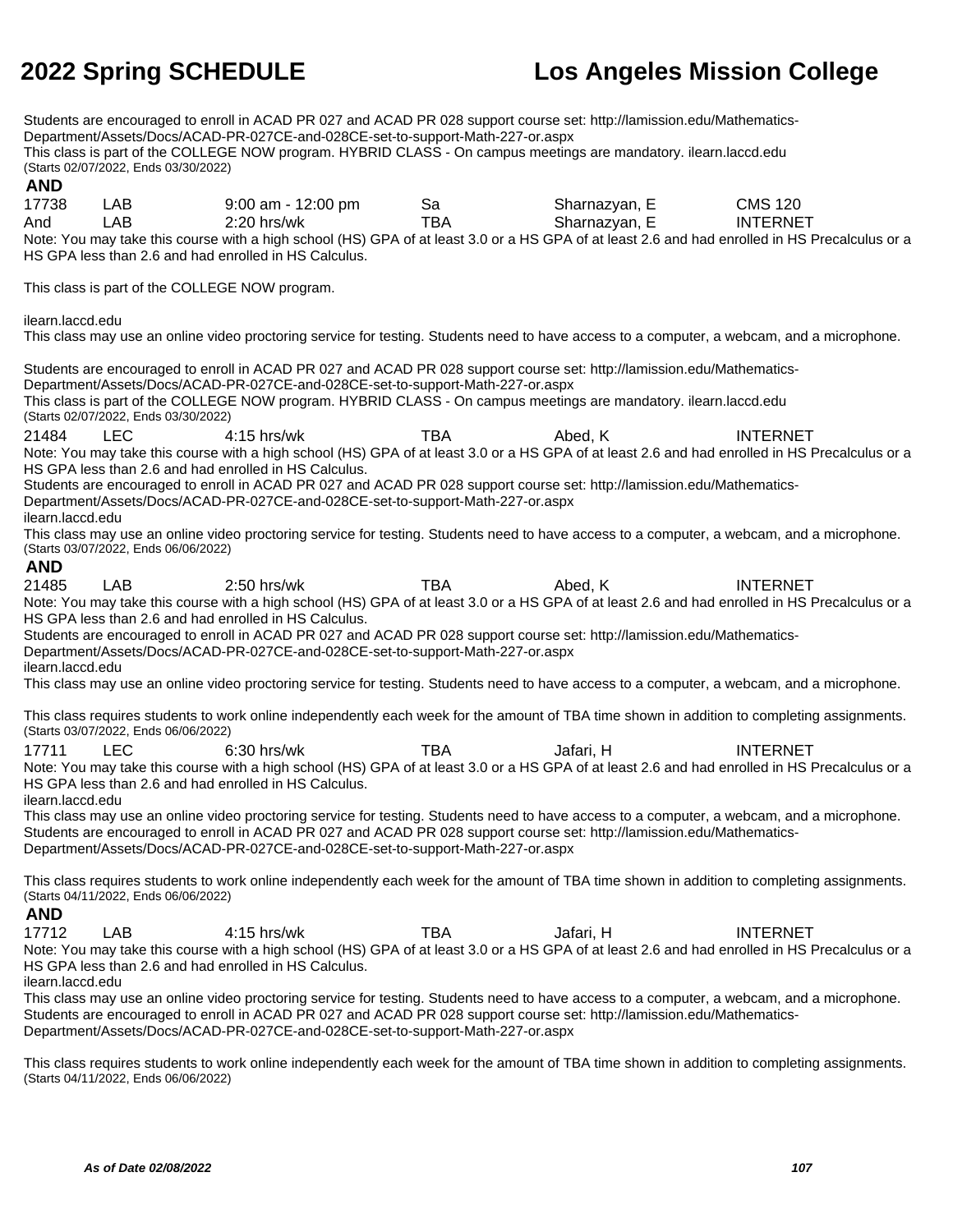18049 LEC 6:30 hrs/wk TBA STAFF, L INTERNET Note: You may take this course with a high school (HS) GPA of at least 3.0 or a HS GPA of at least 2.6 and had enrolled in HS Precalculus or a HS GPA less than 2.6 and had enrolled in HS Calculus. This class is part of the COLLEGE NOW program. ilearn.laccd.edu This class may use an online video proctoring service for testing. Students need to have access to a computer, a webcam, and a microphone. Students are encouraged to enroll in ACAD PR 027 and ACAD PR 028 support course set: http://lamission.edu/Mathematics-Department/Assets/Docs/ACAD-PR-027CE-and-028CE-set-to-support-Math-227-or.aspx

This class is part of the COLLEGE NOW program. HYBRID CLASS - On campus meetings are mandatory. ilearn.laccd.edu 28 of 28 LAMC ICVD

(Starts 04/11/2022, Ends 06/06/2022)

### **AND**

18050 LAB 1:00 pm - 4:00 pm Sa STAFF, L CMS 120 And LAB 1:15 hrs/wk TBA STAFF, L INTERNET Note: You may take this course with a high school (HS) GPA of at least 3.0 or a HS GPA of at least 2.6 and had enrolled in HS Precalculus or a HS GPA less than 2.6 and had enrolled in HS Calculus.

This class is part of the COLLEGE NOW program.

ilearn.laccd.edu

This class may use an online video proctoring service for testing. Students need to have access to a computer, a webcam, and a microphone.

Students are encouraged to enroll in ACAD PR 027 and ACAD PR 028 support course set: http://lamission.edu/Mathematics-Department/Assets/Docs/ACAD-PR-027CE-and-028CE-set-to-support-Math-227-or.aspx This class is part of the COLLEGE NOW program. HYBRID CLASS - On campus meetings are mandatory. ilearn.laccd.edu (Starts 04/11/2022, Ends 06/06/2022)

26928 LEC 3:10 hrs/wk TBA Ramos, N INTERNET This class my use an online video proctoring service for testing. Students need to have access to a computer, a webcam, and a microphone. **AND**

26929 LAB 2:05 hrs/wk TBA Ramos, N INTERNET This class my use an online video proctoring service for testing. Students need to have access to a computer, a webcam, and a microphone.

### **MATH 227A- Statistics I (UC/CSU) - 2 Units**

Requirement Designation: Meets IGETC 2A CSU B4

### **Enrollment Requirement:** Prerequisites: MATH 125 or MATH 134 or MATH 137

Statistics I

**Class No Component Start/End Time Days Instructor Room** 17626 LEC 8:00 am - 10:20 am F Burds, JI CMS 120 Note: This course is open to all students who graduated from high school. This is a two course sequence, MATH 227A + MATH 227B, which is equivalent to MATH 227S. 28 of 28 LAMC ICVD **AND** 17627 LAB 10:20 am - 11:20 am F Burds, J I CMS 120 Note: This course is open to all students who graduated from high school. This is a two course sequence, MATH 227A + MATH 227B, which is equivalent to MATH 227S. 19217 LEC 12:30 pm - 2:50 pm Sa Constantino, A C CMS 122 Note: This course is open to all students who graduated from high school. This is a two course sequence, MATH 227A + MATH 227B, which is equivalent to MATH 227S. 28 of 28 LAMC ICVD

**AND**

19218 LAB 2:50 pm - 3:50 pm Sa Constantino, A C CMS 122 Note: This course is open to all students who graduated from high school. This is a two course sequence, MATH 227A + MATH 227B, which is equivalent to MATH 227S.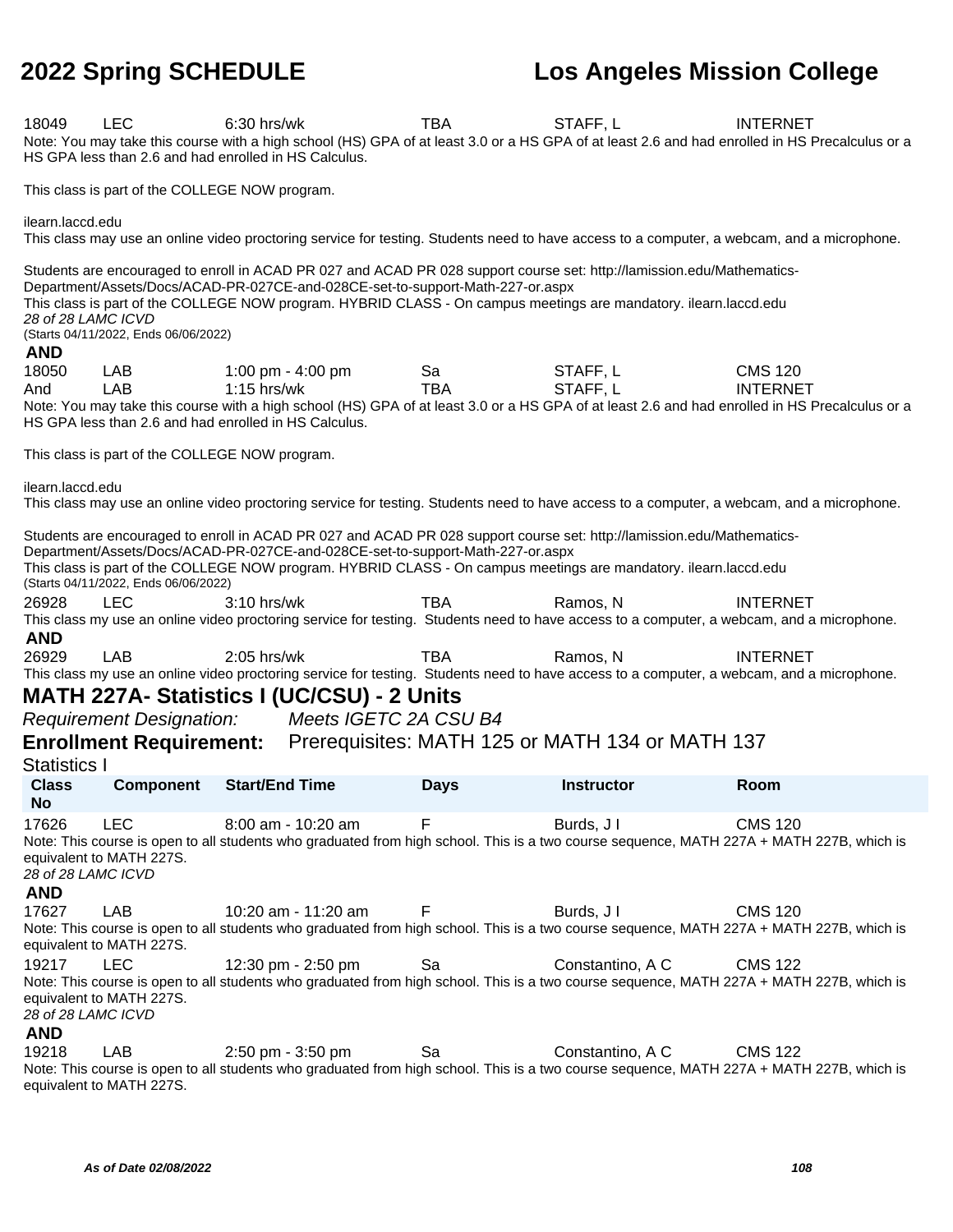**2022 Spring SCHEDULE Los Angeles Mission College** 17630 LEC 12:50 pm - 3:10 pm MW STAFF, L CMS 120 Note: This course is open to all students who graduated from high school. This is a two course sequence, MATH 227A + MATH 227B, which is equivalent to MATH 227S. 28 of 28 LAMC ICVD (Starts 04/11/2022, Ends 06/06/2022) **AND** 17631 LAB 3:10 pm - 4:10 pm MW STAFF, L CMS 120 Note: This course is open to all students who graduated from high school. This is a two course sequence, MATH 227A + MATH 227B, which is equivalent to MATH 227S. (Starts 04/11/2022, Ends 06/06/2022) 17628 LEC 7:00 pm - 9:20 pm T Sharnazyan, E CMS 222 Note: This course is open to all students who graduated from high school. This is a two course sequence, MATH 227A + MATH 227B, which is equivalent to MATH 227S. Students are strongly encouraged to enroll in ACAD PR 027CE #xxxxx. 28 of 28 LAMC ICVD **AND** 17629 LAB 7:00 pm - 8:00 pm W Sharnazyan, E CMS 222 Note: This course is open to all students who graduated from high school. This is a two course sequence, MATH 227A + MATH 227B, which is equivalent to MATH 227S. Students are strongly encouraged to enroll in ACAD PR 027CE #xxxxx. **MATH 227B- Statistics II (UC/CSU) - 2 Units** Requirement Designation: Meets IGETC 2A CSU B4 **Enrollment Requirement:** Prerequisite: MATH 227A Course covers descriptive statistics and inferential statistics with emphasis on understanding statistics methods. Topics include descriptive statistics; continuous distributions; sampling distributions; estimation and confidence intervals; hypothesis testing and inference; analysis of variance (ANOVA), chi-square and t-tests; applications using data from disciplines including business, social sciences, psychology, life science, health science, and education. The use of technology such as StatCrunch is integrated into the course to perform statistical analysis and the relevance of the statistical findings is interpreted **Class No Component Start/End Time Days Instructor Room** 17611 LEC 8:00 am - 10:20 am F STAFF, L CMS 122 28 of 28 LAMC ICVD **AND** 17612 LAB 10:20 am - 11:20 am F STAFF, L CMS 122 17609 LEC 10:35 am - 12:55 pm T Wong, K D CMS 120 NOTE: Students are strongly encouraged to enroll in ACAD PR 028CE #xxxxx. 28 of 28 LAMC ICVD **AND** 17610 LAB 10:35 am - 11:35 am Th Wong, K D CMS 120 NOTE: Students are strongly encouraged to enroll in ACAD PR 028CE #xxxxx. 20936 LEC 2:20 hrs/wk TBA Yun, Y H INTERNET NOTE: This course is open to all students who graduated from high school. Students are strongly encouraged to enroll in ACAD PR 027 and ACAD PR 028 support course set: http://lamission.edu/Mathematics-Department/Assets/Docs/ACAD-PR-027CE-and-028CE-set-to-support-Math-227-or.aspx This class requires students to work online independently each week for the amount of TBA time shown in addition to completing assignments. **AND**

20937 LAB 1:00 hrs/wk TBA Yun, Y H INTERNET NOTE: This course is open to all students who graduated from high school. Students are strongly encouraged to enroll in ACAD PR 027 and ACAD PR 028 support course set: http://lamission.edu/Mathematics-Department/Assets/Docs/ACAD-PR-027CE-and-028CE-set-to-support-Math-227-or.aspx

This class may use an online video proctoring service for testing. Students need to have access to a computer, a webcam, and a microphone.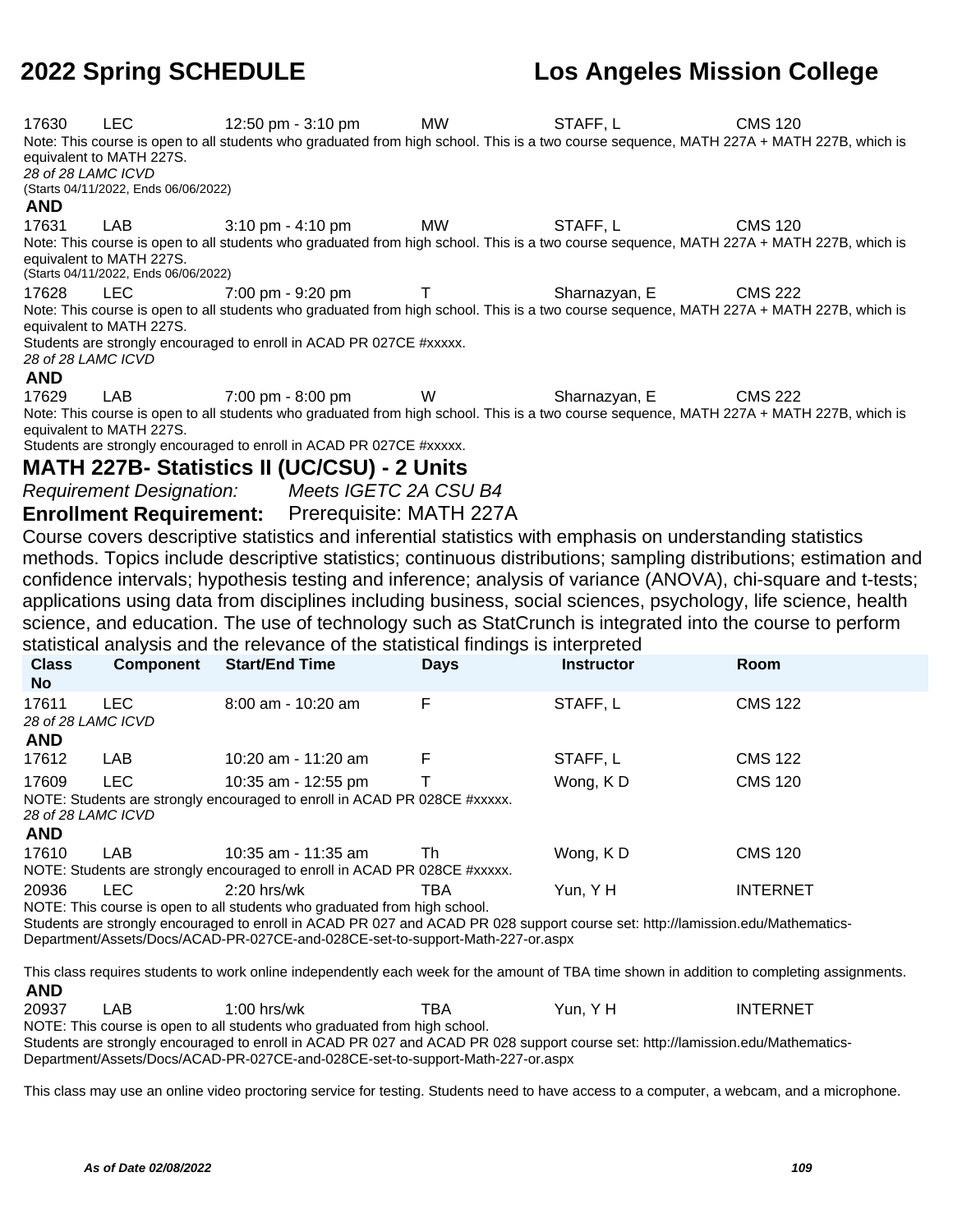This class requires students to work online independently each week for the amount of TBA time shown in addition to completing assignments.

#### **MATH 227S- Statistics with Support (UC/CSU) - 4 Units**

Requirement Designation: Meets IGETC 2A CSU B4

This course is an introduction to probability, measures of central tendency and dispersion, descriptive and inferential statistics including sampling, estimation, and hypothesis testing. Analysis of variance, chi-square and student t-distributions, linear correlation, and regression analysis are also presented as topics.

| <b>Class</b><br><b>No</b>                                                                                                                                                                                                                                                                                                                          | Component  | <b>Start/End Time</b>                                                                                                                                                                                                                                                                                               | <b>Days</b> | <b>Instructor</b> | Room            |
|----------------------------------------------------------------------------------------------------------------------------------------------------------------------------------------------------------------------------------------------------------------------------------------------------------------------------------------------------|------------|---------------------------------------------------------------------------------------------------------------------------------------------------------------------------------------------------------------------------------------------------------------------------------------------------------------------|-------------|-------------------|-----------------|
| 17615<br>28 of 28 LAMC ICVD                                                                                                                                                                                                                                                                                                                        | <b>LEC</b> | 7:30 am - 8:55 am<br>Note: This course is open to all students who graduated from high school.<br>Students are strongly encouraged to enroll in ACAD PR 027 and ACAD PR 028 support course set: http://lamission.edu/Mathematics-<br>Department/Assets/Docs/ACAD-PR-027CE-and-028CE-set-to-support-Math-227-or.aspx | <b>TTh</b>  | Burds, J I        | <b>CMS 222</b>  |
| <b>AND</b>                                                                                                                                                                                                                                                                                                                                         |            |                                                                                                                                                                                                                                                                                                                     |             |                   |                 |
| 17616                                                                                                                                                                                                                                                                                                                                              | <b>LAB</b> | $9:05$ am - 10:30 am                                                                                                                                                                                                                                                                                                | TTh         | Burds, J I        | <b>CMS 222</b>  |
|                                                                                                                                                                                                                                                                                                                                                    |            | Note: This course is open to all students who graduated from high school.<br>Students are strongly encouraged to enroll in ACAD PR 027 and ACAD PR 028 support course set: http://lamission.edu/Mathematics-<br>Department/Assets/Docs/ACAD-PR-027CE-and-028CE-set-to-support-Math-227-or.aspx                      |             |                   |                 |
| 17617                                                                                                                                                                                                                                                                                                                                              | <b>LEC</b> | 3:00 pm - 4:25 pm                                                                                                                                                                                                                                                                                                   | МW          | Kim, J J          | <b>CMS 222</b>  |
| 28 of 28 LAMC ICVD<br><b>AND</b>                                                                                                                                                                                                                                                                                                                   |            | Note: This course is open to all students who graduated from high school.<br>Students are strongly encouraged to enroll in ACAD PR 027 and ACAD PR 028 support course set: http://lamission.edu/Mathematics-<br>Department/Assets/Docs/ACAD-PR-027CE-and-028CE-set-to-support-Math-227-or.aspx                      |             |                   |                 |
| 17618                                                                                                                                                                                                                                                                                                                                              | <b>LAB</b> | 4:35 pm - 6:00 pm                                                                                                                                                                                                                                                                                                   | МW          | Kim, J J          | <b>CMS 222</b>  |
|                                                                                                                                                                                                                                                                                                                                                    |            | Note: This course is open to all students who graduated from high school.<br>Students are strongly encouraged to enroll in ACAD PR 027 and ACAD PR 028 support course set: http://lamission.edu/Mathematics-<br>Department/Assets/Docs/ACAD-PR-027CE-and-028CE-set-to-support-Math-227-or.aspx                      |             |                   |                 |
| 17729                                                                                                                                                                                                                                                                                                                                              | <b>LEC</b> | 7:00 pm - 8:25 pm                                                                                                                                                                                                                                                                                                   | TTh         | Antoniou, N D     | <b>CMS 122</b>  |
| 28 of 28 LAMC ICVD<br><b>AND</b>                                                                                                                                                                                                                                                                                                                   |            | Note: This course is open to all students who graduated from high school.<br>Students are strongly encouraged to enroll in ACAD PR 027 and ACAD PR 028 support course set: http://lamission.edu/Mathematics-<br>Department/Assets/Docs/ACAD-PR-027CE-and-028CE-set-to-support-Math-227-or.aspx                      |             |                   |                 |
| 17730                                                                                                                                                                                                                                                                                                                                              | LAB        | 8:35 pm - 10:00 pm                                                                                                                                                                                                                                                                                                  | TTh         | Antoniou, N D     | <b>CMS 122</b>  |
|                                                                                                                                                                                                                                                                                                                                                    |            | Note: This course is open to all students who graduated from high school.<br>Students are strongly encouraged to enroll in ACAD PR 027 and ACAD PR 028 support course set: http://lamission.edu/Mathematics-<br>Department/Assets/Docs/ACAD-PR-027CE-and-028CE-set-to-support-Math-227-or.aspx                      |             |                   |                 |
| 17613                                                                                                                                                                                                                                                                                                                                              | <b>LEC</b> | $3:10$ hrs/wk<br>Note: This course is open to all students who graduated from high school.                                                                                                                                                                                                                          | TBA         | Wong, KD          | <b>INTERNET</b> |
| ilearn.laccd.edu<br>This course has in-person exams that need to be taken on campus. The exam dates are: Wednesday March 2, March 30, May 11, and June 1<br>from 4:00 pm - 6:00 pm in INST-2006. Please contact Debby Wong (wongkd@lamission.edu) with any questions.<br>*** All students must bring a photo ID for verification for all meetings. |            |                                                                                                                                                                                                                                                                                                                     |             |                   |                 |
|                                                                                                                                                                                                                                                                                                                                                    |            | Students are strongly encouraged to enroll in ACAD PR 027 and ACAD PR 028 support course set: http://lamission.edu/Mathematics-<br>Department/Assets/Docs/ACAD-PR-027CE-and-028CE-set-to-support-Math-227-or.aspx                                                                                                   |             |                   |                 |
| 28 of 40 LAMC ICVD                                                                                                                                                                                                                                                                                                                                 |            | This class requires students to work online independently each week for the amount of TBA time shown in addition to completing assignments.                                                                                                                                                                         |             |                   |                 |

| 17614 | AВ | $3:10$ hrs/wk | тва | Wong, KD | <b>INTERNET</b> |
|-------|----|---------------|-----|----------|-----------------|
|-------|----|---------------|-----|----------|-----------------|

**AND**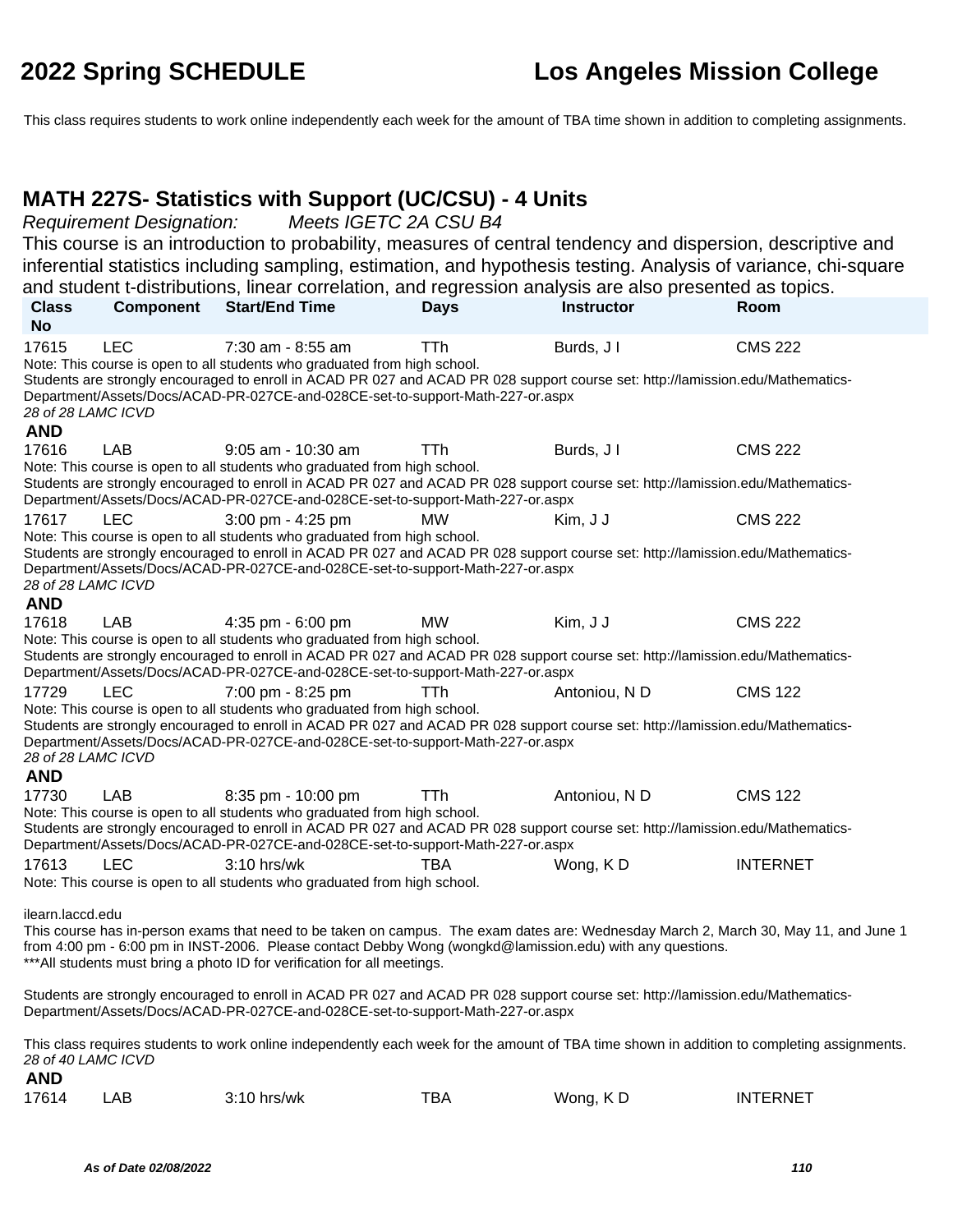Note: This course is open to all students who graduated from high school.

ilearn.laccd.edu

This course has in-person exams that need to be taken on campus. The exam dates are: Wednesday March 2, March 30, May 11, and June 1 from 4:00 pm - 6:00 pm in INST-2006. Please contact Debby Wong (wongkd@lamission.edu) with any questions. \*\*\*All students must bring a photo ID for verification for all meetings.

Students are strongly encouraged to enroll in ACAD PR 027 and ACAD PR 028 support course set: http://lamission.edu/Mathematics-Department/Assets/Docs/ACAD-PR-027CE-and-028CE-set-to-support-Math-227-or.aspx

This class requires students to work online independently each week for the amount of TBA time shown in addition to completing assignments. 17727 LEC 3:55 hrs/wk TBA Sargsyan, E INTERNET Note: This course is open to all students who graduated from high school.

ilearn.laccd.edu

This class may use an online video proctoring service for testing. Students need to have access to a computer, a webcam, and a microphone. Students are strongly encouraged to enroll in ACAD PR 027 and ACAD PR 028 support course set: http://lamission.edu/Mathematics-Department/Assets/Docs/ACAD-PR-027CE-and-028CE-set-to-support-Math-227-or.aspx

This class requires students to work online independently each week for the amount of TBA time shown in addition to completing assignments. (Starts 02/21/2022, Ends 06/06/2022) **AND**

#### 17728 LAB 3:55 hrs/wk TBA Sargsyan, E INTERNET Note: This course is open to all students who graduated from high school.

ilearn.laccd.edu

This class may use an online video proctoring service for testing. Students need to have access to a computer, a webcam, and a microphone. Students are strongly encouraged to enroll in ACAD PR 027 and ACAD PR 028 support course set: http://lamission.edu/Mathematics-Department/Assets/Docs/ACAD-PR-027CE-and-028CE-set-to-support-Math-227-or.aspx

This class requires students to work online independently each week for the amount of TBA time shown in addition to completing assignments. (Starts 02/21/2022, Ends 06/06/2022)

### **MATH 230- Mathematics For Liberal Arts Students (UC/CSU) - 3 Units**

Requirement Designation: Meets IGETC 2A CSU B4 **Enrollment Requirement:** Prerequisites: MATH 122 or MATH 123C or MATH 125 or MATH 134 or MATH 137.

Math 230 is an introduction to the spirit and style of mathematics and its pursuit as a human endeavor. Topics are chosen from a variety of mathematical fields including logic, set theory, systems of numeration, number theory, algebra, the metric system, geometry, mathematical systems, consumer mathematics, probability, statistics, graph theory, voting and apportionment which are intended to illustrate the nature of mathematical discovery, the utility of mathematical applications, and the beauty of geometrical design.

| <b>Class</b><br><b>No</b> | Component | Start/End Time                                                                             | <b>Davs</b> | <b>Instructor</b> | <b>Room</b>     |
|---------------------------|-----------|--------------------------------------------------------------------------------------------|-------------|-------------------|-----------------|
| 17619                     | LEC.      | $3:10$ hrs/wk<br>Note: This course is open to all students who graduated from high school. | TBA         | Samii, B          | <b>INTERNET</b> |

ilearn.laccd.edu

This class may use an online video proctoring service for testing. Students need to have access to a computer, a webcam, and a microphone.

This class requires students to work online independently each week for the amount of TBA time shown in addition to completing assignments. **AND**

17620 LAB 0:50 hrs/wk TBA Samii, B INTERNET Note: This course is open to all students who graduated from high school.

ilearn.laccd.edu

This class may use an online video proctoring service for testing. Students need to have access to a computer, a webcam, and a microphone.

This class requires students to work online independently each week for the amount of TBA time shown in addition to completing assignments.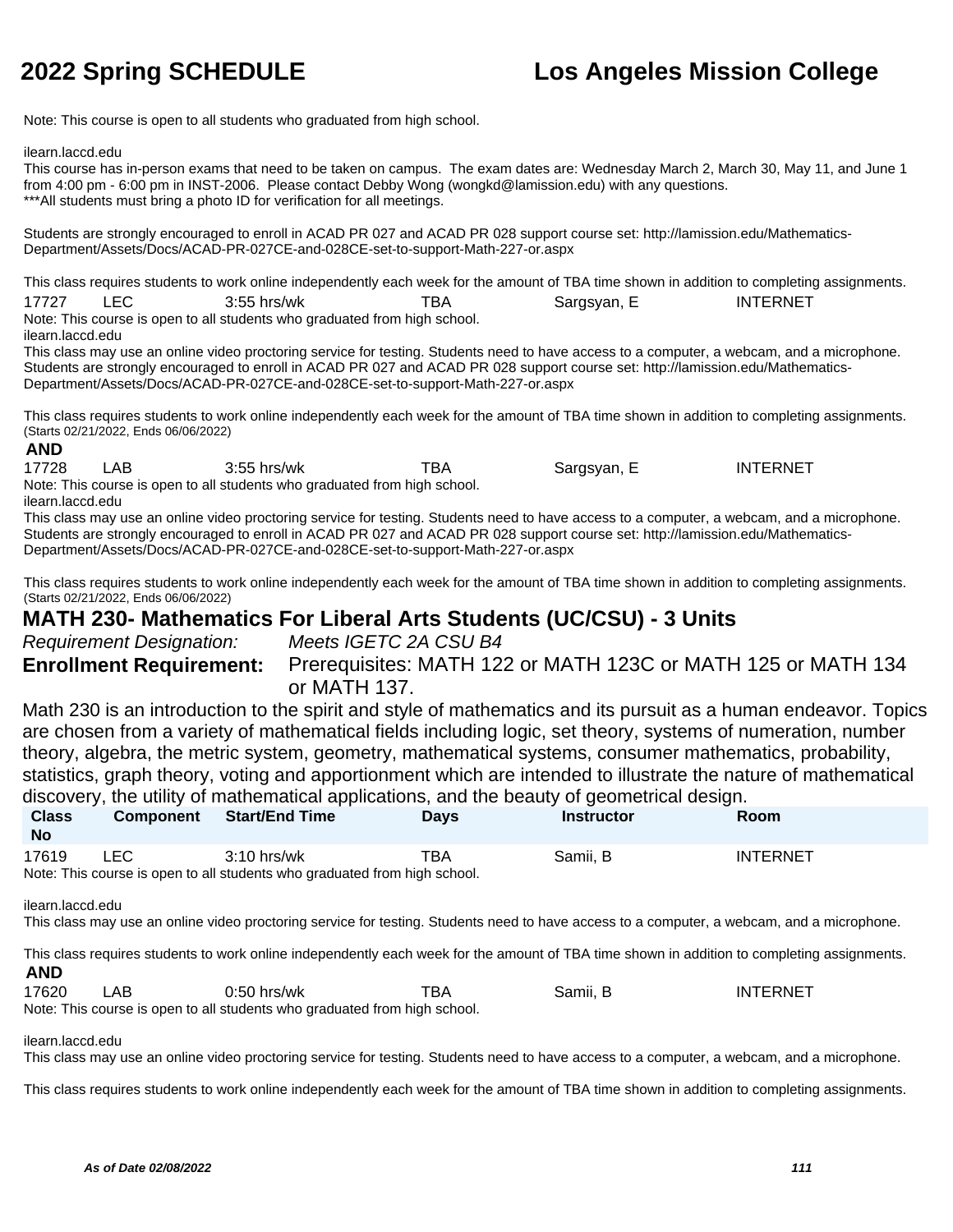| 28237                            | <b>LEC</b>                                                                                                                                 | 6:30 hrs/wk                                                                                                                                                                                                                                                                               | <b>TBA</b>  | STAFF, L                                        | <b>INTERNET</b> |  |  |
|----------------------------------|--------------------------------------------------------------------------------------------------------------------------------------------|-------------------------------------------------------------------------------------------------------------------------------------------------------------------------------------------------------------------------------------------------------------------------------------------|-------------|-------------------------------------------------|-----------------|--|--|
| ilearn.laccd.edu                 |                                                                                                                                            |                                                                                                                                                                                                                                                                                           |             |                                                 |                 |  |  |
|                                  |                                                                                                                                            | This class may use an online video proctoring service for testing. Students need to have access to a computer, a webcam, and a microphone.<br>This class requires students to work online independently each week for the amount of TBA time shown in addition to completing assignments. |             |                                                 |                 |  |  |
|                                  | (Starts 04/11/2022, Ends 06/06/2022)                                                                                                       |                                                                                                                                                                                                                                                                                           |             |                                                 |                 |  |  |
| <b>AND</b>                       |                                                                                                                                            |                                                                                                                                                                                                                                                                                           |             |                                                 |                 |  |  |
| 28238                            | LAB                                                                                                                                        | $2:05$ hrs/wk                                                                                                                                                                                                                                                                             | <b>TBA</b>  | STAFF, L                                        | <b>INTERNET</b> |  |  |
| ilearn.laccd.edu                 |                                                                                                                                            |                                                                                                                                                                                                                                                                                           |             |                                                 |                 |  |  |
|                                  |                                                                                                                                            | This class may use an online video proctoring service for testing. Students need to have access to a computer, a webcam, and a microphone.<br>This class requires students to work online independently each week for the amount of TBA time shown in addition to completing assignments. |             |                                                 |                 |  |  |
|                                  | (Starts 04/11/2022, Ends 06/06/2022)                                                                                                       |                                                                                                                                                                                                                                                                                           |             |                                                 |                 |  |  |
|                                  |                                                                                                                                            | MATH 238- Calculus For Business And Social Science I (UC/CSU) - 5 Units                                                                                                                                                                                                                   |             |                                                 |                 |  |  |
|                                  | <b>Requirement Designation:</b>                                                                                                            | Meets IGETC 2A CSU B4                                                                                                                                                                                                                                                                     |             |                                                 |                 |  |  |
|                                  | <b>Enrollment Requirement:</b>                                                                                                             |                                                                                                                                                                                                                                                                                           |             | Prerequisite: MATH 123C or MATH 125 or MATH 134 |                 |  |  |
|                                  |                                                                                                                                            | Math 238 students will study the techniques of calculus with emphasis placed on the application of these                                                                                                                                                                                  |             |                                                 |                 |  |  |
|                                  |                                                                                                                                            | concepts to business and management related problems. The applications of derivatives and integrals of                                                                                                                                                                                    |             |                                                 |                 |  |  |
|                                  |                                                                                                                                            | functions including polynomials, rational, exponential and logarithmic functions are studied.                                                                                                                                                                                             |             |                                                 |                 |  |  |
| <b>Class</b>                     | <b>Component</b>                                                                                                                           | <b>Start/End Time</b>                                                                                                                                                                                                                                                                     | <b>Days</b> | <b>Instructor</b>                               | Room            |  |  |
| <b>No</b>                        |                                                                                                                                            |                                                                                                                                                                                                                                                                                           |             |                                                 |                 |  |  |
| 15062                            | <b>LEC</b>                                                                                                                                 | 9:20 am - 11:25 am                                                                                                                                                                                                                                                                        | TTh         | Asatryan, J                                     | <b>CMS 128</b>  |  |  |
|                                  |                                                                                                                                            | Note: You may take this course with a high school (HS) GPA of at least 2.6 or had enrolled in HS Precalculus.                                                                                                                                                                             |             |                                                 |                 |  |  |
| 28 of 28 LAMC ICVD               |                                                                                                                                            |                                                                                                                                                                                                                                                                                           |             |                                                 |                 |  |  |
| <b>AND</b>                       |                                                                                                                                            |                                                                                                                                                                                                                                                                                           |             |                                                 |                 |  |  |
| 17622                            | LAB                                                                                                                                        | 11:35 am - 12:25 pm                                                                                                                                                                                                                                                                       | <b>TTh</b>  | Asatryan, J                                     | <b>CMS 128</b>  |  |  |
| 25786                            | <b>LEC</b>                                                                                                                                 | Note: You may take this course with a high school (HS) GPA of at least 2.6 or had enrolled in HS Precalculus.                                                                                                                                                                             |             |                                                 |                 |  |  |
|                                  |                                                                                                                                            | $9:20$ am - 11:25 am<br>This class may use an online video proctoring service for testing. Students need to have access to a computer, a webcam, and a microphone.                                                                                                                        | TTh         | Asatryan, J                                     | <b>ZOOM</b>     |  |  |
| <b>AND</b>                       |                                                                                                                                            |                                                                                                                                                                                                                                                                                           |             |                                                 |                 |  |  |
| 25787                            | <b>LAB</b>                                                                                                                                 | 11:35 am - 12:25 pm                                                                                                                                                                                                                                                                       | TTh         | Asatryan, J                                     | <b>ZOOM</b>     |  |  |
|                                  |                                                                                                                                            | This class may use an online video proctoring service for testing. Students need to have access to a computer, a webcam, and a microphone.                                                                                                                                                |             |                                                 |                 |  |  |
| 15526                            | <b>LEC</b>                                                                                                                                 | 6:20 pm - 8:25 pm                                                                                                                                                                                                                                                                         | TTh.        | Gunderson, B H                                  | <b>CMS 029</b>  |  |  |
|                                  |                                                                                                                                            | Note: You may take this course with a high school (HS) GPA of at least 2.6 or had enrolled in HS Precalculus.                                                                                                                                                                             |             |                                                 |                 |  |  |
| 28 of 28 LAMC ICVD<br><b>AND</b> |                                                                                                                                            |                                                                                                                                                                                                                                                                                           |             |                                                 |                 |  |  |
| 17623                            | LAB                                                                                                                                        | 8:35 pm - 9:25 pm                                                                                                                                                                                                                                                                         | <b>TTh</b>  | Gunderson, B H                                  | <b>CMS 029</b>  |  |  |
|                                  |                                                                                                                                            | Note: You may take this course with a high school (HS) GPA of at least 2.6 or had enrolled in HS Precalculus.                                                                                                                                                                             |             |                                                 |                 |  |  |
| 16030                            | <b>LEC</b>                                                                                                                                 | 4:15 hrs/wk                                                                                                                                                                                                                                                                               | <b>TBA</b>  | Barbullushi, I                                  | <b>INTERNET</b> |  |  |
|                                  |                                                                                                                                            | Note: You may take this course with a high school (HS) GPA of at least 2.6 or had enrolled in HS Precalculus.                                                                                                                                                                             |             |                                                 |                 |  |  |
|                                  |                                                                                                                                            |                                                                                                                                                                                                                                                                                           |             |                                                 |                 |  |  |
| ilearn.laccd.edu                 |                                                                                                                                            | This class may use an online video proctoring service for testing. Students need to have access to a computer, a webcam, and a microphone.                                                                                                                                                |             |                                                 |                 |  |  |
|                                  |                                                                                                                                            |                                                                                                                                                                                                                                                                                           |             |                                                 |                 |  |  |
|                                  |                                                                                                                                            | This class requires students to work online independently each week for the amount of TBA time shown in addition to completing assignments.                                                                                                                                               |             |                                                 |                 |  |  |
| <b>AND</b>                       |                                                                                                                                            |                                                                                                                                                                                                                                                                                           |             |                                                 |                 |  |  |
| 17621                            | LAB                                                                                                                                        | 2:05 hrs/wk<br>Note: You may take this course with a high school (HS) GPA of at least 2.6 or had enrolled in HS Precalculus.                                                                                                                                                              | <b>TBA</b>  | Barbullushi, I                                  | <b>INTERNET</b> |  |  |
|                                  |                                                                                                                                            |                                                                                                                                                                                                                                                                                           |             |                                                 |                 |  |  |
| ilearn.laccd.edu                 |                                                                                                                                            |                                                                                                                                                                                                                                                                                           |             |                                                 |                 |  |  |
|                                  | This class may use an online video proctoring service for testing. Students need to have access to a computer, a webcam, and a microphone. |                                                                                                                                                                                                                                                                                           |             |                                                 |                 |  |  |
|                                  |                                                                                                                                            | This class requires students to work online independently each week for the amount of TBA time shown in addition to completing assignments.                                                                                                                                               |             |                                                 |                 |  |  |
| 18592                            | <b>LEC</b>                                                                                                                                 | 8:50 hrs/wk                                                                                                                                                                                                                                                                               | <b>TBA</b>  | Abed, K                                         | <b>INTERNET</b> |  |  |
|                                  |                                                                                                                                            | Note: You may take this course with a high school (HS) GPA of at least 2.6 or had enrolled in HS Precalculus.                                                                                                                                                                             |             |                                                 |                 |  |  |
|                                  |                                                                                                                                            |                                                                                                                                                                                                                                                                                           |             |                                                 |                 |  |  |
| ilearn.laccd.edu                 |                                                                                                                                            |                                                                                                                                                                                                                                                                                           |             |                                                 |                 |  |  |

This class may use an online video proctoring service for testing. Students need to have access to a computer, a webcam, and a microphone.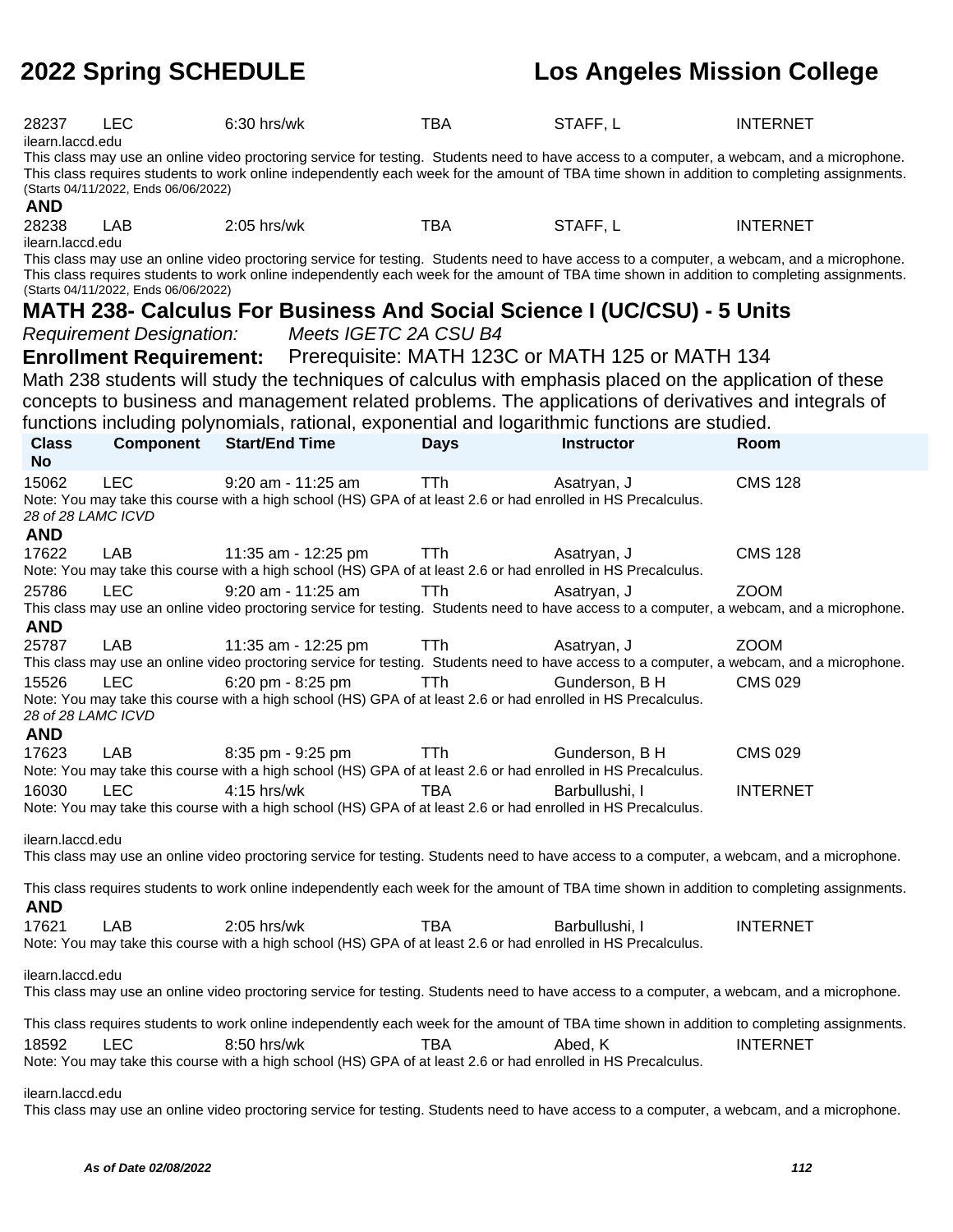This class requires students to work online independently each week for the amount of TBA time shown in addition to completing assignments. (Starts 04/11/2022, Ends 06/06/2022) **AND** 18593 LAB 4:15 hrs/wk TBA Abed, K INTERNET Note: You may take this course with a high school (HS) GPA of at least 2.6 or had enrolled in HS Precalculus. ilearn.laccd.edu This class may use an online video proctoring service for testing. Students need to have access to a computer, a webcam, and a microphone. This class requires students to work online independently each week for the amount of TBA time shown in addition to completing assignments. (Starts 04/11/2022, Ends 06/06/2022) 21487 LEC 5:50 hrs/wk TBA Hacoupian, S INTERNET ilearn.laccd.edu This class may use an online video proctoring service for testing. Students need to have access to a computer, a webcam, and a microphone. This class requires students to work online independently each week for the amount of TBA time shown in addition to completing assignments. This class requires students to work online independently each week for the amount of TBA time shown in addition to completing assignments. (Starts 03/07/2022, Ends 06/06/2022) **AND** 21488 LAB 2:50 hrs/wk TBA Hacoupian, S INTERNET ilearn.laccd.edu This class may use an online video proctoring service for testing. Students need to have access to a computer, a webcam, and a microphone. This class requires students to work online independently each week for the amount of TBA time shown in addition to completing assignments. This class requires students to work online independently each week for the amount of TBA time shown in addition to completing assignments. (Starts 03/07/2022, Ends 06/06/2022) 26924 LEC 4:15 hrs/wk TBA Burke, J INTERNET This class may use an online video proctoring service for testing. Students need to have access to a computer, a webcam, and a microphone. **AND** 26925 LAB 2:05 hrs/wk TBA Burke, J INTERNET This class may use an online video proctoring service for testing. Students need to have access to a computer, a webcam, and a microphone. **MATH 240- Trigonometry (CSU) - 3 Units** Requirement Designation: Meets CSU B4 **Enrollment Requirement:** Prerequisites: MATH 125 or MATH 134 Math 240 centers on a study of trigonometry. Students will explore the sine, cosine, and tangent functions, including a study of their graphs, inverses of the functions, solution of triangles, models for periodic phenomena, identities, conditional equations, and polar coordinates. Students will also be introduced to the cotangent, secant, and cosecant functions. **Class No Component Start/End Time Days Instructor Room** 19221 LEC 8:00 am - 11:15 am Sa Avendano, J CMS 027 Note: You may take this course with a high school (HS) GPA of at least 3.4. 28 of 28 LAMC ICVD **AND** 19222 LAB 11:20 am - 12:20 pm Sa Avendano, J CMS 027 Note: You may take this course with a high school (HS) GPA of at least 3.4. 18457 LEC 8:20 am - 10:30 am T Craciun, G CMS 126 And LEC 8:20 am - 9:10 am Th Craciun, G CMS 126 Note: You may take this course with a high school (HS) GPA of at least 3.4. 28 of 28 LAMC ICVD **AND** 19220 LAB 9:20 am - 10:10 am Th Craciun, G CMS 126 Note: You may take this course with a high school (HS) GPA of at least 3.4.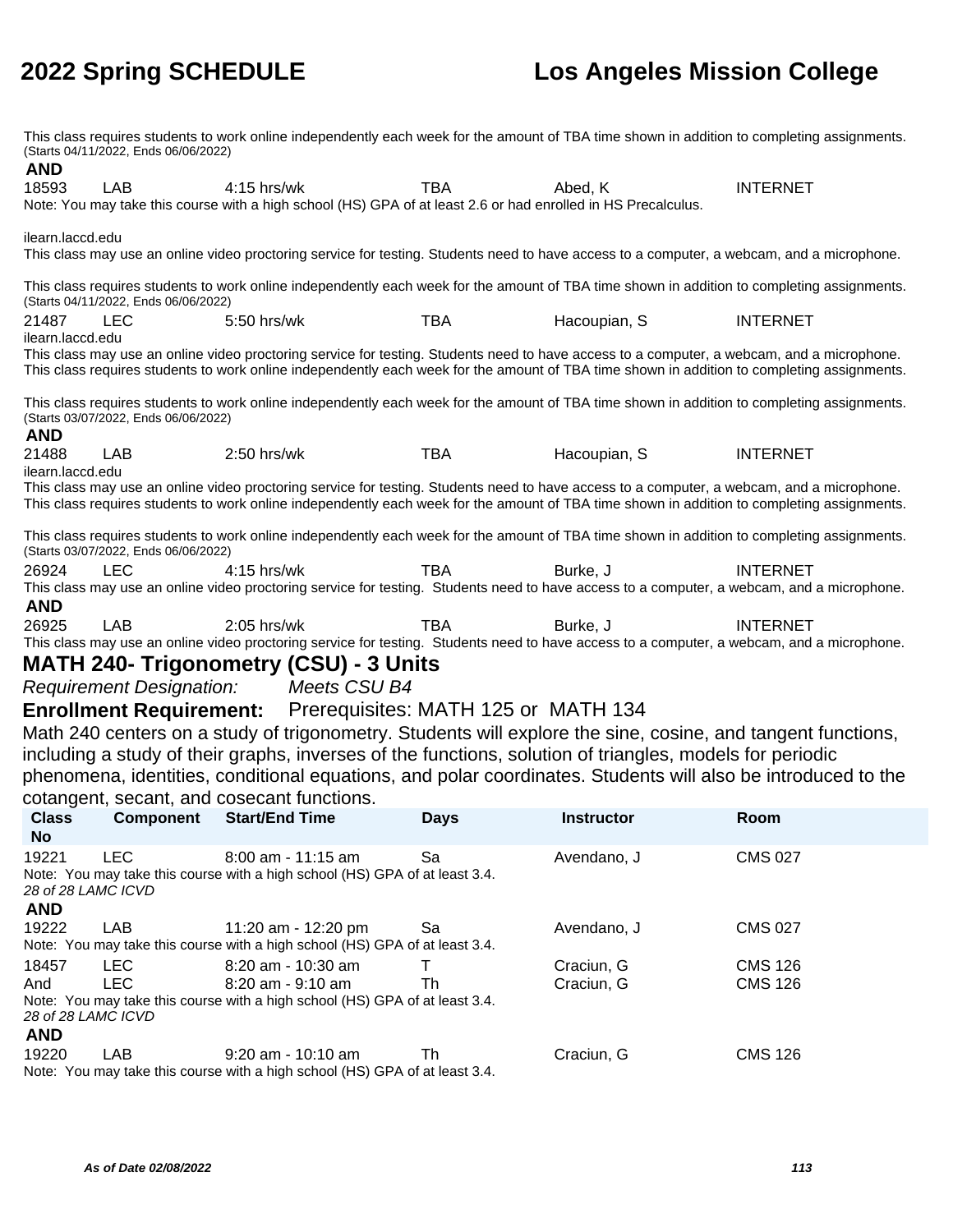| 16355                     | <b>LEC</b>                           | $3:10$ hrs/wk<br>Note: You may take this course with a high school (HS) GPA of at least 3.4.                                                                                                                                                                                              | <b>TBA</b>  | Yun, Y H          | <b>INTERNET</b> |
|---------------------------|--------------------------------------|-------------------------------------------------------------------------------------------------------------------------------------------------------------------------------------------------------------------------------------------------------------------------------------------|-------------|-------------------|-----------------|
| ilearn.laccd.edu          |                                      | This class may use an online video proctoring service for testing. Students need to have access to a computer, a webcam, and a microphone.                                                                                                                                                |             |                   |                 |
| <b>AND</b>                |                                      | This class requires students to work online independently each week for the amount of TBA time shown in addition to completing assignments.                                                                                                                                               |             |                   |                 |
| 19219                     | LAB                                  | $0:50$ hrs/wk<br>Note: You may take this course with a high school (HS) GPA of at least 3.4.                                                                                                                                                                                              | TBA         | Yun, YH           | <b>INTERNET</b> |
| ilearn.laccd.edu          |                                      | This class may use an online video proctoring service for testing. Students need to have access to a computer, a webcam, and a microphone.                                                                                                                                                |             |                   |                 |
|                           |                                      | This class requires students to work online independently each week for the amount of TBA time shown in addition to completing assignments.                                                                                                                                               |             |                   |                 |
| 21490<br>ilearn.laccd.edu | <b>LEC</b>                           | 6:30 hrs/wk                                                                                                                                                                                                                                                                               | TBA         | Dakdouk, R R      | <b>INTERNET</b> |
|                           |                                      | This class may use an online video proctoring service for testing. Students need to have access to a computer, a webcam, and a microphone.<br>This class requires students to work online independently each week for the amount of TBA time shown in addition to completing assignments. |             |                   |                 |
| <b>AND</b>                | (Starts 04/11/2022, Ends 06/06/2022) | This class requires students to work online independently each week for the amount of TBA time shown in addition to completing assignments.                                                                                                                                               |             |                   |                 |
| 21491<br>ilearn.laccd.edu | <b>LAB</b>                           | 2:05 hrs/wk                                                                                                                                                                                                                                                                               | <b>TBA</b>  | Dakdouk, R R      | <b>INTERNET</b> |
|                           |                                      | This class may use an online video proctoring service for testing. Students need to have access to a computer, a webcam, and a microphone.<br>This class requires students to work online independently each week for the amount of TBA time shown in addition to completing assignments. |             |                   |                 |
|                           | (Starts 04/11/2022, Ends 06/06/2022) | This class requires students to work online independently each week for the amount of TBA time shown in addition to completing assignments.                                                                                                                                               |             |                   |                 |
| 26930                     | <b>LEC</b>                           | 3:10 hrs/wk                                                                                                                                                                                                                                                                               | <b>TBA</b>  | Wong, KD          | <b>INTERNET</b> |
|                           |                                      | This class my use an online video proctoring service for testing. Students need to have access to a computer, a webcam, and a microphone.                                                                                                                                                 |             |                   |                 |
| <b>AND</b>                |                                      |                                                                                                                                                                                                                                                                                           |             |                   |                 |
| 26931                     | <b>LAB</b>                           | $0:50$ hrs/wk                                                                                                                                                                                                                                                                             | <b>TBA</b>  | Wong, KD          | <b>INTERNET</b> |
|                           |                                      | This class my use an online video proctoring service for testing. Students need to have access to a computer, a webcam, and a microphone.                                                                                                                                                 |             |                   |                 |
|                           |                                      | <b>MATH 240S- Trigonometry with Support (CSU) - 4 Units</b>                                                                                                                                                                                                                               |             |                   |                 |
|                           | <b>Requirement Designation:</b>      | Meets CSU B4                                                                                                                                                                                                                                                                              |             |                   |                 |
|                           |                                      | Introduces trigonometric functions, their graphs, inverses, and fundamental identities. Trigonometric                                                                                                                                                                                     |             |                   |                 |
|                           |                                      | equations are solved. The laws of sines and cosines; vectors; scalar and vector products are introduced.                                                                                                                                                                                  |             |                   |                 |
|                           |                                      | Polar coordinates and equations are introduced and used to represent complex numbers.                                                                                                                                                                                                     |             |                   |                 |
| <b>Class</b>              | <b>Component</b>                     | <b>Start/End Time</b>                                                                                                                                                                                                                                                                     | <b>Days</b> | <b>Instructor</b> | Room            |
| <b>No</b>                 |                                      |                                                                                                                                                                                                                                                                                           |             |                   |                 |
| 17624                     | <b>LEC</b>                           | 9:20 am - 10:45 am<br>Note: You may take this course with a high school (HS) GPA of at least 2.6 or had enrolled in HS Precalculus.                                                                                                                                                       | <b>TTh</b>  | Dakdouk, R R      | <b>CMS 027</b>  |
| <b>AND</b>                | 28 of 28 LAMC ICVD                   |                                                                                                                                                                                                                                                                                           |             |                   |                 |
| 17625                     | LAB                                  | 10:55 am - 11:45 am<br>Note: You may take this course with a high school (HS) GPA of at least 2.6 or had enrolled in HS Precalculus.                                                                                                                                                      | <b>TTh</b>  | Dakdouk, R R      | <b>CMS 027</b>  |
| 19223                     | <b>LEC</b>                           | 9:20 am - 10:45 am                                                                                                                                                                                                                                                                        | <b>MW</b>   | Park, S           | <b>CMS 027</b>  |
|                           | 28 of 28 LAMC ICVD                   | Note: You may take this course with a high school (HS) GPA of at least 2.6 or had enrolled in HS Precalculus.                                                                                                                                                                             |             |                   |                 |
| <b>AND</b>                |                                      |                                                                                                                                                                                                                                                                                           |             |                   |                 |
| 19224                     | LAB                                  | 10:55 am - 11:55 am<br>Note: You may take this course with a high school (HS) GPA of at least 2.6 or had enrolled in HS Precalculus.                                                                                                                                                      | <b>MW</b>   | Park, S           | <b>CMS 027</b>  |
|                           |                                      | MATH 245 Colloge Algebra (UCICCII) 2 Unite                                                                                                                                                                                                                                                |             |                   |                 |

**MATH 245- College Algebra (UC/CSU) - 3 Units**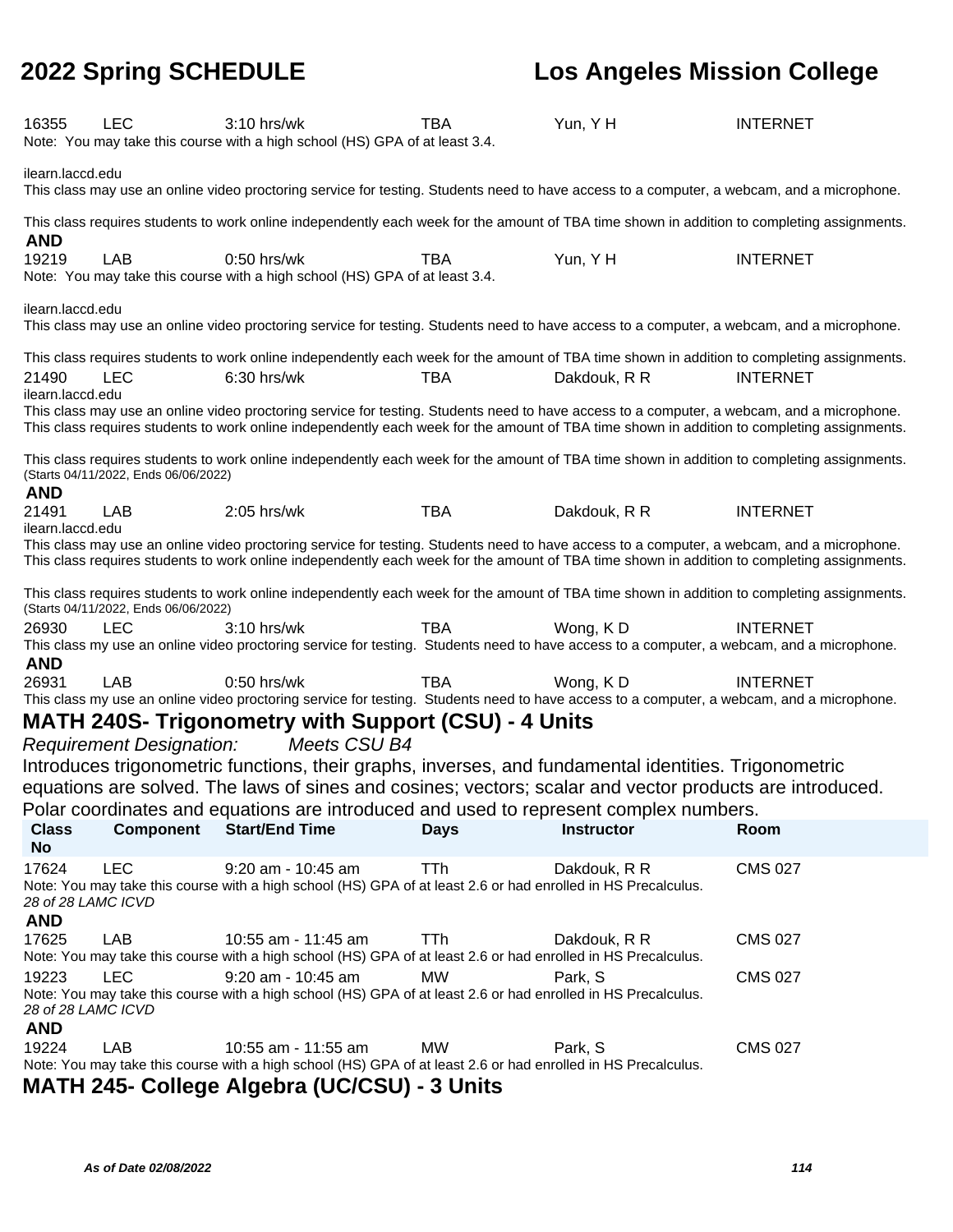#### Requirement Designation: Meets IGETC 2A CSU B4

#### **Enrollment Requirement:** Prerequisite: MATH 125 or MATH 134

This college algebra course includes the theory of equations, polynomial and rational functions and their graphs, systems of equations, matrices, determinants, permutations, combinations, sequences and series, the Binomial Theorem, and other topics.

| <b>Class</b><br><b>No</b>                                                                                                                                                           | <b>Component</b>                                                                                                                                                                                                                                                                          | <b>THEOLOGY</b> , and other topic<br><b>Start/End Time</b>                                                                                                                                                                                                                                | <b>Days</b> | <b>Instructor</b>    | Room                       |  |  |
|-------------------------------------------------------------------------------------------------------------------------------------------------------------------------------------|-------------------------------------------------------------------------------------------------------------------------------------------------------------------------------------------------------------------------------------------------------------------------------------------|-------------------------------------------------------------------------------------------------------------------------------------------------------------------------------------------------------------------------------------------------------------------------------------------|-------------|----------------------|----------------------------|--|--|
| 26643                                                                                                                                                                               | <b>LEC</b>                                                                                                                                                                                                                                                                                | 8:05 am - 10:00 am                                                                                                                                                                                                                                                                        | Τ           | STAFF, L             | <b>CMS 020</b>             |  |  |
| And                                                                                                                                                                                 | <b>LEC</b>                                                                                                                                                                                                                                                                                | $8:05$ am - $9:15$ am                                                                                                                                                                                                                                                                     | Th          | STAFF, L             | <b>CMS 020</b>             |  |  |
| <b>AND</b>                                                                                                                                                                          |                                                                                                                                                                                                                                                                                           |                                                                                                                                                                                                                                                                                           |             |                      |                            |  |  |
| 26644                                                                                                                                                                               | LAB                                                                                                                                                                                                                                                                                       | 9:15 am - 10:05 am                                                                                                                                                                                                                                                                        | Th          | STAFF, L             | <b>CMS 020</b>             |  |  |
| 26645<br>And                                                                                                                                                                        | <b>LEC</b><br><b>LEC</b>                                                                                                                                                                                                                                                                  | 8:05 am - 10:00 am<br>$8:05$ am - $9:15$ am                                                                                                                                                                                                                                               | T<br>Th     | STAFF, L<br>STAFF, L | <b>ZOOM</b><br><b>ZOOM</b> |  |  |
| ilearn.laccd.edu                                                                                                                                                                    |                                                                                                                                                                                                                                                                                           |                                                                                                                                                                                                                                                                                           |             |                      |                            |  |  |
| <b>AND</b>                                                                                                                                                                          |                                                                                                                                                                                                                                                                                           | This class may use an online video proctoring service for testing. Students need to have access to a computer, a webcam, and a microphone.                                                                                                                                                |             |                      |                            |  |  |
| 26646                                                                                                                                                                               | LAB                                                                                                                                                                                                                                                                                       | $9:15$ am - $10:05$ am                                                                                                                                                                                                                                                                    | Th          | STAFF, L             | <b>ZOOM</b>                |  |  |
| ilearn.laccd.edu                                                                                                                                                                    |                                                                                                                                                                                                                                                                                           | This class may use an online video proctoring service for testing. Students need to have access to a computer, a webcam, and a microphone.                                                                                                                                                |             |                      |                            |  |  |
| 15083                                                                                                                                                                               | <b>LEC</b>                                                                                                                                                                                                                                                                                | $3:10$ hrs/wk                                                                                                                                                                                                                                                                             | TBA         | Yamada, R N          | <b>INTERNET</b>            |  |  |
|                                                                                                                                                                                     |                                                                                                                                                                                                                                                                                           | Note: You may take this course with a high school (HS) GPA of at least 2.6 or had enrolled in HS Precalculus.                                                                                                                                                                             |             |                      |                            |  |  |
| ilearn.laccd.edu                                                                                                                                                                    |                                                                                                                                                                                                                                                                                           | This class may use an online video proctoring service for testing. Students need to have access to a computer, a webcam, and a microphone.<br>This class requires students to work online independently each week for the amount of TBA time shown in addition to completing assignments. |             |                      |                            |  |  |
| <b>AND</b><br>19225                                                                                                                                                                 | LAB                                                                                                                                                                                                                                                                                       | 0:50 hrs/wk                                                                                                                                                                                                                                                                               | TBA         | Yamada, R N          | <b>INTERNET</b>            |  |  |
|                                                                                                                                                                                     |                                                                                                                                                                                                                                                                                           | Note: You may take this course with a high school (HS) GPA of at least 2.6 or had enrolled in HS Precalculus.                                                                                                                                                                             |             |                      |                            |  |  |
| ilearn.laccd.edu                                                                                                                                                                    |                                                                                                                                                                                                                                                                                           | This class may use an online video proctoring service for testing. Students need to have access to a computer, a webcam, and a microphone.<br>This class requires students to work online independently each week for the amount of TBA time shown in addition to completing assignments. |             |                      |                            |  |  |
| 21495                                                                                                                                                                               | <b>LEC</b>                                                                                                                                                                                                                                                                                | $6:30$ hrs/wk                                                                                                                                                                                                                                                                             | TBA         | STAFF, L             | <b>INTERNET</b>            |  |  |
| ilearn.laccd.edu                                                                                                                                                                    |                                                                                                                                                                                                                                                                                           |                                                                                                                                                                                                                                                                                           |             |                      |                            |  |  |
|                                                                                                                                                                                     |                                                                                                                                                                                                                                                                                           | This class may use an online video proctoring service for testing. Students need to have access to a computer, a webcam, and a microphone.<br>This class requires students to work online independently each week for the amount of TBA time shown in addition to completing assignments. |             |                      |                            |  |  |
| <b>AND</b>                                                                                                                                                                          | (Starts 04/11/2022, Ends 06/06/2022)                                                                                                                                                                                                                                                      | This class requires students to work online independently each week for the amount of TBA time shown in addition to completing assignments.                                                                                                                                               |             |                      |                            |  |  |
| 21496                                                                                                                                                                               | LAB                                                                                                                                                                                                                                                                                       | 2:05 hrs/wk                                                                                                                                                                                                                                                                               | <b>TBA</b>  | STAFF, L             | <b>INTERNET</b>            |  |  |
| ilearn.laccd.edu                                                                                                                                                                    |                                                                                                                                                                                                                                                                                           |                                                                                                                                                                                                                                                                                           |             |                      |                            |  |  |
|                                                                                                                                                                                     | This class may use an online video proctoring service for testing. Students need to have access to a computer, a webcam, and a microphone.<br>This class requires students to work online independently each week for the amount of TBA time shown in addition to completing assignments. |                                                                                                                                                                                                                                                                                           |             |                      |                            |  |  |
| This class requires students to work online independently each week for the amount of TBA time shown in addition to completing assignments.<br>(Starts 04/11/2022, Ends 06/06/2022) |                                                                                                                                                                                                                                                                                           |                                                                                                                                                                                                                                                                                           |             |                      |                            |  |  |
| MATH 260- Precalculus (UC/CSU) - 5 Units                                                                                                                                            |                                                                                                                                                                                                                                                                                           |                                                                                                                                                                                                                                                                                           |             |                      |                            |  |  |
|                                                                                                                                                                                     | Meets IGETC 2A CSU B4<br><b>Requirement Designation:</b>                                                                                                                                                                                                                                  |                                                                                                                                                                                                                                                                                           |             |                      |                            |  |  |

**Enrollment Requirement:** Prerequisite: MATH 240

This course combines college algebra, trigonometry, and introduction to analytic-geometry. Topics in algebra include polynomial, rational, exponential and logarithmic functions, mathematical induction, systems of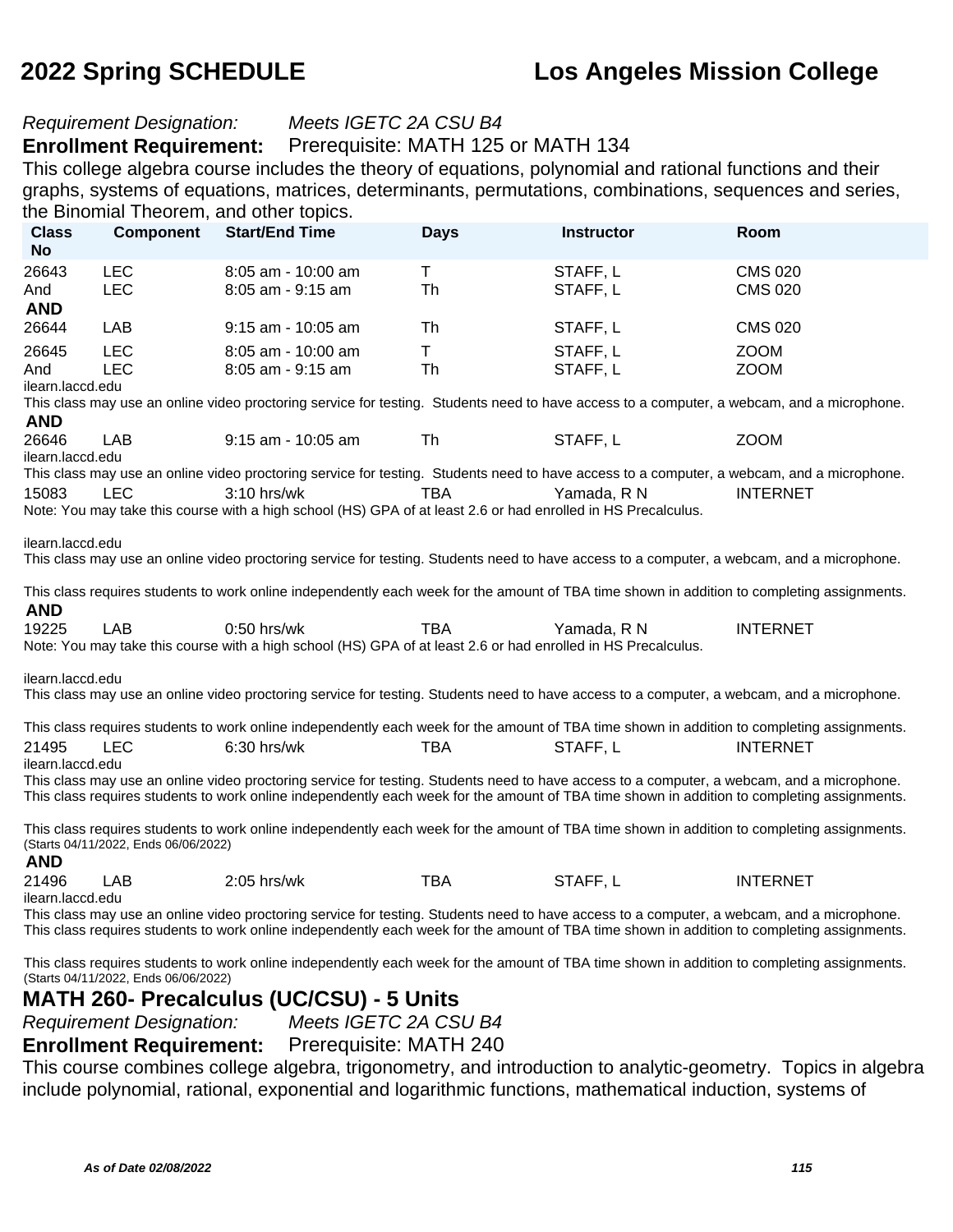equations, matrices, partial fractions, and sequences. Topics in trigonometry include basic trigonometric functions; inverse trigonometry; and trigonometric equations and identities.

| <b>Class</b><br><b>No</b> | <b>Component</b> | <b>Start/End Time</b>                                                                                                                                          | <b>Davs</b> | <b>Instructor</b> | <b>Room</b>     |
|---------------------------|------------------|----------------------------------------------------------------------------------------------------------------------------------------------------------------|-------------|-------------------|-----------------|
| 26261                     | LEC.             | $2:30 \text{ pm} - 5:00 \text{ pm}$                                                                                                                            | TTh         | Dakdouk, R R      | <b>CMS 027</b>  |
| 16356                     | LEC.             | $5:20$ hrs/wk<br>Note: You may take this course with a high school (HS) GPA of at least 2.6 and had enrolled in HS Precalculus or had enrolled in HS Calculus. | TBA         | Yamada. R N       | <b>INTERNET</b> |

ilearn.laccd.edu

This class may use an online video proctoring service for testing. Students need to have access to a computer, a webcam, and a microphone.

This class requires students to work online independently each week for the amount of TBA time shown in addition to completing assignments.

#### **MATH 265- Calculus With Analytic Geometry I (UC/CSU) - 5 Units**

Requirement Designation: Meets IGETC 2A CSU B4

**Enrollment Requirement:** Prerequisite: MATH 260 OR MATH 240 and 245

Math 265 is the first course in a three-semester, unified treatment of differential and integral calculus of a single variable including functions; limits and continuity; techniques and applications of differentiation and integration; rates of change; maxima and minima; Mean Value Theorem; approximations; antiderivatives; definite integrals; Fundamental Theorem of Calculus. Primarily for Science, Technology, Engineering & Math Majors.

| <b>Class</b><br><b>No</b>                                                                                                                   | <b>Component</b>                                                                                                                                               | <b>Start/End Time</b>                                                                                                                                            | <b>Days</b> | <b>Instructor</b> | Room            |  |  |
|---------------------------------------------------------------------------------------------------------------------------------------------|----------------------------------------------------------------------------------------------------------------------------------------------------------------|------------------------------------------------------------------------------------------------------------------------------------------------------------------|-------------|-------------------|-----------------|--|--|
| 15169<br>12 of 12 LAMC ICVD                                                                                                                 | <b>LEC</b>                                                                                                                                                     | 7:45 am - 10:15 am<br>Note: You may take this course with a high school (HS) GPA of at least 2.6 and had enrolled in HS Calculus.                                | MW          | Abed, K           | <b>CMS 128</b>  |  |  |
| 25789                                                                                                                                       | LEC.                                                                                                                                                           | 7:45 am - 10:15 am<br>This class may use an online video proctoring service for testing. Students need to have access to a computer, a webcam, and a microphone. | MW          | Abed, K           | <b>ZOOM</b>     |  |  |
| 15168<br>ilearn.laccd.edu                                                                                                                   | LEC.                                                                                                                                                           | 5:20 hrs/wk<br>Note: You may take this course with a high school (HS) GPA of at least 2.6 and had enrolled in HS Calculus.                                       | <b>TBA</b>  | Yamada, R N       | <b>INTERNET</b> |  |  |
|                                                                                                                                             |                                                                                                                                                                | This class may use an online video proctoring service for testing. Students need to have access to a computer, a webcam, and a microphone.                       |             |                   |                 |  |  |
| This class requires students to work online independently each week for the amount of TBA time shown in addition to completing assignments. |                                                                                                                                                                |                                                                                                                                                                  |             |                   |                 |  |  |
| 19226                                                                                                                                       | LEC.                                                                                                                                                           | 11:05 hrs/wk<br>Note: You may take this course with a high school (HS) GPA of at least 2.6 and had enrolled in HS Calculus.                                      | TBA         | Mkrtchyan, T      | <b>INTERNET</b> |  |  |
|                                                                                                                                             | ilearn.laccd.edu<br>This class may use an online video proctoring service for testing. Students need to have access to a computer, a webcam, and a microphone. |                                                                                                                                                                  |             |                   |                 |  |  |

This class requires students to work online independently each week for the amount of TBA time shown in addition to completing assignments. (Starts 04/11/2022, Ends 06/06/2022)

### **MATH 266- Calculus with Analytic Geometry II (UC/CSU) - 5 Units**

| <b>Requirement Designation:</b> | Meets IGETC 2A CSU B4  |
|---------------------------------|------------------------|
| <b>Enrollment Requirement:</b>  | Prerequisite: MATH 265 |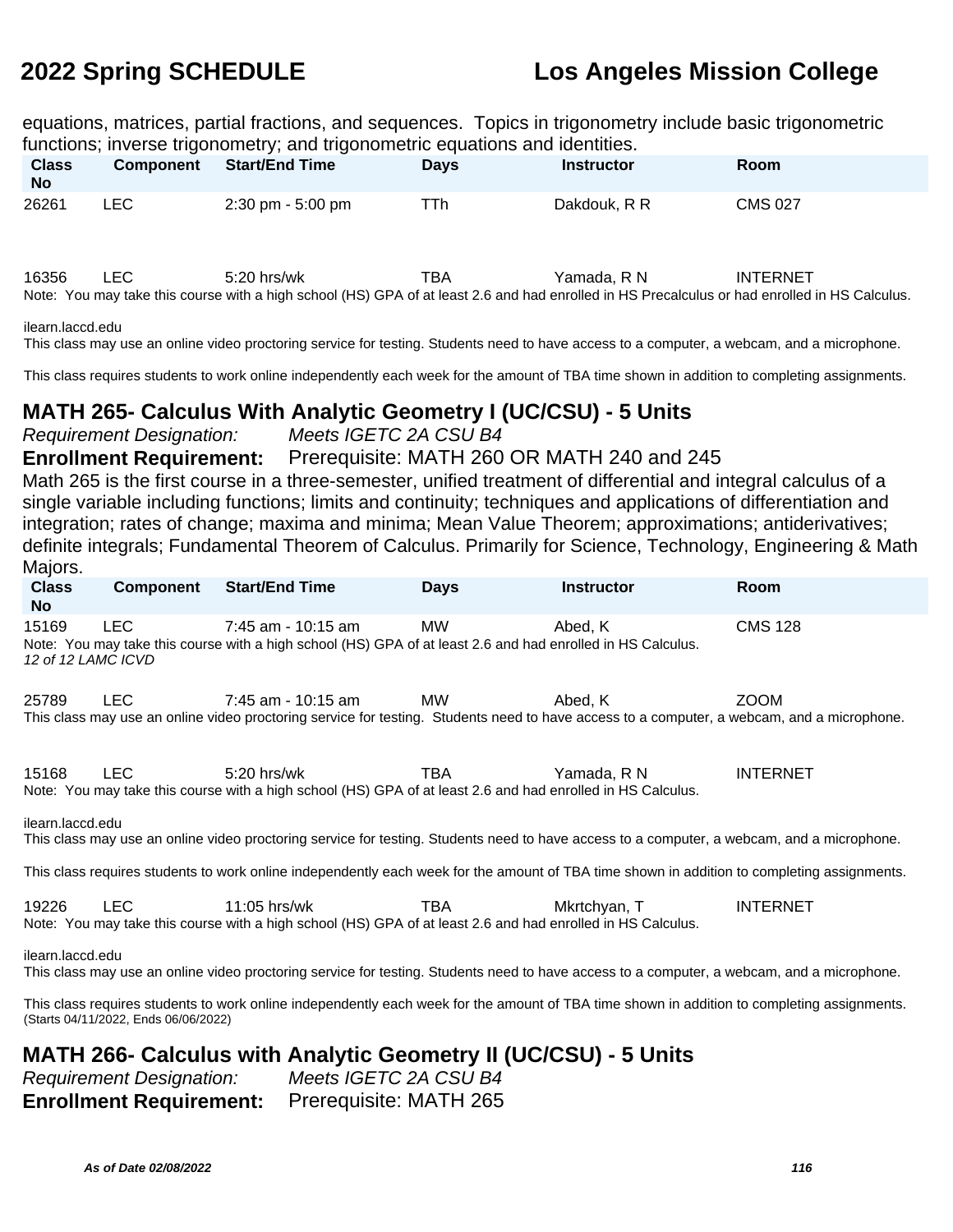Math 266 is the second course in a three-semester, unified treatment of differential and integral calculus of a single variable including integration; techniques of integration; derivatives and integrals of inverse trigonometric; logarithmic; exponential and hyperbolic functions; improper integrals; numerical methods; infinite sequences and series; polar and parametric equations; conic sections; Taylor formulas; indeterminate forms; power series; and applications of integration. Primarily for Science, Technology, Engineering & Math Majors.

| <b>Class</b><br><b>No</b>   | Component | <b>Start/End Time</b> | <b>Days</b> | <b>Instructor</b> | <b>Room</b>     |
|-----------------------------|-----------|-----------------------|-------------|-------------------|-----------------|
| 16897<br>28 of 28 LAMC ICVD | LEC.      | 7:00 pm - 9:30 pm     | MW          | Mkrtchyan, T      | <b>CMS 027</b>  |
| 21100<br>ilearn.laccd.edu   | LEC.      | 5:20 hrs/wk           | TBA         | Yun, Y H          | <b>INTERNET</b> |

This class may use an online video proctoring service for testing. Students need to have access to a computer, a webcam, and a microphone.

This class requires students to work online independently each week for the amount of TBA time shown in addition to completing assignments.

### **MATH 267- Calculus with Analytic Geometry III (UC/CSU) - 5 Units**

Requirement Designation: Meets IGETC 2A CSU B4

**Enrollment Requirement:** Prerequisite: MATH 266

Math 267 is the third course in a three-semester, unified treatment of calculus including vector valued functions, calculus of functions of more than one variable, partial derivatives, multiple integration, Green's Theorem, Stokes' Theorem, divergence theorem, quadric surfaces, vector and parametric equations in two and three space, curvature, cylindrical and spherical coordinates, gradient, maxima and minima for functions of several variables, surface integrals, and line integrals.

| <b>Class</b><br><b>No</b>   | <b>Component</b>                            | <b>Start/End Time</b>                                                                                                                                                                                                                                                                                     | <b>Days</b> | <b>Instructor</b> | <b>Room</b>      |
|-----------------------------|---------------------------------------------|-----------------------------------------------------------------------------------------------------------------------------------------------------------------------------------------------------------------------------------------------------------------------------------------------------------|-------------|-------------------|------------------|
| 15178<br>28 of 28 LAMC ICVD | LEC.                                        | 7:00 pm - 9:30 pm                                                                                                                                                                                                                                                                                         | TTh         | Mkrtchyan, T      | <b>CMS 027</b>   |
| 26460                       | LEC.<br>This class is closed to the public. | $5:20$ hrs/wk<br>This class my use on online video proctoring service for testing. Students need to have access to a computer, a webcam, and a microphone.<br>This class requires students to work online independently each week for the amount of TBA time shown in addition to completing assignments. | TBA         | Sargsyan, E       | <b>INTRNT-HS</b> |

| 26472 |                                     | $5:20$ hrs/wk | TBA | Sargsyan, E | <b>INTERNET</b> |
|-------|-------------------------------------|---------------|-----|-------------|-----------------|
|       | This class is closed to the public. |               |     |             |                 |

This class my use on online video proctoring service for testing. Students need to have access to a computer, a webcam, and a microphone.

This class requires students to work online independently each week for the amount of TBA time shown in addition to completing assignments.

### **MATH 272- Methods Of Discrete Mathematics (UC/CSU) - 5 Units**

Requirement Designation: Meets CSU B4 D4

**Enrollment Requirement:** Prerequisite: MATH 266 and CO SCI 440 or CO SCI 452 Math 272 introduces sets, relations, functions, and logic along with formal methods of proof such as contradiction, contrapositive, induction, diagonalization, recursion, and the Pigeonhole Principle. These ideas and methods are developed by looking at problems from combinatorics and counting, elementary number theory, and graph theory. Topics from map coloring, complexity, and cryptography are also discussed. **Class Component Start/End Time Days Instructor Room**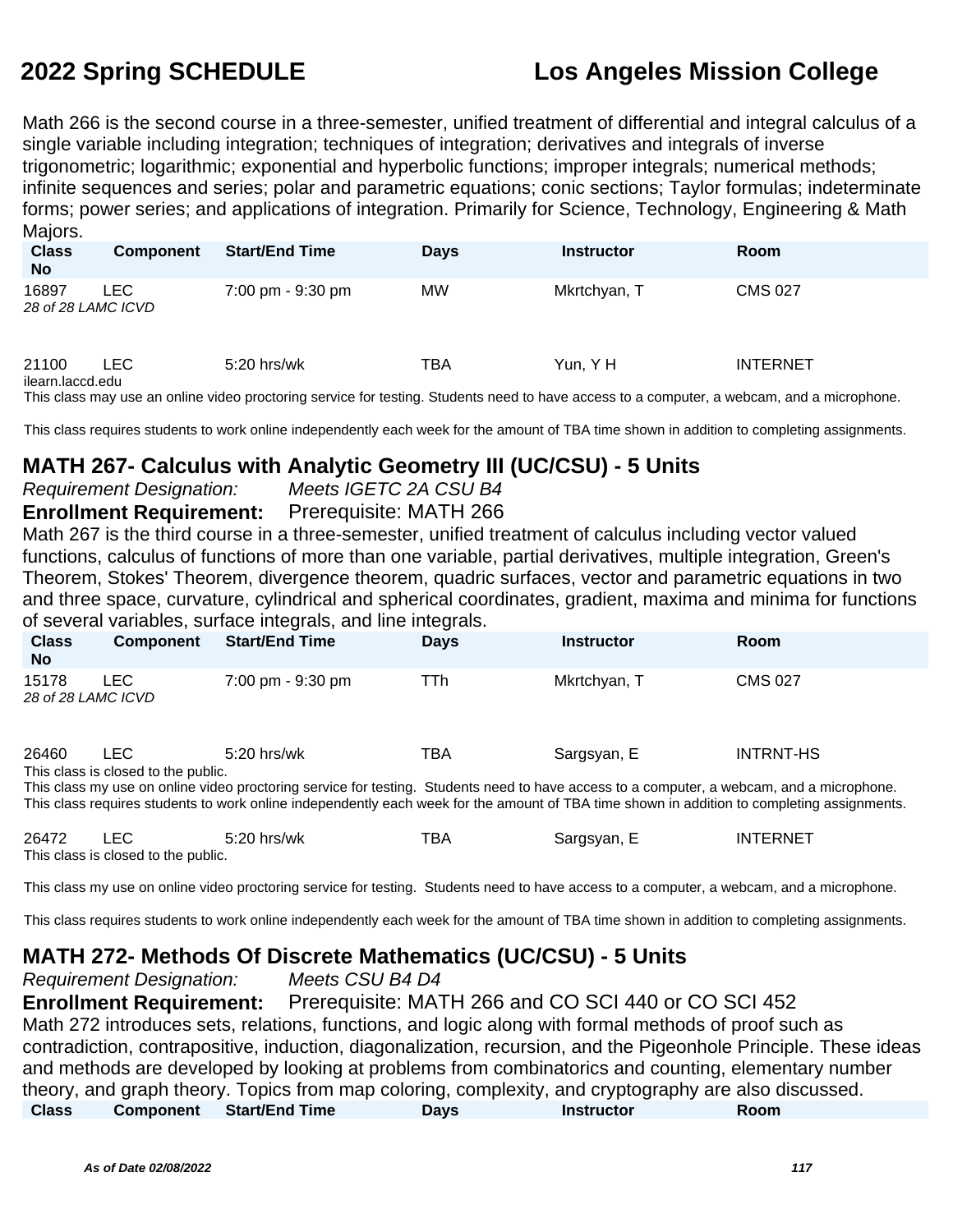| - IVO             |     |               |     |             |          |  |
|-------------------|-----|---------------|-----|-------------|----------|--|
| 16357             | LEC | $5:20$ hrs/wk | TBA | Sargsyan, E | INTERNET |  |
| ilearn laccd edu. |     |               |     |             |          |  |

This class may use an online video proctoring service for testing. Students need to have access to a computer, a webcam, and a microphone.

This class requires students to work online independently each week for the amount of TBA time shown in addition to completing assignments.

#### **MATH 275- Ordinary Differential Equations (UC/CSU) - 3 Units**

**No**

Requirement Designation: Meets IGETC 2A CSU B4

**Enrollment Requirement:** Prerequisite: MATH 266

Math 275 provides the student with a basic understanding of the theory and content of ordinary differential equations. Various methods of solving these equations, especially first and second order, are emphasized as are solutions to physical applications problems. Other topics covered include existence and uniqueness theorems, systems of linear differential equations, numerical and graphical methods using computers, and the Laplace transform.

| <b>Class</b><br><b>No</b>   | <b>Component</b> | <b>Start/End Time</b> | <b>Davs</b> | Instructor  | <b>Room</b>    |
|-----------------------------|------------------|-----------------------|-------------|-------------|----------------|
| 15197<br>21 of 28 LAMC ICVD | LEC.             | $5:15$ pm - $6:40$ pm | TTh.        | Yamada. R N | <b>CMS 126</b> |

# **Microbiology**

#### **MICRO 020- General Microbiology (UC/CSU) - 4 Units**

Requirement Designation: Meets IGETC 5B 5C CSU B2 B3

**Enrollment Requirement:** Prerequisite: CHEM 51 or 65, and BIOLOGY 3 or 5

This course examines microbiological principles related to the morphology, metabolism and genetics of bacteria and distinguishing characteristics of viruses, protozoa, fungi, and multicellular parasites, with applications to human disease and immunology. The labs include microscopy, aseptic technique in the handling of bacteria, and isolation, cultivation, staining, identification, and control of bacterial populations. It is intended principally for allied health majors with 3 hours of lab each week.

| <b>Class</b><br><b>No</b>   | <b>Component</b> | <b>Start/End Time</b> | <b>Days</b> | <b>Instructor</b> | Room            |
|-----------------------------|------------------|-----------------------|-------------|-------------------|-----------------|
| 11940<br>28 of 28 LAMC ICVD | LEC              | $8:55$ am - 10:20 am  | <b>TTh</b>  | Nourian, N        | <b>CMS 002</b>  |
| <b>AND</b>                  |                  |                       |             |                   |                 |
| 26093                       | LAB              | 10:35 am - 12:00 pm   | TTh         | Nourian, N        | <b>CMS 002</b>  |
| 26099<br><b>AND</b>         | <b>LEC</b>       | $6:55$ pm - $8:20$ pm | <b>MW</b>   | Nourian, N        | <b>ZOOM</b>     |
| 26098                       | LAB              | $8:35$ pm - 10:00 pm  | <b>MW</b>   | Brown, ST         | <b>ZOOM</b>     |
| 11968                       | LEC              | $3:10$ hrs/wk         | TBA         | Echeverri, A C    | <b>INTERNET</b> |

This class will be offered in a hybrid format, which requires students to meet in-person, face-to-face with their instructor during the times shown AND to work online during the scheduled times and/or independently each week for the amount of TBA hours shown on schedule in addition to completing assignments.

56 of 56 LAMC ICVD

| <b>AND Select One of the following:</b> |     |                    |  |                |                |  |  |
|-----------------------------------------|-----|--------------------|--|----------------|----------------|--|--|
| 11981                                   | ∟AB | 6:50 pm - 10:00 pm |  | Echeverri. A C | <b>CMS 002</b> |  |  |

This class will be offered in a hybrid format, which requires students to meet in-person, face-to-face with their instructor during the times shown AND to work online during the scheduled times and/or independently each week for the amount of TBA hours shown on schedule in addition to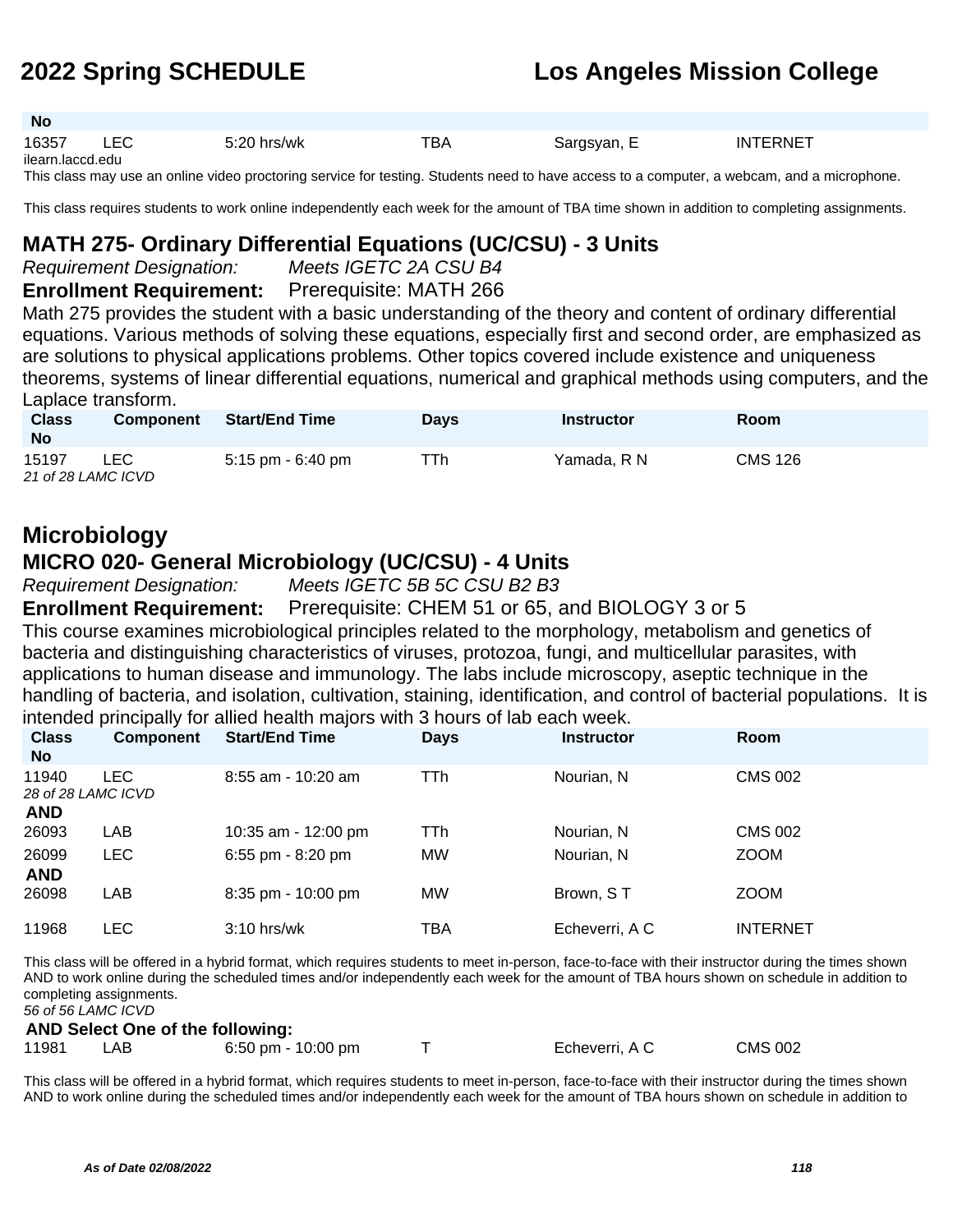completing assignments.

12003 LAB 6:50 pm - 10:00 pm Th Echeverri, A C CMS 002

This class will be offered in a hybrid format, which requires students to meet in-person, face-to-face with their instructor during the times shown AND to work online during the scheduled times and/or independently each week for the amount of TBA hours shown on schedule in addition to completing assignments.

# **Multimedia**

# **MULTIMD 100- Introduction To Multimedia Computer Applications (CSU) - 3 Units**

Introduction To Multimedia Computer Applications

| <b>Class</b><br>No.         | <b>Component</b>                                  | <b>Start/End Time</b> | <b>Days</b> | <b>Instructor</b> | Room           |
|-----------------------------|---------------------------------------------------|-----------------------|-------------|-------------------|----------------|
| 27056<br><b>AND</b>         | <b>LEC</b><br>This class is closed to the public. | $8:30$ am - $9:10$ am | <b>MWF</b>  | Flores, C         | <b>VERD-HS</b> |
| 27057                       | <b>LAB</b>                                        | $9:15$ am - $9:55$ am | <b>MWF</b>  | Flores, C         | <b>VERD-HS</b> |
| 12792<br>22 of 22 LAMC ICVD | <b>LEC</b>                                        | 10:35 am - 12:40 pm   | M           | Stage, C J        | AMP 212        |
| <b>AND</b>                  |                                                   |                       |             |                   |                |
| 12793                       | LAB                                               | 10:35 am - 12:40 pm   | W           | Stage, C J        | <b>AMP 212</b> |
| 27193<br><b>AND</b>         | <b>LEC</b>                                        | 10:35 am - 12:40 pm   | M           | Stage, C J        | <b>ZOOM</b>    |
| 27194                       | LAB                                               | 10:35 am - 12:40 pm   | W           | Stage, C J        | <b>ZOOM</b>    |

#### **MULTIMD 110- Visual Communication (CSU) - 3 Units**

Requirement Designation: Meets CSU C1 Visual Communication

|                                                              | <u>VIƏYAL OVIIIIININGINII</u> |                       |             |                   |                 |
|--------------------------------------------------------------|-------------------------------|-----------------------|-------------|-------------------|-----------------|
| <b>Class</b><br><b>No</b>                                    | <b>Component</b>              | <b>Start/End Time</b> | <b>Days</b> | <b>Instructor</b> | <b>Room</b>     |
| 27519<br>ilearn.laccd.edu<br>stagecj@laccd.edu<br><b>AND</b> | LEC                           | $2:05$ hrs/wk         | ТВА         | Stage, C J        | <b>INTERNET</b> |
| 27520<br>ilearn.laccd.edu<br>stageci@laccd.edu               | LAB                           | $2:05$ hrs/wk         | ТВА         | Stage, C J        | <b>INTERNET</b> |

#### **MULTIMD 200- Digital Imaging (CSU) - 3 Units**

Digital Imaging

| <b>Class</b><br><b>No</b> | <b>Component</b>          | <b>Start/End Time</b> | <b>Days</b> | <b>Instructor</b> | <b>Room</b> |  |
|---------------------------|---------------------------|-----------------------|-------------|-------------------|-------------|--|
| 12800<br><b>AND</b>       | LEC<br>22 of 22 LAMC ICVD | 10:35 am - 12:40 pm   |             | Stage, C J        | AMP 212     |  |
| 12801                     | LAB                       | 10:35 am - 12:40 pm   | Th          | Stage, C J        | AMP 212     |  |
| 27195<br><b>AND</b>       | LEC.                      | 10:35 am - 12:40 pm   |             | Stage, C J        | <b>ZOOM</b> |  |
| 27196                     | LAB                       | 10:35 am - 12:40 pm   | Th          | Stage, C J        | <b>ZOOM</b> |  |

### **MULTIMD 240- Graphic Design For Multimedia (CSU) - 3 Units**

Graphic Design for Multimedia focuses on page layout, typography and image text relationships. Students use digital layout software to create graphic design projects. An overview of the theory and history of graphic design is presented and integrated into projects.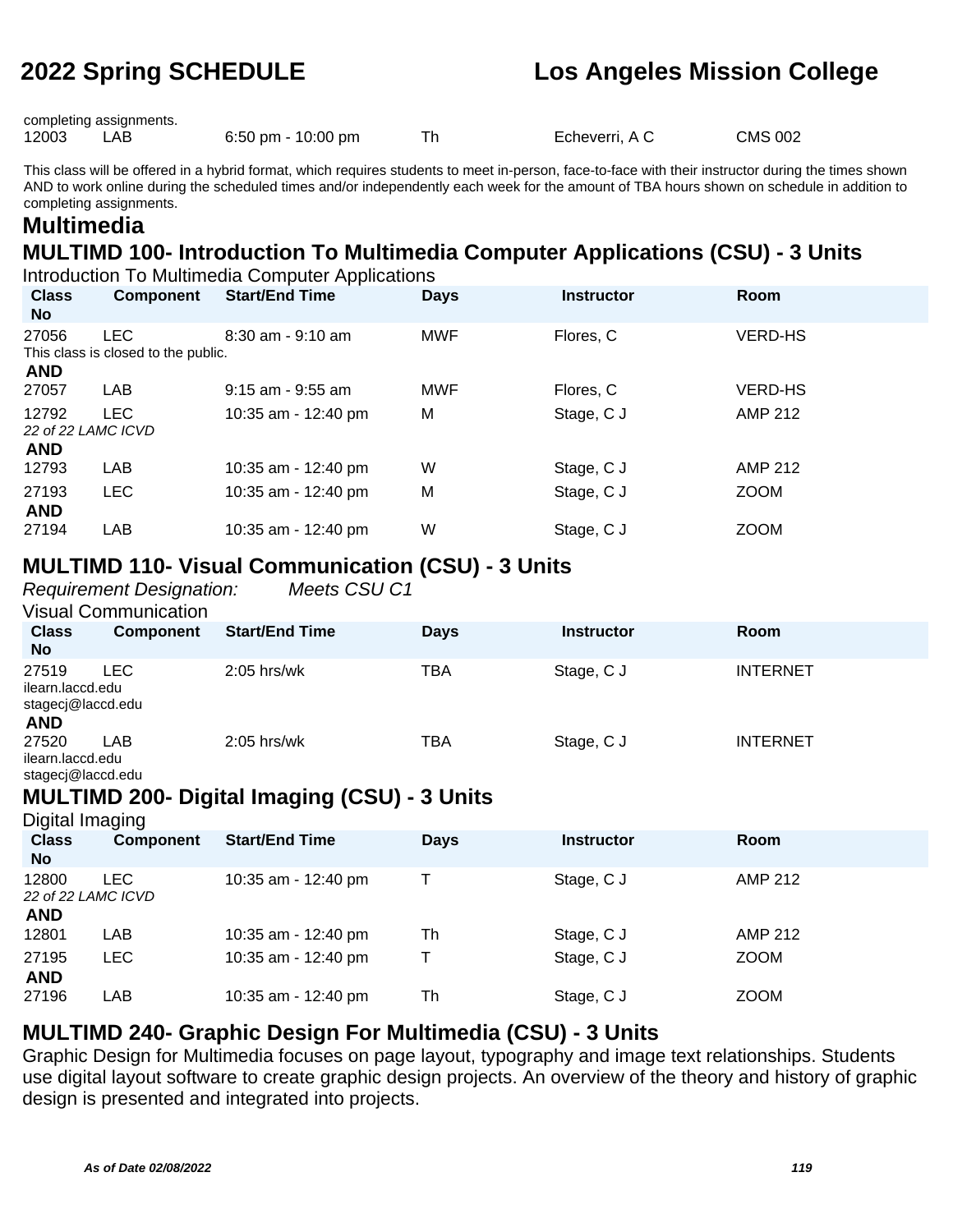| <b>Class</b><br><b>No</b> | <b>Component</b> | <b>Start/End Time</b> | Days | <b>Instructor</b> | <b>Room</b>     |
|---------------------------|------------------|-----------------------|------|-------------------|-----------------|
| 12843                     | ∟EC              | $2:05$ hrs/wk         | TBA  | Measures, J       | <b>INTERNET</b> |

This class requires students to work online independently each week for the amount of TBA time shown in addition to completing assignments. **AND** 12848 LAB 2:05 hrs/wk TBA Measures, J INTERNET

This class requires students to work online independently each week for the amount of TBA time shown in addition to completing assignments. **MULTIMD 300- Design For Three-Dimensional Computer Applications (CSU) - 3 Units** Introduction to the basics of 3D modeling and animation. Emphasis is on the development of 3D content while

applying creative design principles to a 3D environment. Students will model, assemble and animate text or characters utilizing 3D software.

| <b>Class</b><br><b>No</b>   | <b>Component</b> | <b>Start/End Time</b> | Days | <b>Instructor</b> | <b>Room</b> |  |
|-----------------------------|------------------|-----------------------|------|-------------------|-------------|--|
| 12852<br>22 of 22 LAMC ICVD | LEC.             | 5:45 pm - 7:50 pm     | м    | Martin, G P       | AMP 210     |  |
| <b>AND</b><br>12855         | ∟AB              | 7:55 pm - 10:00 pm    | м    | Martin, G P       | AMP 210     |  |

#### **MULTIMD 310- Interactive Multimedia For Education And Business (CSU) - 3 Units**

Students will create interactive publications, web animations and design for digital media projects and devices. Using innovative ways by which to conceptualize, design and create interactive/multimedia design, this course Introduces computer applications that integrate design, motion, sound and interactivity in multimedia and digital media projects.

| <b>Class</b><br><b>No</b>   | Component | <b>Start/End Time</b>                          | <b>Days</b> | <b>Instructor</b> | Room    |
|-----------------------------|-----------|------------------------------------------------|-------------|-------------------|---------|
| 22950<br>22 of 22 LAMC ICVD | LEC.      | $5:45$ pm - $7:50$ pm                          |             | Ramirez, C C      | AMP 210 |
| <b>AND</b><br>22951         | LAB       | 7:55 pm - 10:00 pm                             |             | Ramirez, C C      | AMP 210 |
| Web Design                  |           | <b>MULTIMD 320- Web Design (CSU) - 3 Units</b> |             |                   |         |

| <b>Class</b><br><b>No</b>   | <b>Component</b> | <b>Start/End Time</b> | <b>Days</b> | <b>Instructor</b> | Room           |
|-----------------------------|------------------|-----------------------|-------------|-------------------|----------------|
| 17587<br>16 of 16 LAMC ICVD | LEC              | 5:45 pm - $7:50$ pm   | W           | Flores, C         | AMP 212        |
| <b>AND</b>                  |                  |                       |             |                   |                |
| 17588                       | LAB              | 7:55 pm - 10:00 pm    | W           | Flores, C         | <b>AMP 212</b> |
| 28141<br><b>AND</b>         | LEC              | 5:45 pm - 7:50 pm     | W           | Flores, C         | <b>ZOOM</b>    |
| 28142                       | <b>LAB</b>       | 7:55 pm - 10:00 pm    | W           | Flores, C         | <b>ZOOM</b>    |

### **MULTIMD 350- Web Design II (CSU) (RPT 3) - 3 Units**

**Enrollment Requirement:** Prerequisite: MULTIMD 320 Advisory: MULTIMD 100 and 500 Web Design II **Class Component Start/End Time Days Instructor Room**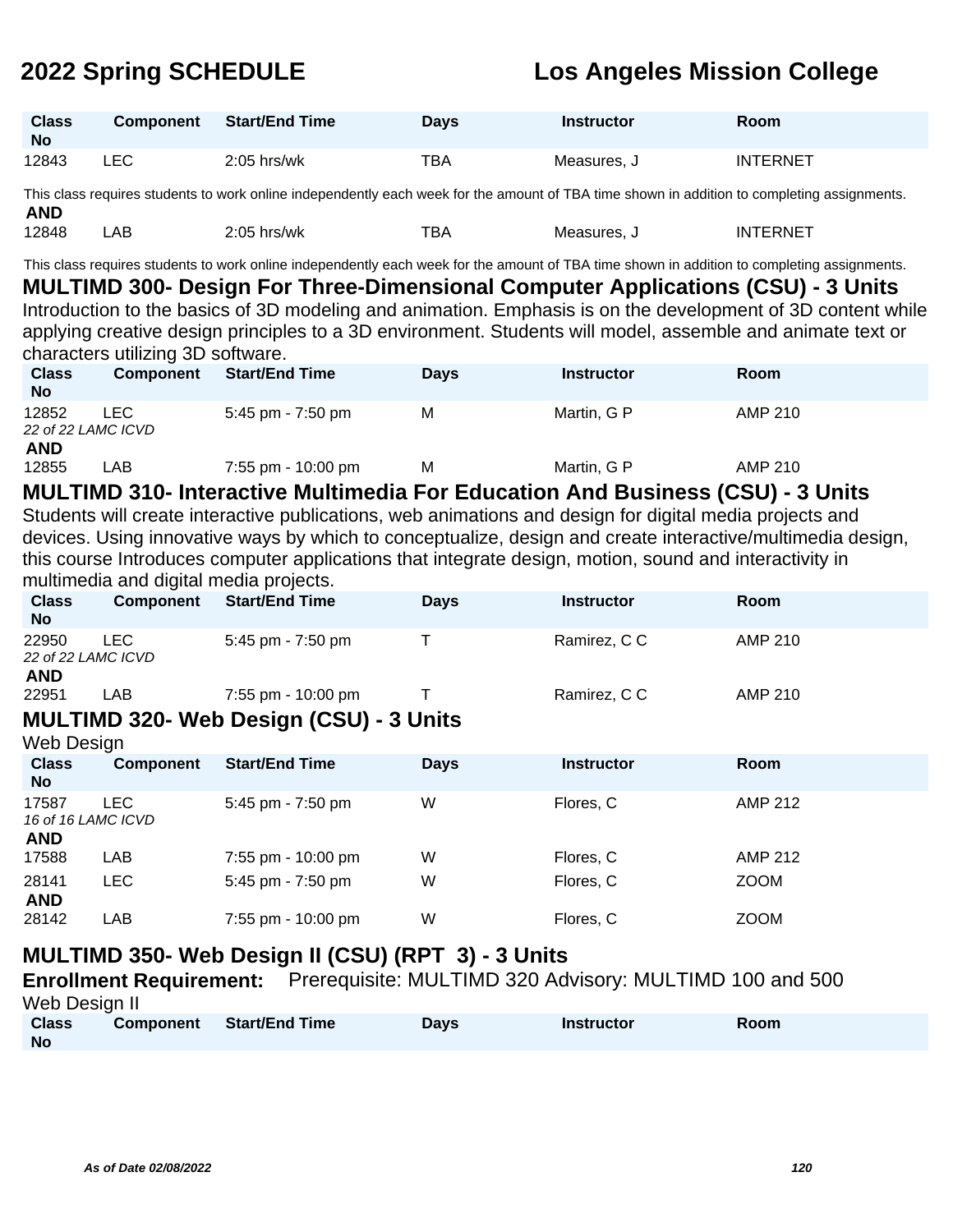| 17589<br>7 of 7 LAMC ICVD | <b>LEC</b> | 5:45 pm - 7:50 pm  | W | Flores, C | AMP 212 |
|---------------------------|------------|--------------------|---|-----------|---------|
| AND                       |            |                    |   |           |         |
| 17590                     | LAB        | 7:55 pm - 10:00 pm | W | Flores, C | AMP 212 |

### **MULTIMD 402- Animation Workshop (CSU) - 3 Units**

An introduction to the principles, practices, philosophy, and discipline of design for animation. Topics include treatments, character and object design, storyboards and animatics for time-based media such as animation and video.

| <b>Class</b><br><b>No</b> | Component                 | <b>Start/End Time</b>               | <b>Days</b>  | <b>Instructor</b> | <b>Room</b>    |
|---------------------------|---------------------------|-------------------------------------|--------------|-------------------|----------------|
| 12884<br><b>AND</b>       | LEC<br>22 of 22 LAMC ICVD | $2:20 \text{ pm} - 4:25 \text{ pm}$ | Th           | Hood. S M         | AMP 211        |
| 12888                     | _AB                       | $4:35$ pm - 6:40 pm                 | Th<br>------ | Hood, S M         | <b>AMP 211</b> |

### **MULTIMD 500- Multimedia Laboratory (CSU) - 1 Unit**

Designed to reinforce lectures presented in Multimedia classes. Emphasis is placed on applying design principles to projects using selected computer applications.

| <b>Class</b><br><b>No</b>   | <b>Component</b> | <b>Start/End Time</b> | <b>Days</b> | Instructor | Room           |
|-----------------------------|------------------|-----------------------|-------------|------------|----------------|
| 22955<br>50 of 50 LAMC ICVD | _AB_             | $2:05$ hrs/wk         | TBA         | Stage, C J | <b>AMP 211</b> |

### **MULTIMD 610- Introduction To Digital Video Production (CSU) - 3 Units**

An introductory course emphasizing the technical and creative aspects of digital video production for film and television. Key aspects of studio production are covered such as lighting, microphone operation, camera operation, lenses, production switching, audio recording, and basic editing.

| <b>Class</b><br><b>No</b>                 | Component  | <b>Start/End Time</b> | <b>Days</b> | <b>Instructor</b> | <b>Room</b> |
|-------------------------------------------|------------|-----------------------|-------------|-------------------|-------------|
| 21500<br>22 of 22 LAMC ICVD<br><b>AND</b> | <b>LEC</b> | 10:15 am - 12:20 pm   |             | Huynh, HD         | AMP 210     |
| 21501                                     | _AB        | 10:15 am - 12:20 pm   | Th          | Huynh, HD         | AMP 210     |

#### **MULTIMD 640- Digital Video Production: Digital Editing (CSU) - 3 Units**

An intermediate course that focuses on post-production projects in video editing, compositing and motion graphics. Students will be exposed to the concepts and techniques of non-linear editing, computer generated imagery and live action video, special effects, and design of titling and motion graphics.

| <b>Class</b><br><b>No</b>   | <b>Component</b>                    | <b>Start/End Time</b> | <b>Days</b> | ີ<br><b>Instructor</b> | <b>Room</b>    |
|-----------------------------|-------------------------------------|-----------------------|-------------|------------------------|----------------|
| 22956<br>22 of 22 LAMC ICVD | <b>LEC</b>                          | $8:50$ am - 10:55 am  | Sa          | Winiemko, G            | AMP 210        |
| <b>AND</b>                  |                                     |                       |             |                        |                |
| 22957                       | LAB                                 | 11:05 am - 1:10 pm    | Sa          | Winiemko, G            | AMP 210        |
| 27058                       | <b>LEC</b>                          | 10:20 am - 11:00 am   | <b>MWF</b>  | Ramirez, C C           | <b>VERD-HS</b> |
|                             | This class is closed to the public. |                       |             |                        |                |
| <b>AND</b>                  |                                     |                       |             |                        |                |
| 27059                       | LAB                                 | $11:05$ am - 11:50 am | <b>MWF</b>  | Ramirez, C C           | <b>VERD-HS</b> |
|                             | This class is closed to the public. |                       |             |                        |                |
| <b>Music</b>                |                                     |                       |             |                        |                |

#### **As of Date 02/08/2022 121**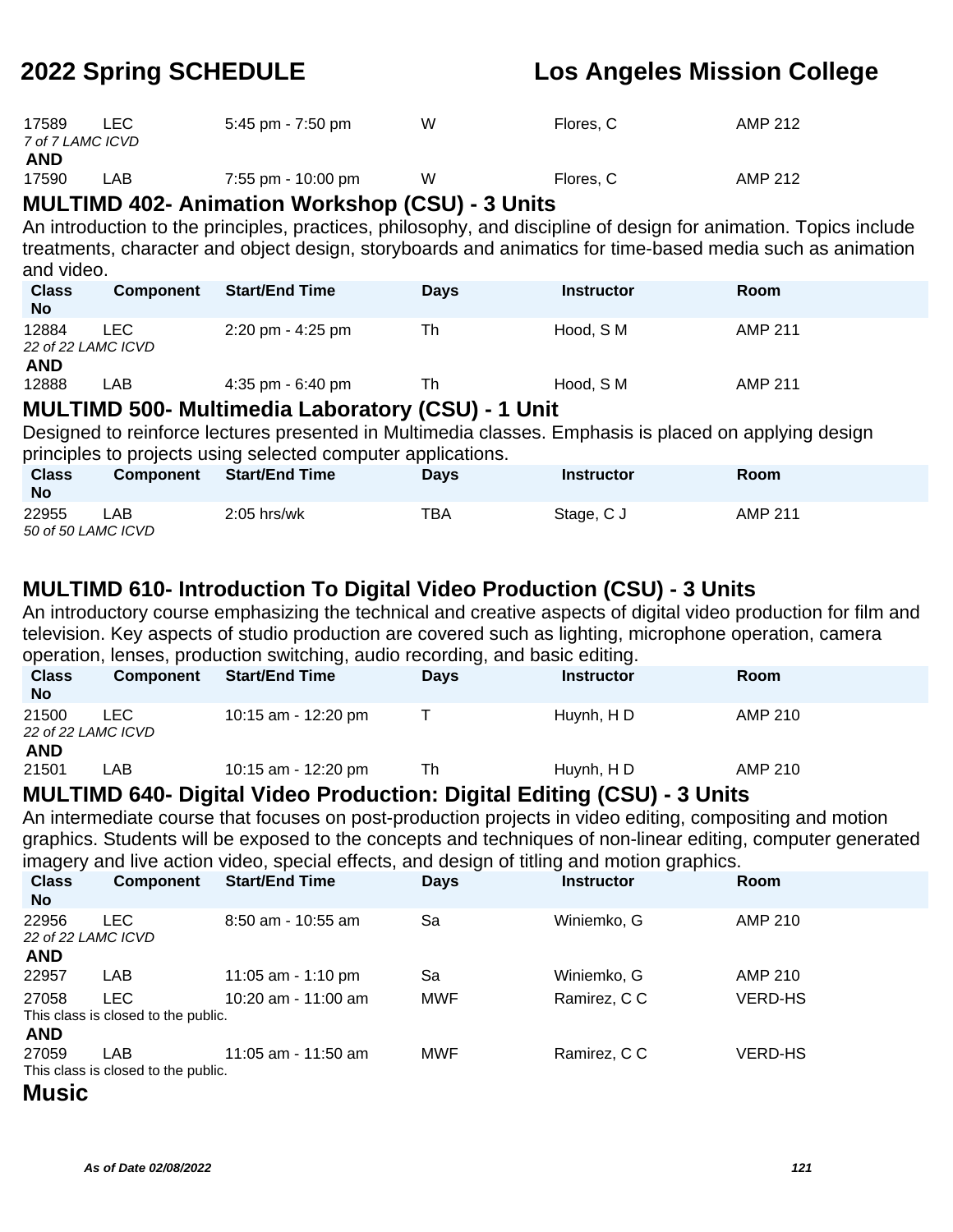#### **MUSIC 101- Fundamentals Of Music (UC/CSU) - 3 Units**

Requirement Designation: Meets CSU C1

This course is designed for the general student and covers the fundamentals of music, including notation, meters and rhythm, scales and key signatures, intervals, triads, and musical symbols and terminology.

| <b>Class</b><br><b>No</b> | <b>Component</b> | <b>Start/End Time</b> | Days | <b>Instructor</b> | Room    |  |
|---------------------------|------------------|-----------------------|------|-------------------|---------|--|
| 13025                     | ∟EC              | 10:35 am - 12:00 pm   | ⊤Тh  | Canon, SD         | AMP 115 |  |
| 22 of 22 LAMC ICVD        |                  |                       |      |                   |         |  |

### **MUSIC 111- Music Appreciation I (UC/CSU) - 3 Units**

| Requirement Designation: Meets IGETC 3A CSU C1                                                                                                                                      |                                                                                                          |                                                                                                                                             |             |                   |                 |  |  |  |  |
|-------------------------------------------------------------------------------------------------------------------------------------------------------------------------------------|----------------------------------------------------------------------------------------------------------|---------------------------------------------------------------------------------------------------------------------------------------------|-------------|-------------------|-----------------|--|--|--|--|
| This course is a survey of Western classical/art music from the Middle Ages to the present day with an                                                                              |                                                                                                          |                                                                                                                                             |             |                   |                 |  |  |  |  |
|                                                                                                                                                                                     | emphasis on perceptive, analytical listening. Topics include the elements of music, musical forms, music |                                                                                                                                             |             |                   |                 |  |  |  |  |
|                                                                                                                                                                                     |                                                                                                          | periods, styles, musical genres, and the role of music and musicians in the Western world.                                                  |             |                   |                 |  |  |  |  |
| <b>Class</b><br>No.                                                                                                                                                                 | <b>Component</b>                                                                                         | <b>Start/End Time</b>                                                                                                                       | <b>Days</b> | <b>Instructor</b> | Room            |  |  |  |  |
| 18655                                                                                                                                                                               | <b>LEC</b>                                                                                               | $3:10$ hrs/wk                                                                                                                               | TBA         | Wentz, J          | <b>INTERNET</b> |  |  |  |  |
|                                                                                                                                                                                     |                                                                                                          | This class requires students to work online independently each week for the amount of TBA time shown in addition to completing assignments. |             |                   |                 |  |  |  |  |
| 19363                                                                                                                                                                               | <b>LEC</b>                                                                                               | $6:30$ hrs/wk                                                                                                                               | TBA         | Wentz, J          | <b>INTERNET</b> |  |  |  |  |
| This class requires students to work online independently each week for the amount of TBA time shown in addition to completing assignments.<br>(Starts 02/07/2022, Ends 03/30/2022) |                                                                                                          |                                                                                                                                             |             |                   |                 |  |  |  |  |
| <b>MUSIC 141- Jazz Appreciation (UC/CSU) - 3 Units</b><br><b>Requirement Designation:</b><br>Meets IGETC 3A CSU C1                                                                  |                                                                                                          |                                                                                                                                             |             |                   |                 |  |  |  |  |

|  |                                                                                                                                                                                                                                      | This course examines the elements of jazz, jazz literature, and the development of numerous jazz styles over    |  |
|--|--------------------------------------------------------------------------------------------------------------------------------------------------------------------------------------------------------------------------------------|-----------------------------------------------------------------------------------------------------------------|--|
|  |                                                                                                                                                                                                                                      | the course of the twentieth and twenty-first centuries. Students develop critical listening skills by examining |  |
|  |                                                                                                                                                                                                                                      | individual solo and jazz ensemble performances and recordings from various moments in jazz history.             |  |
|  | $\blacksquare$ . The contract of the contract of the contract of the contract of the contract of the contract of the contract of the contract of the contract of the contract of the contract of the contract of the contract of the |                                                                                                                 |  |

| <b>Class</b><br><b>No</b> | <b>Component</b> | Start/End Time | <b>Days</b> | Instructor | <b>Room</b>     |
|---------------------------|------------------|----------------|-------------|------------|-----------------|
| 16291                     | LEC              | $3:10$ hrs/wk  | TBA         | Wentz. J   | <b>INTERNET</b> |

This class requires students to work online independently each week for the amount of TBA time shown in addition to completing assignments.

| 19364 | $6:30$ hrs/wk | тва | Wentz, J | INTERNET |
|-------|---------------|-----|----------|----------|
|       |               |     |          |          |

This class requires students to work online independently each week for the amount of TBA time shown in addition to completing assignments. (Starts 04/11/2022, Ends 06/06/2022)

### **MUSIC 321- Elementary Piano I (UC/CSU) - 2 Units**

Requirement Designation: Meets CSU C1

**Enrollment Requirement:** Prerequisite: None

This course is the first in a series of classes for beginning piano students. The class is open to both Music Majors and non-Music Majors. No prior piano playing ability is required. Consult the course catalog at each college for specific course content details.

| <b>Class</b> | Component | <b>Start/End Time</b> | Davs | <b>Instructor</b> | Room |
|--------------|-----------|-----------------------|------|-------------------|------|
| <b>No</b>    |           |                       |      |                   |      |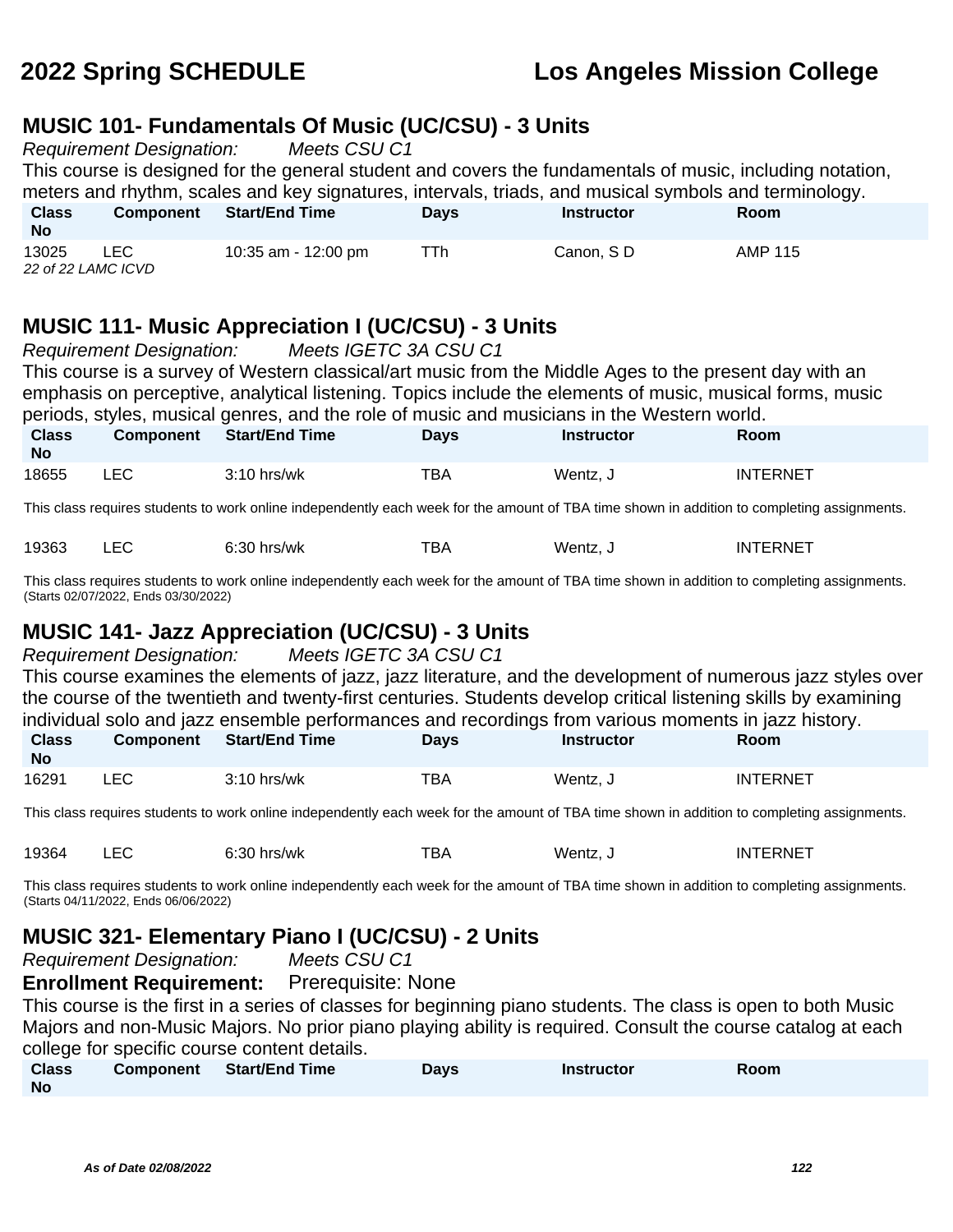| 11779<br>20 of 20 LAMC ICVD             | <b>LEC</b>                                    |                       | 10:35 am - 11:25 am                                  | M                                                         | Wentz, J                                                                                                 | <b>AMP 120</b>                                                                                               |
|-----------------------------------------|-----------------------------------------------|-----------------------|------------------------------------------------------|-----------------------------------------------------------|----------------------------------------------------------------------------------------------------------|--------------------------------------------------------------------------------------------------------------|
| <b>AND</b>                              |                                               |                       |                                                      |                                                           |                                                                                                          |                                                                                                              |
| 11789                                   | LAB                                           |                       | 10:35 am - 12:40 pm                                  | W                                                         | Wentz, J                                                                                                 | <b>AMP 120</b>                                                                                               |
|                                         |                                               |                       |                                                      | <b>MUSIC 322- Elementary Piano II (UC/CSU) - 2 Units</b>  |                                                                                                          |                                                                                                              |
|                                         | <b>Requirement Designation:</b>               |                       | Meets CSU C1                                         |                                                           |                                                                                                          |                                                                                                              |
|                                         | <b>Enrollment Requirement:</b>                |                       | family.                                              |                                                           | Prerequisite: MUSIC 321. Maximum of 4 enrollments in the Music                                           |                                                                                                              |
|                                         |                                               |                       |                                                      |                                                           | This course is the second in a series of classes for beginning piano students who have already completed |                                                                                                              |
|                                         |                                               |                       |                                                      |                                                           |                                                                                                          | MUS 321. The class is open to both Music Majors and non-Music Majors. Consult the course catalog at each     |
|                                         | college for□ specific course content details. |                       |                                                      |                                                           |                                                                                                          |                                                                                                              |
| <b>Class</b><br><b>No</b>               | <b>Component</b>                              | <b>Start/End Time</b> |                                                      | <b>Days</b>                                               | <b>Instructor</b>                                                                                        | Room                                                                                                         |
| 12037<br>6 of 6 LAMC ICVD               | <b>LEC</b>                                    |                       | 10:35 am - 11:25 am                                  | M                                                         | Wentz, J                                                                                                 | <b>AMP 120</b>                                                                                               |
| <b>AND</b><br>12044                     | LAB                                           |                       | 10:35 am - 12:40 pm                                  | W                                                         | Wentz, J                                                                                                 | <b>AMP 120</b>                                                                                               |
|                                         |                                               |                       |                                                      | <b>MUSIC 323- Elementary Piano III (UC/CSU) - 2 Units</b> |                                                                                                          |                                                                                                              |
|                                         | <b>Requirement Designation:</b>               |                       | Meets CSU C1                                         |                                                           |                                                                                                          |                                                                                                              |
|                                         | <b>Enrollment Requirement:</b>                |                       |                                                      |                                                           | Prerequisite: MUSIC 322. Maximum of 4 enrollments in the Music                                           |                                                                                                              |
|                                         |                                               |                       | family.                                              |                                                           |                                                                                                          |                                                                                                              |
|                                         |                                               |                       |                                                      |                                                           |                                                                                                          | This course is the third in a series of classes for beginning piano students who have already completed MUS  |
|                                         |                                               |                       |                                                      |                                                           | 321 and 322. The class is open to both Music Majors and non-Music Majors. Consult the course catalog at  |                                                                                                              |
| <b>Class</b>                            | Component                                     | <b>Start/End Time</b> | each college for specific course content details.    |                                                           | <b>Instructor</b>                                                                                        | Room                                                                                                         |
| <b>No</b>                               |                                               |                       |                                                      | <b>Days</b>                                               |                                                                                                          |                                                                                                              |
| 15978<br>6 of 6 LAMC ICVD<br><b>AND</b> | <b>LEC</b>                                    |                       | 10:35 am - 11:25 am                                  | M                                                         | Wentz, J                                                                                                 | <b>AMP 120</b>                                                                                               |
| 15979                                   | LAB                                           |                       | 10:35 am - 12:40 pm                                  | W                                                         | Wentz, J                                                                                                 | <b>AMP 120</b>                                                                                               |
|                                         |                                               |                       |                                                      | <b>MUSIC 324- Elementary Piano IV (UC/CSU) - 2 Units</b>  |                                                                                                          |                                                                                                              |
|                                         | <b>Requirement Designation:</b>               |                       | Meets CSU C1                                         |                                                           |                                                                                                          |                                                                                                              |
|                                         | <b>Enrollment Requirement:</b>                |                       | family.                                              |                                                           | Prerequisite: MUSIC 323. Maximum of 4 enrollments in the Music                                           |                                                                                                              |
|                                         |                                               |                       |                                                      |                                                           |                                                                                                          | This course is the fourth in a series of classes for beginning piano students who have already completed MUS |
|                                         |                                               |                       |                                                      |                                                           |                                                                                                          | 321, 322 and 324. The class is open to both Music Majors and non-Music Majors. Consult the course catalog    |
|                                         |                                               |                       | at each college for specific course content details. |                                                           |                                                                                                          |                                                                                                              |
| <b>Class</b><br><b>No</b>               | Component                                     | <b>Start/End Time</b> |                                                      | <b>Days</b>                                               | <b>Instructor</b>                                                                                        | Room                                                                                                         |
| 12253<br>2 of 2 LAMC ICVD<br><b>AND</b> | <b>LEC</b>                                    |                       | 10:35 am - 11:25 am                                  | M                                                         | Wentz, J                                                                                                 | <b>AMP 120</b>                                                                                               |
| 12259                                   | LAB                                           |                       | 10:35 am - 12:40 pm                                  | W                                                         | Wentz, J                                                                                                 | <b>AMP 120</b>                                                                                               |
|                                         | <b>Nursing-Health Care Ancillar</b>           |                       |                                                      |                                                           |                                                                                                          |                                                                                                              |
|                                         |                                               |                       |                                                      |                                                           | NRS-HCA 056- Essential Practical Skills For Nurse Assistants (CSU) (RPT 3) - 1 Unit                      |                                                                                                              |
|                                         |                                               |                       |                                                      | <b>Enrollment Requirement:</b> Corequisite: NRS-HCA 399A  |                                                                                                          |                                                                                                              |

This course focuses on reinforcing and integrating the Certified Nurse Assistant duties and skills required to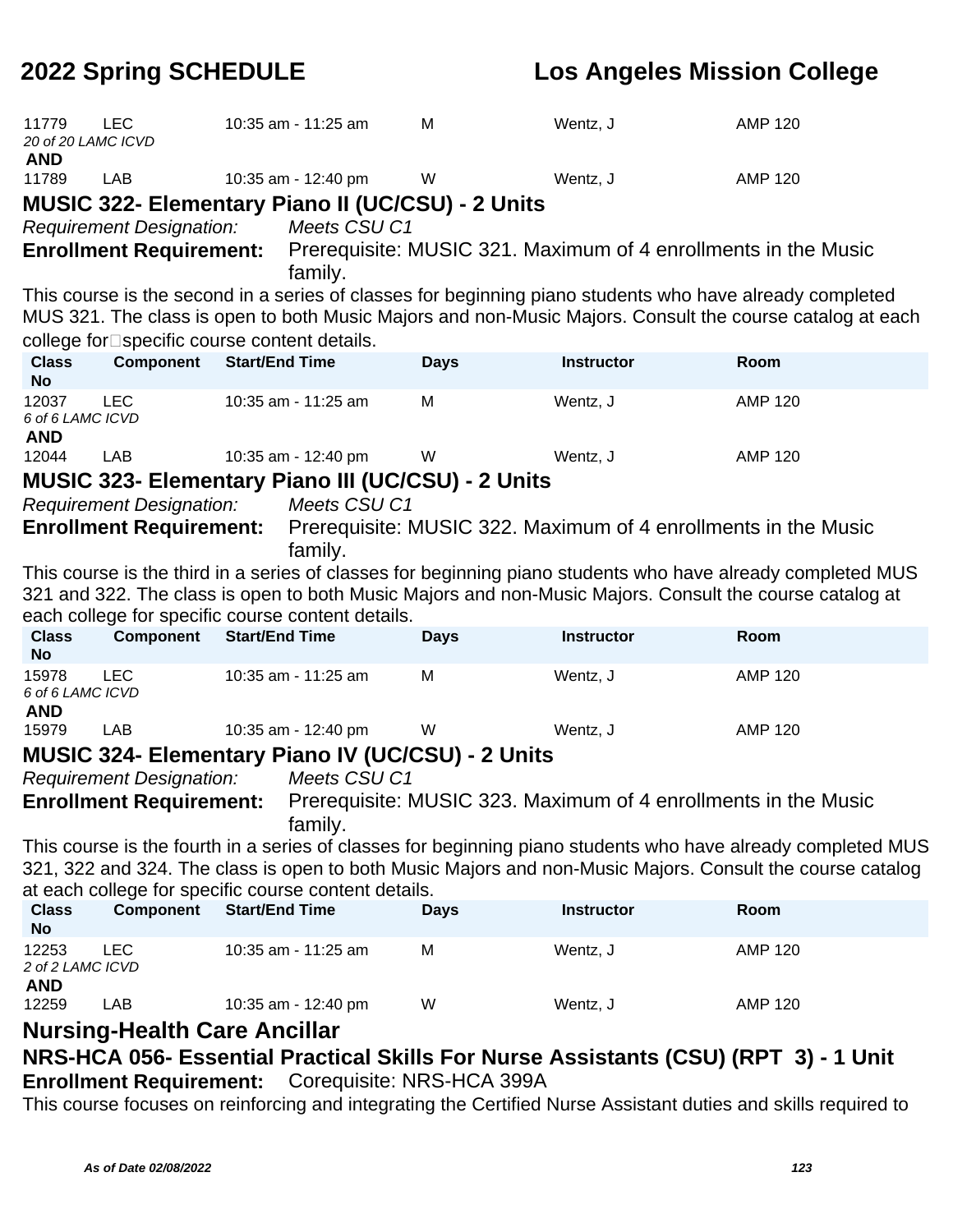|                                                                                                              |                                                                                                                                                                                                                                                                                                                                                                                                                                                                                                                                       | assist patients in long term care facilities with Activities of Daily Living.                                                                                                                                                                                                                                                                                                                                                                                                                                                                                                                                                                                                                                                                                                                                                                                                                                                                                                                                                                                                                            |                                    |                                                           |                                                                            |  |  |  |
|--------------------------------------------------------------------------------------------------------------|---------------------------------------------------------------------------------------------------------------------------------------------------------------------------------------------------------------------------------------------------------------------------------------------------------------------------------------------------------------------------------------------------------------------------------------------------------------------------------------------------------------------------------------|----------------------------------------------------------------------------------------------------------------------------------------------------------------------------------------------------------------------------------------------------------------------------------------------------------------------------------------------------------------------------------------------------------------------------------------------------------------------------------------------------------------------------------------------------------------------------------------------------------------------------------------------------------------------------------------------------------------------------------------------------------------------------------------------------------------------------------------------------------------------------------------------------------------------------------------------------------------------------------------------------------------------------------------------------------------------------------------------------------|------------------------------------|-----------------------------------------------------------|----------------------------------------------------------------------------|--|--|--|
| <b>Class</b><br><b>No</b>                                                                                    | <b>Component</b>                                                                                                                                                                                                                                                                                                                                                                                                                                                                                                                      | <b>Start/End Time</b>                                                                                                                                                                                                                                                                                                                                                                                                                                                                                                                                                                                                                                                                                                                                                                                                                                                                                                                                                                                                                                                                                    | <b>Days</b>                        | <b>Instructor</b>                                         | Room                                                                       |  |  |  |
| 19329<br>And                                                                                                 | <b>LEC</b><br><b>LEC</b><br>15 of 15 LAMC COVID Enrollment Restrict<br>(Starts 05/09/2022, Ends 05/11/2022)                                                                                                                                                                                                                                                                                                                                                                                                                           | 8:00 am - 11:50 am<br>1:00 pm - 5:50 pm<br>Please visit the Allied Health website www.lamission.edu/alliedhealth. For eligibility requirements and to enroll in the course,<br>call 818-833-3428. This course will be offered pending Los Angeles County approval and therefore is tentative.                                                                                                                                                                                                                                                                                                                                                                                                                                                                                                                                                                                                                                                                                                                                                                                                            | <b>MW</b><br>MW                    | Johnson-Adkins, B C<br>Johnson-Adkins, B C                | <b>INST 2016</b><br><b>INST 2016</b>                                       |  |  |  |
|                                                                                                              | NRS-HCA 399A- Nurse Assistant Training Program (CSU) - 6 Units<br>This course will provide students with an introduction to the health care field, working with residents/patients<br>in the long term care facility and the acute care setting. Emphasis will be given to safety principles, infection<br>control, methods for providing physical care, and emotional and social support. Upon successful completion<br>of this course, students will be eligible to take the American Red Cross Nurse Assistant Certification Exam. |                                                                                                                                                                                                                                                                                                                                                                                                                                                                                                                                                                                                                                                                                                                                                                                                                                                                                                                                                                                                                                                                                                          |                                    |                                                           |                                                                            |  |  |  |
| <b>Class</b><br><b>No</b>                                                                                    | <b>Component</b>                                                                                                                                                                                                                                                                                                                                                                                                                                                                                                                      | <b>Start/End Time</b>                                                                                                                                                                                                                                                                                                                                                                                                                                                                                                                                                                                                                                                                                                                                                                                                                                                                                                                                                                                                                                                                                    | <b>Days</b>                        | <b>Instructor</b>                                         | Room                                                                       |  |  |  |
| 12129<br>And<br>This course will<br>facility.<br><b>AND</b><br>12131<br>And<br>This course will<br>facility. | <b>LEC</b><br><b>LEC</b><br>15 of 15 LAMC COVID Enrollment Restrict<br>(Starts 02/07/2022, Ends 03/09/2022)<br>LAB.<br>LAB<br>(Starts 03/14/2022, Ends 05/04/2022)                                                                                                                                                                                                                                                                                                                                                                    | 8:00 am - 12:00 pm<br>1:00 pm - 5:00 pm<br>Please visit the Allied Health website www.lamission.edu/alliedhealth. For eligibility requirements and to enroll in the course, call 818-833-3428.<br>be offered pending Los Angeles County approval and therefore is tentative. The laboratory portion of this course will meet at a skilled nursing<br>7:00 am - 11:00 am<br>12:00 pm - 4:00 pm<br>Please visit the Allied Health website www.lamission.edu/alliedhealth. For eligibility requirements and to enroll in the course, call 818-833-3428.<br>be offered pending Los Angeles County approval and therefore is tentative. The laboratory portion of this course will meet at a skilled nursing<br>NRS-HCA 399B- Home Health Aide Training Program (CSU) - 2 Units<br>This course will introduce students to the health care field, working with residents/patients in long-term care<br>facilities, the acute care setting and the home care setting. Emphasis will be given to safety principles,<br>infection control, methods for providing physical care, and emotional and social support. | <b>MW</b><br>MW<br>MW<br><b>MW</b> | Johnson-Adkins, B C<br>Molina, A<br>Molina, A<br>Glaus, C | <b>INST 2014</b><br><b>INST 2014</b><br><b>SCHEDULE</b><br><b>SCHEDULE</b> |  |  |  |
| <b>Class</b><br><b>No</b>                                                                                    | <b>Component</b>                                                                                                                                                                                                                                                                                                                                                                                                                                                                                                                      | <b>Start/End Time</b>                                                                                                                                                                                                                                                                                                                                                                                                                                                                                                                                                                                                                                                                                                                                                                                                                                                                                                                                                                                                                                                                                    | <b>Days</b>                        | <b>Instructor</b>                                         | Room                                                                       |  |  |  |
| 12199<br>And<br>skilled nursing facility.<br><b>AND</b>                                                      | <b>LEC</b><br><b>LEC</b><br>15 of 15 LAMC COVID Enrollment Restrict<br>(Starts 05/16/2022, Ends 05/23/2022)                                                                                                                                                                                                                                                                                                                                                                                                                           | 8:00 am - 5:00 pm<br>8:00 am - 12:00 pm<br>Please visit the Allied Health website www.lamission.edu/alliedhealth. For eligibility requirements and to enroll in the course, call 818-833-3428.<br>This course will be offered pending Los Angeles County approval and therefore is tentative. The laboratory portion of this course will meet at a                                                                                                                                                                                                                                                                                                                                                                                                                                                                                                                                                                                                                                                                                                                                                       | <b>MW</b><br>M                     | Johnson-Adkins, B C<br>Johnson-Adkins, B C                | <b>INST 2014</b><br><b>INST 2014</b>                                       |  |  |  |

And LAB 8:00 am - 12:00 pm M Johnson-Adkins, B C SCHEDULE Please visit the Allied Health website www.lamission.edu/alliedhealth. For eligibility requirements and to enroll in the course, call 818-833-3428. This course will

12203 LAB 8:00 am - 5:00 pm W Johnson-Adkins, B C SCHEDULE

be offered pending Los Angeles County approval and therefore is tentative. The laboratory portion of this course will meet at a skilled nursing facility.

(Starts 05/25/2022, Ends 06/06/2022)

### **Nutrition**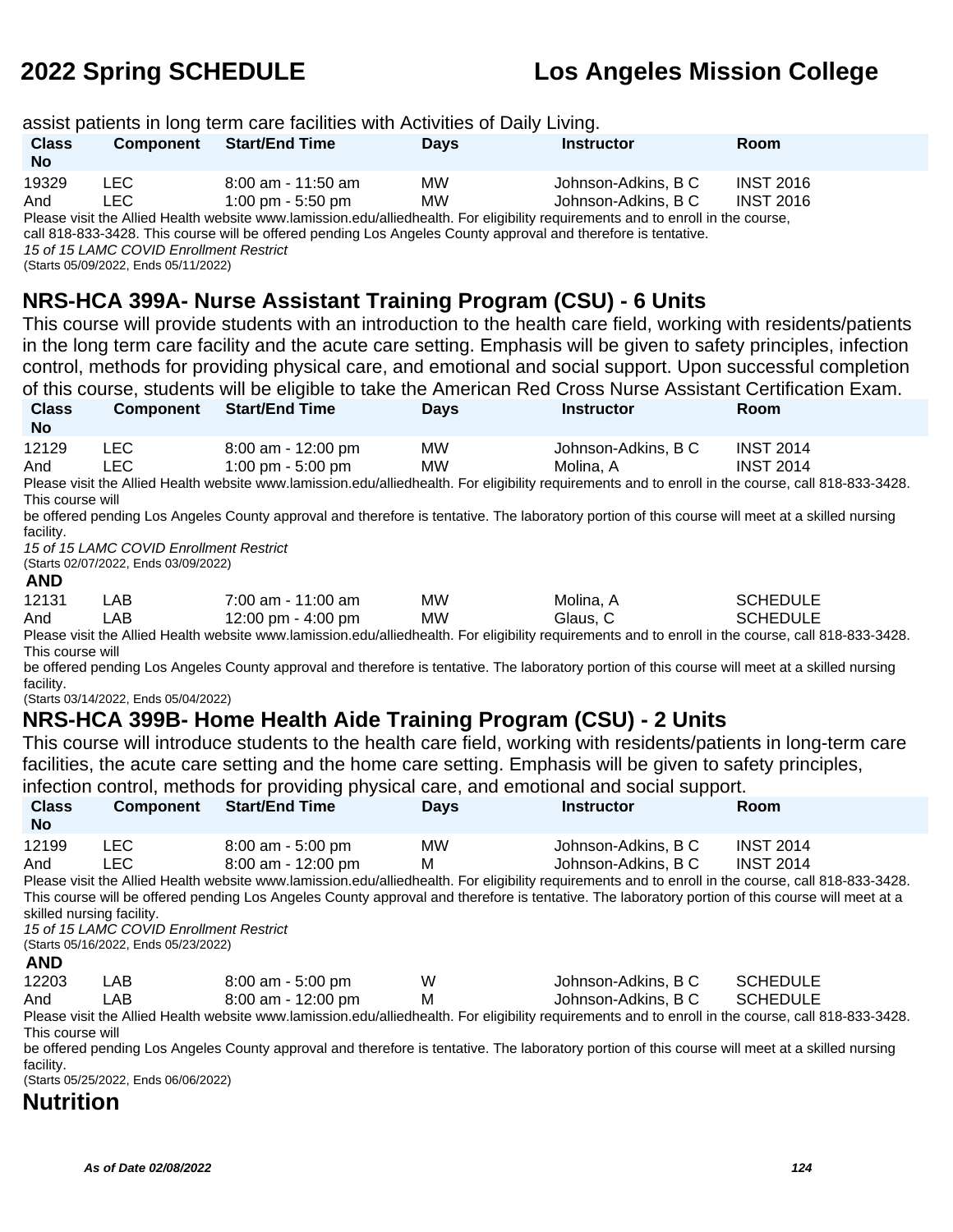#### **NUTRTN 001- Careers in Nutrition and Foods (CSU) - 1 Unit**

This course will explore careers in nutrition and foods such as dietetics (Registered Dietitian/Nutritionist), food science and technology, culinary arts and hospitality. Educational pathways, employment trends and opportunities, and developing a personal career plan will be emphasized.

| <b>Class</b><br>No | <b>Component</b> | Start/End Time    | <b>Days</b> | Instructor | <b>Room</b>                                                                                                                                   |  |
|--------------------|------------------|-------------------|-------------|------------|-----------------------------------------------------------------------------------------------------------------------------------------------|--|
| 26227              | LEC              | 4:30 pm - 6:35 pm |             | Barke, S   | ZOOM                                                                                                                                          |  |
|                    |                  |                   |             |            | This algoe will be conducted through Zeem. Ctudents will need concerte a computer and the internet. Instructor centerty Derkee @Jemionian.odu |  |

This class will be conducted through Zoom. Students will need access to a computer and the internet. Instructor contact: Barkes@lamission.edu.

(Starts 04/11/2022, Ends 06/06/2022)

### **NUTRTN 021- Nutrition (UC/CSU) - 3 Units**

Requirement Designation: Meets CSU E

Students learn nutrition as a science that deals with the role of nutrients in the human body. Topics include concepts related to individual needs during the changing life cycles, and the interrelationships of nutrients are evaluated for promotion of optimum health.

| <b>Class</b><br><b>No</b>                                                                                                                                                           | Component                                                                   | <b>Start/End Time</b>                                                                                                                       | <b>Days</b> | <b>Instructor</b> | Room            |  |  |
|-------------------------------------------------------------------------------------------------------------------------------------------------------------------------------------|-----------------------------------------------------------------------------|---------------------------------------------------------------------------------------------------------------------------------------------|-------------|-------------------|-----------------|--|--|
| 15540<br>28 of 28 LAMC ICVD                                                                                                                                                         | <b>LEC</b><br>BarkeS@lamission.edu                                          | 10:35 am - 12:00 pm<br>This class will meet on campus. Masks and physical distancing are required.                                          | TTh         | Barke, S          | <b>HFAC 107</b> |  |  |
| 28514                                                                                                                                                                               | <b>LEC</b><br>Barkes@lamission.edu.<br>(Starts 04/11/2022, Ends 06/06/2022) | 12:10 pm - 3:20 pm                                                                                                                          | <b>MW</b>   | Barke, S          | <b>ZOOM</b>     |  |  |
| 27765                                                                                                                                                                               | <b>LEC</b>                                                                  | 6:50 pm - 10:00 pm<br>This class will be conducted through Zoom. Students will need computer and internet access. Schulmi@lamission.edu     | Th          | Schulman, J       | <b>ZOOM</b>     |  |  |
| 15539                                                                                                                                                                               | <b>LEC</b>                                                                  | 6:20 hrs/wk                                                                                                                                 | <b>TBA</b>  | Schulman, J       | <b>INTERNET</b> |  |  |
|                                                                                                                                                                                     | Schulmj@lamission.edu<br>(Starts 02/07/2022, Ends 03/30/2022)               | This class requires students to work online independently each week for the amount of TBA time shown in addition to completing assignments. |             |                   |                 |  |  |
| 16078                                                                                                                                                                               | <b>LEC</b>                                                                  | 6:30 hrs/wk                                                                                                                                 | <b>TBA</b>  | Kelley, C         | <b>INTERNET</b> |  |  |
| This class requires students to work online independently each week for the amount of TBA time shown in addition to completing assignments.<br>(Starts 04/11/2022, Ends 06/06/2022) |                                                                             |                                                                                                                                             |             |                   |                 |  |  |
| 17636                                                                                                                                                                               | <b>LEC</b>                                                                  | 6:30 hrs/wk                                                                                                                                 | <b>TBA</b>  | Barke, S          | <b>INTERNET</b> |  |  |
| This class requires students to work online independently each week for the amount of TBA time shown in addition to completing assignments.<br>(Starts 02/07/2022, Ends 03/30/2022) |                                                                             |                                                                                                                                             |             |                   |                 |  |  |
| 18869                                                                                                                                                                               | LEC                                                                         | $6:30$ hrs/wk                                                                                                                               | <b>TBA</b>  | Barke, S          | <b>INTERNET</b> |  |  |

This class requires students to work online independently each week for the amount of TBA time shown in addition to completing assignments. (Starts 04/11/2022, Ends 06/06/2022)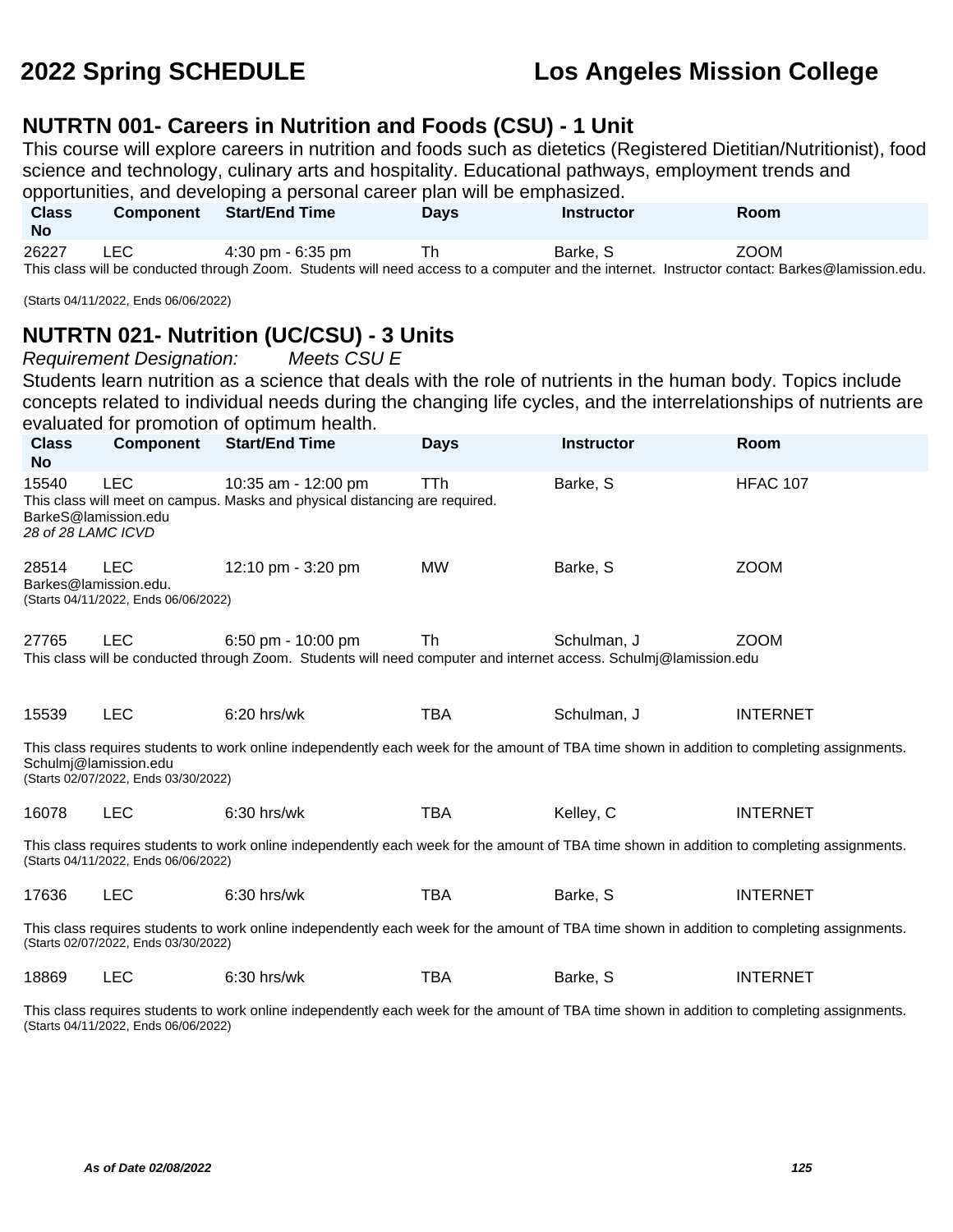| 27508                         | <b>LEC</b><br>(Starts 04/11/2022, Ends 06/06/2022)                                                  | $6:30$ hrs/wk  | TBA                                                                                                                                      | Kelley, C   | <b>INTERNET</b> |
|-------------------------------|-----------------------------------------------------------------------------------------------------|----------------|------------------------------------------------------------------------------------------------------------------------------------------|-------------|-----------------|
| 27754<br>Barkes@lamission.edu | LEC.<br>(Starts 02/07/2022, Ends 03/30/2022)                                                        | $7:25$ hrs/wk  | TBA<br>This class will be conducted online through Canvas. Students will need access to the internet and a computer. Instructor contact: | Barke, S    | <b>INTERNET</b> |
| 27694                         | LEC.<br>Online class. Schulmi@lamission.edu<br>(Starts 05/02/2022, Ends 06/06/2022)<br>Oceanography | $10:30$ hrs/wk | TBA                                                                                                                                      | Schulman, J | <b>INTERNET</b> |

# **OCEANO 001- Introduction To Oceanography (UC/CSU) - 3 Units**

Requirement Designation: Meets IGETC 5A CSU B1

| Introduction To Oceanography |           |                       |             |                   |                 |  |  |  |
|------------------------------|-----------|-----------------------|-------------|-------------------|-----------------|--|--|--|
| <b>Class</b><br><b>No</b>    | Component | <b>Start/End Time</b> | <b>Days</b> | <b>Instructor</b> | Room            |  |  |  |
| 19814                        | LEC.      | $3:10$ hrs/wk         | ТВА         | Miller, KL        | <b>INTERNET</b> |  |  |  |

This class requires students to work online independently each week for the amount of TBA time shown in addition to completing assignments.

# **Pharmacy Technician PHRMCTK 021- Retail Products For Pharmacy Clerks (CSU) - 3 Units**

This course is designed for the Pharmacy Clerk student to provide basic knowledge about Over-the-Counter (OTC) products in relation to their accepted therapeutic uses. Students will understand the steps involved in safely choosing a non-prescription product.

| <b>Class</b> | Component                            | Start/End Time     | <b>Davs</b> | <b>Instructor</b> | Room        |
|--------------|--------------------------------------|--------------------|-------------|-------------------|-------------|
| <b>No</b>    |                                      |                    |             |                   |             |
| 11293        | <b>LEC</b>                           | 9:00 am - 12:35 pm | MW.         | Lavy, E           | <b>ZOOM</b> |
|              | (Starts 02/07/2022, Ends 03/30/2022) |                    |             |                   |             |

### **PHRMCTK 023- Introduction To Pharmacy (CSU) - 2 Units**

In this course students will understand the roles and opportunities open to pharmacy clerks and technicians in various practice settings. Students will be introduced to pharmaceutical dosage forms, the drug development process, and drug classification systems. This course also includes an introduction to prescription labeling and to the law and ethics for pharmacy practice.

| <b>Class</b><br><b>No</b> | <b>Component</b>                     | <b>Start/End Time</b> | <b>Days</b> | Instructor   | <b>Room</b> |
|---------------------------|--------------------------------------|-----------------------|-------------|--------------|-------------|
| 11299                     | LEC                                  | 8:00 am - 10:10 am    | МW          | Baggelaar, S | <b>ZOOM</b> |
|                           | (Starts 04/11/2022, Ends 06/06/2022) |                       |             |              |             |

### **PHRMCTK 029- Body Systems I (CSU) - 3 Units**

In this course students will learn the use and side effects of prescription medications, nonprescription medications and alternative therapies used to treat diseases affecting the muscular, skeletal, respiratory, renal, cardiovascular, and hematologic systems. Students will first master an understanding of basic anatomy and physiology and learn the brand and generic name, standard pronunciation, and routes of administration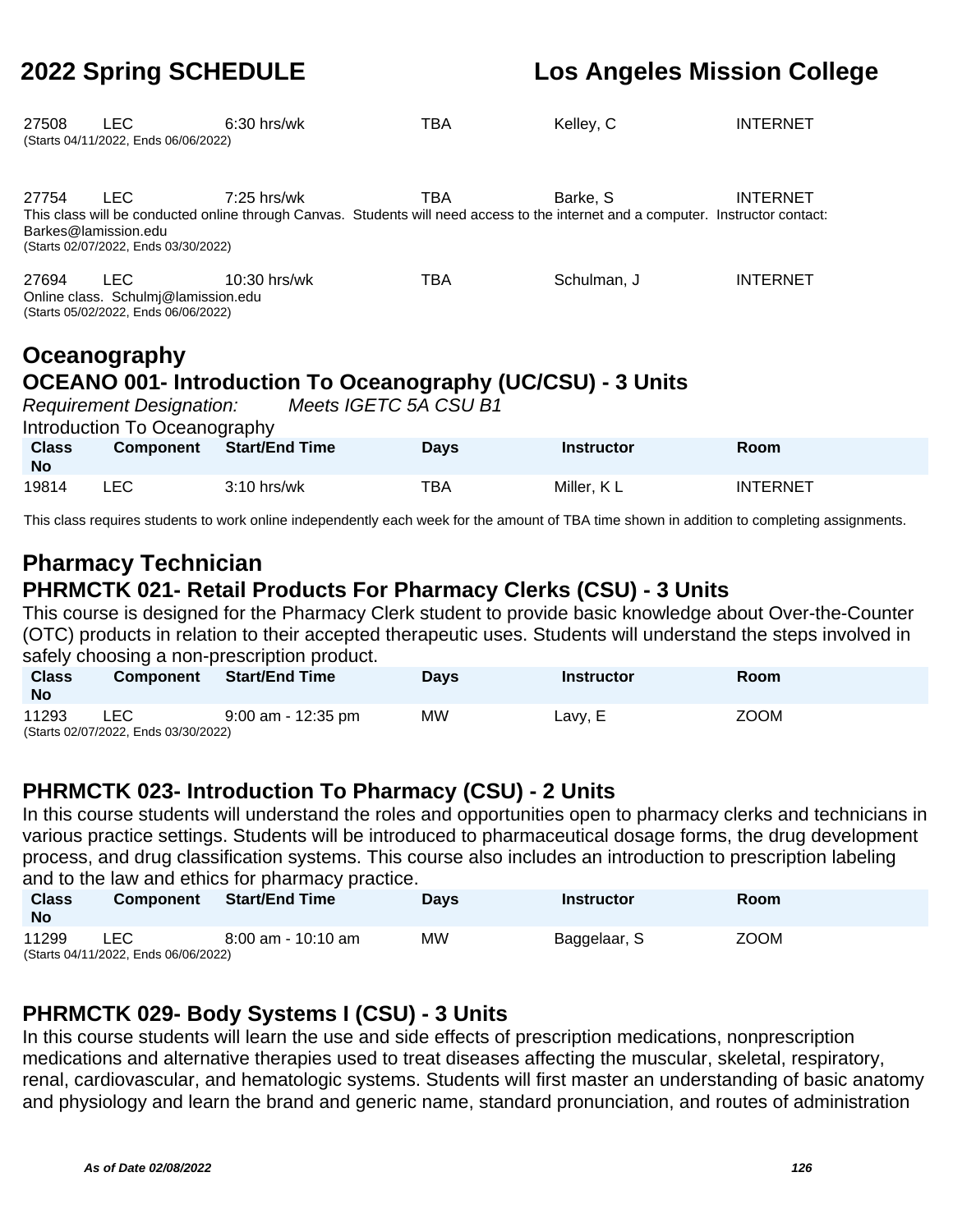for each medication studied. Students will also learn medical terminology and abbreviations associated with the use of medication therapy affecting the body systems studied.

| <b>Class</b><br><b>No</b> | <b>Component</b>                     | <b>Start/End Time</b> | <b>Days</b> | Instructor | Room        |
|---------------------------|--------------------------------------|-----------------------|-------------|------------|-------------|
| 11306                     | LEC                                  | 8:50 am - 12:00 pm    | ⊤Th         | Lavy, E    | <b>ZOOM</b> |
|                           | (Starts 02/07/2022, Ends 03/30/2022) |                       |             |            |             |

### **PHRMCTK 030- Body System II (CSU) - 3 Units**

In this course students will learn the use and side effects of prescription medications, nonprescription medications and alternative therapies used to treat diseases affecting the nervous, endocrine, gastrointestinal, reproductive, immune, ears/nose/throat, and dermatologic systems. Students will first master an understanding of basic anatomy and physiology and learn the brand and generic name, standard pronunciation, and routes of administration for each medication studied. Students will also learn medical terminology and abbreviations associated with the use of medication therapy affecting the body systems studied.

| <b>Class</b><br><b>No</b> | <b>Component</b>                                   | <b>Start/End Time</b> | <b>Davs</b> | <b>Instructor</b> | Room        |
|---------------------------|----------------------------------------------------|-----------------------|-------------|-------------------|-------------|
| 11312                     | <b>LEC</b><br>(Starts 04/11/2022, Ends 06/06/2022) | 8:50 am - 12:00 pm    | ⊤Th         | Lavy, E           | <b>ZOOM</b> |

### **PHRMCTK 031- Pharmacy Calculations (CSU) - 2 Units**

In this course students will learn calculations related to drug dosage, measurements of strength and preparation of medications. This course also includes inter-conversion of units in the metric and common systems of measurement. Emphasis is placed on unit-cancellation for solving pharmacy problems. This course includes a strong verbal component.

| <b>Class</b><br>No | <b>Component</b>                             | Start/End Time      | <b>Davs</b> | <b>Instructor</b> | Room        |
|--------------------|----------------------------------------------|---------------------|-------------|-------------------|-------------|
| 11319              | LEC.<br>(Starts 04/11/2022, Ends 06/06/2022) | 10:30 am - 12:35 pm | <b>MW</b>   | Baggelaar, S      | <b>ZOOM</b> |

# **Philosophy PHILOS 001- Introduction To Philosophy (UC/CSU) - 3 Units**

Requirement Designation: Meets IGETC 3B CSU C2

Introduction To Philosophy

| <b>Class</b><br><b>No</b>   | Component | <b>Start/End Time</b> | <b>Days</b> | <b>Instructor</b> | <b>Room</b>      |
|-----------------------------|-----------|-----------------------|-------------|-------------------|------------------|
| 19272<br>28 of 28 LAMC ICVD | LEC       | 6:50 pm - $10:00$ pm  | Th          | Pursley, MR       | <b>INST 1003</b> |
| 27237                       | LEC.      | 6:50 pm - $10:00$ pm  | Th          | Pursley, MR       | <b>ZOOM</b>      |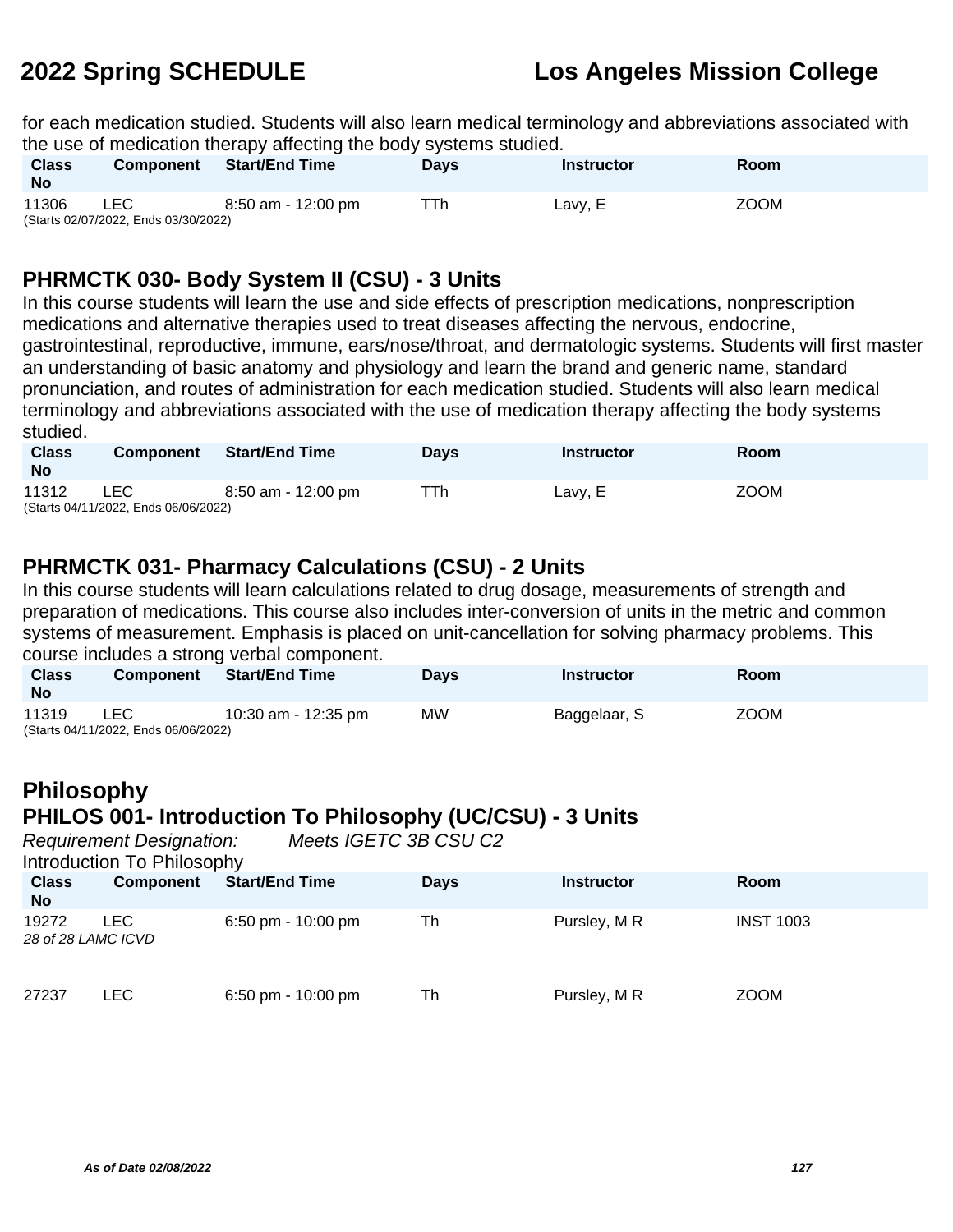| 13632                                                                   | LEC.                                                                                                                                        | $3:10$ hrs/wk         | TBA | Pursley, MR | <b>INTERNET</b> |  |  |  |  |
|-------------------------------------------------------------------------|---------------------------------------------------------------------------------------------------------------------------------------------|-----------------------|-----|-------------|-----------------|--|--|--|--|
|                                                                         | This class requires students to work online independently each week for the amount of TBA time shown in addition to completing assignments. |                       |     |             |                 |  |  |  |  |
| 26985                                                                   | LEC.<br>(Starts 04/11/2022, Ends 06/06/2022)                                                                                                | $6:30$ hrs/wk         | TBA | STAFF.L     | <b>INTERNET</b> |  |  |  |  |
| <b>PHILOS 005- Critical Thinking And Composition (UC/CSU) - 3 Units</b> |                                                                                                                                             |                       |     |             |                 |  |  |  |  |
|                                                                         | <b>Requirement Designation:</b>                                                                                                             | Meets IGETC 1B CSU A3 |     |             |                 |  |  |  |  |

#### **Enrollment Requirement:** Prerequisite: ENGLISH 101

Critical Thinking And Composition

| <b>Class</b><br><b>No</b>   | Component | <b>Start/End Time</b> | <b>Days</b> | <b>Instructor</b> | <b>Room</b>      |
|-----------------------------|-----------|-----------------------|-------------|-------------------|------------------|
| 13862<br>28 of 28 LAMC ICVD | LEC.      | 8:55 am - 10:20 am    | TTh         | Pursley, M R      | <b>INST 1003</b> |
| 27238                       | LEC.      | 8:55 am - 10:20 am    | TTh         | Pursley, MR       | <b>ZOOM</b>      |

## **PHILOS 006- Logic In Practice (UC/CSU) - 3 Units**

|                           | <b>Requirement Designation:</b> | Meets CSU A3          |             |                   |                 |  |
|---------------------------|---------------------------------|-----------------------|-------------|-------------------|-----------------|--|
| Logic In Practice         |                                 |                       |             |                   |                 |  |
| <b>Class</b><br><b>No</b> | <b>Component</b>                | <b>Start/End Time</b> | <b>Days</b> | <b>Instructor</b> | <b>Room</b>     |  |
| 13947                     | LEC.                            | $3:10$ hrs/wk         | TBA         | Pursley, M R      | <b>INTERNET</b> |  |

This class requires students to work online independently each week for the amount of TBA time shown in addition to completing assignments.

# **PHILOS 009- Symbolic Logic I (UC/CSU) - 3 Units**

| Meets CSU A3<br><b>Requirement Designation:</b><br>Symbolic Logic I |                  |                       |             |                   |                  |
|---------------------------------------------------------------------|------------------|-----------------------|-------------|-------------------|------------------|
| <b>Class</b><br><b>No</b>                                           | <b>Component</b> | <b>Start/End Time</b> | <b>Days</b> | <b>Instructor</b> | <b>Room</b>      |
| 23018<br>28 of 28 LAMC ICVD                                         | <b>LEC</b>       | 10:35 am - 12:00 pm   | TTh         | Pursley, MR       | <b>INST 1003</b> |
| 27493                                                               | <b>LEC</b>       | 10:35 am - 12:00 pm   | TTh         | Pursley, MR       | <b>ZOOM</b>      |

### **PHILOS 020- Ethics (UC/CSU) - 3 Units**

| <b>Requirement Designation:</b> |                  |                       | Meets IGETC 3B CSU C2 |                   |             |  |
|---------------------------------|------------------|-----------------------|-----------------------|-------------------|-------------|--|
| <b>Ethics</b>                   |                  |                       |                       |                   |             |  |
| <b>Class</b><br>No              | <b>Component</b> | <b>Start/End Time</b> | <b>Davs</b>           | <b>Instructor</b> | <b>Room</b> |  |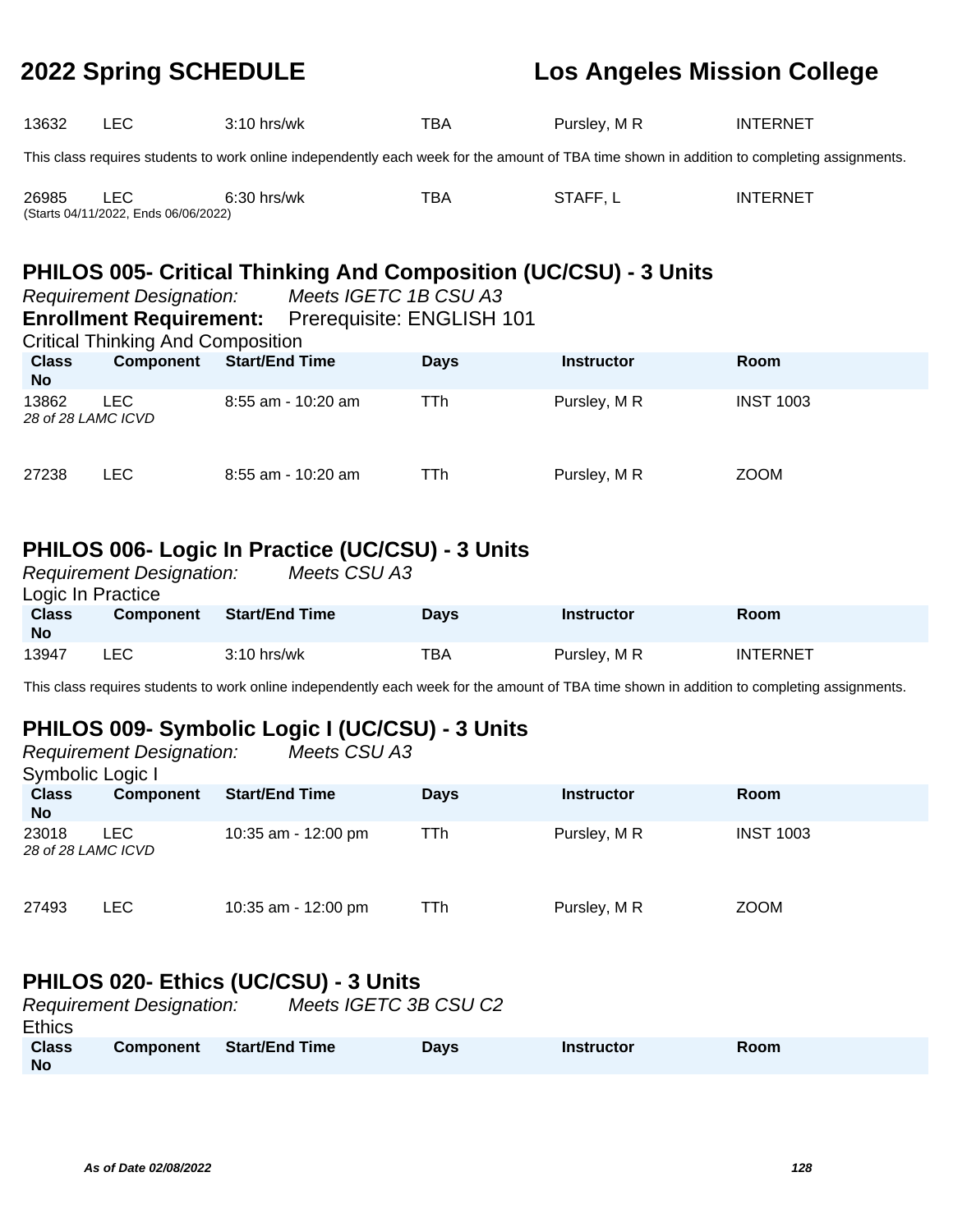23017 LEC 3:10 hrs/wk TBA Pursley, M R INTERNET

This class requires students to work online independently each week for the amount of TBA time shown in addition to completing assignments.

# **Photography PHOTO 007- Exploring Digital Photography (UC/CSU) - 3 Units**

The student learns the uses and applications of professional digital SLR cameras in this introductory course. Camera controls, elements of composition, and photographing with natural light will be stressed. Professional digital cameras may be provided by the department for student usage. Students may use their own cameras to supplement assignments. Owning a digital camera is not a requirement but is highly recommended.<br>Class Component Start/End Time Days Instructor **Class Component Start/End Time Days Instructor Room**

| <b>UIDO</b><br><b>No</b> | <b>UUIIDUIGIIL</b>        | U                                   | <b>Days</b> | iliəli uulul | RUUIL   |  |
|--------------------------|---------------------------|-------------------------------------|-------------|--------------|---------|--|
| 16483                    | ∟EC-                      | 12:10 pm - 2:15 pm                  |             | Bunn, A E    | AMP 212 |  |
|                          | 22 of 22 LAMC ICVD        |                                     |             |              |         |  |
| <b>AND</b>               |                           |                                     |             |              |         |  |
| 16484                    | _AB                       | $2:20 \text{ pm} - 5:30 \text{ pm}$ |             | Bunn, A E    | AMP 212 |  |
|                          | <b>DELLETATE CALLANAS</b> |                                     |             |              |         |  |

# **Physical Science**

#### **PHYS SC 001- Physical Science I (UC/CSU) - 3 Units** Requirement Designation: Meets IGETC 5A CSU B1

Physical Science I

| <b>Class</b><br><b>No</b>   | <b>Component</b> | <b>Start/End Time</b> | <b>Davs</b> | <b>Instructor</b> | Room           |
|-----------------------------|------------------|-----------------------|-------------|-------------------|----------------|
| 11741<br>28 of 28 LAMC ICVD | _EC              | $3:35$ pm - $5:00$ pm | МW          | Qureshi, A M      | <b>CMS 028</b> |

# **Physics**

### **PHYSICS 006- General Physics I (UC/CSU) - 4 Units**

Requirement Designation: Meets IGETC 5A 5C CSU B1 B3

#### **Enrollment Requirement:** Prerequisite: MATH 240

This is the first course of a two semester sequence and considers the fundamental principles and applications of classical mechanics, gravitation, thermodynamics, fluids, periodic motion and waves at the algebra/trigonometry level of mathematical sophistication. The laboratory includes both quantitative and qualitative experiments which permit students to verify, illustrate, and deduce various laws of physics.

| <b>Class</b><br><b>No</b> | <b>Component</b>           | <b>Start/End Time</b> | <b>Days</b> | <b>Instructor</b> | Room            |  |
|---------------------------|----------------------------|-----------------------|-------------|-------------------|-----------------|--|
| 11946                     | LEC.<br>28 of 28 LAMC ICVD | 8:50 am - 12:00 pm    | W           | Allen, M B        | CMS 006         |  |
| <b>AND</b>                |                            |                       |             |                   |                 |  |
| 11951                     | LAB                        | 8:50 am - 12:00 pm    | M           | Allen, M B        | <b>CMS 006</b>  |  |
| 27637                     | <b>LEC</b>                 | $3:10$ hrs/wk         | TBA         | Allevato, C E     | <b>INTERNET</b> |  |
| <b>AND</b><br>27638       | LAB                        | $3:10$ hrs/wk         | TBA         | Allevato, C E     | <b>INTERNET</b> |  |
|                           |                            |                       |             |                   |                 |  |

### **PHYSICS 007- General Physics II (UC/CSU) - 4 Units**

| <b>Requirement Designation:</b>                        | Meets IGETC 5A 5C CSU B1 B3 |
|--------------------------------------------------------|-----------------------------|
| <b>Enrollment Requirement:</b> Prerequisite: PHYSICS 6 |                             |

This is the second course in a two course, trigonometry based sequence with Physics 6. Topics include the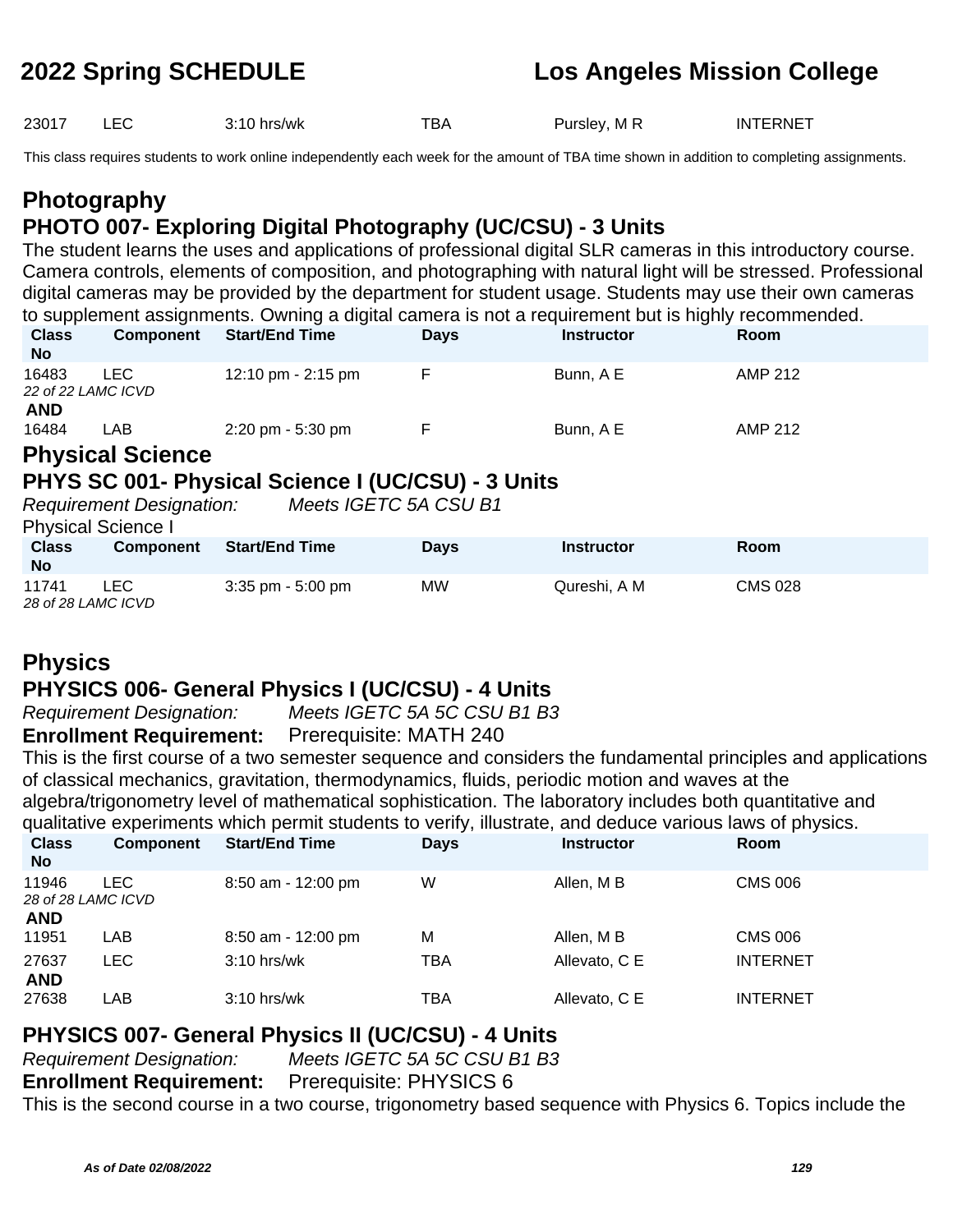principles of electricity and magnetism, optics, and modern physics. The laboratory includes both quantitative and qualitative experiments which permit students to verify, illustrate, and deduce various laws of physics.

| <b>Class</b><br><b>No</b>   | Component  | <b>Start/End Time</b>                                                | <b>Days</b> | <b>Instructor</b> | Room           |  |
|-----------------------------|------------|----------------------------------------------------------------------|-------------|-------------------|----------------|--|
| 12054<br>28 of 28 LAMC ICVD | <b>LEC</b> | $6:50$ pm - 10:00 pm                                                 | M           | Rains, R E        | <b>CMS 006</b> |  |
| <b>AND</b><br>12058         | LAB        | 6:50 pm - $10:00$ pm                                                 | W           | Rains, R E        | <b>CMS 006</b> |  |
|                             |            | <b>DUVCICC 027 Dhugias Fex Engineers And Cajantists I (IIC/CCII)</b> |             |                   | E II           |  |

**PHYSICS 037- Physics For Engineers And Scientists I (UC/CSU) - 5 Units**

Requirement Designation: Meets IGETC 5A 5C CSU B1 B3

#### **Enrollment Requirement:** Prerequisite: MATH 265

Physics 37 is the first course of a three semester calculus-based sequence in introductory college physics. This course will explore the topics of classical mechanics, universal gravitation, and fluid dynamics at the calculus level.

| <b>Class</b><br><b>No</b> | <b>Component</b> | <b>Start/End Time</b> | <b>Days</b> | <b>Instructor</b> | Room            |
|---------------------------|------------------|-----------------------|-------------|-------------------|-----------------|
| 27641<br><b>AND</b>       | LEC              | $4:15$ hrs/wk         | TBA         | Santana, R        | <b>INTERNET</b> |
| 27642                     | _AB_             | $3:10$ hrs/wk         | тва         | Santana, R        | <b>INTERNET</b> |

### **PHYSICS 038- Physics For Engineers And Scientists II (UC/CSU) - 5 Units**

Requirement Designation: Meets IGETC 5A 5C CSU B1 B3

**Enrollment Requirement:** Prerequisite: PHYSICS 37 and MATH 266

Physics 38 is the second course of a three semester calculus-based sequence in introductory college Physics. This course will explore the topics of electric charge, electric fields, electric current, DC circuits, magnetism, electromagnetic induction, electromagnetic oscillations, AC circuits, and Maxwell's Equations at the calculus level.

| <b>Class</b><br><b>No</b>                      | <b>Component</b>                             | <b>Start/End Time</b> | <b>Days</b> | <b>Instructor</b> | Room            |
|------------------------------------------------|----------------------------------------------|-----------------------|-------------|-------------------|-----------------|
| 27643                                          | _EC.<br>(Starts 02/07/2022, Ends 03/30/2022) | $10:05$ hrs/wk        | TBA         | Santana, R        | <b>INTERNET</b> |
| <b>AND</b><br>27644<br>$(0.1)$ $(0.1)$ $(0.1)$ | .AB<br>0.0100100000                          | $7:25$ hrs/wk         | TBA         | Santana, R        | <b>INTERNET</b> |

(Starts 02/07/2022, Ends 03/30/2022)

### **PHYSICS 039- Physics For Engineers And Scientists III (UC/CSU) - 5 Units**

Requirement Designation: Meets CSU B1 B3

**Enrollment Requirement:** Prerequisite: PHYSICS 37 and MATH 266

Physics 39 is the third semester of a three semester calculus-based sequence in introductory college Physics. This course will explore the topics of waves, sound, thermodynamics, geometric and physical optics, relativity, early quantum theory, introductory quantum mechanics, and models of the atom at the calculus level.

| <b>Class</b><br><b>No</b> | <b>Component</b>                              | <b>Start/End Time</b> | <b>Days</b> | <b>Instructor</b> | <b>Room</b>     |
|---------------------------|-----------------------------------------------|-----------------------|-------------|-------------------|-----------------|
| 27718                     | I FC.<br>(Starts 04/11/2022, Ends 06/06/2022) | $8:50$ hrs/wk         | TBA         | Santana, R        | <b>INTERNET</b> |
| <b>AND</b>                |                                               |                       |             |                   |                 |
| 27719                     | LAB                                           | $6:30$ hrs/wk         | <b>TBA</b>  | Santana, R        | <b>INTERNET</b> |
| __                        | (Starts 04/11/2022, Ends 06/06/2022)          |                       |             |                   |                 |

#### **Physiology**

# **PHYSIOL 001- Introduction To Human Physiology (UC/CSU) - 4 Units**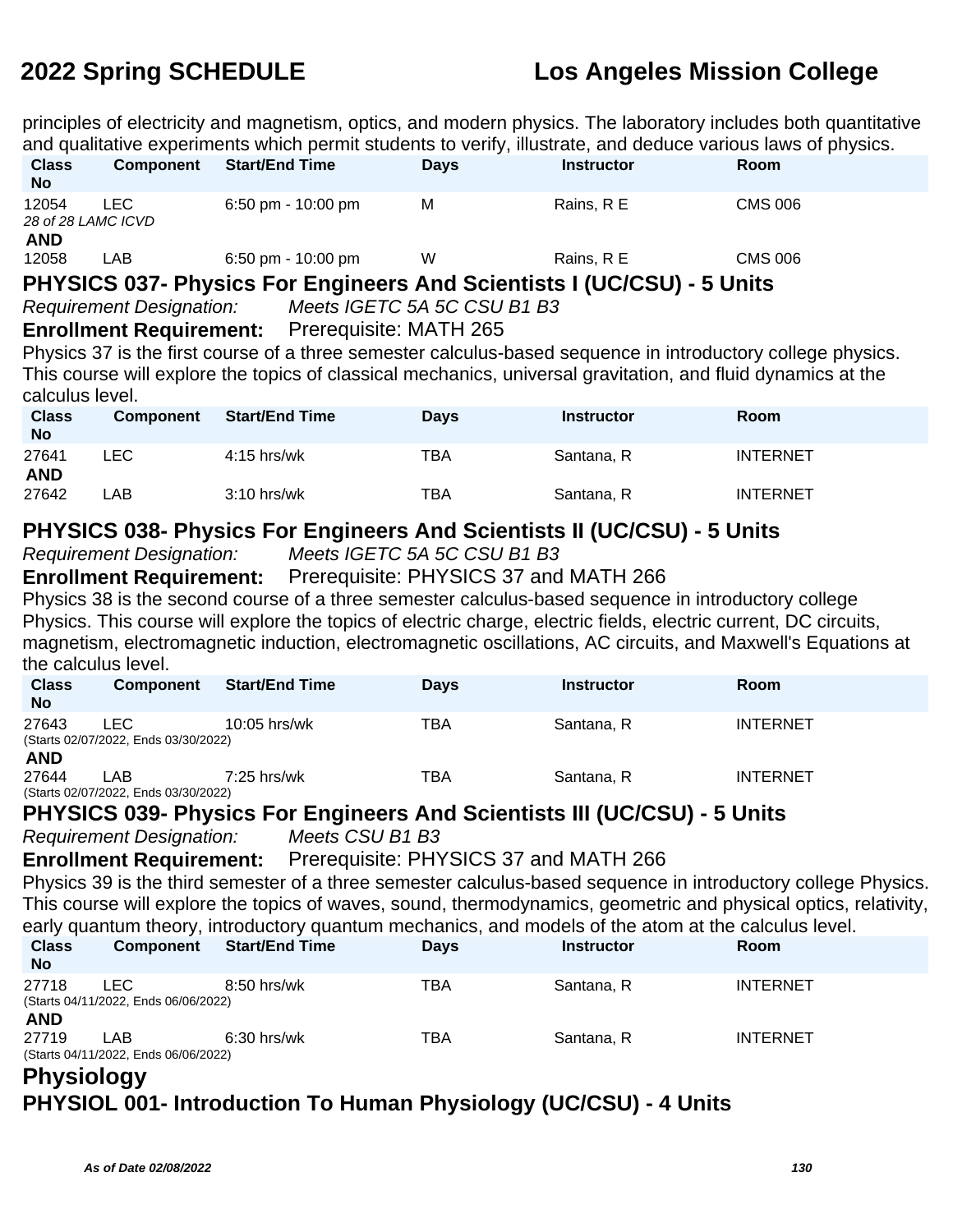#### Requirement Designation: Meets IGETC 5B 5C CSU B2 B3

**Enrollment Requirement:** Prerequisite: BIOLOGY 3 OR BIOLOGY 5, and ANATOMY 1, and CHEM 51 or CHEM 65 or CHEM 101

This course examines the function of cells, tissues, and organs of these human systems: integumentary, skeletal, muscular, nervous, circulatory, respiratory, digestive, urinary, endocrine, lymphatic/immune, and reproductive. Laboratory activities explore major physiological principles.

| <b>Class</b><br><b>No</b> | <b>Component</b>                     | <b>Start/End Time</b> | <b>Days</b>  | <b>Instructor</b> | Room           |
|---------------------------|--------------------------------------|-----------------------|--------------|-------------------|----------------|
| 16966                     | <b>LEC</b>                           | 11:20 am - 12:30 pm   | Sa           | Ebneshahidi, A    | <b>CMS 105</b> |
| And<br>28 of 28 LAMC ICVD | LEC.                                 | 7:00 pm - 9:00 pm     | W            | Ebneshahidi, A    | <b>CMS 105</b> |
| <b>AND</b>                |                                      |                       |              |                   |                |
| 16967                     | LAB                                  | 8:00 am - 11:10 am    | Sa           | Ebneshahidi, A    | <b>CMS 104</b> |
| 12744                     | <b>LEC</b>                           | $8:55$ am - 10:20 am  | <b>MTWTh</b> | Mellinger, R G    | <b>CMS 104</b> |
| 28 of 28 LAMC ICVD        | (Starts 04/11/2022, Ends 06/06/2022) |                       |              |                   |                |
| <b>AND</b>                |                                      |                       |              |                   |                |
| 12747                     | LAB.                                 | 10:30 am - 1:40 pm    | <b>MW</b>    | Mellinger, R G    | <b>CMS 104</b> |
|                           | (Starts 04/11/2022, Ends 06/06/2022) |                       |              |                   |                |
| 12728                     | LEC.                                 | 5:15 pm - 6:40 pm     | TTh.         | Rezaee Baroon, M  | <b>CMS 105</b> |
| 28 of 28 LAMC ICVD        |                                      |                       |              |                   |                |
| <b>AND</b>                |                                      |                       |              |                   |                |
| 12731                     | LAB                                  | 6:50 pm - 10:00 pm    | T            | Rezaee Baroon, M  | <b>CMS 104</b> |
| -                         | $\overline{\phantom{a}}$             |                       |              |                   |                |

### **Political Science**

#### **POL SCI 001- The Government Of The United States (UC/CSU) - 3 Units**

Requirement Designation: Meets IGETC 4H CSU D8 US-2 US-3

| <b>Class</b><br><b>No</b>   | <b>Component</b> | <b>Start/End Time</b>                                                                                  | <b>Days</b> | <b>Instructor</b>        | <b>Room</b>                    |  |
|-----------------------------|------------------|--------------------------------------------------------------------------------------------------------|-------------|--------------------------|--------------------------------|--|
| 13283<br>28 of 28 LAMC ICVD | LEC.             | $8:55$ am - 10:20 am                                                                                   | <b>MW</b>   | Jokel, M                 | <b>INST 1003</b>               |  |
| 19343<br>And                | LEC.<br>LEC.     | 9:00 am - 12:00 pm<br>$3:30$ hrs/wk<br>This class is part of the COLLEGE NOW program. ilearn.laccd.edu | Sa<br>TBA   | Cofer, C W<br>Cofer, C W | <b>ZOOM</b><br><b>INTERNET</b> |  |

This class will be offered in an online blended format, which requires students to be online and interacting with their instructor during the times shown and to work online independently each week for the amount of TBA time shown in addition to completing assignments. (Starts 04/11/2022, Ends 06/06/2022)

| 27017                                                                                                              | LEC. | $9:05$ am - 10:30 am | м   | Chounlamountry, S | <b>DISC PREP</b> |  |  |
|--------------------------------------------------------------------------------------------------------------------|------|----------------------|-----|-------------------|------------------|--|--|
| And                                                                                                                | LEC. | $0:00$ hrs/wk        | TBA | Chounlamountry, S | <b>INTERNET</b>  |  |  |
| This class is closed to the public. This class is a HYBRID meeting in person on Mondays with an internet component |      |                      |     |                   |                  |  |  |
|                                                                                                                    |      |                      |     |                   |                  |  |  |

| 16087              | 10:35 am - 12:00 pm | <b>MW</b> | Jokel, M | <b>INST 1003</b> |
|--------------------|---------------------|-----------|----------|------------------|
| 28 of 28 LAMC ICVD |                     |           |          |                  |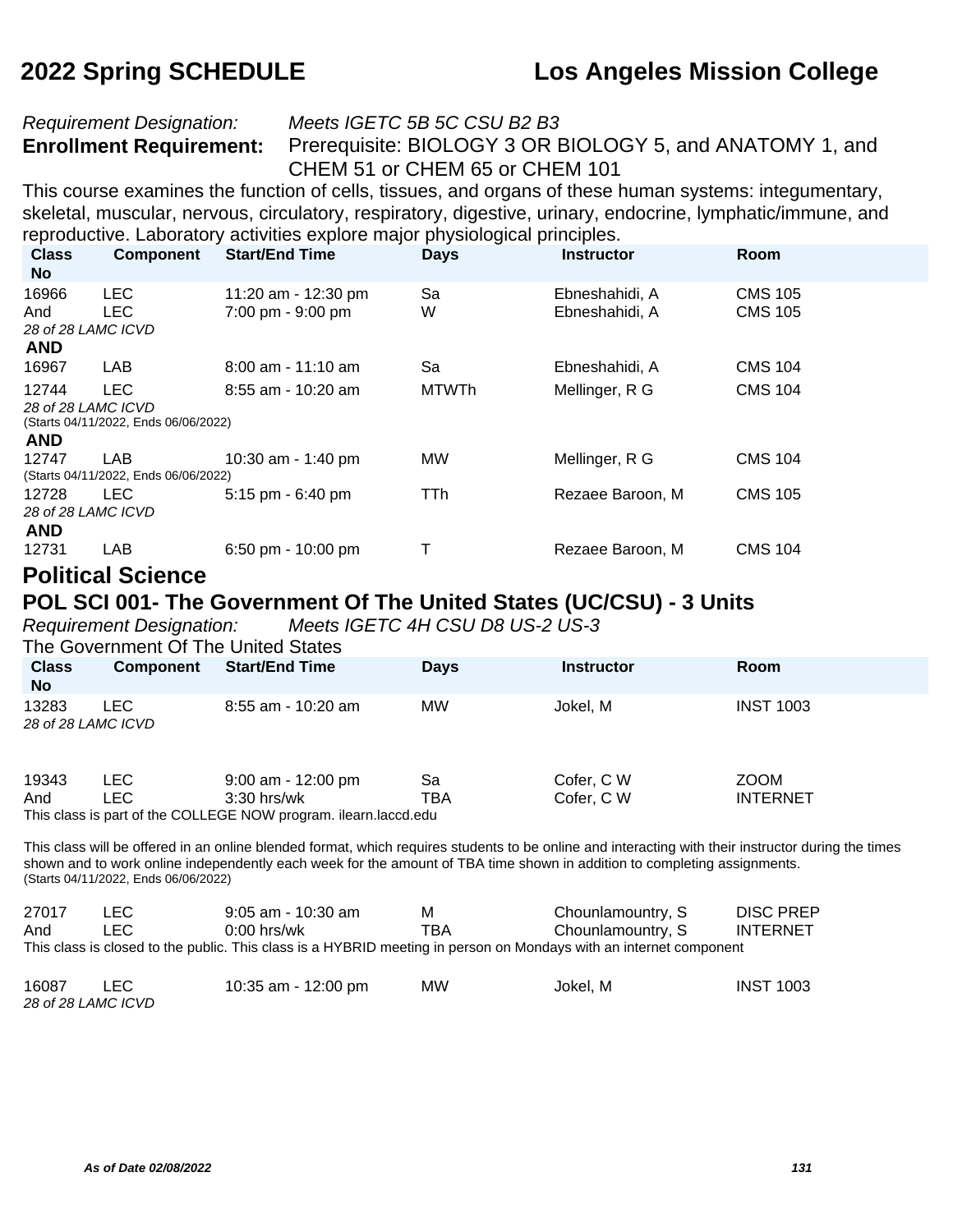| 26049<br>28 of 28 LAMC ICVD | <b>LEC</b>                                            | 3:30 pm - 6:40 pm                                                                                                                           | F          | Matthews, C       | SUN-TUJ          |
|-----------------------------|-------------------------------------------------------|---------------------------------------------------------------------------------------------------------------------------------------------|------------|-------------------|------------------|
| 19342<br>28 of 28 LAMC ICVD | <b>LEC</b>                                            | 6:50 pm - 10:00 pm                                                                                                                          | Τ          | Chounlamountry, S | <b>INST 1003</b> |
| 13284                       | <b>LEC</b>                                            | 6:30 hrs/wk                                                                                                                                 | <b>TBA</b> | Durukan-Magee, E  | <b>INTERNET</b>  |
|                             | (Starts 02/07/2022, Ends 03/30/2022)                  | This class requires students to work online independently each week for the amount of TBA time shown in addition to completing assignments. |            |                   |                  |
| 13290                       | <b>LEC</b>                                            | 6:30 hrs/wk                                                                                                                                 | <b>TBA</b> | Durukan-Magee, E  | <b>INTERNET</b>  |
|                             | (Starts 04/11/2022, Ends 06/06/2022)                  | This class requires students to work online independently each week for the amount of TBA time shown in addition to completing assignments. |            |                   |                  |
| 18870                       | <b>LEC</b>                                            | 6:30 hrs/wk                                                                                                                                 | <b>TBA</b> | Chounlamountry, S | <b>INTERNET</b>  |
|                             | (Starts 02/07/2022, Ends 03/30/2022)                  | This class requires students to work online independently each week for the amount of TBA time shown in addition to completing assignments. |            |                   |                  |
| 18362                       | LEC<br>This class is part of the COLLEGE NOW program. | 7:25 hrs/wk                                                                                                                                 | <b>TBA</b> | Cofer, C W        | <b>INTERNET</b>  |
| 24 of 40 LAMC ICVD          | (Starts 02/07/2022, Ends 03/30/2022)                  | This class requires students to work online independently each week for the amount of TBA time shown in addition to completing assignments. |            |                   |                  |
| 21516                       | <b>LEC</b>                                            | 10:30 hrs/wk                                                                                                                                | <b>TBA</b> | Durukan-Magee, E  | <b>INTERNET</b>  |
|                             | (Starts 05/02/2022, Ends 06/06/2022)                  | This class requires students to work online independently each week for the amount of TBA time shown in addition to completing assignments. |            |                   |                  |
| 27248                       | <b>LEC</b>                                            | 3:10 hrs/wk                                                                                                                                 | <b>TBA</b> | Durukan-Magee, E  | <b>INTERNET</b>  |
| 28227                       | <b>LEC</b><br>(Starts 04/11/2022, Ends 06/06/2022)    | 6:30 hrs/wk                                                                                                                                 | <b>TBA</b> | Jokel, M          | <b>INTERNET</b>  |
| 28230                       | <b>LEC</b><br>(Starts 04/11/2022, Ends 06/06/2022)    | 6:30 hrs/wk                                                                                                                                 | <b>TBA</b> | Tabakian, J P     | <b>INTERNET</b>  |

# **POL SCI 005- The History Of Western Political Thought (UC/CSU) - 3 Units**

| Meets IGETC 4H CSU D8<br><b>Requirement Designation:</b> |                 |  |  |  |  |  |  |
|----------------------------------------------------------|-----------------|--|--|--|--|--|--|
| The History Of Western Political Thought                 |                 |  |  |  |  |  |  |
| <b>Room</b>                                              |                 |  |  |  |  |  |  |
|                                                          |                 |  |  |  |  |  |  |
|                                                          |                 |  |  |  |  |  |  |
|                                                          | <b>INTERNET</b> |  |  |  |  |  |  |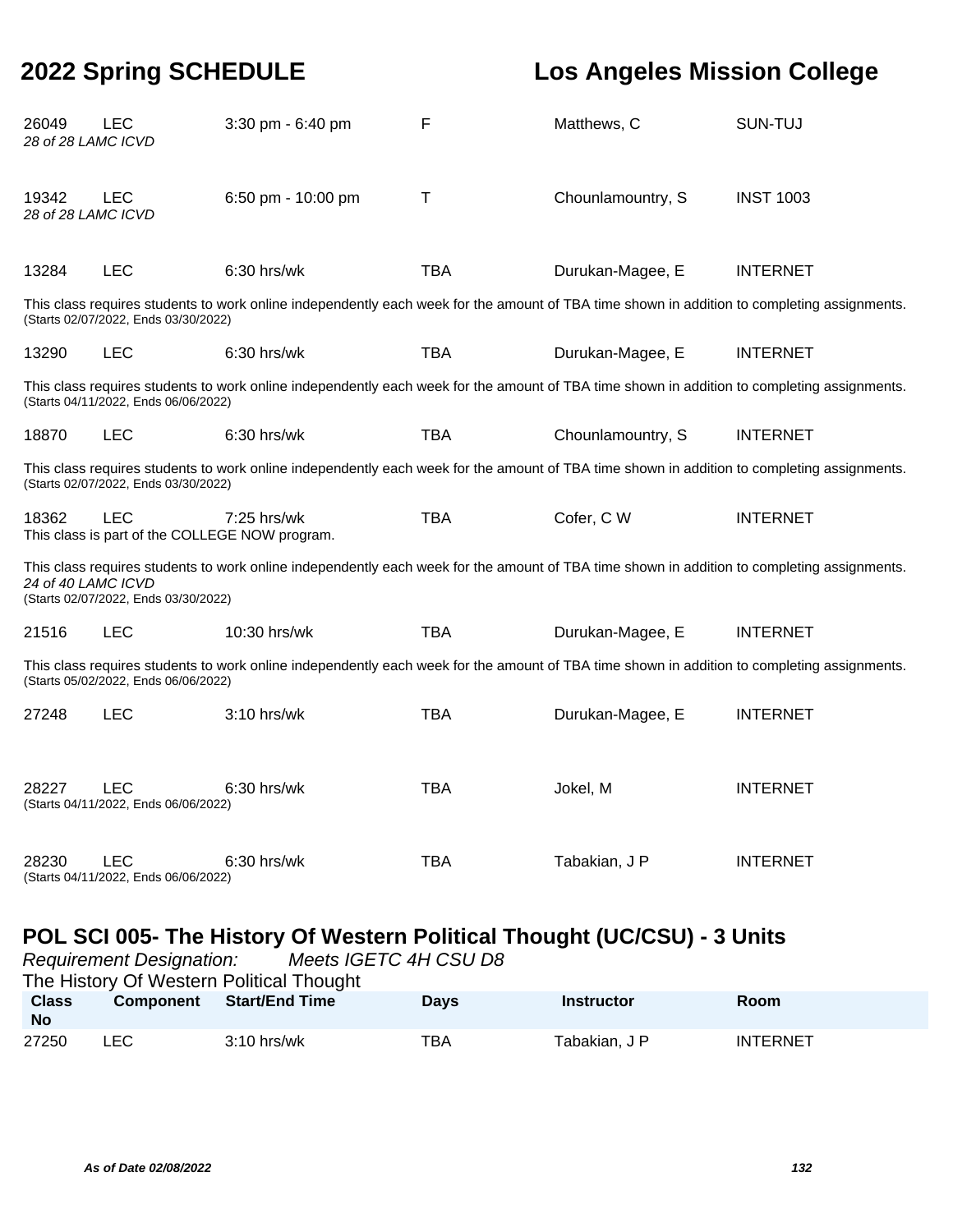### **Psychology PSYCH 001- General Psychology I (UC/CSU) - 3 Units**

Requirement Designation: Meets IGETC 4I CSU D9 E

Psychology is the scientific study of behavior and mental processes. The content focuses on the exploration of major psychological theories and concepts, methods, and research findings in psychology. Topics include but are not limited to the biological bases of behavior, perception, cognition and consciousness, learning, memory, emotion, motivation, development, personality, social psychology, psychological disorders and therapeutic approaches, and applied psychology.

| <b>Class</b><br><b>No</b>                                                                                                                                                           | <b>Component</b>                                                 | <b>Start/End Time</b>                                                                                                                                            | <b>Days</b>      | Instructor                   | Room                              |  |  |
|-------------------------------------------------------------------------------------------------------------------------------------------------------------------------------------|------------------------------------------------------------------|------------------------------------------------------------------------------------------------------------------------------------------------------------------|------------------|------------------------------|-----------------------------------|--|--|
| 14386<br>28 of 28 LAMC ICVD                                                                                                                                                         | <b>LEC</b>                                                       | 8:50 am - 12:00 pm                                                                                                                                               | F                | Harris, C Y                  | <b>INST 1001</b>                  |  |  |
| 17536<br>28 of 28 LAMC ICVD                                                                                                                                                         | <b>LEC</b>                                                       | 8:55 am - 10:20 am                                                                                                                                               | <b>TTh</b>       | Harris, C Y                  | <b>INST 1001</b>                  |  |  |
| 23762<br>And<br>28 of 28 LAMC ICVD                                                                                                                                                  | <b>LEC</b><br><b>LEC</b><br>(Starts 02/07/2022, Ends 03/30/2022) | $9:00$ am - 12:00 pm<br>4:50 hrs/wk<br>This class is part of the COLLEGE NOW program. HYBRID CLASS - On campus meetings are mandatory. ilearn.laccd.edu          | Sa<br><b>TBA</b> | Mendoza, C M<br>Mendoza, C M | <b>CMS 246</b><br><b>INTERNET</b> |  |  |
| 26729                                                                                                                                                                               | <b>LEC</b><br>This class is closed to the public.                | 9:30 am - 10:55 am                                                                                                                                               | <b>TTh</b>       | Rosales, A N                 | VALLEYOAK                         |  |  |
| 14389                                                                                                                                                                               | LEC                                                              | 3:30 pm - 6:40 pm                                                                                                                                                | M                | Williams, F C                | <b>ZOOM</b>                       |  |  |
|                                                                                                                                                                                     |                                                                  | This class requires students to work online independently each week for the amount of TBA time shown in addition to completing assignments.                      |                  |                              |                                   |  |  |
| 26720<br>05:30 PM                                                                                                                                                                   | <b>LEC</b><br>(Starts 02/21/2022, Ends 06/06/2022)               | 3:30 pm - 5:30 pm<br>Class is offered for James Monroe High School with available seats for the public. This class has mandatory meetings on MW from 03:30 PM to | <b>MW</b>        | Harris, C Y                  | ZOOM-HS                           |  |  |
| 26731                                                                                                                                                                               | <b>LEC</b><br>This class is closed to the public.                | 3:40 pm - 5:10 pm                                                                                                                                                | <b>MW</b>        | Rosales, A N                 | <b>PANORAMA</b>                   |  |  |
| 14387                                                                                                                                                                               | <b>LEC</b>                                                       | 6:30 hrs/wk                                                                                                                                                      | <b>TBA</b>       | Bill, E B                    | <b>INTERNET</b>                   |  |  |
| This class requires students to work online independently each week for the amount of TBA time shown in addition to completing assignments.<br>(Starts 02/07/2022, Ends 03/30/2022) |                                                                  |                                                                                                                                                                  |                  |                              |                                   |  |  |
| 14390                                                                                                                                                                               | LEC                                                              | 3:10 hrs/wk                                                                                                                                                      | <b>TBA</b>       | Williams, F C                | <b>INTERNET</b>                   |  |  |
|                                                                                                                                                                                     |                                                                  | This class requires students to work online independently each week for the amount of TBA time shown in addition to completing assignments.                      |                  |                              |                                   |  |  |
| 16033                                                                                                                                                                               | <b>LEC</b>                                                       | 6:30 hrs/wk                                                                                                                                                      | <b>TBA</b>       | Bill, E B                    | <b>INTERNET</b>                   |  |  |

This class requires students to work online independently each week for the amount of TBA time shown in addition to completing assignments. (Starts 04/11/2022, Ends 06/06/2022)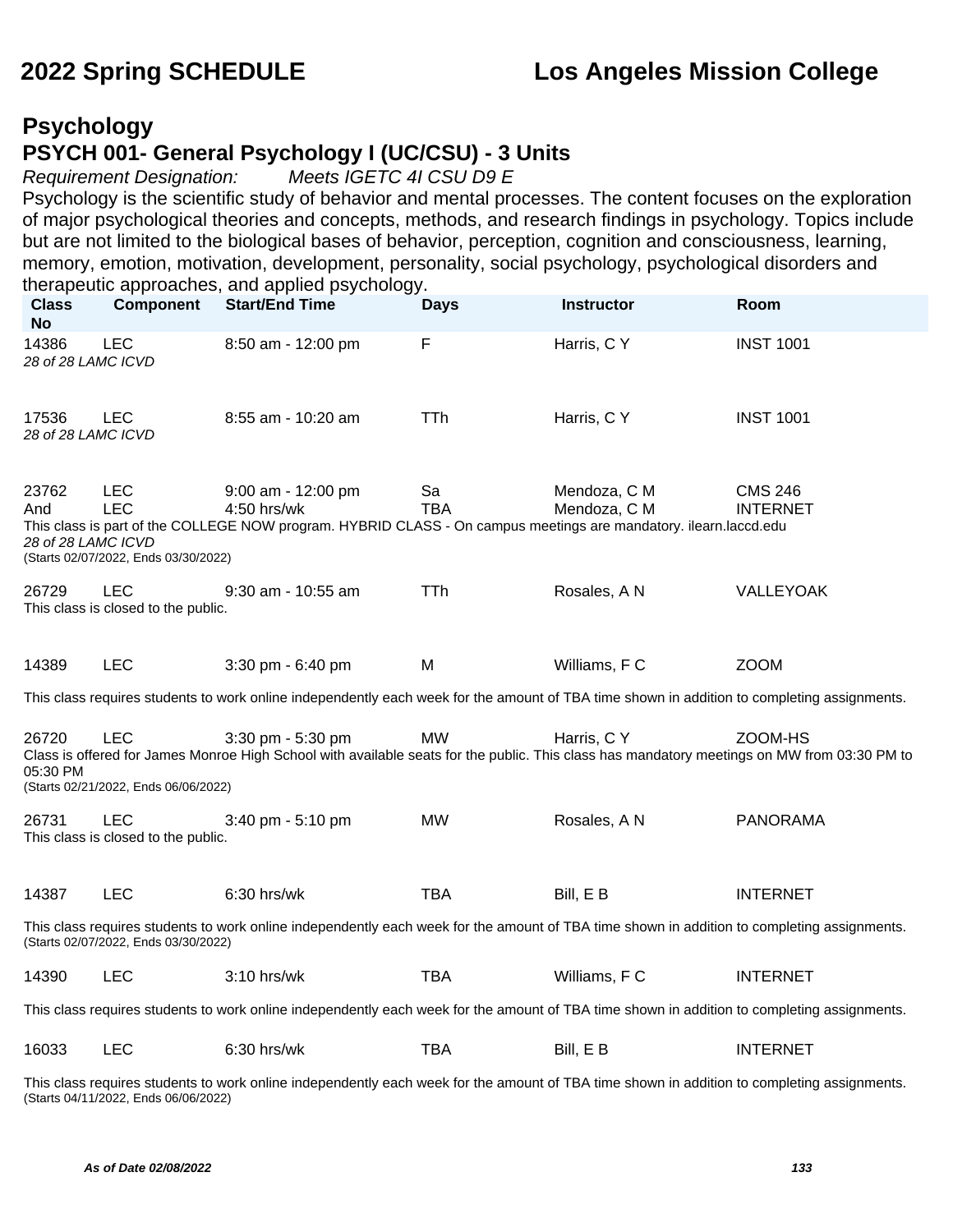| 15593 | LEC<br>(Starts 02/07/2022, Ends 03/30/2022)                                               | $7:25$ hrs/wk                                                                                                                               | TBA        | Holland, S   | <b>INTERNET</b>  |
|-------|-------------------------------------------------------------------------------------------|---------------------------------------------------------------------------------------------------------------------------------------------|------------|--------------|------------------|
| 14399 | <b>LEC</b>                                                                                | $7:25$ hrs/wk                                                                                                                               | TBA        | McKenna, P G | <b>INTERNET</b>  |
|       | (Starts 02/07/2022, Ends 03/30/2022)                                                      | This class requires students to work online independently each week for the amount of TBA time shown in addition to completing assignments. |            |              |                  |
| 26713 | <b>LEC</b><br>This class is closed to the public.<br>(Starts 02/21/2022, Ends 06/06/2022) | $3:35$ hrs/wk                                                                                                                               | <b>TBA</b> | Rommero, J M | <b>INTRNT-HS</b> |
| 28419 | <b>LEC</b><br>(Starts 04/11/2022, Ends 06/06/2022)                                        | 6:30 hrs/wk                                                                                                                                 | TBA        | STAFF, L     | <b>INTERNET</b>  |

### **PSYCH 002- Biological Psychology (UC/CSU) - 3 Units**

Requirement Designation: Meets IGETC 4I 5B CSU B2 D9 E **Enrollment Requirement:** Prerequisite: PSYCH 1

This course introduces the scientific study of the biological bases of behavior and its fundamental role in the neurosciences. Physiological, hormonal, and neurochemical mechanisms, and brain-behavior relationships underlying the psychological phenomena of sensation, perception, regulatory processes, emotion, learning, memory, and psychological disorders will be addressed. The course also notes historical scientific contributions and current research principles for studying brain-behavior relationships and mental processes. Ethical standards for human and animal research are discussed in the context of both invasive and noninvasive experimental research.

|                           | $1118$ abi $10$ by DNP binnon tar Toobaron .                                                                                                                                        |                       |             |                   |                 |  |  |  |  |
|---------------------------|-------------------------------------------------------------------------------------------------------------------------------------------------------------------------------------|-----------------------|-------------|-------------------|-----------------|--|--|--|--|
| <b>Class</b><br><b>No</b> | <b>Component</b>                                                                                                                                                                    | <b>Start/End Time</b> | <b>Days</b> | <b>Instructor</b> | Room            |  |  |  |  |
| 14586                     | <b>LEC</b>                                                                                                                                                                          | $3:10$ hrs/wk         | <b>TBA</b>  | Bill, E B         | <b>INTERNET</b> |  |  |  |  |
|                           | This class requires students to work online independently each week for the amount of TBA time shown in addition to completing assignments.                                         |                       |             |                   |                 |  |  |  |  |
| 14588                     | <b>LEC</b>                                                                                                                                                                          | $6:30$ hrs/wk         | <b>TBA</b>  | Milani, N F       | <b>INTERNET</b> |  |  |  |  |
|                           | This class requires students to work online independently each week for the amount of TBA time shown in addition to completing assignments.<br>(Starts 04/11/2022, Ends 06/06/2022) |                       |             |                   |                 |  |  |  |  |
| 27168                     | LEC.<br>(Starts 02/07/2022, Ends 03/30/2022)                                                                                                                                        | 7:25 hrs/wk           | TBA         | Mendoza, C M      | <b>INTERNET</b> |  |  |  |  |
| 28420                     | LEC.<br>(Starts 04/11/2022, Ends 06/06/2022)                                                                                                                                        | $6:30$ hrs/wk         | <b>TBA</b>  | STAFF, L          | <b>INTERNET</b> |  |  |  |  |

# **PSYCH 014- Abnormal Psychology (UC/CSU) - 3 Units**

Requirement Designation:

**Enrollment Requirement:** Prerequisite: PSYCH 1

This course introduces the scientific study of psychopathology and atypical behaviors, broadly defined. Students investigate abnormal behavior from a variety of perspectives including biological, psychological, and sociocultural approaches. An integrative survey of theory and research in abnormal behavior, and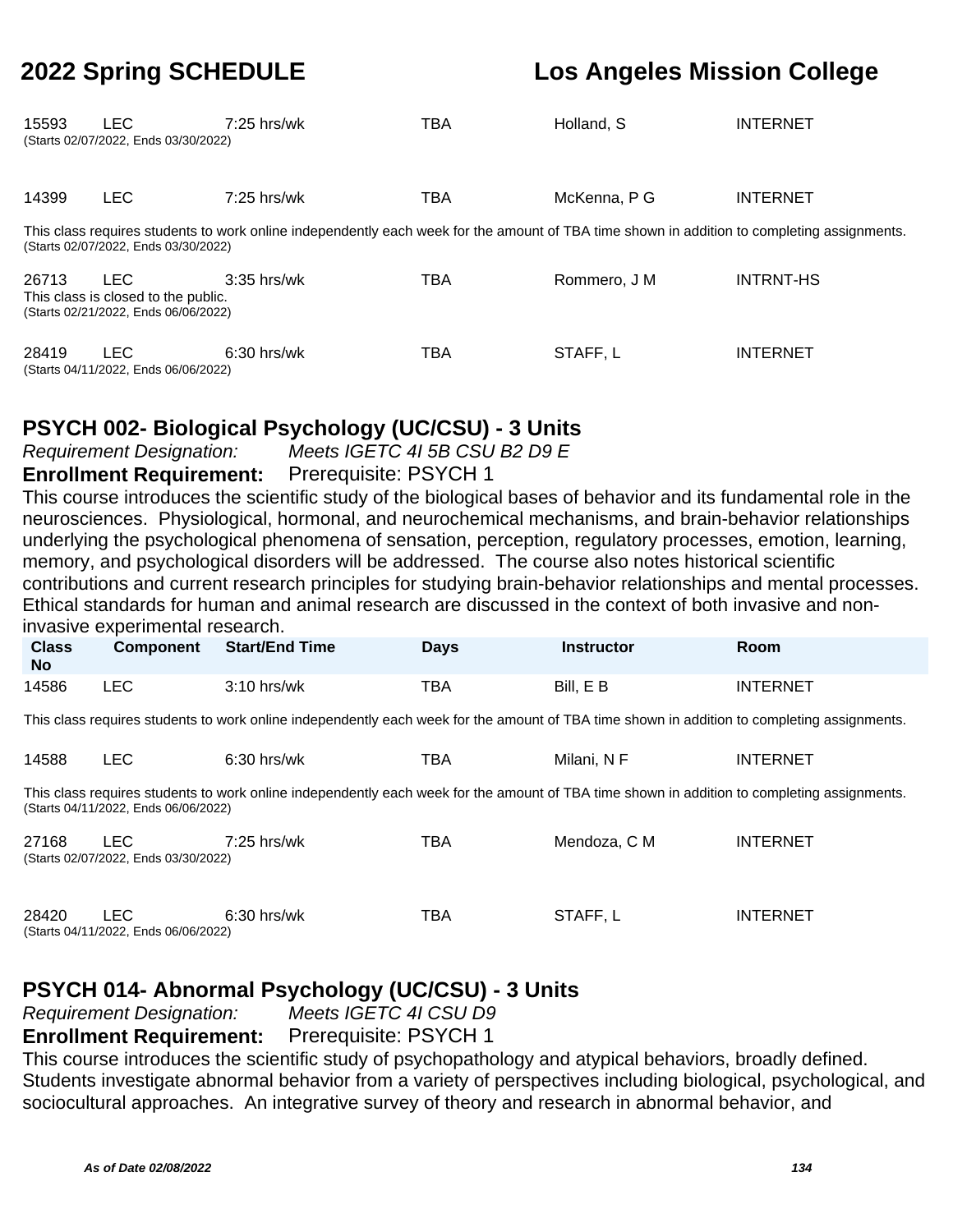intervention and prevention strategies for psychological disorders are also introduced. **Class No Component Start/End Time Days Instructor Room** 14646 LEC 3:10 hrs/wk TBA Williams, F C INTERNET

This class requires students to work online independently each week for the amount of TBA time shown in addition to completing assignments.

#### **PSYCH 041- Life-Span Psychology: From Infancy To Old Age (UC/CSU) - 3 Units**

Requirement Designation: Meets IGETC 4I CSU D9 E **Enrollment Requirement:** Prerequisite: PSYCH 1 Advisory: ENGLISH 28 or ESL 8 This course provides an overview, from a psychological perspective, of human development from conception through death, including biological and environmental influences. Theories and research of physical, cognitive, personality, and social development are examined, as well as attention to developmental problems. **Class No Component Start/End Time Days Instructor Room** 18361 LEC 9:00 am - 12:00 pm Sa Mendoza, C M CMS 020 And LEC 3:30 hrs/wk TBA Mendoza, C M INTERNET This class is part of the COLLEGE NOW program. HYBRID CLASS - On campus meetings are mandatory. ilearn.laccd.edu This class requires students to work online independently each week for the amount of TBA time shown in addition to completing assignments. 28 of 28 LAMC ICVD (Starts 04/11/2022, Ends 06/06/2022) 28421 LEC Hallak, N H INTERNET (Starts 04/11/2022, Ends 06/06/2022) 14698 LEC 3:10 hrs/wk TBA Williams, F C INTERNET This class requires students to work online independently each week for the amount of TBA time shown in addition to completing assignments. 14699 LEC 6:30 hrs/wk TBA Bill, E B INTERNET This class requires students to work online independently each week for the amount of TBA time shown in addition to completing assignments. (Starts 04/11/2022, Ends 06/06/2022) 27122 LEC 3:10 hrs/wk TBA Rommero, J M INTERNET

#### **PSYCH 052- Psychological Aspects Of Human Sexuality (UC/CSU) - 3 Units**

Requirement Designation: Meets IGETC 4I CSU D9 E

This course is an introductory overview of the field of human sexuality. Human sexuality will be examined from psychological, biological, sociocultural, and historical perspectives. Students will be encouraged to become aware of their own sexual attitudes, values, and behaviors. Current sex norms and various aspects of interpersonal and individual sexual adjustment will be explored.

| <b>Class</b><br><b>No</b> | <b>Component</b> | <b>Start/End Time</b> | Days | <b>Instructor</b> | <b>Room</b>     |
|---------------------------|------------------|-----------------------|------|-------------------|-----------------|
| 10110                     | LEC              | $3:10$ hrs/wk         | TBA  | Williams, F C     | <b>INTERNET</b> |

This class requires students to work online independently each week for the amount of TBA time shown in addition to completing assignments.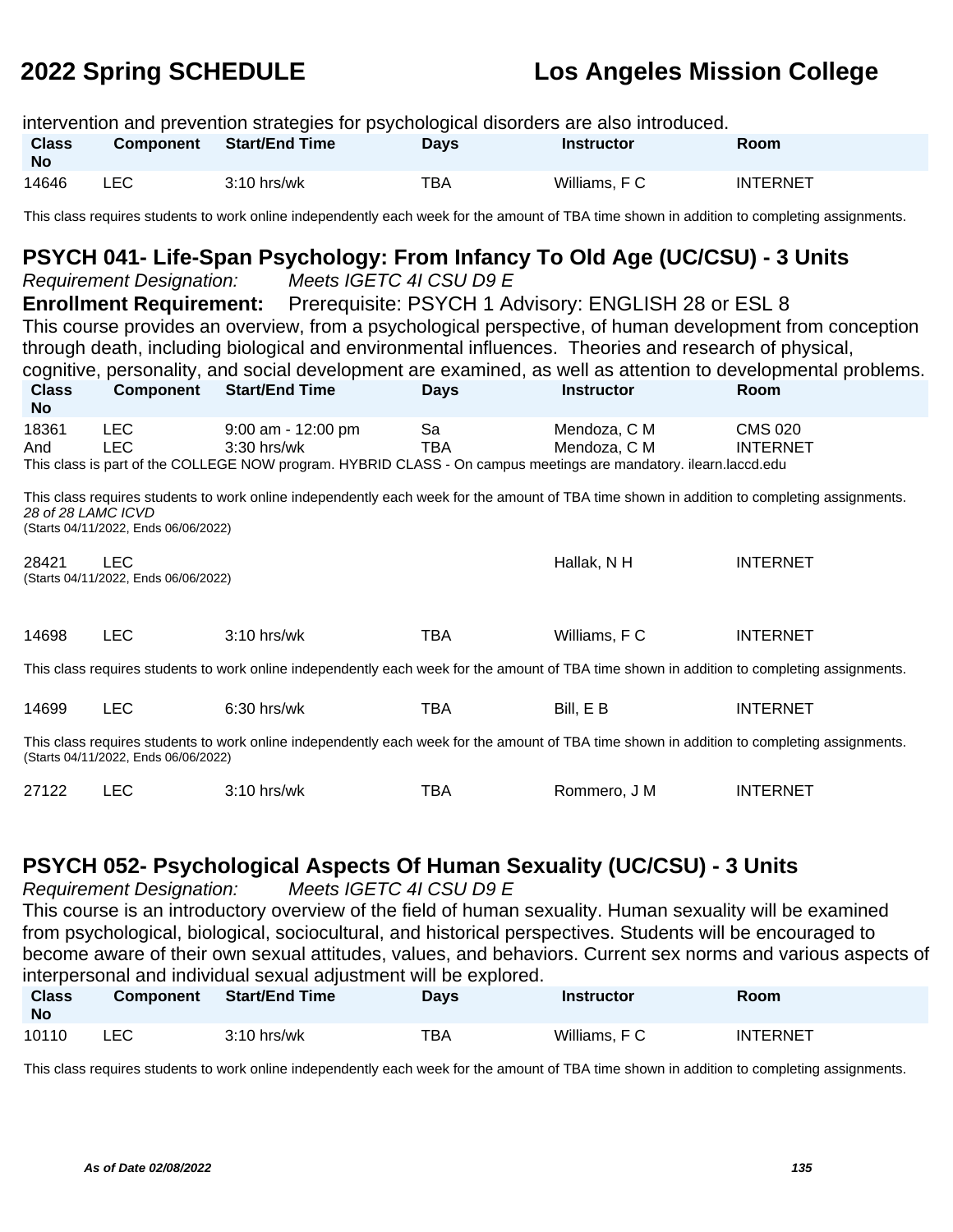### **PSYCH 074- Research Methods In The Behavioral Sciences (UC/CSU) - 3 Units**

**Enrollment Requirement:** Prerequisite: PSYCH 1 and MATH 227

This course surveys various psychological research methods with an emphasis on research design, experimental procedures, descriptive methods, instrumentation, and the collection, analysis, interpretation, and reporting of research data. Research design and methodology will be examined through a review of research in a variety of the sub disciplines of psychology.

| <b>Class</b><br>No | <b>Component</b> | <b>Start/End Time</b> | Davs | Instructor | Room     |
|--------------------|------------------|-----------------------|------|------------|----------|
| 10566              | LEC              | $3:10$ hrs/wk         | тва  | Bill, E B  | INTERNET |

This class requires students to work online independently each week for the amount of TBA time shown in addition to completing assignments.

| 27015 | LEC.                                 | $3:10$ hrs/wk | TBA        | Bill, E B | <b>INTERNET</b> |
|-------|--------------------------------------|---------------|------------|-----------|-----------------|
|       |                                      |               |            |           |                 |
|       |                                      |               |            |           |                 |
|       |                                      |               |            |           |                 |
| 28296 | LEC.                                 | 6:30 hrs/wk   | <b>TBA</b> | Bill. E B | <b>INTERNET</b> |
|       | (Starts 04/11/2022, Ends 06/06/2022) |               |            |           |                 |

### **PSYCH 090- Introduction To Counseling (UC/CSU) - 3 Units**

**Enrollment Requirement:** Prerequisite: PSYCH 1 Advisory: ENGLISH 28 or ESL 8 Examines the various counseling styles and techniques and the theoretical foundations. Students will develop skills in the understanding of developmental, nondirective, psychodynamic, transactional and other approaches to individual and group counseling. The characteristics of a workable counseling and guidance program and the techniques used to collect, record, interpret, and use guidance data will be examined. The nature, purpose, objectives, and approaches to counseling in health, welfare, social service and rehabilitation agencies will be discussed.

| ັ<br><b>Class</b><br><b>No</b> | Component | <b>Start/End Time</b> | <b>Days</b> | <b>Instructor</b> | Room            |
|--------------------------------|-----------|-----------------------|-------------|-------------------|-----------------|
| 12471                          | LEC.      | $3:10$ hrs/wk         | TBA         | Williams, F C     | <b>INTERNET</b> |
| 27120                          | LEC .     | $3:10$ hrs/wk         | TBA         | Williams, F C     | <b>INTERNET</b> |

# **Sociology**

# **SOC 001- Introduction To Sociology (UC/CSU) - 3 Units**

|                           | <b>Requirement Designation:</b><br>Introduction To Sociology | Meets IGETC 4J CSU D0 |             |                   |                  |  |
|---------------------------|--------------------------------------------------------------|-----------------------|-------------|-------------------|------------------|--|
| <b>Class</b><br><b>No</b> | Component                                                    | <b>Start/End Time</b> | <b>Days</b> | <b>Instructor</b> | Room             |  |
| 13366                     | LEC.<br>42 of 42 LAMC ICVD                                   | 8:55 am - 10:20 am    | TTh         | Labertew. LD      | <b>INST 1002</b> |  |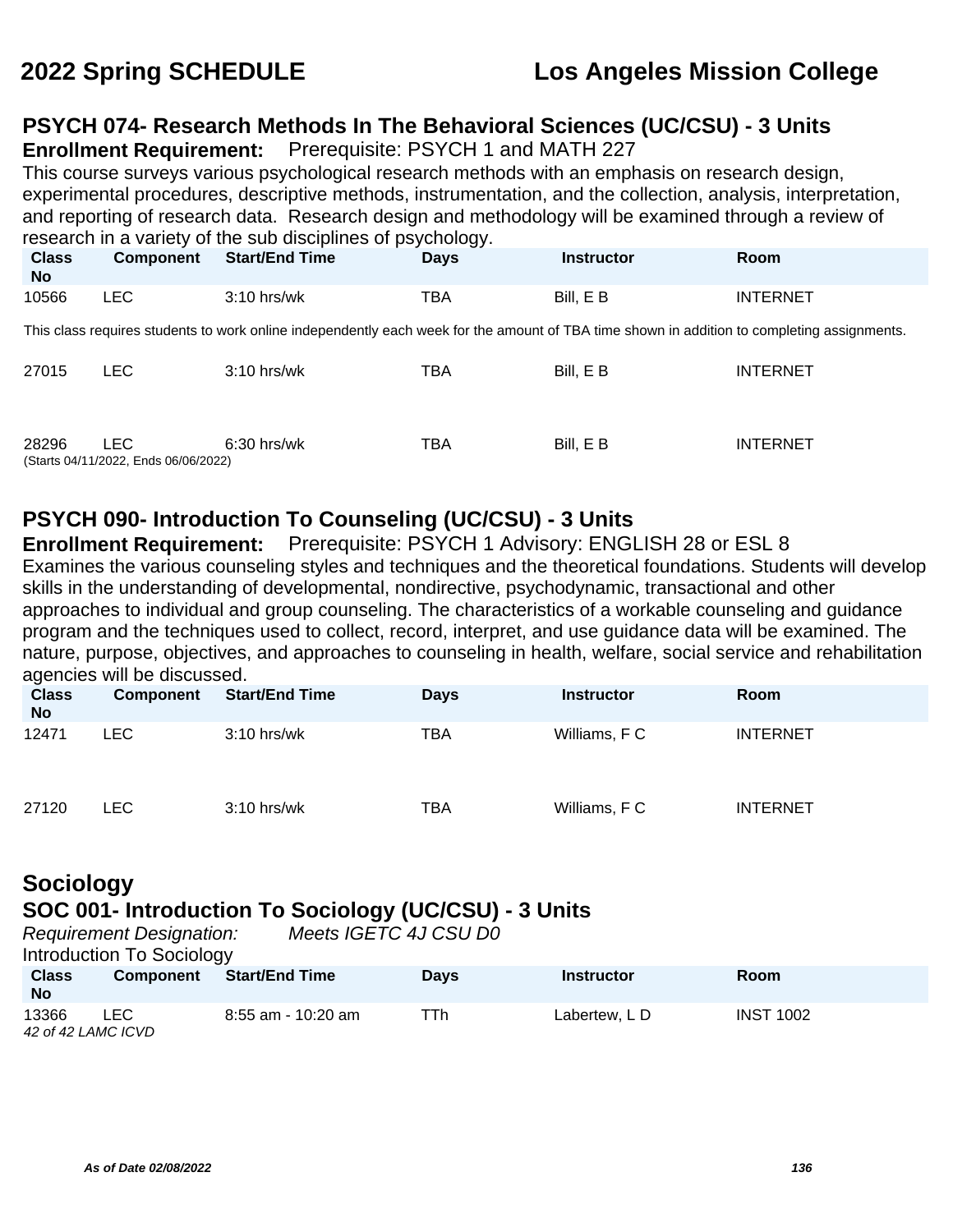| 16304<br>And                                                                                                                                        | <b>LEC</b><br><b>LEC</b>                                                                  | 8:55 am - 10:20 am<br>$1:25$ hrs/wk                                                                                                                                                                                                                                                              | <b>MW</b><br><b>TBA</b> | Lai, CO<br>Lai, CO | <b>INST 1002</b><br><b>INTERNET</b> |
|-----------------------------------------------------------------------------------------------------------------------------------------------------|-------------------------------------------------------------------------------------------|--------------------------------------------------------------------------------------------------------------------------------------------------------------------------------------------------------------------------------------------------------------------------------------------------|-------------------------|--------------------|-------------------------------------|
| 28 of 28 LAMC ICVD                                                                                                                                  | completing assignments.<br>(Starts 02/07/2022, Ends 04/30/2022)                           | This class will be offered in a hybrid format, which requires students to meet in-person, face-to-face with their instructor during the times shown<br>AND to work online during the scheduled times and/or independently each week for the amount of TBA hours shown on schedule in addition to |                         |                    |                                     |
| 13374<br>19 of 19 LAMC ICVD                                                                                                                         | <b>LEC</b>                                                                                | 1:55 pm - 3:20 pm                                                                                                                                                                                                                                                                                | <b>MW</b>               | Gerami, E H        | <b>INST 2004</b>                    |
| 25885                                                                                                                                               | <b>LEC</b>                                                                                | 1:55 pm - 3:20 pm                                                                                                                                                                                                                                                                                | <b>MW</b>               | Gerami, E H        | <b>ZOOM</b>                         |
| 26800                                                                                                                                               | <b>LEC</b><br>This class is closed to the public.<br>(Starts 02/21/2022, Ends 06/06/2022) | 2:10 pm - 4:00 pm                                                                                                                                                                                                                                                                                | <b>MW</b>               | STAFF, L           | <b>PANORAMA</b>                     |
| 23614<br>19 of 19 LAMC ICVD                                                                                                                         | <b>LEC</b>                                                                                | 6:50 pm - 10:00 pm                                                                                                                                                                                                                                                                               | W                       | Mendez, M          | <b>INST 2004</b>                    |
| 25886                                                                                                                                               | <b>LEC</b>                                                                                | 6:50 pm - 10:00 pm                                                                                                                                                                                                                                                                               | W                       | Mendez, M          | <b>ZOOM</b>                         |
| 16307                                                                                                                                               | <b>LEC</b>                                                                                | 6:30 hrs/wk                                                                                                                                                                                                                                                                                      | <b>TBA</b>              | Klein, MC          | <b>INTERNET</b>                     |
|                                                                                                                                                     | (Starts 04/11/2022, Ends 06/06/2022)                                                      | This class requires students to work online independently each week for the amount of TBA time shown in addition to completing assignments.                                                                                                                                                      |                         |                    |                                     |
| 16303                                                                                                                                               | <b>LEC</b>                                                                                | 3:10 hrs/wk                                                                                                                                                                                                                                                                                      | <b>TBA</b>              | Biondo, J K        | <b>INTERNET</b>                     |
| 40 of 40 LAMC ICVD                                                                                                                                  |                                                                                           | This class requires students to work online independently each week for the amount of TBA time shown in addition to completing assignments.                                                                                                                                                      |                         |                    |                                     |
| 25444                                                                                                                                               | <b>LEC</b><br>This class is closed to the public.<br>(Starts 02/07/2022, Ends 03/30/2022) | 7:25 hrs/wk                                                                                                                                                                                                                                                                                      | <b>TBA</b>              | Lai, CO            | <b>INTERNET</b>                     |
| 26785                                                                                                                                               | <b>LEC</b><br>This class is closed to the public.                                         | 3:10 hrs/wk                                                                                                                                                                                                                                                                                      | <b>TBA</b>              | Lai, CO            | <b>INTRNT-HS</b>                    |
| 27856                                                                                                                                               | <b>LEC</b><br>(Starts 04/11/2022, Ends 06/06/2022)                                        | 6:30 hrs/wk<br>This class requires students to work online independently each week for the amount of TBA time shown in addition to completing assignments.                                                                                                                                       | TBA                     | STAFF, L           | <b>INTERNET</b>                     |
| SOC 002- American Social Problems (UC/CSU) - 3 Units<br>Meets IGETC 4J CSU D0<br><b>Requirement Designation:</b><br><b>American Social Problems</b> |                                                                                           |                                                                                                                                                                                                                                                                                                  |                         |                    |                                     |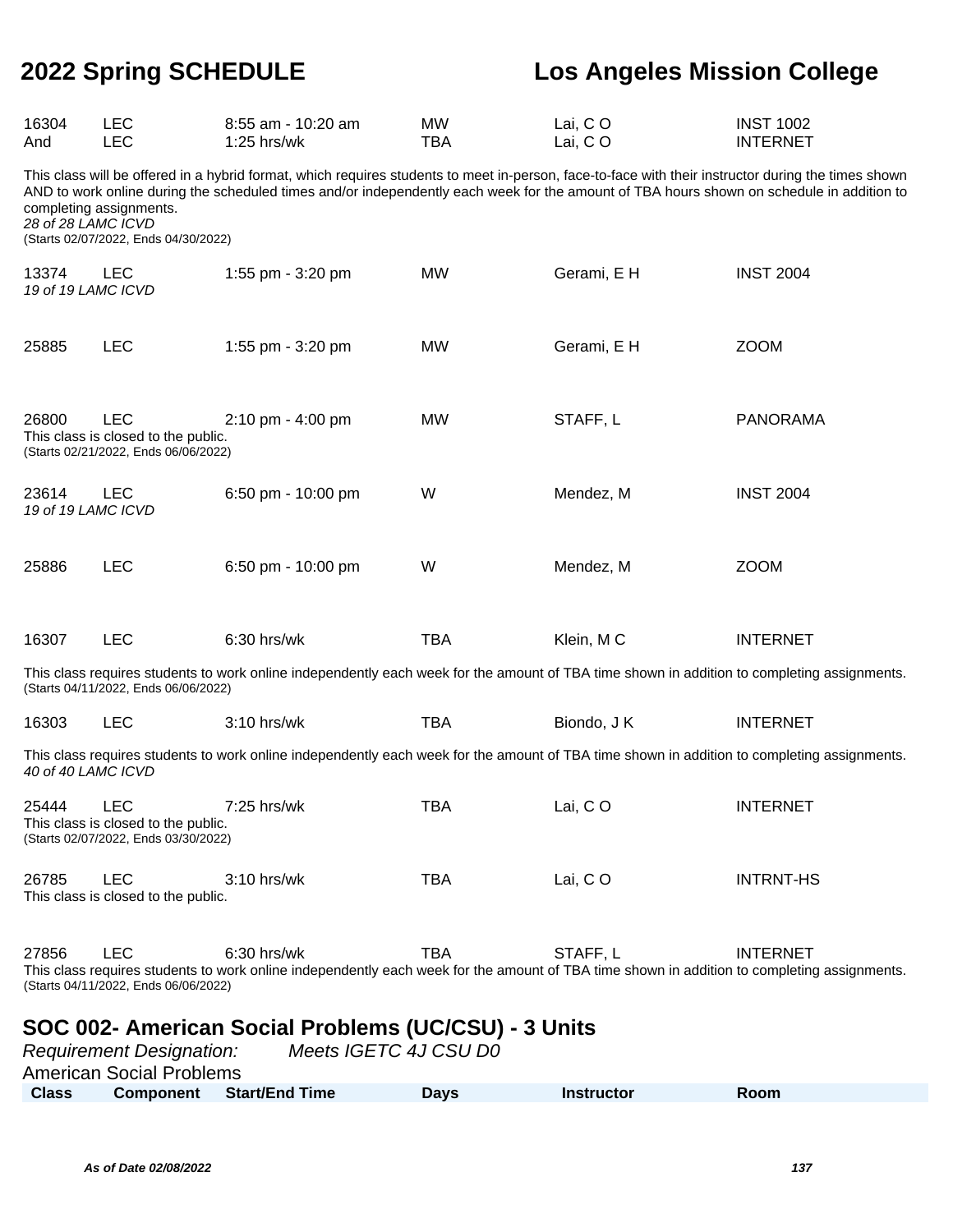| <b>No</b> |                                      |                                                                                                                  |     |                |                 |
|-----------|--------------------------------------|------------------------------------------------------------------------------------------------------------------|-----|----------------|-----------------|
| 23615     | LEC.                                 | $9:00$ am - 12:00 pm                                                                                             |     | Lai. CO        | CMS 022         |
| And       | LEC.                                 | $3:30$ hrs/wk                                                                                                    | TBA | Lai. CO        | <b>INTERNET</b> |
|           | (Starts 04/11/2022, Ends 06/06/2022) | This class is part of the COLLEGE NOW program. HYBRID CLASS - On campus meetings are mandatory. ilearn.laccd.edu |     |                |                 |
| 14137     | ∟EC i                                | $3:50$ hrs/wk                                                                                                    | TBA | D'Antonio. V K | <b>INTERNET</b> |

This class requires students to work online independently each week for the amount of TBA time shown in addition to completing assignments. (Starts 02/28/2022, Ends 06/06/2022)

# **SOC 003- Crime And Delinquency (UC/CSU) - 3 Units**

|                           | <b>Requirement Designation:</b><br>Crime And Delinguency                            | Meets IGETC 4J CSU D0               |             |                   |                  |
|---------------------------|-------------------------------------------------------------------------------------|-------------------------------------|-------------|-------------------|------------------|
| <b>Class</b><br><b>No</b> | <b>Component</b>                                                                    | <b>Start/End Time</b>               | <b>Days</b> | <b>Instructor</b> | <b>Room</b>      |
| 26783                     | LEC.<br>This class is closed to the public.<br>(Starts 02/21/2022, Ends 06/06/2022) | $3:00 \text{ pm} - 4:55 \text{ pm}$ | <b>MW</b>   | STAFF, L          | <b>ALLMARINE</b> |
| 15594                     | LEC.                                                                                | $4:35$ hrs/wk                       | TBA         | Levy, M M         | <b>INTERNET</b>  |

This class requires students to work online independently each week for the amount of TBA time shown in addition to completing assignments. (Starts 02/07/2022, Ends 04/30/2022)

27853 LEC 6:30 hrs/wk TBA Levy, M M INTERNET This class requires students to work online independently each week for the amount of TBA time shown in addition to completing assignments. (Starts 04/11/2022, Ends 06/06/2022)

### **SOC 004- Sociological Analysis (UC/CSU) - 3 Units**

| Sociological Analysis     |                  |                                    |             |                            |                                     |  |  |  |
|---------------------------|------------------|------------------------------------|-------------|----------------------------|-------------------------------------|--|--|--|
| <b>Class</b><br><b>No</b> | <b>Component</b> | <b>Start/End Time</b>              | <b>Davs</b> | <b>Instructor</b>          | Room                                |  |  |  |
| 14185<br>And              | ∟EC I<br>_EC     | 6:50 pm - 9:00 pm<br>$4:05$ hrs/wk | Th<br>TBA   | Little. D H<br>Little. D H | <b>INST 1002</b><br><b>INTERNET</b> |  |  |  |

This class will be offered in a hybrid format, which requires students to meet in-person, face-to-face with their instructor during the times shown AND to work online during the scheduled times and/or independently each week for the amount of TBA hours shown on schedule in addition to completing assignments. 40 of 40 LAMC ICVD

(Starts 02/07/2022, Ends 04/30/2022)

### **SOC 011- Race And Ethnic Relations (UC/CSU) - 3 Units**

Requirement Designation: Meets IGETC 4J CSU D0 D3

Race And Ethnic Relations

| <b>Class</b><br><b>No</b> | <b>Component</b> | <b>Start/End Time</b> | <b>Days</b> | <b>Instructor</b> | <b>Room</b>      |
|---------------------------|------------------|-----------------------|-------------|-------------------|------------------|
| 15595                     | LEC.             | 10:35 am - 12:00 pm   | МW          | Lai, CO           | <b>INST 1002</b> |
| And                       | LEC.             | $1:25$ hrs/wk         | TBA         | Lai, CO           | <b>INTERNET</b>  |

This class will be offered in a hybrid format, which requires students to meet in-person, face-to-face with their instructor during the times shown AND to work online during the scheduled times and/or independently each week for the amount of TBA hours shown on schedule in addition to completing assignments.

28 of 28 LAMC ICVD (Starts 02/07/2022, Ends 04/30/2022)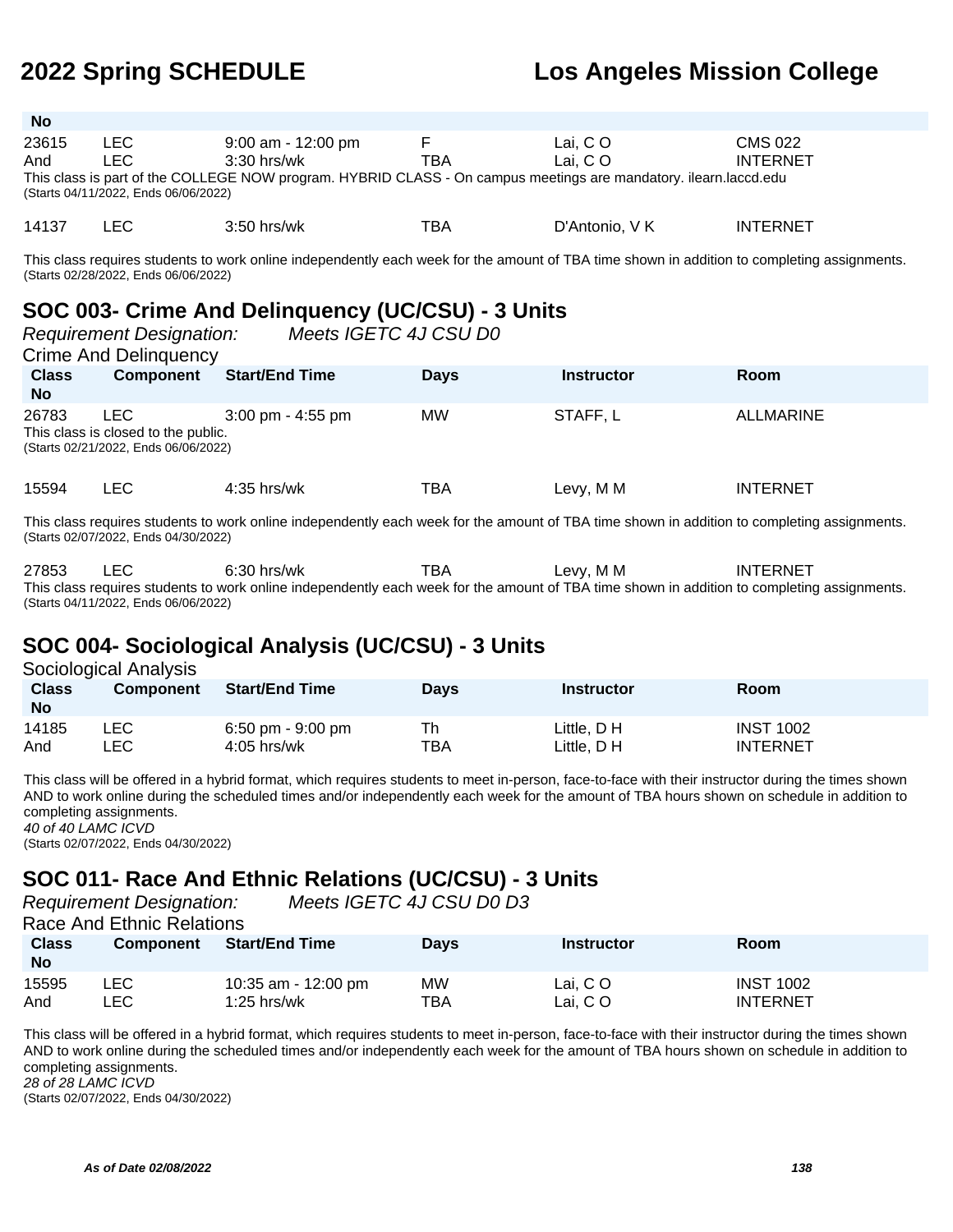27854 LEC 6:30 hrs/wk TBA STAFF, L INTERNET This class requires students to work online independently each week for the amount of TBA time shown in addition to completing assignments. (Starts 04/11/2022, Ends 06/06/2022)

### **SOC 013- Society And Personality (UC/CSU) - 3 Units**

| Society And Personality   |                  |                       |             |                   |                 |  |  |  |
|---------------------------|------------------|-----------------------|-------------|-------------------|-----------------|--|--|--|
| <b>Class</b><br><b>No</b> | <b>Component</b> | <b>Start/End Time</b> | <b>Davs</b> | <b>Instructor</b> | Room            |  |  |  |
| 21217<br>ilearn.laccd.edu | <b>LEC</b>       | $3:50$ hrs/wk         | TBA         | Levy, M M         | <b>INTERNET</b> |  |  |  |

This class requires students to work online independently each week for the amount of TBA time shown in addition to completing assignments. (Starts 02/28/2022, Ends 06/06/2022)

## **SOC 028- The Family: A Sociological Approach (UC/CSU) - 3 Units**

| Meets IGETC 4J CSU D0<br><b>Requirement Designation:</b><br>The Family: A Sociological Approach |                                                   |                       |             |                   |                 |
|-------------------------------------------------------------------------------------------------|---------------------------------------------------|-----------------------|-------------|-------------------|-----------------|
| <b>Class</b><br>No.                                                                             | <b>Component</b>                                  | <b>Start/End Time</b> | <b>Days</b> | <b>Instructor</b> | Room            |
| 26159                                                                                           | <b>LEC</b>                                        | 12:10 pm - 3:20 pm    | F           | STAFF, L          | SUN-TUJ         |
| 26695                                                                                           | <b>LEC</b><br>This class is closed to the public. | 2:00 pm - 3:30 pm     | <b>MW</b>   | Lookholder, KL    | POLY-HS         |
| 22908                                                                                           | <b>LEC</b>                                        | $7:25$ hrs/wk         | TBA         | Levy, M M         | <b>INTERNET</b> |

This class requires students to work online independently each week for the amount of TBA time shown in addition to completing assignments. (Starts 02/07/2022, Ends 03/30/2022)

### **SOC 031- Sociology Of Gender (UC/CSU) - 3 Units**

|                    | <b>Requirement Designation:</b> |                       | Meets IGETC 4D 4J CSU C2 D4 D7 |                   |                 |  |  |  |
|--------------------|---------------------------------|-----------------------|--------------------------------|-------------------|-----------------|--|--|--|
|                    | Sociology Of Gender             |                       |                                |                   |                 |  |  |  |
| <b>Class</b><br>No | <b>Component</b>                | <b>Start/End Time</b> | <b>Davs</b>                    | <b>Instructor</b> | <b>Room</b>     |  |  |  |
| 19358              | LEC.                            | $6:30$ hrs/wk         | <b>TBA</b>                     | Levy, M M         | <b>INTERNET</b> |  |  |  |

This class requires students to work online independently each week for the amount of TBA time shown in addition to completing assignments. (Starts 04/11/2022, Ends 06/06/2022)

#### **Spanish SPANISH 001- Elementary Spanish I (UC/CSU) - 5 Units** Requirement Designation: Meets CSU C2

An introductory course for students who have had little or no oral or written knowledge of Spanish. Students develop listening, speaking, reading, and writing skills in communicative contexts that are focused on the cultures of the Spanish-speaking world. Upon successful completion of this course, students are able to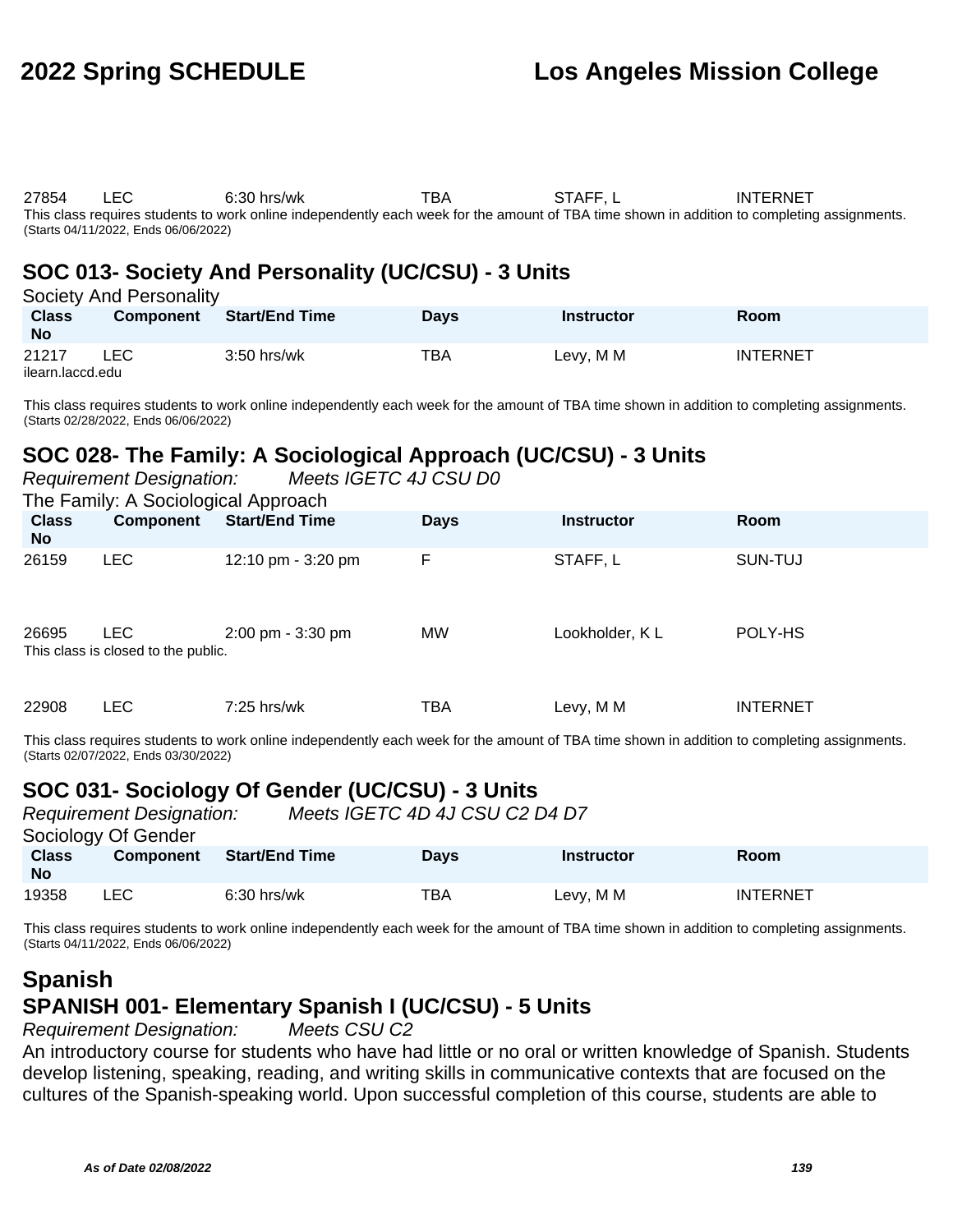|                             | understand and engage in simple conversations on familiar topics. Conducted primarily in Spanish.       |                                                                                                                                             |                  |                                  |                            |  |  |  |
|-----------------------------|---------------------------------------------------------------------------------------------------------|---------------------------------------------------------------------------------------------------------------------------------------------|------------------|----------------------------------|----------------------------|--|--|--|
| <b>Class</b><br><b>No</b>   | <b>Component</b>                                                                                        | <b>Start/End Time</b>                                                                                                                       | <b>Days</b>      | <b>Instructor</b>                | Room                       |  |  |  |
| 28249<br>And                | <b>LEC</b><br><b>LEC</b><br>This class is closed to the public.<br>(Starts 02/14/2022, Ends 06/06/2022) | $9:50$ am - 11:15 am<br>$2:25$ hrs/wk                                                                                                       | MW<br><b>TBA</b> | Amezquita, S R<br>Amezquita, S R | ZOOM-HS<br><b>INTERNET</b> |  |  |  |
| 11121<br>19 of 19 LAMC ICVD | <b>LEC</b>                                                                                              | 10:35 am - 1:05 pm                                                                                                                          | <b>MW</b>        | Lerin, L                         | <b>CSB 201</b>             |  |  |  |
| 25887                       | <b>LEC</b>                                                                                              | 10:35 am - 1:05 pm                                                                                                                          | <b>MW</b>        | Lerin, L                         | <b>ZOOM</b>                |  |  |  |
| 11144                       | <b>LEC</b>                                                                                              | 5:20 hrs/wk                                                                                                                                 | TBA              | Escobar, M A                     | <b>INTERNET</b>            |  |  |  |
|                             |                                                                                                         | This class requires students to work online independently each week for the amount of TBA time shown in addition to completing assignments. |                  |                                  |                            |  |  |  |
| 26894                       | <b>LEC</b>                                                                                              | 5:20 hrs/wk                                                                                                                                 | TBA              | Amezquita, S R                   | <b>INTERNET</b>            |  |  |  |
| 28429                       | <b>LEC</b><br>(Starts 04/11/2022, Ends 06/06/2022)                                                      | 11:05 hrs/wk                                                                                                                                | TBA              | STAFF, L                         | <b>INTERNET</b>            |  |  |  |

#### **SPANISH 002- Elementary Spanish II (UC/CSU) - 5 Units**

Requirement Designation: Meets IGETC 6A CSU C2

**Enrollment Requirement:** Prerequisite: SPANISH 1

Students continue to practice authentic language in communicative contexts and increase their listening, speaking, reading, and writing proficiency. Upon successful completion of this course students are able to describe and narrate past real-life events, give commands and recommendations, talk about health issues, understand more complex conversations and readings, and write with more accuracy and detail. Students expand their awareness of the cultural diversity of the Spanish-speaking world. Credit is given for 2 or Spanish 35, but not for both. Prerequisite: Spanish 1 with a "C" or better, or language proficiency equivalent to two years of high-school Spanish.

| <b>Class</b><br><b>No</b> | <b>Component</b>                                                                                                                           | <b>Start/End Time</b> | <b>Days</b> | <b>Instructor</b> | <b>Room</b>     |  |  |
|---------------------------|--------------------------------------------------------------------------------------------------------------------------------------------|-----------------------|-------------|-------------------|-----------------|--|--|
| 12078                     | LEC.                                                                                                                                       | 5:20 hrs/wk           | TBA         | Margolis, E M     | <b>INTERNET</b> |  |  |
| 12087                     | LEC.                                                                                                                                       | 5:20 hrs/wk           | TBA         | Escobar, M A      | <b>INTERNET</b> |  |  |
|                           | This class requires students to work online independently each week for the amount of TRA time shown in addition to completing assignments |                       |             |                   |                 |  |  |

This class requires students to work online independently each week for the amount of TBA time shown in addition to completing assignments.

| 26794 | LEC                                 | 5:20 hrs/wk | TBA | Lerin. L | <b>INTRNT-HS</b> |
|-------|-------------------------------------|-------------|-----|----------|------------------|
|       | This class is closed to the public. |             |     |          |                  |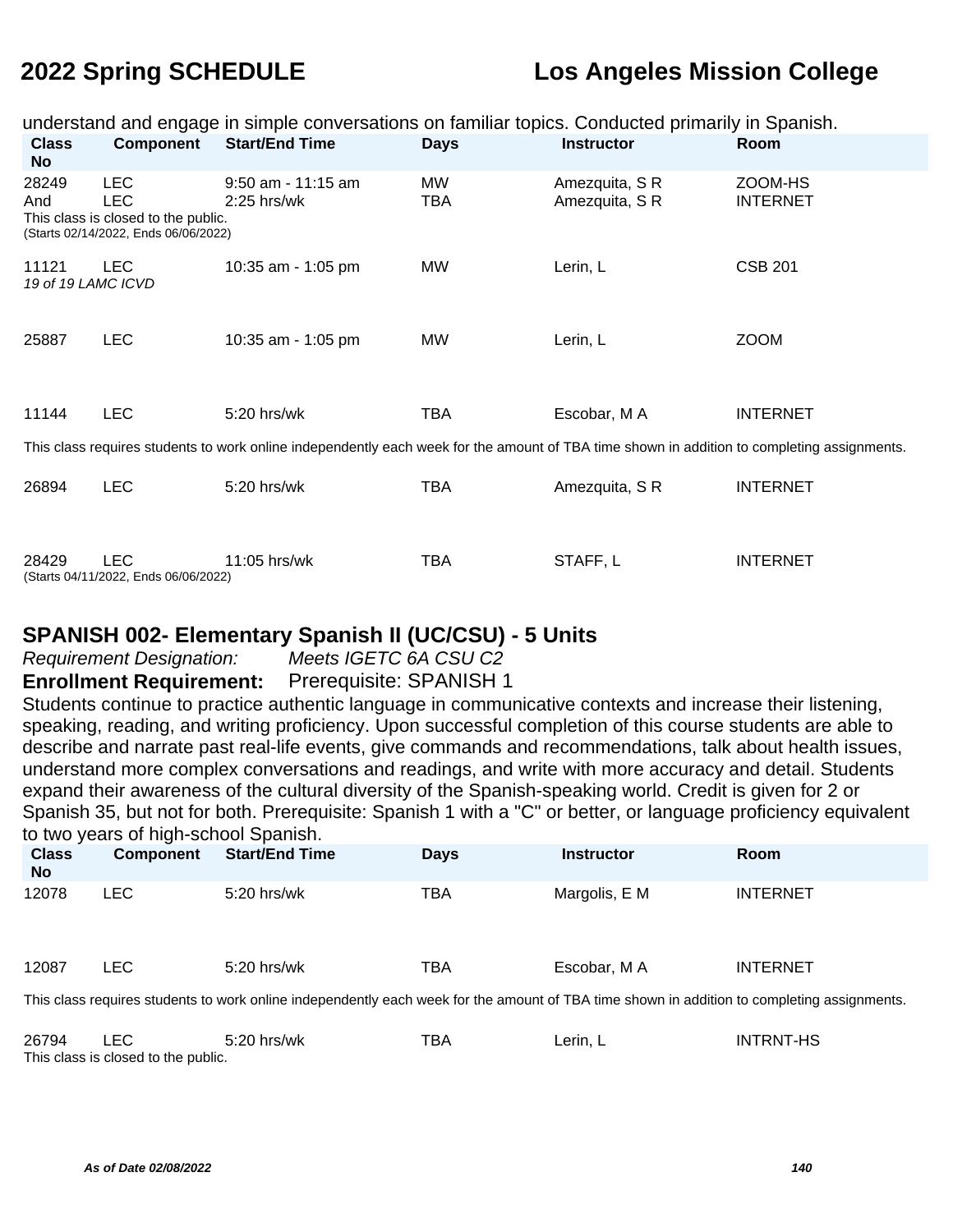| 28529 |                                      | $7:15$ hrs/wk | ™ВА | STAFF, L | <b>INTERNET</b> |
|-------|--------------------------------------|---------------|-----|----------|-----------------|
|       | (Starts 03/07/2022, Ends 06/06/2022) |               |     |          |                 |

#### **SPANISH 003- Intermediate Spanish I (UC/CSU) - 5 Units**

Requirement Designation: Meets IGETC 6A 3B CSU C2

**Enrollment Requirement:** Prerequisite: SPANISH 2 or equivalent

Students continue their development of their listening, speaking, reading, and writing skills in communicative contexts focused on the cultural diversity of the Spanish-speaking world. Students improve oral and writing proficiency beyond expressing basic needs of the immediate environment, such as communicating nuanced personal meaning, opinions, recommendations, and discussing complex issues and plans using abstract and conceptual vocabulary. Upon completion of this course, students demonstrate increased awareness of cultural norms and values, increased accuracy in high-frequency structures and vocabulary, and increased fluency in complex discourse. Credit is given for Spanish 3 or Spanish 36, but not for both. Pre-requisite: Spanish 2 with a grade of 'C' or better or language proficiency equivalent to successful completion of four years of high-school Spanish.

| <b>Class</b><br>No | <b>Component</b> | Start/End Time | Days | <b>Instructor</b> | Room            |
|--------------------|------------------|----------------|------|-------------------|-----------------|
| 21529              | LEC.             | 12:35 hrs/wk   | TBA  | Escobar. M A      | <b>INTERNET</b> |

This class will be offered in a hybrid format, which requires students to meet in-person, face-to-face with their instructor during the times shown AND to work online during the scheduled times and/or independently each week for the amount of TBA hours shown on schedule in addition to completing assignments.

(Starts 02/07/2022, Ends 03/30/2022)

#### **SPANISH 004- Intermediate Spanish II (UC/CSU) - 5 Units**

Requirement Designation: Meets IGETC 6A 3B CSU C2

**Enrollment Requirement:** Prerequisite: SPANISH 3 or equivalent

This course continues to expand language acquisition through listening, speaking, reading and writing in the cultural context of the Spanish-speaking world. Students continue to develop proficiency in oral and written communication. Course content focuses on expressing nuanced meaning, expressing opinions or recommendations, and discussing complex issues using abstract and conceptual vocabulary. Students also write compositions in which they analyze short stories, film, or journalistic articles that serve to explore the cultural heritage of Latin America and Spain. Upon completion of this course, students demonstrate increased awareness of cultural norms and values and are able to communicate orally and in writing using complex grammatical structures with moderate accuracy.

| <b>Class</b><br><b>No</b> | <b>Component</b> | <b>Start/End Time</b> | <b>Days</b> | <b>Instructor</b> | Room            |
|---------------------------|------------------|-----------------------|-------------|-------------------|-----------------|
| 21531                     | LEC              | $0:00$ hrs/wk         | тва         | Escobar, M A      | <b>INTERNET</b> |

This class will be offered in a hybrid format, which requires students to meet in-person, face-to-face with their instructor during the times shown AND to work online during the scheduled times and/or independently each week for the amount of TBA hours shown on schedule in addition to completing assignments.

(Starts 04/11/2022, Ends 06/06/2022)

### **SPANISH 005- Advanced Spanish Through Latin American Literature (UC/CSU) - 5 Units**

Requirement Designation: Meets IGETC 6A 3B CSU C2 **Enrollment Requirement:** SPANISH 004

Students are introduced to major literary movements and genres through works by representative authors of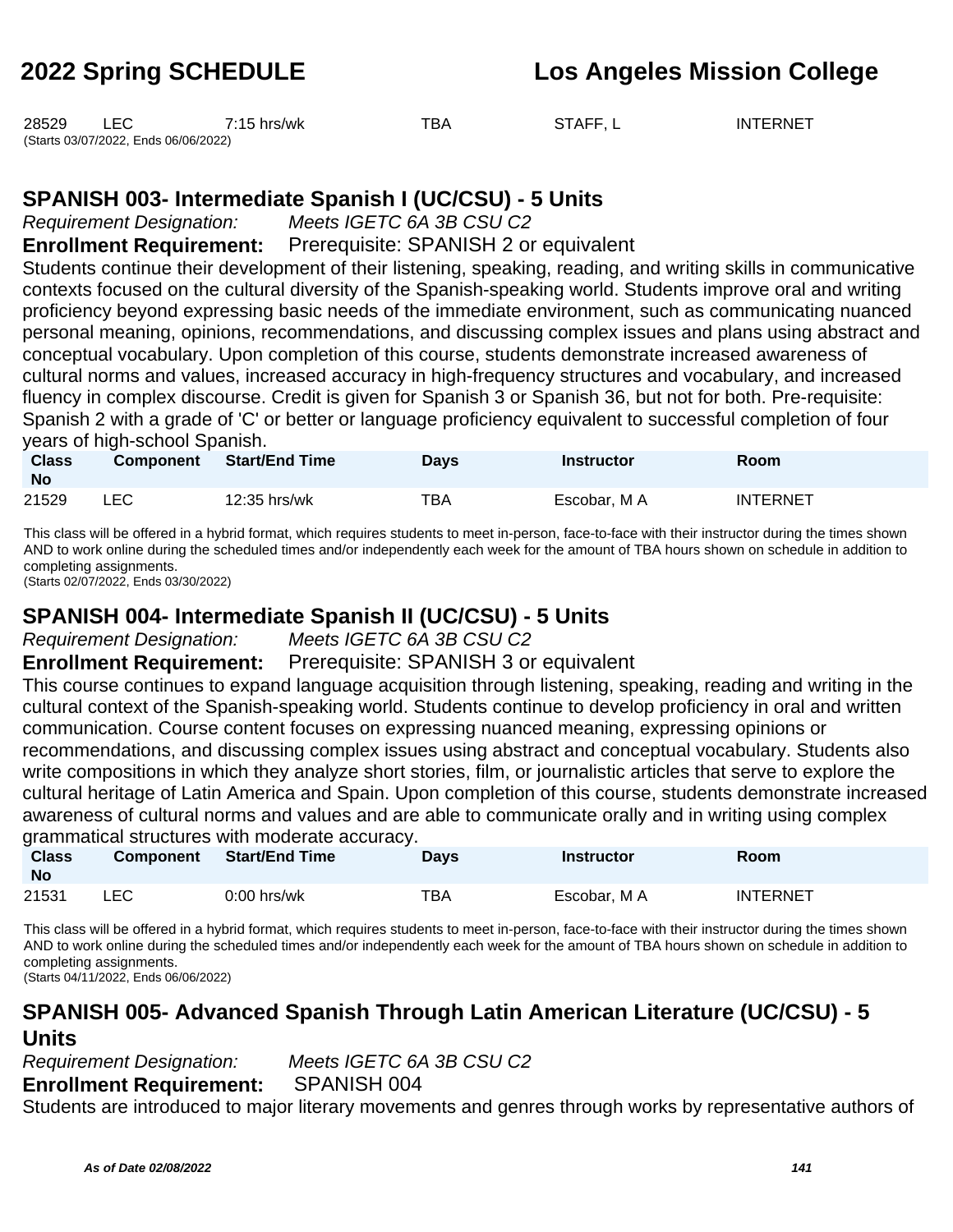the Spanish-speaking world and develop critical thinking and communication skills in Spanish. Students analyze, interpret, and respond critically to key literary works from various genres and periods. This course emphasizes literary analysis and discussion, as well as the writing of interpretive and $\Box$ analytic $\Box$ essays within

the context of literature, culture, and society.

| <b>Class</b><br><b>No</b> | <b>Component</b> | <b>Start/End Time</b> | <b>Days</b> | Instructor | Room            |
|---------------------------|------------------|-----------------------|-------------|------------|-----------------|
| 21532                     | LEC              | 12:35 hrs/wk          | TBA         | STAFF, L   | <b>INTERNET</b> |

This class will be offered in a hybrid format, which requires students to meet in-person, face-to-face with their instructor during the times shown AND to work online during the scheduled times and/or independently each week for the amount of TBA hours shown on schedule in addition to completing assignments.

(Starts 02/07/2022, Ends 03/30/2022)

## **SPANISH 006- Advanced Spanish Through Spanish Literature (UC/CSU) - 5 Units**

Requirement Designation: Meets IGETC 6A 3B CSU C2

**Enrollment Requirement:** SPANISH 005

Students continue their exploration of major literary movements and genres through works by representative authors of the Spanish-speaking world and continue to develop critical thinking and communication skills in Spanish. Students analyze, interpret, and respond critically to key literary works from various genres and periods.  $\Box$ This course continues to emphasize literary analysis and discussion, as well as the writing of

interpretive and analytic essays within the context of literature, culture, and society. **Class Component Start/End Time Days Instructor Room**

| <b>UIDS</b><br><b>No</b> | <b>COMPONEM</b> | <b>Starvenu Time</b> | рауэ | IIISU UCLOI | RUUIII          |
|--------------------------|-----------------|----------------------|------|-------------|-----------------|
| 21533                    | _EC.            | $0:00$ hrs/wk        | TBA  | STAFF, L    | <b>INTERNET</b> |

This class will be offered in a hybrid format, which requires students to meet in-person, face-to-face with their instructor during the times shown AND to work online during the scheduled times and/or independently each week for the amount of TBA hours shown on schedule in addition to completing assignments. 20 of 40 LAMC ICVD

(Starts 04/11/2022, Ends 06/06/2022)

# **SPANISH 035- Spanish For Spanish Speakers I (UC/CSU) - 5 Units**

Requirement Designation: Meets IGETC 6A CSU C2

This course is intended for Spanish speakers who have grown speaking Spanish but have not formally studied it in an academic setting. Students are introduced to Spanish grammar and spelling rules with a focus on reading and writing skills and vocabulary expansion. Students practice the four language skills in the context of the geography, customs, and cultures of the Spanish-speaking countries and of the Latino experience in the United States. No prerequisites. Credit is given for either Spanish 35 or Spanish 2, but not both.

| <b>Class</b><br><b>No</b> | <b>Component</b> | <b>Start/End Time</b> | Days | Instructor   | <b>Room</b> |
|---------------------------|------------------|-----------------------|------|--------------|-------------|
| 17833                     | LEC              | 12:35 hrs/wk          | тва  | Escobar, M A | INTERNET    |

This class requires students to work online independently each week for the amount of TBA time shown in addition to completing assignments. (Starts 02/07/2022, Ends 03/30/2022)

### **SPANISH 036- Spanish For Spanish Speakers II (UC/CSU) - 5 Units**

#### Requirement Designation: Meets IGETC 6A

This course is the second part of a sequence of two designed for students who are speakers of Spanish but have had little or no academic preparation in standard Spanish. Students continue improving their reading and writing skills and vocabulary expansion and continue to increase their awareness and proper application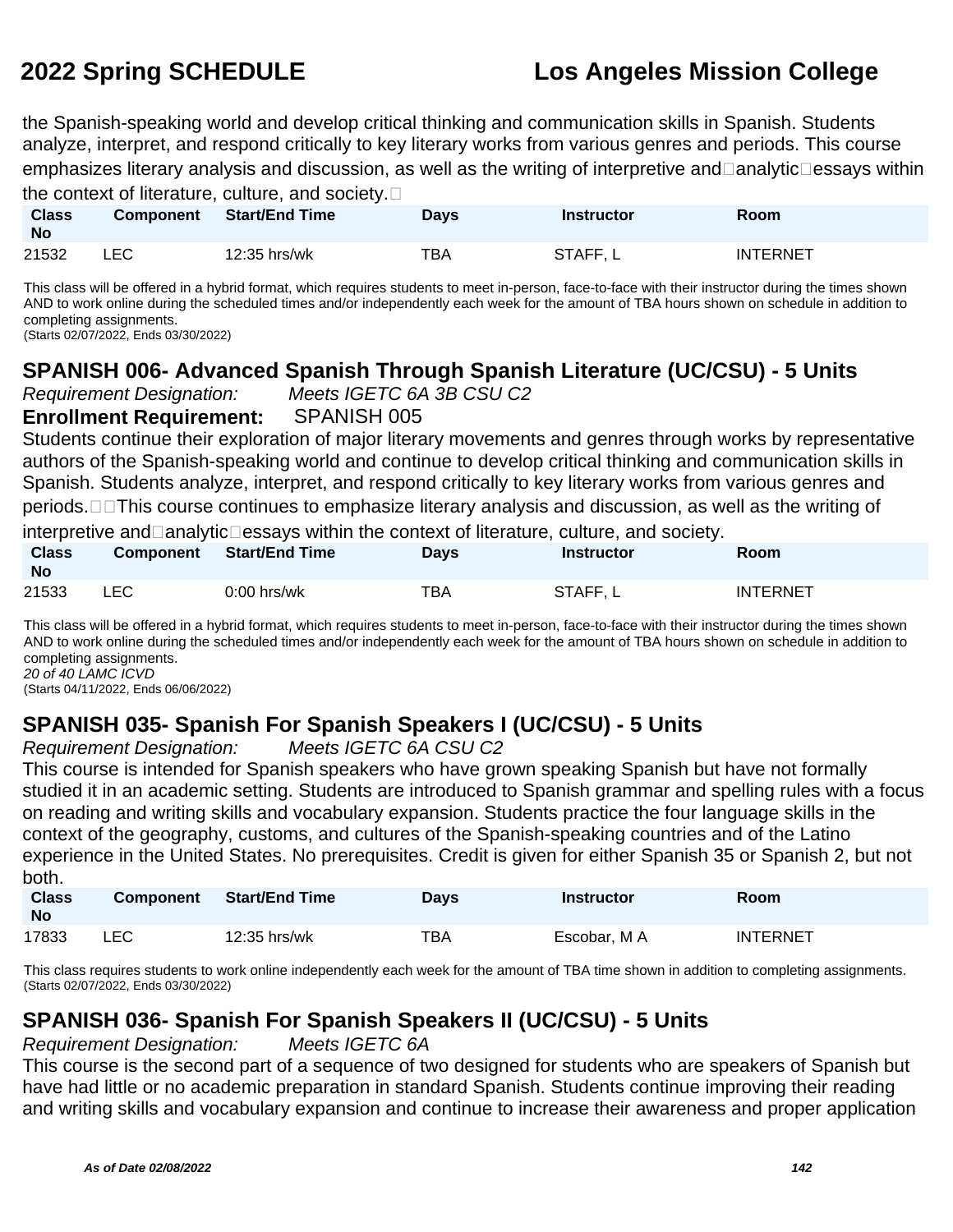of linguistic registers and Spanish grammar. Students practice discussion, listening, reading, and writing in the context of the geography, customs, and cultures of the Spanish-speaking countries and of the Latino experience in the United States. Prerequisite: Spanish 35 or equivalent preparation. Credit is given for Spanish 3 or Spanish 36, but not for both.

| <b>Class</b><br><b>No</b> | <b>Component</b> | <b>Start/End Time</b> | Days | <b>Instructor</b> | Room            |
|---------------------------|------------------|-----------------------|------|-------------------|-----------------|
| 22933                     | ∟EC-             | $11:05$ hrs/wk        | тва  | Margolis, E M     | <b>INTERNET</b> |

This class requires students to work online independently each week for the amount of TBA time shown in addition to completing assignments. (Starts 04/11/2022, Ends 06/06/2022)

#### **Supervised Learning Assistance TUTOR 001T- Supervised Tutoring (Repeatable) - 0 Unit** Supervised Tutoring

| <b>Class</b> | <b>Component</b>                   | <b>Start/End Time</b> | <b>Days</b> | <b>Instructor</b> | Room            |  |  |
|--------------|------------------------------------|-----------------------|-------------|-------------------|-----------------|--|--|
| <b>No</b>    |                                    |                       |             |                   |                 |  |  |
| 10822        | _AB_                               | 22:15 hrs/wk          | TBA         | Ybarra. A D       | <b>INTERNET</b> |  |  |
|              | Call 818-364-7754 for information. |                       |             |                   |                 |  |  |

## **Theater**

### **THEATER 100- Introduction To The Theater (UC/CSU) - 3 Units**

Requirement Designation: Meets IGETC 3A CSU C1

Students will survey and appreciate the art of theatre. The students are provided a wider basis for both evaluation and enjoyment of the theatrical experience. Students examine all elements of live theatre, its cultural and historical background, the contributions of various theatre artists, and its overall purpose and influence within our society. Students explore all aspects of play production: playwriting, directing, acting, criticism, theatre architecture, set design, costume design, lighting design, and the role of the audience. **Class No Component Start/End Time Days Instructor Room** 11401 LEC 6:30 hrs/wk TBA Cucuzza, R J INTERNET

This class requires students to work online independently each week for the amount of TBA time shown in addition to completing assignments. (Starts 02/07/2022, Ends 03/30/2022)

### **THEATER 271- Intermediate Acting (UC/CSU) - 3 Units**

**Enrollment Requirement:** Prerequisite: THEATER 200. Maximum of 4 enrollments in the Theater family.

Students receive further instruction in acting fundamentals through scene study. By exploring a broader scope of character roles and material, students form an enhanced sense of self awareness and confidence on stage and continue to build performance skills involving body, voice, movement, concentration, emotional range, imagination and spontaneity. Object exercises, games, improvisations, discussions, cold readings, scene and monologue performances, script and character analysis, and performance critiques are additional elements of the class.

| <b>Class</b><br><b>No</b>   | Component | <b>Start/End Time</b> | <b>Days</b> | <b>Instructor</b> | Room           |
|-----------------------------|-----------|-----------------------|-------------|-------------------|----------------|
| 23717<br>22 of 22 LAMC ICVD | ∟EC       | 8:50 am - 9:40 am     |             | Cucuzza, R J      | <b>AMP 107</b> |
| <b>AND</b>                  |           |                       |             |                   |                |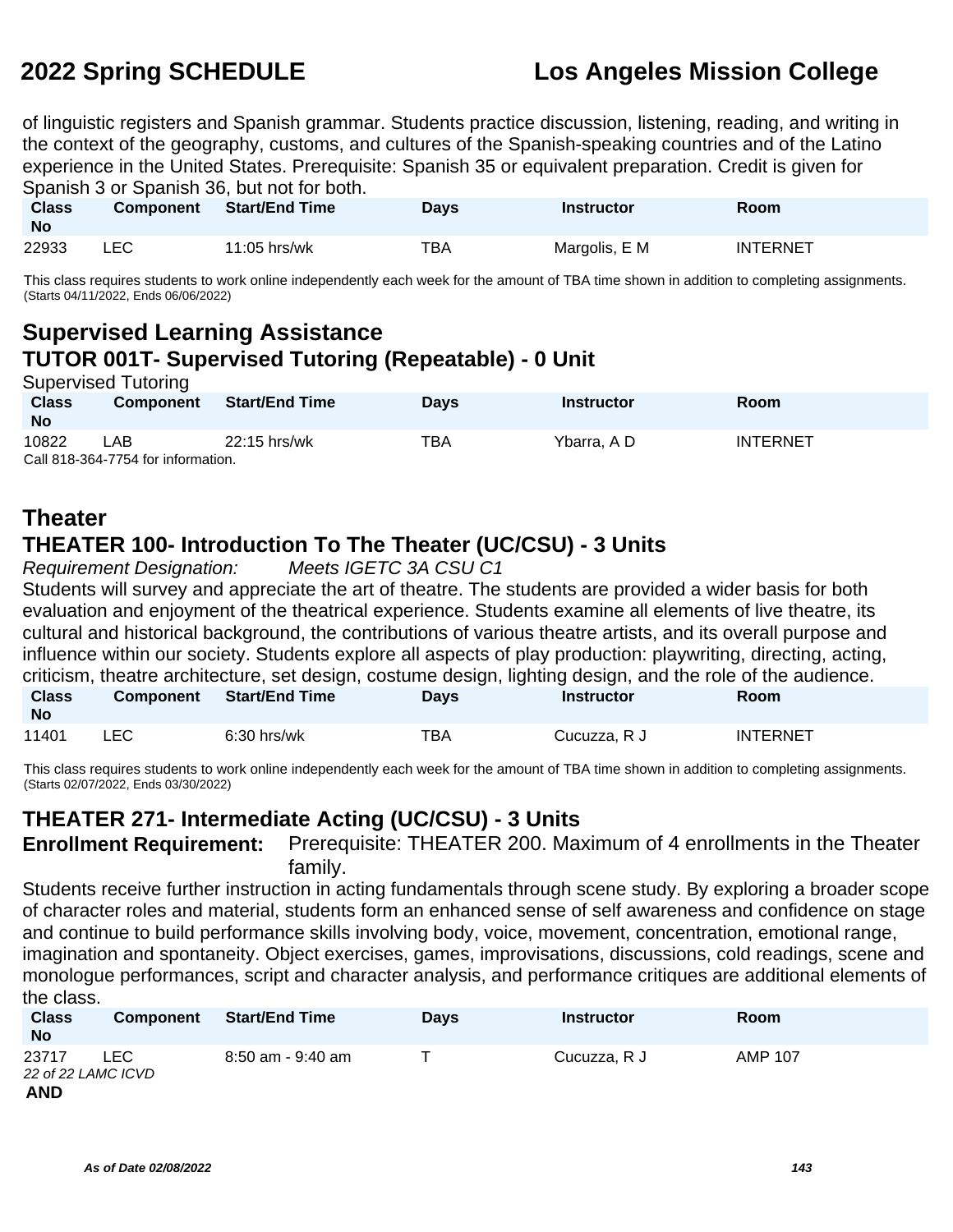| 23790 | LAB. | $9:50$ am - 12:00 pm |  | Cucuzza, R J | AMP 107 |
|-------|------|----------------------|--|--------------|---------|
|-------|------|----------------------|--|--------------|---------|

### **THEATER 285- Directed Study - Theater (UC/CSU) - 2 Units**

**Enrollment Requirement:** Theater - Acting Course Family

This course allow students to pursue directed study in Theater on a contract basis under the direction of a supervising instructor. Special studies will be undertaken with the guidance of weekly faculty meetings. Topics or projects must be approved by the faculty member in charge.

| <b>Class</b><br><b>No</b> | <b>Component</b>                             | <b>Start/End Time</b>               | <b>Days</b> | <b>Instructor</b> | <b>Room</b>    |
|---------------------------|----------------------------------------------|-------------------------------------|-------------|-------------------|----------------|
| 27213                     | ∟EC⊹<br>(Starts 04/11/2022, Ends 06/06/2022) | $6:00 \text{ pm} - 8:05 \text{ pm}$ |             | Valenzuela, J     | <b>ZOOM</b>    |
| 28049                     | ∟EC-<br>(Starts 04/11/2022, Ends 06/06/2022) | $6:00 \text{ pm} - 8:05 \text{ pm}$ |             | Valenzuela, J     | <b>AMP 107</b> |

## **THEATER 291- Rehearsals And Performances I (UC/CSU) (RPT 2) - 1 Unit**

#### **Enrollment Requirement:** Prerequisite: None

In this course students are actively involved in the production of a Theatre department play presented before a public audience. All areas of the production process are incorporated, including acting, stage management, technical theatre and back stage crews, costumes, make up and house management. Students must be available to meet all scheduled technical rehearsal and performance dates. Study culminates in a college public performance entered in the American College Theatre Festival.

|              |                  | is a matrix in a strategies of the state of the state of the state of the state of the state of the state of the state of the state of the state of the state of the state of the state of the state of the state of the stat |             |                                                                                                                                                    |             |  |
|--------------|------------------|-------------------------------------------------------------------------------------------------------------------------------------------------------------------------------------------------------------------------------|-------------|----------------------------------------------------------------------------------------------------------------------------------------------------|-------------|--|
| <b>Class</b> | <b>Component</b> | <b>Start/End Time</b>                                                                                                                                                                                                         | <b>Davs</b> | <b>Instructor</b>                                                                                                                                  | <b>Room</b> |  |
| <b>No</b>    |                  |                                                                                                                                                                                                                               |             |                                                                                                                                                    |             |  |
| 23267        | LAB              | $4:15$ hrs/wk                                                                                                                                                                                                                 | TBA         | Cucuzza, R J                                                                                                                                       | AMP 107     |  |
|              |                  |                                                                                                                                                                                                                               |             | Note: Auditions and interviews will be conducted in the first two weeks of the semester during which casts, designers, and a technical crew are    |             |  |
|              |                  |                                                                                                                                                                                                                               |             | colected for productions. Audition and intensions information will be posted on lamestage comprient to the beginning of the semester. Email Pobert |             |  |

selected for productions. Audition and interview information will be posted on lamcstage.com prior to the beginning of the semester. Email Robert Cucuzza at cucuzzrj@lamission.edu for more information. (Starts 02/21/2022, Ends 05/22/2022)

# **THEATER 292- Rehearsals And Performances II (UC/CSU) (RPT 3) - 2 Units**

#### **Enrollment Requirement:** Prerequisite: None

Students are actively involved in the production of a Theater department play presented before a public audience. All areas of the production process are incorporated, including acting, stage management, technical theater and back stage crews, costumes, make up and house management. Students must be available to meet all scheduled technical rehearsal and performance dates. Study culminates in a college public performance entered in the American College Theater Festival.

| <b>Class</b><br>No | <b>Component</b> | Start/End Time | <b>Davs</b> | <b>Instructor</b> | Room                                                                                                                                          |  |
|--------------------|------------------|----------------|-------------|-------------------|-----------------------------------------------------------------------------------------------------------------------------------------------|--|
| 23268              | LAB              | $8:50$ hrs/wk  | TBA         | Cucuzza, R J      | AMP 107                                                                                                                                       |  |
|                    |                  |                |             |                   | Nata: Acaliba a a ad beta decoraciól la agadicata dia tha finet tua cuadra af tha agasastas dividas contas deglaces a ad a tagladad que una a |  |

Note: Auditions and interviews will be conducted in the first two weeks of the semester during which casts, designers, and a technical crew are selected for productions. Audition and interview information will be posted on lamcstage.com prior to the beginning of the semester. Email Robert Cucuzza at cucuzzrj@lamission.edu for more information. (Starts 02/21/2022, Ends 05/22/2022)

# **THEATER 293- Rehearsals And Performances III (UC/CSU) (RPT 3) - 3 Units**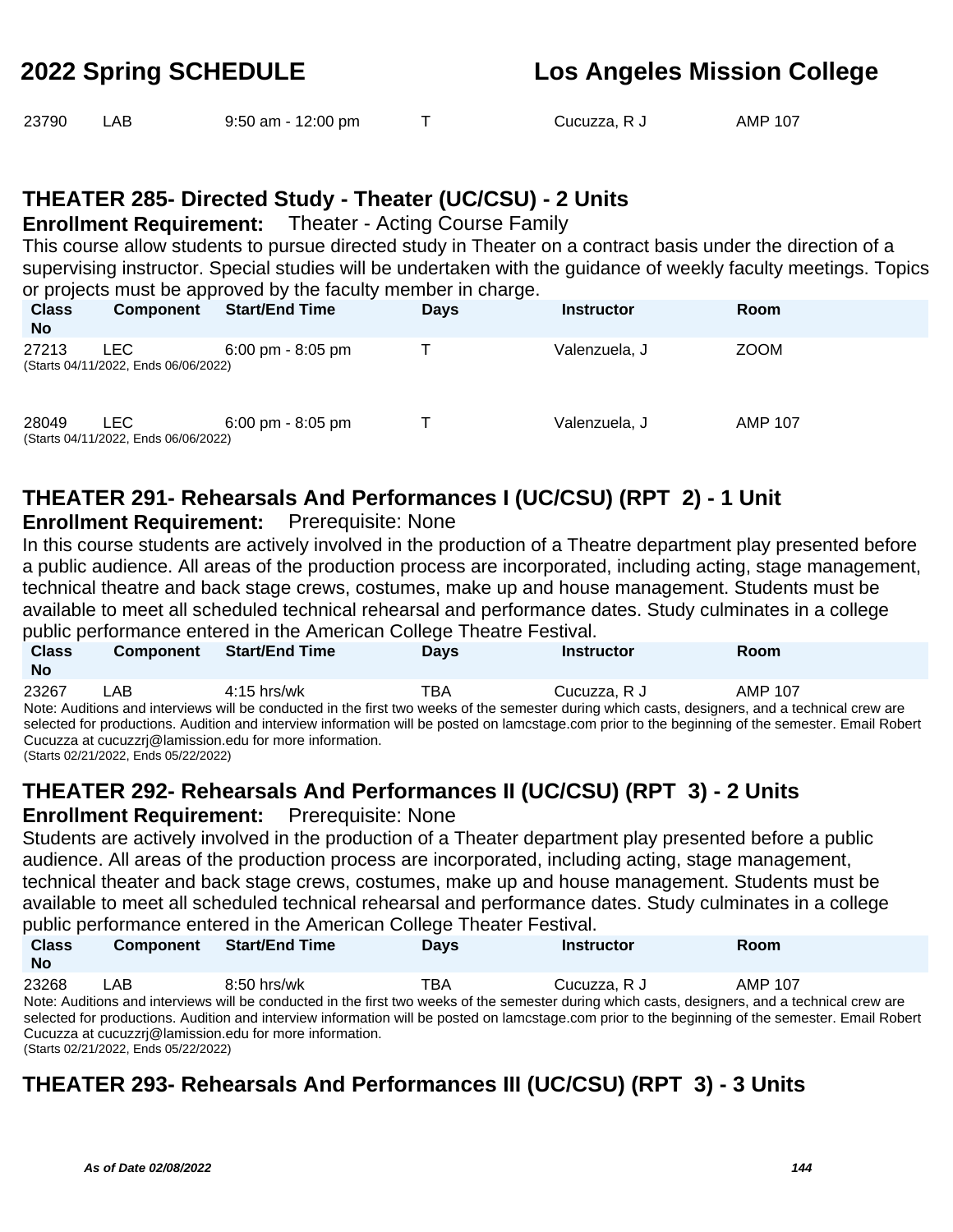## **2022 Spring SCHEDULE Los Angeles Mission College**

## **Enrollment Requirement:** Theater - Ensemble Performance Course Family

Students practice performance in assigned roles, such as Actors, Directors, Designers, or Technicians, in theatre productions and deliver a college public performance entered in the intercollegiate competition known as American College Theatre Festival

| as Amencan College Theather Estival. |                  |                     |             |                   |                |  |  |
|--------------------------------------|------------------|---------------------|-------------|-------------------|----------------|--|--|
| <b>Class</b>                         | <b>Component</b> | Start/End Time      | <b>Davs</b> | <b>Instructor</b> | Room           |  |  |
| <b>No</b>                            |                  |                     |             |                   |                |  |  |
| 23269                                | ∟AB.             | $13:15$ hrs/wk<br>. | TBA         | Cucuzza. R J      | <b>AMP 107</b> |  |  |

Note: Auditions and interviews will be conducted in the first two weeks of the semester during which casts, designers, and a technical crew are selected for productions. Audition and interview information will be posted on lamcstage.com prior to the beginning of the semester. Email Robert Cucuzza at cucuzzrj@lamission.edu for more information.

### (Starts 02/21/2022, Ends 05/22/2022)

## **THEATER 300- Introduction To Stage Craft (UC/CSU) - 3 Units**

Through lecture and demonstration, this course covers all phases of scenic construction, painting, mounting and running stage scenery. The course also covers the use of sound, lighting equipment, and stage properties. Additional instruction is given in stage terminology and the organization and management of stage crew activities.

| <b>Class</b><br><b>No</b>   | <b>Component</b>                             | <b>Start/End Time</b>               | <b>Days</b> | <b>Instructor</b> | <b>Room</b> |
|-----------------------------|----------------------------------------------|-------------------------------------|-------------|-------------------|-------------|
| 23270<br>24 of 24 LAMC ICVD | ∟EC-<br>(Starts 02/21/2022, Ends 06/06/2022) | $2:20 \text{ pm} - 4:40 \text{ pm}$ | W           | Pattillo, B       | AMP 105     |
| <b>AND</b><br>23271         | LAB<br>(Starts 02/21/2022, Ends 06/06/2022)  | $2:20 \text{ pm} - 4:50 \text{ pm}$ |             | Pattillo, B       | AMP 105     |

## **THEATER 405- Costume Design (UC/CSU) - 3 Units**

Students will study costume design for the stage. This course includes a survey of the basic silhouettes and terminology of historical periods and an introduction to shop procedures along with the beginning principles and techniques of design including character analysis, figure drawing and rendering sketches for theatrical productions.

| <b>Class</b><br><b>No</b> | <b>Component</b> | <b>Start/End Time</b> | Davs | <b>Instructor</b> | Room           |
|---------------------------|------------------|-----------------------|------|-------------------|----------------|
| 23272                     | <b>LEC</b>       | $8:50$ am - 12:00 pm  | W    | Sands, L          | <b>AMP 105</b> |
| 24 of 24 LAMC ICVD        |                  |                       |      |                   |                |

## **Vocational Education**

# **VOC ED 008CE- Pre-Employment Skills/Consumer Training (Repeatable) - 0 Unit**

Pre-Employment Skills/Consumer Training

| <b>Class</b><br><b>No</b>                                                                                                                | <b>Component</b> | <b>Start/End Time</b> | Days  | Instructor     | Room             |  |
|------------------------------------------------------------------------------------------------------------------------------------------|------------------|-----------------------|-------|----------------|------------------|--|
| 25324                                                                                                                                    | LEC.             | 1:30 pm - 3:00 pm     | MTWTh | Schledorn, R L | CAC <sub>1</sub> |  |
| Students must attend a mandatory orientation via Zoom to meet our Construction and Employment Partners. There are 2 options, 1) Tuesday, |                  |                       |       |                |                  |  |

Students must attend a mandatory orientation via Zoom to meet our Construction and Employment Partners. There are 2 options. 1) Tuesday, January 11, 5:00-7:00pm, or 2) Tuesday, January 25, 9:00-11:00am. Link to be provided. (Starts 02/07/2022, Ends 03/30/2022)

## **VOC ED 252CE- Exploration Of Construction And Maintenance Careers (Repeatable) - 0 Unit**

| <b>Exploration Of Construction And Maintenance Careers</b> |           |                  |             |                   |             |  |
|------------------------------------------------------------|-----------|------------------|-------------|-------------------|-------------|--|
| <b>Class</b>                                               | Component | ■ Start/End Time | <b>Days</b> | <b>Instructor</b> | <b>Room</b> |  |
| <b>No</b>                                                  |           |                  |             |                   |             |  |